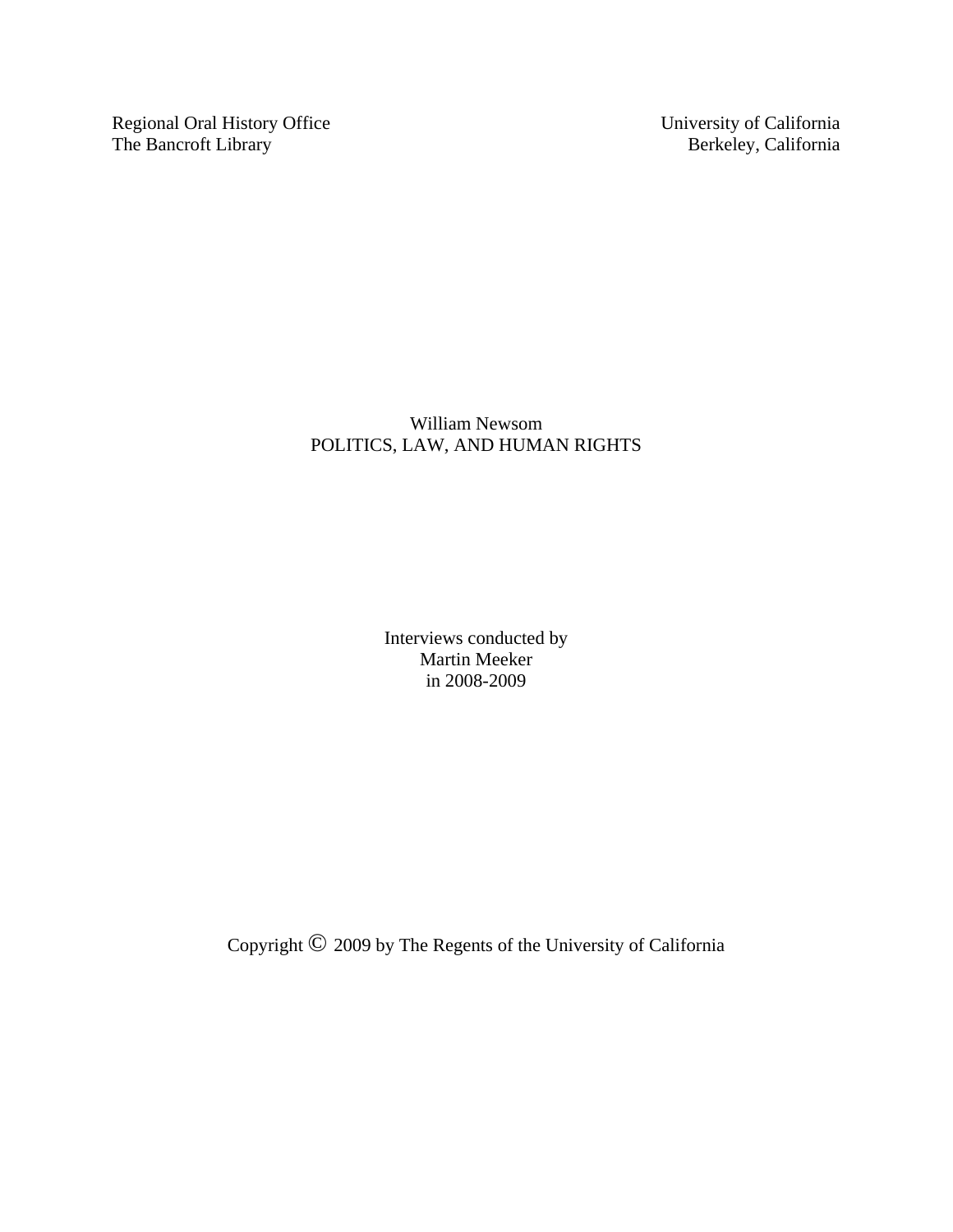Since 1954 the Regional Oral History Office has been interviewing leading participants in or well-placed witnesses to major events in the development of Northern California, the West, and the nation. Oral History is a method of collecting historical information through tape-recorded interviews between a narrator with firsthand knowledge of historically significant events and a well-informed interviewer, with the goal of preserving substantive additions to the historical record. The tape recording is transcribed, lightly edited for continuity and clarity, and reviewed by the interviewee. The corrected manuscript is bound with photographs and illustrative materials and placed in The Bancroft Library at the University of California, Berkeley, and in other research collections for scholarly use. Because it is primary material, oral history is not intended to present the final, verified, or complete narrative of events. It is a spoken account, offered by the interviewee in response to questioning, and as such it is reflective, partisan, deeply involved, and irreplaceable.

\*\*\*\*\*\*\*\*\*\*\*\*\*\*\*\*\*\*\*\*\*\*\*\*\*\*\*\*\*\*\*\*\*

All uses of this manuscript are covered by a legal agreement between The Regents of the University of California and William Newsom, dated August 7, 2009, and Barbara Newsom, dated September 22, 2009 (by her executor), and Brennan Newsom, dated November 12, 2009. The manuscript is thereby made available for research purposes. All literary rights in the manuscript, including the right to publish, are reserved to The Bancroft Library of the University of California, Berkeley. No part of the manuscript may be quoted for publication without the written permission of the Director of The Bancroft Library of the University of California, Berkeley.

Requests for permission to quote for publication should be addressed to the Regional Oral History Office, The Bancroft Library, Mail Code 6000, University of California, Berkeley, 94720-6000, and should include identification of the specific passages to be quoted, anticipated use of the passages, and identification of the user.

It is recommended that this oral history be cited as follows:

William Newsom, "Politics, Law, and Human Rights" conducted by Martin Meeker, 2008-2009, Regional Oral History Office, The Bancroft Library, University of California, Berkeley, 2009.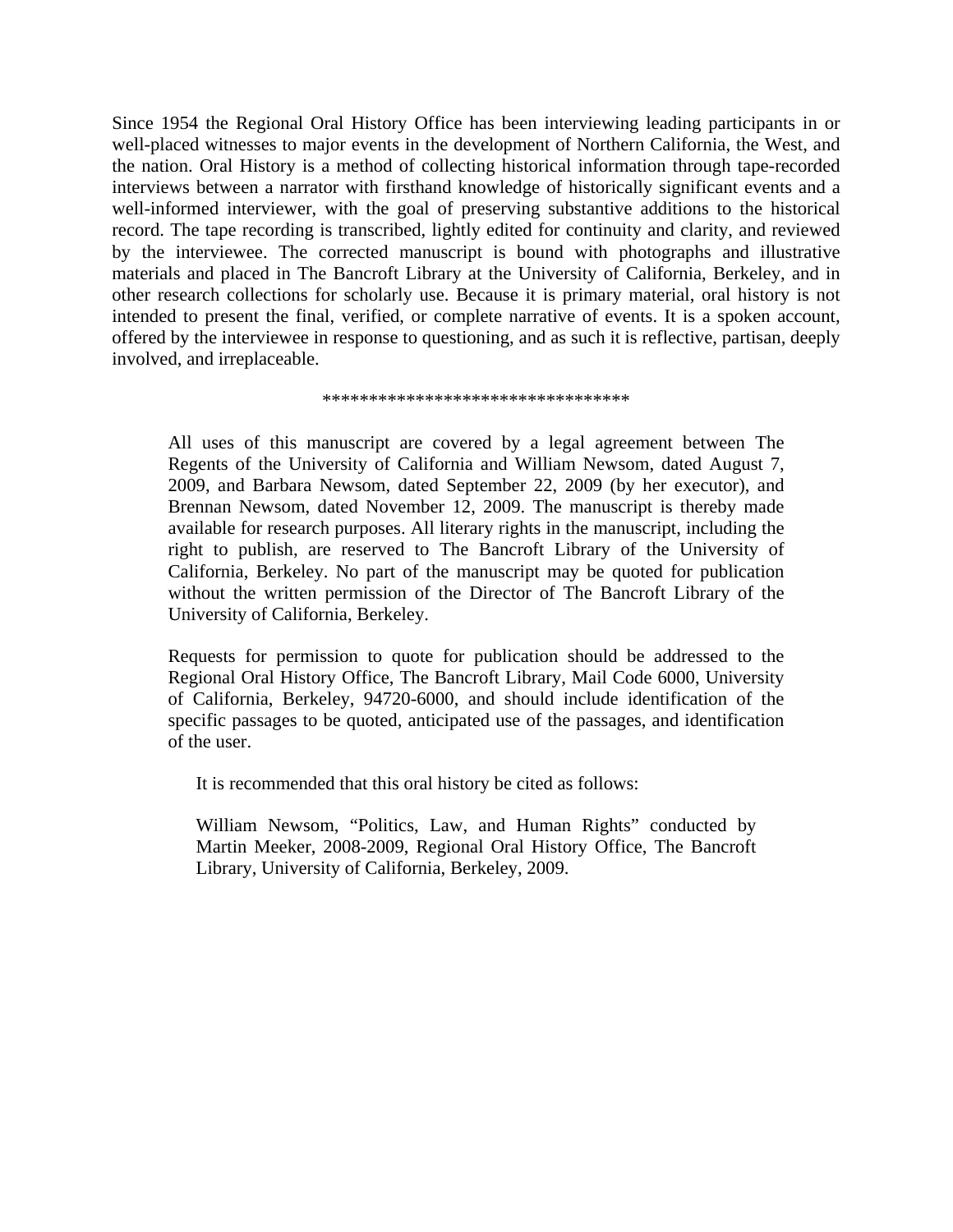Presented to Bill Newsom by Friends and Family on December 16, 2009

> Gordon P. Getty Hilary Newsom Callan Jim Halligan Bob Leberman David Nasaw Gavin Newsom Bill Pace Alan Reid Tom Woodhouse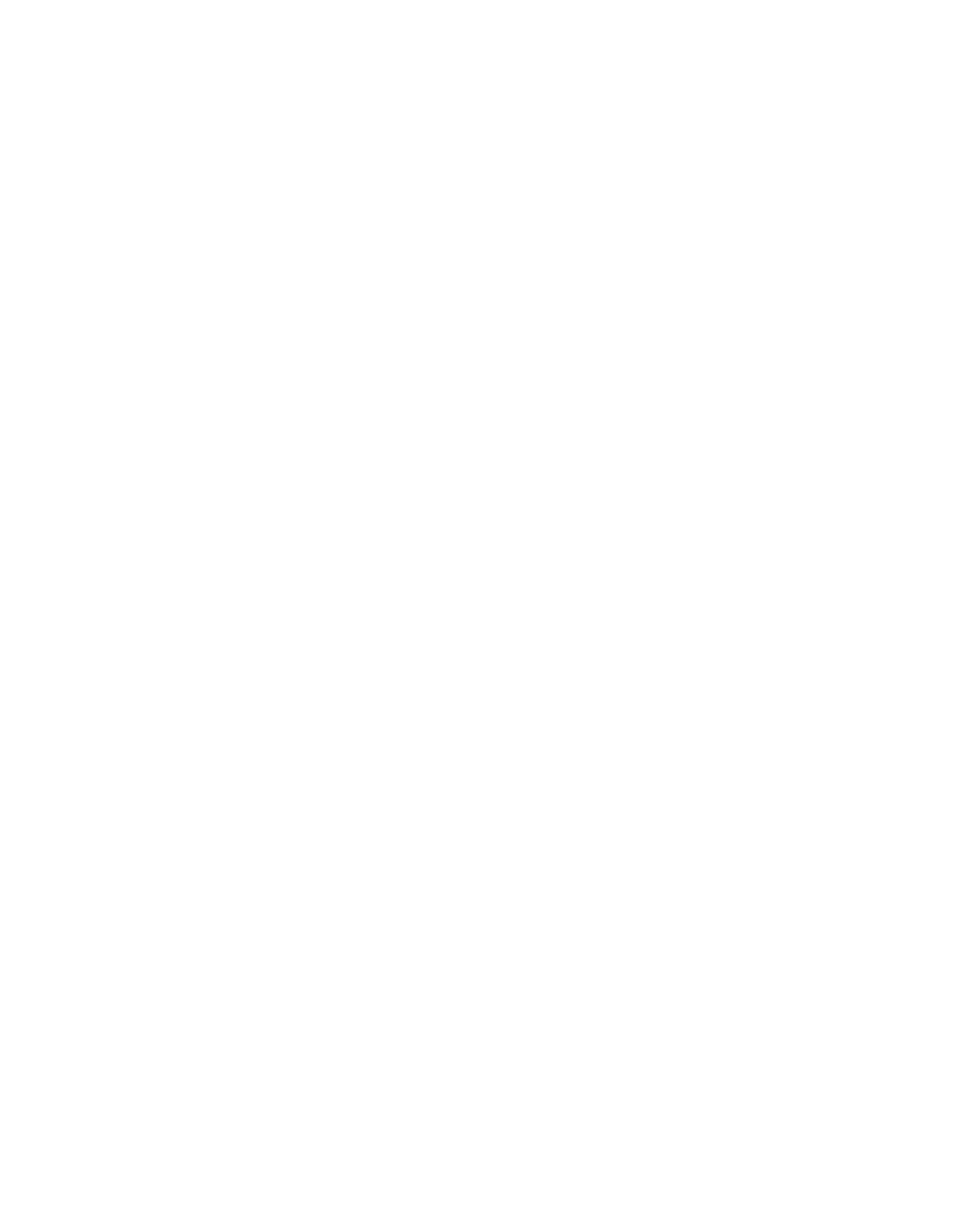

Judge William Newsom

(photo courtesy of the Newsom family)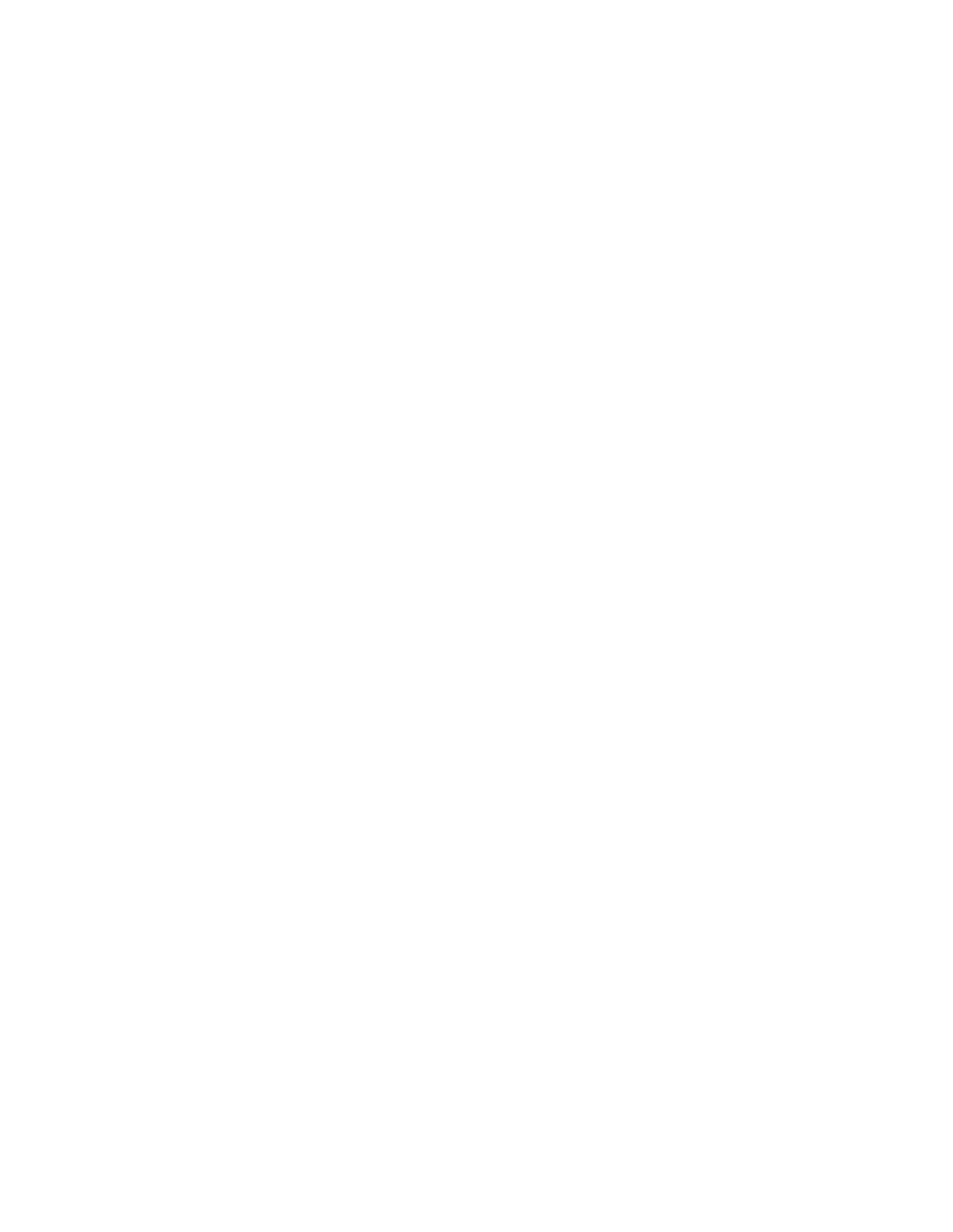## **Discursive Table of Contents—William Newsom**

Interview #1: August 5, 2008 [with Barbara Newsom and Brennan Newsom]

[Audio File 1] 1

Newsom and Brennan family histories—Roots in San Francisco banking and politics—Family characters and traditions—"Irishness."

[Audio File 2] 27

Education of the Newsom children at Notre Dame des Victoire, St. Ignatius— Differences between Irish and French approaches to Catholicism—Home life, neighbors, ethnic diversity in San Francisco—Father's politics and his engaging personal style—Kitchen-table discussions at the Newsom's house— Involvement in Pat Brown's political campaigns and Democratic politics in general.

Interview #2: January 16, 2009

[Audio File 3] 57

Grandfather "Billy" Newsom and his work in building and construction—Bill Newsom's upbringing in San Francisco on Fillmore Street and in the Marina—Brennan family history, grandmother's hard work and her adventures with the horse races—Memories of World War II San Francisco— Bookies and politics—Ethnic groups in San Francisco—Democratic networks and connections in the city—The Burton machine.

[Audio File 4] 75

Family life: ongoing lessons in civic duty—St. Ignatius High School and University of San Francisco, Army Reserve, Boalt and Stanford Law Schools—Father's agenda as superintendent of banking; and Nixon—Family connections to Squaw Valley and the Russian River.

Interview #3: January 27, 2009

[Audio File 5] 96

Experiences in postgraduate education and at Stanford Law School, including an evening with Aldous Huxley in the mid-1950s—Mid-1960s: Interest in environmental law and the Sierra Club, moving to Lake Tahoe—Work at the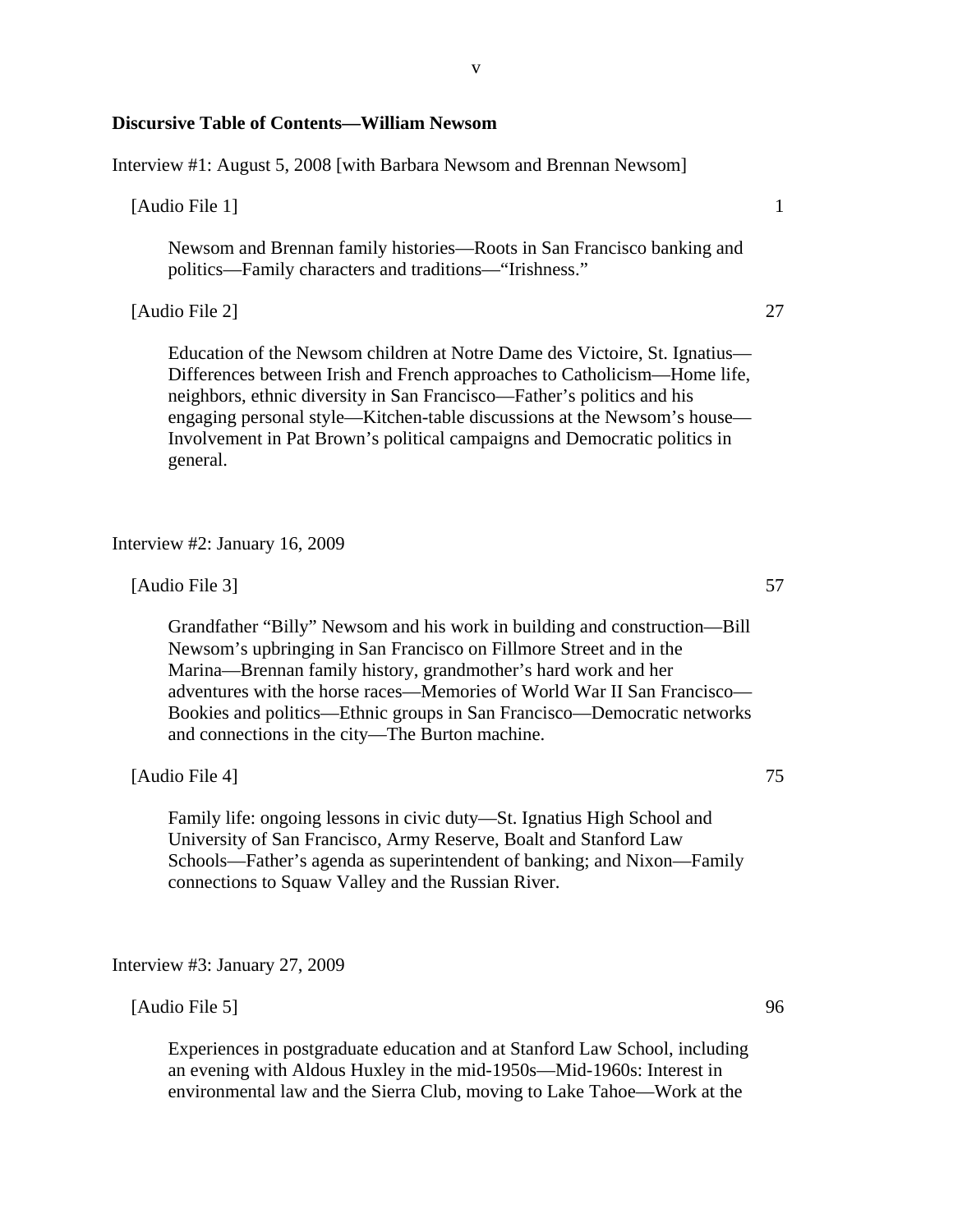San Francisco Superior Court—Rome and the Getty Family—Living and working as a lawyer in Tahoe, courting Tessa—Early work in environmental law.

[Audio File 6] 114

Starting a political career, campaigning for two offices—The changing political climate of San Francisco—Remembering Joe Alioto and Ronald Reagan—Hard times and the end of Newsom's marriage to Tessa—The joy of children and grandchildren.

Interview #4: February 24, 2009

[Audio File 7] 133

Newsom's 1975 appointment to the Superior Court in Placer County—Jerry Brown—Politics and judicial appointments—Experiences in and out of the courtroom—Discussion of various cases.

[Audio File 8] 153

Appointment to First District Court of Appeals, San Francisco—Judicial agendas, or the lack of them—Other judicial appointments; and excellent law clerks—Discussion of California gubernatorial administrations—Drug law, damages, specific cases, interpretation of the law.

Interview #5: May 11, 2009

[Audio File 9] 176

The Pianezzi case—The Mafia's attempts to get a foothold in San Francisco— The McDonough Brothers and vice in the city—Inez Burn's abortion business—Punishment to fit the crimes? Cases of abuse of children, drug busts, etc.—Environmental law.

[Audio File 10] 194

*Tinsley v. the Menlo Park Elementary School District* [1983]—Cases, sentencing, politics and public perception—Drug laws—Newsom's love of the natural world, his wilderness adventures, environmental protection and the law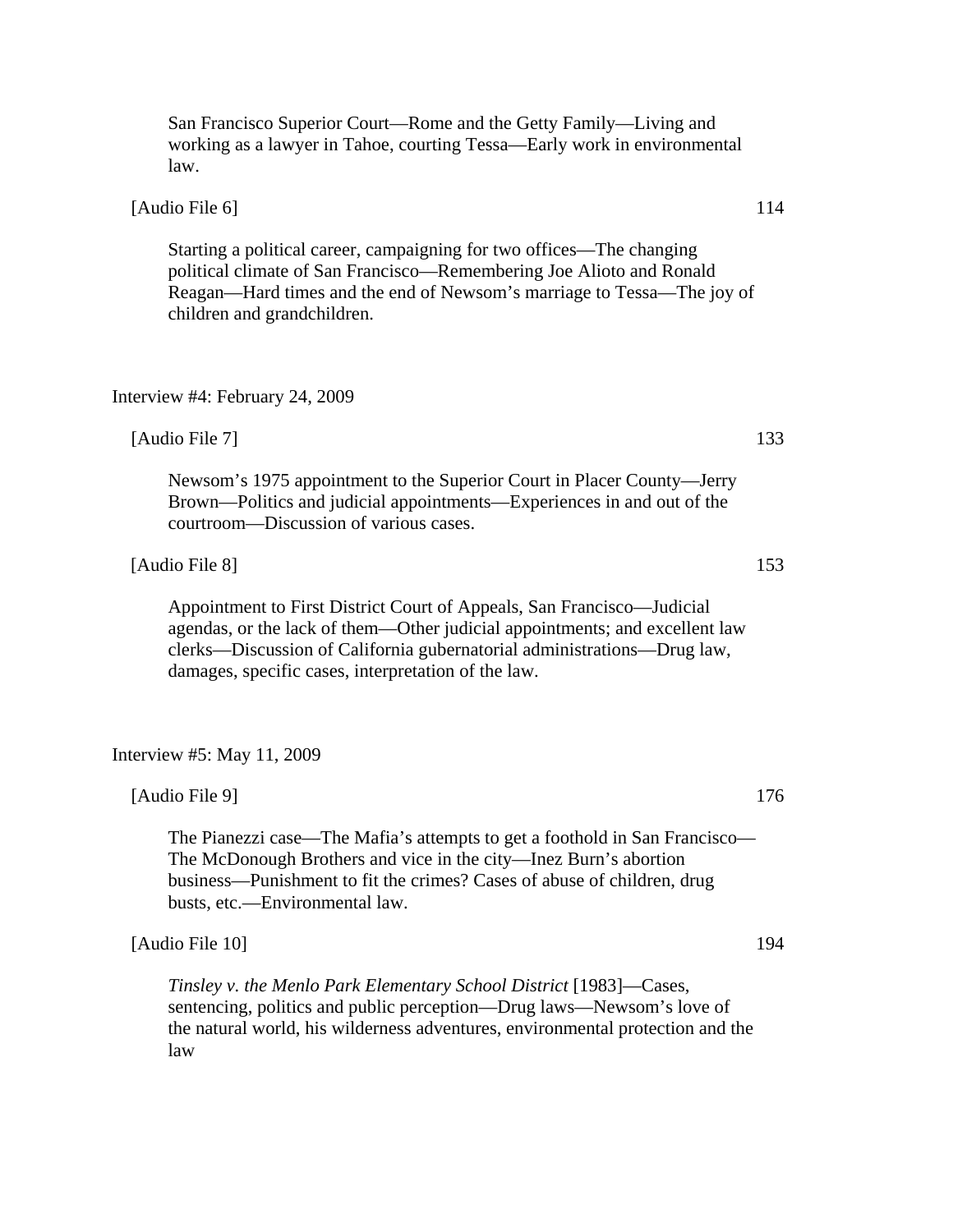Interview #6: June 16, 2009

## [Audio File 11] 215

Dealing with conflicts of interest as a judge and an environmentalist—Sierra Club, Earth Justice—Social justice, environmental protection, population control—Catholicism and sin—Working for the Getty Family—Gavin Newsom as mayor of San Francisco and candidate for governor.

## [Audio File 12] 230

Establishing the Getty Trusts—The responsibilities of a trustee—The charitable trust versus the family trusts—Navigating periods of financial stress and the role of professional investors—The 1973 Getty kidnapping— Relationship with the Getty family—On being a divorced father of two children—Gavin Newsom's career in politics—The 2010 gubernatorial race— Concluding thoughts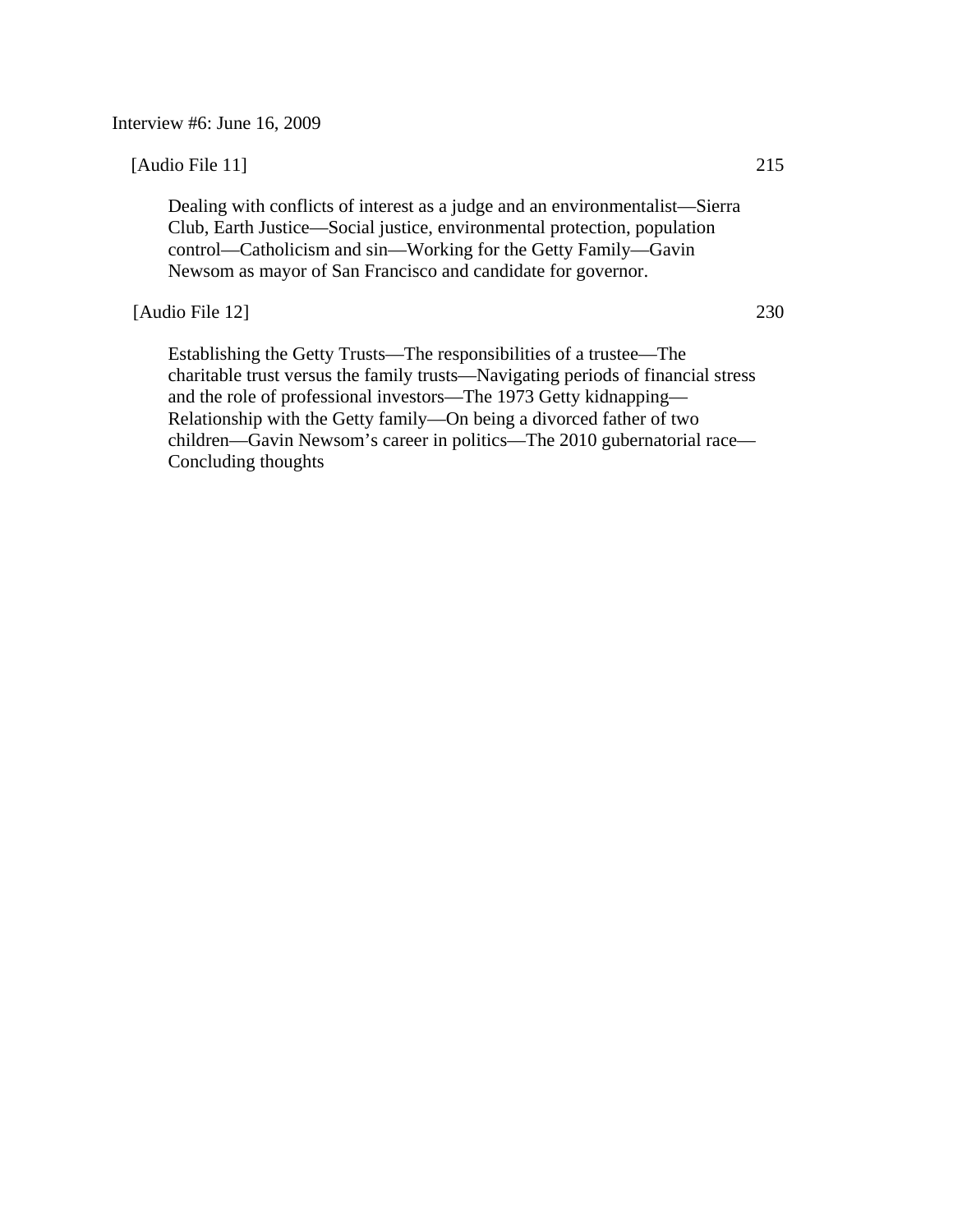Interview #1: August 5, 2008 Begin Audio File 1 08-05-2008.mp3

| Meeker:                 | All right, well, let's get started. Today is the fifth of August, 2008. My name<br>is Martin Meeker, and this is the first session of the Judge William Newsom<br>interview. And we are interviewing Judge William Newsom, Barbara<br>Newsom, and Brennan Newsom. So what I want to start out by asking—and<br>forgive me, this is a convoluted question; a lot of my questions end up being<br>like that—when I think about my family history, and I come from a big<br>Catholic family, as well: my father was the oldest of seven kids, and the next<br>generations probably were even more. There's a certain sort of family<br>memory that I possess. And it goes back, I think for me, to the generation of<br>my great-grandfather, whom I was told I met, but died before I remember an<br>experience of him. But stories from my parents and my grandparents talk<br>about that generation, my great-grandparents' generation. Sometimes families<br>have oral stories that go back further, maybe generations beyond that. And so<br>I'm wondering—maybe we could start out with you, Barbara—if you could<br>give a sense of what your, I guess, sort of oral tradition of the Newsom family<br>is, how far back the stories that have been passed down reach. |
|-------------------------|---------------------------------------------------------------------------------------------------------------------------------------------------------------------------------------------------------------------------------------------------------------------------------------------------------------------------------------------------------------------------------------------------------------------------------------------------------------------------------------------------------------------------------------------------------------------------------------------------------------------------------------------------------------------------------------------------------------------------------------------------------------------------------------------------------------------------------------------------------------------------------------------------------------------------------------------------------------------------------------------------------------------------------------------------------------------------------------------------------------------------------------------------------------------------------------------------------------------------------------------------------------------------|
| 01-00:01:45<br>Barbara: | Well, they don't reach very far back. They reach only, as far as I'm<br>concerned, as [far as] my grandfather, who died the year I was born, 1935.<br>And my other grandfather was never mentioned in the family. We can discuss<br>the reasons for that later, I guess, but never mentioned. And it's strange, now<br>that you ask that question, that nobody ever mentioned my great-grandfather.<br>Do you have any memory of that?                                                                                                                                                                                                                                                                                                                                                                                                                                                                                                                                                                                                                                                                                                                                                                                                                                    |
| Bill:                   | No, I don't.                                                                                                                                                                                                                                                                                                                                                                                                                                                                                                                                                                                                                                                                                                                                                                                                                                                                                                                                                                                                                                                                                                                                                                                                                                                              |
| Brennan:                | I don't, either.                                                                                                                                                                                                                                                                                                                                                                                                                                                                                                                                                                                                                                                                                                                                                                                                                                                                                                                                                                                                                                                                                                                                                                                                                                                          |
| Meeker:                 | Well, what stories, then, do you recall hearing about your grandfather? And<br>that would have been William Newsom I, right?                                                                                                                                                                                                                                                                                                                                                                                                                                                                                                                                                                                                                                                                                                                                                                                                                                                                                                                                                                                                                                                                                                                                              |
| 01-00:02:28<br>Barbara: | Yes. Well, dozens and dozens and dozens. He became an almost apocryphal<br>figure, in terms of having been a person who-They were always<br>entrepreneurs, it seems, as far back as anyone goes. And he was a partner of<br>A. P. Giannini and so on, and so. And it seemed like he never said anything<br>that wasn't a large statement and gesture combined. And correct me if you<br>have any different memories. And of course, none of us knew him, so we<br>didn't know that that was true. And he was involved in a lot of things in the<br>city. Worked for city government at the time, as a commissioner and things<br>like that, and was involved in, probably Golden Gate Bridge, 1901 [Panama-<br>Pacific International Exposition] Fair. Was it 1901?                                                                                                                                                                                                                                                                                                                                                                                                                                                                                                       |
| Bill:                   | 1915.                                                                                                                                                                                                                                                                                                                                                                                                                                                                                                                                                                                                                                                                                                                                                                                                                                                                                                                                                                                                                                                                                                                                                                                                                                                                     |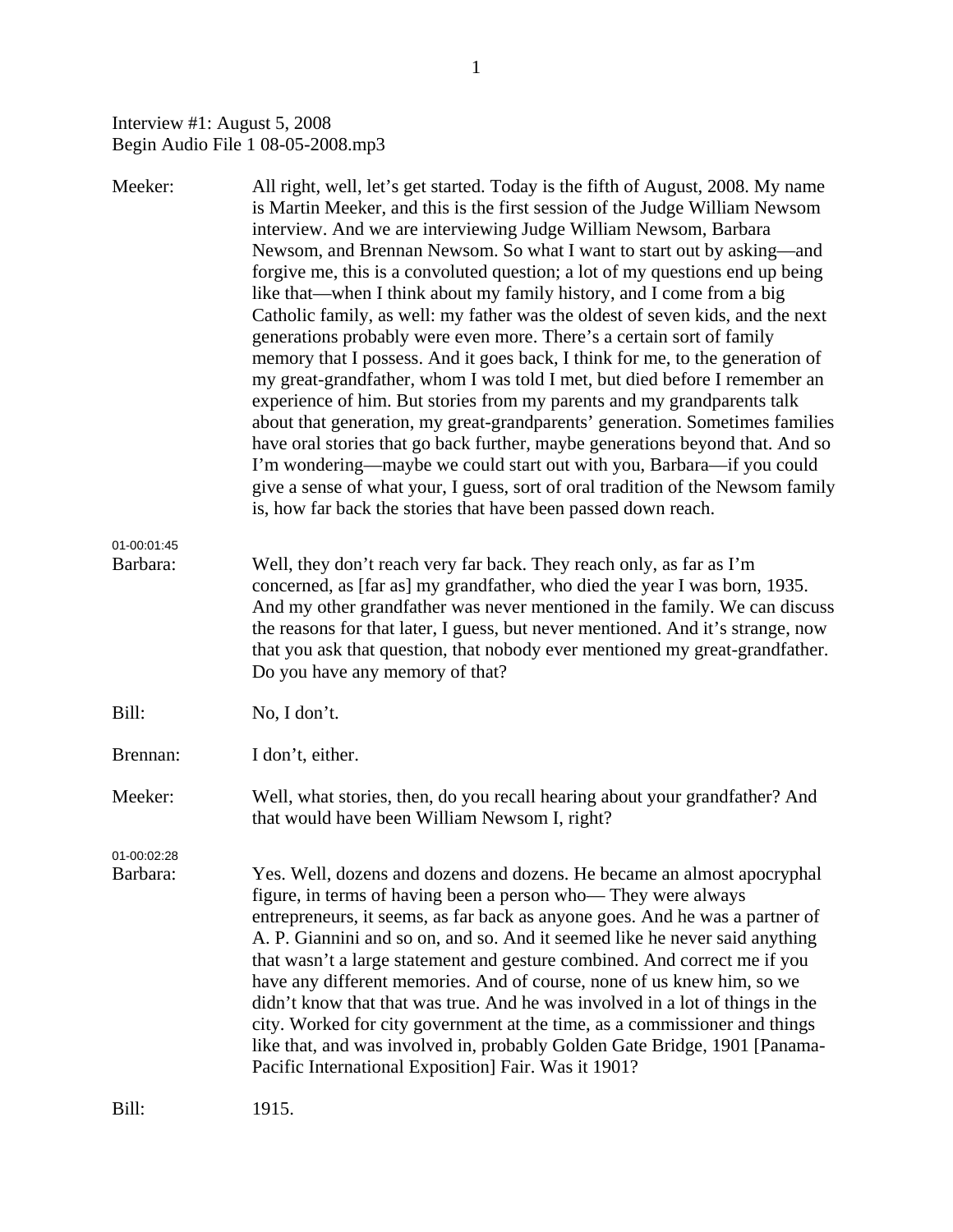| 01-00:03:37<br>Barbara: | [The] 1915 Fair, that kind of thing. And as I say, they grew and grew and<br>grew.                                                                                                                                                                                                                                                         |
|-------------------------|--------------------------------------------------------------------------------------------------------------------------------------------------------------------------------------------------------------------------------------------------------------------------------------------------------------------------------------------|
| Bill:                   | I'm laughing about another a memory. Go ahead, though.                                                                                                                                                                                                                                                                                     |
| Barbara:                | No, I remember just a little bit. He died the year I was born. Our<br>grandmothers, on the other hand, were part of our lives for a long, long, long<br>time. And they spoke not at all. One, not at all about her husband, not even a<br>mention. And the other, I don't ever remember hearing her speak of her<br>husband.               |
| 01-00:04:16<br>Bill:    | I don't recall any occasion when either—                                                                                                                                                                                                                                                                                                   |
| Brennan:                | Certainly not.                                                                                                                                                                                                                                                                                                                             |
| Barbara:                | I got the sense of humor of the Brennan family. The Newsom family didn't<br>have much. [they laugh]                                                                                                                                                                                                                                        |
| Brennan:                | Very austere, our paternal grandmother. And I gather from what my father<br>told me as a young boy, that my paternal grandfather was equally austere. And<br>whatever sayings that had passed down to me were delivered to me by my<br>father, in a tone that made me believe that my grandfather's tone was oracular.<br>Almost— [laughs] |
| 01-00:04:59<br>Barbara: | From the throne.                                                                                                                                                                                                                                                                                                                           |
| Brennan:                | The throne! He was apparently a very stern fellow. And apparently, there was,<br>I was told, at one point in his life, a deeply religious side to him.                                                                                                                                                                                     |
| Bill:                   | That's news to me.                                                                                                                                                                                                                                                                                                                         |
| Barbara:                | That's news to me, too.                                                                                                                                                                                                                                                                                                                    |
| Brennan:                | Well, I heard stories from our father that on Sunday morning, he and Grandma<br>Newsom would retire—don't you remember those stories?—                                                                                                                                                                                                     |
| 01-00:05:29<br>Barbara: | Oh, yeah, I think so.                                                                                                                                                                                                                                                                                                                      |
| Brennan:                | —into a room to meditate, after having gone to Communion, Mass and<br>Communion.                                                                                                                                                                                                                                                           |
| Bill:                   | Sounds a little loony.                                                                                                                                                                                                                                                                                                                     |
| Barbara:                | I don't think they ever left the house. I think they did that instead of going to<br>church.                                                                                                                                                                                                                                               |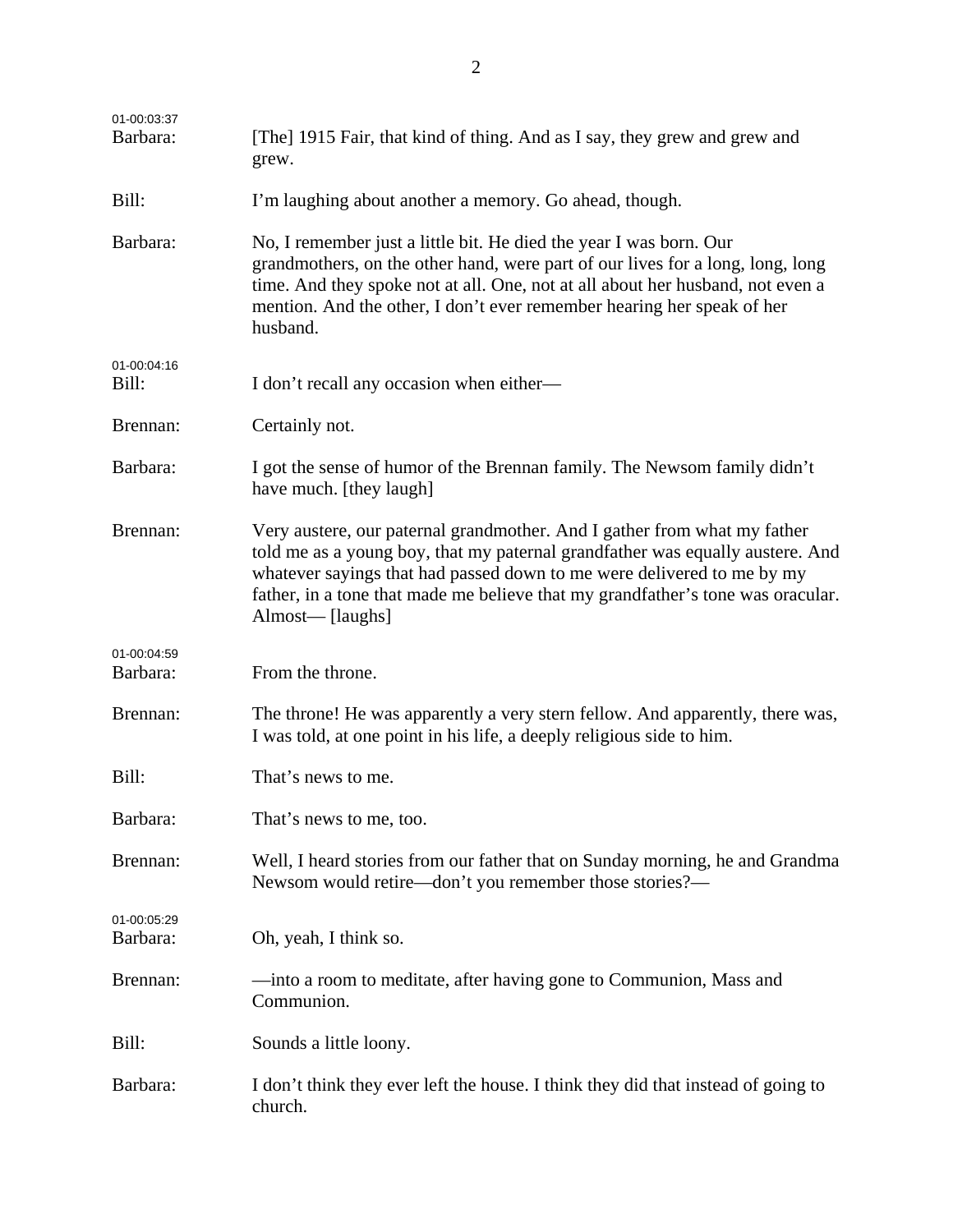| Brennan:                | Looney, it may have been, but I was told that. And it seemed to me to be in<br>keeping with his stern perspective on things. And the door was to be closed,<br>and nobody was to knock on the door or bother them, unless in case of a<br>sudden medical emergency, possibly. And that was a component of my own<br>image of him, that he had a little bit of a mystic side to him.                                                                                                                                                                    |
|-------------------------|--------------------------------------------------------------------------------------------------------------------------------------------------------------------------------------------------------------------------------------------------------------------------------------------------------------------------------------------------------------------------------------------------------------------------------------------------------------------------------------------------------------------------------------------------------|
| 01-00:06:12<br>Barbara: | Hmmm. [laughs]                                                                                                                                                                                                                                                                                                                                                                                                                                                                                                                                         |
| Bill:                   | Well, this is news to me.                                                                                                                                                                                                                                                                                                                                                                                                                                                                                                                              |
| Meeker:                 | Well, what was your vision of him, then?                                                                                                                                                                                                                                                                                                                                                                                                                                                                                                               |
| 01-00:06:15<br>Bill:    | My image of him was just an affable, very well liked, popular figure in the<br>Mission District. And a banker; one of the founding spirits of the Bank of<br>Italy. And a man with a good sense of humor and a bad marriage.                                                                                                                                                                                                                                                                                                                           |
| Barbara:                | And an incredible need for and response to other people. In other words, I was<br>told all my life, and I saw some of it, which is you'd go around town, [they'd]<br>say, "Oh, your grandfather. Your grandfather, he was a man of his word—I<br>never had to make a loan with him, I didn't have to fill out any papers or<br>anything. It was a handshake." He was this, that and the other. Which I don't<br>doubt he was. He was a huge character to all those around him. And just<br>didn't have anything left when he got home, that I know of. |
| 01-00:07:28<br>Brennan: | There was a side to him, though, apparently, from little snippets that I've<br>picked up in that book that they wrote, <i>Biography of a Bank</i> — He was the<br>manager of the branch of the Bank of America at 29 <sup>th</sup> and Mission, at one<br>point in his life.                                                                                                                                                                                                                                                                           |
| Barbara:                | Because he opened it.                                                                                                                                                                                                                                                                                                                                                                                                                                                                                                                                  |
| Brennan:                | He opened it. But somebody said in a book, <i>Biography of a Bank</i> , I think it<br>was referred to as the Bolshevik branch of the Bank of America.                                                                                                                                                                                                                                                                                                                                                                                                  |
| Bill:                   | That's not in that book, but I've often heard that expression. He had autonomy<br>in loans. Giannini deferred to him on the local level. So he had a bigger role<br>than you would've anticipated.                                                                                                                                                                                                                                                                                                                                                     |
| 01-00:08:14<br>Barbara: | As a bank manager-                                                                                                                                                                                                                                                                                                                                                                                                                                                                                                                                     |
| Bill:                   | As a bank manager.                                                                                                                                                                                                                                                                                                                                                                                                                                                                                                                                     |
| Meeker:                 | Well, how did autonomy in loans translate into a reputation as a Bolshevik<br>bank?                                                                                                                                                                                                                                                                                                                                                                                                                                                                    |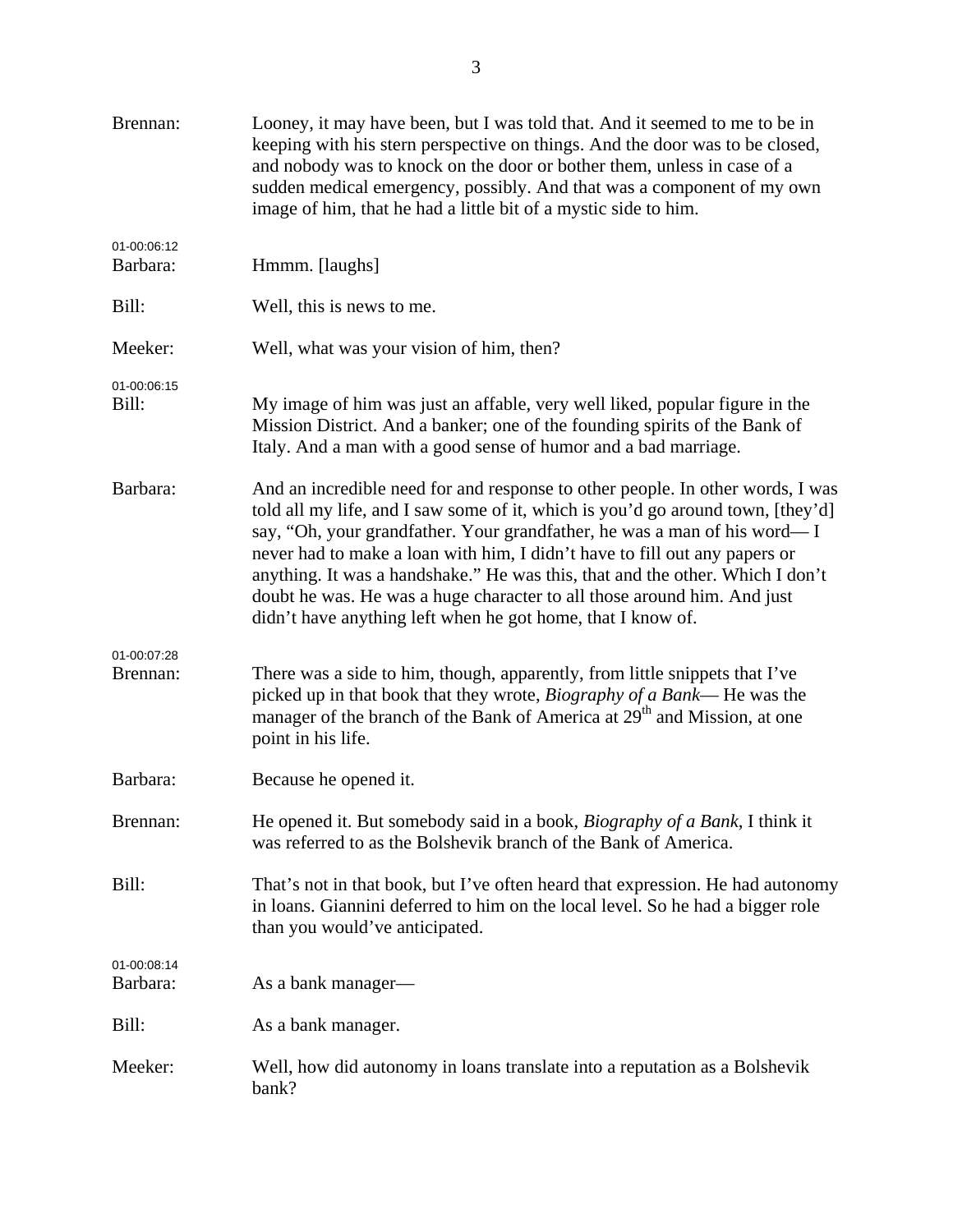| 01-00:08:22<br>Barbara: | Anybody got a loan. Anybody who was ready to work hard, anybody who was<br>ready to shake his hand, anybody who was—                                                                                                                                                                                                                                                                                                                                                                                                                                                                                                                                                                                                                                                                                                                       |
|-------------------------|--------------------------------------------------------------------------------------------------------------------------------------------------------------------------------------------------------------------------------------------------------------------------------------------------------------------------------------------------------------------------------------------------------------------------------------------------------------------------------------------------------------------------------------------------------------------------------------------------------------------------------------------------------------------------------------------------------------------------------------------------------------------------------------------------------------------------------------------|
| Brennan:                | Legend has it that my father apparently established a policy of a moratorium<br>on foreclosures, as long as people made some nominal deposit on their interest<br>or something like that.                                                                                                                                                                                                                                                                                                                                                                                                                                                                                                                                                                                                                                                  |
| Barbara:                | Where is he now?                                                                                                                                                                                                                                                                                                                                                                                                                                                                                                                                                                                                                                                                                                                                                                                                                           |
| Bill:                   | Where is he now that we need him?                                                                                                                                                                                                                                                                                                                                                                                                                                                                                                                                                                                                                                                                                                                                                                                                          |
| Brennan:                | But he apparently had, because of his Irish—and I guess English, too, but I'm<br>going to say Irish—ancestry, he was looked upon as a community leader—<br>was he not?—by the Irish community in the Mission District.                                                                                                                                                                                                                                                                                                                                                                                                                                                                                                                                                                                                                     |
| Barbara:                | Oh, sure.                                                                                                                                                                                                                                                                                                                                                                                                                                                                                                                                                                                                                                                                                                                                                                                                                                  |
| 01-00:09:07<br>Brennan: | And also a good place to get a tap, a loan or something like that.                                                                                                                                                                                                                                                                                                                                                                                                                                                                                                                                                                                                                                                                                                                                                                         |
| Barbara:                | I have wonderful pictures. Actually, the bank at $27th$ and Mission, which I<br>spent a lot of my life driving—                                                                                                                                                                                                                                                                                                                                                                                                                                                                                                                                                                                                                                                                                                                            |
| Brennan:                | $29th$ .                                                                                                                                                                                                                                                                                                                                                                                                                                                                                                                                                                                                                                                                                                                                                                                                                                   |
| Bill:                   | 29th.                                                                                                                                                                                                                                                                                                                                                                                                                                                                                                                                                                                                                                                                                                                                                                                                                                      |
| Barbara:                | 29 <sup>th</sup> and Mission. Which I spent a lot of my life driving to and from, because<br>my father would normally bank at the 29 <sup>th</sup> and Mission branch. Until the day<br>in the fifties, when he went out there and nobody recognized him and nobody<br>could [laughs] read his signature. And then he never went there again. But<br>otherwise, that was the first branch bank, and I think it was the beginning of<br>branch banking. I'm not sure in the United States, but certainly here, it was<br>the first branch. There was the German bank, the French bank or this bank or<br>that bank. And the Bank of America was the Italian one. And then after the<br>earthquake, it was a big problem. And this was at the top of a hill or<br>something like that, and so it was a place where everybody would bank and— |
| 01-00:10:17<br>Brennan: | Water their horses. [laughs]                                                                                                                                                                                                                                                                                                                                                                                                                                                                                                                                                                                                                                                                                                                                                                                                               |
| Meeker:                 | So Bill, can you describe your grandparent's home? You said it was in the<br>Mission District. Where in the district was it? And if you ever visited, did<br>your grandmother still live there after your grandfather died?                                                                                                                                                                                                                                                                                                                                                                                                                                                                                                                                                                                                                |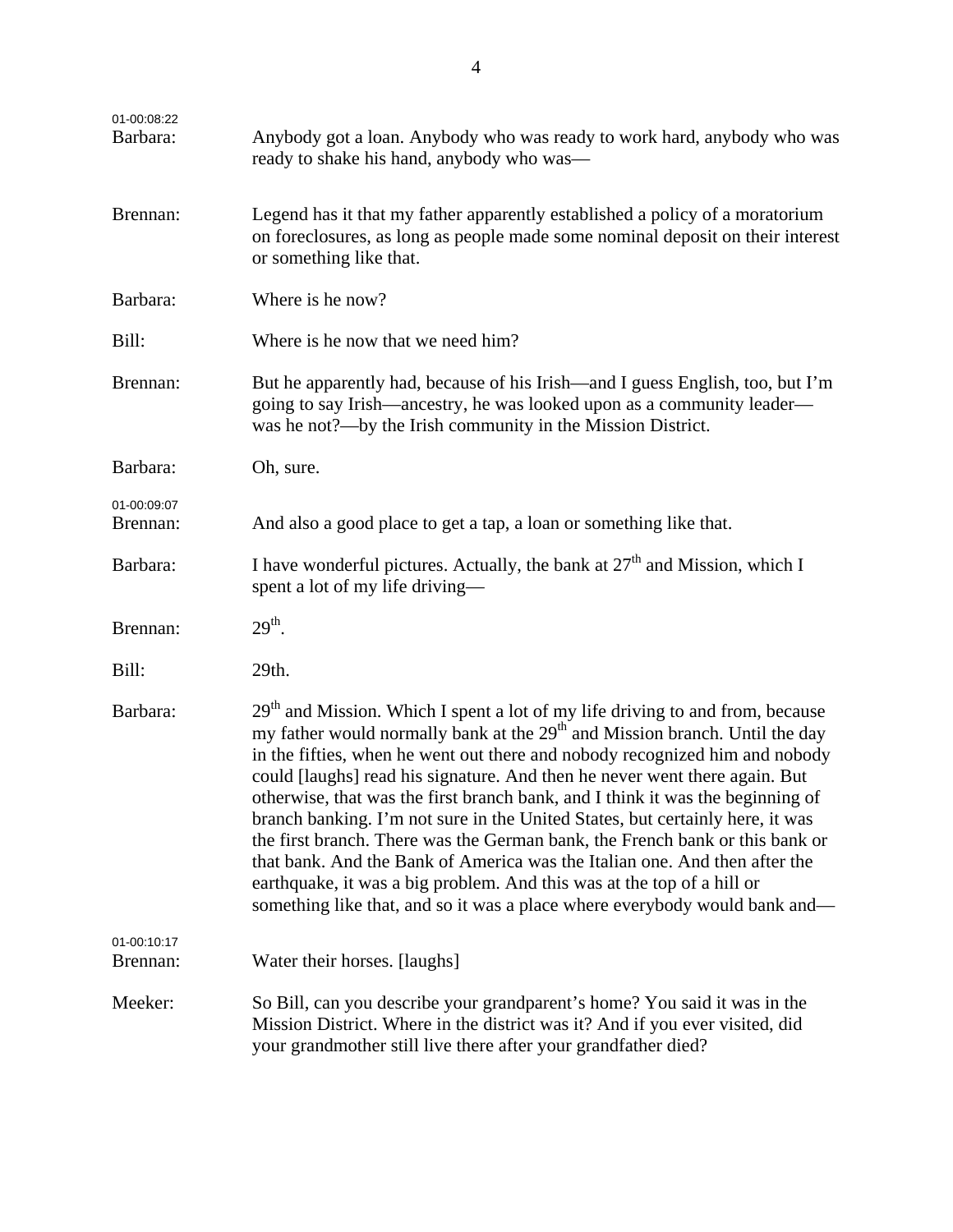| 01-00:10:31<br>Bill:    | No. I knew anecdotally of a home they had in the Marina District, on Marina<br>Boulevard. But I don't recall the family home.                              |
|-------------------------|------------------------------------------------------------------------------------------------------------------------------------------------------------|
| Brennan:                | Valley Street? Valley Street, didn't they have a home on Valley Street? That<br>was what my father told me.                                                |
| Barbara:                | They lived in Alameda, too.                                                                                                                                |
| Brennan:                | Right, I know, but in the Mission District, they lived—I guess Valley Street is<br>on Potrero Hill. Is that right?                                         |
| Bill:                   | It could be.                                                                                                                                               |
| 01-00:11:02<br>Brennan: | Yeah. But I was told that the family home was on Valley Street. Because I<br>was born four years after Grandpa died, I think, in 1938. So I never met him. |
| Bill:                   | I think he died the year I was born. I never knew him.                                                                                                     |
| Barbara:                | The year I was born?                                                                                                                                       |
| Bill:                   | Yeah.                                                                                                                                                      |
| Barbara:                | 35.                                                                                                                                                        |
| Bill:                   | We were both infants.                                                                                                                                      |
| Barbara:                | That's because of something. We're only a year apart.                                                                                                      |
| Bill:                   | And I think he had a heart attack, was the cause of death.                                                                                                 |
| Meeker:                 | Do you know, Brennan, if your grandfather was involved in politics, and to<br>what extent was he involved in politics?                                     |
| 01-00:11:42<br>Brennan: | Yeah. Yeah, well, I think that he served in the cabinet, if you can call it that,<br>or as a commissioner for Mayor Rolph, did he not, Bill?               |
| Bill:                   | Pinhead McCarthy. [they laugh]                                                                                                                             |
| Barbara:                | P.J. McCarthy is what I heard. You might want to forget it.                                                                                                |
| Brennan:                | Yeah, he was commissioner of public welfare, I believe.                                                                                                    |
| Bill:                   | Works.                                                                                                                                                     |
| Brennan:                | Public works, sorry. Yeah, he was a pretty well known figure in San<br>Francisco.                                                                          |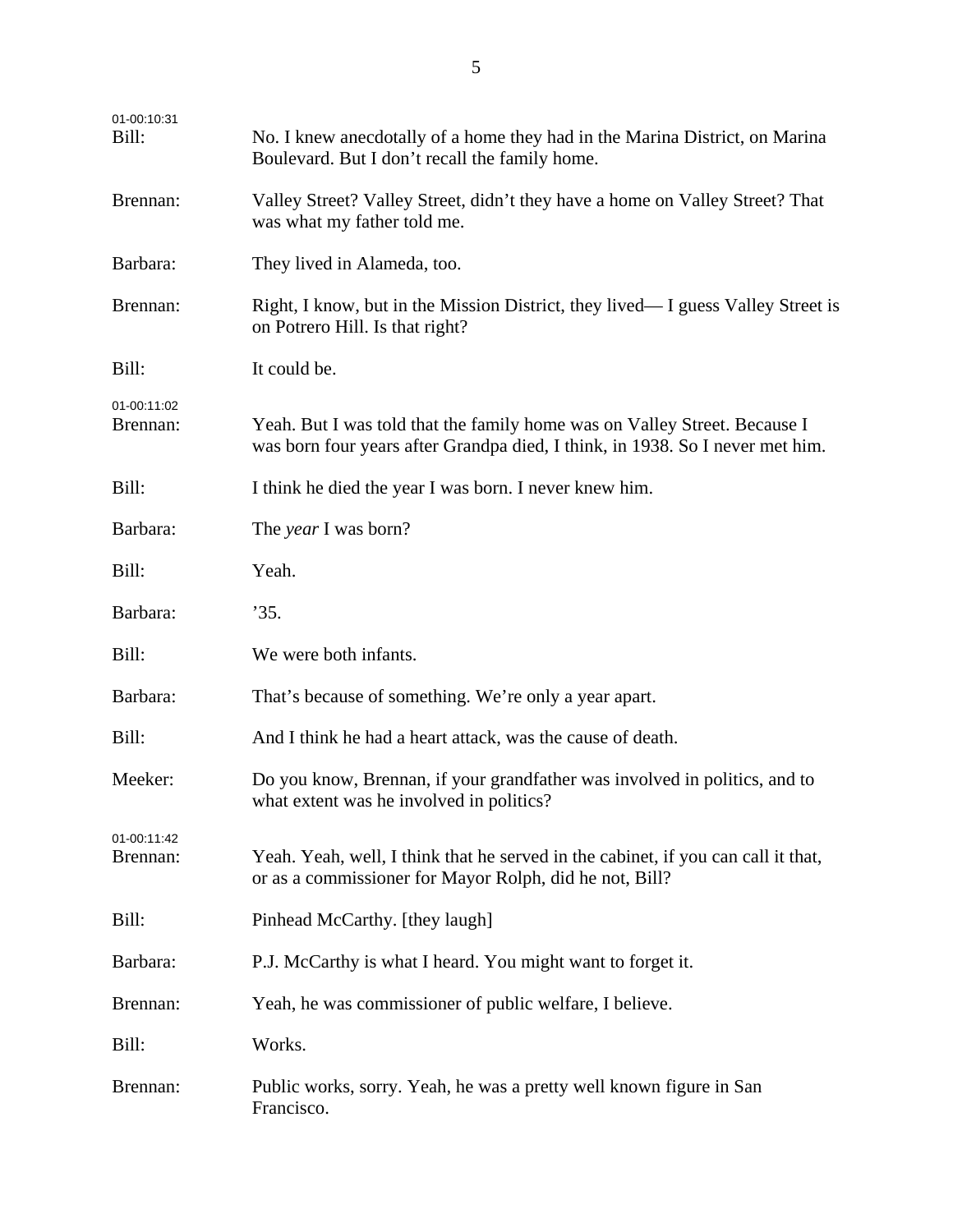| 01-00:12:09<br>Barbara: | He also built the addition to the mint; he also built Polytechnic High School<br>$and$ —                                                                                                                                                                                                                                                                                                                                                                                                                                                                                                                                                                                        |
|-------------------------|---------------------------------------------------------------------------------------------------------------------------------------------------------------------------------------------------------------------------------------------------------------------------------------------------------------------------------------------------------------------------------------------------------------------------------------------------------------------------------------------------------------------------------------------------------------------------------------------------------------------------------------------------------------------------------|
| Brennan:                | Commerce.                                                                                                                                                                                                                                                                                                                                                                                                                                                                                                                                                                                                                                                                       |
| Barbara:                | Commerce High School, that's right.                                                                                                                                                                                                                                                                                                                                                                                                                                                                                                                                                                                                                                             |
| Brennan:                | And I think he also was responsible for number 1 Powell Street, wasn't he?<br>Oh, also I think he built the branch on Montgomery Street. The old gray, two-<br>story branch. I think he built that. Apparently, Giannini relied on his<br>knowledge of the construction business pretty heavily. And regarded him as—<br>I don't want to extrapolate too much, but I guess with the branch out in the<br>Mission District being one of the first branches, if not the first, I think<br>Giannini, from what I recall my father telling me, that Giannini consulted him<br>on construction. And I think he actually built, he acted as a contractor, didn't<br>he Bill? I think. |
| 01-00:13:03<br>Bill:    | He was a building contractor.                                                                                                                                                                                                                                                                                                                                                                                                                                                                                                                                                                                                                                                   |
| Brennan:                | He was a building contractor.                                                                                                                                                                                                                                                                                                                                                                                                                                                                                                                                                                                                                                                   |
| Bill:                   | He was mainly a building contractor.                                                                                                                                                                                                                                                                                                                                                                                                                                                                                                                                                                                                                                            |
| Brennan:                | So he and Giannini were quite close. And according, once again, to this book,<br><i>Biography of a Bank</i> , he was a very large shareholder.                                                                                                                                                                                                                                                                                                                                                                                                                                                                                                                                  |
| Bill:                   | The second-largest in the bank, after A.P. That's about all that book says.                                                                                                                                                                                                                                                                                                                                                                                                                                                                                                                                                                                                     |
| Barbara:                | About him.                                                                                                                                                                                                                                                                                                                                                                                                                                                                                                                                                                                                                                                                      |
| Bill:                   | Yeah. You can look his name up in the index, and all you will find is that he<br>was the second largest shareholder of the bank at the inception of the bank.                                                                                                                                                                                                                                                                                                                                                                                                                                                                                                                   |
| Meeker:                 | So the rest of these stories that you're telling are passed down through family,<br>oral tradition as opposed to finding out in books?                                                                                                                                                                                                                                                                                                                                                                                                                                                                                                                                          |
| 01-00:13:47<br>Bill:    | Yes.                                                                                                                                                                                                                                                                                                                                                                                                                                                                                                                                                                                                                                                                            |
| Meeker:                 | Bill, What do you know about his upbringing? Where was he educated, where<br>was he born?                                                                                                                                                                                                                                                                                                                                                                                                                                                                                                                                                                                       |
| 01-00:13:56<br>Bill:    | I don't think he had much formal education. I think he only went to grammar<br>school. And I rather doubt he ever finished that. He was on his own very<br>early. And I think they had an unhappy home life. His parents, I think—                                                                                                                                                                                                                                                                                                                                                                                                                                              |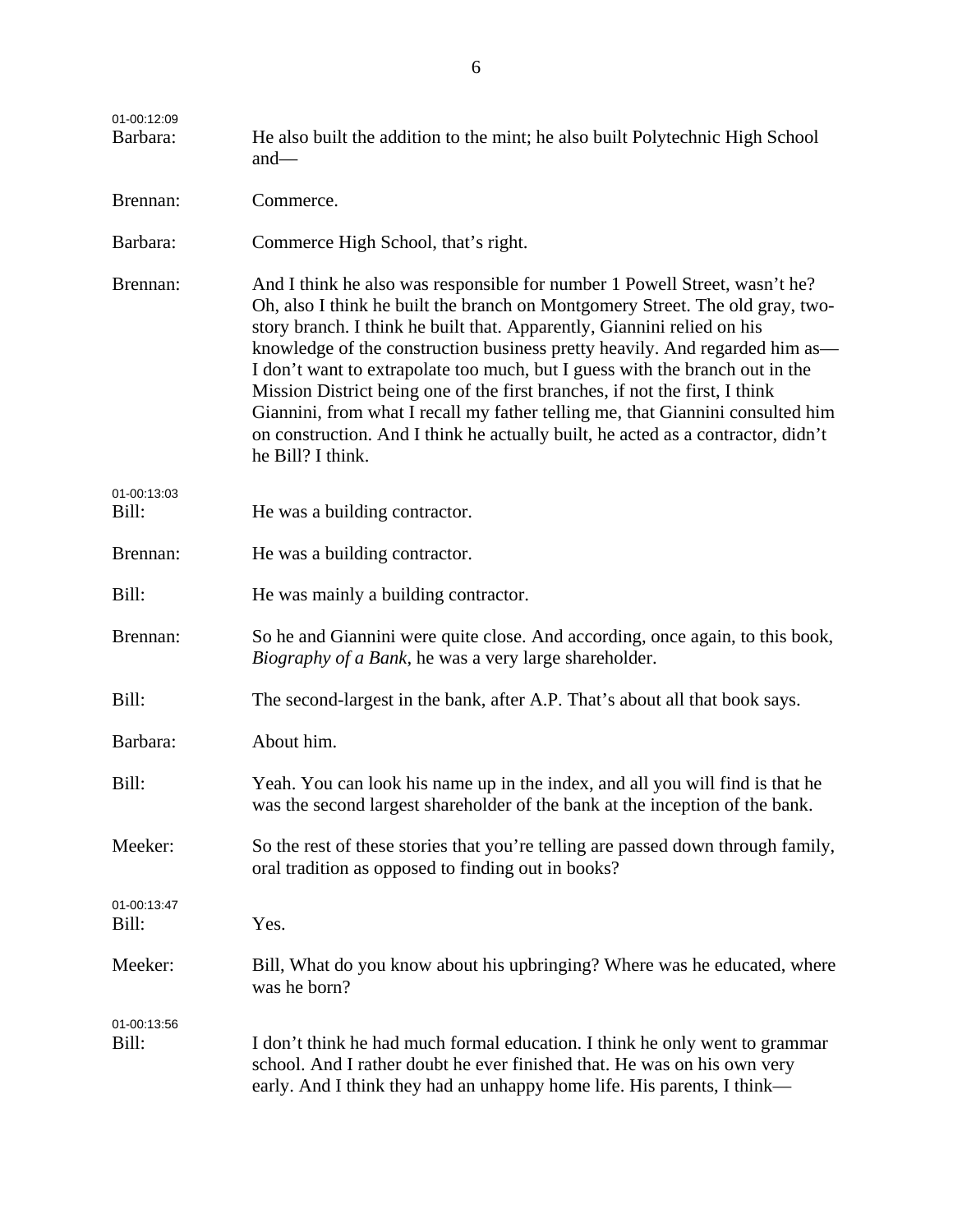| Brennan:                | Was his father a policeman?                                                                                                                                                |
|-------------------------|----------------------------------------------------------------------------------------------------------------------------------------------------------------------------|
| Bill:                   | I don't know.                                                                                                                                                              |
| Brennan:                | And you sometimes wonder whether or not this is just your imagination. But I<br>recall my father telling me that my great-grandfather was a policeman in San<br>Francisco. |
| 01-00:14:42<br>Barbara: | Probably wanted to scare you.                                                                                                                                              |
| Bill:                   | Pardon me?                                                                                                                                                                 |
| 01-00:14:45<br>Barbara: | Probably wanted to scare him— [they laugh]                                                                                                                                 |
| Bill:                   | Yeah. But have you not heard that?                                                                                                                                         |
| Brennan:                | I just don't know.                                                                                                                                                         |
| Bill:                   | Yeah, I don't know, either.                                                                                                                                                |
| Meeker:                 | Well, were there ever stories told about when the family first arrived, when<br>the Newsom family first arrived in San Francisco?                                          |
| 01-00:14:58<br>Bill:    | Not that I know of. They were always here. [they laugh]                                                                                                                    |
| Meeker:                 | That's funny.                                                                                                                                                              |
| 01-00:15:06<br>Bill:    | They were planted.                                                                                                                                                         |
| Brennan:                | Founding fathers.                                                                                                                                                          |
| Meeker:                 | Do you know how your grandfather got into construction?                                                                                                                    |
| 01-00:15:16<br>Bill:    | No.                                                                                                                                                                        |
| Barbara:                | Picked up a hammer and a few nails?                                                                                                                                        |
| Bill:                   | Yeah. And-                                                                                                                                                                 |
| Barbara:                | You're smart.                                                                                                                                                              |
| Bill:                   | That kind of thing.                                                                                                                                                        |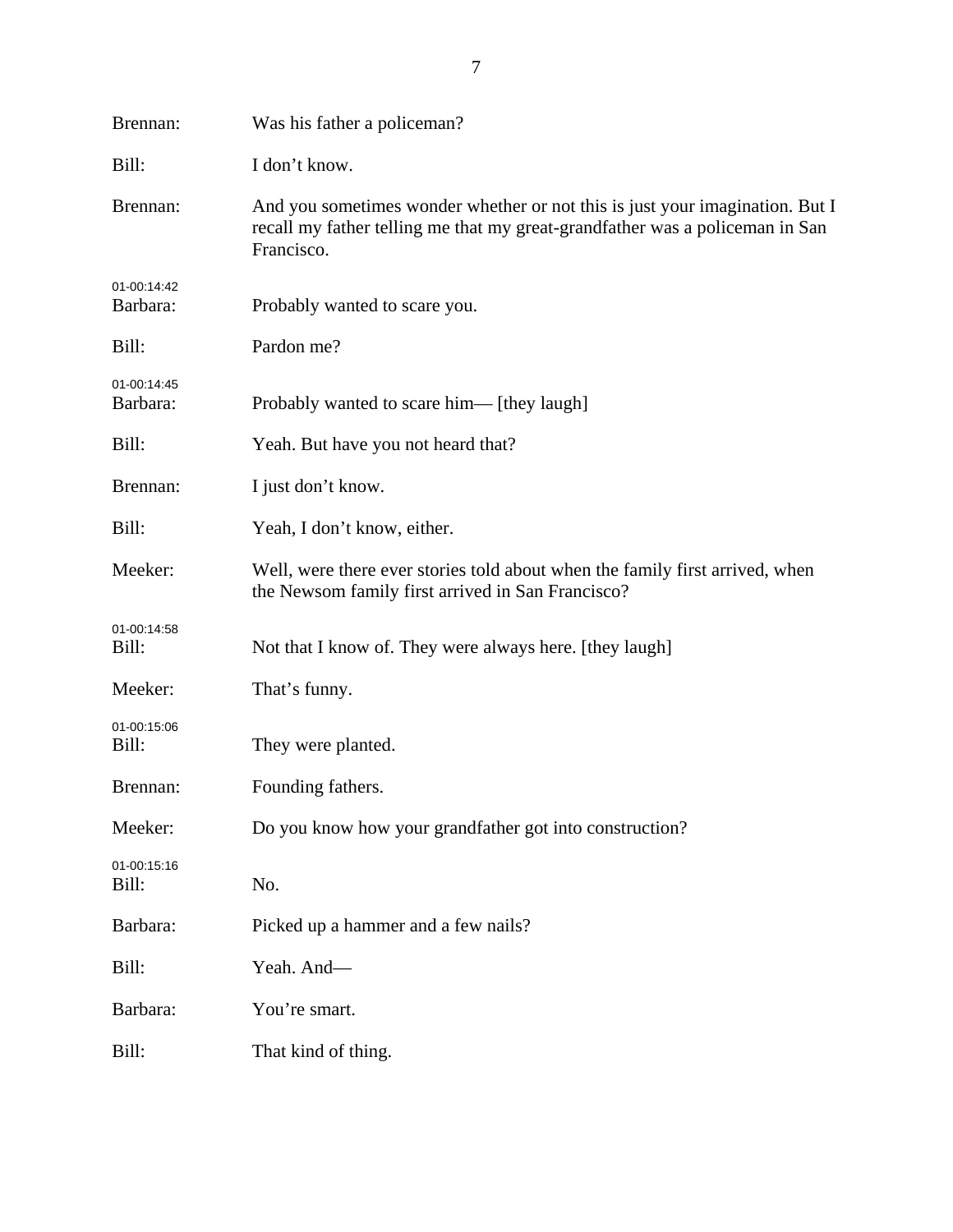| Brennan:             | So we don't know much about grandfather. I thought they would know more<br>than I do.                                                                                                                                                                                                                                                               |
|----------------------|-----------------------------------------------------------------------------------------------------------------------------------------------------------------------------------------------------------------------------------------------------------------------------------------------------------------------------------------------------|
| Barbara:             | How would we know?                                                                                                                                                                                                                                                                                                                                  |
| Brennan:             | I don't know.                                                                                                                                                                                                                                                                                                                                       |
| Barbara:             | Who could tell us? Our father, who didn't say much—My father was his<br>favorite son. He was the youngest son, but the favorite son by a mile. And as<br>the years went by, even though I thought that was fair, I began to think it was<br>more and more fair, because the others were unable—did not demonstrate<br>any talent that I could find. |
| 01-00:16:01<br>Bill: | Various afflictions.                                                                                                                                                                                                                                                                                                                                |
| Barbara:             | Oh, and various afflictions [chuckles] of the Irish.                                                                                                                                                                                                                                                                                                |
| Meeker:              | Well, let's talk about the next generation, then, the generation of William<br>Alfred Newsom II, your father. And maybe you can tell me when he was born<br>and where, to the extent that you remember. Bill, why don't you start that<br>one?                                                                                                      |
| 01-00:16:22<br>Bill: | Well, I think he was born in 1902—I think. I wouldn't bet on it.                                                                                                                                                                                                                                                                                    |
| Barbara:             | No, father was born in 19-                                                                                                                                                                                                                                                                                                                          |
| Bill:                | 2.                                                                                                                                                                                                                                                                                                                                                  |
| Barbara:             | Oh, your father, okay. Yeah, we're talking about your father.                                                                                                                                                                                                                                                                                       |
| Bill:                | Yeah. May first?                                                                                                                                                                                                                                                                                                                                    |
| Barbara:             | Yes.                                                                                                                                                                                                                                                                                                                                                |
| Brennan:             | May first, 1902. And I don't know, you folks can fill in better than I can, but I<br>understood that he ran away from home at one point, didn't he?                                                                                                                                                                                                 |
| Bill:                | I've heard that.                                                                                                                                                                                                                                                                                                                                    |
| Brennan:             | Yeah. And he went AWOL. And never explained to me what he did while he<br>was AWOL, but he eventually came back and had some kind of a<br>reconciliation with his parents.                                                                                                                                                                          |
| Bill:                | He ran away quite early in life.                                                                                                                                                                                                                                                                                                                    |
| Barbara:             | And often.                                                                                                                                                                                                                                                                                                                                          |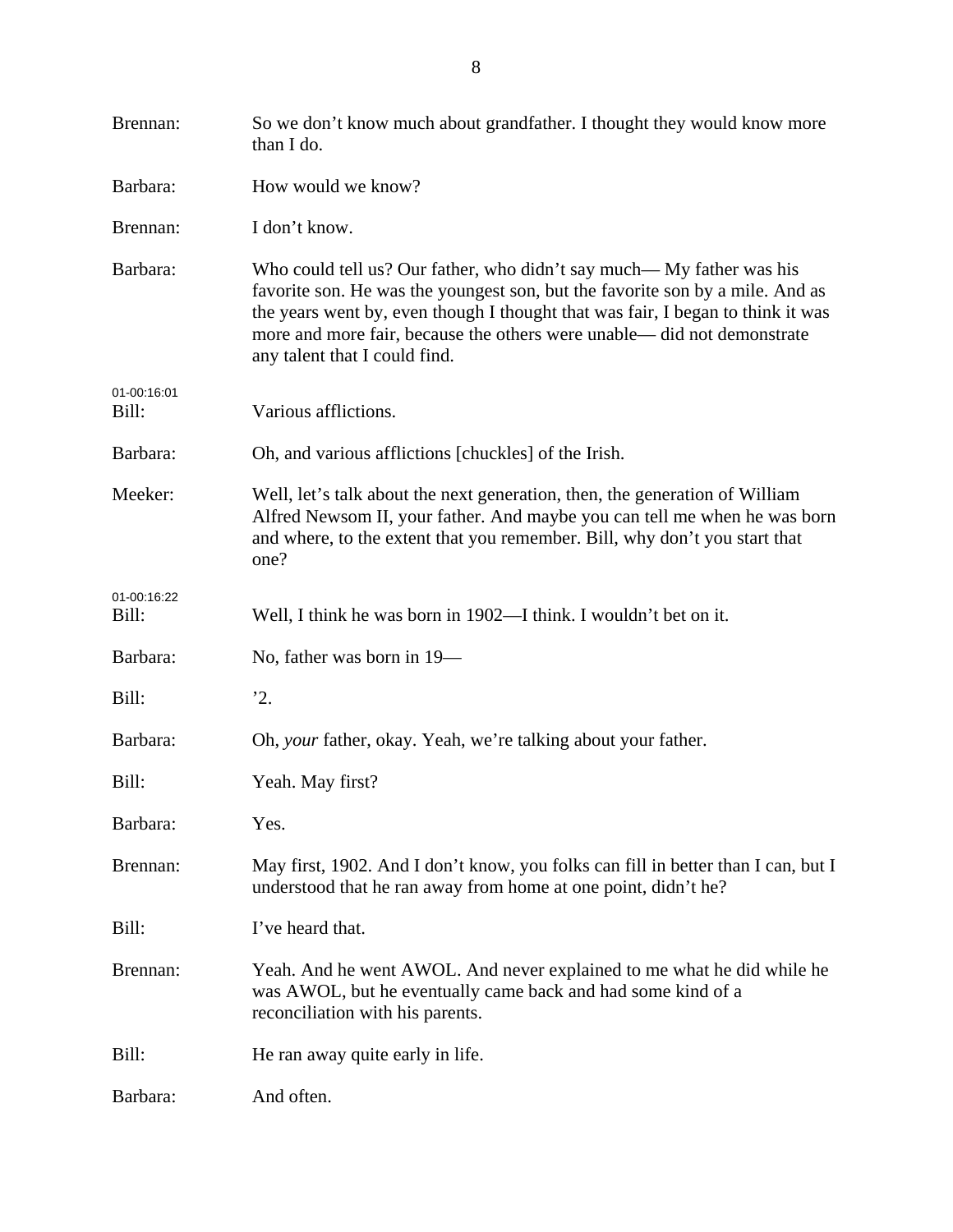| 01-00:17:18<br>Bill:    | Often, yeah. His parents fought a great deal. It was not a peaceful home at all.<br>So the victim seems my grandfather. And the culprit usually was my<br>grandmother's temper.                                                                                                                        |
|-------------------------|--------------------------------------------------------------------------------------------------------------------------------------------------------------------------------------------------------------------------------------------------------------------------------------------------------|
| Barbara:                | Do you eventually ask about grandmothers?                                                                                                                                                                                                                                                              |
| Meeker:                 | Yes, definitely.                                                                                                                                                                                                                                                                                       |
| 01-00:17:47<br>Barbara: | Because she was a very strong, interesting character.                                                                                                                                                                                                                                                  |
| Bill:                   | Yeah.                                                                                                                                                                                                                                                                                                  |
| Meeker:                 | Well, then maybe before we get into the next generation, I'm wondering<br>perhaps there's something you'd like to describe about your grandmother.                                                                                                                                                     |
| 01-00:18:00<br>Barbara: | My grandmother had snow white hair. And she read mystery books from the<br>morning till the night. We were told that she was crippled by a needle from an<br>X-ray machine. She ate hard candy from the morning till the night. And she<br>said the rosary. She had a rosary in her hand at all times. |
| Bill:                   | All day long. All day long. Maybe the rosary beads were, in fact, hard candy.<br>[they laugh]                                                                                                                                                                                                          |
| Barbara:                | And to get a conversation out of her was worth your soul. We were obliged as<br>children to go visit her on a regular basis. And you would arrive, and she had<br>a name for each of you. I was Sally-                                                                                                 |
| Brennan:                | Barbara Bell? You were Barbara Bell?                                                                                                                                                                                                                                                                   |
| Barbara:                | Wasn't I Sally Sweetie?                                                                                                                                                                                                                                                                                |
| 01-00:18:53<br>Brennan: | Barbara Bell, she'd refer to you in my presence.                                                                                                                                                                                                                                                       |
| Barbara:                | Okay.                                                                                                                                                                                                                                                                                                  |
| Bill:                   | I was Billy Boots.                                                                                                                                                                                                                                                                                     |
| Barbara:                | Anyway.                                                                                                                                                                                                                                                                                                |
| Meeker:                 | And Brennan, you were?                                                                                                                                                                                                                                                                                 |
| 01-00:18:59<br>Brennan: | I don't know, she didn't [laughter] speak very much at all.                                                                                                                                                                                                                                            |
| Bill:                   | She wore dark glasses. Always.                                                                                                                                                                                                                                                                         |
|                         |                                                                                                                                                                                                                                                                                                        |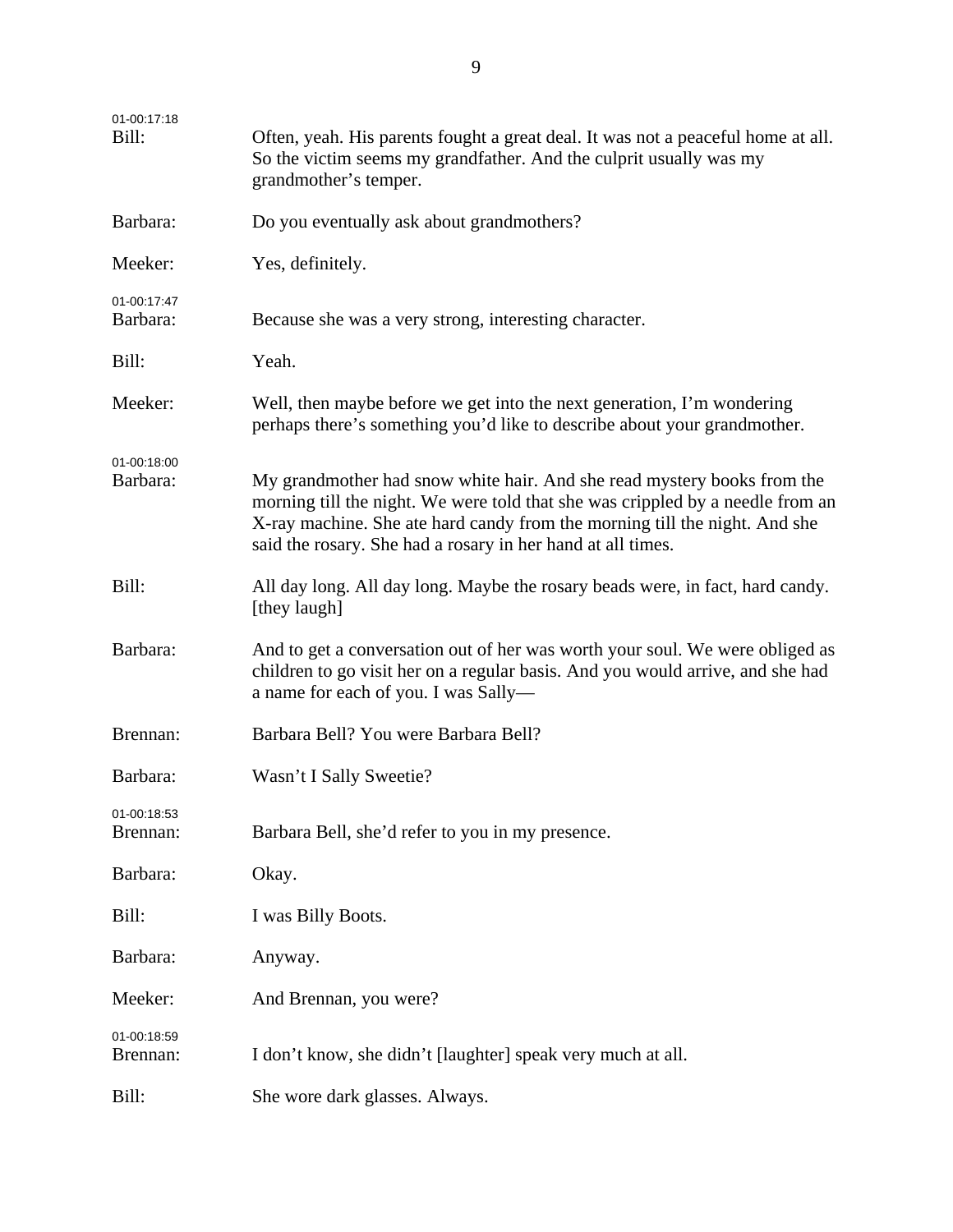| Barbara:                | Oh, she wore tinted dark glasses. She was gorgeous. She was very beautiful.                                                                                                                                                                                                                                                                                                                                                                                    |
|-------------------------|----------------------------------------------------------------------------------------------------------------------------------------------------------------------------------------------------------------------------------------------------------------------------------------------------------------------------------------------------------------------------------------------------------------------------------------------------------------|
| Brennan:                | I didn't know that.                                                                                                                                                                                                                                                                                                                                                                                                                                            |
| Barbara:                | Well, you can't.                                                                                                                                                                                                                                                                                                                                                                                                                                               |
| Brennan:                | She was loaded, though, as far as I was concerned.                                                                                                                                                                                                                                                                                                                                                                                                             |
| Barbara:                | Well, she gave us fifty cents every time we came there.                                                                                                                                                                                                                                                                                                                                                                                                        |
| Brennan:                | Well, gave me a lot more than fifty cents. May have favored me more than<br>you.                                                                                                                                                                                                                                                                                                                                                                               |
| Barbara:                | Yeah, she probably liked you.                                                                                                                                                                                                                                                                                                                                                                                                                                  |
| Brennan:                | But there was bait on the hook, always. It wasn't a matter of—My father<br>didn't force us to physically go visit her, but there was a buck or two<br>involved.                                                                                                                                                                                                                                                                                                |
| Barbara:                | Yeah, but there was a strong prejudice toward, "You better go see your<br>grandmother."                                                                                                                                                                                                                                                                                                                                                                        |
| Brennan:                | Yes, but there was a buck involved.                                                                                                                                                                                                                                                                                                                                                                                                                            |
| Barbara:                | Otherwise we never would've gone to see her. She wouldn't have talked to<br>you.                                                                                                                                                                                                                                                                                                                                                                               |
| Bill:                   | I never got as much as a buck, but fifteen cents or twenty cents or so. And she<br>never said two words.                                                                                                                                                                                                                                                                                                                                                       |
| 01-00:19:48<br>Barbara: | She liked me a little bit, but only gave me fifty cents. [they laugh]                                                                                                                                                                                                                                                                                                                                                                                          |
| Brennan:                | We were sort of, I recall, at least I thought I was expected to issue a report to<br>her.                                                                                                                                                                                                                                                                                                                                                                      |
| Barbara:                | Oh, yes.                                                                                                                                                                                                                                                                                                                                                                                                                                                       |
| Brennan:                | How I was doing in school. And she would chew away at her hard candy and<br>move from bead to bead. Five sorrowfuls to the five Glorias to the five<br>mysteries. And look out the window. And when I delivered my report, she'd<br>acknowledge it with a bow of the head, but no words. No words. And usually,<br>the buck or fifty cents, whatever it is I got, was on the table. So I would only<br>approach the table after I'd finished giving my report. |
| 01-00:20:33<br>Bill:    | The strong incentive for being there was the money. If there were no money<br>involved I don't think we would have been there nearly as often.                                                                                                                                                                                                                                                                                                                 |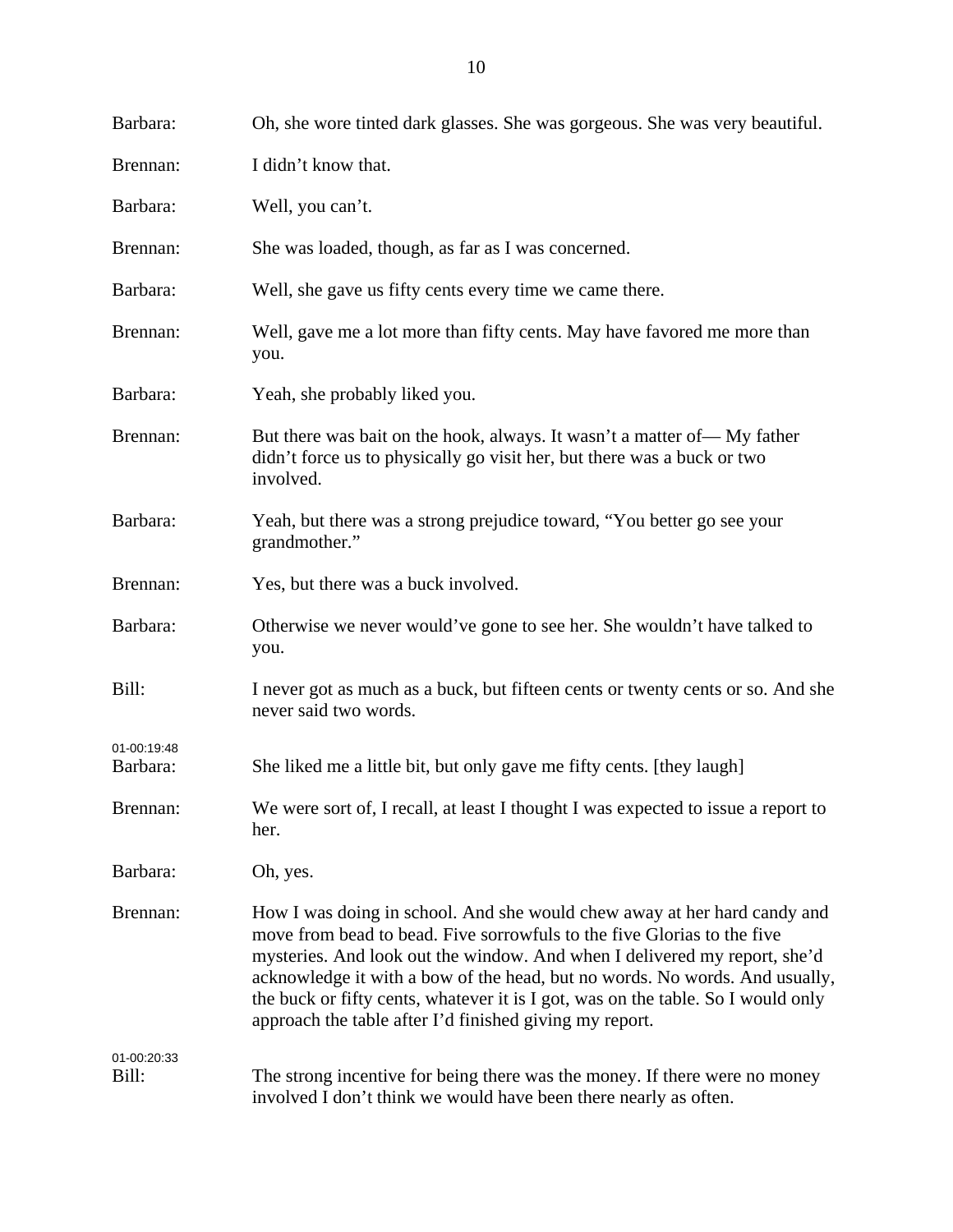| Barbara:                | No way. She lived very close to See's Candy.                                                                                                                                                                                                                                                                                     |
|-------------------------|----------------------------------------------------------------------------------------------------------------------------------------------------------------------------------------------------------------------------------------------------------------------------------------------------------------------------------|
| Meeker:                 | So do you remember her temper any time, personally?                                                                                                                                                                                                                                                                              |
| 01-00:20:52<br>Brennan: | No.                                                                                                                                                                                                                                                                                                                              |
| Bill:                   | Well, she was very kind with us, but firm, kind.                                                                                                                                                                                                                                                                                 |
| Meeker:                 | Where did she live? Did she live alone or was she—                                                                                                                                                                                                                                                                               |
| 01-00:21:01<br>Bill:    | 2120 Chestnut Street, above Lucca Delicatessen.                                                                                                                                                                                                                                                                                  |
| Barbara:                | That was after she lived in Grass Valley—                                                                                                                                                                                                                                                                                        |
| Brennan:                | Right.                                                                                                                                                                                                                                                                                                                           |
| Barbara:                | —where she had a matching house with her daughter for a period of time,<br>with an apple tree in the middle of them. And I went to see them, of course.<br>And each one is about as big as this room, and I remember [them] as these<br>great big houses. And she had beds you had to climb up in. But she lived<br>many places. |
| Brennan:                | I certainly will say this. She was not a rich lode or source of family lore. I<br>understood that her maiden name was Collins. My father told me he believed<br>that she was a distant relation of the Irish patriot, Michael Collins.                                                                                           |
| Barbara:                | That's always a good one for the Irish.                                                                                                                                                                                                                                                                                          |
| 01-00:21:53<br>Brennan: | Exactly. But I was also told that she had Spanish genes in her—                                                                                                                                                                                                                                                                  |
| Barbara:                | Because her middle name was Dolores.                                                                                                                                                                                                                                                                                             |
| Brennan:                | Who knows? But I don't know that I ever got more than—He says two<br>words. But I certainly didn't learn much at all from her, in terms of family<br>history or whatever.                                                                                                                                                        |
| Barbara:                | My father <i>adored</i> her.                                                                                                                                                                                                                                                                                                     |
| Bill:                   | Yeah.                                                                                                                                                                                                                                                                                                                            |
| Barbara:                | It was adulation. I don't understand it. It's very hard to understand, because<br>you can't see any personal things. But he was so respectful of her, so-<br>What's the word I'm looking for?                                                                                                                                    |
| Bill:                   | Deferential?                                                                                                                                                                                                                                                                                                                     |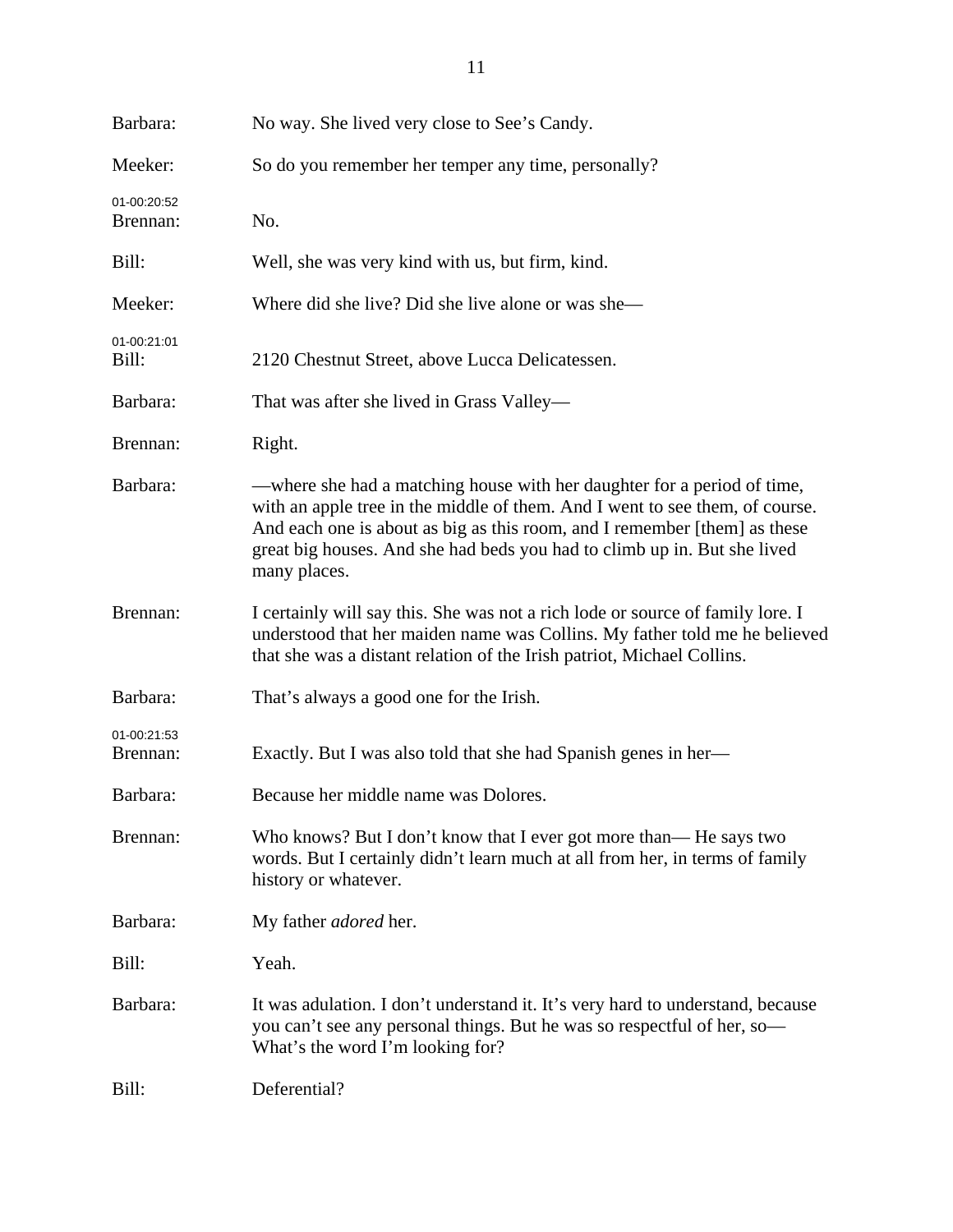| Barbara:                | Yeah, deferential to her. And we were marched in front of her, dressed<br>properly. And her only humanity I remember is she would take us—in the<br>living room in this little apartment above Lucca Delicatessen, she had a car<br>and driver, with a vase with a flower in it. And the driver's name was Jimmy<br>Owens. And she would take my sister and me, my oldest sister and me, once a<br>year to Oakland, to Davis Schonwasser, which was a very exclusive store.<br>And she would buy us the coat, usually the one that Princess Margaret and<br>Princess Margaret Rose had. And we would stand and they would bring them<br>out, and we would try them on, and they would pin them up, and off we'd go.<br>And then at winter time, we would go buy a velvet dress with a lace collar.<br>And at Easter time, we would go buy an organdy dress. You got nothing.<br>[laughs] |
|-------------------------|------------------------------------------------------------------------------------------------------------------------------------------------------------------------------------------------------------------------------------------------------------------------------------------------------------------------------------------------------------------------------------------------------------------------------------------------------------------------------------------------------------------------------------------------------------------------------------------------------------------------------------------------------------------------------------------------------------------------------------------------------------------------------------------------------------------------------------------------------------------------------------------|
| 01-00:23:44<br>Bill:    | But I bitterly resent it.                                                                                                                                                                                                                                                                                                                                                                                                                                                                                                                                                                                                                                                                                                                                                                                                                                                                |
| Brennan:                | A buck a week, I got.                                                                                                                                                                                                                                                                                                                                                                                                                                                                                                                                                                                                                                                                                                                                                                                                                                                                    |
| Barbara:                | Well, but I don't remember saying a word in the car, I don't remember saying<br>a word in the store.                                                                                                                                                                                                                                                                                                                                                                                                                                                                                                                                                                                                                                                                                                                                                                                     |
| Brennan:                | True.                                                                                                                                                                                                                                                                                                                                                                                                                                                                                                                                                                                                                                                                                                                                                                                                                                                                                    |
| Bill:                   | She was not that loquacious.                                                                                                                                                                                                                                                                                                                                                                                                                                                                                                                                                                                                                                                                                                                                                                                                                                                             |
| Brennan:                | She was a dowager.                                                                                                                                                                                                                                                                                                                                                                                                                                                                                                                                                                                                                                                                                                                                                                                                                                                                       |
| Barbara:                | Charming, she wasn't.                                                                                                                                                                                                                                                                                                                                                                                                                                                                                                                                                                                                                                                                                                                                                                                                                                                                    |
| Brennan:                | She looked like Queen Victoria to me.                                                                                                                                                                                                                                                                                                                                                                                                                                                                                                                                                                                                                                                                                                                                                                                                                                                    |
| 01-00:24:08<br>Barbara: | No, she was very beautiful.                                                                                                                                                                                                                                                                                                                                                                                                                                                                                                                                                                                                                                                                                                                                                                                                                                                              |
| Meeker:                 | Barbara, you described her as also being powerful, as having a great presence,<br>yet it sounds like she didn't speak that much. I wonder how she<br>communicated this power.                                                                                                                                                                                                                                                                                                                                                                                                                                                                                                                                                                                                                                                                                                            |
| 01-00:24:18<br>Barbara: | Fear. [they laugh]                                                                                                                                                                                                                                                                                                                                                                                                                                                                                                                                                                                                                                                                                                                                                                                                                                                                       |
| Brennan:                | The ministry of fear.                                                                                                                                                                                                                                                                                                                                                                                                                                                                                                                                                                                                                                                                                                                                                                                                                                                                    |
| Barbara:                | And I don't know what we were worried about or anything. But to think of a<br>small child driving five, six, seven hours to Grass Valley to stay with you, and<br>climbing up into bed, you'd think she'd say goodnight to you or something?<br>No.                                                                                                                                                                                                                                                                                                                                                                                                                                                                                                                                                                                                                                      |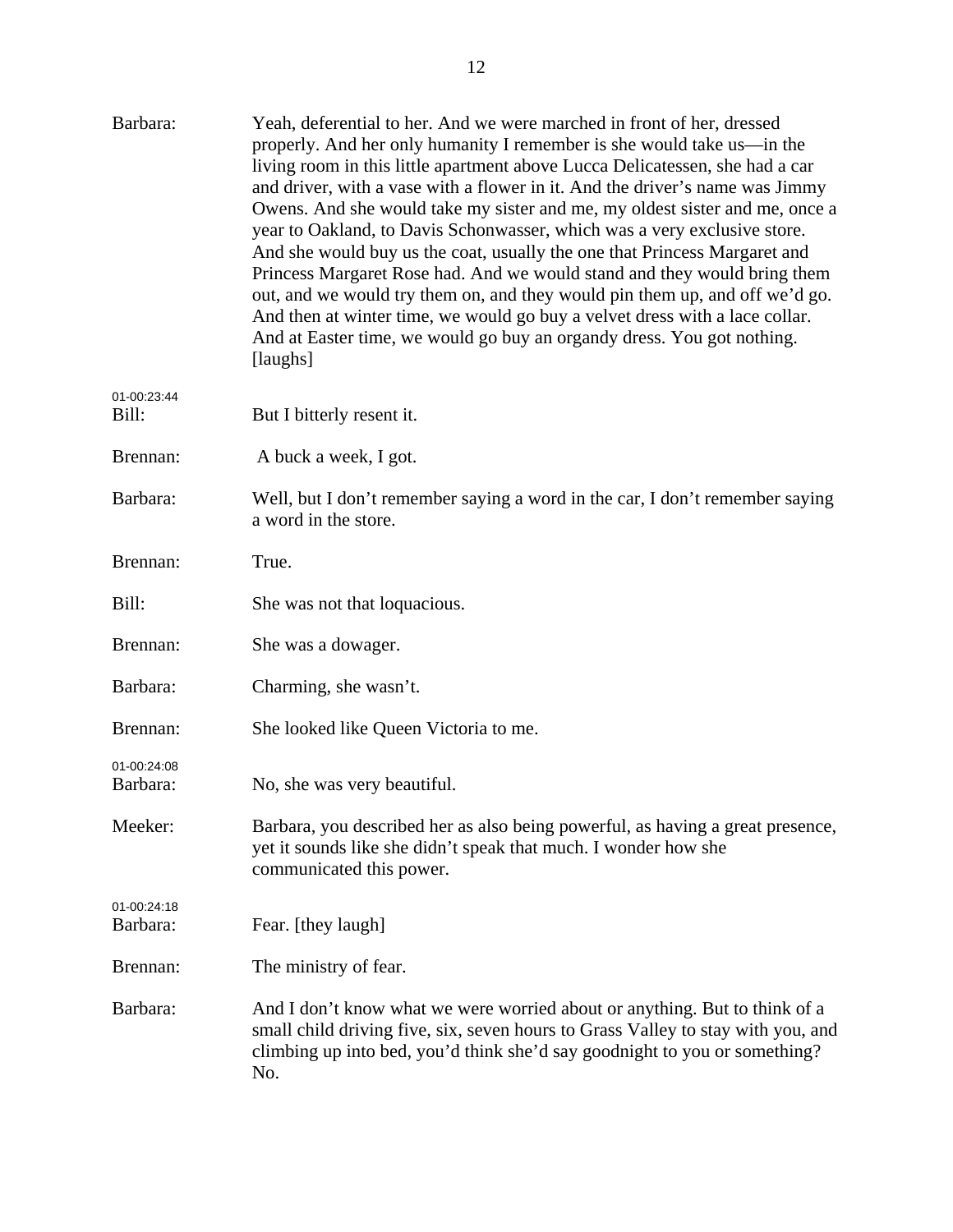| Brennan:                | She kept me in donuts, that's all I can say. She kept me in donuts.                                                                                                                                                                                                                                                                                       |
|-------------------------|-----------------------------------------------------------------------------------------------------------------------------------------------------------------------------------------------------------------------------------------------------------------------------------------------------------------------------------------------------------|
| Barbara:                | Oh, okay. All right. But the austerity. It was another generation, but even so,<br>when you compare our actions toward any of our grandchildren, or children<br>for that matter, and hers, it's like another century.                                                                                                                                     |
| 01-00:25:01<br>Bill:    | Funny, the little things you remember. I have several separate recollections of<br>being told by my father that his mother used to throw dishes at my<br>grandfather.                                                                                                                                                                                     |
| Barbara:                | [laughs] Well, she also threw dishes at the wall. After your grandfather died,<br>she got a bill from the PG&E. And she said, "How dare they? After all these<br>years, sending me a bill." And started throwing plates around the room. She<br>was completely kept from everything. I don't know where she came from.<br>When you think of it, you know? |
| Brennan:                | Kind of like a hothouse flower or something?                                                                                                                                                                                                                                                                                                              |
| Barbara:                | Yeah. Who raised her?                                                                                                                                                                                                                                                                                                                                     |
| Brennan:                | I don't know. I have no idea. I much preferred my maternal grandmother-                                                                                                                                                                                                                                                                                   |
| Barbara:                | Oh, we all did.                                                                                                                                                                                                                                                                                                                                           |
| Brennan:                | — who was a fabulous person.                                                                                                                                                                                                                                                                                                                              |
| Barbara:                | We all did.                                                                                                                                                                                                                                                                                                                                               |
| Brennan:                | Fabulous person.                                                                                                                                                                                                                                                                                                                                          |
| Meeker:                 | Well, can you describe her? What was her name?                                                                                                                                                                                                                                                                                                            |
| 01-00:25:57<br>Brennan: | Anna Brennan. Nee Anna Burke. And she raised seven children, is that<br>correct?                                                                                                                                                                                                                                                                          |
| Barbara:                | Yes.                                                                                                                                                                                                                                                                                                                                                      |
| Brennan:                | By herself, after her husband John Brennan left her, in circumstances that<br>have never been explained to anybody that I know of. He just deserted the<br>family, apparently. So she grew up in the outer mission, around Alabama<br>Street. Wasn't it around there?                                                                                     |
| Barbara:                | She came here grown.                                                                                                                                                                                                                                                                                                                                      |
| Brennan:                | Pardon me?                                                                                                                                                                                                                                                                                                                                                |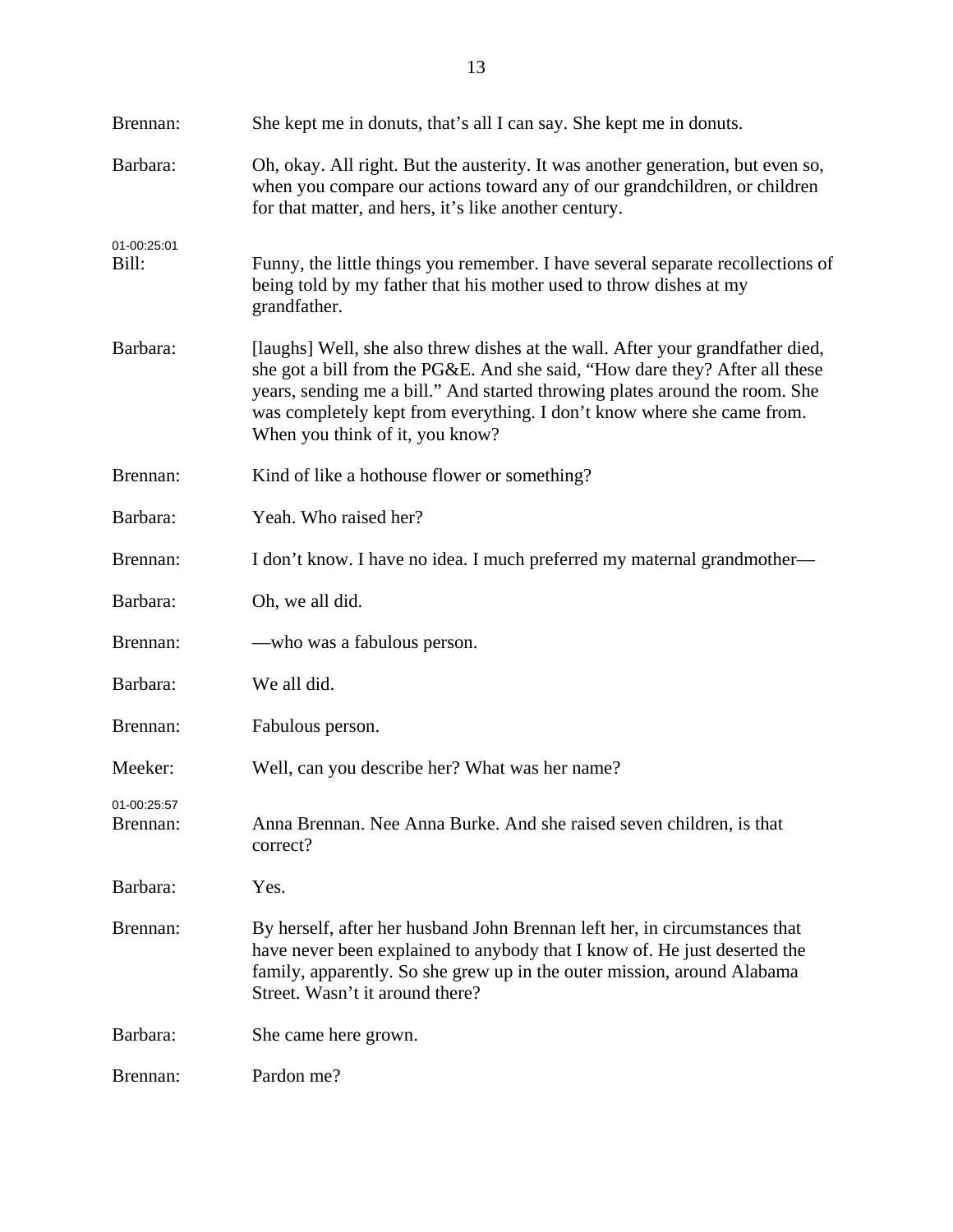| Barbara:                | She came to San Francisco grown.                                                                                                                                                                                                                                                                                                                                                                                                           |
|-------------------------|--------------------------------------------------------------------------------------------------------------------------------------------------------------------------------------------------------------------------------------------------------------------------------------------------------------------------------------------------------------------------------------------------------------------------------------------|
| Brennan:                | Well, you know more about it, so you tell it.                                                                                                                                                                                                                                                                                                                                                                                              |
| Barbara:                | Her father was a horse trainer in a place called Tubbercurry.                                                                                                                                                                                                                                                                                                                                                                              |
| Brennan:                | I've heard of it, yes.                                                                                                                                                                                                                                                                                                                                                                                                                     |
| 01-00:26:41<br>Barbara: | County Sligo, in Ireland. And she had a cousin Kate who lived here. So she<br>came over at Kate's encouragement. And we don't know when she met my<br>grandfather or anything like that, but I have pictures. Just the formal portraits.<br>A sense of humor has saved my life, and she was the sense of humor. And she<br>had a terribly sad, difficult life, and nothing could stop her. She was<br>unstoppable.                         |
| Brennan:                | She was just indefatigable. And she lived at our house from the time I can<br>remember, on Jefferson Street. And my father—it was amazing—always<br>referred to her- She lived at the house, part of our household. She was of<br>significant assistance to my mom in raising six kids. There was always a<br>sibling of my father's in the house, living in the apartment downstairs or<br>whatever. And she was—elfin is a perfect word— |
| Barbara:                | Elfin, yeah.                                                                                                                                                                                                                                                                                                                                                                                                                               |
| 01-00:27:56<br>Brennan: | —elfin, for my grandmother. She would bake little soda biscuits for me in the<br>shape of a fish. She would get up five-thirty in the morning to make French<br>toast for me, so that I could get down to six-thirty mass and serve mass. And<br>my father always referred to her, to the day that she died, as Mrs. Brennan.<br>Mrs. Brennan. Apparently, my father had a great deal of respect for her.                                  |
| Bill:                   | Oh, sure.                                                                                                                                                                                                                                                                                                                                                                                                                                  |
| Barbara:                | Oh, yes.                                                                                                                                                                                                                                                                                                                                                                                                                                   |
| Brennan:                | Enormous respect for her.                                                                                                                                                                                                                                                                                                                                                                                                                  |
| Barbara:                | As well he might.                                                                                                                                                                                                                                                                                                                                                                                                                          |
| Brennan:                | I see, he should have, yeah. And in the context of a household like ours—a lot<br>of noise, a lot of children, a lot of relatives around at various times of the<br>year—you take things for granted. Grandma Newsom, she was the one that<br>did the laundry, maybe, or set the table or something like that.                                                                                                                             |
| Barbara:                | Grandma Newsom?                                                                                                                                                                                                                                                                                                                                                                                                                            |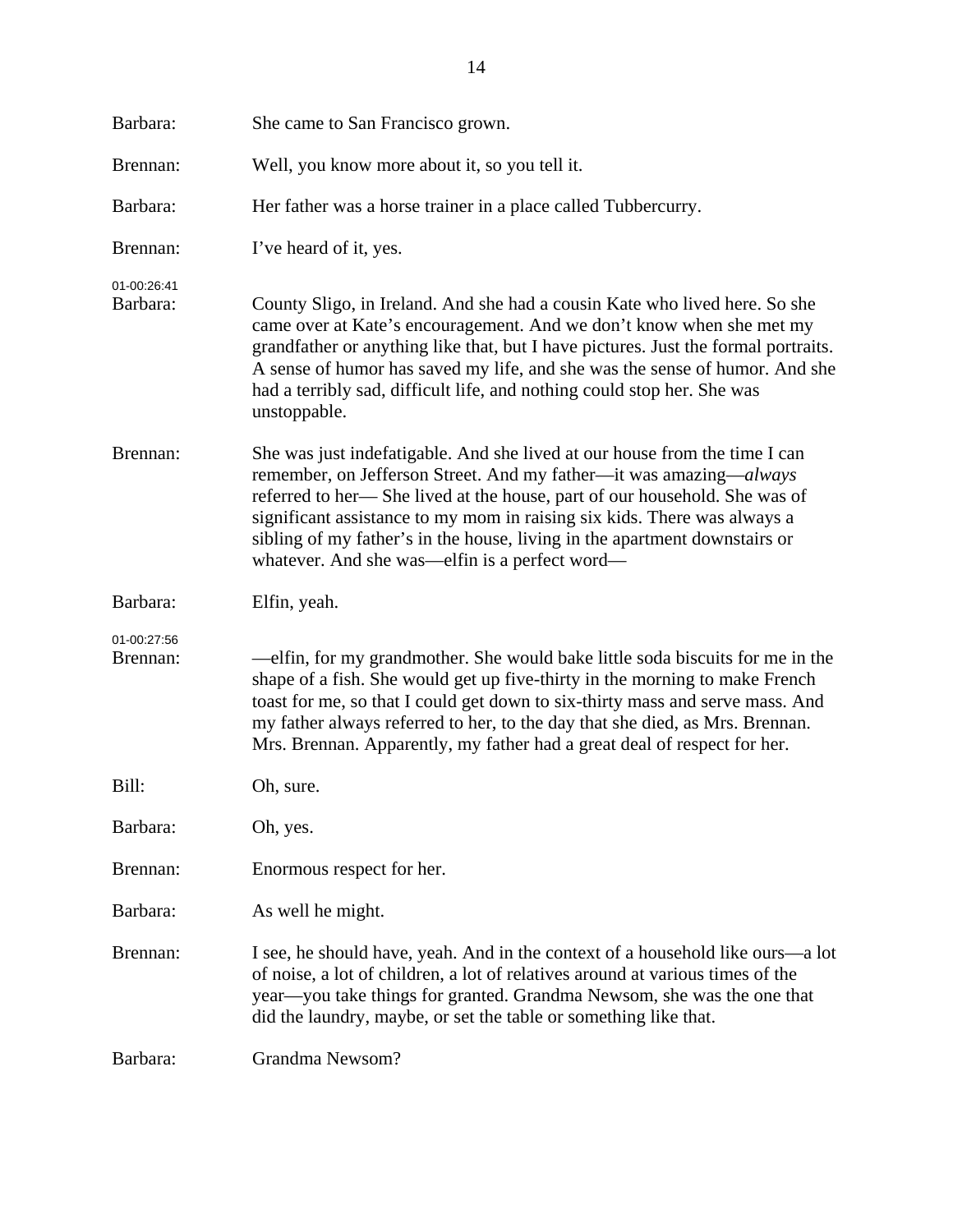| 01-00:28:50          |                                                                                                                                                                                                                                                                                                                                                                                                                                                                                                                                                                                                                                                                                                                                                                                                                                                                                                                                                                                                        |
|----------------------|--------------------------------------------------------------------------------------------------------------------------------------------------------------------------------------------------------------------------------------------------------------------------------------------------------------------------------------------------------------------------------------------------------------------------------------------------------------------------------------------------------------------------------------------------------------------------------------------------------------------------------------------------------------------------------------------------------------------------------------------------------------------------------------------------------------------------------------------------------------------------------------------------------------------------------------------------------------------------------------------------------|
| Brennan:             | Grandma Brennan, sorry. But once in a while, I would take her for granted.<br>And if I did, or I showed anything but the most punctilious respect for her, my<br>father would step in very quickly and remind me that this was my<br>grandmother. And that meant a great deal to me, because it meant that he<br>had—He was in a different societal caste than my grandmother, but he had<br>enormous respect for her. And that made me feel really good. That helped me<br>out a lot.                                                                                                                                                                                                                                                                                                                                                                                                                                                                                                                 |
| Bill:                | I think it's important to add that she was a felon. [they laugh]                                                                                                                                                                                                                                                                                                                                                                                                                                                                                                                                                                                                                                                                                                                                                                                                                                                                                                                                       |
| Barbara:             | This is great. Oh, this is a good one. This is a good one.                                                                                                                                                                                                                                                                                                                                                                                                                                                                                                                                                                                                                                                                                                                                                                                                                                                                                                                                             |
| Meeker:              | All right, so let's hear it.                                                                                                                                                                                                                                                                                                                                                                                                                                                                                                                                                                                                                                                                                                                                                                                                                                                                                                                                                                           |
| 01-00:29:39<br>Bill: | Well, it's a long story but I'll just give you the main outline of it. She used to<br>read the green sheet. The green sheet's the sports section of the Chronicle.<br>And she would dope out the horses at night. And she called me one morning<br>and said she had a dream about a horse. And the horse was named, I think,<br>something like Terry's Choice. And she had a daughter, Teresa, my Aunt<br>Terry. So that was a tip, a major tip. And I remember asking, also, which St.<br>Theresa appeared to her in the dream? The French one or the Spanish one?<br>She had an answer; I can't recall now. But in any event, Saint Teresa appeared<br>and held up two hands, five fingers on one hand and three on the other. This<br>was the fifth horse in the third race. And she called me and told me about the<br>dream. And I said, "Grandma, it sounds like a tip to me." And she said, "Well,<br>I'm going to go up and make a bet with Moon." Moon was a bookie at Scott<br>and Chestnut. |
| Barbara:             | The Daily Double, yet, she was going for.                                                                                                                                                                                                                                                                                                                                                                                                                                                                                                                                                                                                                                                                                                                                                                                                                                                                                                                                                              |
| 01-00:31:10<br>Bill: | Yeah. And so she went up and made a bet. And I think she made a large bet,<br>for her, based on this miracle.                                                                                                                                                                                                                                                                                                                                                                                                                                                                                                                                                                                                                                                                                                                                                                                                                                                                                          |
| Meeker:              | A large bet would've been five dollars, maybe?                                                                                                                                                                                                                                                                                                                                                                                                                                                                                                                                                                                                                                                                                                                                                                                                                                                                                                                                                         |
| 01-00:31:23<br>Bill: | No, Two.                                                                                                                                                                                                                                                                                                                                                                                                                                                                                                                                                                                                                                                                                                                                                                                                                                                                                                                                                                                               |
| Brennan:             | Two dollars.                                                                                                                                                                                                                                                                                                                                                                                                                                                                                                                                                                                                                                                                                                                                                                                                                                                                                                                                                                                           |
| Bill:                | Two dollars, because Moon would take fifty cents. Two dollars was a much<br>more substantial bet than it is now. And so I think she bet maybe five dollars<br>this time, on the tip horse. And of course, I wouldn't be telling the story unless<br>the horse had come in. So she knocked on my door in the morning, said,<br>"Want to come get the money?" She wanted to get the money, and said, "Let's                                                                                                                                                                                                                                                                                                                                                                                                                                                                                                                                                                                              |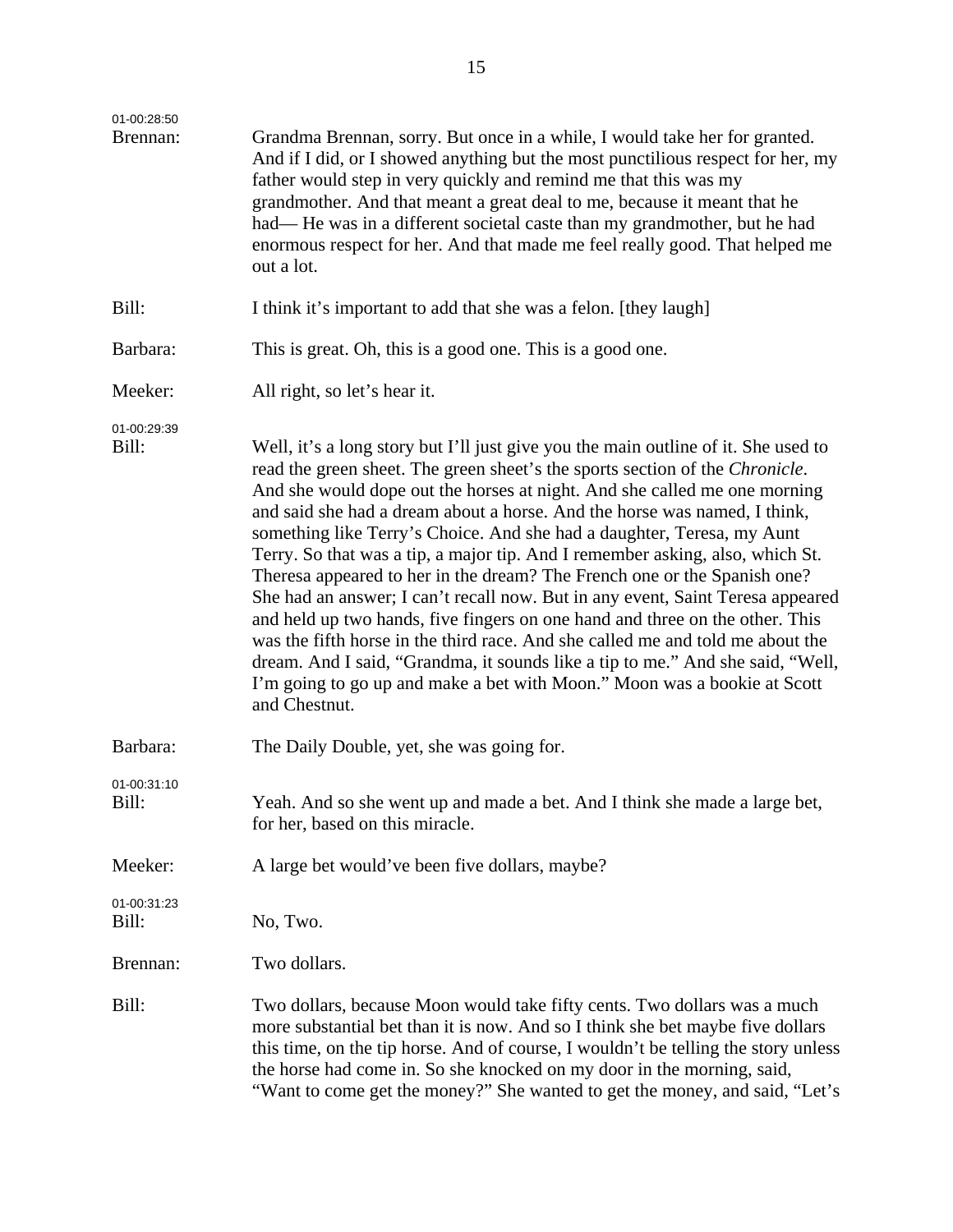|                         | take a walk." Not a walk, an F car. We went up to Scott and Chestnut. And<br>she went out to get the money from Moon, and Moon told her, "Mrs. Brennan,<br>get lost." She thought he was welching on the bet. But he was under<br>surveillance from the police. And so to make a very long story short, they<br>arrested Moon. She kept waving-                                                                                                      |
|-------------------------|------------------------------------------------------------------------------------------------------------------------------------------------------------------------------------------------------------------------------------------------------------------------------------------------------------------------------------------------------------------------------------------------------------------------------------------------------|
| Barbara:                | The cane.                                                                                                                                                                                                                                                                                                                                                                                                                                            |
| 01-00:32:29<br>Bill:    | —the cane. And she thought the amount of money was too large, and so she<br>said, "Moon, I've got the bet right here." And he said, "Get lost, Mrs.<br>Brennan." Anyhow, they arrested Moon and dragged him away. Not in chains,<br>I think, but anyhow, my grandmother was distraught. And we went back on<br>the F car. And she was in tears. We walked in the house and my father said—                                                           |
| Barbara:                | It wasn't the money, but the fact that she'd gotten Moon arrested.                                                                                                                                                                                                                                                                                                                                                                                   |
| Bill:                   | Yeah. A crushing defeat on all counts. And anyhow, my father said, "What's<br>wrong with your grandmother?" And I told him, and he said something like,<br>oh, for Christ's sake, I'll take care of that. He phoned Jake Ehrlich, the<br>lawyer, and phoned the judge—you could do it in those days—                                                                                                                                                 |
| Barbara:                | And the district attorney—                                                                                                                                                                                                                                                                                                                                                                                                                           |
| 01-00:33:29<br>Bill:    | DA and everybody else. And the end of the story is he took Moon up to a<br>resort he owned, with Mrs. Moon, for a weekend, all expenses paid. And he<br>gave me the money to give to my grandmother. He figured it out and Moon<br>owed her twenty-three dollars or something, after his commission. So I had to<br>fib and tell my grandmother, "Moon sent this money. And he said he had a<br>great time at the Surrey Inn, and no hard feelings." |
| Barbara:                | Oh, dear.                                                                                                                                                                                                                                                                                                                                                                                                                                            |
| Bill:                   | [laughs] That's a true story.                                                                                                                                                                                                                                                                                                                                                                                                                        |
| 01-00:34:15<br>Barbara: | It's so true. And she wore a little maroon coat with a little fur collar—                                                                                                                                                                                                                                                                                                                                                                            |
| Brennan:                | She was marvelous.                                                                                                                                                                                                                                                                                                                                                                                                                                   |
| Barbara:                | —a little hat with little flowers on it, and a cane. And she had round glasses.                                                                                                                                                                                                                                                                                                                                                                      |
| Brennan:                | By God, this was a life-defining event for her, the Daily Double, and she was<br>not going to be denied. Moon was a great character, by the way. He had four<br>newspapers: the Call-Bulletin, the News, the Chronicle, and the Examiner.<br>And I think the paper was a nickel in those days, wasn't it?                                                                                                                                            |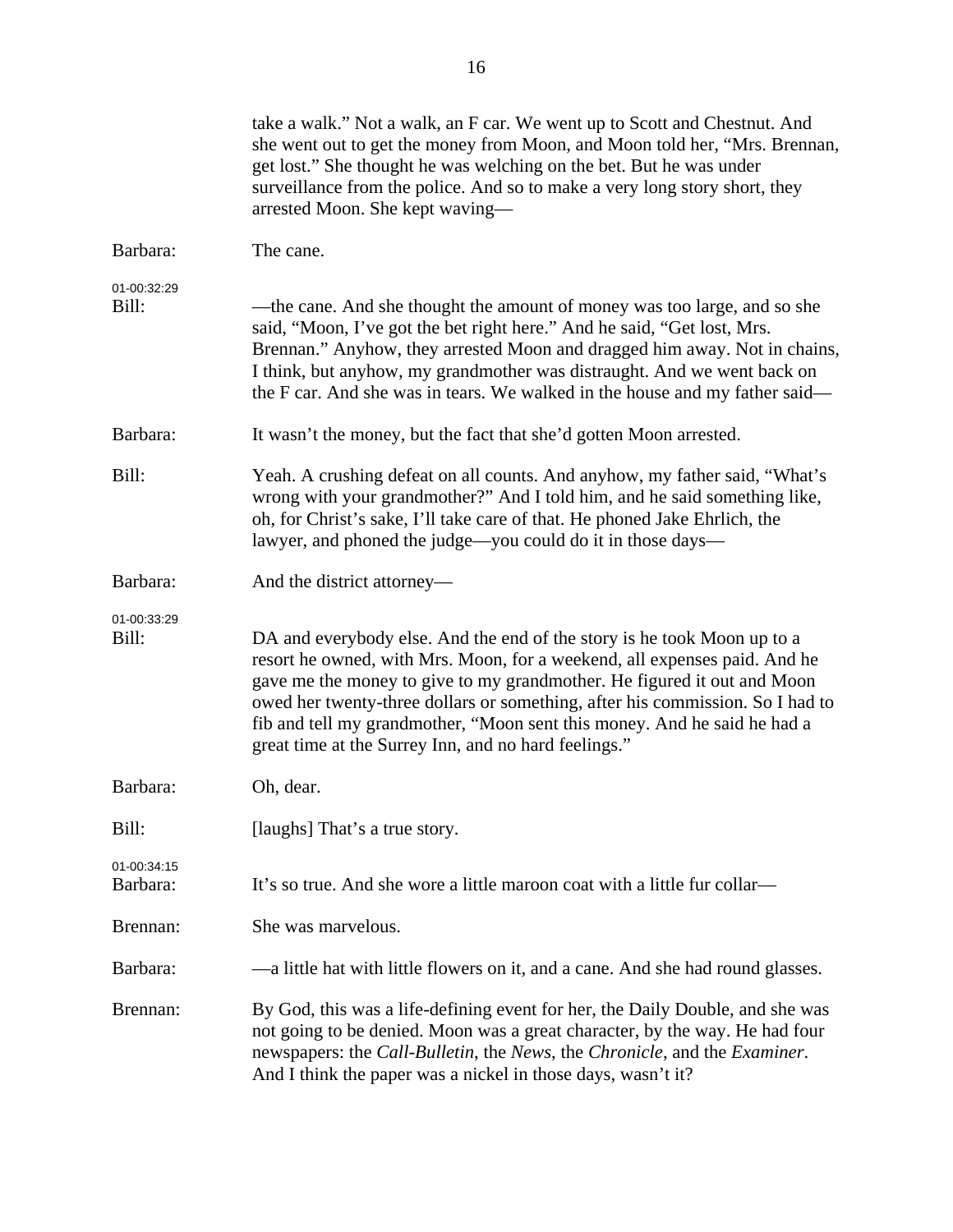| Barbara:                | Yeah.                                                                                                                                                                                                                                                                                                                                                                                                                                                                                                                                             |
|-------------------------|---------------------------------------------------------------------------------------------------------------------------------------------------------------------------------------------------------------------------------------------------------------------------------------------------------------------------------------------------------------------------------------------------------------------------------------------------------------------------------------------------------------------------------------------------|
| Brennan:                | And so my father would very often say, "Go get the newspaper for me," or<br>something like that, and I would do it. And I did it, and so I noticed one day<br>that Moon was driving away in a Lincoln Continental. Well, this is about<br>1948, '49. Lincoln Continentals were very rare, very expensive cars. And I<br>said, "Dad, I can't quite figure it out. Moon is a paper seller, for a nickel. And<br>he's driving a Lincoln Continental?" My father says, "A substantial<br>inheritance, his parents left him." Substantial inheritance. |
| Meeker:                 | Well, did your grandmother ever place a bet again?                                                                                                                                                                                                                                                                                                                                                                                                                                                                                                |
| 01-00:35:21<br>Barbara: | Oh, all the time. She went to the races—                                                                                                                                                                                                                                                                                                                                                                                                                                                                                                          |
| Bill:                   | She was an inveterate horse player.                                                                                                                                                                                                                                                                                                                                                                                                                                                                                                               |
| Brennan:                | But she would never allow my father to drive her to them.                                                                                                                                                                                                                                                                                                                                                                                                                                                                                         |
| Barbara:                | Or my mother.                                                                                                                                                                                                                                                                                                                                                                                                                                                                                                                                     |
| Brennan:                | Or my mother, too.                                                                                                                                                                                                                                                                                                                                                                                                                                                                                                                                |
| Barbara:                | And what she would do is she would tell my mother that she was going<br>downstairs to find something in the basement. And she would wrap her coat<br>around her cane, put her hat on the top of the cane, turn it upside down and<br>throw it down the laundry chute, and then say goodbye. And then she'd go<br>down and take the bus out to Bay Meadows.                                                                                                                                                                                        |
| Brennan:                | And everybody knew this.                                                                                                                                                                                                                                                                                                                                                                                                                                                                                                                          |
| Barbara:                | She took me once, she took you.                                                                                                                                                                                                                                                                                                                                                                                                                                                                                                                   |
| Brennan:                | Well, I don't recall her taking me.                                                                                                                                                                                                                                                                                                                                                                                                                                                                                                               |
| 01-00:35:56<br>Barbara: | Oh, but she took me. And then she would take you down to where the horses<br>were and she'd explain the conformation of the horse and so on, and why he<br>was a winner, and what kind of legs he had and— all that kind of tells you the<br>look on his face.                                                                                                                                                                                                                                                                                    |
| Brennan:                | Amazing.                                                                                                                                                                                                                                                                                                                                                                                                                                                                                                                                          |
| Barbara:                | Just amazing.                                                                                                                                                                                                                                                                                                                                                                                                                                                                                                                                     |
| Brennan:                | She was a wonderful, wonderful, wonderful person. I have the warmest<br>memories of her.                                                                                                                                                                                                                                                                                                                                                                                                                                                          |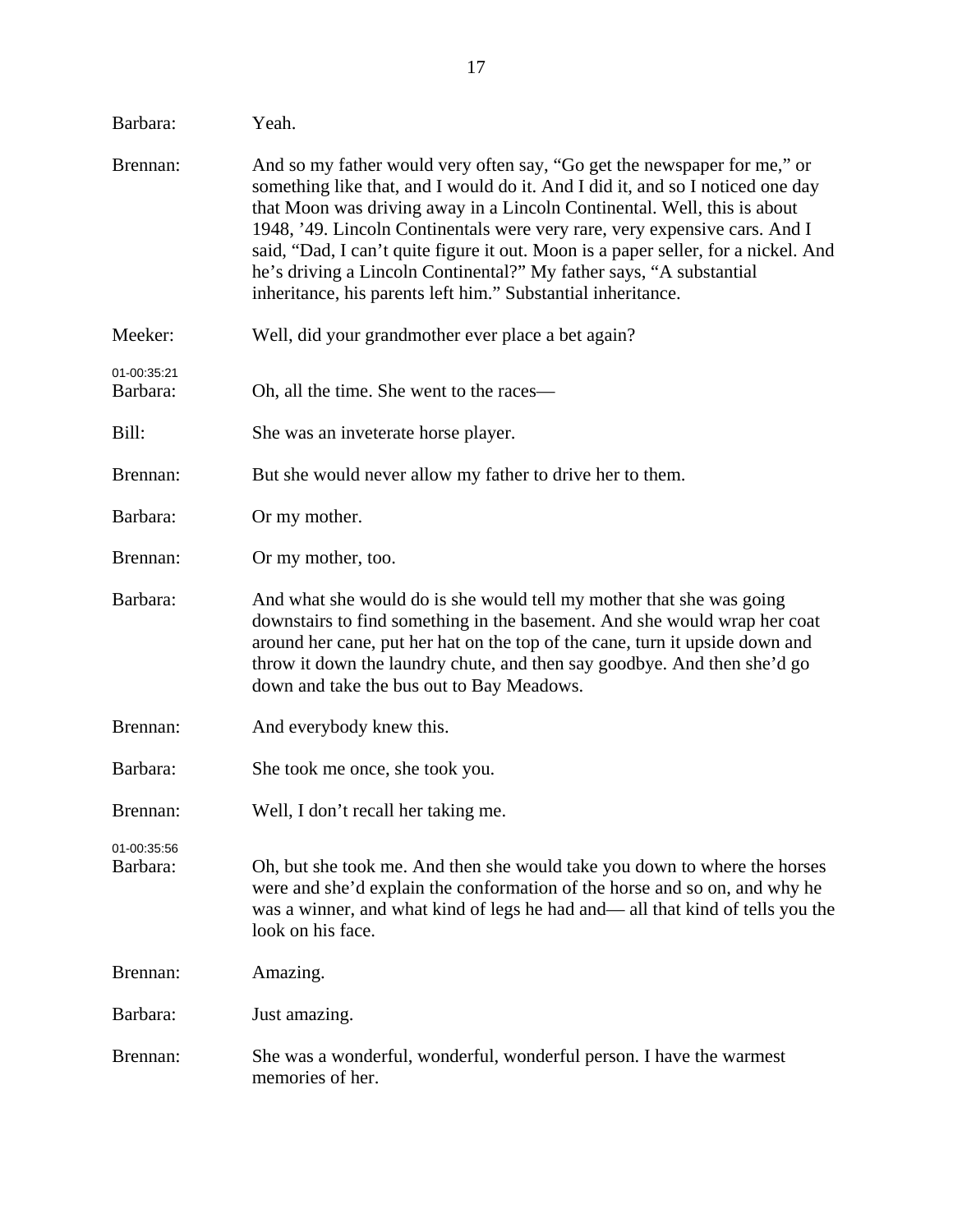| Barbara:                | Yeah. Indefatigable. But also every time she came by the stove, nobody<br>looking, she'd reach and grab an egg and throw an egg in whatever my mother<br>was cooking. Because when they were growing up, they were hungry. And<br>she wanted extra nourishment for us. |
|-------------------------|------------------------------------------------------------------------------------------------------------------------------------------------------------------------------------------------------------------------------------------------------------------------|
| 01-00:36:37<br>Brennan: | She was a marvelous person. If it's the little things that matter, she did so<br>many little things. I would never eat vegetables.                                                                                                                                     |
| Bill:                   | I have enormous guilt feelings about the pain I inflicted on my grandmother.<br>And my brother was equally guilty.                                                                                                                                                     |
| Brennan:                | Of?                                                                                                                                                                                                                                                                    |
| Bill:                   | We used to drive her mad by playing basketball with socks rolled up—                                                                                                                                                                                                   |
| Brennan:                | Oh, yeah?                                                                                                                                                                                                                                                              |
| Bill:                   | —in her room. Using the back of the curtain railing as the basket. And she<br>would plead with us to stop, and we wouldn't stop. We tortured her. And I<br>later felt guilty about that.                                                                               |
| Barbara:                | I think the two of you should. I think you're horrible.                                                                                                                                                                                                                |
| Bill:                   | Yeah, it was horrible. She would beg us to stop. And we wouldn't. Nobody,<br>though, ever could get me to eat peas. I would never eat peas. She got me to<br>eat peas. She mashed them in the mashed potatoes and I ate peas.                                          |
| 01-00:37:36<br>Barbara: | And she also read our tea leaves. And we liked doing that.                                                                                                                                                                                                             |
| Meeker:                 | Where did she learn the art of tea leaf reading?                                                                                                                                                                                                                       |
| 01-00:37:45<br>Barbara: | She didn't know anything about it. The lore, it was sort of from home.                                                                                                                                                                                                 |
| Brennan:                | Up the long ladder, she taught me that. "Up the long ladder and down the<br>short rope, to hell with King Billy and God bless the Pope." She came from a<br>family that was very sympathetic to the IRA, the Republican movement in<br>Ireland.                        |
| Barbara:                | I never heard her mention her mother, so I suppose her mother died.                                                                                                                                                                                                    |
| Brennan:                | Didn't she have some brothers who were involved in the Easter Rebellion<br>in— We don't know that.                                                                                                                                                                     |
| Meeker:                 | Well, Brennan, it sounds like you have a good memory, or at least a hold onto<br>the family's connection to Irish roots. I'm wondering if that's something that                                                                                                        |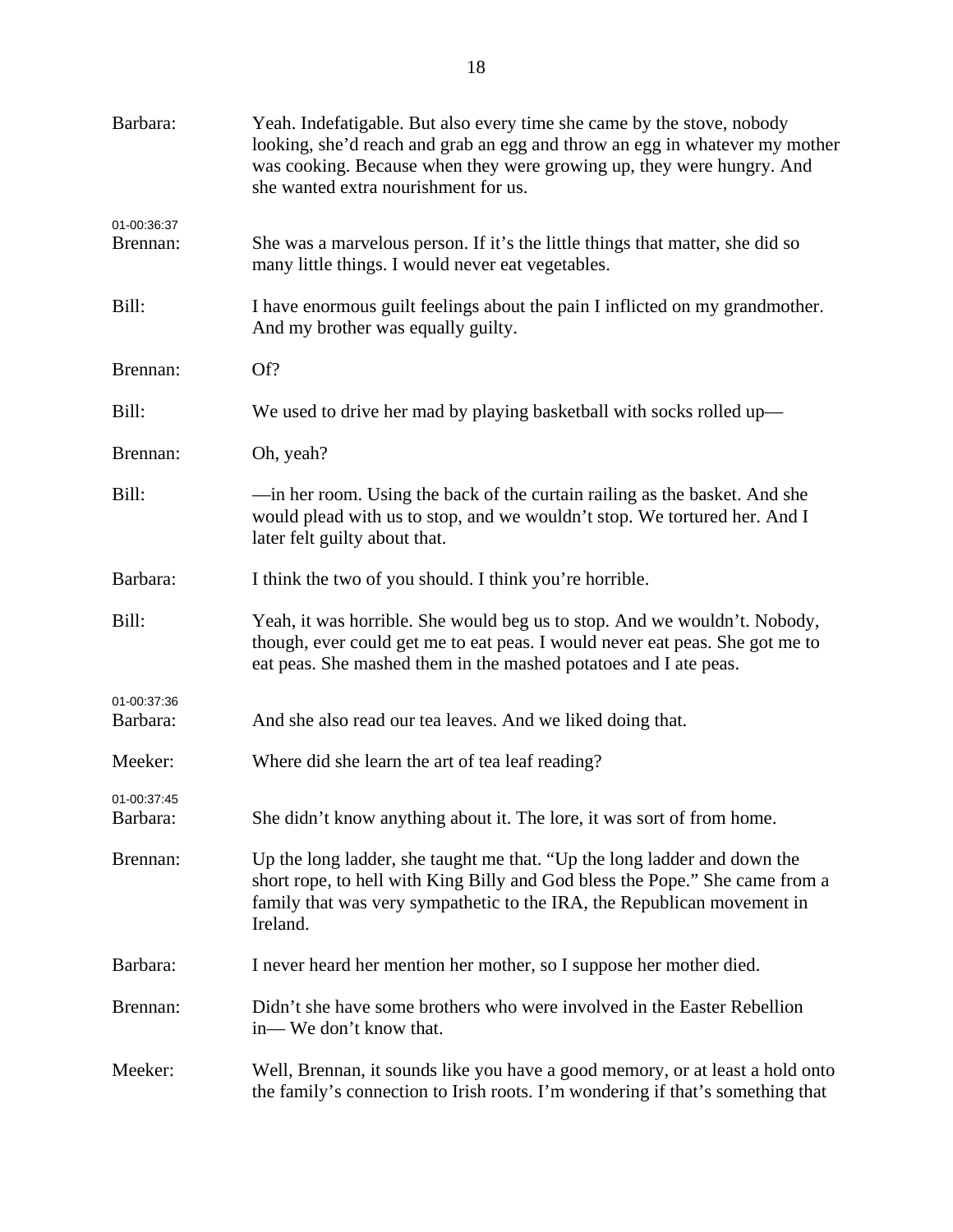|                               | you felt, as well. The Newsom name, at least, had been in San Francisco<br>forever, although there was certainly a sort of Irish history to that. I'm<br>wondering the extent to which you really felt part of this Irish Catholic<br>tradition, immigrant tradition in the United States.                                                                                                                                                                                                                                                                        |
|-------------------------------|-------------------------------------------------------------------------------------------------------------------------------------------------------------------------------------------------------------------------------------------------------------------------------------------------------------------------------------------------------------------------------------------------------------------------------------------------------------------------------------------------------------------------------------------------------------------|
| 01-00:38:46<br><b>Brennan</b> | The irony of it all is Newsom's an English name. And actually, if you take it<br>back far enough, I think we're related to the Peales or something like that.<br>And it's Lancashire, isn't it? Back in the sixteenth, seventeenth century. But<br>my father was, I think it was—you would know more about this—a zealous<br>supporter of the Irish Republic. And would get a very grave demeanor when<br>you discussed the way that the British were handling, not just the IRA, but the<br>whole Republican movement in Ireland. He was very sympathetic to it. |
| Meeker:                       | Were the ancestors from the northern counties?                                                                                                                                                                                                                                                                                                                                                                                                                                                                                                                    |
| 01-00:39:28<br>Brennan:       | Yes, yes, because the original— the way, if you go back to the tap roots, so to<br>speak, it's Lancashire. The name migrated, my understanding is, to Northern<br>Ireland. And then for apparently religious reasons, they left Ireland and came<br>to Virginia—is that right, Bill?                                                                                                                                                                                                                                                                              |
| Bill:                         | Sure.                                                                                                                                                                                                                                                                                                                                                                                                                                                                                                                                                             |
| Brennan:                      | We think, we think.                                                                                                                                                                                                                                                                                                                                                                                                                                                                                                                                               |
| Barbara:                      | I think your grandfather was from Cork, and your grandmother was from<br>Sligo. Your Brennan grandfather was from Cork.                                                                                                                                                                                                                                                                                                                                                                                                                                           |
| Brennan:                      | Oh, really?                                                                                                                                                                                                                                                                                                                                                                                                                                                                                                                                                       |
| Bill:                         | Yeah.                                                                                                                                                                                                                                                                                                                                                                                                                                                                                                                                                             |
| Barbara:                      | And your Brennan grandmother was from Ireland. But the other thing, when<br>you asked about this, I've thought about it so many times, and I thought, well,<br>where do I get my identity? I don't know how old I was, but I may've been<br>three or something, when I knew I was Irish, Catholic, a Newsom—                                                                                                                                                                                                                                                      |
| Bill:                         | A Democrat.                                                                                                                                                                                                                                                                                                                                                                                                                                                                                                                                                       |
| Barbara:                      | -Democrat.                                                                                                                                                                                                                                                                                                                                                                                                                                                                                                                                                        |
| Bill:                         | At three, yeah.                                                                                                                                                                                                                                                                                                                                                                                                                                                                                                                                                   |
| Barbara:                      | I'm not kidding. If you asked me, I think I would've said Democrat. And I<br>lived in the Marina, went to St. Vincent de Paul's Parish, and I went to the<br>French School. That's all I knew about myself.                                                                                                                                                                                                                                                                                                                                                       |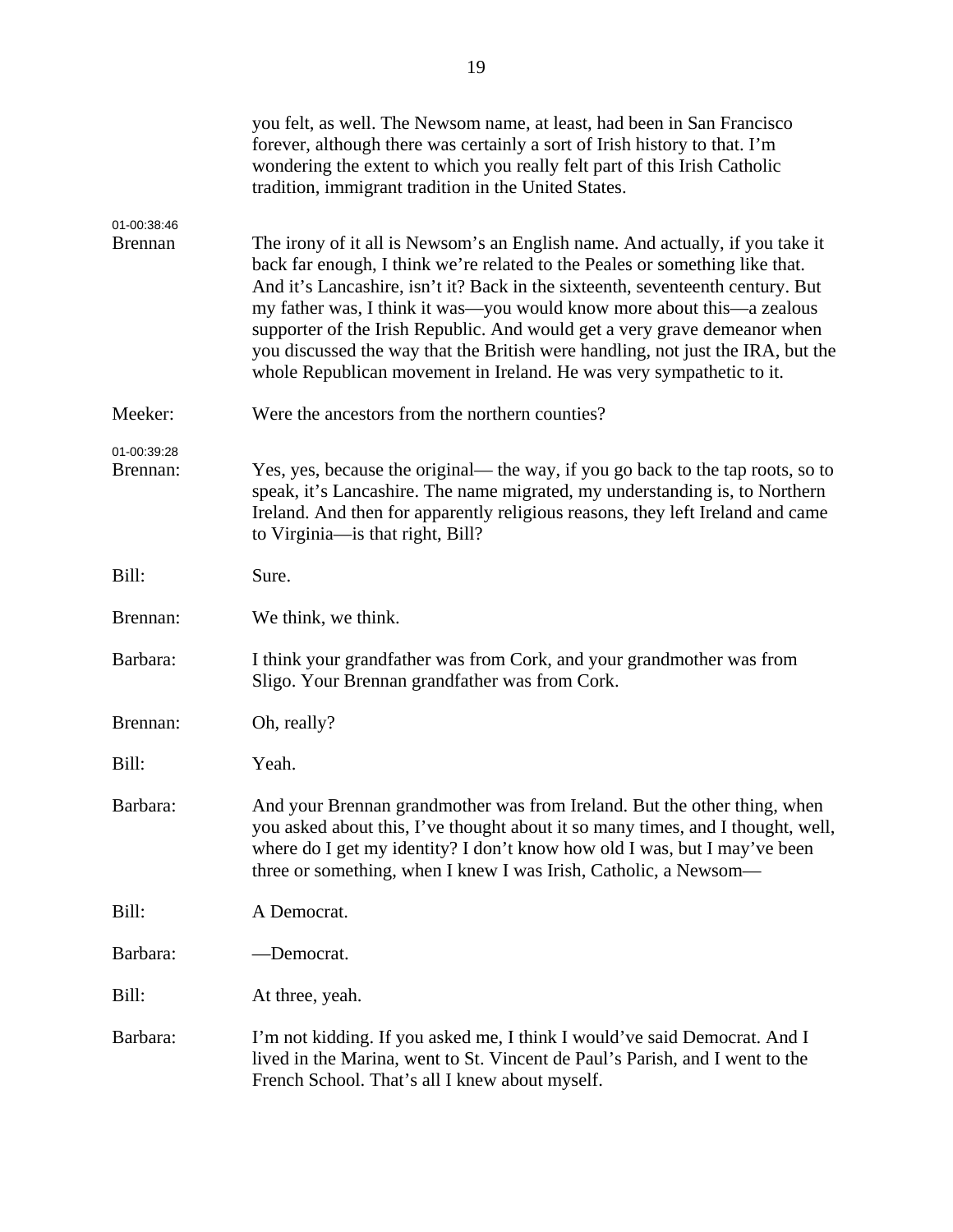| 01-00:40:39<br>Bill:    | What are you suggesting?                                                                                                                                                                     |
|-------------------------|----------------------------------------------------------------------------------------------------------------------------------------------------------------------------------------------|
| Barbara:                | Well, do you know anything else about yourself? Or did you know that about<br>yourself? That's something I've clung to for years because that's who you are.<br>You may become other things. |
| Bill:                   | That's just about all I knew about myself.                                                                                                                                                   |
| Barbara:                | Yeah, and it's about all there is to know. Everything else that happens to you<br>happens in the context of that.                                                                            |
| Brennan:                | Yeah, I think that's fair, that statement.                                                                                                                                                   |
| Barbara:                | It was Irish, Catholic, a Newsom.                                                                                                                                                            |
| 01-00:41:10<br>Brennan: | Yeah. Well, I've always thought of myself as a bit of a roué, too with the<br>ladies.                                                                                                        |
| Meeker:                 | Well, let's talk a little bit more about the Bill Newsom generation, the parent<br>generation. Who were the siblings of that family, and how do you relate to all<br>of them?                |
| 01-00:41:30<br>Barbara: | Mm, have a good time.                                                                                                                                                                        |
| Meeker:                 | That's a big one, isn't it?                                                                                                                                                                  |
| 01-00:41:35<br>Bill:    | Of the Newsom family.                                                                                                                                                                        |
| Barbara:                | My father's brothers and sisters.                                                                                                                                                            |
| Bill:                   | Yeah. You want to read the list?                                                                                                                                                             |
| Barbara:                | A lively group.                                                                                                                                                                              |
| Meeker:                 | Well, whoever can remember it.                                                                                                                                                               |
| 01-00:41:46<br>Bill:    | Well, there was my Aunt Eileen, my Aunt Annie, my Aunt Linda, who lived<br>in Grass Valley.                                                                                                  |
| Barbara:                | Uncle Jack.                                                                                                                                                                                  |
| Bill:                   | Uncle Jack, whose name is Alfred, and—                                                                                                                                                       |
| Brennan:                | Uncle George.                                                                                                                                                                                |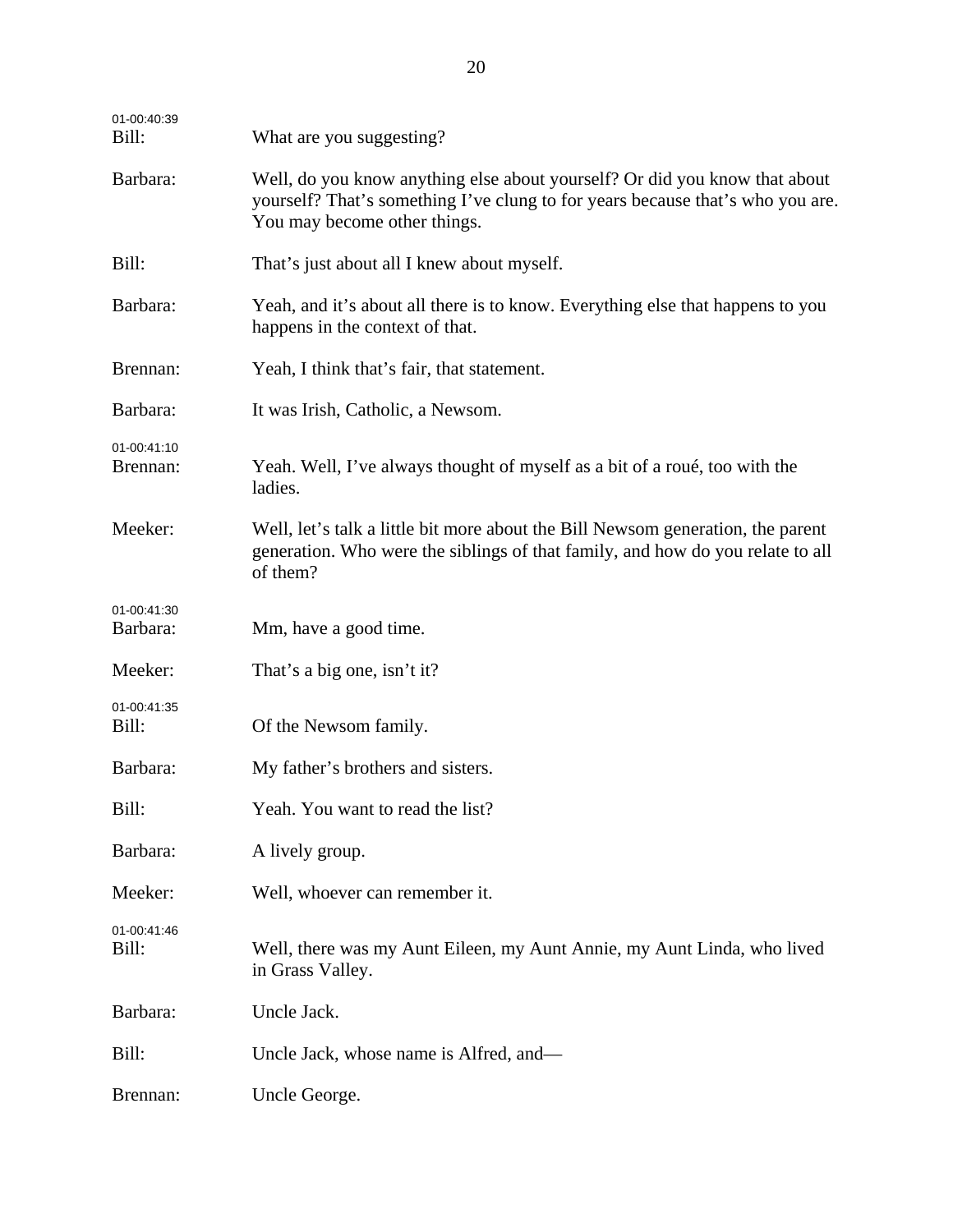| Bill:                   | Uncle George. And my father.                                                                                                                                                                                                             |
|-------------------------|------------------------------------------------------------------------------------------------------------------------------------------------------------------------------------------------------------------------------------------|
| Brennan:                | And a sibling who died at a young age, right?                                                                                                                                                                                            |
| Barbara:                | Vera.                                                                                                                                                                                                                                    |
| Brennan:                | Vera, that we didn't know.                                                                                                                                                                                                               |
| Brennan:                | And Ambrose.                                                                                                                                                                                                                             |
| Barbara:                | No, that was your mother's brother, baby brother.                                                                                                                                                                                        |
| Bill:                   | I think Barbara's right.                                                                                                                                                                                                                 |
| Barbara:                | It was Ambrose who was called Honey.                                                                                                                                                                                                     |
| Bill:                   | Honey. I think Barbara's right.                                                                                                                                                                                                          |
| Barbara:                | And Vera is the sister.                                                                                                                                                                                                                  |
| 01-00:42:27<br>Brennan: | Yeah, yeah, you're right. So Jack, George, Eileen, Linda-and who have I left<br>out? Ann.                                                                                                                                                |
| Barbara:                | In other words, each family had seven, and one child died.                                                                                                                                                                               |
| Bill:                   | Yeah.                                                                                                                                                                                                                                    |
| Barbara:                | Which was probably the average.                                                                                                                                                                                                          |
| Brennan:                | And I remember all the sisters pretty well. Linda and Eileen and Annie.                                                                                                                                                                  |
| Bill:                   | Yeah, I remember a lot of funny things, including the fact that Annie was<br>married to Irving Person. [Barbara laughs] Irving Person was, I think, about<br>six-[feet] five [inches]. And he ran a chocolate and peanut butter factory. |
| Barbara:                | [chuckles] Or stand. Stand. Not a factory, a stand.                                                                                                                                                                                      |
| Brennan:                | But it was also horseradish, don't forget that.                                                                                                                                                                                          |
| Bill:                   | He manufactured peanut butter, and he sold block chocolate. And he wore a<br>white apron. He was in the-                                                                                                                                 |
| Barbara:                | The market, Crystal Palace Market.                                                                                                                                                                                                       |
| Brennan:                | Crystal Palace, Crystal Palace Market.                                                                                                                                                                                                   |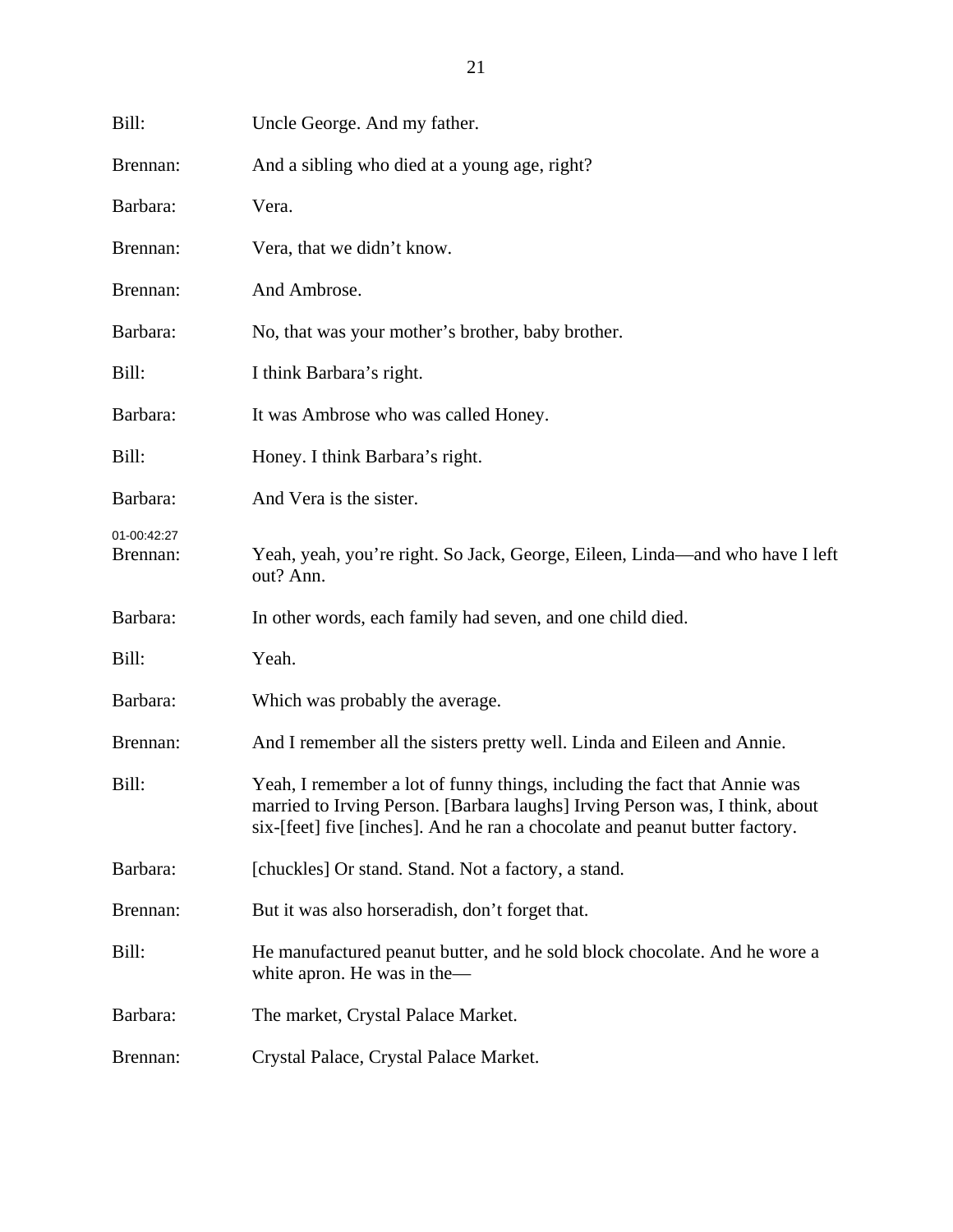| 01-00:43:27<br>Barbara: | At the corner of Market and something.                                                                                                                                                                                                                                                                                                                 |
|-------------------------|--------------------------------------------------------------------------------------------------------------------------------------------------------------------------------------------------------------------------------------------------------------------------------------------------------------------------------------------------------|
| Bill:                   | Yeah. And he, I think, God rest his soul, was in the bag all day long. He<br>sipped on gin and vodka. Vodka, I think.                                                                                                                                                                                                                                  |
| Barbara:                | Well, wouldn't you?                                                                                                                                                                                                                                                                                                                                    |
| Bill:                   | Right. And if you were married to Ann, you would—                                                                                                                                                                                                                                                                                                      |
| Barbara:                | [laughs] And also if you had a peanut butter machine.                                                                                                                                                                                                                                                                                                  |
| 01-00:43:50<br>Bill:    | Yeah. So we rather worshiped the guy, because any time you went to see him<br>was a good time. He would shower you with chocolate and peanut butter. Not<br>horseradish, but a lot of things. But it smelled like a distillery there. And it<br>was, so to speak. Great guy.                                                                           |
| Barbara:                | When you tell about him, you have to talk about Annie. She was gorgeous,<br>but she had lupus, so she had a highly red colored face. She wore black shoes<br>that were pointed, that had a square jeweled thing. She was in furs most of the<br>times. She wore a hat with a veil on it. She was elegantly dressed from the<br>morning till the night. |
| 01-00:44:41<br>Bill:    | Beyond Irving's means.                                                                                                                                                                                                                                                                                                                                 |
| Barbara:                | Oh, yeah. Beyond Irving's means, and beyond Grandma Newsom's means.<br>And it didn't stop her for a minute. And she lived on Lake Merritt, and in a<br>beautiful apartment, I remember. And she would have us over. We had to get<br>all dressed up. And I don't think you went. The boys weren't invited, just                                        |
|                         | girls. And then she and her friends would play bridge all the time. She was the<br>soul of elegance.                                                                                                                                                                                                                                                   |
| Brennan:                | She was made up thicker than Theda Bara.                                                                                                                                                                                                                                                                                                               |
| Bill:                   | Because of the lupus, too.                                                                                                                                                                                                                                                                                                                             |
| Barbara:                | Well, because of the lupus, because of the lupus.                                                                                                                                                                                                                                                                                                      |
| 01-00:45:18<br>Brennan: | Oh, was that it? Yeah, yeah.                                                                                                                                                                                                                                                                                                                           |
| Barbara:                | She was thin like a rail.                                                                                                                                                                                                                                                                                                                              |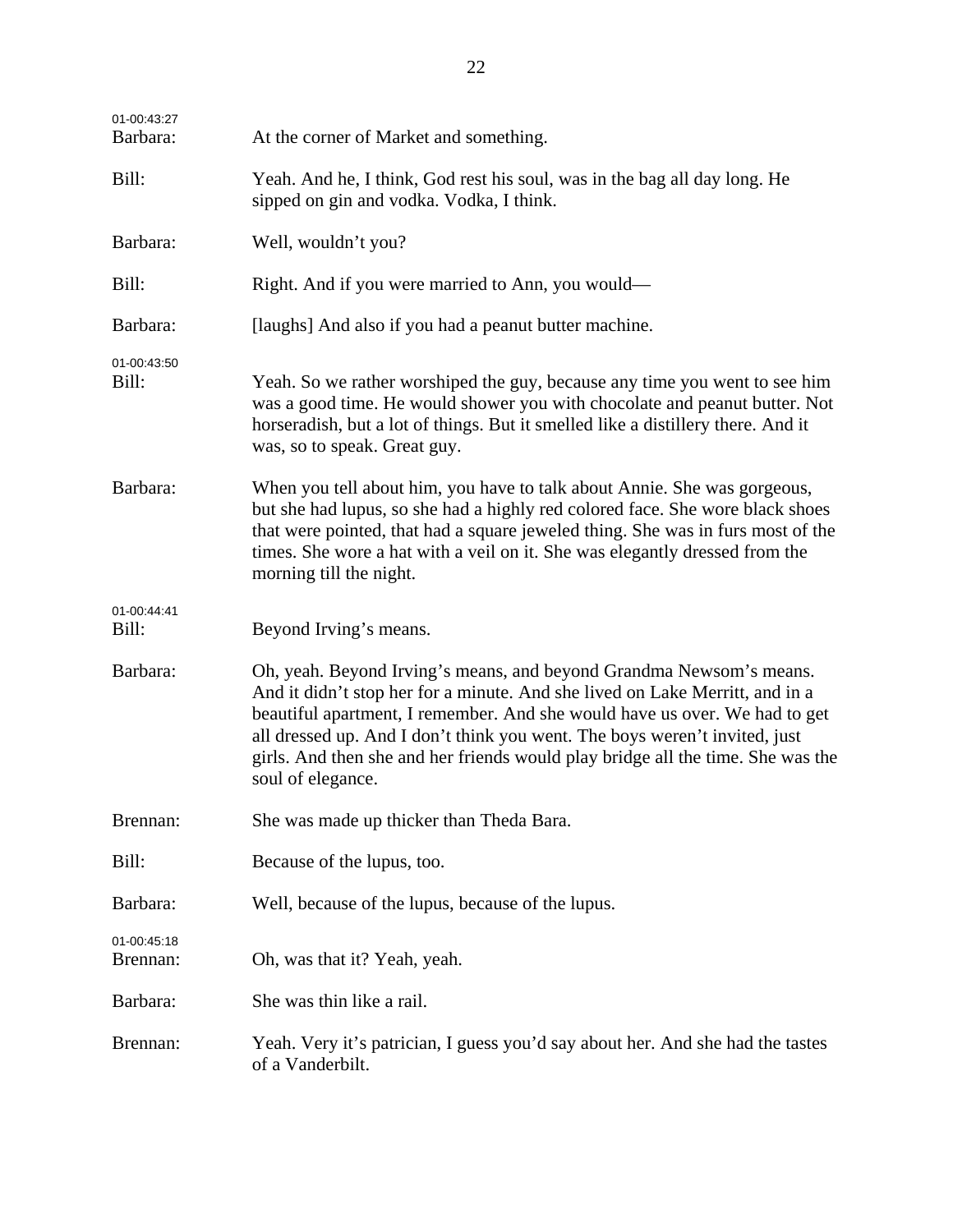| Barbara:                | And a sister Eileen, my father's sister Eileen was so beautiful she was on a<br>candy box. And how they let her be on a candy box, I'll never know. And she<br>was, she was that beautiful. And my Aunt-       |
|-------------------------|----------------------------------------------------------------------------------------------------------------------------------------------------------------------------------------------------------------|
| Brennan:                | Linda?                                                                                                                                                                                                         |
| Barbara:                | —from Grass Valley, Linda, was a different type.                                                                                                                                                               |
| Brennan:                | Tycoon. Linda was a tycoon.                                                                                                                                                                                    |
| Bill:                   | She was married to Frank Pendola. Their family was from Genoa. And they<br>started a lumber business up there called the Yuba River Lumber Company.                                                            |
| 01-00:46:10<br>Barbara: | Camptonville.                                                                                                                                                                                                  |
| Bill:                   | Yeah, Camptonville. And I liked Linda. She was a very affable aunt. I loved<br>going up to Grass Valley. But there was a falling out there.                                                                    |
| Barbara:                | Who was Vera, up there? No, they'd come out with the shotgun, say, "Which<br>chicken do you want, Ma?"                                                                                                         |
| Brennan:                | That's my Godmother, I think. No, that was the—                                                                                                                                                                |
| Bill:                   | No. No, no. I can't remember, but I remember the stories about her shooting<br>the chickens.                                                                                                                   |
| Barbara:                | Yeah.                                                                                                                                                                                                          |
| Bill:                   | Yeah, yeah.                                                                                                                                                                                                    |
| Barbara:                | So she must've been an older relative.                                                                                                                                                                         |
| Brennan:                | I think she was connected to the Pendolas.                                                                                                                                                                     |
| Brennan:                | My father used to take us up there to this area, Camptonville, it's above Grass<br>Valley. And they more than I, but I remember going up there a couple of<br>times. And Frank Pendola was an icon in my eyes— |
| Barbara:                | Oh, yes, yes.                                                                                                                                                                                                  |
| Brennan:                | — because he would take us fishing and take us—                                                                                                                                                                |
| 01-00:47:10<br>Barbara: | He was a big, nice man.                                                                                                                                                                                        |
| Brennan:                | He was a wonderful man. And the family, we liked very much. And the boys,<br>Frank Pendola, Jr., and Bill Pendola, Jr., had both gone off to the war, as had                                                   |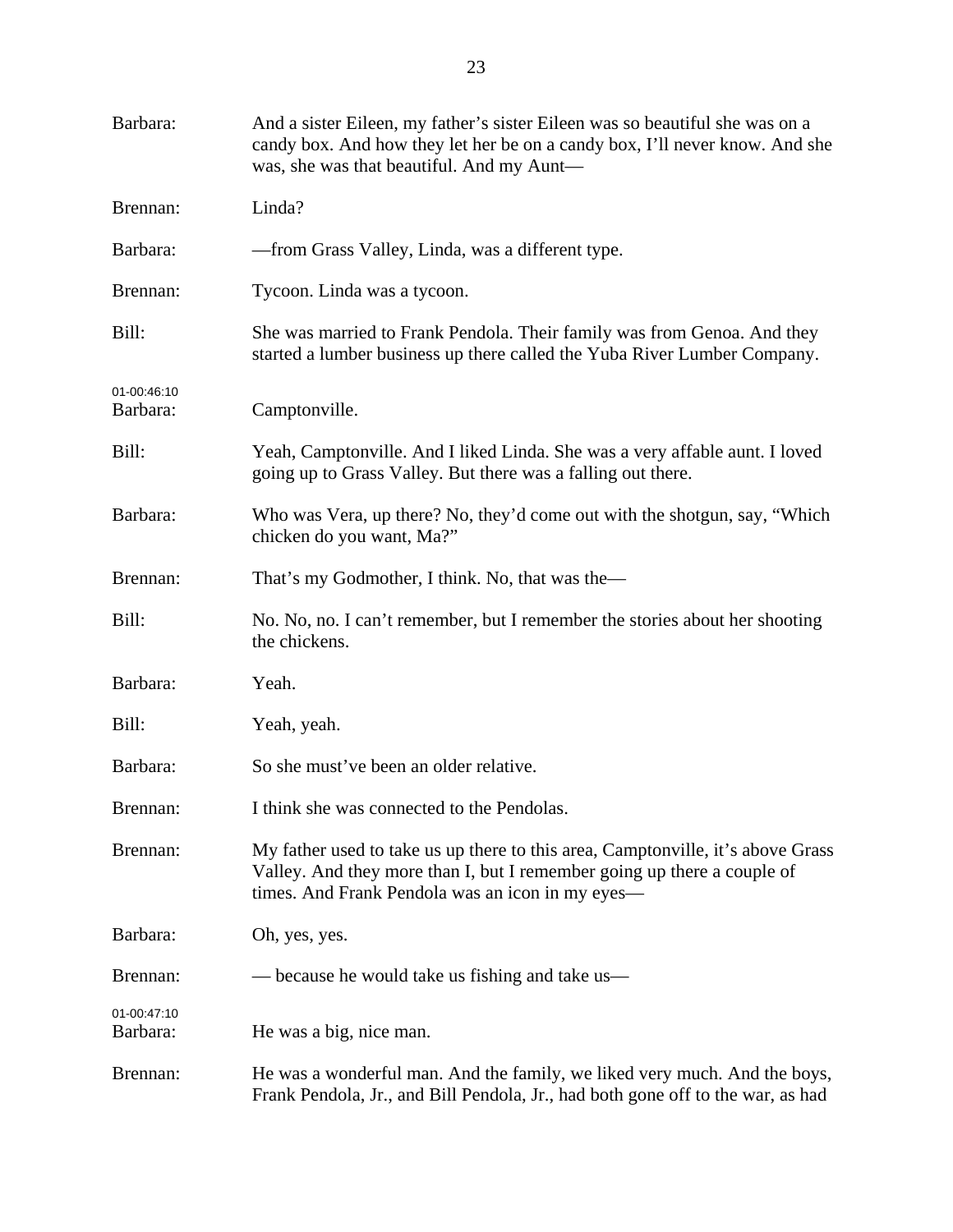|                         | most of our cousins gone off to the war. And an amazing thing to me— I think<br>that we had Dr. Bill Newsom, Jr. went off to the war, saw combat in Europe;<br>both Pendola boys were in the Navy or the Coast Guard or combat; both the<br>Reilly boys.                                                                                                                                                                                                                                                                                         |
|-------------------------|--------------------------------------------------------------------------------------------------------------------------------------------------------------------------------------------------------------------------------------------------------------------------------------------------------------------------------------------------------------------------------------------------------------------------------------------------------------------------------------------------------------------------------------------------|
| Barbara:                | They were air pilots, Navy pilots.                                                                                                                                                                                                                                                                                                                                                                                                                                                                                                               |
| Brennan:                | Pilots, right. Both the Reilly boys saw combat, one in the army and the other<br>in the navy. We had another cousin from up in Washington—                                                                                                                                                                                                                                                                                                                                                                                                       |
| Bill:                   | Jack.                                                                                                                                                                                                                                                                                                                                                                                                                                                                                                                                            |
| Brennan:                | Jack Newsom saw action. And they all went off to the war. And with that<br>much exposure—                                                                                                                                                                                                                                                                                                                                                                                                                                                        |
| Barbara:                | Bill Newsom was a doctor.                                                                                                                                                                                                                                                                                                                                                                                                                                                                                                                        |
| Brennan:                | <i>-all</i> of them came back intact. And I remember in '46 or '47 or '48, there<br>was a Thanksgiving and Christmas, which were traditionally held at my<br>house, or our house, right? And they would all come. All of the Irvs and the<br>Eileens and whatever. And I have the warmest memories of those. I really<br>enjoyed that. And I remember them coming home after the war. And they all<br>had medals of some kind. They were all promoted. And they were all alive,<br>and they were all good looking. And I thought, you know what? |
| Barbara:                | <i>Extremely</i> handsome.                                                                                                                                                                                                                                                                                                                                                                                                                                                                                                                       |
| 01-00:48:37<br>Brennan: | There is a God. What those guys have been telling me at the French School is<br>true, there is a God.                                                                                                                                                                                                                                                                                                                                                                                                                                            |
| Barbara:                | I think so.                                                                                                                                                                                                                                                                                                                                                                                                                                                                                                                                      |
| Brennan:                | And he is in his heaven. And I believe in the system. If this is what it<br>produces, I believe in it. It was so reassuring to me. And I idolized these guys.                                                                                                                                                                                                                                                                                                                                                                                    |
| Barbara:                | Yeah, we used to pray for them and—                                                                                                                                                                                                                                                                                                                                                                                                                                                                                                              |
| Brennan:                | Oh, my God! World War II was a pretty serious thing. Gas rationing and all<br>this kind of rationing. Now, my father, he believed in every part of the deal,<br>because we had to go in the backyard every Sunday and work on the victory<br>garden. And we had to work in the garden a little bit. He was proud of that,<br>very proud of his victory garden.                                                                                                                                                                                   |
| Meeker:                 | Bill, did you experience this in the same way?                                                                                                                                                                                                                                                                                                                                                                                                                                                                                                   |
| 01-00:49:21<br>Bill:    | Oh, sure. Same memories.                                                                                                                                                                                                                                                                                                                                                                                                                                                                                                                         |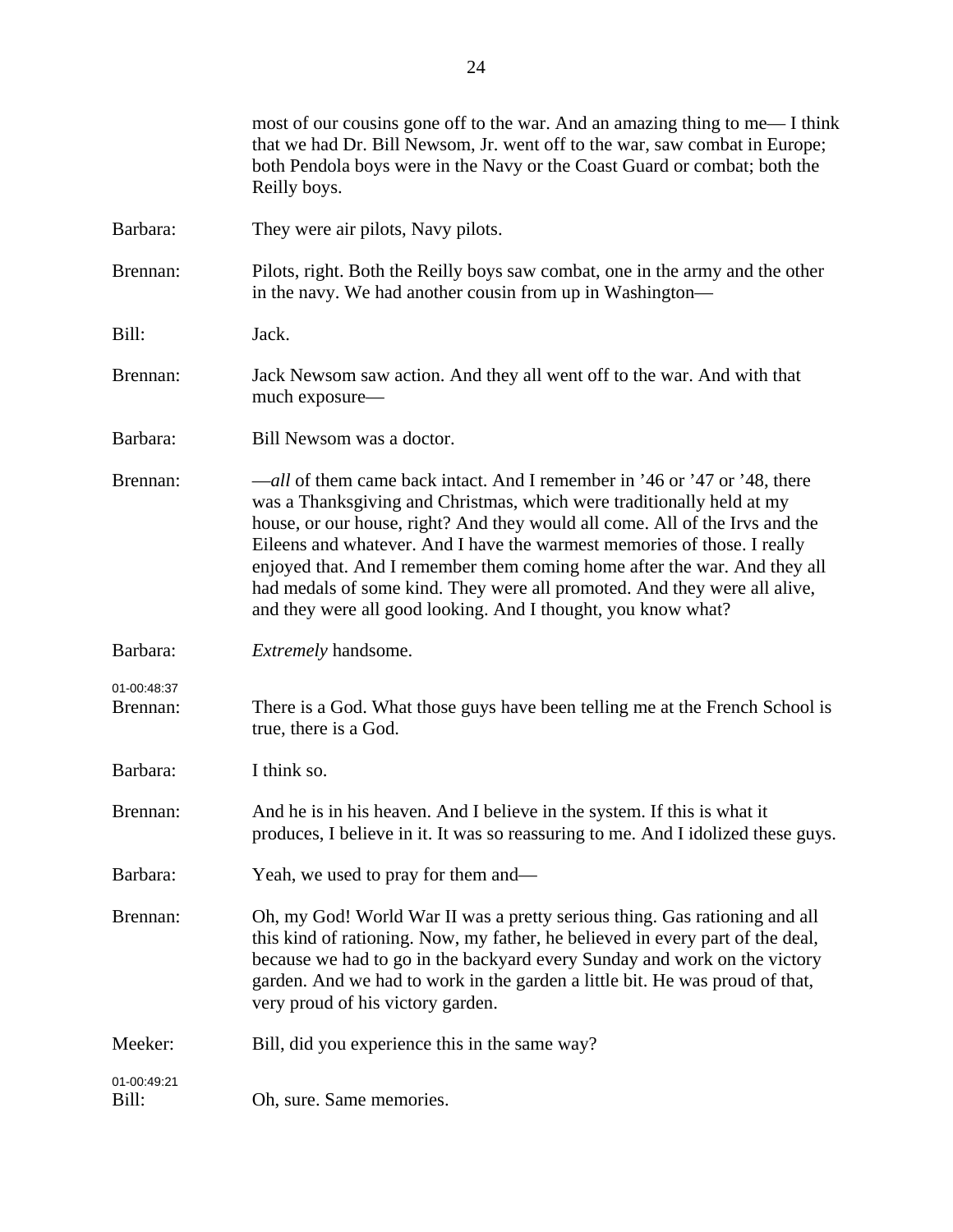| Brennan:                | A lot of good memories. A lot of really good memories. There wasn't a<br>Christmas or a Thanksgiving that the family didn't gather.                                                                                                                                                                                                                                                                                                                                                                                                                                                                                                                                                                                                                                                                                                   |
|-------------------------|---------------------------------------------------------------------------------------------------------------------------------------------------------------------------------------------------------------------------------------------------------------------------------------------------------------------------------------------------------------------------------------------------------------------------------------------------------------------------------------------------------------------------------------------------------------------------------------------------------------------------------------------------------------------------------------------------------------------------------------------------------------------------------------------------------------------------------------|
| Barbara:                | [sings] "The eyes of Texas are upon you."                                                                                                                                                                                                                                                                                                                                                                                                                                                                                                                                                                                                                                                                                                                                                                                             |
| Brennan:                | Yeah. Yeah, at our house. It was just marvelous. There were a lot of<br>wonderful things about this family.                                                                                                                                                                                                                                                                                                                                                                                                                                                                                                                                                                                                                                                                                                                           |
| Barbara:                | A lot of old Irish songs: "The songs we sung the days, the days that we were<br>young."                                                                                                                                                                                                                                                                                                                                                                                                                                                                                                                                                                                                                                                                                                                                               |
| Brennan:                | "the stones outside Dan Murphy's store."                                                                                                                                                                                                                                                                                                                                                                                                                                                                                                                                                                                                                                                                                                                                                                                              |
| Barbara:                | We were professional Irish. We invented our Irishness. The rest of the family<br>could've cared a hoot if they were Irish or not.                                                                                                                                                                                                                                                                                                                                                                                                                                                                                                                                                                                                                                                                                                     |
| Brennan:                | Yeah. No, I know.                                                                                                                                                                                                                                                                                                                                                                                                                                                                                                                                                                                                                                                                                                                                                                                                                     |
| Barbara:                | Even though some of their names were Reilly and so on.                                                                                                                                                                                                                                                                                                                                                                                                                                                                                                                                                                                                                                                                                                                                                                                |
| Meeker:                 | Why do you suppose that was?                                                                                                                                                                                                                                                                                                                                                                                                                                                                                                                                                                                                                                                                                                                                                                                                          |
| 01-00:50:02<br>Barbara: | Because of my father. Because my father decided to be-                                                                                                                                                                                                                                                                                                                                                                                                                                                                                                                                                                                                                                                                                                                                                                                |
| Bill:                   | He nurtured the lore from Ireland.                                                                                                                                                                                                                                                                                                                                                                                                                                                                                                                                                                                                                                                                                                                                                                                                    |
| Barbara:                | And he never had been to Ireland. [laughs] And when he went to Ireland—                                                                                                                                                                                                                                                                                                                                                                                                                                                                                                                                                                                                                                                                                                                                                               |
| Bill:                   | He was very disappointed.                                                                                                                                                                                                                                                                                                                                                                                                                                                                                                                                                                                                                                                                                                                                                                                                             |
| Barbara:                | — [laughs] he was just crushed. He expected them to fall on him and put their<br>arms around him.                                                                                                                                                                                                                                                                                                                                                                                                                                                                                                                                                                                                                                                                                                                                     |
| Bill:                   | He went to Ireland. Had a driver. He and my mother went to Ireland, and they<br>had a few names. And there was a young man who lived across the street<br>named Eugene Murphy. And Murphy had an uncle over there. And he owned<br>a pub. And my father happily went out to visit Murphy's uncle or great-uncle<br>or something. He went into this dreary bar, freezing cold, he said. And he<br>said, "Are you Eugene Murphy?" And the guy said, "I may be." [they laugh]<br>He couldn't get three words out of him after that. He thought he was a tax<br>authority or something. Anyhow, my father said he was a grim guy. He said,<br>"I bought a drink, but all he did was pour it and stare at me. Put it down then<br>blow some frost." And he said, "I drank the drink and said, 'See you later.""<br>Never asked a question. |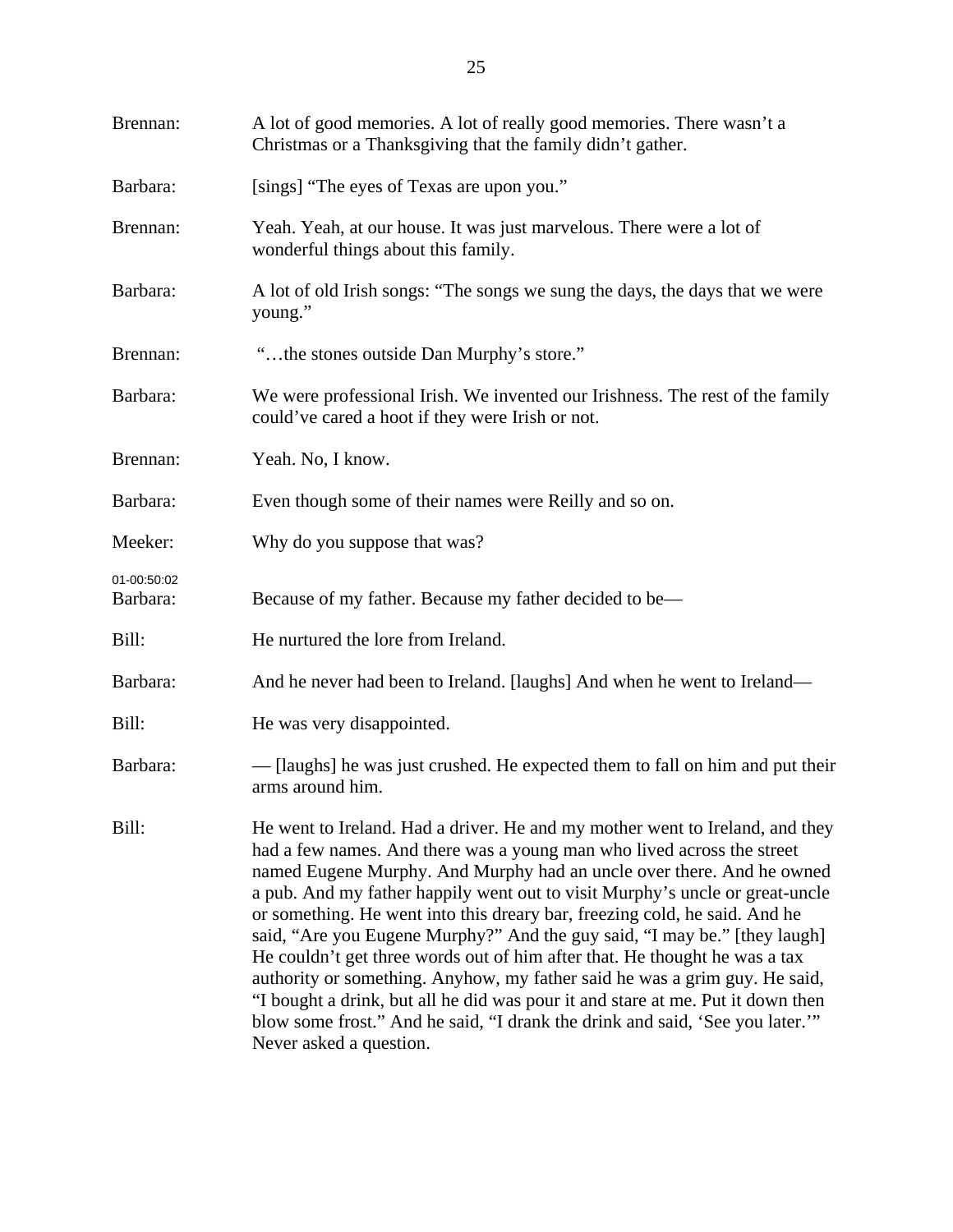| Barbara:                | And he left some money on the bar, he said. But it's interesting, too because<br>he hated everything about Ireland, and he said that the-My younger sister<br>was Sharon, who was called Tralee.                                     |
|-------------------------|--------------------------------------------------------------------------------------------------------------------------------------------------------------------------------------------------------------------------------------|
| Brennan:                | Rose of Tralee?                                                                                                                                                                                                                      |
| Barbara:                | The rose of Sharon is the rose of Tralee. Anyway, but there's an area in<br>Ireland-                                                                                                                                                 |
| Brennan:                | The ring?                                                                                                                                                                                                                            |
| Barbara:                | No.                                                                                                                                                                                                                                  |
| Brennan:                | What is it?                                                                                                                                                                                                                          |
| 01-00:51:53<br>Barbara: | My father said you go all over there, and all you see are idiots because they're<br>so inbred. [laughs] They've never been out of the valley.                                                                                        |
| Bill:                   | Yeah.                                                                                                                                                                                                                                |
| Barbara:                | And then, of course, he also had a love of things Italian. And then he went on<br>to Italy, and of course, his trip was saved by loving Sorrento.                                                                                    |
| Bill:                   | Yeah.                                                                                                                                                                                                                                |
| Barbara:                | Sorrento did it for him. So he should've gone there earlier, because he<br>might've adopted Sorrento instead of Ireland.                                                                                                             |
| Bill:                   | Exactly. Nothing about Ireland impressed him at all.                                                                                                                                                                                 |
| Brennan:                | Well, I won't agree with you. I helped arranged that triumphal tour that Mom<br>and Dad had. And they did like Dublin. They did like the Shelbourne Hotel<br>very much. And so that was a pretty good trip they had. Dad enjoyed it. |
| Bill:                   | Probably reminded them of the Plaza Hotel in New York.                                                                                                                                                                               |
| Brennan:                | Right, whatever.                                                                                                                                                                                                                     |
| Barbara:                | But it's like as an ancestral tour—And I don't think they ever met anybody in<br>their own family, did they?                                                                                                                         |
| Brennan:                | I don't think so.                                                                                                                                                                                                                    |
| Bill:                   | No, I don't think so.                                                                                                                                                                                                                |
| Meeker:                 | When was this trip?                                                                                                                                                                                                                  |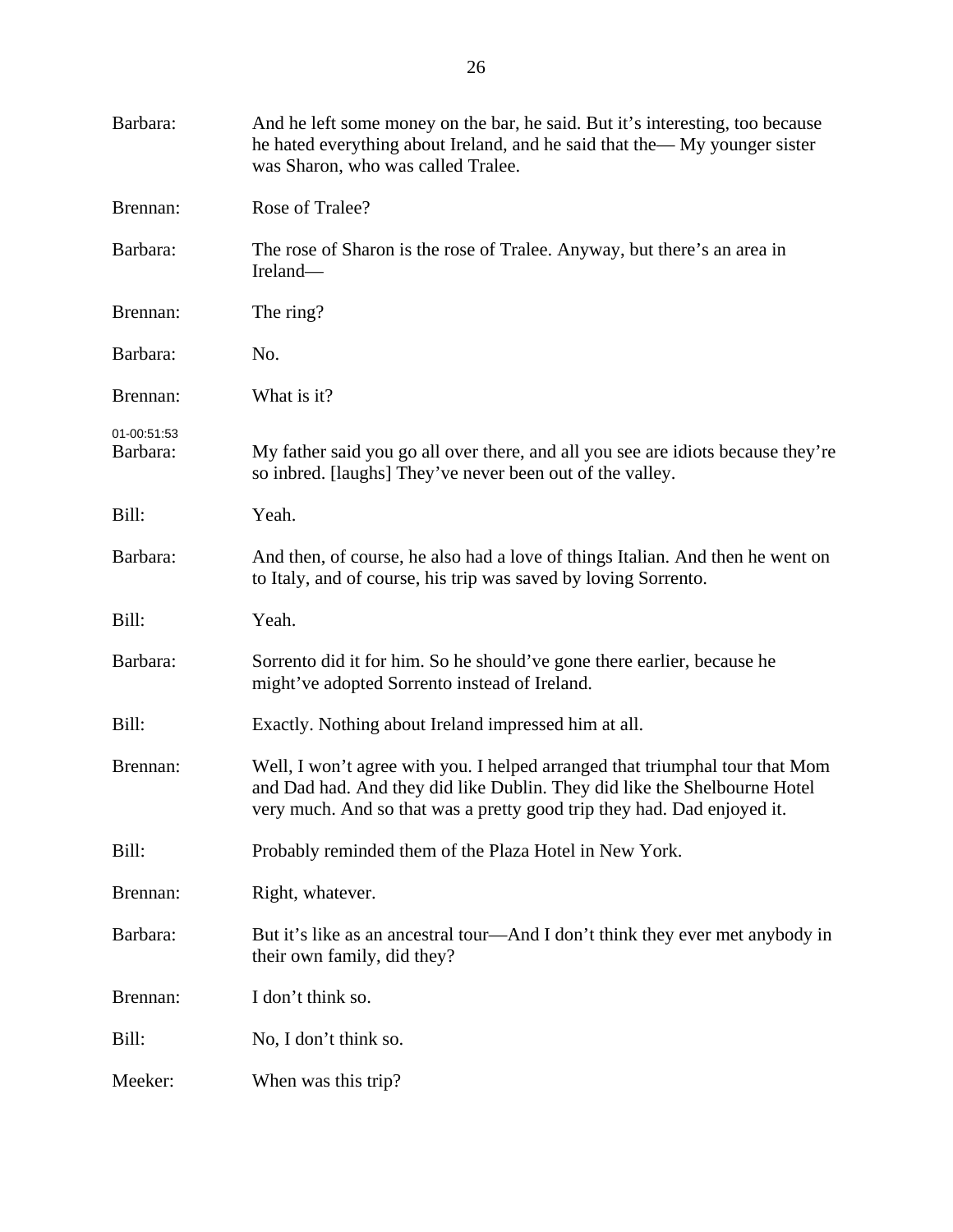| 01-00:52:55<br>Barbara: | When was it?                                                                                                                                                                                                                          |
|-------------------------|---------------------------------------------------------------------------------------------------------------------------------------------------------------------------------------------------------------------------------------|
| Meeker:                 | Yeah.                                                                                                                                                                                                                                 |
| 01-00:52:57<br>Brennan: | It had to be when—                                                                                                                                                                                                                    |
| Barbara:                | Early sixties.                                                                                                                                                                                                                        |
| Brennan:                | — I was with Trans World Airlines, because I made the arrangements for<br>them.                                                                                                                                                       |
| Bill:                   | In the sixties?                                                                                                                                                                                                                       |
| Brennan:                | '65 or '66. And my father, mountains had to be moved to force him to go. He<br>didn't want to go. My mother—                                                                                                                          |
| Barbara:                | He wouldn't stay above the second floor.                                                                                                                                                                                              |
| Bill:                   | Yeah.                                                                                                                                                                                                                                 |
| [End Audio File 1]      |                                                                                                                                                                                                                                       |
|                         | Begin Audio File 2 08-05-2008.mp3                                                                                                                                                                                                     |
| Meeker:                 | Okay. This is tape two with Bill Newsom, Brennan Newsom and Barbara<br>Newsom. Let's talk about the family setting in which you were raised. And<br>there're a lot of elements of this that we can talk about, including how politics |

there're a lot of elements of this that we can talk about, including how politics was taught to you, perhaps the religious education, but also the school education that you received. And Brennan, I think you were mentioning that the children—and I'm not sure if all the children were educated at the French Catholic school. Can you describe that school and the education you received there?

02-00:00:59 Brennan: It was called Notre Dame des Victoires, Our Lady of Victory. And it was a socalled national church. That is to say, it's not a parish; it was not supported by the diocese. So that the bishop had limited influence, which makes it a bit of an anomaly in the usual complex of archdiocese and parishes. I don't know, I'm going to have to defer to my sister and my brother. I think my brother said he knew why it was, that my relatively— My mother, with a very limited education—I don't think she ever graduated from high school—chose to send us down there. Bill, you tell it. Or Barbara.

Bill: Yeah, Barbara knows it.

Barbara: I really know this story.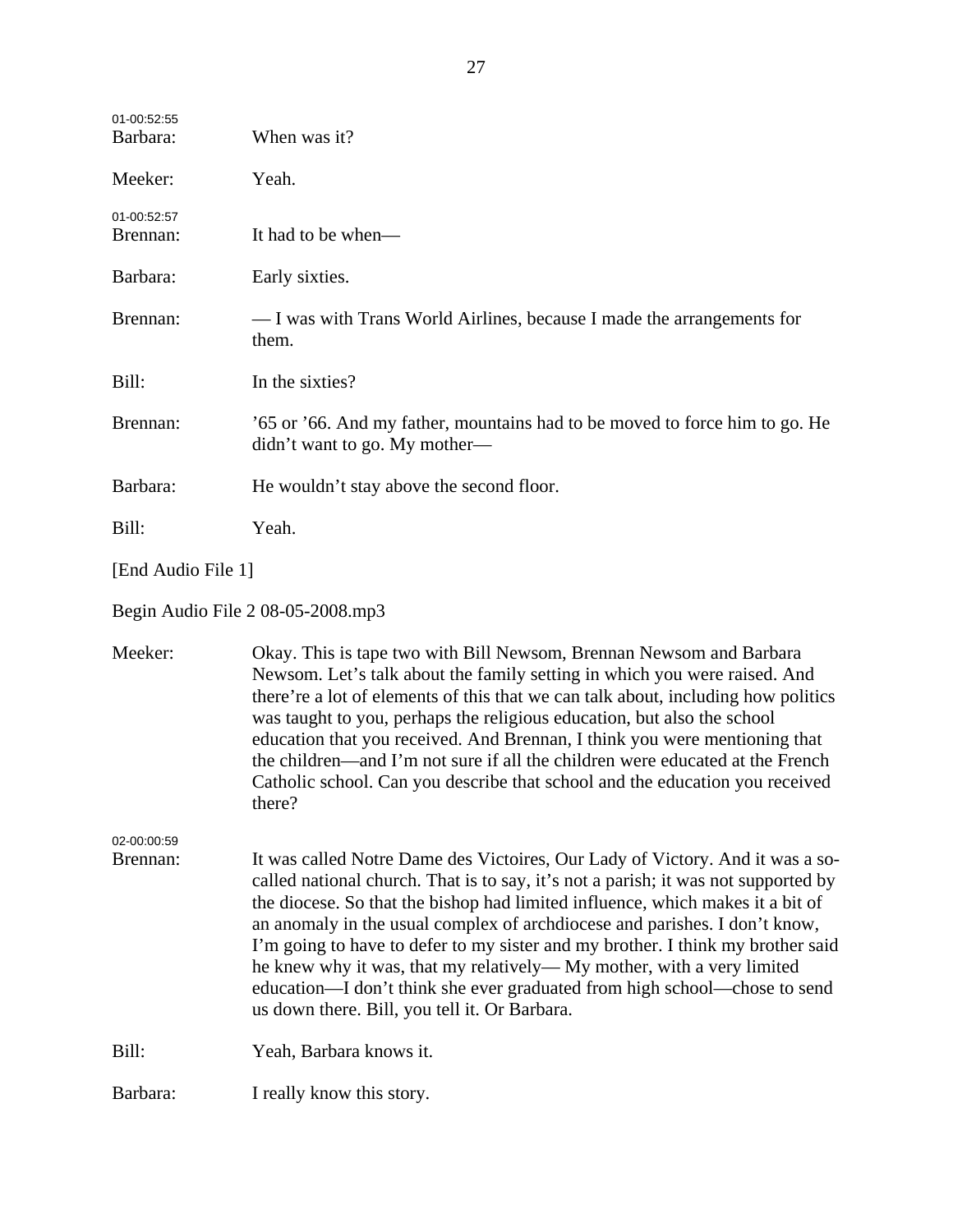| Meeker:                 | Let's hear it.                                                                                                                                                                                                                                                                                                                                                                                                                                                                                                                                                                                                                                                                                                                                                                                                                                                                                                                                                                                                                                                                                                                                                         |
|-------------------------|------------------------------------------------------------------------------------------------------------------------------------------------------------------------------------------------------------------------------------------------------------------------------------------------------------------------------------------------------------------------------------------------------------------------------------------------------------------------------------------------------------------------------------------------------------------------------------------------------------------------------------------------------------------------------------------------------------------------------------------------------------------------------------------------------------------------------------------------------------------------------------------------------------------------------------------------------------------------------------------------------------------------------------------------------------------------------------------------------------------------------------------------------------------------|
| 02-00:01:46<br>Barbara: | Because I went to the Fairmont Hotel and sat across from a woman. I said,<br>"Hello, my name is Barbara Newsom." She said, "I know exactly who you<br>are. You're Christine Brennan's daughter." She said, "I'm the woman that<br>went with your mother to make a novena at the French church during Lent,<br>over whether or not she should marry your father." And when my mother<br>went to the church there and heard the children sing in French— To my<br>mother, to have culture was to speak French, play tennis, do those things that<br>they never were given the opportunity to do. And so she sent us all down<br>there—and amidst some complaining, as the girls got older and went to high<br>school. I had to go to high school there and my older sister had to go to high<br>school there. But anyway, there's a side story to that story, too, which is my<br>grandfather— My mother worked at the PG&E. She sold stock. She had been<br>working for quite a long time, because she went to work when she was<br>fourteen. And she sold stock at PG&E. And my father gave my mother a royal<br>blue Pierce-Arrow convertible for an engagement gift. |
| Bill:                   | Hell of a car.                                                                                                                                                                                                                                                                                                                                                                                                                                                                                                                                                                                                                                                                                                                                                                                                                                                                                                                                                                                                                                                                                                                                                         |
| 02-00:03:11<br>Barbara: | And the only other person who owned one was Helen Wills, the tennis player.<br>And my grandfather used to love to drive that car. So he would come down<br>and pick my mother up. And this lady said, "Well, I'm going to tell you, we<br>wondered about your mother because we really thought— We were glad she<br>was so happy, but she sure was marrying an old codger." [the men laugh]<br>Anyway, so that's how we ended up in NDV, and stayed there, because she<br>felt it was very successful. And it was, it was an excellent school at the time,<br>if not now.                                                                                                                                                                                                                                                                                                                                                                                                                                                                                                                                                                                              |
| Brennan:                | Yeah. Bilingual. We are pretty bilingual.                                                                                                                                                                                                                                                                                                                                                                                                                                                                                                                                                                                                                                                                                                                                                                                                                                                                                                                                                                                                                                                                                                                              |
| 02-00:03:53<br>Barbara: | And we lived, at that time, in a flat on Fillmore Street, which is still in the<br>family. And those people, the people that lived in the lower flat, were<br>Genovese Italian. And they had a father, the only thing I knew about him was<br>his name was Pop. And he wore a black silk pillbox hat, which is the very<br>traditional Genovese headdress. And he spoke no Italian.                                                                                                                                                                                                                                                                                                                                                                                                                                                                                                                                                                                                                                                                                                                                                                                    |
| Brennan:                | No English.                                                                                                                                                                                                                                                                                                                                                                                                                                                                                                                                                                                                                                                                                                                                                                                                                                                                                                                                                                                                                                                                                                                                                            |
| Barbara:                | No English, no Italian, only Genovese. He'd been a baker. And my first<br>memory is of taking his finger and walking down the back stairs of that flat to<br>the garden, which was of course, filled with cement, broken tile, and gnomes.                                                                                                                                                                                                                                                                                                                                                                                                                                                                                                                                                                                                                                                                                                                                                                                                                                                                                                                             |
| Bill:                   | Right, I remember the ceramic gnomes.                                                                                                                                                                                                                                                                                                                                                                                                                                                                                                                                                                                                                                                                                                                                                                                                                                                                                                                                                                                                                                                                                                                                  |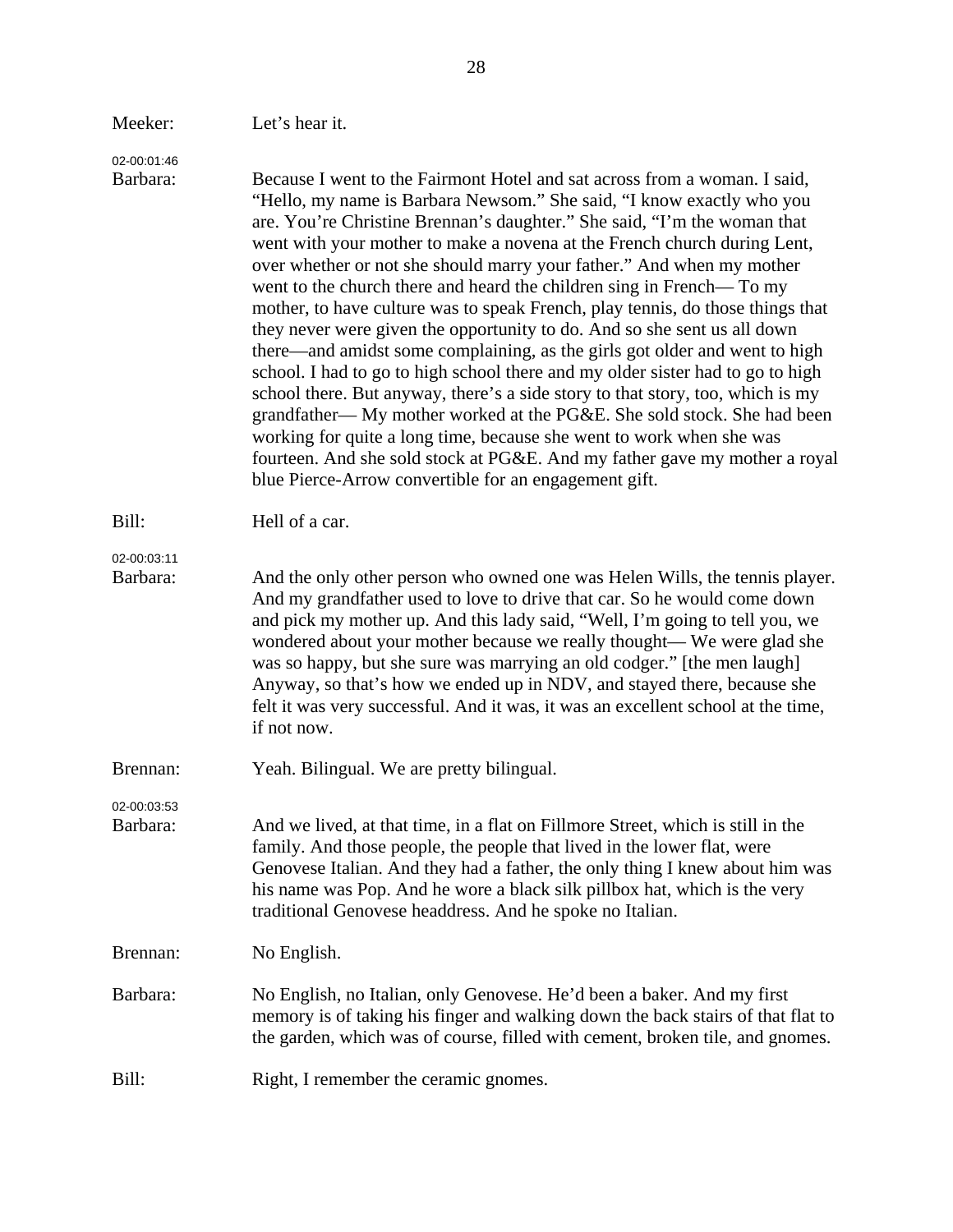| 02-00:04:43<br>Barbara: | And he'd call me [with accent] Barbara Bella. And I had the feeling that he<br>talked to me in Genovese, because when I first heard people speaking<br>Genovese, it didn't seem that strange to me. And when you're very young like<br>that, you don't care what people say to you, you say it back to them.                                                                                                                                 |
|-------------------------|----------------------------------------------------------------------------------------------------------------------------------------------------------------------------------------------------------------------------------------------------------------------------------------------------------------------------------------------------------------------------------------------------------------------------------------------|
| Bill:                   | Genovese.                                                                                                                                                                                                                                                                                                                                                                                                                                    |
| Barbara:                | Genovese.                                                                                                                                                                                                                                                                                                                                                                                                                                    |
| Bill:                   | "It's raining, it's raining, the hens are a-laying eggs."                                                                                                                                                                                                                                                                                                                                                                                    |
| Barbara:                | In Genovese.                                                                                                                                                                                                                                                                                                                                                                                                                                 |
| Bill:                   | In Genovese. G's creep in, hard G's, all over the place. Galinga instead of<br>Gallina.                                                                                                                                                                                                                                                                                                                                                      |
| 02-00:05:25<br>Barbara: | Anyway, where was I? I was trying to talk about how—back to that school.                                                                                                                                                                                                                                                                                                                                                                     |
| Brennan:                | We had this multicultural exposure, I guess you'd call it, if you wanted to put<br>a label on it or something. When we graduated, me and the boys, we went on<br>to a Jesuit school, St. Ignatius. But by the time the girls got out of the high<br>school, I would say they were almost as fluent in French as they were in<br>English, which I think, in retrospect, in prospect, puts kids a leg up on other<br>kids who don't have that. |
| Barbara:                | Well, at that time.                                                                                                                                                                                                                                                                                                                                                                                                                          |
| Brennan:                | Yeah, but they still don't have it. Show me the public school which makes it<br>obligatory to study a foreign language.                                                                                                                                                                                                                                                                                                                      |
| Barbara:                | We're Irish; we have a facility for mimicry.                                                                                                                                                                                                                                                                                                                                                                                                 |
| Bill:                   | Or blarney, depending on—                                                                                                                                                                                                                                                                                                                                                                                                                    |
| Meeker:                 | Well, to what extent was religious training emphasized at Notre Dame.                                                                                                                                                                                                                                                                                                                                                                        |
| 02-00:06:27<br>Barbara: | Very strong.                                                                                                                                                                                                                                                                                                                                                                                                                                 |
| Brennan:                | Not quite as strong a firebrand as the Irish Catholic brand at many of the<br>parishes.                                                                                                                                                                                                                                                                                                                                                      |
| Barbara:                | No firebrand.                                                                                                                                                                                                                                                                                                                                                                                                                                |
| Bill:                   | No, the French were low key.                                                                                                                                                                                                                                                                                                                                                                                                                 |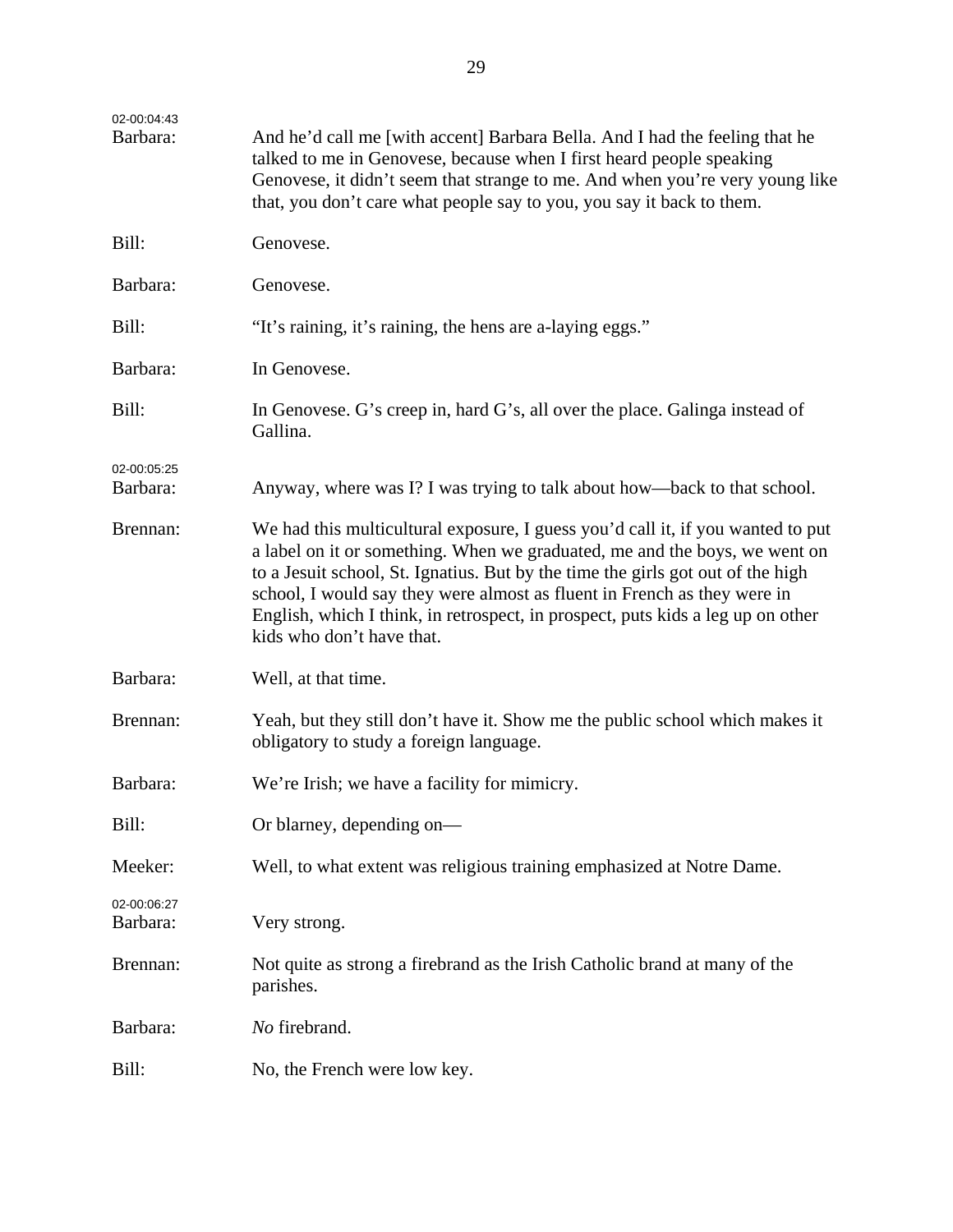| Barbara:                | Breton priests, very earthy. And good children.                                                                                                                                                                                                                                                                                                                                                                                                                                                                                                                                                                                                                                                                                                                    |
|-------------------------|--------------------------------------------------------------------------------------------------------------------------------------------------------------------------------------------------------------------------------------------------------------------------------------------------------------------------------------------------------------------------------------------------------------------------------------------------------------------------------------------------------------------------------------------------------------------------------------------------------------------------------------------------------------------------------------------------------------------------------------------------------------------|
| Meeker:                 | Did that influence your relationship to the church at all, that education?                                                                                                                                                                                                                                                                                                                                                                                                                                                                                                                                                                                                                                                                                         |
| 02-00:06:45<br>Barbara: | Oh, I'm sure.                                                                                                                                                                                                                                                                                                                                                                                                                                                                                                                                                                                                                                                                                                                                                      |
| Brennan:                | Definitely.                                                                                                                                                                                                                                                                                                                                                                                                                                                                                                                                                                                                                                                                                                                                                        |
| Barbara:                | Because the Irish priests who taught in the other parish were telling you all<br>that you were on your way to hell. And you'd be damned for anything you did<br>and so on. And we never heard that.                                                                                                                                                                                                                                                                                                                                                                                                                                                                                                                                                                |
| Brennan:                | I distinctly remember going to confession to Pere Le Bihan, that was his<br>name, who was a Breton, as Barbara said, and telling him that there was an<br>event in the cloakroom in the back of my class, where Yvette Serra, who was<br>a very attractive young lady, kissed me. And he said, "Yeah?" And I said,<br>"Well, she kissed me and it was a big deal and I liked it. And Sister Flagellata<br>or whoever it was, told me that was a mortal sin." And he said, "Mm, no." I<br>remember he said, "No. Baby Jesus was a little boy. He sort of understands<br>things like this happen. And also, Yvette Serra's a pretty attractive girl." And I<br>thought, boy, if that was Father Maloney or Father—I would've ended up<br>saying twenty-two rosaries. |
| Bill:                   | No, two crucifixions.                                                                                                                                                                                                                                                                                                                                                                                                                                                                                                                                                                                                                                                                                                                                              |
| Barbara:                | No, but being told you were damned and going to hell.                                                                                                                                                                                                                                                                                                                                                                                                                                                                                                                                                                                                                                                                                                              |
| Brennan:                | Yeah. And the French Catholicism at the hands of Le Bihan was benign.                                                                                                                                                                                                                                                                                                                                                                                                                                                                                                                                                                                                                                                                                              |
| Bill:                   | Now, other French priests were great. Brother Girard.                                                                                                                                                                                                                                                                                                                                                                                                                                                                                                                                                                                                                                                                                                              |
| Barbara:                | Marquis.                                                                                                                                                                                                                                                                                                                                                                                                                                                                                                                                                                                                                                                                                                                                                           |
| Bill:                   | Marquis. Nice people.                                                                                                                                                                                                                                                                                                                                                                                                                                                                                                                                                                                                                                                                                                                                              |
| Barbara:                | Yeah, they were in a good tradition. Good, different, earthy European<br>tradition of laxity, and there wasn't the rigidity. You just didn't have that<br>feeling that you were on your way to hell.                                                                                                                                                                                                                                                                                                                                                                                                                                                                                                                                                               |
| 02-00:08:27<br>Brennan: | Irish Catholic Puritanism was not present there.                                                                                                                                                                                                                                                                                                                                                                                                                                                                                                                                                                                                                                                                                                                   |
| Barbara:                | When I was a young woman, the priest who was the city planner for the City<br>of Paris came to San Francisco, came to my house to visit. And I had no idea<br>there was such a thing as a city plan—We never had that secular association,<br>with priests taking city positions. And I, trying to impress, said to him, "What<br>do you think of the clergy in the United States, Father?" And he said, "Well,                                                                                                                                                                                                                                                                                                                                                    |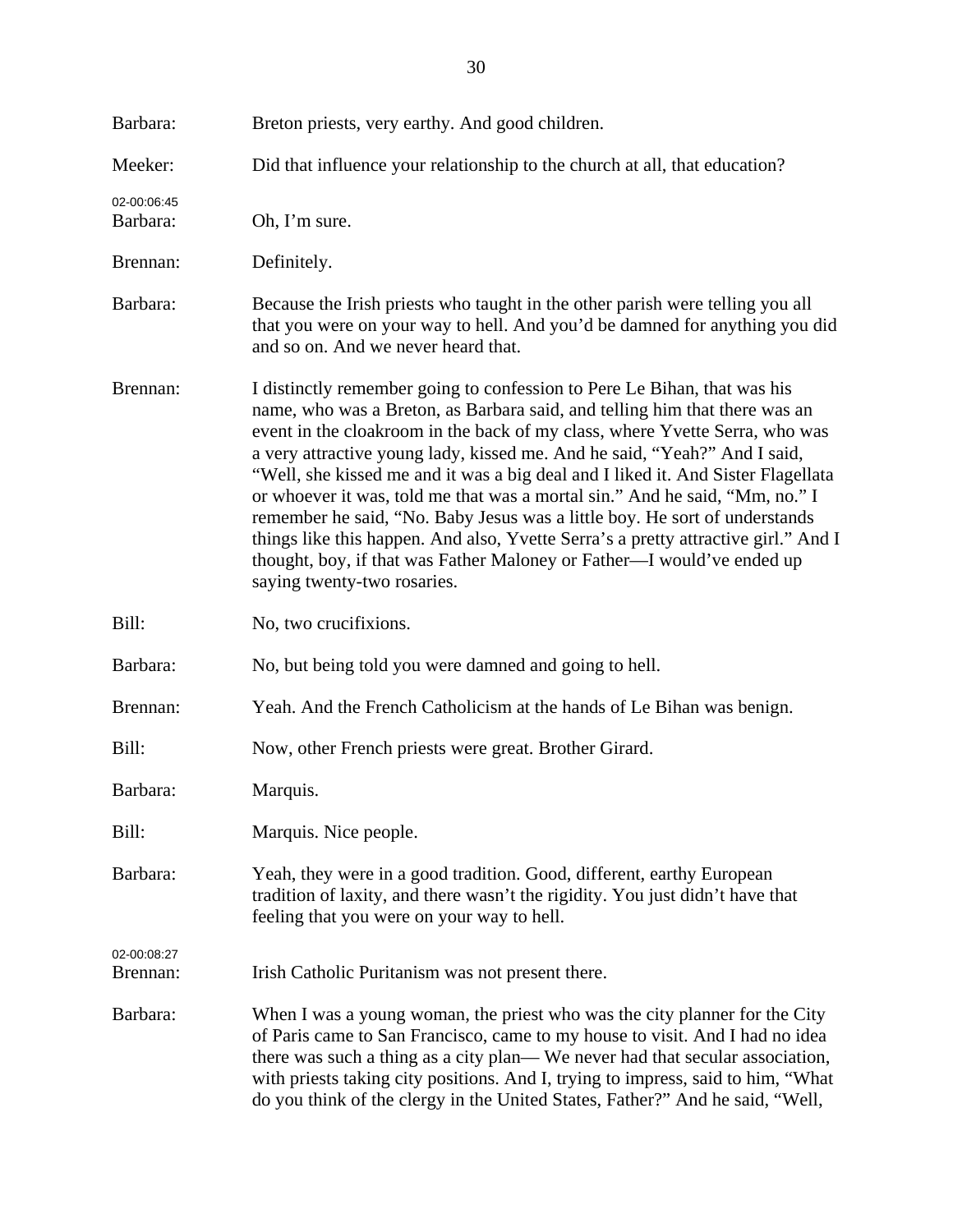|                         | you're still in the stranglehold of the Irish clergy." And the rest of the<br>sentence I completely forgot, because my eyes went out of my head because<br>I'd never thought of that. And that was the difference between how I was<br>raised a Catholic and how others were raised a Catholic.                                                                                                                                                                                                                                                                                                                                                                                                                                                                                                                                                                                                                                                                                                                                    |
|-------------------------|------------------------------------------------------------------------------------------------------------------------------------------------------------------------------------------------------------------------------------------------------------------------------------------------------------------------------------------------------------------------------------------------------------------------------------------------------------------------------------------------------------------------------------------------------------------------------------------------------------------------------------------------------------------------------------------------------------------------------------------------------------------------------------------------------------------------------------------------------------------------------------------------------------------------------------------------------------------------------------------------------------------------------------|
| 02-00:9:16<br>Brennan:  | It was a pretty good school. It was not parochial. So you drew from all over<br>the city. And so you had the usual schoolyard fights and things like that—<br>although I had more than most, because my brother preceded me and left me a<br>legacy of turmoil from the tunnel fights. But it was sort of a, I don't know,<br>vibrant is a good word for it, place, where there were Russian kids, I<br>remember.                                                                                                                                                                                                                                                                                                                                                                                                                                                                                                                                                                                                                  |
| Barbara:                | Oh, yeah.                                                                                                                                                                                                                                                                                                                                                                                                                                                                                                                                                                                                                                                                                                                                                                                                                                                                                                                                                                                                                          |
| 02-00:09:50<br>Brennan: | And there were a lot of Frenchies, as we called them, kids of French<br>extraction. Not a lot of Irish. There were six Newsoms there, and there was<br>another family called the O'Connor family, six kids; all of them were there,<br>too. And Le Bihan was a wonderful pastor, and Marquis and Girard, too. We<br>were encouraged to be engaged in athletics. In fact, we had some of the best—<br>There was something called the Catholic Youth Organization, which had a<br>very good basketball league. And we often did very, very well there. But<br>when we went on to St. Ignatius High School—and they [the girls]<br>matriculated to the high school at NDV, so it was no change for them—I<br>remember there was quite a big adjustment I had to make when I went to St.<br>Ignatius, because we were looked upon as, where'd you go to school? Where?<br>Huh? Notre Dame? Notre Dame des Victoires? There was some suspicion,<br>because the rest of the people were products of the Irish Catholic parish<br>system. |
| Barbara:                | So we went to school with Filipinos and—No Chinese, because they ran a<br>school for the Chinese in Chinatown. But otherwise, very multiracial<br>compared to any of the other schools, which were lily-white Irish.                                                                                                                                                                                                                                                                                                                                                                                                                                                                                                                                                                                                                                                                                                                                                                                                               |
| Meeker:                 | Did you feel like the moral education or religious education you got at home<br>compared closely to what you got at school? Or was it closer maybe to what<br>the Irish Catholic priests in the parish were teaching?                                                                                                                                                                                                                                                                                                                                                                                                                                                                                                                                                                                                                                                                                                                                                                                                              |
| 02-00:11:24<br>Barbara: | No, we got almost anything we got at home.                                                                                                                                                                                                                                                                                                                                                                                                                                                                                                                                                                                                                                                                                                                                                                                                                                                                                                                                                                                         |
| Bill:                   | Yeah, I agree.                                                                                                                                                                                                                                                                                                                                                                                                                                                                                                                                                                                                                                                                                                                                                                                                                                                                                                                                                                                                                     |
| Meeker:                 | You got- $?$                                                                                                                                                                                                                                                                                                                                                                                                                                                                                                                                                                                                                                                                                                                                                                                                                                                                                                                                                                                                                       |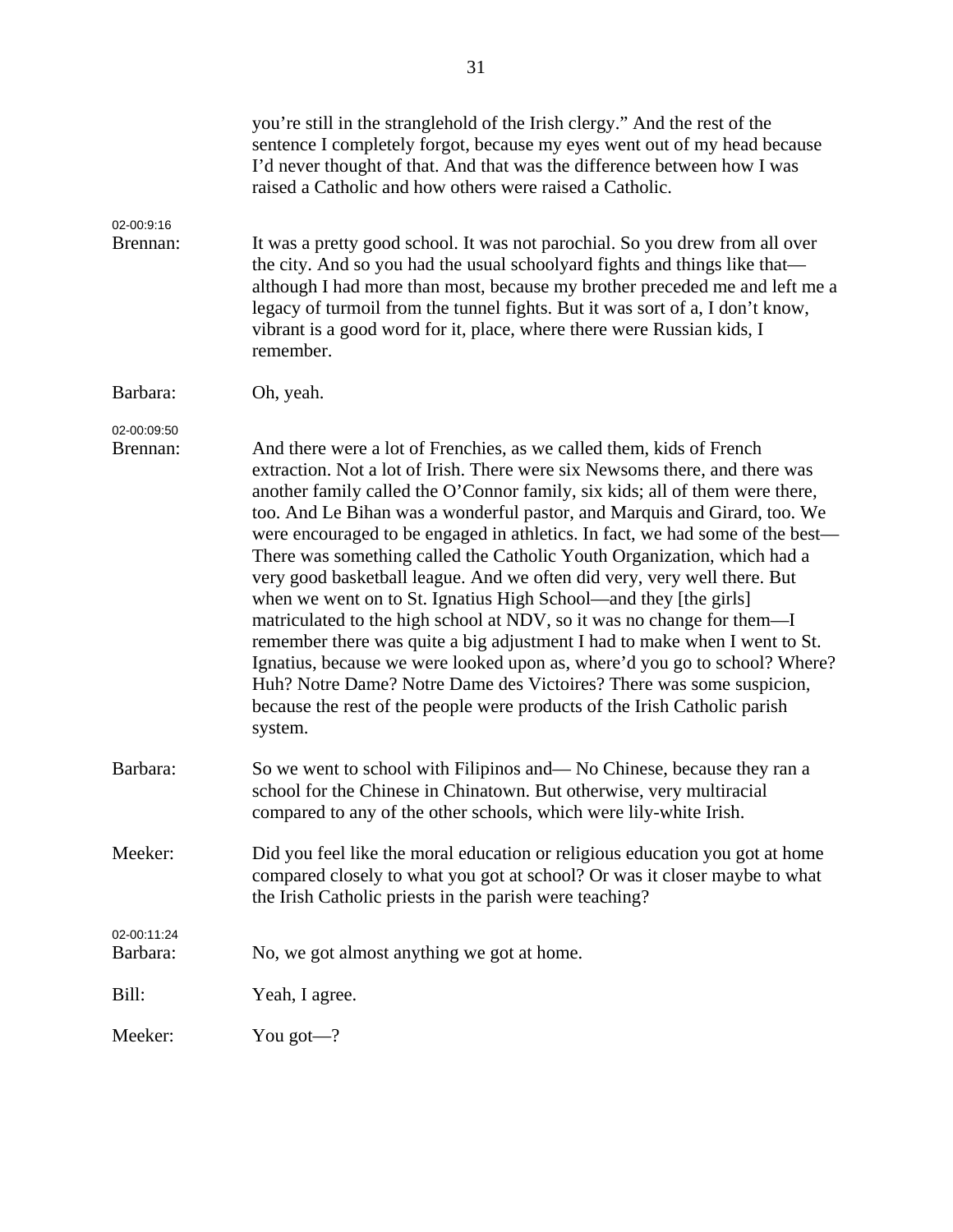| 02-00:11:31<br>Barbara: | We got almost all our religious training from home. The school thing was just<br>a formality added onto it.                                                                                                                                                            |
|-------------------------|------------------------------------------------------------------------------------------------------------------------------------------------------------------------------------------------------------------------------------------------------------------------|
| Brennan:                | Well, yeah, but we observed the rituals.                                                                                                                                                                                                                               |
| Barbara:                | Je suis Chrétien.                                                                                                                                                                                                                                                      |
| Brennan:                | Yeah, we knew the hymns, we went to Mass there sometimes.                                                                                                                                                                                                              |
| Barbara:                | Yeah, but all that didn't matter. The moral training, if that's at the heart of a<br>religious training—                                                                                                                                                               |
| Brennan:                | It was family.                                                                                                                                                                                                                                                         |
| Barbara:                | —came from the house.                                                                                                                                                                                                                                                  |
| Brennan:                | I agree.                                                                                                                                                                                                                                                               |
| Meeker:                 | Well, I guess what I'm asking is, you talked about the sort of more<br>continental, relaxed version of Catholicism versus the more stern Irish version<br>of Catholicism. And I'm wondering in the home, which one was it? Or was it<br>perhaps an amalgam of the two? |
| 02-00:12:10<br>Brennan: | <i>Laissez faire</i> , in my home, as I recall.                                                                                                                                                                                                                        |
| Barbara:                | Well, yeah—                                                                                                                                                                                                                                                            |
| Bill:                   | My mother was a pretty rigid—                                                                                                                                                                                                                                          |
| Barbara:                | Yeah, she would've been, if we'd ever crossed her, but we never did.                                                                                                                                                                                                   |
| Bill:                   | —Catholic, but my father sort of winked at it a little.                                                                                                                                                                                                                |
| Brennan:                | Yeah, but Mom never made us—we weren't punished if we didn't go to<br>church.                                                                                                                                                                                          |
| Barbara:                | No, but we were driven to church.                                                                                                                                                                                                                                      |
| Brennan:                | No, we were driven to church, I remember.                                                                                                                                                                                                                              |
| Barbara:                | Every morning.                                                                                                                                                                                                                                                         |
| Bill:                   | Every morning I had to serve Mass.                                                                                                                                                                                                                                     |
| Barbara:                | Yeah.                                                                                                                                                                                                                                                                  |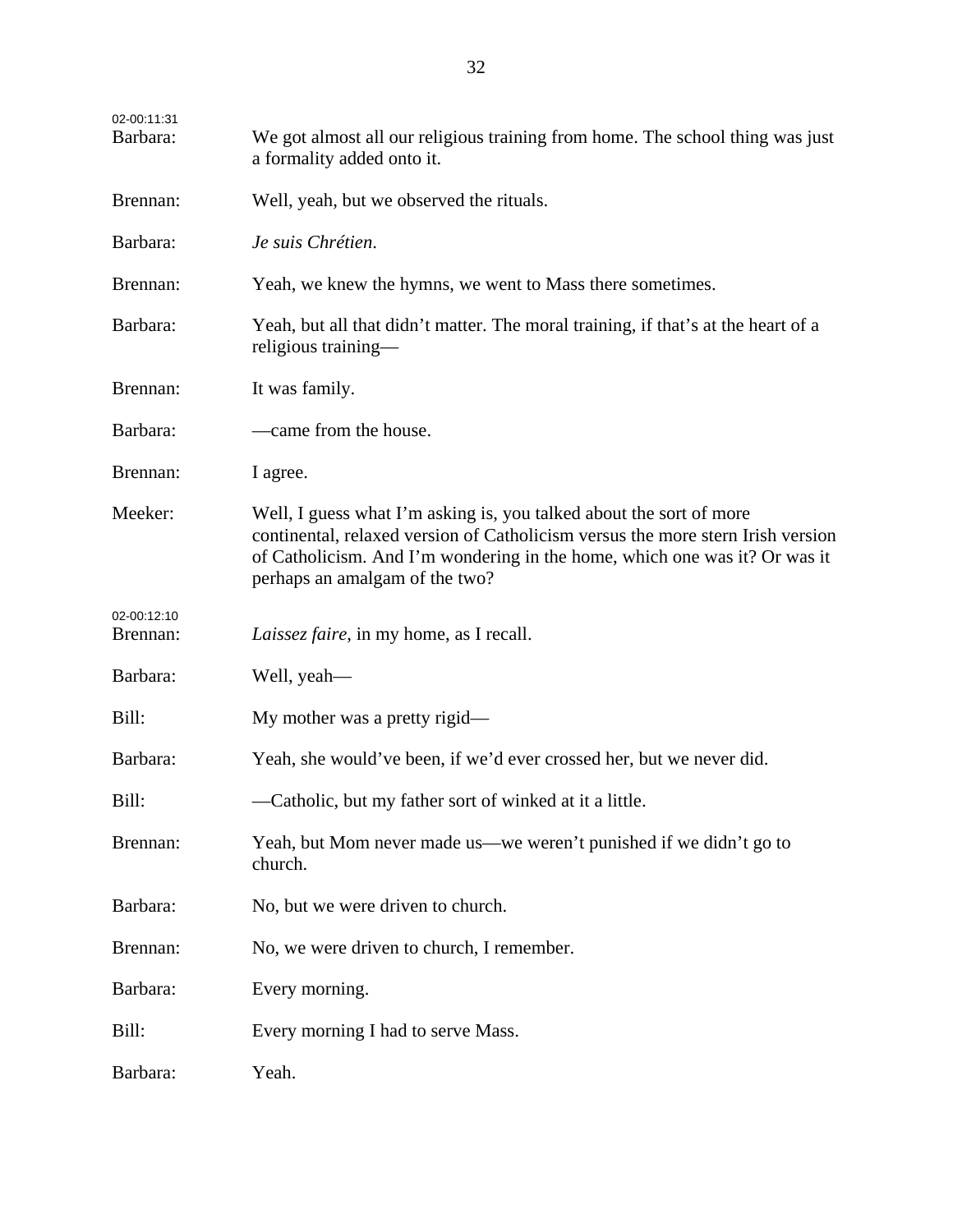| Bill:                   | Didn't have to.                                                                                                                                                                                                            |
|-------------------------|----------------------------------------------------------------------------------------------------------------------------------------------------------------------------------------------------------------------------|
| Barbara:                | No, but we accepted all this.                                                                                                                                                                                              |
| Bill:                   | She woke me up and got me dressed and drove me down there. I didn't—                                                                                                                                                       |
| Barbara:                | What do you call that?                                                                                                                                                                                                     |
| Bill:                   | I could've dissuaded her, I guess. But it would've taken more energy than I<br>had.                                                                                                                                        |
| Barbara:                | But my father was a stickler for living by the mores of your time and your<br>society. And consequently, all of this had to match.                                                                                         |
| Brennan:                | Yeah. And it did, pretty much.                                                                                                                                                                                             |
| Barbara:                | And it did.                                                                                                                                                                                                                |
| Brennan:                | He liked the priests at NDV. They used to hit him up for dough. He thought it<br>was-                                                                                                                                      |
| 02-00:13:19<br>Barbara: | He had great respect for priests.                                                                                                                                                                                          |
| Brennan:                | He did. Well, so do I.                                                                                                                                                                                                     |
| Barbara:                | He was a very respectful man.                                                                                                                                                                                              |
| Brennan:                | Looking back at it, so do I.                                                                                                                                                                                               |
| Bill:                   | I've never suffered from that. [laughs]                                                                                                                                                                                    |
| Brennan:                | When there was a conflict at school, we got in trouble or something like that,<br>the nuns were always right. Dad's attitude was the nuns were always right.<br>And they mostly were.                                      |
| Bill:                   | God, the nuns were a great collection, looking back on them. [laughter] There<br>were some really unfortunate-looking women. You could quickly deduce the<br>reason why they chose the veil. [they laugh] Sister Nazareth. |
| Barbara:                | John of the Cross.                                                                                                                                                                                                         |
| Brennan:                | Ugh! $Ugh!$                                                                                                                                                                                                                |
| Meeker:                 | Who's this?                                                                                                                                                                                                                |
| 02-00:14:06<br>Bill:    | John of the Cross.                                                                                                                                                                                                         |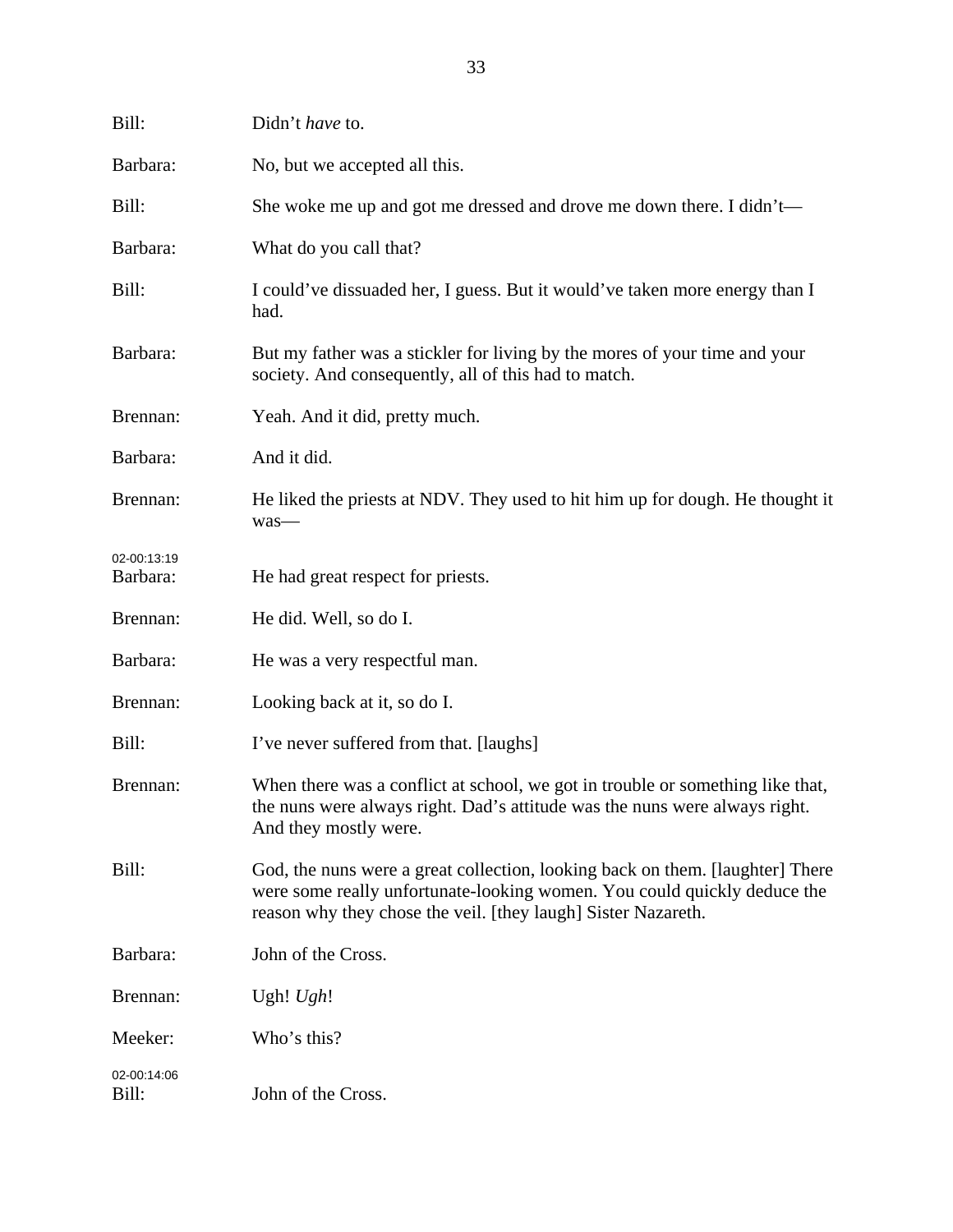| Barbara:                | St. John of the Cross.                                                                                                                                                                                                                                                                                                                                                                                                                                                                                                                                                                                           |
|-------------------------|------------------------------------------------------------------------------------------------------------------------------------------------------------------------------------------------------------------------------------------------------------------------------------------------------------------------------------------------------------------------------------------------------------------------------------------------------------------------------------------------------------------------------------------------------------------------------------------------------------------|
| Meeker:                 | Sister John of the Cross?                                                                                                                                                                                                                                                                                                                                                                                                                                                                                                                                                                                        |
| 02-00:14:09<br>Bill:    | And Gabriel. That reminds me of a great story. Bobby Barbieri once got<br>suspended from school.                                                                                                                                                                                                                                                                                                                                                                                                                                                                                                                 |
| Barbara:                | Who I think was, if not a moron, certainly close.                                                                                                                                                                                                                                                                                                                                                                                                                                                                                                                                                                |
| Bill:                   | A little off-kilter.                                                                                                                                                                                                                                                                                                                                                                                                                                                                                                                                                                                             |
| Brennan:                | Cretinous.                                                                                                                                                                                                                                                                                                                                                                                                                                                                                                                                                                                                       |
| Barbara:                | I mean, really.                                                                                                                                                                                                                                                                                                                                                                                                                                                                                                                                                                                                  |
| Bill:                   | Sister Gabriel, who was not beautiful, not gifted in that direction at all, blew<br>her nose and Bobby Barbieri said, "Gabriel, blow your horn." An immortal<br>comment, for which he got bounced.                                                                                                                                                                                                                                                                                                                                                                                                               |
| 02-00:14:50<br>Barbara: | Some of these nuns were sick. Sister Anita was sick.                                                                                                                                                                                                                                                                                                                                                                                                                                                                                                                                                             |
| Brennan:                | She was a sick person, I agree.                                                                                                                                                                                                                                                                                                                                                                                                                                                                                                                                                                                  |
| Barbara:                | Was a sick person, belonged in a mental institution.                                                                                                                                                                                                                                                                                                                                                                                                                                                                                                                                                             |
| Bill:                   | [laughs] We didn't know that at the time.                                                                                                                                                                                                                                                                                                                                                                                                                                                                                                                                                                        |
| Barbara:                | We didn't know that, and she took off after our family because we were a<br>family of privilege. We came to school every morning with starched collar<br>and cuffs, and with curled and combed hair, and with whitened shoes.<br>Consequently, we got spoiled because if they knew they had to introduce you<br>to someone or show you off somewhere, they always went to the class and<br>picked you because they knew you'd have starched collar and cuffs, white<br>shoes, that kind of stuff. So we were children of privilege down there. We<br>didn't know it. But the other people could see it, I think. |
| Bill:                   | Oh, yeah. Yeah.                                                                                                                                                                                                                                                                                                                                                                                                                                                                                                                                                                                                  |
| Barbara:                | And we were well-behaved and— Oh, wait a minute. Let's change that. The<br>girls were well-behaved.                                                                                                                                                                                                                                                                                                                                                                                                                                                                                                              |
| Brennan:                | Hey! Come on.                                                                                                                                                                                                                                                                                                                                                                                                                                                                                                                                                                                                    |
| 02-00:15:40<br>Barbara: | No, it's true.                                                                                                                                                                                                                                                                                                                                                                                                                                                                                                                                                                                                   |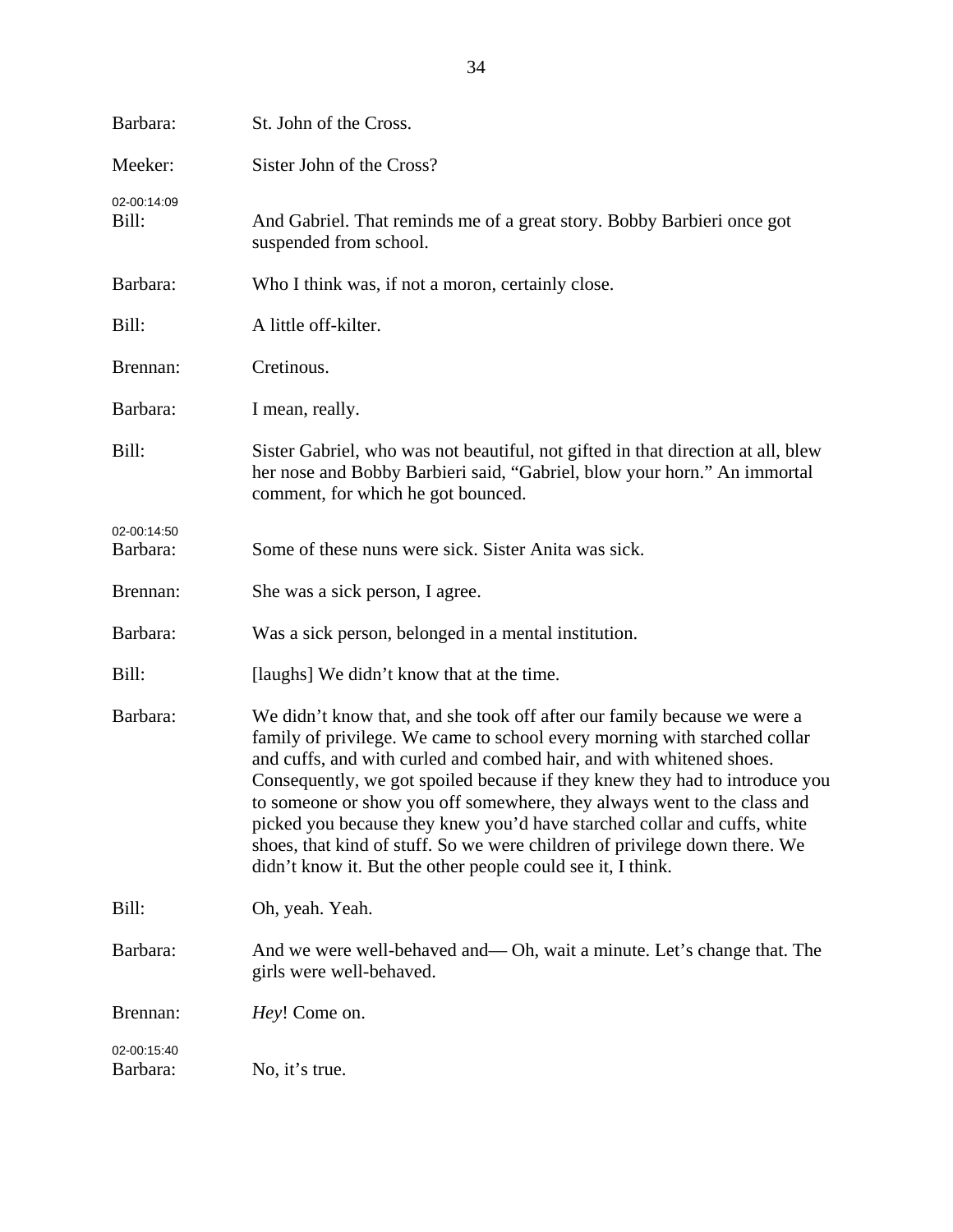| Brennan:                | I was well-behaved. He was the trouble maker in the family.                                                                                                                                                                                                                    |
|-------------------------|--------------------------------------------------------------------------------------------------------------------------------------------------------------------------------------------------------------------------------------------------------------------------------|
| Barbara:                | Yeah, you're right. Oh, wrote the book.                                                                                                                                                                                                                                        |
| Brennan:                | Anyways, we had a lot of fun. I look back on that, again, I never went to<br>school without a lunch that was a nice lunch that was packed, right?                                                                                                                              |
| Barbara:                | Mm-hm, mm-hm.                                                                                                                                                                                                                                                                  |
| Brennan:                | A lot of the other kids didn't have what I had. And I used to share sometimes.<br>Or sell it, bargain it. Well, it's better than marijuana. But anyway, it was a<br>very good experience. I really think it did—I think my mother and my<br>father—a wonderful family—thought— |
| Barbara:                | Thought of that, had gone to that trouble.                                                                                                                                                                                                                                     |
| Brennan:                | Yeah. Because it was a lot of trouble.                                                                                                                                                                                                                                         |
| Meeker:                 | Well, let's talk about the family home then. Did you live in the same home the<br>whole time in which you were raised? Where was that?                                                                                                                                         |
| 02-00:16:34<br>Barbara: | 1935, we moved in from this flat on Fillmore Street that belonged to these two<br>Italian ladies. And we lived there well into the sixties, seventies?                                                                                                                         |
| Meeker:                 | What was the address?                                                                                                                                                                                                                                                          |
| 02-00:16:48<br>Barbara: | 2050 Jefferson Street.                                                                                                                                                                                                                                                         |
| Bill:                   | Still there, still standing.                                                                                                                                                                                                                                                   |
| Meeker:                 | And the cross street there?                                                                                                                                                                                                                                                    |
| 02-00:16:54<br>Barbara: | Baker and Broderick.                                                                                                                                                                                                                                                           |
| Meeker:                 | So describe it to me. Just describe the physical house. Maybe Bill, you can<br>start.                                                                                                                                                                                          |
| 02-00:17:01<br>Bill:    | Well, it was very comfortable. A two-story house, but a third story was added<br>some point.                                                                                                                                                                                   |
| Barbara:                | After the war.                                                                                                                                                                                                                                                                 |
| Bill:                   | After the war. And in those days, it was a middle-class house, but now I think<br>it recently sold for a million-eight.                                                                                                                                                        |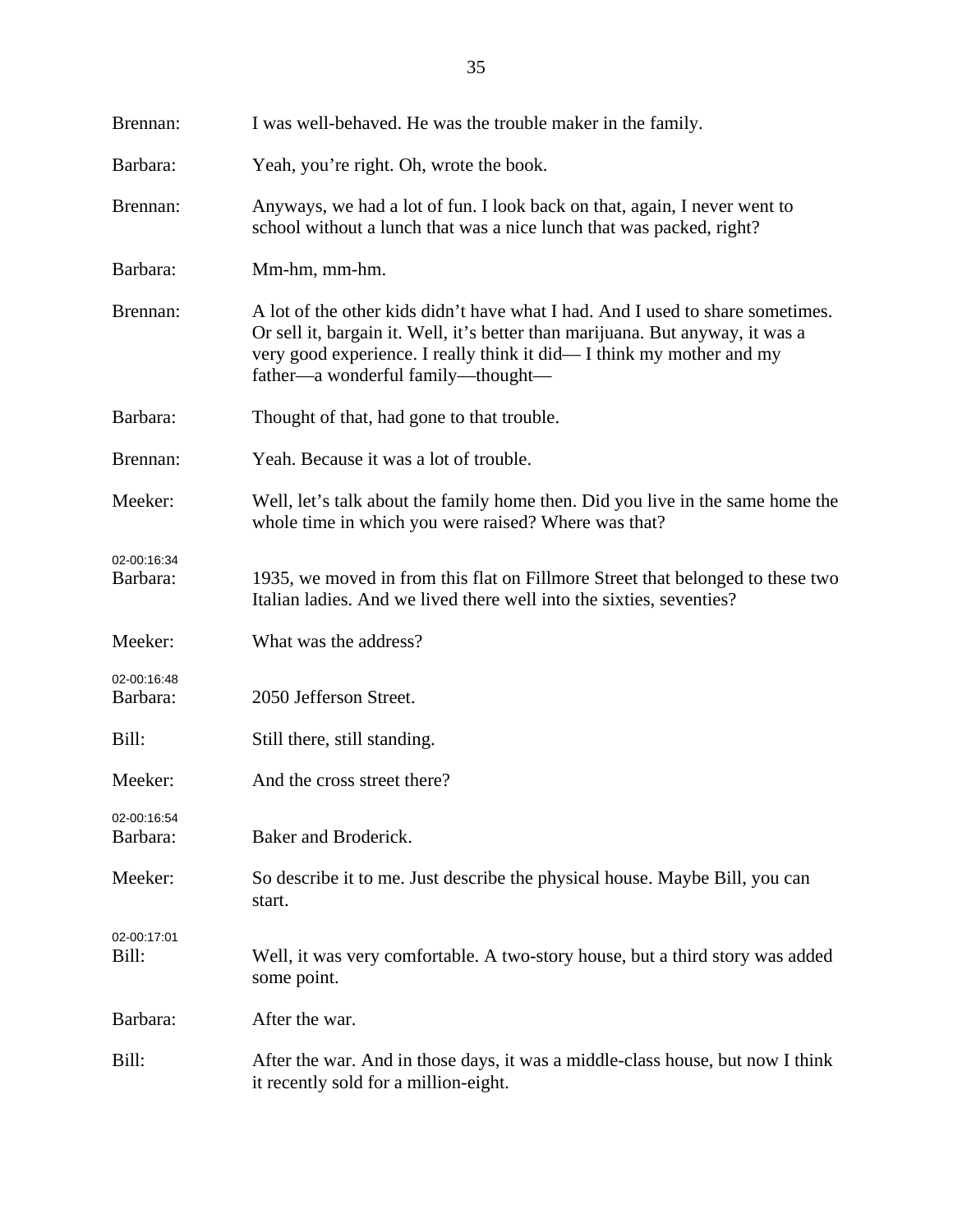| Barbara:                | That's what a middle-class house is now.                                                                                                                                                                                                                                                                                                    |
|-------------------------|---------------------------------------------------------------------------------------------------------------------------------------------------------------------------------------------------------------------------------------------------------------------------------------------------------------------------------------------|
| Bill:                   | Yeah, that's right.                                                                                                                                                                                                                                                                                                                         |
| Barbara:                | It was upper-middle-class.                                                                                                                                                                                                                                                                                                                  |
| Bill:                   | But all our neighbors sold fruit in the local store or were motormen on the<br>Muni. And everybody could afford a house in those days. And the houses<br>typically were built by people like my father, for eight or nine thousand, and<br>then sold for twelve. That was middle-class. I think things have changed so<br><i>radically.</i> |
| 02-00:18:00<br>Barbara: | Ours was an upper-middle-class house, though, Bill, I should say. It had two<br>floors. All the ones across the street from us had one floor.                                                                                                                                                                                               |
| Bill:                   | Yeah.                                                                                                                                                                                                                                                                                                                                       |
| Barbara:                | And they were smaller. My father built this house for us—                                                                                                                                                                                                                                                                                   |
| Bill:                   | For the six kids.                                                                                                                                                                                                                                                                                                                           |
| Barbara:                | —and it had a maid's room and a maid's bath. And my mother's bathroom<br>had a separate tub and a separate shower, with three or four things that came<br>out and shot water at you.                                                                                                                                                        |
| Brennan:                | What was interesting about things was in some respects, a little microcosm,<br>maybe, of like New York. We had several Jewish families; we had several<br>Italian families; the Spanish consulate was right down the street; the<br>Carissimos [were] there.                                                                                |
| Bill:                   | As was the Cappacioli house.                                                                                                                                                                                                                                                                                                                |
| Brennan:                | Cappacioli house, right, right.                                                                                                                                                                                                                                                                                                             |
| 02-00:18:52<br>Barbara: | AKA, when it was Cappacioli's, it was the bootleg center [laughs].                                                                                                                                                                                                                                                                          |
| Bill:                   | Yeah, Cappacioli's father was a big-time bookmaker.                                                                                                                                                                                                                                                                                         |
| Barbara:                | Beautiful house, corner of Baker and—                                                                                                                                                                                                                                                                                                       |
| Bill:                   | Leno "Fats" Cappacioli was a benign bookmaker.                                                                                                                                                                                                                                                                                              |
| Barbara:                | Whose son is a judge now. Be careful what you say.                                                                                                                                                                                                                                                                                          |
| Bill:                   | Yeah. No, he's a good guy. Anyhow this is the Spanish consulate. But in those<br>days, I remember that Servadei bought it once for \$65,000. And my father                                                                                                                                                                                  |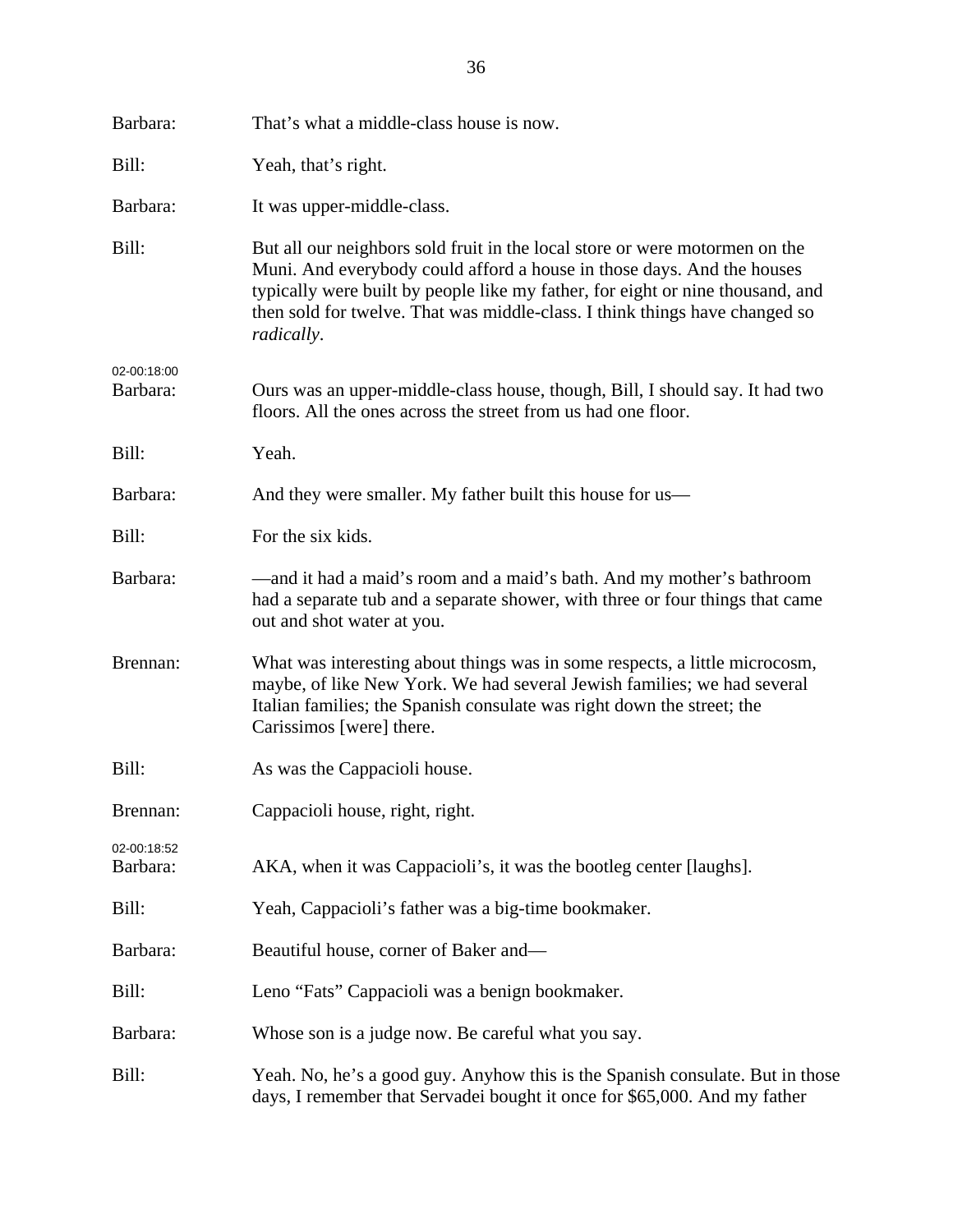|                         | mentioned to me one day that he thought the wood in the living room was<br>worth 65,000. What a different time!                                                                                                                                                                                                                                                                                                                                                                                                                                                                                                                                                                                                                                                                                                                                                                                                                                                                        |
|-------------------------|----------------------------------------------------------------------------------------------------------------------------------------------------------------------------------------------------------------------------------------------------------------------------------------------------------------------------------------------------------------------------------------------------------------------------------------------------------------------------------------------------------------------------------------------------------------------------------------------------------------------------------------------------------------------------------------------------------------------------------------------------------------------------------------------------------------------------------------------------------------------------------------------------------------------------------------------------------------------------------------|
| Brennan:                | But it was good. And it was a nice neighborhood. And it was very family.                                                                                                                                                                                                                                                                                                                                                                                                                                                                                                                                                                                                                                                                                                                                                                                                                                                                                                               |
| Bill:                   | Oh, yeah. Lots of kids.                                                                                                                                                                                                                                                                                                                                                                                                                                                                                                                                                                                                                                                                                                                                                                                                                                                                                                                                                                |
| Barbara:                | Kick the can. One foot off the gutter.                                                                                                                                                                                                                                                                                                                                                                                                                                                                                                                                                                                                                                                                                                                                                                                                                                                                                                                                                 |
| Bill:                   | You know, not a lot of cars, so you could play in the street. And a lot of<br>vacant lots with weeds growing up.                                                                                                                                                                                                                                                                                                                                                                                                                                                                                                                                                                                                                                                                                                                                                                                                                                                                       |
| Barbara:                | No other Irish on the street.                                                                                                                                                                                                                                                                                                                                                                                                                                                                                                                                                                                                                                                                                                                                                                                                                                                                                                                                                          |
| 02-00:20:02<br>Brennan: | No. good point.                                                                                                                                                                                                                                                                                                                                                                                                                                                                                                                                                                                                                                                                                                                                                                                                                                                                                                                                                                        |
| Barbara:                | Boragno, Dellamaggiore. Well, Conlon was an Irish name.                                                                                                                                                                                                                                                                                                                                                                                                                                                                                                                                                                                                                                                                                                                                                                                                                                                                                                                                |
| Brennan:                | Lundbergs and Schiffs and Goldberg and Kasses.                                                                                                                                                                                                                                                                                                                                                                                                                                                                                                                                                                                                                                                                                                                                                                                                                                                                                                                                         |
| Barbara:                | We grew up next door to Mr. Goldberg, the-                                                                                                                                                                                                                                                                                                                                                                                                                                                                                                                                                                                                                                                                                                                                                                                                                                                                                                                                             |
| Brennan:                | Marvelous man.                                                                                                                                                                                                                                                                                                                                                                                                                                                                                                                                                                                                                                                                                                                                                                                                                                                                                                                                                                         |
| Barbara:                | Who was a wonderful man, who had left Germany at the time of Hitler's rise.<br>And he was a very, very dapper man. And so we were always told about Mr.<br>Goldberg and how—It's one of my early memories. How do you know, if<br>you're Mr. Goldberg, when to leave your country? And when you can't do<br>anything anymore. And he had a nasty daughter and a nastier son-in-law. But<br>anyway. And the house is still there. It looks like a Richard Neutra or<br>something. It's a glass and steel sheet house. Very interesting. But my father<br>owned all of the lots from where we lived down to the corner, where the<br>Cappacioli place was. And I said to him, "Daddy, Daddy, why did you sell all<br>those lots for all those houses? If you kept them, you would've made a lot of<br>money." He said, "Barbara, I made a fortune." I said, "What do you mean,<br>you made a fortune?" He said, "I bought them each for 1,000, and I sold them<br>for two a year later." |
| 02-00:21:31<br>Bill:    | That's not a bad deal, I would say.                                                                                                                                                                                                                                                                                                                                                                                                                                                                                                                                                                                                                                                                                                                                                                                                                                                                                                                                                    |
| Barbara:                | That's a fortune. It is a fortune. If you can make 100% on your money—                                                                                                                                                                                                                                                                                                                                                                                                                                                                                                                                                                                                                                                                                                                                                                                                                                                                                                                 |
| Bill:                   | Goldberg was a terrific guy. Very dapper. He was the founder of the Prix<br>Unique stores in Europe.                                                                                                                                                                                                                                                                                                                                                                                                                                                                                                                                                                                                                                                                                                                                                                                                                                                                                   |
| Barbara:                | And we couldn't hate Jews.                                                                                                                                                                                                                                                                                                                                                                                                                                                                                                                                                                                                                                                                                                                                                                                                                                                                                                                                                             |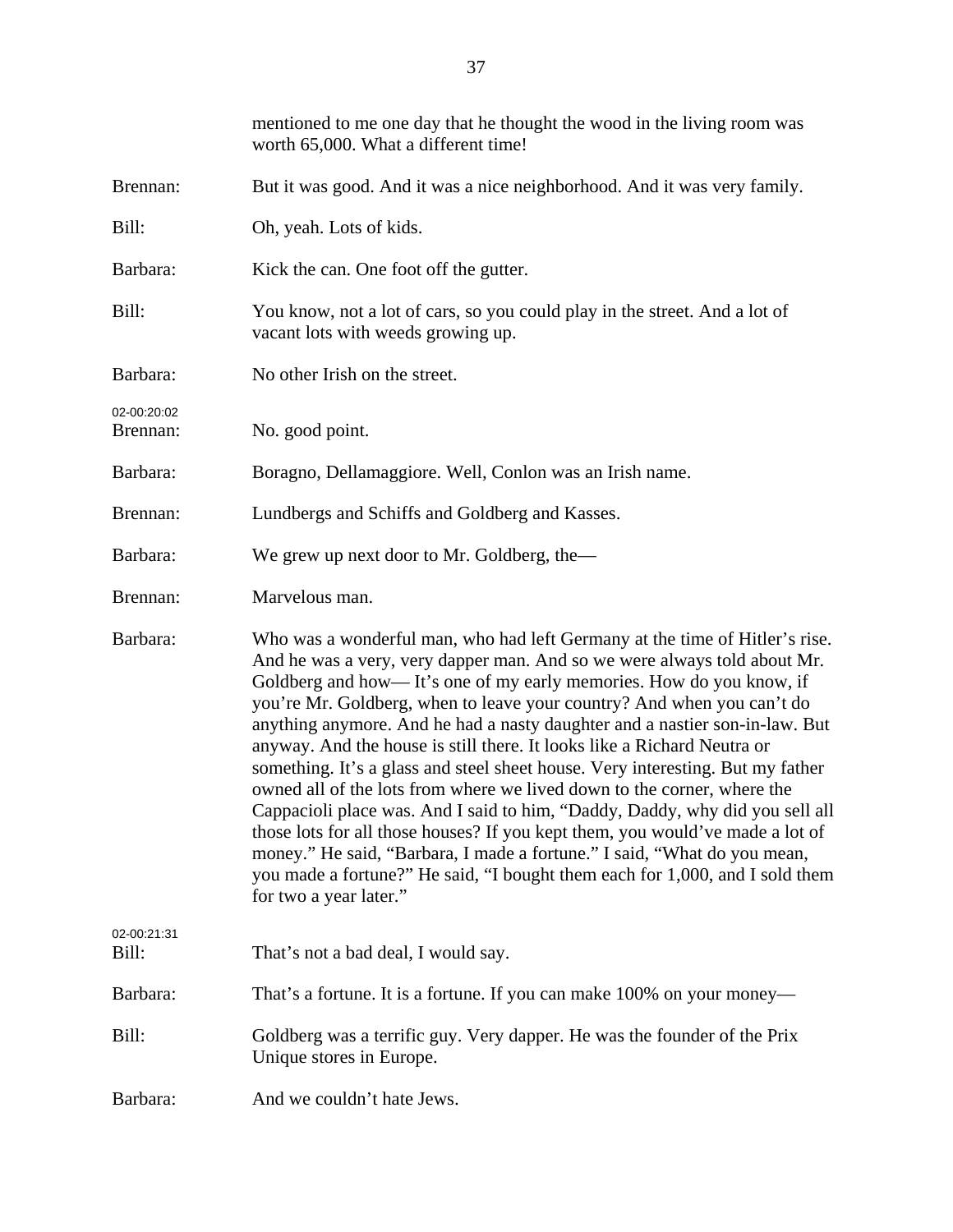| Bill:                   | Right.                                                                                                                                                                                                                                                                                                                                                                                                                                                                                                                                                                                                                                                                                                                                      |
|-------------------------|---------------------------------------------------------------------------------------------------------------------------------------------------------------------------------------------------------------------------------------------------------------------------------------------------------------------------------------------------------------------------------------------------------------------------------------------------------------------------------------------------------------------------------------------------------------------------------------------------------------------------------------------------------------------------------------------------------------------------------------------|
| Barbara:                | Because with him on one side, and the other on the other side—Not that I<br>hated Jews, but we didn't know anything about Jews; we just knew there were<br>these nice people that lived on either side of us.                                                                                                                                                                                                                                                                                                                                                                                                                                                                                                                               |
| Meeker:                 | What did you know about why he moved to San Francisco?                                                                                                                                                                                                                                                                                                                                                                                                                                                                                                                                                                                                                                                                                      |
| 02-00:21:59<br>Barbara: | Well, he told us as we got older.                                                                                                                                                                                                                                                                                                                                                                                                                                                                                                                                                                                                                                                                                                           |
| Brennan:                | He had a friend in the Third Reich lower level. And they were concerned<br>about it after Kristallnacht and things like that. And according to the story that<br>Mr. Goldberg told my brother and me, in 1931 or '32, his friend saw him on<br>the streets of Berlin and said, "Ah, Simon, I think it's going to rain very<br>heavily." They had some kind of code, strange code word. And that was the<br>code word and they got out. I always remember that because I remember that<br>after the war was over, in '47 or '48, he started getting checks from the<br>German government for I think it was \$800 a month—quite a bit of money in<br>those days—in compensation for property that had been confiscated by the<br>Nazi party. |
| Bill:                   | Terrific guy.                                                                                                                                                                                                                                                                                                                                                                                                                                                                                                                                                                                                                                                                                                                               |
| 02-00:22:58<br>Brennan: | He was a terrific guy. We thought of him as an uncle, more than a neighbor.<br>Affable. Sometimes in the morning—                                                                                                                                                                                                                                                                                                                                                                                                                                                                                                                                                                                                                           |
| Barbara:                | Elegant, elegant.                                                                                                                                                                                                                                                                                                                                                                                                                                                                                                                                                                                                                                                                                                                           |
| Bill:                   | Elegant.                                                                                                                                                                                                                                                                                                                                                                                                                                                                                                                                                                                                                                                                                                                                    |
| Brennan:                | Oh, yeah. Natty. But we'd get up and get ready to—My mom or dad would<br>drop us off at school a lot of times. And Simon would be coming out, getting<br>his old Pontiac out from the garage. And so I'd go over, open the garage door,<br>and he'd give me a dime. Sometimes even a quarter. And he was pretty much<br>like— we considered him a sort of member of the collateral family. We liked<br>him a lot. And we got along very well with almost all our neighbors.                                                                                                                                                                                                                                                                 |
| 02-00:23:46<br>Bill:    | Except that we did develop a suspicion of Dr. Schiff, who we thought was a<br>spy for Germany.                                                                                                                                                                                                                                                                                                                                                                                                                                                                                                                                                                                                                                              |
| Barbara:                | Yeah, and the guy around the corner, too.                                                                                                                                                                                                                                                                                                                                                                                                                                                                                                                                                                                                                                                                                                   |
| Brennan:                | Birnbaum.                                                                                                                                                                                                                                                                                                                                                                                                                                                                                                                                                                                                                                                                                                                                   |
| Barbara:                | —who wanted to take you in and take your pants down and spank you.                                                                                                                                                                                                                                                                                                                                                                                                                                                                                                                                                                                                                                                                          |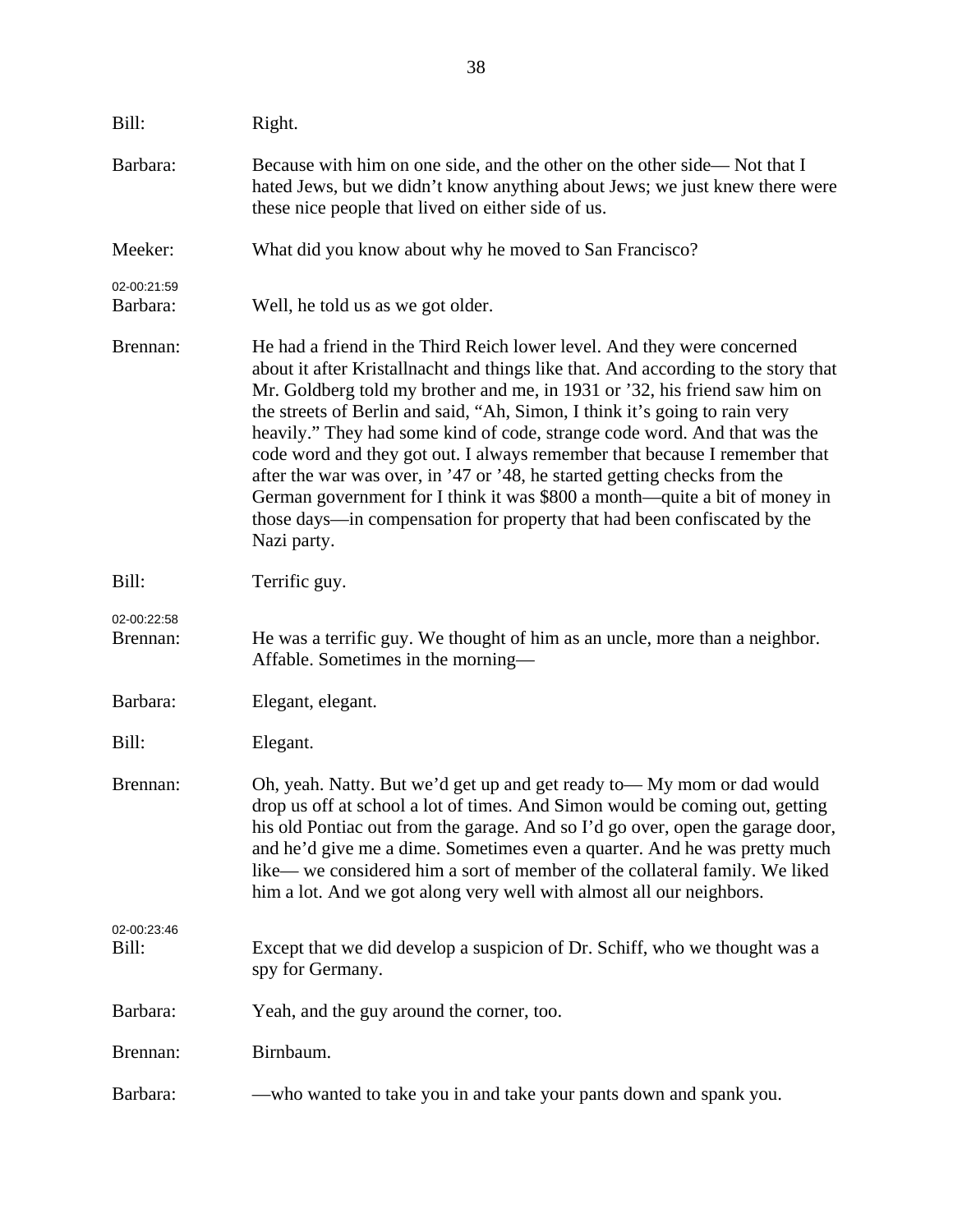| Brennan:             | And spank me, yeah. Dad heard about that.                                                                                                                                                                                                                                                                                                                                                                                                                                                                                                                                                    |
|----------------------|----------------------------------------------------------------------------------------------------------------------------------------------------------------------------------------------------------------------------------------------------------------------------------------------------------------------------------------------------------------------------------------------------------------------------------------------------------------------------------------------------------------------------------------------------------------------------------------------|
| Barbara:             | My father was this tolerant, tolerant, tolerant person. Off the roof, he went.<br>[laughs]                                                                                                                                                                                                                                                                                                                                                                                                                                                                                                   |
| Brennan:             | Yeah, he was going to lynch Birnbaum.                                                                                                                                                                                                                                                                                                                                                                                                                                                                                                                                                        |
| Bill:                | And we decided to listen. The houses were built right up next to one another.<br>And we would listen at night. And we thought we could hear spy talk, for<br>sure.                                                                                                                                                                                                                                                                                                                                                                                                                           |
| Meeker:              | This would've been during World War II?                                                                                                                                                                                                                                                                                                                                                                                                                                                                                                                                                      |
| 02-00:24:29<br>Bill: | Yeah.                                                                                                                                                                                                                                                                                                                                                                                                                                                                                                                                                                                        |
| Meeker:              | Yeah. What other memories do you have of that neighborhood during World<br>War II? How did you experience it? You mentioned something about the<br>victory garden in the backyard.                                                                                                                                                                                                                                                                                                                                                                                                           |
| 02-00:24:37<br>Bill: | And, also there was a scare. Mini-subs got into the Golden Gate. And we were<br>a little frightened. What do you call it? No lights.                                                                                                                                                                                                                                                                                                                                                                                                                                                         |
| Barbara:             | Blackout.                                                                                                                                                                                                                                                                                                                                                                                                                                                                                                                                                                                    |
| Bill:                | Blackouts. And we were expecting. I used to terrify Barbara and my other<br>sisters with talk of an invasion.                                                                                                                                                                                                                                                                                                                                                                                                                                                                                |
| Brennan:             | By the Japanese hordes.                                                                                                                                                                                                                                                                                                                                                                                                                                                                                                                                                                      |
| Bill:                | By the Japanese hordes. And it was cruel but—                                                                                                                                                                                                                                                                                                                                                                                                                                                                                                                                                |
| Brennan:             | Well, also there was another thing. My brother, who has a sadistic side to him,<br>used to taunt our neighbor, Walter Cappacioli, who later on became a judge,<br>because Walter would defend Mussolini.                                                                                                                                                                                                                                                                                                                                                                                     |
| Barbara:             | Ugh.                                                                                                                                                                                                                                                                                                                                                                                                                                                                                                                                                                                         |
| Brennan:             | And the Presidio was right next to our house. And so every day during the war<br>and afterwards, and shortly afterwards, Italian prisoners would be marched<br>from the Presidio to Fort Mason. And a lot of the ladies in the Marina were<br>Italian, and they would call and they'd give them things. And they would give<br>us army patches from Italian army divisions. It was pretty hot stuff. We got a<br>lot of that. And so poor Walter Cappacioli would say, "Mussolini was not all<br>bad; he made the trains run on time." And my brother would taunt him on a<br>regular basis. |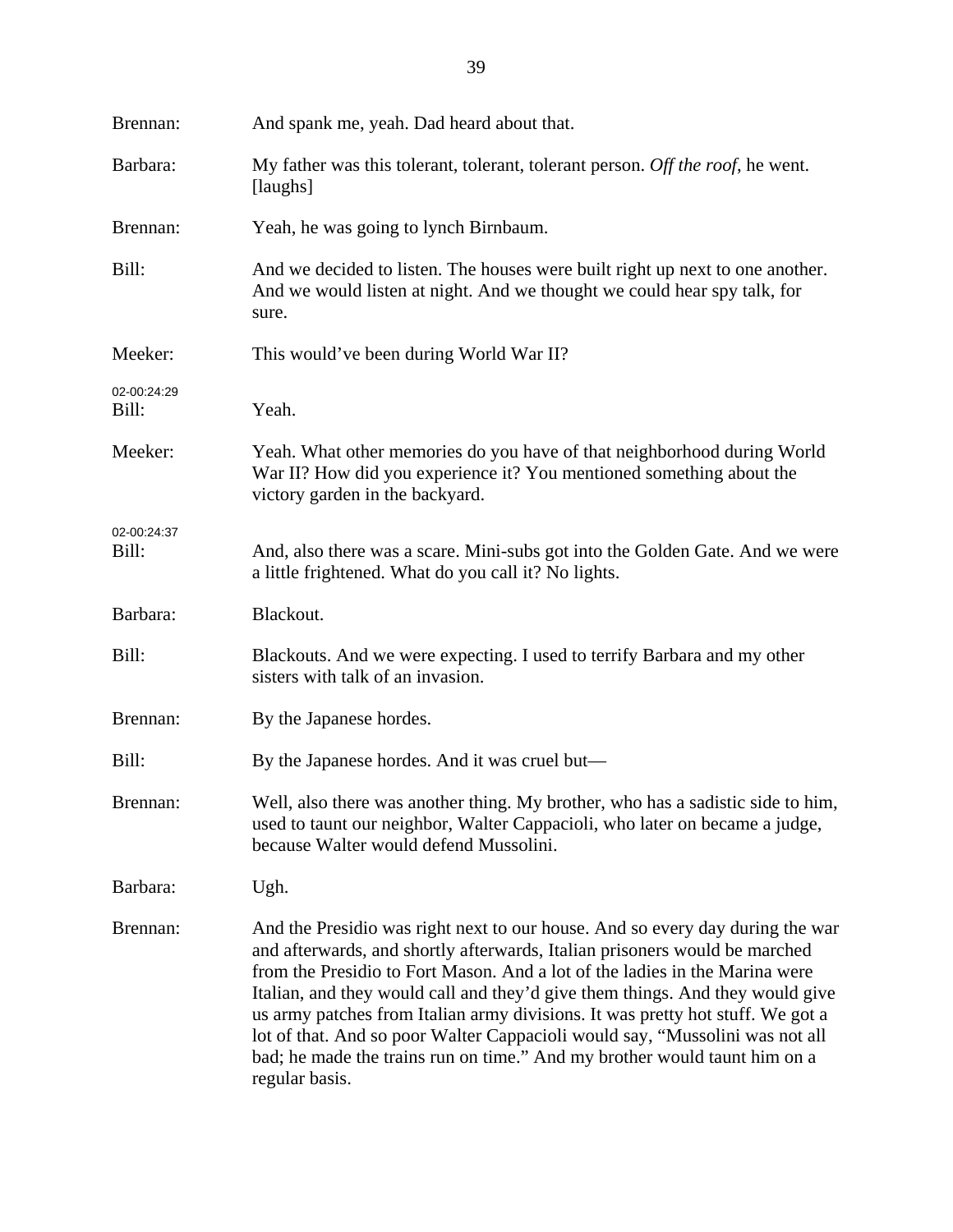| Bill:                   | I don't remember that.                                                                                                                                                                                                                                                                                                                                                                                                                                                                                                                                                                                                                                                                                                                                                                                                                                                                                                                                                                                                                         |
|-------------------------|------------------------------------------------------------------------------------------------------------------------------------------------------------------------------------------------------------------------------------------------------------------------------------------------------------------------------------------------------------------------------------------------------------------------------------------------------------------------------------------------------------------------------------------------------------------------------------------------------------------------------------------------------------------------------------------------------------------------------------------------------------------------------------------------------------------------------------------------------------------------------------------------------------------------------------------------------------------------------------------------------------------------------------------------|
| 02-00:26:03<br>Brennan: | Yeah.                                                                                                                                                                                                                                                                                                                                                                                                                                                                                                                                                                                                                                                                                                                                                                                                                                                                                                                                                                                                                                          |
| Barbara:                | I don't, either.                                                                                                                                                                                                                                                                                                                                                                                                                                                                                                                                                                                                                                                                                                                                                                                                                                                                                                                                                                                                                               |
| Brennan:                | No, I remember it, because Walter would get very angry at you. I think you<br>had a tussle or two with him in your day. But it was a very interesting<br>neighborhood. And couple that up with the French church. And you'd think of<br>San Francisco as an archdiocese as we did then. It was a different parish than<br>anything else in town. All the other stuff, the narrow structured Irish Catholic.<br>Not us.                                                                                                                                                                                                                                                                                                                                                                                                                                                                                                                                                                                                                         |
| Bill:                   | Carisimo was the fellow across the street. He was a chef in the Blue Fox<br>restaurant. And he had a house that recently sold for seven- or \$8 million.<br>Probably paid 25,000 for it. Hugo Carisimo. His father was a chef at the Blue<br>Fox.                                                                                                                                                                                                                                                                                                                                                                                                                                                                                                                                                                                                                                                                                                                                                                                              |
| 02-00:26:58<br>Bill:    | That was considered the premiere restaurant in San Francisco for years and<br>years.                                                                                                                                                                                                                                                                                                                                                                                                                                                                                                                                                                                                                                                                                                                                                                                                                                                                                                                                                           |
| Barbara:                | Well, I was just discussing this the other day—since we're on the subject, and<br>then maybe we should get off to another one. But I was telling somebody<br>about our experience in the summer, how at that time, no women worked.<br>None. Zero. And when summer arrived, you left for the country. And we left<br>for the country. How the hell we ever got there, I'll never know, because we<br>only had one car during the war, if we went anywhere. Anyway. But to the<br>Russian River, where we had a house. And then a friend of mine's mother had<br>five children. Her husband was a door-to-door insurance salesman, collecting<br>fifty cents or a dollar a night, going around to the different places to sell little<br>old ladies insurance. And they had a house on the Russian River. And so they<br>would take their family and my friend up with them. And there they would<br>stay for the three months. The fathers would come up on the weekends. But<br>we were infinitely richer than that. Do you know what I mean? |
| 02-00:28:12<br>Bill:    | Yeah.                                                                                                                                                                                                                                                                                                                                                                                                                                                                                                                                                                                                                                                                                                                                                                                                                                                                                                                                                                                                                                          |
| Barbara:                | But we didn't know it, they didn't know it. We didn't care, they didn't care.<br>We still lived in the same kind of house. And this is a much better way to live,<br>where summer comes and you don't get segregated by—                                                                                                                                                                                                                                                                                                                                                                                                                                                                                                                                                                                                                                                                                                                                                                                                                       |
| Brennan:                | Caste.                                                                                                                                                                                                                                                                                                                                                                                                                                                                                                                                                                                                                                                                                                                                                                                                                                                                                                                                                                                                                                         |
| Barbara:                | —Carneros and Tahoe and this and this and this. You'd go to different places;<br>I'm not saying that. But you all live on the same level. The people who lived                                                                                                                                                                                                                                                                                                                                                                                                                                                                                                                                                                                                                                                                                                                                                                                                                                                                                 |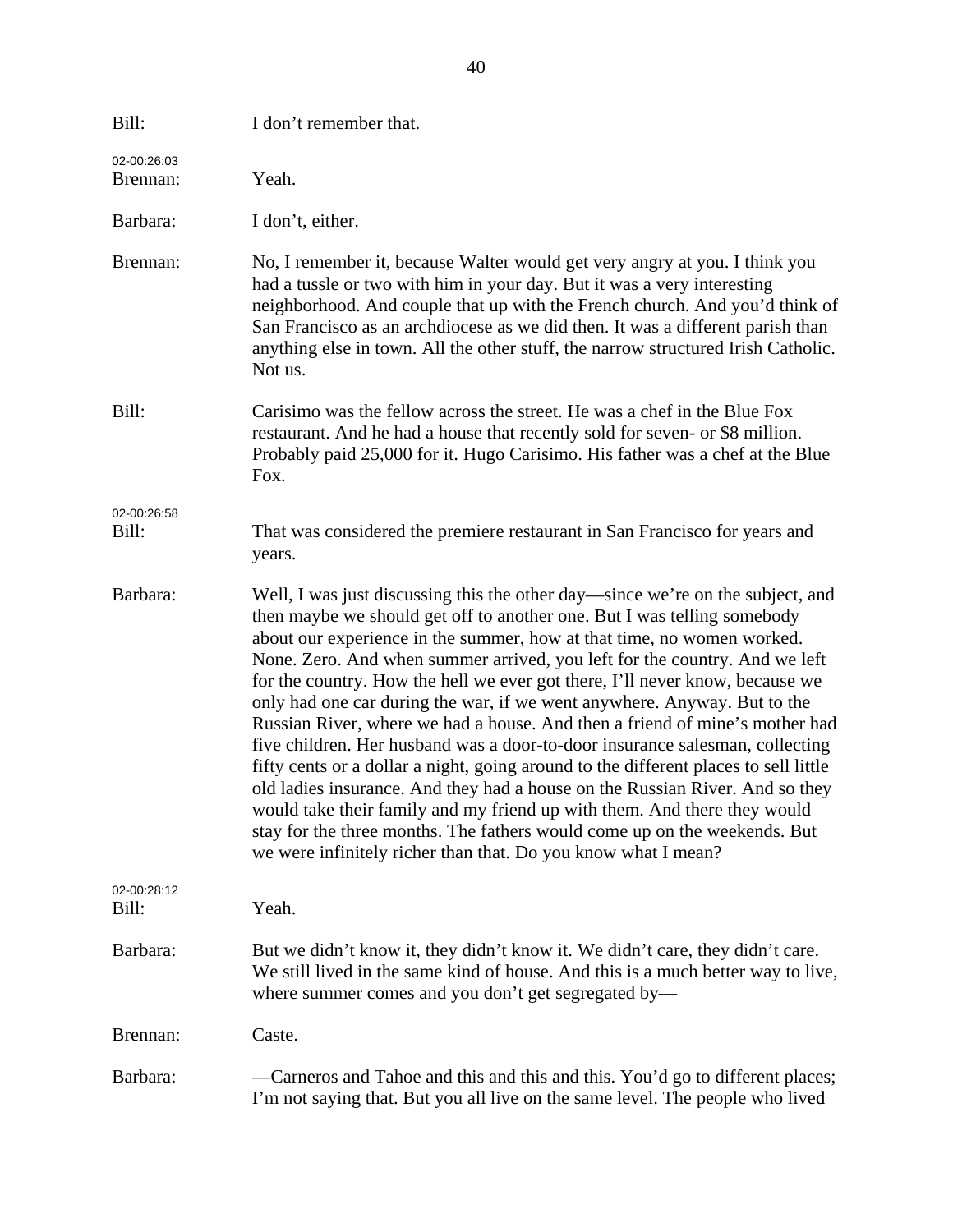|                         | around us up in the Russian River, including the Navskievskis and the<br>Gorbitankos, but they were—                                                                                                                                                                                                                                                                                                                                                               |
|-------------------------|--------------------------------------------------------------------------------------------------------------------------------------------------------------------------------------------------------------------------------------------------------------------------------------------------------------------------------------------------------------------------------------------------------------------------------------------------------------------|
| Bill:                   | Gorbitankos.                                                                                                                                                                                                                                                                                                                                                                                                                                                       |
| Barbara:                | They were civil servants and things like that. And they didn't know any<br>difference, and we didn't, either.                                                                                                                                                                                                                                                                                                                                                      |
| Brennan:                | There were no barriers.                                                                                                                                                                                                                                                                                                                                                                                                                                            |
| Barbara:                | No. And it never occurred to us. Well, this is lost and gone.                                                                                                                                                                                                                                                                                                                                                                                                      |
| Meeker:                 | Was your father a member of any of the clubs in San Francisco where some of<br>these distinctions were really reinforced?                                                                                                                                                                                                                                                                                                                                          |
| 02-00:29:13<br>Barbara: | I wouldn't say he was a joiner.                                                                                                                                                                                                                                                                                                                                                                                                                                    |
| Brennan:                | No.                                                                                                                                                                                                                                                                                                                                                                                                                                                                |
| Barbara:                | Politics was his club of choice.                                                                                                                                                                                                                                                                                                                                                                                                                                   |
| Meeker:                 | Well, let's talk about politics then. This is one of the things that you said that<br>by age three, you knew were Irish, Catholic, in the Marina, a San Franciscan,<br>and a Democrat. How was it that you got to know you were Democrats?                                                                                                                                                                                                                         |
| 02-00:29:30<br>Barbara: | Well, more than that, it starts larger than that. Because this is the time, well,<br>I'm seven or eight or something like that when the war is on. And the war was<br>a discussion in the family. And you couldn't say anything: You couldn't say<br>you hated Japs, you couldn't say-I could say it out in the street, but I<br>couldn't say it in my house, the word "hate" wasn't allowed. But mainly, it<br>was—I'm sorry, I've lost my train of thought.      |
| Meeker:                 | You were talking about the household and how you couldn't say hate.                                                                                                                                                                                                                                                                                                                                                                                                |
| 02-00:30:10<br>Barbara: | But also I'm five years old, I'm seven years old. I have an opinion. She's got<br>an opinion, let her express it.                                                                                                                                                                                                                                                                                                                                                  |
| Bill:                   | Right. No, I agree.                                                                                                                                                                                                                                                                                                                                                                                                                                                |
| Barbara:                | The others, older, younger— Three years old, if you could articulate it, you<br>got to say it, and it got some respect. Or you were told where you were wrong<br>or whatever it was. And that is an <i>amazing</i> thing, it turns out. I didn't know it<br>at the time, of course. But I've never been anywhere in my life since, until the<br>last twenty, thirty, forty years, maybe, where a woman's opinion was given<br>every bit as much weight as a man's. |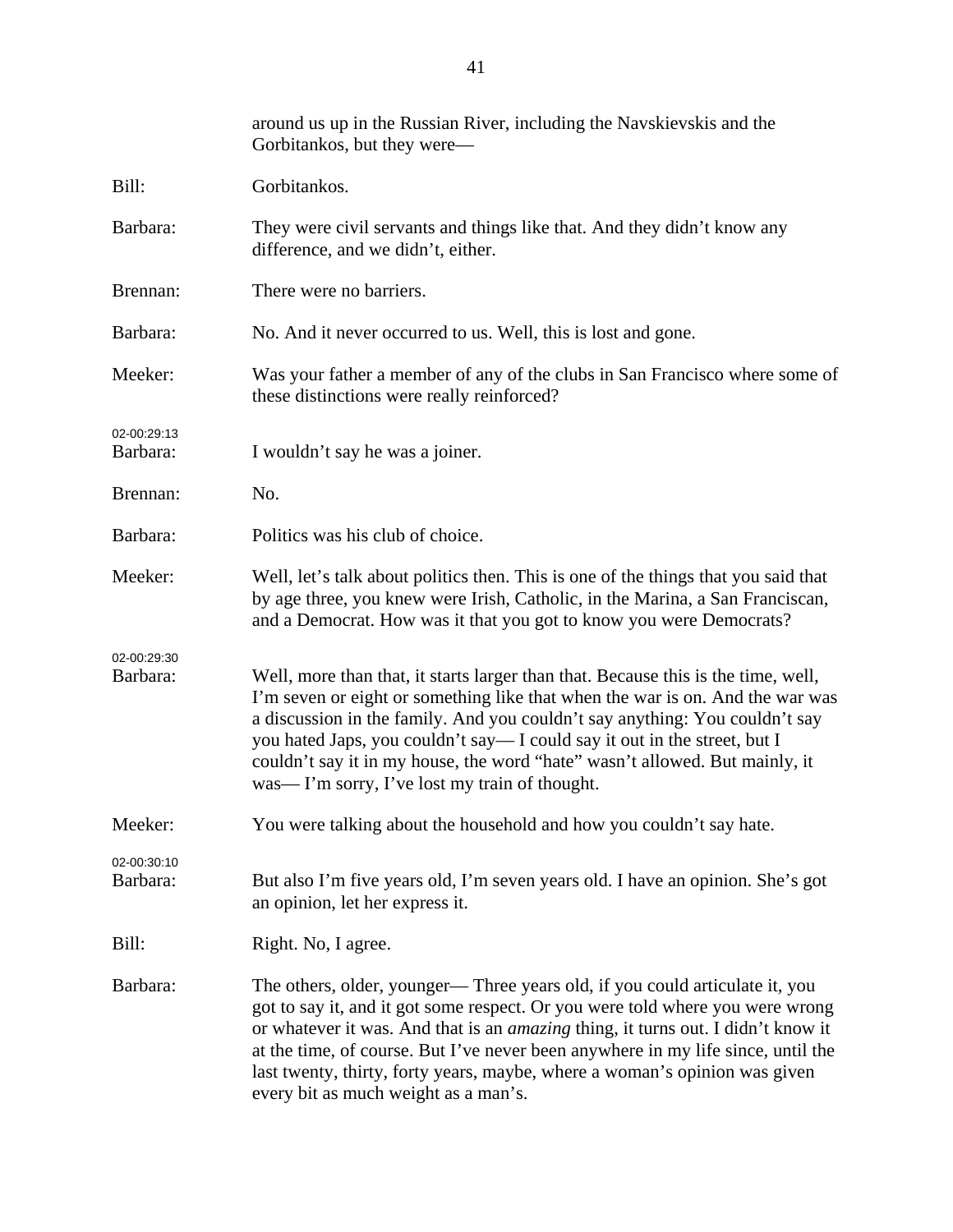## Bill: Unusual.

Barbara: Oh, my father, absolutely. That was, wait a minute, she has something to say,

02-00:31:06

Brennan: It was a bit of an agora, to use a fifty-cent word. The great thing about it, the thing best that I remember— Well, everything that she said is true. But our family home , the front door was never locked. We had a lot of friends. And so the dinner table— and some of my brothers' and sisters' friends, or even my friends, came from some slightly dysfunctional families. So they would consider themselves as having a standing invitation to come to our house for dinner. And they did. So you never quite knew who was going to be at the dinner table, whether it was going to be his friend Gene Murphy or her friend Nancy O'Connor or something like that. And when I run into those folks who were our guests, after all these years, they say, "You have no idea what it was like to be at your house, what a pleasure it was to be at your house."

Barbara: I had an experience last week, where a man, Chris—if you don't want me to say his name, fine—just out of the blue, sitting on a sofa, and he said, "Do you know what your father did for me?" Because the older I get, the more I realize it was my father that was somehow this repository of lack of prejudice, openmindedness, interest in all things. When he liked music—all of a sudden music was the greatest thing—Jussi Björling didn't exist one day, and the next day he was greatest tenor of all time. That's the way he was. But this fellow Chris said, "I was in my house one day and there was a knock on the door. Your father was there with another man." This young man had two parents who were alcoholics. His father had moved out. Dried out, moved out, left the family, and left these three children with this alcoholic mother. And my father asked to see his mother. His mother came to the door or invited them in, I don't know which. With my father was a man from the district attorney's office. And my father said, "This has got to stop. You can't do this to these three children." And they stayed for like an hour. She said, "I'm not doing anything." And he said to me, though, "Can you imagine?" He didn't even know my father, practically. He knew him as Bill's father. And my father had never mentioned that to me in my life. But the wherewithal to go get somebody from DA's office, thinking he could frighten her or something, he didn't know what to do. And to try to help these three children. I was terribly impressed with that.

02-00:34:05

Bill: Yeah, it was impressive.

Barbara: Because they all, these boys— he has friends, boys I call them. They have friends. And mostly, Bill has friends that talk about that, how our father was their father. They all just came down from the hills, out from the boroughs, sort of under rocks and things like that. One's father was immensely wealthy

or he has something to say, or he has something to say.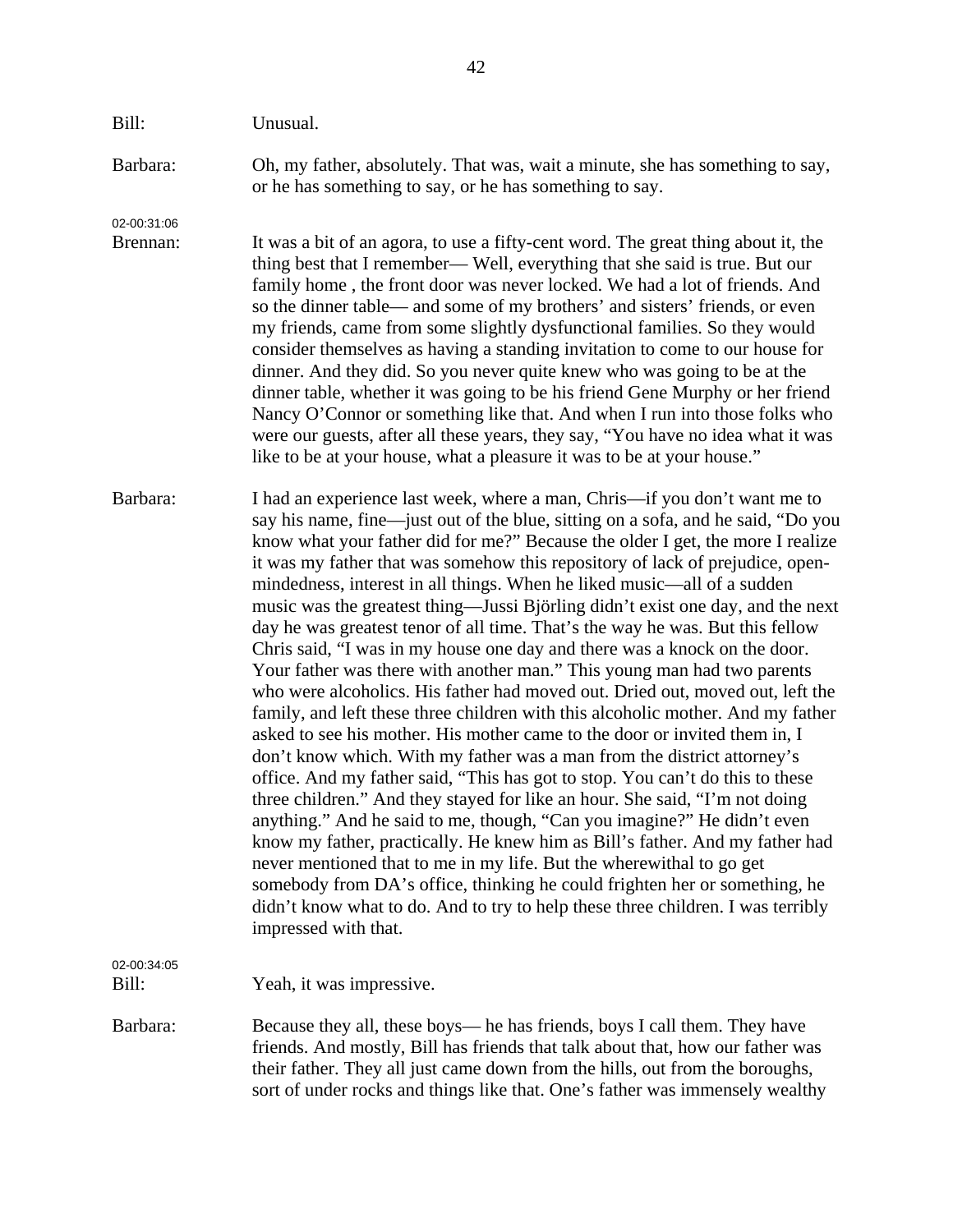|                         | and never to be seen. One's father would be an alcoholic; the next father<br>would be an old coot. There was just something wrong with all of them. And<br>they all come down there. And they called him Boss.                                                                                                                                              |
|-------------------------|-------------------------------------------------------------------------------------------------------------------------------------------------------------------------------------------------------------------------------------------------------------------------------------------------------------------------------------------------------------|
| Bill:                   | That's so true.                                                                                                                                                                                                                                                                                                                                             |
| Barbara:                | Oh, he loved it. He loved it. "Hi, Boss, how are you?" No, that was their—<br>The guys made a plaque for him, didn't they?                                                                                                                                                                                                                                  |
| Bill:                   | His idea of heaven. Paul Getty at Wormsley had a picture of Dad on the wall.<br>A photograph of him in the thirties. He venerated my father.                                                                                                                                                                                                                |
| Brennan:                | It was interesting because my father's idea of heaven, in his later years was<br>having the boys back for poker or Pedro on Friday nights or Saturday nights?                                                                                                                                                                                               |
| Meeker:                 | Pedro?                                                                                                                                                                                                                                                                                                                                                      |
| 02-00:35:12<br>Bill:    | Pedro. Bridge-like game.                                                                                                                                                                                                                                                                                                                                    |
| Brennan:                | Simpleton's bridge game. But mostly his friends, and once in a while my<br>friends would come by and as far as he was concerned, it was all worth it if<br>they phoned him for that. He just was so happy.                                                                                                                                                  |
| Meeker:                 | What did he give his visitors to the house, other than a place to be? Was there<br>also spoken advice or like—                                                                                                                                                                                                                                              |
| 02-00:35:42<br>Barbara: | If they asked for it.                                                                                                                                                                                                                                                                                                                                       |
| Meeker:                 | — a mentoring kind of relationship?                                                                                                                                                                                                                                                                                                                         |
| 02-00:35:44<br>Bill:    | Sure.                                                                                                                                                                                                                                                                                                                                                       |
| Barbara:                | And we wouldn't have heard that. That would've been between them. And it<br>was that kind of advice. But otherwise, no, they could come, they could tell<br>him anything, they could ask him to solve any problem of theirs. He'd never<br>tell their fathers, he'd never tell their mothers. I don't know, he really saw<br>himself as a guru. And he was. |
| Brennan:                | Yeah, I think he liked it, too.                                                                                                                                                                                                                                                                                                                             |
| Barbara:                | Oh, yeah sure, he liked it.                                                                                                                                                                                                                                                                                                                                 |
| Brennan:                | He reveled in the role.                                                                                                                                                                                                                                                                                                                                     |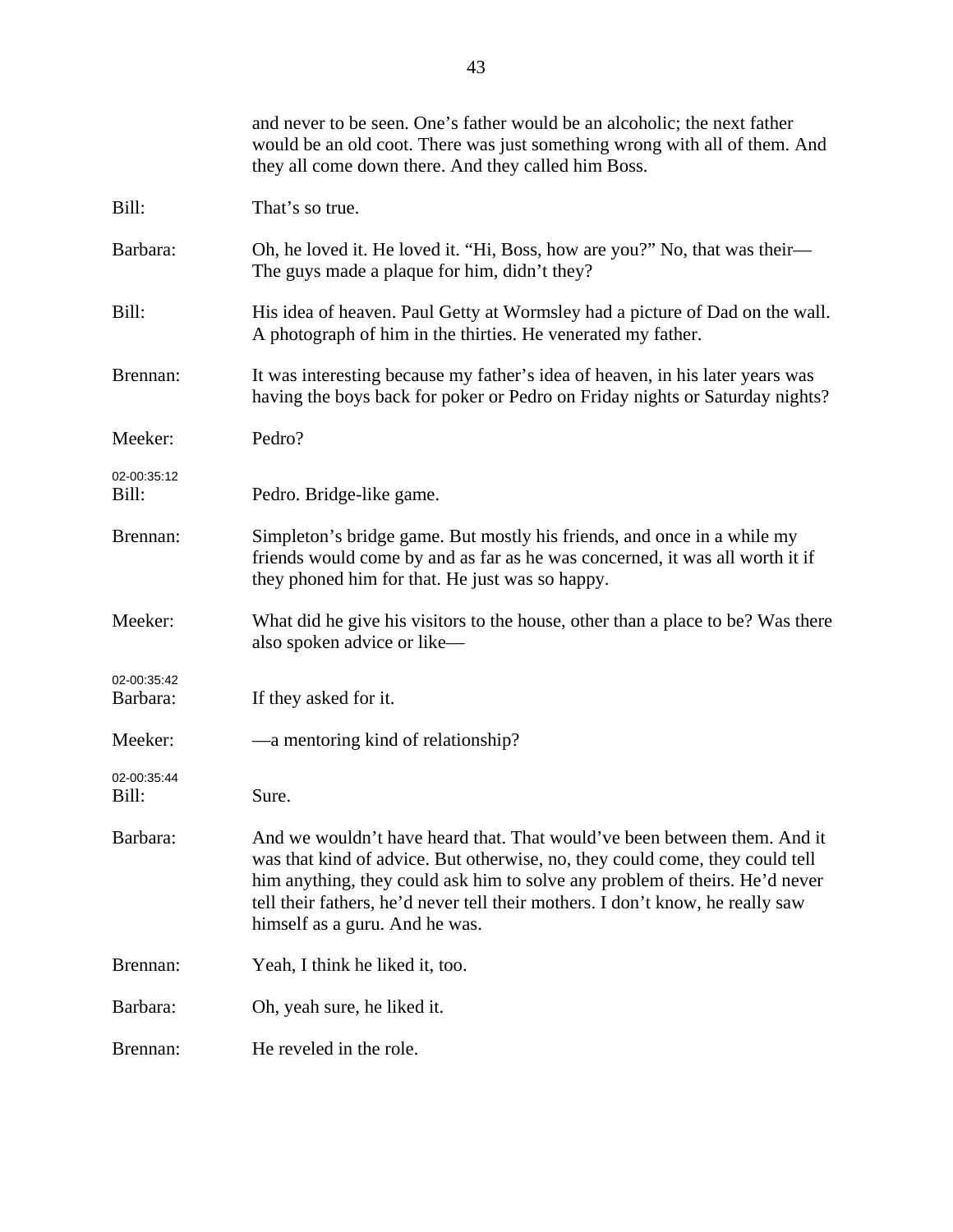| Barbara:                | And look, would he love it now thinking that these—I'm sitting somewhere<br>on a Sunday afternoon and some guy, out of the blue, says to me, "You know<br>what your father did for me?"                                                                                                                                                                                                                                                                                                                                                                                                                                                                                                                                                                                                                                                                                                                                                                             |
|-------------------------|---------------------------------------------------------------------------------------------------------------------------------------------------------------------------------------------------------------------------------------------------------------------------------------------------------------------------------------------------------------------------------------------------------------------------------------------------------------------------------------------------------------------------------------------------------------------------------------------------------------------------------------------------------------------------------------------------------------------------------------------------------------------------------------------------------------------------------------------------------------------------------------------------------------------------------------------------------------------|
| Bill:                   | Yeah.                                                                                                                                                                                                                                                                                                                                                                                                                                                                                                                                                                                                                                                                                                                                                                                                                                                                                                                                                               |
| Barbara:                | That's pretty remarkable, I think.                                                                                                                                                                                                                                                                                                                                                                                                                                                                                                                                                                                                                                                                                                                                                                                                                                                                                                                                  |
| 02-00:36:28<br>Brennan: | I remember one day—I'll never forget—we were at the house on Sunday<br>afternoon in the fifties. And a knock on the door. I open the door. Total<br>stranger, with an overwhelmingly strong Scottish accent. I couldn't<br>understand him. And it was a very hot day, and the gentleman was sweating.<br>And I was a little nervous, because I didn't know the fellow and he was<br>clearly a foreigner. And he was just a wandering Scotsman and said, in a<br>heavily brocaded Scottish accent, "Do you think a fellow could get a drink of<br>water here?" And I looked at my father and my father said, "Fine. Have him<br>come in." So the guy came in and sat down and we got him a drink of water.<br>But my father went on, he entertained the guy for an hour and a half. I think it<br>probably gave the guy the wrong idea about what America was really like,<br>that everybody was like this. But my dad was a very engaging person. He<br>really was. |
| Meeker:                 | Did you have the same relationship with your father that your friends<br>would've had with him?                                                                                                                                                                                                                                                                                                                                                                                                                                                                                                                                                                                                                                                                                                                                                                                                                                                                     |
| 02-00:37:34<br>Brennan: | That my friends would've had with him?                                                                                                                                                                                                                                                                                                                                                                                                                                                                                                                                                                                                                                                                                                                                                                                                                                                                                                                              |
| Meeker:                 | Well, did you feel like that he was there as a mentor, in the same way that—                                                                                                                                                                                                                                                                                                                                                                                                                                                                                                                                                                                                                                                                                                                                                                                                                                                                                        |
| 02-00:37:40<br>Bill:    | Yeah, very accessible. Sure. Sure.                                                                                                                                                                                                                                                                                                                                                                                                                                                                                                                                                                                                                                                                                                                                                                                                                                                                                                                                  |
| Meeker:                 | You were nodding your head in disagreement.                                                                                                                                                                                                                                                                                                                                                                                                                                                                                                                                                                                                                                                                                                                                                                                                                                                                                                                         |
| 02-00:37:45<br>Barbara: | I was saying no. My observation, such as it is, is that my father found it much<br>easier to give advice to others than to his own children. In other words, I think<br>I find it the same.                                                                                                                                                                                                                                                                                                                                                                                                                                                                                                                                                                                                                                                                                                                                                                         |
| Meeker:                 | Well, one thing that you mentioned was that as a young girl, your opinion was<br>valued in the same way as a young boy's would have been. Growing up and<br>getting into high school, did you feel like you were given the same<br>opportunities to do what you wanted to in life?                                                                                                                                                                                                                                                                                                                                                                                                                                                                                                                                                                                                                                                                                  |
| 02-00:38:19<br>Barbara: | No. No. It was never said I couldn't, but nobody ever encouraged me. It's so<br>interesting, because I have to say that his imagination stopped at— He knew                                                                                                                                                                                                                                                                                                                                                                                                                                                                                                                                                                                                                                                                                                                                                                                                         |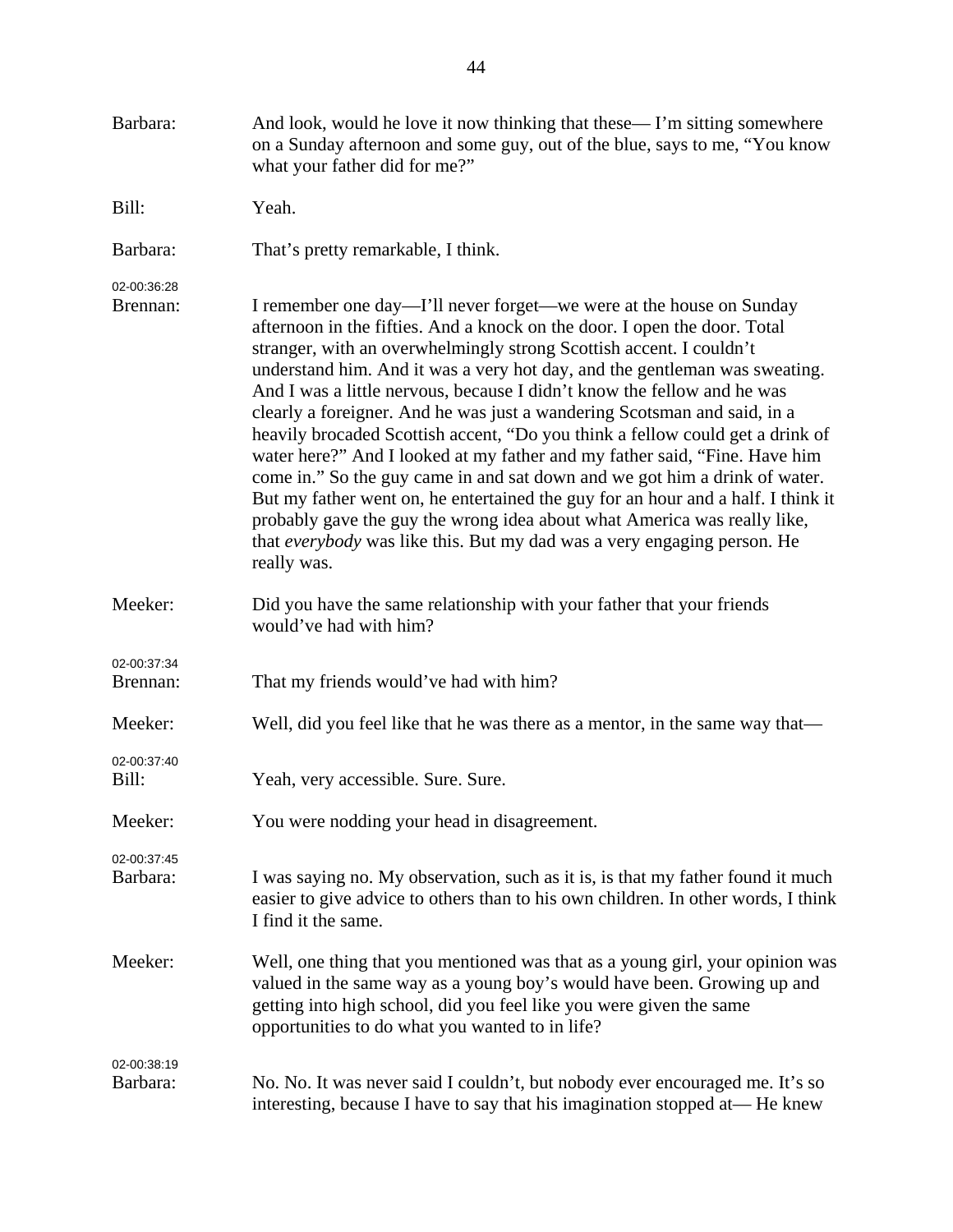| damn well I was as smart as either of you guys. But for women, it just didn't<br>go there. You could be a teacher, you could be a nurse, or you got married and<br>had children and produced grandchildren for him.                                                                                                                            |
|------------------------------------------------------------------------------------------------------------------------------------------------------------------------------------------------------------------------------------------------------------------------------------------------------------------------------------------------|
| Or most likely, you got married.                                                                                                                                                                                                                                                                                                               |
| Yes, but nobody ever said to me, say, Barbara, you think as straight as<br>anybody else; maybe you should go to graduate school. It was like, eh. Of<br>course, he did have six of us rumbling on through at the same time, so I guess<br>maybe there was an interest in-                                                                      |
| And you did go to school back east, you wanted to. And I don't know if he<br>helped get you through that and all that kind of stuff. So it was not a barrier.                                                                                                                                                                                  |
| It was a barrier. I had to get over it.                                                                                                                                                                                                                                                                                                        |
| Barbara, do you remember Mr. Lorenzo, the-                                                                                                                                                                                                                                                                                                     |
| [chuckles] Oh, gosh!                                                                                                                                                                                                                                                                                                                           |
| -vacuum cleaner salesman?                                                                                                                                                                                                                                                                                                                      |
| The man that was dead for forty years before we knew it.                                                                                                                                                                                                                                                                                       |
| The Hoover salesman. Mr. Lorenzo. Came over one day to sell my mother a<br>new vacuum. And he sat down. I think he suffered from sleeping sickness.                                                                                                                                                                                            |
| Yes. Narcolepsy.                                                                                                                                                                                                                                                                                                                               |
| And he was talking about the vacuum and he said, "I think it's time for you,<br>Mrs. Newsom, to consider the possibility of a new vacuum." And he said,<br>"Because we have " zzzzzzzz And I came in from playing, and my mother<br>said, "Ssh! Mr. Lorenzo's sleeping." That's a true story.                                                  |
| It happened every day that I was around him.                                                                                                                                                                                                                                                                                                   |
| But anyway, getting back to your original question, Barbara said that the start<br>of the political involvement grew out of the kitchen table discussions. Maybe<br>he can tell you, or she can, better than I can. My father had some relatively<br>minimal contact with organized politics in the late thirties and early forties,<br>right? |
| Really got started with Pat Brown.                                                                                                                                                                                                                                                                                                             |
| Pat Brown, yeah. Running for DA.                                                                                                                                                                                                                                                                                                               |
|                                                                                                                                                                                                                                                                                                                                                |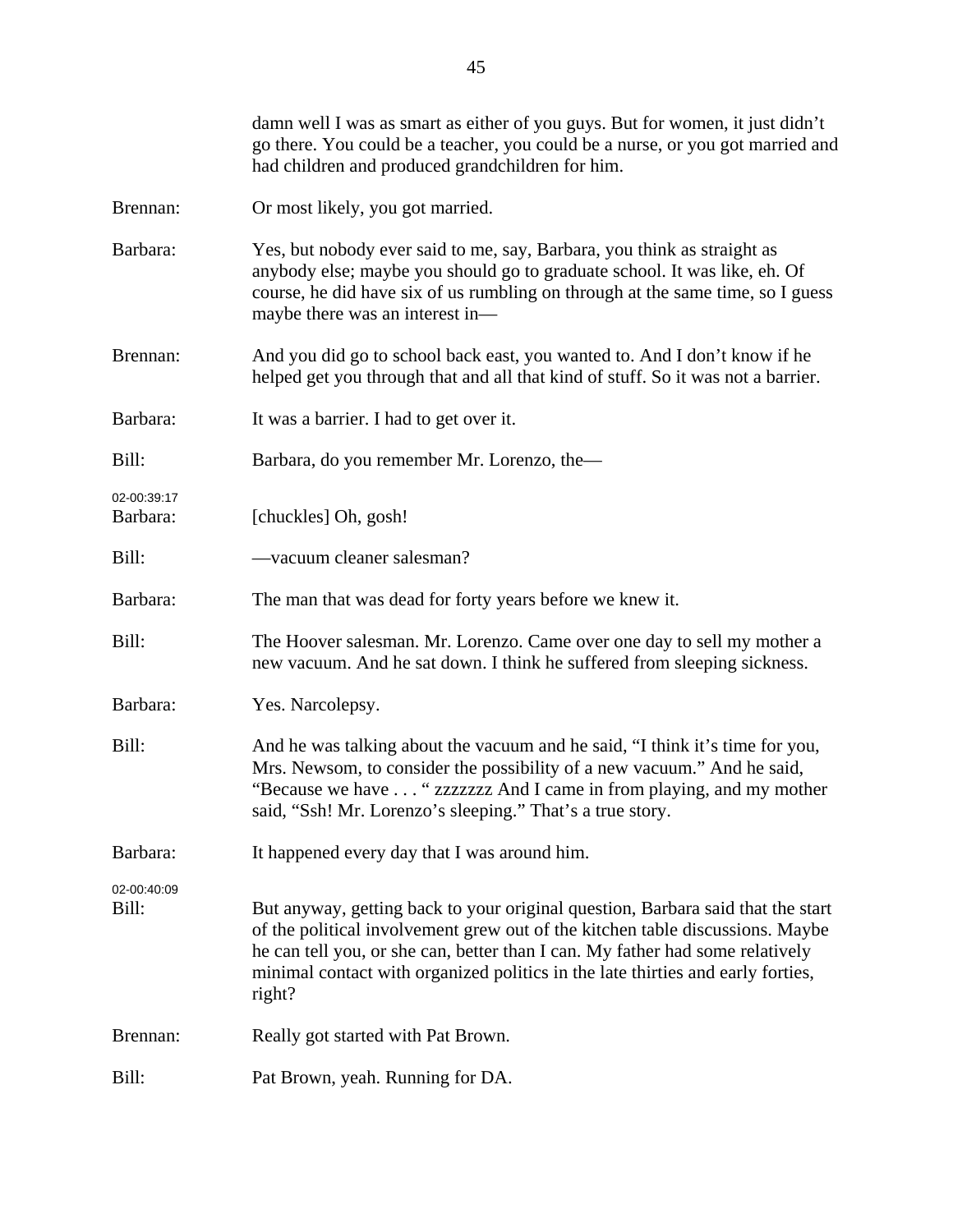| Meeker:                 | What year did he first run for DA? Do you recall?                                                                                                                                                                                                                                                                                         |
|-------------------------|-------------------------------------------------------------------------------------------------------------------------------------------------------------------------------------------------------------------------------------------------------------------------------------------------------------------------------------------|
| 02-00:40:45<br>Brennan: | Maybe '46.                                                                                                                                                                                                                                                                                                                                |
| Bill:                   | Yeah, I think so.                                                                                                                                                                                                                                                                                                                         |
| Barbara:                | It must've been earlier than that, because on VJ Day, I slept over at his house.<br>And he was the DA then.                                                                                                                                                                                                                               |
| Bill:                   | '44, I think it was. [note: Pat Brown was elected DA of San Francisco in<br>1943.]                                                                                                                                                                                                                                                        |
| Barbara:                | And he had to go downtown to stop the riots.                                                                                                                                                                                                                                                                                              |
| Brennan:                | I think it was '44. And I think he-                                                                                                                                                                                                                                                                                                       |
| Brennan:                | He ran against a guy by the name of Matthew Brady isn't that right? Who was<br>sort of an inept Irish fellow and Pat was the selection of the inner group of the<br>Democratic party. In those days, a good friend of my father's was Al Stern,<br>who I mentioned to you before. Who else was involved in the selection of Pat<br>Brown? |
| Bill:                   | I don't know.                                                                                                                                                                                                                                                                                                                             |
| Brennan:                | Was it Rudden or Malone?                                                                                                                                                                                                                                                                                                                  |
| Barbara:                | Could've been Rudden. Definitely was Malone.                                                                                                                                                                                                                                                                                              |
| Brennan:                | Bill Malone, yeah. And Brown was a wonderful guy, Pat Brown.                                                                                                                                                                                                                                                                              |
| Bill:                   | But he certainly wasn't a Cicero.                                                                                                                                                                                                                                                                                                         |
| Meeker:                 | Well, how was your father involved with Pat Brown? What was the nature of<br>their relationship?                                                                                                                                                                                                                                          |
| 02-00:41:57<br>Barbara: | He loved to be the treasurer of campaigns.                                                                                                                                                                                                                                                                                                |
| Bill:                   | Yeah.                                                                                                                                                                                                                                                                                                                                     |
| Barbara:                | He liked that. I went to all the Jefferson Jackson Day Dinners, they didn't. My<br>father always, even when I was five, six, seven, in other words, and he told me<br>early on what a shill was. And I told him, "What are you doing?" And he said,<br>"Well, I go there and I shill." In other words, I say I'll—                        |
| Bill:                   | I'll commit 500-                                                                                                                                                                                                                                                                                                                          |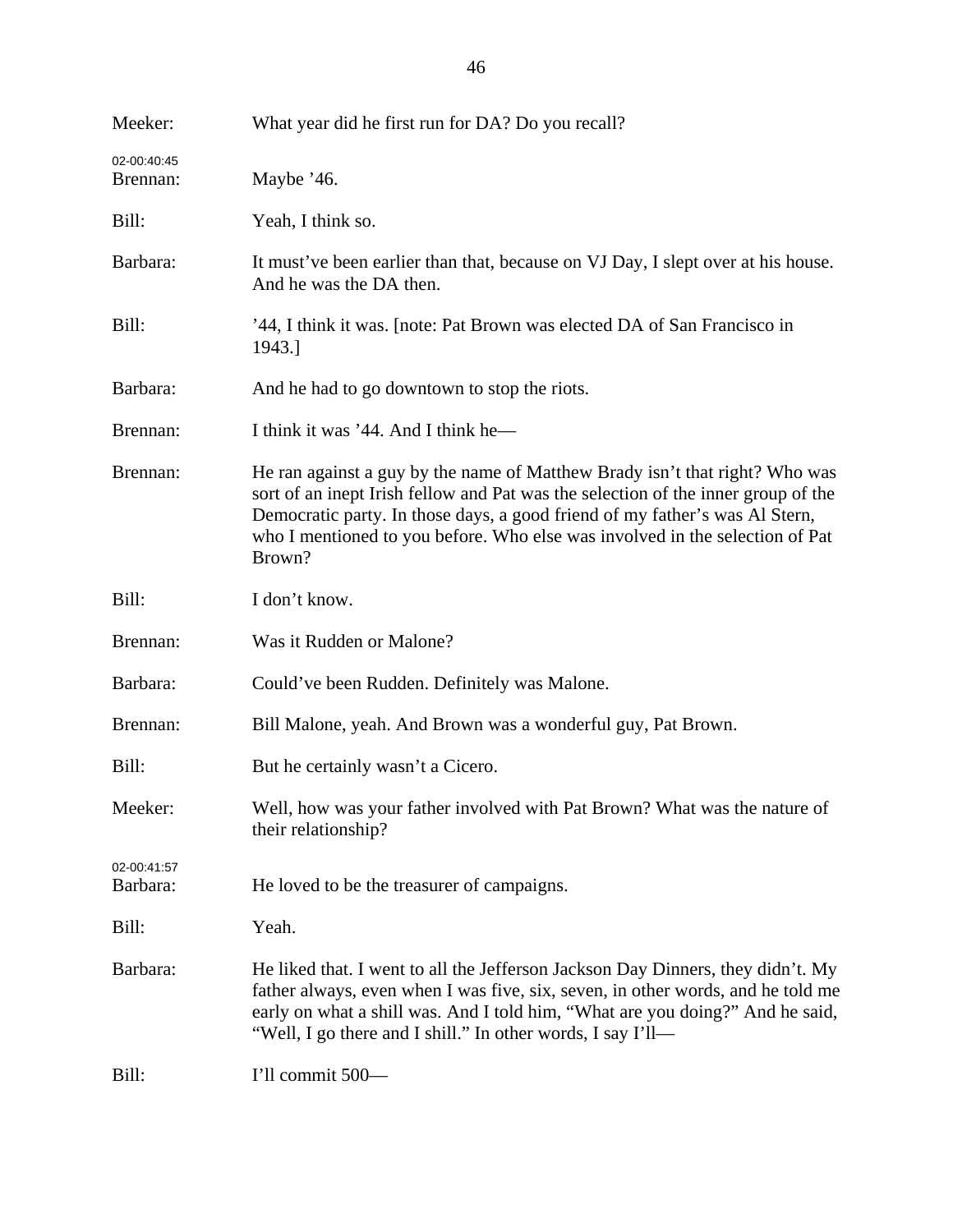| Barbara:                | — "I'll commit 10,000 for Old Mike or something." And then everybody else<br>would feel they had to commit what they had to commit. But everybody<br>knew-                                                                                                                                                                                                                                                                                                                                                                                                                                                           |
|-------------------------|----------------------------------------------------------------------------------------------------------------------------------------------------------------------------------------------------------------------------------------------------------------------------------------------------------------------------------------------------------------------------------------------------------------------------------------------------------------------------------------------------------------------------------------------------------------------------------------------------------------------|
| Brennan:                | Somebody had to start it.                                                                                                                                                                                                                                                                                                                                                                                                                                                                                                                                                                                            |
| Barbara:                | Yeah, somebody had to start it.                                                                                                                                                                                                                                                                                                                                                                                                                                                                                                                                                                                      |
| Bill:                   | That was shilling.                                                                                                                                                                                                                                                                                                                                                                                                                                                                                                                                                                                                   |
| 02-00:42:34<br>Brennan: | Brown was, as Bill said, no Cicero. And he was a graduate of night law<br>school, and certainly, not a member of the Plymouth Rock Society or anything<br>like that. And actually, at the time, he started practicing law as an assistant to<br>a very able or competent blind lawyer in San Francisco. And frankly, I think<br>my father began to think of himself as a little bit of a maybe a king maker or<br>something like that. And he and Al Stern and others got together and said,<br>"Who's Brady? He certainly is no— didn't help draft the Magna Carta and<br>stuff. We'll run this Pat-" And at first- |
| Barbara:                | No, he's not doing anything our way.                                                                                                                                                                                                                                                                                                                                                                                                                                                                                                                                                                                 |
| Brennan:                | "He's not doing it our way. We want our boys." And so what happened was<br>the first time out, Brown ran against Brady, he lost, right?                                                                                                                                                                                                                                                                                                                                                                                                                                                                              |
| Bill:                   | Yeah.                                                                                                                                                                                                                                                                                                                                                                                                                                                                                                                                                                                                                |
| Brennan:                | And the second time out, he won. And my father was pretty proud of himself<br>and his fellows, Al Stern and the rest of them, for having put this guy in<br>office.                                                                                                                                                                                                                                                                                                                                                                                                                                                  |
| Barbara:                | I went to Bill Malone's funeral years and years and years later, just because I<br>read it was happening, in the paper, and it was a figure out of my childhood,<br>actually. And so I went to the funeral and I sat at the back of the church. And I<br>always remember, [whispers] "Who is she?" [laughs]                                                                                                                                                                                                                                                                                                          |
| 02-00:44:02<br>Brennan: | They didn't know?                                                                                                                                                                                                                                                                                                                                                                                                                                                                                                                                                                                                    |
| Barbara:                | They had no idea who I was. But it was pretty funny because who did they<br>think I was? Some—                                                                                                                                                                                                                                                                                                                                                                                                                                                                                                                       |
| Brennan:                | He really was a sort of a king maker in San Francisco. And my father was<br>assistant king maker.                                                                                                                                                                                                                                                                                                                                                                                                                                                                                                                    |
| Meeker:                 | Well, what was their relationship? Do you know how they met and what the<br>nature of their partnership was?                                                                                                                                                                                                                                                                                                                                                                                                                                                                                                         |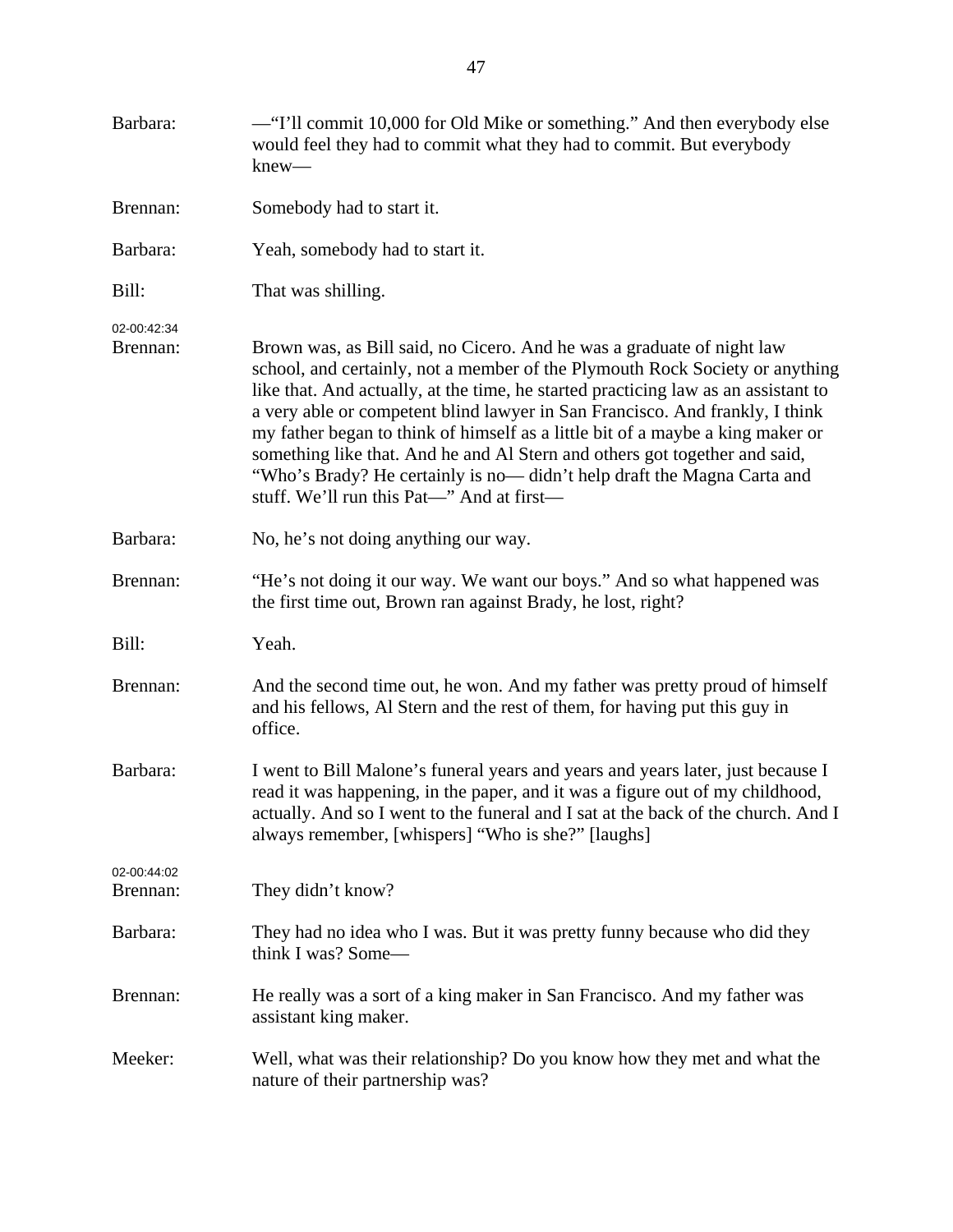| 02-00:44:20<br>Barbara: | Well, Bill Malone had no personality at all. My father had an enormous<br>personality. Al Stern had a wonderful personality. They were just a group of<br>young men—It was—Come on, give me the name of that club.                                                                                                                |
|-------------------------|-----------------------------------------------------------------------------------------------------------------------------------------------------------------------------------------------------------------------------------------------------------------------------------------------------------------------------------|
| Bill:                   | Cincinnatus?                                                                                                                                                                                                                                                                                                                      |
| Barbara:                | The Cincinnatus, the Order of the Cincinnatus. And it had been an old club<br>here. They've got them everywhere, I think. And so they decided to get<br>together and run someone for political office. And that's what they did. And it<br>went on from there. Who else did they get—Tom Feeney. Was he the district<br>attorney? |
| Bill:                   | No.                                                                                                                                                                                                                                                                                                                               |
| Brennan:                | No. No, but they ran Frank Havener's campaign. Dad was a treasurer. Frank<br>Havener was a Democratic congressman.                                                                                                                                                                                                                |
| Barbara:                | Then Harry Truman.                                                                                                                                                                                                                                                                                                                |
| Bill:                   | And then he was treasurer of the Harry Truman campaign.                                                                                                                                                                                                                                                                           |
| Barbara:                | Oh, my God.                                                                                                                                                                                                                                                                                                                       |
| 02-00:45:05<br>Brennan: | That was a big deal.                                                                                                                                                                                                                                                                                                              |
| Barbara:                | Oh, that was a big deal.                                                                                                                                                                                                                                                                                                          |
| Bill:                   | That was very big.                                                                                                                                                                                                                                                                                                                |
| Barbara:                | I used to lick stamps for the Harry Truman campaign.                                                                                                                                                                                                                                                                              |
| Brennan:                | People used to laugh at me when I suggested that Harry Truman would win.                                                                                                                                                                                                                                                          |
| Barbara:                | My father adored Harry Truman.                                                                                                                                                                                                                                                                                                    |
| Meeker:                 | What did he like about him?                                                                                                                                                                                                                                                                                                       |
| 02-00:45:19<br>Barbara: | What anyone would like about Harry Truman, which is that he was the—                                                                                                                                                                                                                                                              |
| Brennan:                | Last honest man.                                                                                                                                                                                                                                                                                                                  |
| Bill:                   | Plain-spoken guy.                                                                                                                                                                                                                                                                                                                 |
| Barbara:                | Simple. Seemed to make the right judgments, according to my father's<br>judgment, anyway. But not flamboyant, not a patrician, nothing like that. Just<br>a little guy from the Middle West.                                                                                                                                      |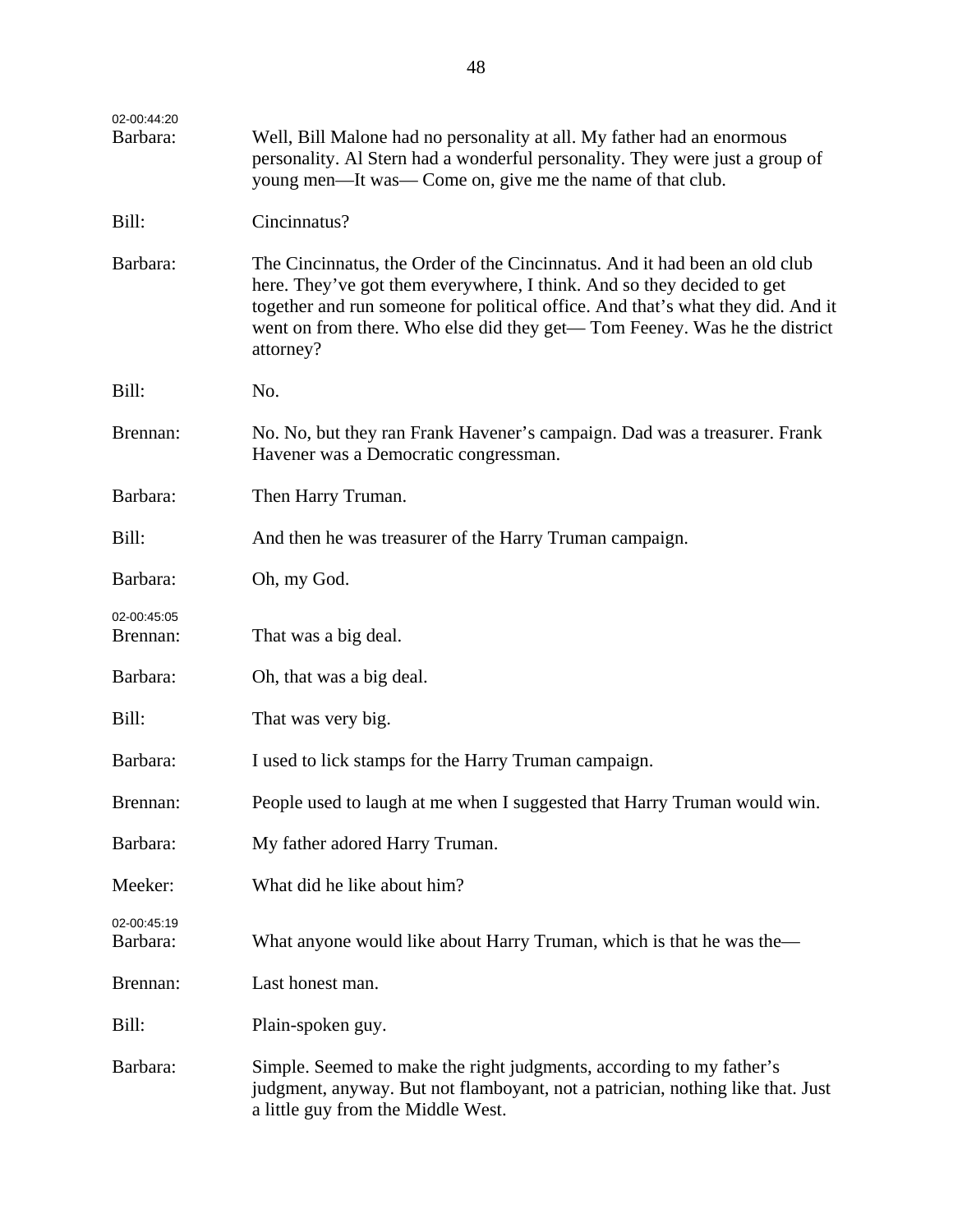| Brennan:                | He integrated the armed forces in the United States. <i>Integrated</i> . And then in<br>retaliation, Strom Thurmond ran, and that's why everyone knew he could<br>never beat Dewey. Because Strom Thurmond, well, that's where the term<br>Dixiecrats came from. Strom Thurmond took six or seven states. He was a<br>tremendous guy, Truman.                                                                                                                                                                                                                               |
|-------------------------|-----------------------------------------------------------------------------------------------------------------------------------------------------------------------------------------------------------------------------------------------------------------------------------------------------------------------------------------------------------------------------------------------------------------------------------------------------------------------------------------------------------------------------------------------------------------------------|
| Barbara:                | My father was on the-                                                                                                                                                                                                                                                                                                                                                                                                                                                                                                                                                       |
| Bill:                   | He was chairman of the Electoral College—                                                                                                                                                                                                                                                                                                                                                                                                                                                                                                                                   |
| Barbara:                | For Harry Truman.                                                                                                                                                                                                                                                                                                                                                                                                                                                                                                                                                           |
| Bill:                   | And he went back on the train to Washington.                                                                                                                                                                                                                                                                                                                                                                                                                                                                                                                                |
| Barbara:                | Played poker the whole time, from here to Washington.                                                                                                                                                                                                                                                                                                                                                                                                                                                                                                                       |
| 02-00:46:13<br>Brennan: | He got a reasonable amount of patronage. Saw that a number of people were<br>appointed—                                                                                                                                                                                                                                                                                                                                                                                                                                                                                     |
| Barbara:                | We all got jobs in the post office.                                                                                                                                                                                                                                                                                                                                                                                                                                                                                                                                         |
| Brennan:                | Christmas jobs at the post office.                                                                                                                                                                                                                                                                                                                                                                                                                                                                                                                                          |
| Bill:                   | There was a post master with the unforgettable name of Fixa.                                                                                                                                                                                                                                                                                                                                                                                                                                                                                                                |
| Barbara:                | John Fixa!                                                                                                                                                                                                                                                                                                                                                                                                                                                                                                                                                                  |
| Bill:                   | $F-I-X-A.$                                                                                                                                                                                                                                                                                                                                                                                                                                                                                                                                                                  |
| Barbara:                | I was fifteen years old and I was working in the middle of the night down on<br>Howard Street.                                                                                                                                                                                                                                                                                                                                                                                                                                                                              |
| 02-00:46:36<br>Bill:    | Yeah. But how times have changed. You got a green card. If you had a green<br>card, they had to hire you on the spot.                                                                                                                                                                                                                                                                                                                                                                                                                                                       |
| Barbara:                | Yeah, on the spot. I do have a great story. It's an aside, but it's a great story.<br>There were a group of us young girls who were working there together. And<br>we arrived. And of course, being convent girls, we were ready for our first<br>job. And it was a government job, at that. So they give you this pile of mail<br>and they say, "See, these are all the states." And you say, "Oh, I know that."<br>Alabama, California, Delaware, so and so. And after about an hour,<br>California, Delaware, Alabama— Anyway, given a certain level of<br>intelligence. |
| Bill:                   | You could do the job if you really applied yourself. [they laugh]                                                                                                                                                                                                                                                                                                                                                                                                                                                                                                           |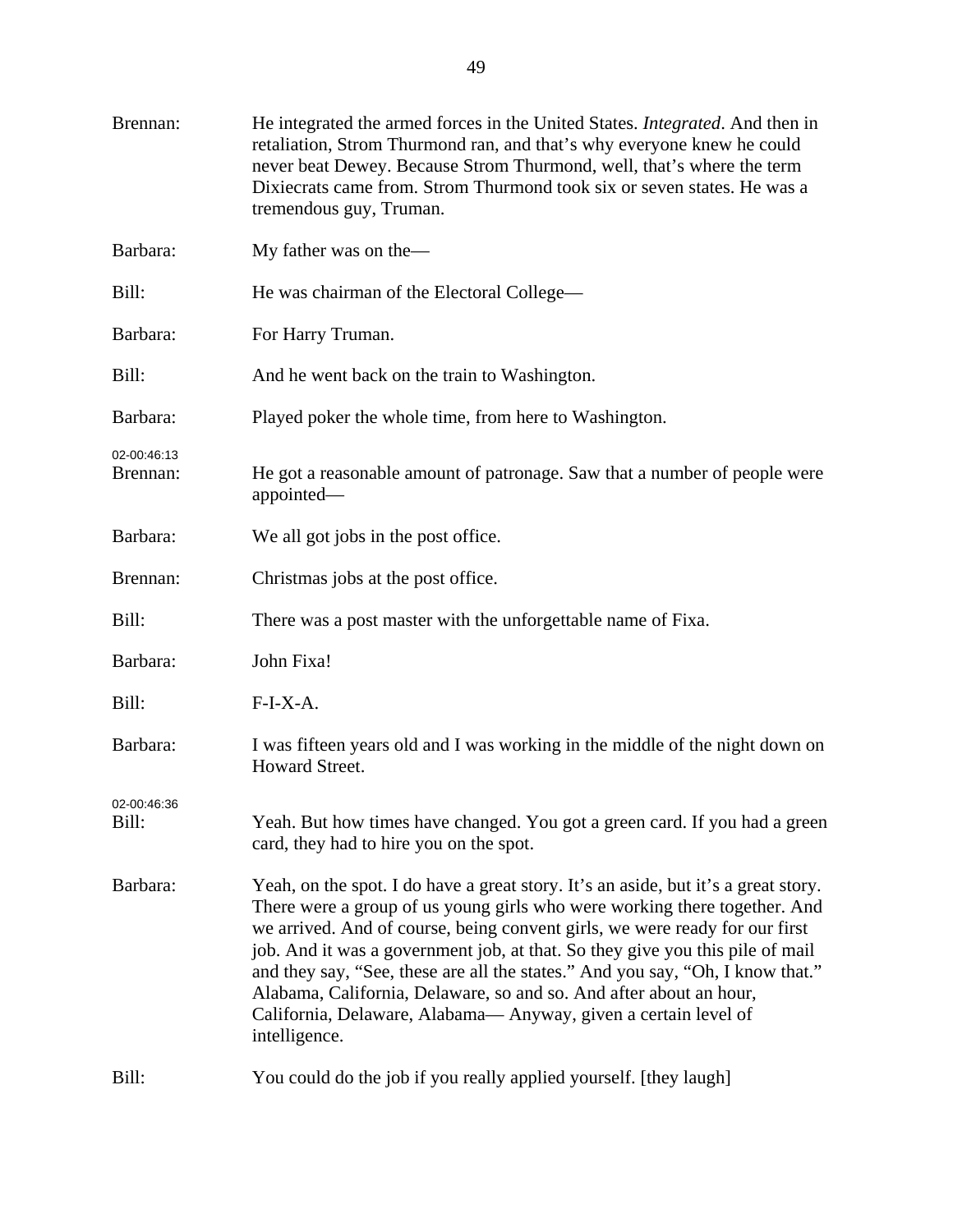| 02-00:47:26             |                                                                                                                                                                                                                                                                                                                                                                                                                                                                                                                                                                                                                                                                                                                                                                |
|-------------------------|----------------------------------------------------------------------------------------------------------------------------------------------------------------------------------------------------------------------------------------------------------------------------------------------------------------------------------------------------------------------------------------------------------------------------------------------------------------------------------------------------------------------------------------------------------------------------------------------------------------------------------------------------------------------------------------------------------------------------------------------------------------|
| Barbara:                | They said to two of us, "Come here, you two." We said, "What?" They said,<br>"You're doing very well, so we're going to put you over here." So then they<br>took us to another thing, which was all the cities in America, or all the cities in<br>the Western United States. San Francisco, LA. "Come here, you two. Twice in<br>one day." Okay. "So tomorrow morning when you report, you're going to<br>report into the next floor up." So what's the next floor up? I don't know. All<br>the cities in the Western United States or something like that. So we go down<br>there, do the same darn thing. "Come here, you two." [laughs] We got upstairs<br>to the army post office. Now, that was harder. But we did that one, too. We<br>were very sharp. |
| Bill:                   | On the rise.                                                                                                                                                                                                                                                                                                                                                                                                                                                                                                                                                                                                                                                                                                                                                   |
| Barbara:                | [laughs] On the rise. But he raised us again, and they had us on the top floor<br>of the post office. And there was a table out there and women or men would<br>walk up every once in a while and say, "Let's see. I think that's the South<br>Pacific."                                                                                                                                                                                                                                                                                                                                                                                                                                                                                                       |
| Bill:                   | That's the what?                                                                                                                                                                                                                                                                                                                                                                                                                                                                                                                                                                                                                                                                                                                                               |
| Brennan:                | South Pacific.                                                                                                                                                                                                                                                                                                                                                                                                                                                                                                                                                                                                                                                                                                                                                 |
| Barbara:                | [laughs] That's the South Pacific. And then somebody else would say, "Get<br>that one. That one's for the Gulf of Hormuz." [they laugh] US Synch Pack<br>RTLV.                                                                                                                                                                                                                                                                                                                                                                                                                                                                                                                                                                                                 |
| Bill:                   | Yeah, the fleet.                                                                                                                                                                                                                                                                                                                                                                                                                                                                                                                                                                                                                                                                                                                                               |
| Barbara:                | You got sixty-four letters, you put two letters a day in the right place. And of<br>course, right about the-                                                                                                                                                                                                                                                                                                                                                                                                                                                                                                                                                                                                                                                   |
| Bill:                   | You were a celebrity.                                                                                                                                                                                                                                                                                                                                                                                                                                                                                                                                                                                                                                                                                                                                          |
| Barbara:                | No, do you know what happened?                                                                                                                                                                                                                                                                                                                                                                                                                                                                                                                                                                                                                                                                                                                                 |
| Bill:                   | No?                                                                                                                                                                                                                                                                                                                                                                                                                                                                                                                                                                                                                                                                                                                                                            |
| 02-00:49:07<br>Barbara: | We were causing a speed up.                                                                                                                                                                                                                                                                                                                                                                                                                                                                                                                                                                                                                                                                                                                                    |
| Brennan:                | Oh, yeah. You didn't want that. Working too hard, eh?                                                                                                                                                                                                                                                                                                                                                                                                                                                                                                                                                                                                                                                                                                          |
| Meeker:                 | So they were moving you to more complex jobs so that hopefully, you would<br>slow down.                                                                                                                                                                                                                                                                                                                                                                                                                                                                                                                                                                                                                                                                        |
| 02-00:49:18<br>Barbara: | Boy, we were really good.                                                                                                                                                                                                                                                                                                                                                                                                                                                                                                                                                                                                                                                                                                                                      |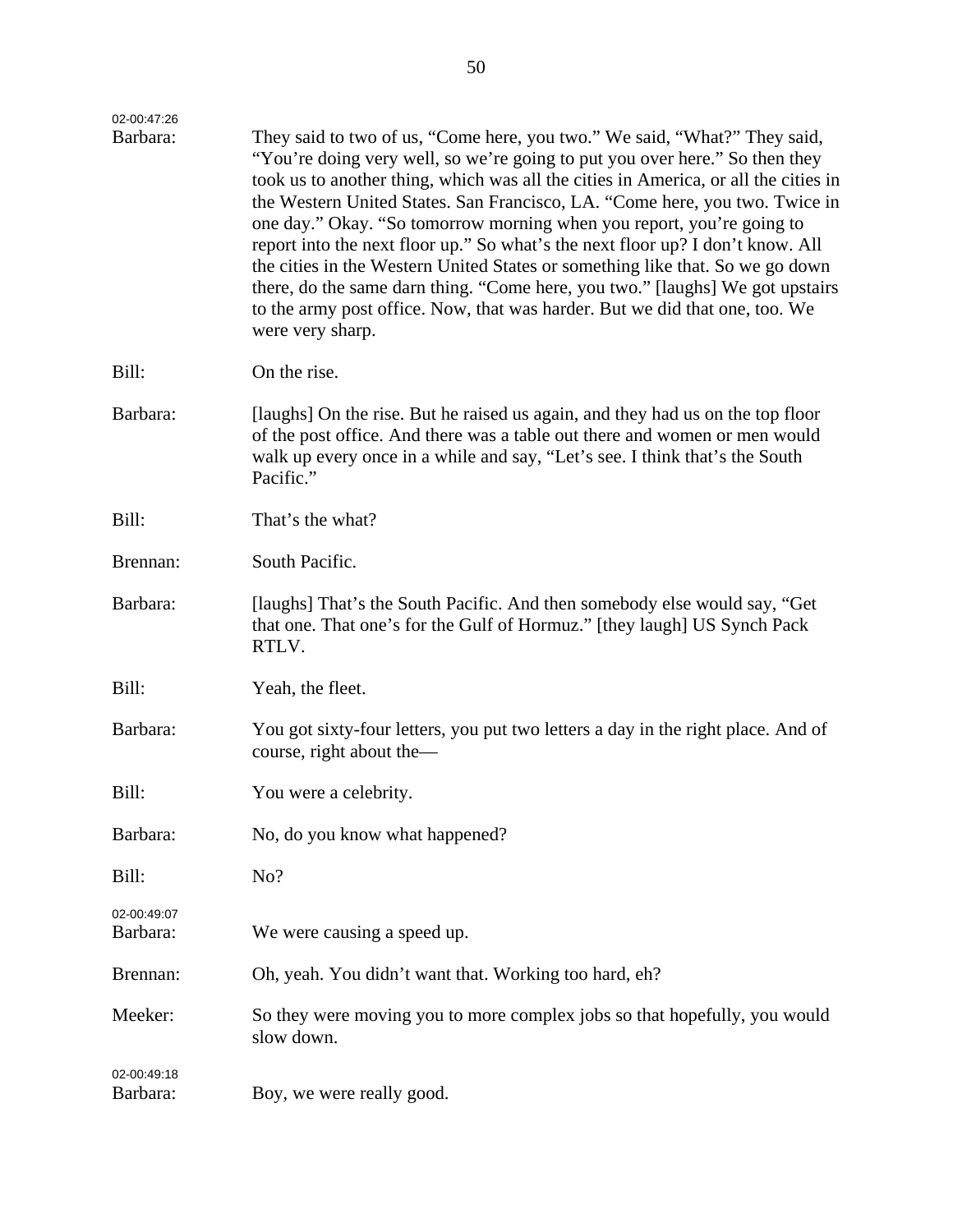| Brennan:                | The important part is when you showed up for work, Christmastime—<br>Because this was not a permanent job, so you were a two- to three-week deal.<br>You gave the card—my father's card, as I recall. No, it was a green card. And<br>it says, "Hire this guy now." |
|-------------------------|---------------------------------------------------------------------------------------------------------------------------------------------------------------------------------------------------------------------------------------------------------------------|
| Bill:                   | Hire this guy now.                                                                                                                                                                                                                                                  |
| Brennan:                | Now, right? So I handed a few of those out at school, in high school, and I<br>was a person of some influence.                                                                                                                                                      |
| Barbara:                | You were making, what, three dollars an hour, five dollars an hour.                                                                                                                                                                                                 |
| Bill:                   | It was good money.                                                                                                                                                                                                                                                  |
| Brennan:                | It was very good money.                                                                                                                                                                                                                                             |
| Barbara:                | It was good money.                                                                                                                                                                                                                                                  |
| Bill:                   | You could buy your mother and father, and even once in a while, your brother<br>or sister, if they were kind to you, a present.                                                                                                                                     |
| Barbara:                | Listen, I still had the money saved when I got married.                                                                                                                                                                                                             |
| Bill:                   | Yeah?                                                                                                                                                                                                                                                               |
| Meeker:                 | So there's only a few more minutes left on this tape, and I want to ask, I<br>guess, one final question for today in our conversation. And that is, it sounds<br>like you were really born into a very blue, as we would say, Democratic<br>family, right?          |
| 02-00:50:18<br>Bill:    | Oh yeah.                                                                                                                                                                                                                                                            |
| Meeker:                 | And that you probably never really had any sort of choice about—I don't<br>know, maybe you did have a choice about what—                                                                                                                                            |
| 02-00:50:24<br>Brennan: | No, we had no choice at all.                                                                                                                                                                                                                                        |
| Meeker:                 | Okay, you had no choice at all. I'm wondering how being a Democrat was<br>communicated to you. What were the values that came with that? Maybe in<br>opposition to Republicans, maybe in opposition to other kinds of Democrats.<br>Do you want to elaborate?       |
| 02-00:50:45<br>Bill:    | You know, compassion, a big factor with my father.                                                                                                                                                                                                                  |
| Brennan:                | Dignity.                                                                                                                                                                                                                                                            |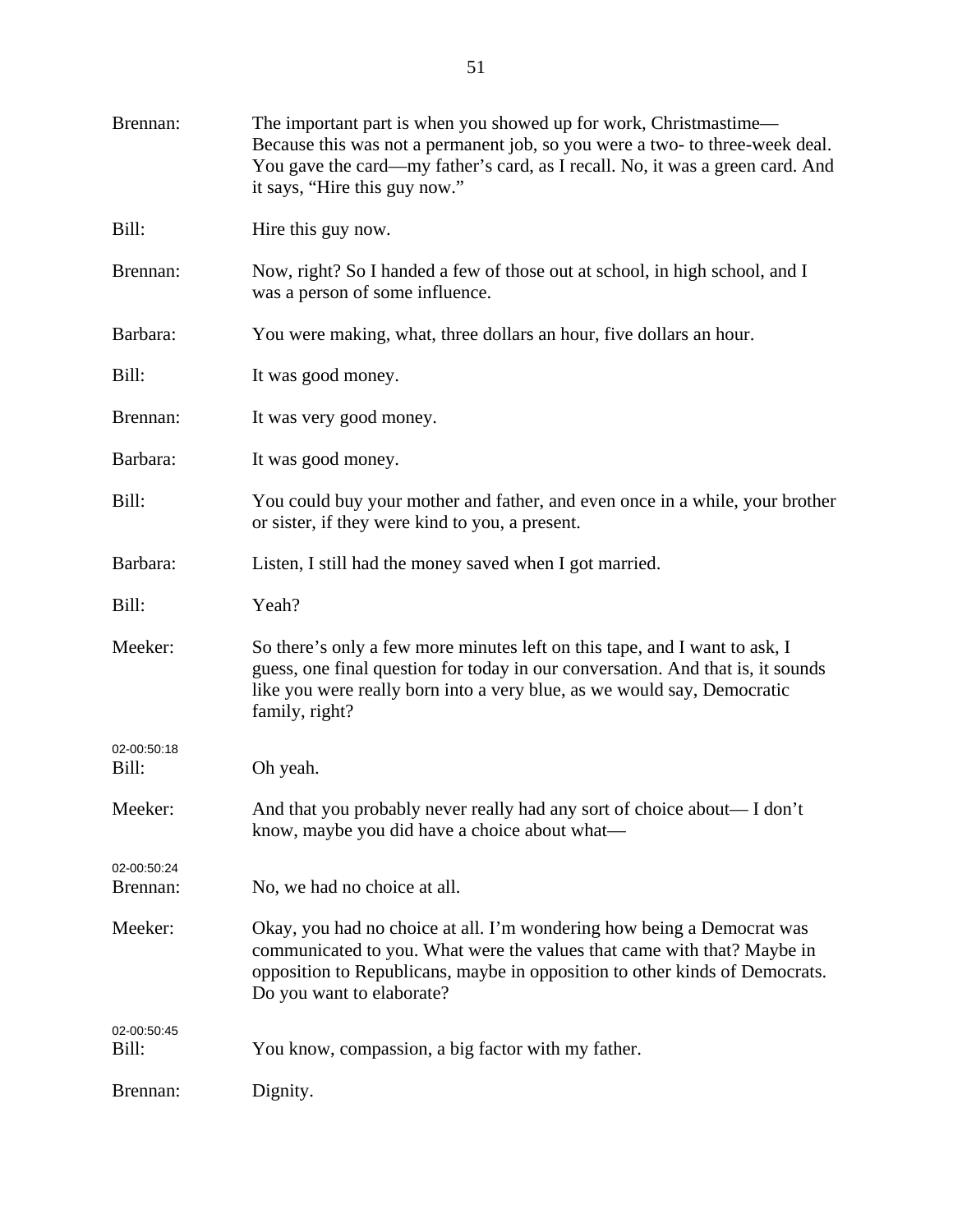| Barbara:                | No color barriers.                                                                                                                                                       |
|-------------------------|--------------------------------------------------------------------------------------------------------------------------------------------------------------------------|
| Bill:                   | No color barriers, yeah.                                                                                                                                                 |
| Brennan:                | Dignity for workers. The dignity of the working man was really of great<br>importance. My father was—                                                                    |
| Barbara:                | Union labor. You think I'd cross a labor union line?                                                                                                                     |
| Bill:                   | Never.                                                                                                                                                                   |
| Brennan:                | Never.                                                                                                                                                                   |
| Barbara:                | Never.                                                                                                                                                                   |
| Brennan:                | Never.                                                                                                                                                                   |
| 02-00:51:01<br>Barbara: | I don't know how he said it. He didn't say, don't you ever dare. He'd just say,<br>"Do you realize the fight they had to get where they've gotten?"                      |
| Bill:                   | Yeah, the coal strikers and all that lore. John L. Lewis.                                                                                                                |
| Barbara:                | Yeah, we grew up with that.                                                                                                                                              |
| Bill:                   | We grew up with that.                                                                                                                                                    |
| 02-00:51:20<br>Barbara: | We grew up with the newspaper, and then he would interpret the newspaper<br>and it made sense to us.                                                                     |
| Meeker:                 | So these are positive Democratic values. Were there things about perhaps<br>Republicans that were seen as negative? Like, we're not like that?                           |
| 02-00:51:35<br>Barbara: | Yeah.                                                                                                                                                                    |
| Brennan:                | My father's closest friend, however, or second closest friend, was a guy by<br>name of Chester McPhee, who was the chairman of the Republican party in<br>San Francisco. |
| Barbara:                | I know, but he was an idiot.                                                                                                                                             |
| Brennan:                | He may have been an idiot, but he was a good friend to my dad.                                                                                                           |
| Bill:                   | No, they were just acquaintances. They never—                                                                                                                            |
| Barbara:                | They were never close friends.                                                                                                                                           |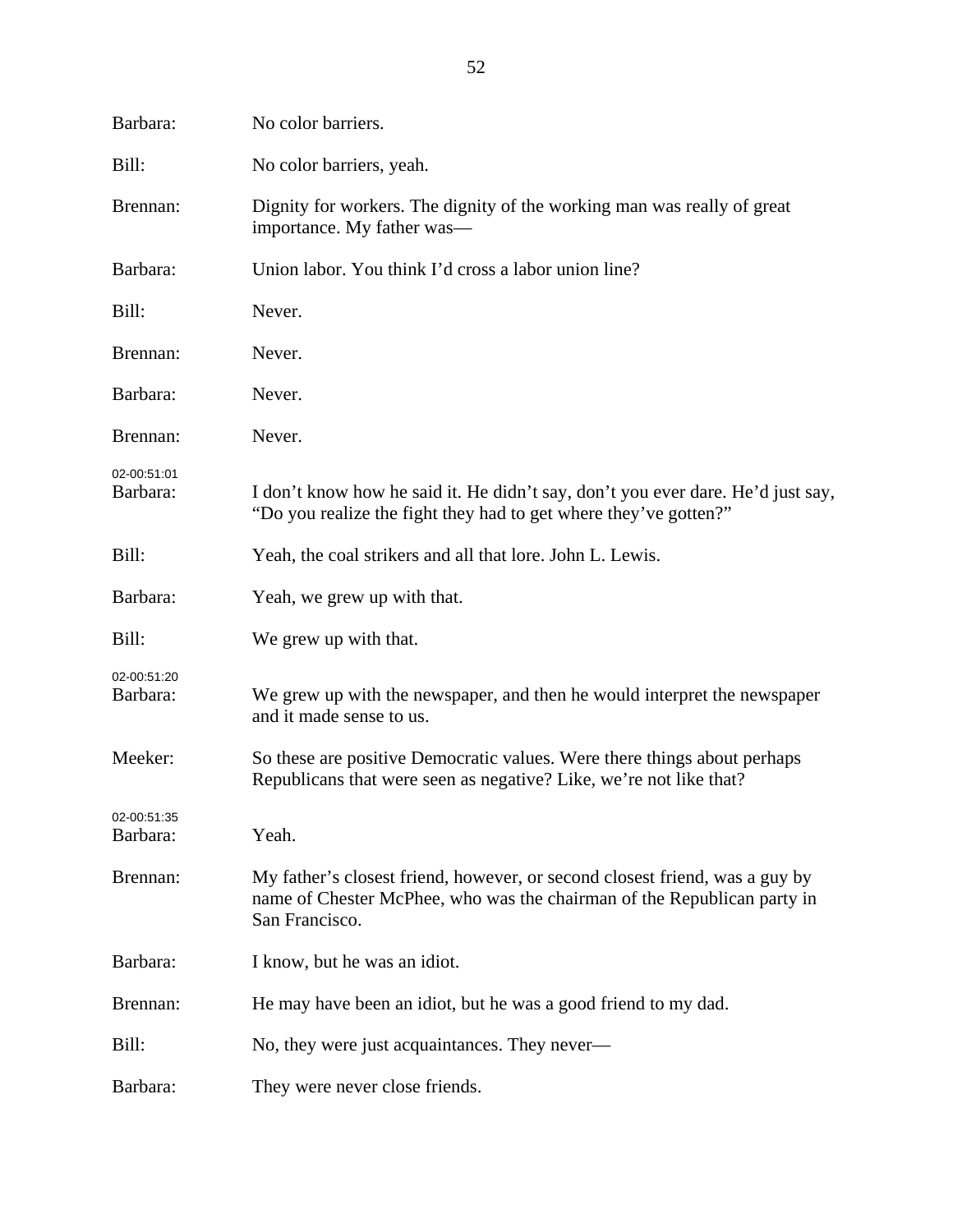| Bill:                   | Never close.                                                                                                                                                                                                                                                                                                                                                                                                                                                                                                     |
|-------------------------|------------------------------------------------------------------------------------------------------------------------------------------------------------------------------------------------------------------------------------------------------------------------------------------------------------------------------------------------------------------------------------------------------------------------------------------------------------------------------------------------------------------|
| Brennan:                | Just a minute. Chester McPhee went to Hawaii, you may recall. He asked Dad<br>to represent him on his business thing when he was going to Hawaii. And<br>that's more than passing acquaintances.                                                                                                                                                                                                                                                                                                                 |
| 02-00:52:10<br>Barbara: | Yeah, it's more than a passing acquaintance—                                                                                                                                                                                                                                                                                                                                                                                                                                                                     |
| Bill:                   | He was not a close friend. They weren't close friends.                                                                                                                                                                                                                                                                                                                                                                                                                                                           |
| Brennan:                | Well, anyway, they were friends. And so there was no barrier that my father<br>laid down on us saying, oh, he's a damn Republican.                                                                                                                                                                                                                                                                                                                                                                               |
| Bill:                   | Oh, I disagree. I disagree.                                                                                                                                                                                                                                                                                                                                                                                                                                                                                      |
| Barbara:                | But we definitely knew that whatever we had, we were never to lord it over<br>anyone else. If we learned to play tennis at the Cal Club, we didn't know that<br>that was such a great thing. I took ballet at San Francisco ballet. I didn't know<br>that was such a great thing. Nobody ever told us that we were grand. Nobody<br>ever told us that we were patricians in any way. We were Irish, Catholic, San<br>Francisco, Newsom, Marina, French-school people.                                            |
| Meeker:                 | So the Republicans would've been those that would've been banking at<br>Crocker Anglo Bank, those—                                                                                                                                                                                                                                                                                                                                                                                                               |
| 02-00:53:14<br>Bill:    | God, I don't think I knew five Republicans.                                                                                                                                                                                                                                                                                                                                                                                                                                                                      |
| Barbara:                | We probably did, but we didn't know it.                                                                                                                                                                                                                                                                                                                                                                                                                                                                          |
| Bill:                   | We didn't know what they were.                                                                                                                                                                                                                                                                                                                                                                                                                                                                                   |
| Barbara:                | Yeah, yeah. And I had always got the idea very clearly that there were those<br>people who cared about social status and then there were us. With us, it wasn't<br>so much—It was strongly, strongly political, but it was more socially, too. It<br>was like you're not in here for any debut parties or anything like that. Our<br>family doesn't do that stuff. It was very clear from the beginning. It was just<br>never—Not crossing a line, feeling it was much better to be on this side of the<br>line. |
| Brennan:                | When I went back to Washington and went to work for Jack Shelley, who was<br>a congressman, I used to deliver the mail to Bill Maillard. He was a<br>Republican, of course, and from a prominent family in San Francisco. But he<br>had kind words to say about my father.                                                                                                                                                                                                                                       |
| Barbara:                | Of course.                                                                                                                                                                                                                                                                                                                                                                                                                                                                                                       |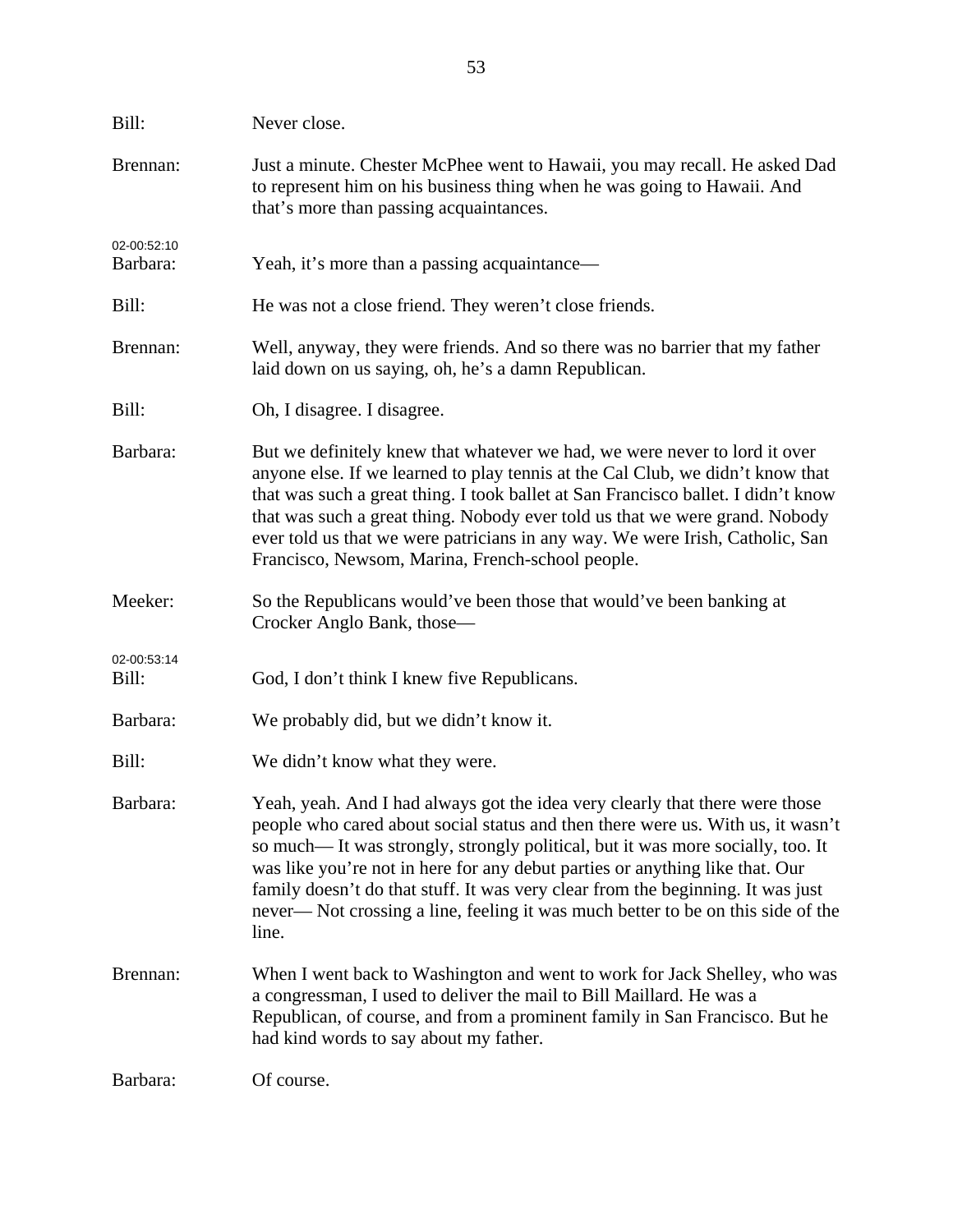| Brennan:                | So I don't think there was quite—                                                                                                                                                                                            |
|-------------------------|------------------------------------------------------------------------------------------------------------------------------------------------------------------------------------------------------------------------------|
| Barbara:                | Father would not be inimical to them or anything like that but he just—                                                                                                                                                      |
| Bill:                   | He wasn't one of them.                                                                                                                                                                                                       |
| 02-00:54:28<br>Brennan: | For sure. For sure.                                                                                                                                                                                                          |
| Bill:                   | My father had an accountant. And I'd like not to forget this. His name was<br>Dave Byers.                                                                                                                                    |
| Barbara:                | You keep bringing up these people.                                                                                                                                                                                           |
| Bill:                   | He was, at all times, drunk.                                                                                                                                                                                                 |
| Barbara:                | In the bag.                                                                                                                                                                                                                  |
| Bill:                   | In the bag, as they say. And he once drove me, when I was about twelve years<br>old, from San Francisco to Guerneville-                                                                                                      |
| Brennan:                | Russian River.                                                                                                                                                                                                               |
| Bill:                   | —in second gear.                                                                                                                                                                                                             |
| Barbara:                | Oh! [they laugh]                                                                                                                                                                                                             |
| Bill:                   | All the way up. And the car was smoking and chugging. And he said, "What<br>the hell's wrong with this contraption?" I said, "I don't know, Mr. Byers." We<br>stopped at a gas station and the guy said, "For Christ's sake— |
| Brennan:                | "You goddamned fool."                                                                                                                                                                                                        |
| Bill:                   | "-you're in second gear!"                                                                                                                                                                                                    |
| Brennan:                | "You damn fool. You've got to take it out of second gear."                                                                                                                                                                   |
| Barbara:                | He should've been dead ten years.                                                                                                                                                                                            |
| 02-00:55:22<br>Brennan: | He always had that hat up like Walter Winchell, too. He was so funny. But he<br>was part of our life.                                                                                                                        |
| Barbara:                | All these people were part of our life.                                                                                                                                                                                      |
| Bill:                   | Yeah, yeah.                                                                                                                                                                                                                  |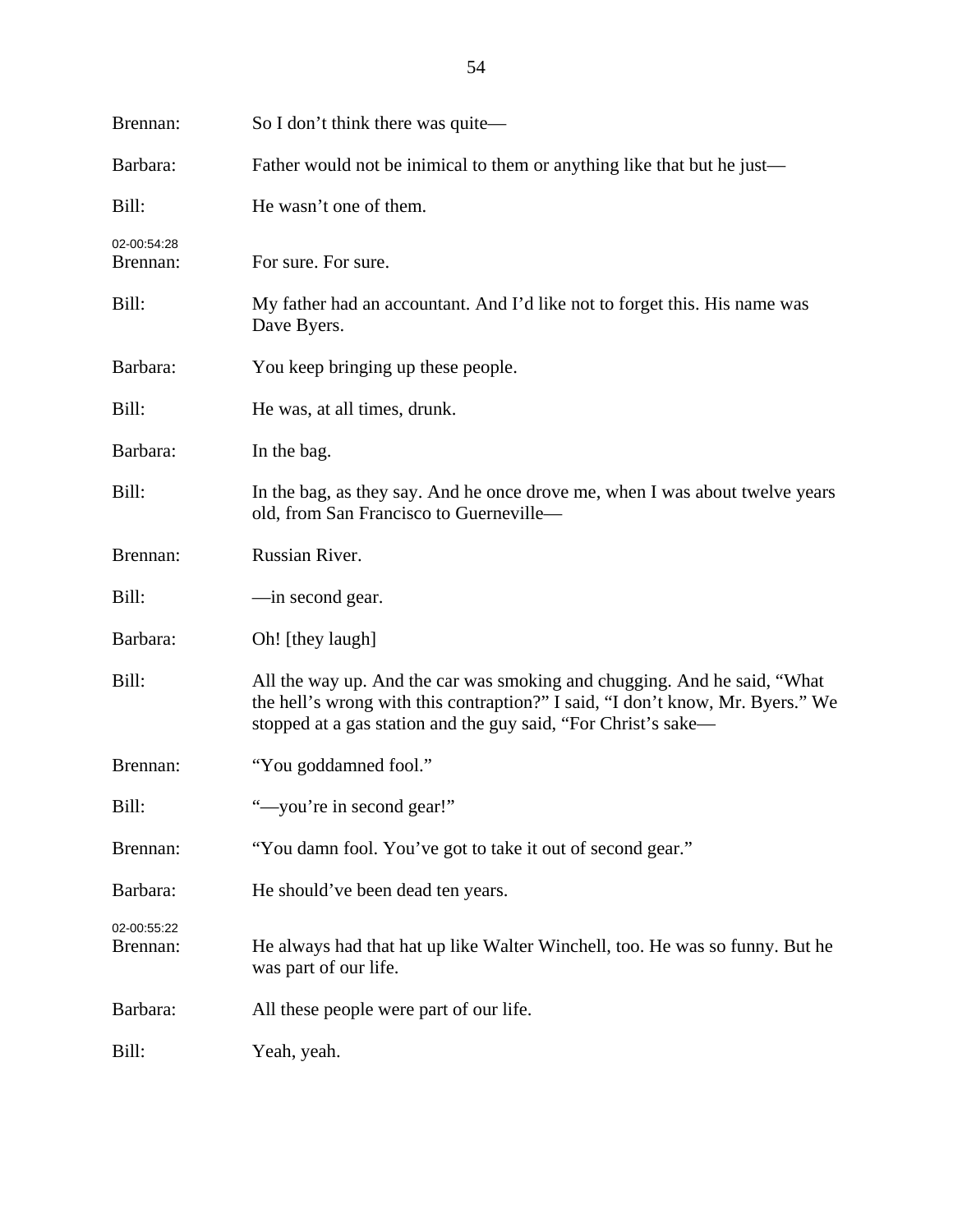| Barbara:                | We didn't ask any questions, nor were we <i>anything</i> but courteous to Mr.<br>Byers. That was like, oh, no, no, no. That's the bottom line.       |
|-------------------------|------------------------------------------------------------------------------------------------------------------------------------------------------|
| Bill:                   | Yeah.                                                                                                                                                |
| Barbara:                | You could never say, well, who is that man? He's drunk, or he drives in<br>second gear, or anything like that.                                       |
| Brennan:                | But with [inaudible], you couldn't tell he was drunk because that's the way he<br>always was.                                                        |
| Bill:                   | Always was. Exactly.                                                                                                                                 |
| Brennan:                | There are people like that.                                                                                                                          |
| 02-00:55:59<br>Barbara: | He gave us free tickets to the—                                                                                                                      |
| Brennan:                | Fights. We used to go to the fights.                                                                                                                 |
| Barbara:                | I didn't want to go to those, but the—                                                                                                               |
| Brennan:                | Who did?                                                                                                                                             |
| Barbara:                | Dave Byers. The ice hockey.                                                                                                                          |
| Bill:                   | Yes.                                                                                                                                                 |
| Barbara:                | I became a great ice hockey fan for a year or two.                                                                                                   |
| Bill:                   | Yeah, Winterland, yeah.                                                                                                                              |
| Brennan:                | And we'd go to the fights a lot of the time with Pat Brown. And who was his<br>best friend there? The investigator there?                            |
| Bill:                   | I knew.                                                                                                                                              |
| Brennan:                | Huh?                                                                                                                                                 |
| Bill:                   | I can't remember the name—Cusack.                                                                                                                    |
| 02-00:56:19<br>Brennan: | Ed Kenny, I think, or it was another one we'd go to the fights with. There<br>used to be fights at Winterland. And we always used to box {inaudible} |
| Barbara:                | Lessons you learn from your father: There is never a hotel that doesn't have a<br>room available. Trust me. Anywhere you are in the world, there is— |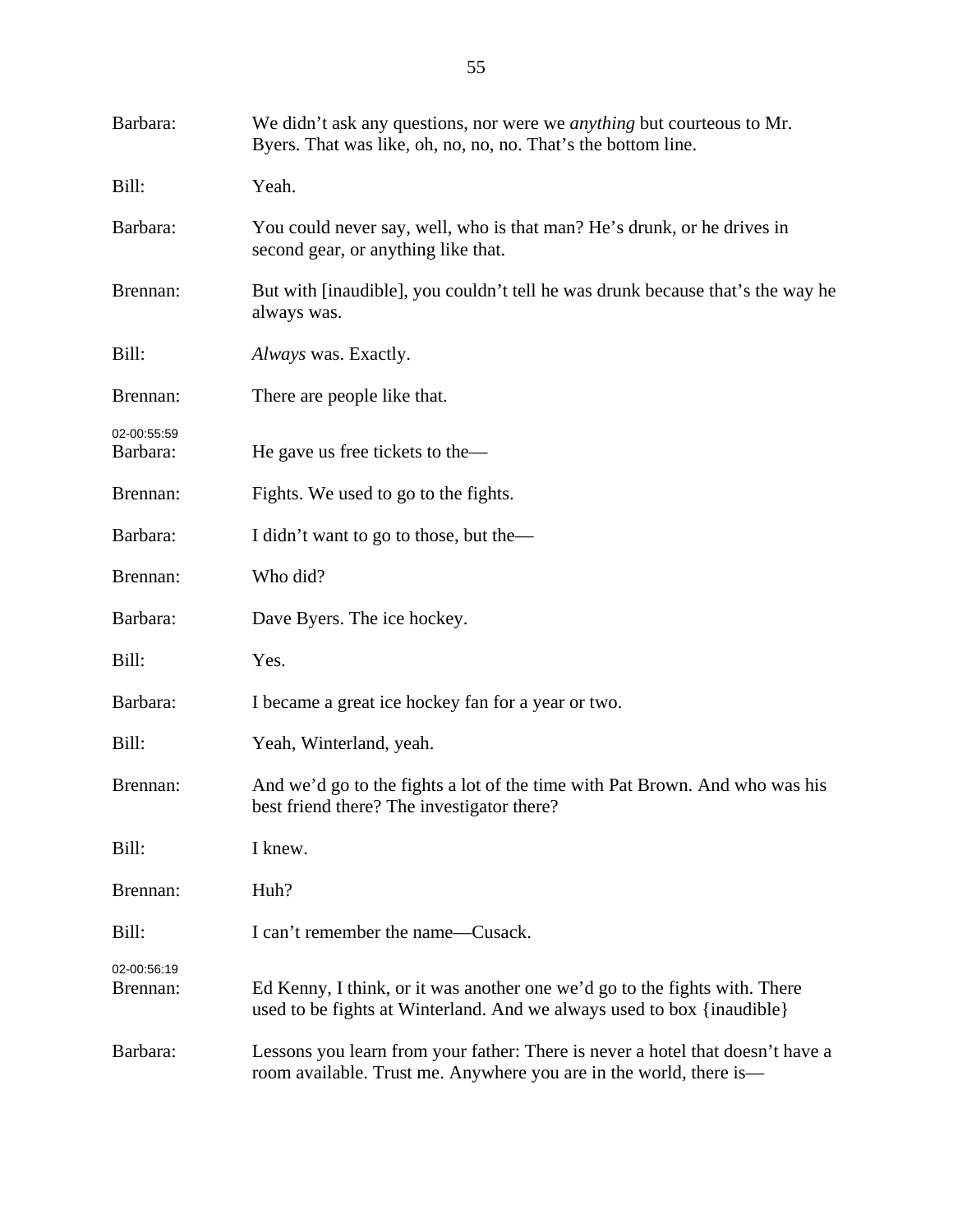| Bill:       | They keep one room open.                                                                                                    |
|-------------|-----------------------------------------------------------------------------------------------------------------------------|
| Barbara:    | There's one room. My father taught me that, and proved it again and again,<br>when he'd arrive with six children somewhere— |
| Brennan:    | At two-thirty in the morning.                                                                                               |
| Barbara:    | —and they'd say, "We don't have a reservation." "Oh, yes, you do." It was<br>interesting.                                   |
| Meeker:     | Well, we're about to wind up the tape, so why don't we call it a day? And<br>thank you very much. I appreciate it.          |
| 02-00:57:07 |                                                                                                                             |
| Barbara:    | I'm not sure we stayed on the subjects you wanted to hear about, or the<br>serious-                                         |
| Meeker:     | You talked about what you wanted to talk about, and that's the most important<br>thing.                                     |
| 02-00:57:13 |                                                                                                                             |
| Barbara:    | This serious political stuff, I can't get a handle on. In other words, I wouldn't<br>know where to start or where to end.   |
| Bill:       | Yeah. Well, it ended in 1948, or '44 or '46, with Pat Brown's election.                                                     |
| Barbara:    | No, but I'm saying other than where it all came from to start with and went<br>from there, I'll never know.                 |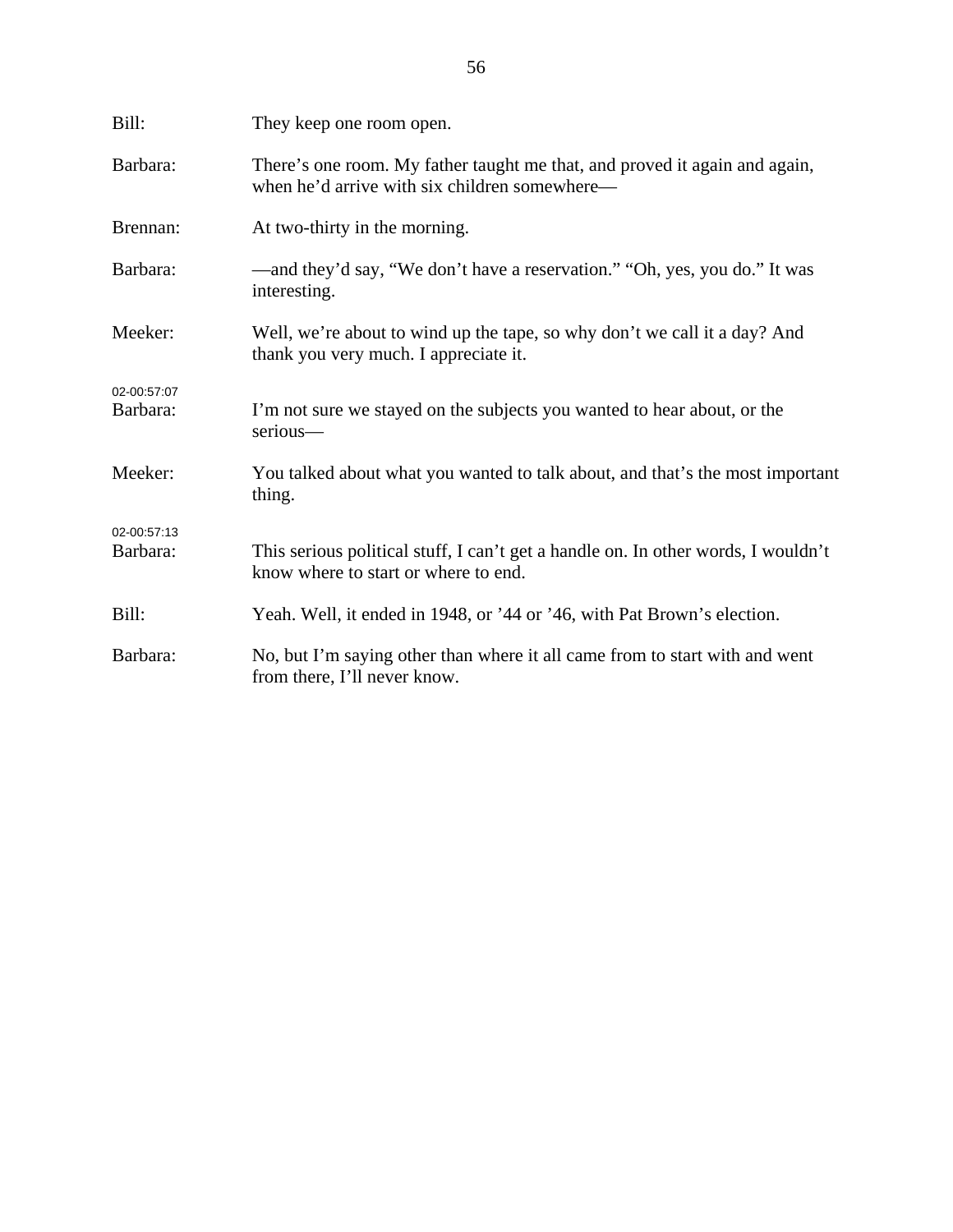## Interview #2: 01-16-2009 Begin Audio File 3 newsom\_bill\_3\_01-16-09.mp3

| 03-00:00:00<br>Meeker: | Today is the January 16, 2009. This is Martin Meeker interviewing Judge Bill<br>Newsom for the Politics, Law, and Human Rights series, and we begin these<br>interviews—we've already done two hours with your brother and sister, but I'd<br>like to start afresh and think of that session, maybe, as a prologue to the<br>interview that we're going to do here.                                                                                                                                                                                                                                                                                                                                                                                                                                                                                                                                                                                                                                             |
|------------------------|-----------------------------------------------------------------------------------------------------------------------------------------------------------------------------------------------------------------------------------------------------------------------------------------------------------------------------------------------------------------------------------------------------------------------------------------------------------------------------------------------------------------------------------------------------------------------------------------------------------------------------------------------------------------------------------------------------------------------------------------------------------------------------------------------------------------------------------------------------------------------------------------------------------------------------------------------------------------------------------------------------------------|
| 03-00:00:36<br>Newsom: | Good.                                                                                                                                                                                                                                                                                                                                                                                                                                                                                                                                                                                                                                                                                                                                                                                                                                                                                                                                                                                                           |
| 03-00:00:36<br>Meeker: | And what we usually do is start out by just asking you to state your name and<br>your year and place of birth, and then maybe tell me a little bit about the<br>circumstances into which you were born.                                                                                                                                                                                                                                                                                                                                                                                                                                                                                                                                                                                                                                                                                                                                                                                                         |
| 03-00:00:51<br>Newsom: | My name is Bill Newsom and I was born in 1934 in San Francisco, I think at<br>Mount Zion Hospital, but I'm not positive of that. And I was born into a<br>family which eventually consisted of six children. My mother was born in San<br>Francisco, as was my father. And my mother's name was Christine Brennan,<br>and my father was William Newsom. And he was the son of a banker who<br>was one of the founding fathers of the Bank of Italy, later the Bank of<br>America. And he died the year of my birth. My grandfather died in 1934. And<br>so my father was one of, I think, seven or eight children. I can't quite<br>remember now. But he was a building contractor by profession. He'd had a lot<br>of different positions, and he was in the flower business with the Zappatini<br>family for a while, and then he wound up building homes in San Francisco.<br>He built a lot of the houses in the Marina District, which I'm looking at right<br>now from the window here at Vallejo Street. |
| 03-00:02:32<br>Meeker: | You're William Alfred Newsom the Third, yes?                                                                                                                                                                                                                                                                                                                                                                                                                                                                                                                                                                                                                                                                                                                                                                                                                                                                                                                                                                    |
| 03-00:02:42<br>Newsom: | I'm not sure how that goes. I'm either third or I'm just William Alfred<br>Newsom. I had the same name as my father and he had the name of his father,<br>but who makes the rules on that third stuff?                                                                                                                                                                                                                                                                                                                                                                                                                                                                                                                                                                                                                                                                                                                                                                                                          |
| 03-00:03:01<br>Meeker: | So you were never addressed as-?                                                                                                                                                                                                                                                                                                                                                                                                                                                                                                                                                                                                                                                                                                                                                                                                                                                                                                                                                                                |
| 03-00:03:03<br>Newsom: | I never called myself the third.                                                                                                                                                                                                                                                                                                                                                                                                                                                                                                                                                                                                                                                                                                                                                                                                                                                                                                                                                                                |
| 03-00:03:05<br>Meeker: | Were you ever called junior?                                                                                                                                                                                                                                                                                                                                                                                                                                                                                                                                                                                                                                                                                                                                                                                                                                                                                                                                                                                    |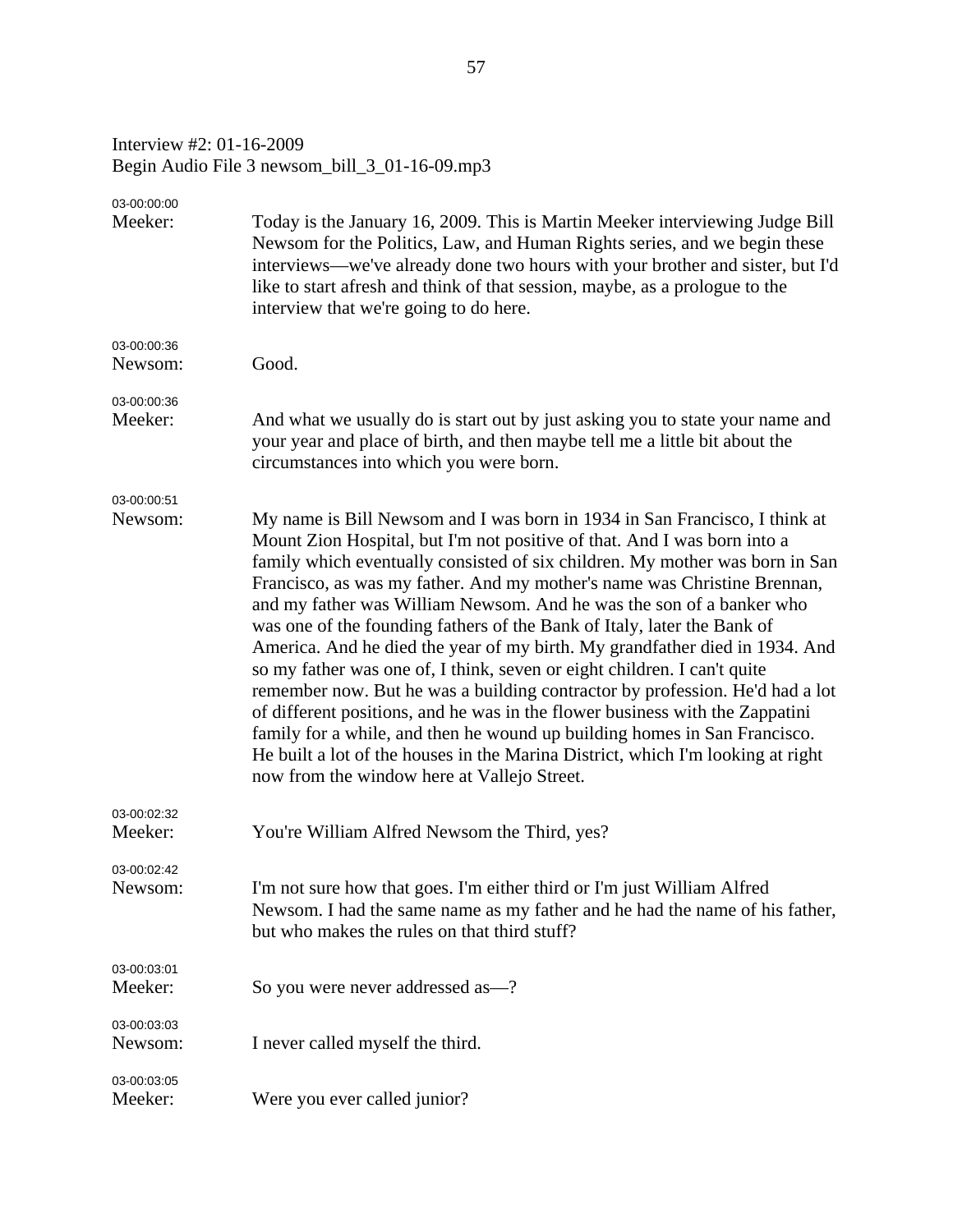| 03-00:03:06<br>Newsom: | It always seemed rather boring and pretentious to claim you were a third. You<br>might say, "So what? How about the fourth?"                                                                                                                                                                                                                                                                                                                                                                                                                                                                                                                                                                                                                                                                                                          |
|------------------------|---------------------------------------------------------------------------------------------------------------------------------------------------------------------------------------------------------------------------------------------------------------------------------------------------------------------------------------------------------------------------------------------------------------------------------------------------------------------------------------------------------------------------------------------------------------------------------------------------------------------------------------------------------------------------------------------------------------------------------------------------------------------------------------------------------------------------------------|
| 03-00:03:12<br>Meeker: | Were you ever called junior?                                                                                                                                                                                                                                                                                                                                                                                                                                                                                                                                                                                                                                                                                                                                                                                                          |
| 03-00:03:14<br>Newsom: | No. I escaped both those sobriquets.                                                                                                                                                                                                                                                                                                                                                                                                                                                                                                                                                                                                                                                                                                                                                                                                  |
| 03-00:03:20<br>Meeker: | Well, when you were growing up, was your father known as William or Bill<br>and you were known as Billy or anything?                                                                                                                                                                                                                                                                                                                                                                                                                                                                                                                                                                                                                                                                                                                  |
| 03-00:03:27<br>Newsom: | My grandfather was well-known in the Mission District as Billy Newsom. My<br>father was Bill and I was always Bill. Lack of imagination in the family to<br>name people the same names generationally. Doesn't make much sense. But<br>that's one of the reasons his mother and I named [our son] Gavin, Gavin<br>Newsom. At least it's interesting and it wasn't that common. Bill's pretty<br>boring, I think.                                                                                                                                                                                                                                                                                                                                                                                                                      |
| 03-00:04:00<br>Meeker: | So you said that your father was in the construction industry.                                                                                                                                                                                                                                                                                                                                                                                                                                                                                                                                                                                                                                                                                                                                                                        |
| 03-00:04:05<br>Newsom: | Yes.                                                                                                                                                                                                                                                                                                                                                                                                                                                                                                                                                                                                                                                                                                                                                                                                                                  |
| 03-00:04:08<br>Meeker: | What was his education?                                                                                                                                                                                                                                                                                                                                                                                                                                                                                                                                                                                                                                                                                                                                                                                                               |
| 03-00:04:10<br>Newsom: | None.                                                                                                                                                                                                                                                                                                                                                                                                                                                                                                                                                                                                                                                                                                                                                                                                                                 |
| 03-00:04:11<br>Meeker: | None, okay. Was he born in San Francisco, too?                                                                                                                                                                                                                                                                                                                                                                                                                                                                                                                                                                                                                                                                                                                                                                                        |
| 03-00:04:12<br>Newsom: | He had had a couple of years of grammar school and ran away from home.<br>There was a lot of turbulence at home. His mother was a tense figure and I<br>knew her in a more benign way as Grandma Newsom, but I think she was a<br>tough act at home, and my grandfather was a well liked fellow, but there was<br>a lot of domestic strife. And my father took off and he went to Arizona at the<br>age of thirteen, worked on the railroads there. He told me a lot of stories about<br>that. He told me once he was in a boxcar in a poker game when he was about<br>fourteen years old, and a Mexican laborer leaned over-he had been arguing<br>with a friend—and stabbed his friend. And they just threw the guy out of the<br>boxcar and went on with the game. My father said, "I was too frightened to<br>ask any questions." |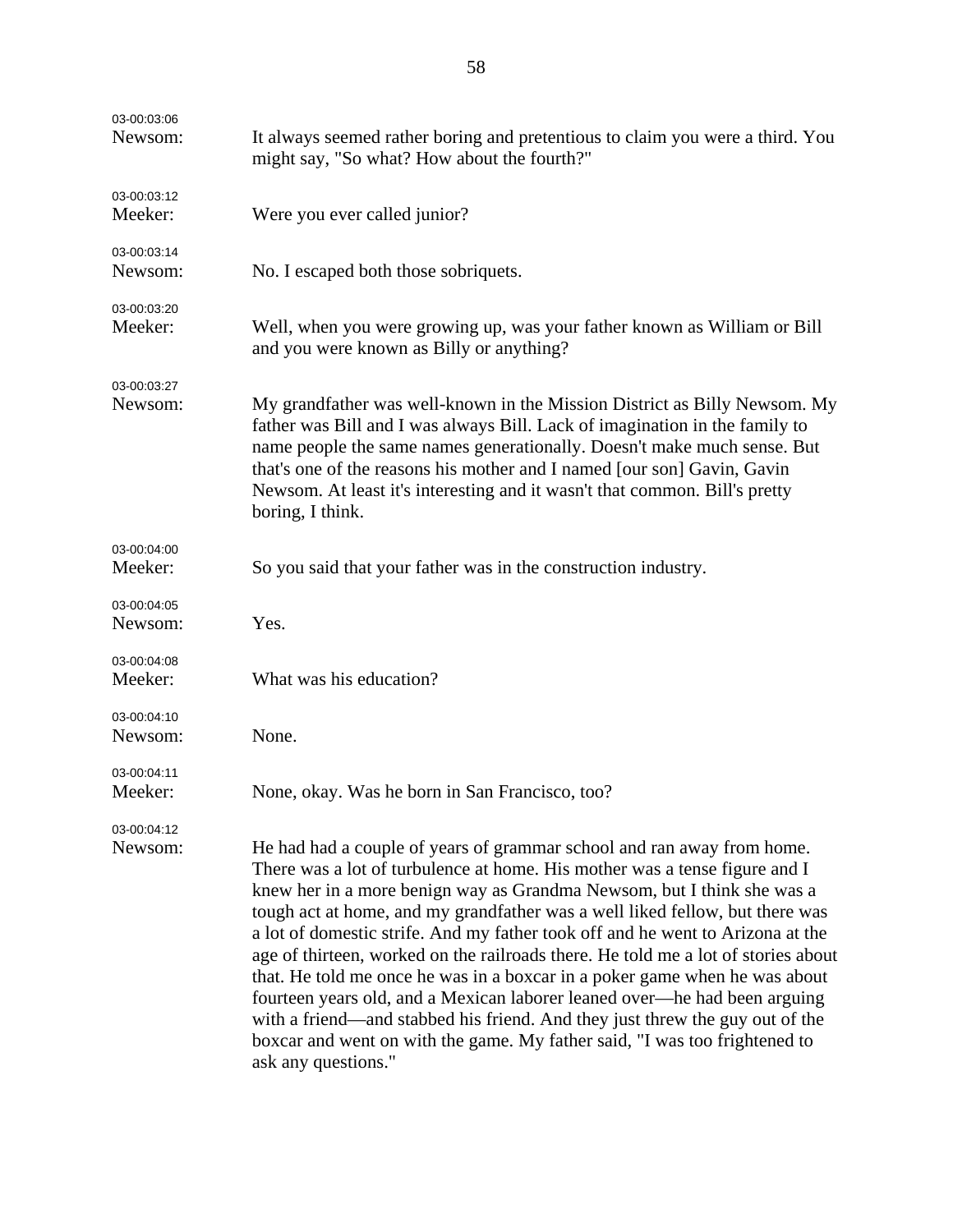|                        | He remembered also—I heard this story a couple of times from him—that<br>when they got up in the morning at dawn and went to work laying track, the<br>entire contingent of laborers would stand up and say in unison, "Good<br>morning, boss," and the boss was an Irishman. He would say, "Good morning,<br>men." That's the way they started the day. Anyhow, my father was a runaway<br>and I don't know how long he stayed away from home. But he came back<br>eventually and lived in the family home again. But he had no formal education<br>to speak of.                                                                                                                                                                                                                                                                                                                                                                                                                                                                                                                                                                                                                                                                                                                                                                                                                                              |
|------------------------|----------------------------------------------------------------------------------------------------------------------------------------------------------------------------------------------------------------------------------------------------------------------------------------------------------------------------------------------------------------------------------------------------------------------------------------------------------------------------------------------------------------------------------------------------------------------------------------------------------------------------------------------------------------------------------------------------------------------------------------------------------------------------------------------------------------------------------------------------------------------------------------------------------------------------------------------------------------------------------------------------------------------------------------------------------------------------------------------------------------------------------------------------------------------------------------------------------------------------------------------------------------------------------------------------------------------------------------------------------------------------------------------------------------|
| 03-00:06:11<br>Meeker: | He was born in San Francisco, too?                                                                                                                                                                                                                                                                                                                                                                                                                                                                                                                                                                                                                                                                                                                                                                                                                                                                                                                                                                                                                                                                                                                                                                                                                                                                                                                                                                             |
| 03-00:06:13<br>Newsom: | Yes, in 1902 in the Mission. Guerrero Street. Yes.                                                                                                                                                                                                                                                                                                                                                                                                                                                                                                                                                                                                                                                                                                                                                                                                                                                                                                                                                                                                                                                                                                                                                                                                                                                                                                                                                             |
| 03-00:06:21<br>Meeker: | How was it, then, that when he returned to San Francisco to live in the family<br>home, that he got into building, contracting?                                                                                                                                                                                                                                                                                                                                                                                                                                                                                                                                                                                                                                                                                                                                                                                                                                                                                                                                                                                                                                                                                                                                                                                                                                                                                |
| 03-00:06:35<br>Newsom: | Well, as I mentioned, his father was a banker and very well connected in San<br>Francisco. He was also a builder. He built Commerce High School, he built<br>Polytechnic High School. He built Lowell High School, the old brick pile.<br>And so my father gravitated to the building business. And my father came<br>through the Depression, 1929, which didn't end for a long time. I guess the<br>Second World War was the event that cured the Depression. Good thing for us<br>to remember this time. Anyhow, my father was building a lot and so in the<br>early forties, and just after the war, there was a big building boom. Credit was<br>incredibly easy to get and my father had some great years in Santa Rosa and<br>places like that. He built tract homes and he did very well. But he had been in<br>other businesses, too. I mentioned the flower business. He had a partner<br>named Zappatini and they had a very interesting business. They had at one<br>point, my father told me, a corner on the chrysanthemum market and there<br>were big gangster funerals in the thirties. They would get that business.<br>Business of furnishing mums, they called them, and my father went back<br>several times to Chicago to big gangster funerals because they were the guys<br>who required the mums. So he had other businesses, but basically was a<br>building contractor all his life. |
| 03-00:08:38<br>Meeker: | And he built the home in which you were raised in the Marina?                                                                                                                                                                                                                                                                                                                                                                                                                                                                                                                                                                                                                                                                                                                                                                                                                                                                                                                                                                                                                                                                                                                                                                                                                                                                                                                                                  |
| 03-00:08:42<br>Newsom: | Yes.                                                                                                                                                                                                                                                                                                                                                                                                                                                                                                                                                                                                                                                                                                                                                                                                                                                                                                                                                                                                                                                                                                                                                                                                                                                                                                                                                                                                           |
| 03-00:08:43<br>Meeker: | What year did your family roughly move into that place?                                                                                                                                                                                                                                                                                                                                                                                                                                                                                                                                                                                                                                                                                                                                                                                                                                                                                                                                                                                                                                                                                                                                                                                                                                                                                                                                                        |
| 03-00:08:48<br>Newsom: | I'm trying to remember.                                                                                                                                                                                                                                                                                                                                                                                                                                                                                                                                                                                                                                                                                                                                                                                                                                                                                                                                                                                                                                                                                                                                                                                                                                                                                                                                                                                        |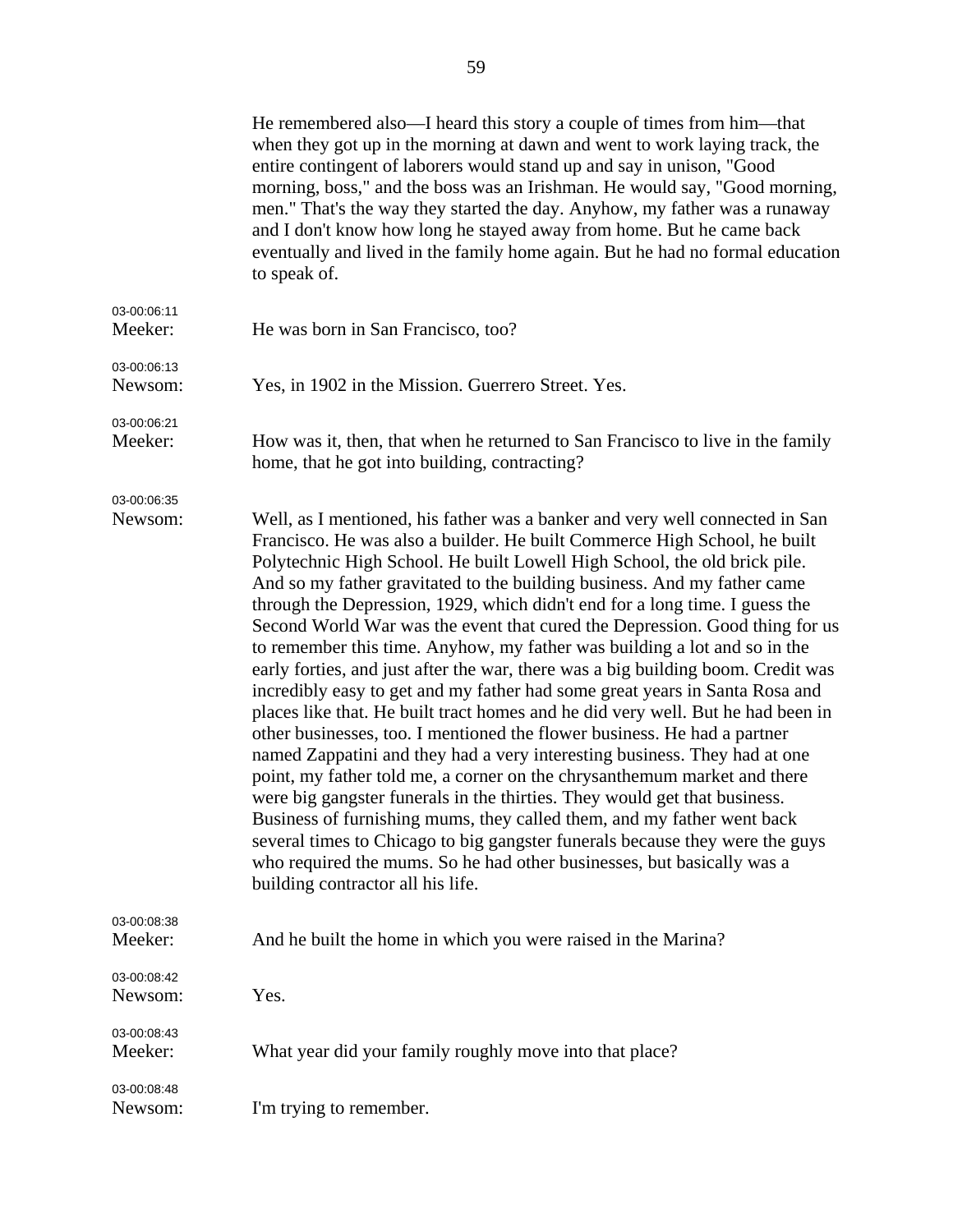| 03-00:08:49<br>Meeker: | Was it before the war or-?                                                                                                                                                                                                                                                                                                                                                                                                                                                                                                                                                                                                                                                                                                                                                                                                                                                                                                                                                                                                                                                                                                                                                                                                                                                                                                                                                                                                                                                                               |
|------------------------|----------------------------------------------------------------------------------------------------------------------------------------------------------------------------------------------------------------------------------------------------------------------------------------------------------------------------------------------------------------------------------------------------------------------------------------------------------------------------------------------------------------------------------------------------------------------------------------------------------------------------------------------------------------------------------------------------------------------------------------------------------------------------------------------------------------------------------------------------------------------------------------------------------------------------------------------------------------------------------------------------------------------------------------------------------------------------------------------------------------------------------------------------------------------------------------------------------------------------------------------------------------------------------------------------------------------------------------------------------------------------------------------------------------------------------------------------------------------------------------------------------|
| 03-00:08:50<br>Newsom: | We lived on Fillmore Street in the thirties, when I was born. We lived in a flat<br>on the 3700 block of Fillmore. I think it was thirty-seven. Near Marina<br>Boulevard. And we lived in that flat and we left there when I was, I would<br>say, about six or seven years old. So just about the outbreak of the war. And<br>that would have been in 1940 or forty-one, when I was six or seven years old,<br>my father built that house. And by then we had, I guess, five children going on<br>six. I'm not sure whether it was five or six at the time. But it was a two-story<br>home, beautiful home, at Baker and Jefferson. And right down by the Palace<br>of Fine Arts. And my father built a lot of the first homes down in the area. It<br>was a landfill and there were some beautiful homes there. Mostly Italian<br>people. But in those days, everyone could afford a home. Completely changed<br>now. These same homes that my father built and sold for \$8,000, \$12,000,<br>eight to twelve, in that range, now sell for a million-plus. I find that<br>astonishing. They're still working-men's houses. Small, maybe a thousand<br>square feet, one story, and they were owned by fruit salesmen from Wunners<br>on Chestnut Street, by cable car operators, Muni-bus men—no buses then—<br>street cars. And everybody had his own home and a bunch of kids, and a wife<br>at home. No women worked in those days. So, halcyon days for my father. He<br>was making a lot of money. |
| 03-00:11:21<br>Meeker: | Well, that land down there, of course, the landfill, I believe, came about as a<br>result of the Pan Pacific Expedition?                                                                                                                                                                                                                                                                                                                                                                                                                                                                                                                                                                                                                                                                                                                                                                                                                                                                                                                                                                                                                                                                                                                                                                                                                                                                                                                                                                                 |
| 03-00:11:30<br>Newsom: | Yes. 1915, yes.                                                                                                                                                                                                                                                                                                                                                                                                                                                                                                                                                                                                                                                                                                                                                                                                                                                                                                                                                                                                                                                                                                                                                                                                                                                                                                                                                                                                                                                                                          |
| 03-00:11:34<br>Meeker: | Yes, 1915. And do you know if your father purchased the land immediately<br>thereafter or had it already gone through others?                                                                                                                                                                                                                                                                                                                                                                                                                                                                                                                                                                                                                                                                                                                                                                                                                                                                                                                                                                                                                                                                                                                                                                                                                                                                                                                                                                            |
| 03-00:11:40<br>Newsom: | I don't know, but I do have a little anecdote about that I think is worth<br>recounting. My father told me one day—we were driving around the Marina,<br>and he said, "Your grandfather, my father, wanted to buy the Marina from all<br>the way down to what would now be Marina Boulevard. From Fort Mason to<br>Marina Boulevard to the Presidio and back up to about Chestnut Street, and he<br>had the chance to buy it for \$50,000." And my father persuaded him not to do<br>it. He said, "Pa, this is crazy. This is not going anywhere, this land." Now if<br>you could get a lot there, it'd be 500,000. The dollars are different, but the<br>point remains it was a catastrophic decision by my father to talk his father out<br>of doing it. And he did. My father really wanted to do this and he said, "Just<br>forget about it. It will be worth some money some day." My father said,<br>"Forget it."                                                                                                                                                                                                                                                                                                                                                                                                                                                                                                                                                                                  |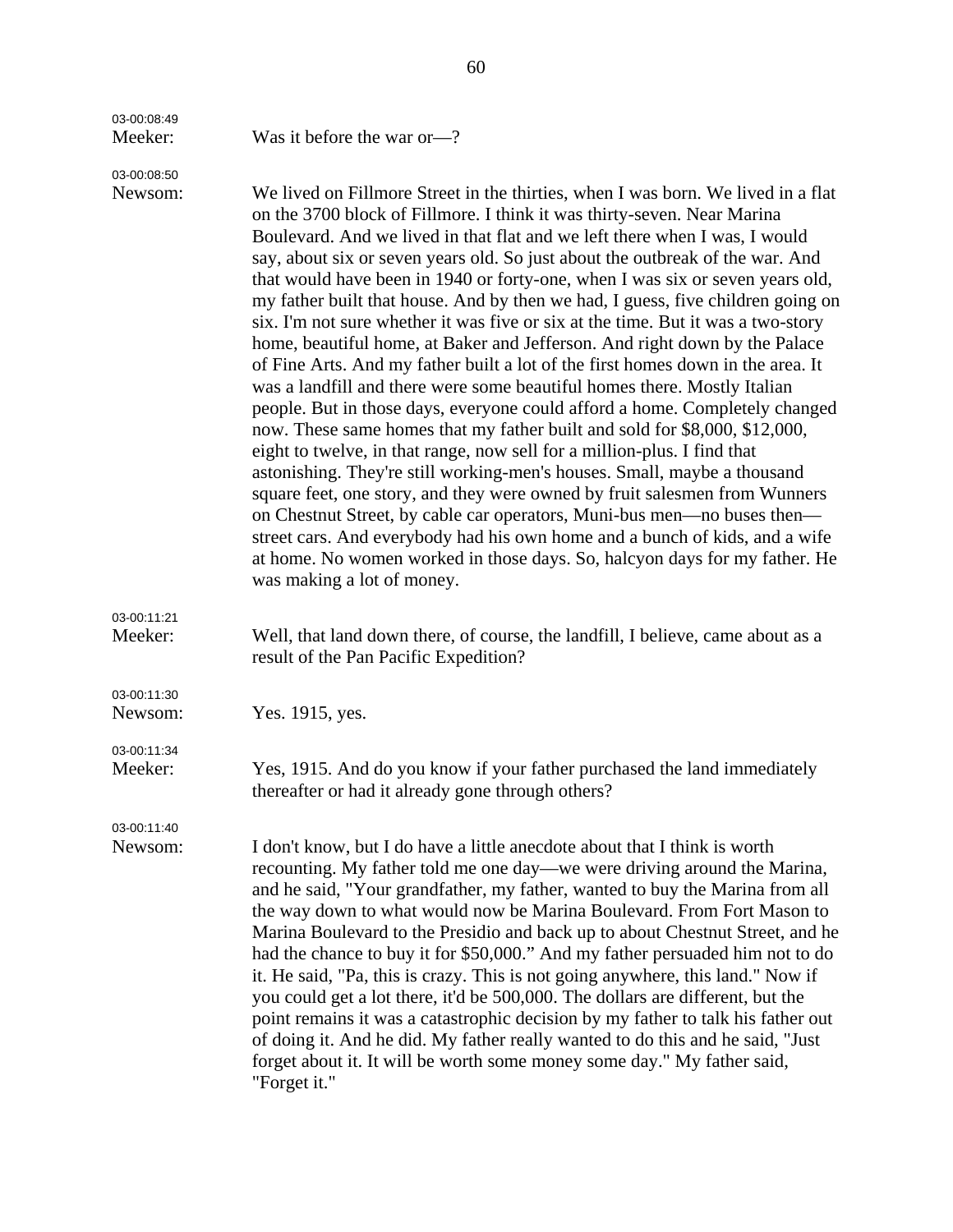| 03-00:13:01<br>Meeker: | Was this recounted as a family lesson?                                                                                                                                                                                                                                                                                                                                                                                                                                                                                                                                                                                                                                                                                                                                                                                                                                                                                                                                                                                                                                                                                                                                                                 |
|------------------------|--------------------------------------------------------------------------------------------------------------------------------------------------------------------------------------------------------------------------------------------------------------------------------------------------------------------------------------------------------------------------------------------------------------------------------------------------------------------------------------------------------------------------------------------------------------------------------------------------------------------------------------------------------------------------------------------------------------------------------------------------------------------------------------------------------------------------------------------------------------------------------------------------------------------------------------------------------------------------------------------------------------------------------------------------------------------------------------------------------------------------------------------------------------------------------------------------------|
| 03-00:13:05<br>Newsom: | No.                                                                                                                                                                                                                                                                                                                                                                                                                                                                                                                                                                                                                                                                                                                                                                                                                                                                                                                                                                                                                                                                                                                                                                                                    |
| 03-00:13:06<br>Meeker: | That perhaps it makes sense to take risks sometimes or—?                                                                                                                                                                                                                                                                                                                                                                                                                                                                                                                                                                                                                                                                                                                                                                                                                                                                                                                                                                                                                                                                                                                                               |
| 03-00:13:07<br>Newsom: | No, my father thought it was funny later on. That, yes, we could have been<br>contenders instead of what we are, plain people.                                                                                                                                                                                                                                                                                                                                                                                                                                                                                                                                                                                                                                                                                                                                                                                                                                                                                                                                                                                                                                                                         |
| 03-00:13:20<br>Meeker: | In the interview that we did last summer with your siblings, it seemed clear to<br>me that your maternal grandmother and that family, the Brennan family,<br>maybe had more influence on you as kids?                                                                                                                                                                                                                                                                                                                                                                                                                                                                                                                                                                                                                                                                                                                                                                                                                                                                                                                                                                                                  |
| 03-00:13:40<br>Newsom: | Yes. My mother's family. The Brennans were a large family, eight children.<br>Most died young. There was an alcohol problem in the family which was<br>shared by everybody on that side of the family and a very mild similar<br>problem on the Newsom side. But the Brennans were Irish from Ireland, and<br>my grandmother, Anna Brennan was born Burke. Was married to John<br>Brennan. And I think we recounted this in the last interview. But he<br>disappeared sometime around, oh, it could have been 1920 or so, and just was<br>never heard from again. I always think that if there'd been anything but some<br>kind of disgrace involved, we would have talked about it. But I couldn't ever<br>get an answer from anybody in the family what happened to my grandfather.<br>He was gone by a long shot by the time I was born. Yes.<br>And so my grandmother lived with us on Jefferson Street in the family house.<br>And I must say, it's worth my mentioning that my father treated her like a<br>queen. He was very fond of her, and all the in-law jokes are inapplicable in his<br>case. He thought my grandmother could do no wrong, and he was right. She<br>was a saintly woman. |
| 03-00:15:32<br>Meeker: | What were some of her attributes?                                                                                                                                                                                                                                                                                                                                                                                                                                                                                                                                                                                                                                                                                                                                                                                                                                                                                                                                                                                                                                                                                                                                                                      |
| 03-00:15:35<br>Newsom: | Well, she worked as a domestic and raised eight children.                                                                                                                                                                                                                                                                                                                                                                                                                                                                                                                                                                                                                                                                                                                                                                                                                                                                                                                                                                                                                                                                                                                                              |
| 03-00:15:43<br>Meeker: | Was it a pretty hardscrabble life for your mother?                                                                                                                                                                                                                                                                                                                                                                                                                                                                                                                                                                                                                                                                                                                                                                                                                                                                                                                                                                                                                                                                                                                                                     |
| 03-00:15:45<br>Newsom: | Oh, hardscrabble. Very much so. But everyone in the family, in a single-<br>parent family, was sent to school. Some kind of trade school, secretarial<br>school. My mother, she was a secretary and one day he stopped at the French                                                                                                                                                                                                                                                                                                                                                                                                                                                                                                                                                                                                                                                                                                                                                                                                                                                                                                                                                                   |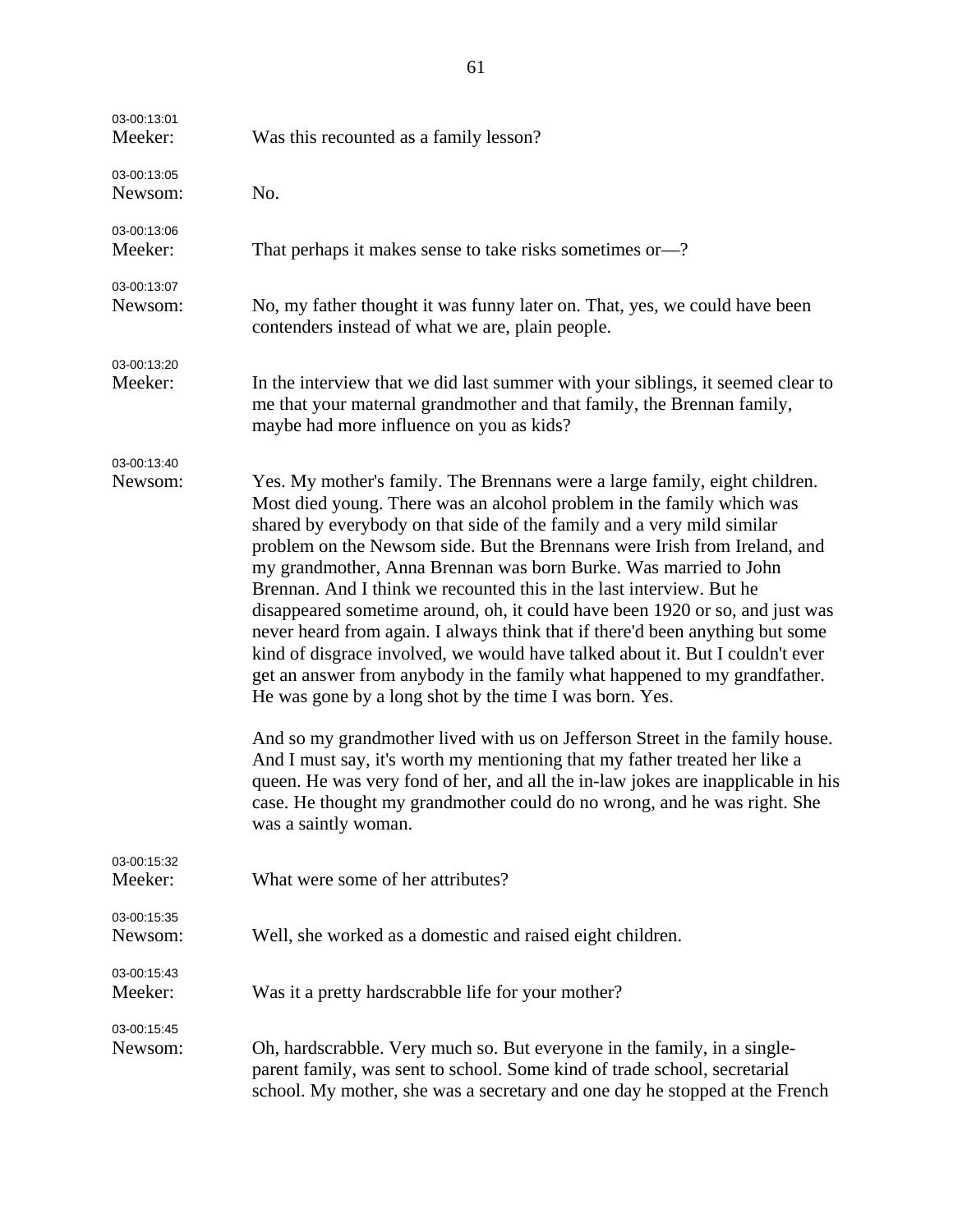Church, NDV on Bush Street. The school's on Bush and the church is on Pine, I think, or vice versa.

03-00:16:20

Meeker: Is that Notre Dame des Victoires?

03-00:16:21

Newsom: Yes. Notre Dame des Victoires. And they met through Father Le Bihan, the pastor down there. I think he actually introduced my mother to my father. Anyhow, getting back to my grandmother, she was a semi-invalid. I don't know the cause of it, but she couldn't walk very well. But she worked very hard and she raised eight kids. One of these uncomplaining marvelous people. She had one vice, which was playing the horses. I shared that with her. I have a great story to recount about that.

> My grandmother, who lived in the room next door to mine in the family house—God forgive me for the noise that I and my brothers made that kept her awake most of the nights. Anyhow, my grandmother used to dope out the horses. We had a green sheet in those days. The *Chronicle* had a green sheet. Literally green in color. That was the sports section. And she would dope out the horses in the morning, and sometimes she would pray to Saint Theresa to give her a tip on horses, and she'd go up to Chestnut Street where there was a bookmaker whose name was Moon. What his real name was, I don't know. Moon was selling newspapers up there. And one morning, my grandmother came in, knocked on my door with her cane and said, "Billy, I had a dream last night, and Saint Theresa appeared to me and she held up one hand with five fingers, and on the other hand held up four fingers. And I took that to mean she was giving me the fifth horse in the fourth race." I said, "Why not the fourth horse?" She said, "Saint Theresa, I know. It was the fifth horse in the fourth race. So I should go up and make a big bet. Will you come with me?" She couldn't walk very well. I was about ten years old, I think, maybe twelve years old. And we went up and we made the bet and we also stopped at Saint Vincent de Paul for Mass on the way back. And to make a very long story short, the horse won and paid about fifteen to one, as well it might have, since the source was miraculous.

03-00:19:18

Meeker: It would have been less dramatic if it was five to one.

03-00:19:22

Newsom: She came down to my room and said, "Billy, as you can imagine, Saint Theresa is right. Could you go with me to get the money?" So I said, "Sure." It was Saturday, I think. Had the day off. So I went with my grandmother to pick up the money and she got up and we went up to see Moon to collect and my grandmother walked up and said, "Moon, you owe me some money.

> "Terry's Choice"—please believe me—was the horse's name—"finished first, and you owe me fifty bucks or something." And Moon said to my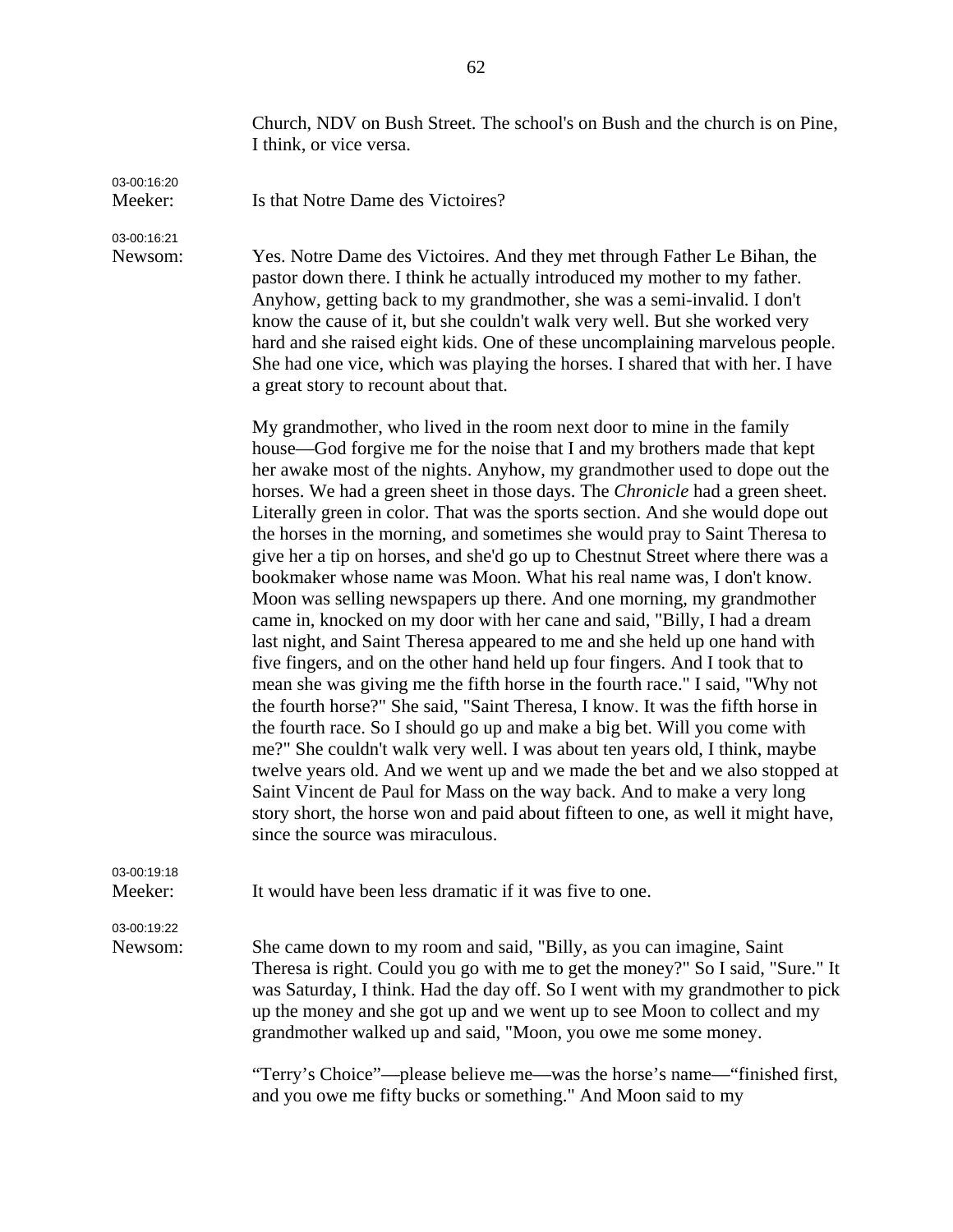grandmother, "Get lost, Mrs. Brennan. And she thought he was welshing on the bet, if I may use that racist term, welshing. Affront to the Welsh. But anyhow, it's the only word I can think of, to explain my grandmother, her belief that Moon was welshing on the bet. He said, "For God's sake, Mrs. Brennan, get lost." He was under surveillance from the cops. He wasn't welshing at all, he just didn't want to get arrested. So the cop swooped in, arrested him in front of my grandmother's aghast eyes, and they took him away on the spot. My grandmother was distraught. She came home. We took the F car home and we arrived. It was Saturday morning.

Through all these years, I remember my father was sitting there and he said, "What's the matter with your grandmother? What's the matter with Mrs. Brennan?" And I told him the story. He said, "Oh, for God's sake, I'll take care of that." He got on the telephone, phoned the judge, whose name was Eddie O'Day. Different times, right. He called Eddie O'Day. He called Jake Ehrlich, overkill, hell of a lawyer, and said, "Jake, I want this taken care of right away. I want this guy bailed before he's arrested." They didn't quite manage that, but he was released while he was being booked. And my father had a resort in those days, the early forties. I think this might have been forty-six or so. And so they took Moon and his wife up to the resort for an all-expense paid vacation to assuage his anguish. And my father asked me to ask Moon how much he owed my grandmother. He said, "Tell Moon I'll pay it, Billy." I was back on the street corner, then. Moon was back selling papers. So he gave me the money and I gave it to my grandmother, and my grandmother gave me five dollars or ten dollars, which taught me at an early point in my life that crime pays. Everybody came out well. Moon did fine. He got a free weekend and didn't have to pay the bet. My grandmother got the money and it was a miraculous occasion.

| 03-00:23:10 |                                                                                                                                                                                                                                                                                                                                                                                                                                                                                                                                                          |
|-------------|----------------------------------------------------------------------------------------------------------------------------------------------------------------------------------------------------------------------------------------------------------------------------------------------------------------------------------------------------------------------------------------------------------------------------------------------------------------------------------------------------------------------------------------------------------|
| Meeker:     | Did Jake Ehrlich get a retainer or something?                                                                                                                                                                                                                                                                                                                                                                                                                                                                                                            |
| 03-00:23:12 |                                                                                                                                                                                                                                                                                                                                                                                                                                                                                                                                                          |
| Newsom:     | I doubt it. He owed my father money, I think. Yes. He owed a friend of my<br>father a lot of money, and so he was being very nice to my father. An amazing<br>tale, but absolutely, literally true.                                                                                                                                                                                                                                                                                                                                                      |
| 03-00:23:32 |                                                                                                                                                                                                                                                                                                                                                                                                                                                                                                                                                          |
| Meeker:     | How and when did your parents meet?                                                                                                                                                                                                                                                                                                                                                                                                                                                                                                                      |
| 03-00:23:36 |                                                                                                                                                                                                                                                                                                                                                                                                                                                                                                                                                          |
| Newsom:     | It's obscure in my memory. I think, as I mentioned, I connected with NDV,<br>the French church. My father was very active in the French church. It must<br>have been as a result of my mother attending mass there all the time on her<br>way to work. Her work was a block from the French church, so she was a<br>daily attendee at mass. And I know that later on my father was a huge<br>supporter of the school. He built a lot of the annex to the school. I think the<br>meeting was maybe brokered by Father Le Bihan. Louis Le Bihan, who was a |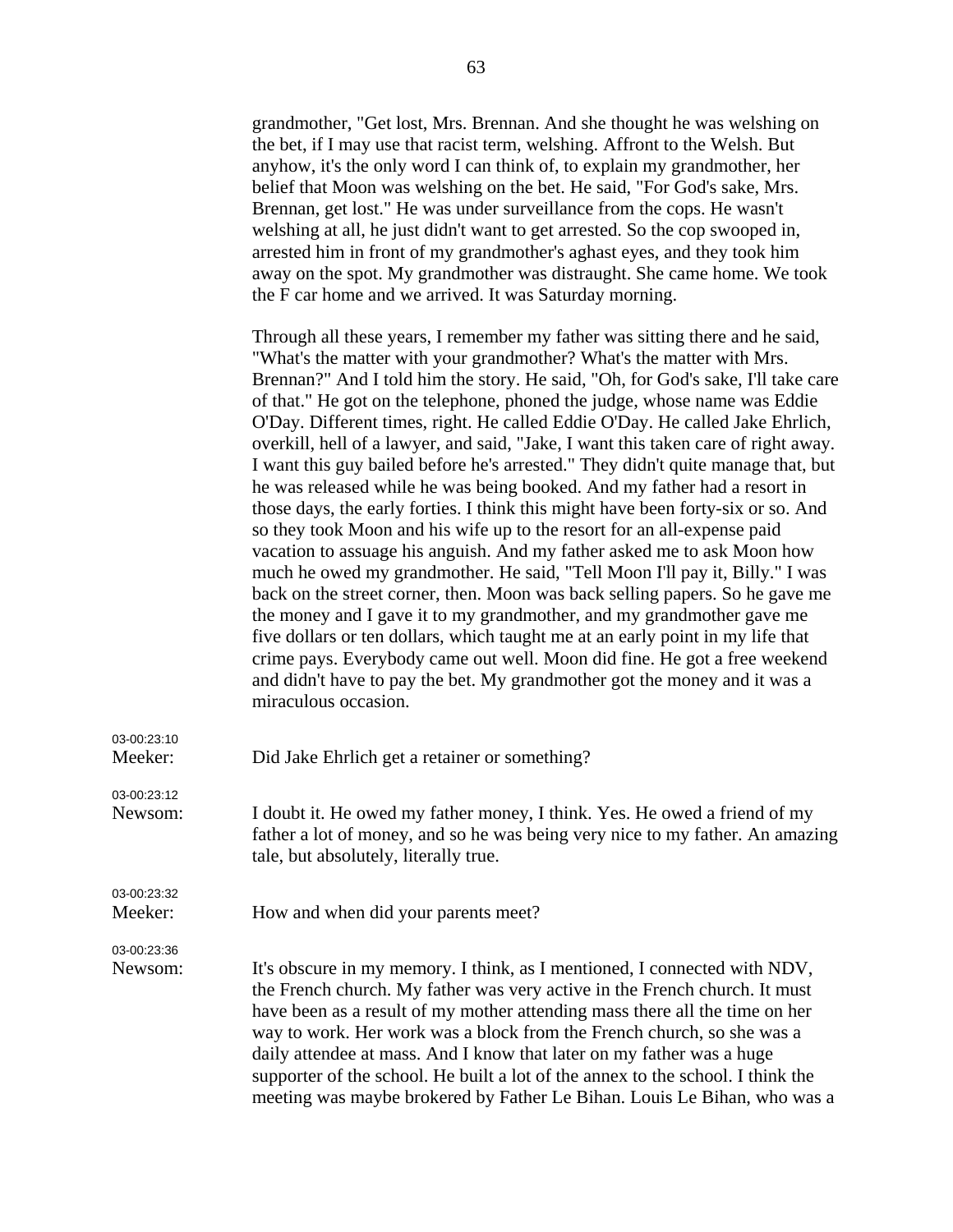|                        | pastor of the French church. It was all French priests in those days, and French<br>Canadian nuns. Very small school in those days. Now it's hard to get in, like<br>all good schools. I think they met under the auspices of Father Le Bihan. In<br>those days, you had to have somebody like that introduce you.                                                                                                                                                                                                                                                                                                                                                                                             |
|------------------------|----------------------------------------------------------------------------------------------------------------------------------------------------------------------------------------------------------------------------------------------------------------------------------------------------------------------------------------------------------------------------------------------------------------------------------------------------------------------------------------------------------------------------------------------------------------------------------------------------------------------------------------------------------------------------------------------------------------|
| 03-00:24:54<br>Meeker: | You said that your mother was a secretary?                                                                                                                                                                                                                                                                                                                                                                                                                                                                                                                                                                                                                                                                     |
| 03-00:24:56<br>Newsom: | Yes.                                                                                                                                                                                                                                                                                                                                                                                                                                                                                                                                                                                                                                                                                                           |
| 03-00:24:57<br>Meeker: | Okay. Where was she working? Do you know?                                                                                                                                                                                                                                                                                                                                                                                                                                                                                                                                                                                                                                                                      |
| 03-00:24:58<br>Newsom: | At the PG&E, I think. But she was only about seventeen or eighteen when she<br>met my father.                                                                                                                                                                                                                                                                                                                                                                                                                                                                                                                                                                                                                  |
| 03-00:25:07<br>Meeker: | And how old was he?                                                                                                                                                                                                                                                                                                                                                                                                                                                                                                                                                                                                                                                                                            |
| 03-00:25:09<br>Newsom: | I think thirty. She was a child bride. I emulated my father by marrying Tessa,<br>Gavin and Hilary's mother, when she was nineteen. I was accused of cradle<br>robbing because I was thirty-two. I had my father's example before me. My<br>father was doing very well in those days and I remember being told that as a<br>wedding present he bought my mother a Pierce Arrow convertible, one of two<br>in San Francisco. The other one belonged to Helen Wills, the tennis star. It<br>was part of family lore, but it's true. And my father was, by that time, affluent<br>even though it was the Depression. So my mother did very well in terms both<br>of a solid man and a reliable source of support. |
| 03-00:26:17<br>Meeker: | What year were they married? Roughly.                                                                                                                                                                                                                                                                                                                                                                                                                                                                                                                                                                                                                                                                          |
| 03-00:26:22<br>Newsom: | Oh, I'm going to guess my sister Carol was born in 1932, so I think it must<br>have been in the 1930s.                                                                                                                                                                                                                                                                                                                                                                                                                                                                                                                                                                                                         |
| 03-00:26:43<br>Meeker: | So I imagine she probably left her secretarial job?                                                                                                                                                                                                                                                                                                                                                                                                                                                                                                                                                                                                                                                            |
| 03-00:26:47            |                                                                                                                                                                                                                                                                                                                                                                                                                                                                                                                                                                                                                                                                                                                |
| Newsom:                | Yes, because married women simply didn't work in those days. Categorical<br>statement. Married women didn't work. It was not accepted. I never knew a<br>mother, except a single mother, who worked. A man would be embarrassed to<br>have his wife work. Interesting sociological change, you know.                                                                                                                                                                                                                                                                                                                                                                                                           |
| 03-00:27:19            |                                                                                                                                                                                                                                                                                                                                                                                                                                                                                                                                                                                                                                                                                                                |
| Meeker:                | So you were born in thirty-four, which means that, I imagine, some of your<br>earliest memories coincide with World War II.                                                                                                                                                                                                                                                                                                                                                                                                                                                                                                                                                                                    |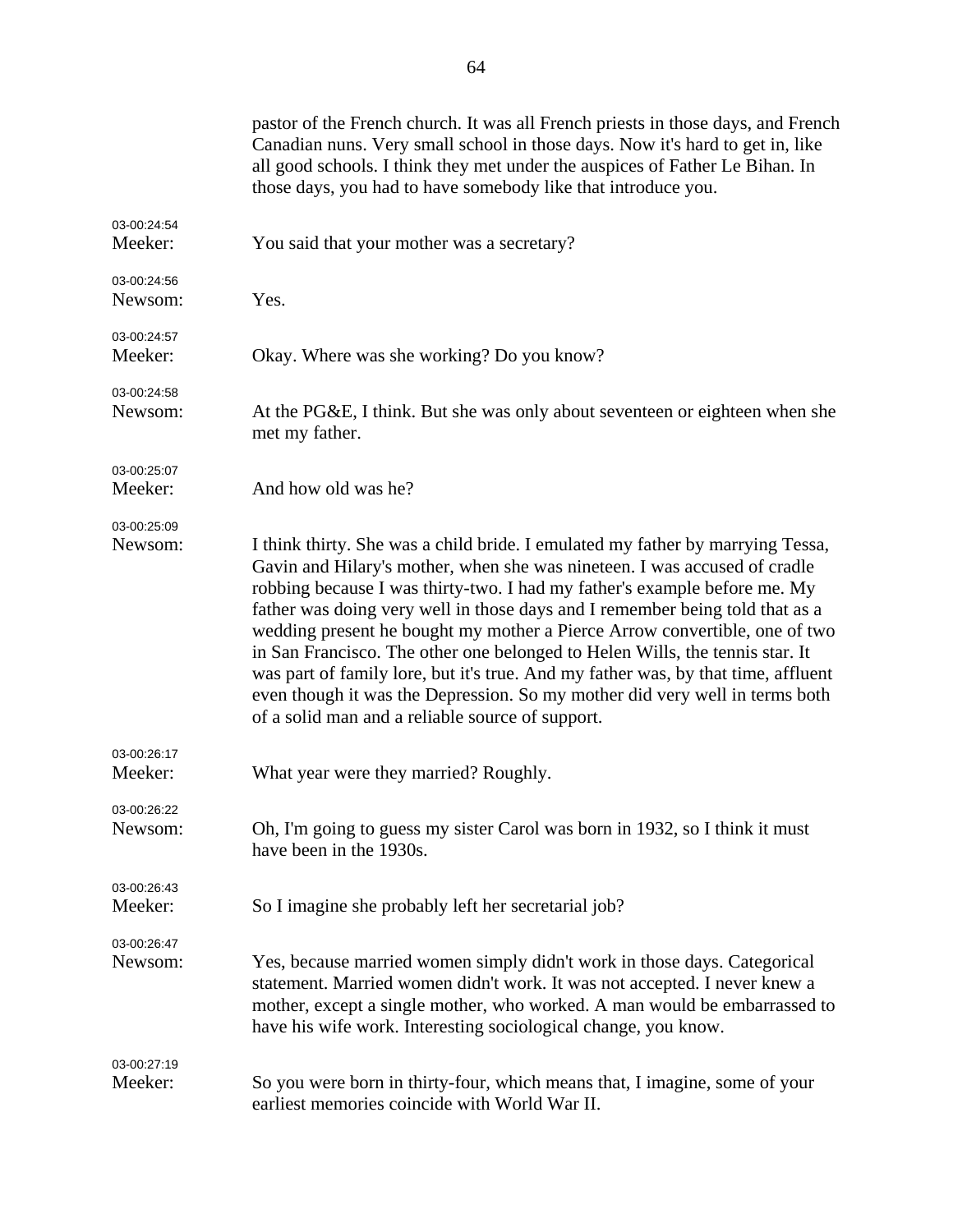| 03-00:27:29 |                                                                                                                                                                                                                                                                                                                                                                                                                                                                                                                                                                                                                                                                                                                                                                                                                                                                                                                                                                                                                                                                                                                                                                                                                                                                                                                                                                                                                                                                                                                                                                                                                                                                                                                                                                                                                 |
|-------------|-----------------------------------------------------------------------------------------------------------------------------------------------------------------------------------------------------------------------------------------------------------------------------------------------------------------------------------------------------------------------------------------------------------------------------------------------------------------------------------------------------------------------------------------------------------------------------------------------------------------------------------------------------------------------------------------------------------------------------------------------------------------------------------------------------------------------------------------------------------------------------------------------------------------------------------------------------------------------------------------------------------------------------------------------------------------------------------------------------------------------------------------------------------------------------------------------------------------------------------------------------------------------------------------------------------------------------------------------------------------------------------------------------------------------------------------------------------------------------------------------------------------------------------------------------------------------------------------------------------------------------------------------------------------------------------------------------------------------------------------------------------------------------------------------------------------|
| Newsom:     | It started seven years later, but I remember I was on Chestnut Street and Moon<br>was selling papers. And I remember Moon shouting out, "War declared." I<br>remember my father's shock at that. I have a clear memory of that. At Scott<br>and Chestnut Street where Moon presided, making book, and where Jack's<br>Cigar Store was located a few doors away, and Maurie was the guy who<br>owned Jack's. And Maurie booked bets, too, on anything. I made a big bet on<br>Adlai Stevenson for my father with Maurie. That was 1952, I think. So I<br>would have been eighteen. By that time, I was able to make bets. I made that<br>big bet on Adlai Stevenson. And I said to my father, "He has no chance, Dad,<br>at all." And he said, "Billy, make the bet." He pointed at his heart. So I said to<br>Maurie, "Maurie, I want to bet \$1,500 on Adlai Stevenson. What kind of odds<br>can you give me?" And he said, "Billy, don't do it." I said, "Maurie, I have to.<br>My father said to do it." And Maurie said, "Look, I'll make a deal with you. If<br>Stevenson wins, I will pay you five to one, all right. If he loses, he's going to<br>lose, I will say I didn't book the bet, you got here too late. You can bring the<br>money back to your father." And I did.                                                                                                                                                                                                                                                                                                                                                                                                                                                                                                                            |
| 03-00:29:35 |                                                                                                                                                                                                                                                                                                                                                                                                                                                                                                                                                                                                                                                                                                                                                                                                                                                                                                                                                                                                                                                                                                                                                                                                                                                                                                                                                                                                                                                                                                                                                                                                                                                                                                                                                                                                                 |
| Meeker:     | Well, it's interesting. From what I understand, back in the era before scientific<br>polling, it actually was bookmakers who created knowledge about who was<br>going to win a political contest.                                                                                                                                                                                                                                                                                                                                                                                                                                                                                                                                                                                                                                                                                                                                                                                                                                                                                                                                                                                                                                                                                                                                                                                                                                                                                                                                                                                                                                                                                                                                                                                                               |
| 03-00:29:50 |                                                                                                                                                                                                                                                                                                                                                                                                                                                                                                                                                                                                                                                                                                                                                                                                                                                                                                                                                                                                                                                                                                                                                                                                                                                                                                                                                                                                                                                                                                                                                                                                                                                                                                                                                                                                                 |
| Newsom:     | Exactly. In 1948, Martin, my father made a big killing on Harry Truman. He<br>had bet \$13,000. I remember the exact amount—he had bet \$13,000 on<br>Truman with the "Greeks" at One Opal Place. One Opal Place was run by<br>Tom Kyne, K-Y-N-E, whose brother, Bill, ran the racetrack at Bay Meadows.<br>But Tom was a betting commissioner of San Francisco. I was then fourteen<br>years old. I never saw my father drunk—he had a terrific capacity, unlike my<br>mother, God rest her soul—he had a great capacity for drink. Didn't drink a<br>lot. But I never saw him drunk, except one time I thought he was tipsy after<br>the Truman election. He had bet the "Greeks" \$13,000 at, I think, five or six to<br>one, and he came home at about three or four in the morning, because in those<br>days there were no exit polls, no TV immediate returns. Just the radio and you<br>had to wait for polling to end in Kansas City and places like that. And so it<br>wasn't until three or four in the morning that you could collect the bet. Kyne<br>was a stakeholder, and so these guys paid off my father. My father came home<br>with a few drinks aboard, and I was waiting up because I was very excited<br>about it. And my father came in and said, "Billy, get me my half pint." He<br>kept a half pint of Seagram's Seven in the cupboard, and he said, "Pour me a<br>drink." I poured him a drink. He said, "Look, we did pretty well tonight." He<br>said, "Is your mother awake?" I said, "No, she's sound asleep." He said, "Go<br>up and see." I ran up. Out cold. And so my father said to me, "Billy, here." He<br>gave me twenty bucks. I'd never seen a twenty before that easy. And so he<br>said, "Help me count the money," and I did. A lot of money. Like 50,000<br>bucks. |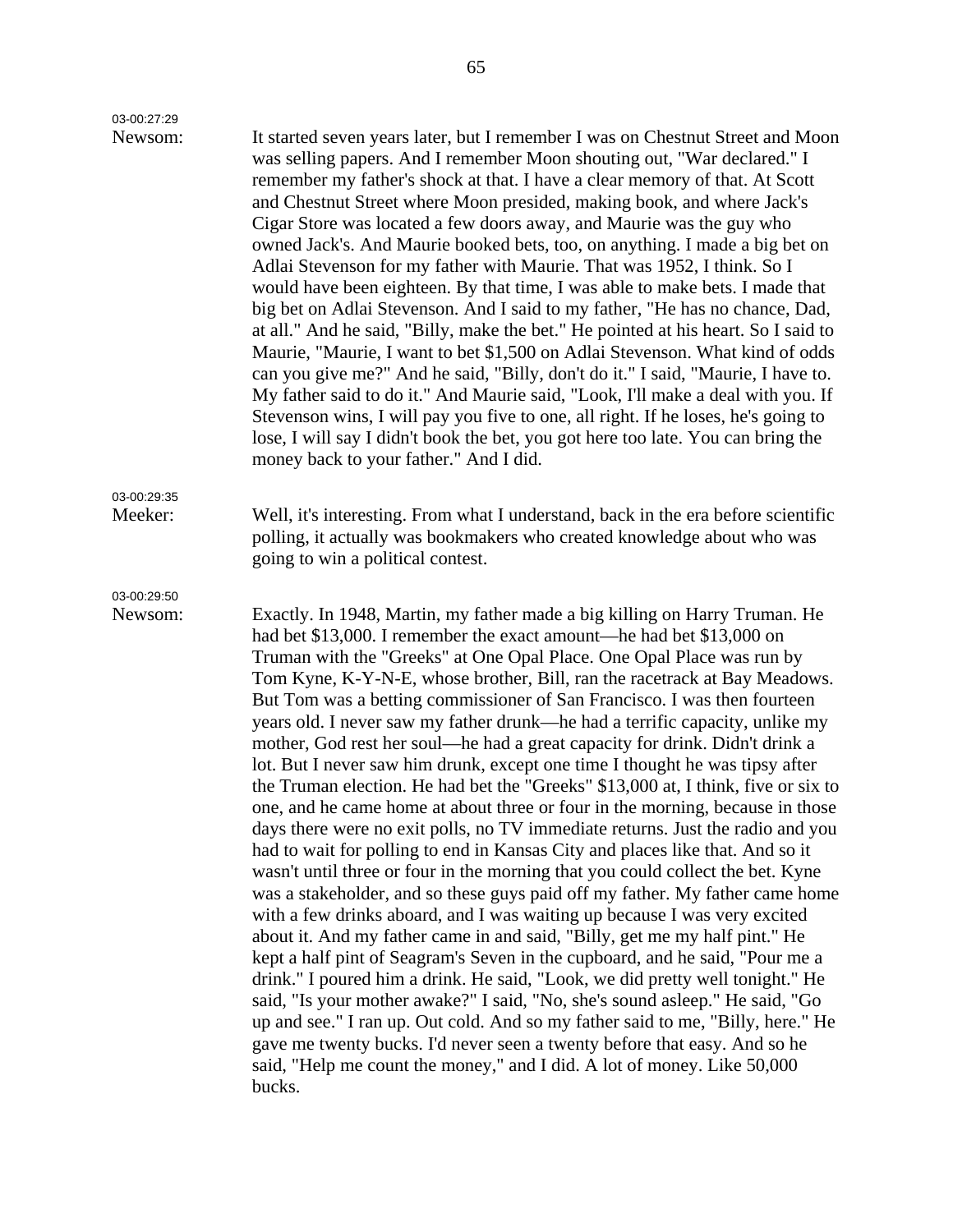| 03-00:32:39<br>Meeker: | So it's a five to one or a four to one sort of deal?                                                                                                                                                                                                                                                                                                                                                                                                                                                                                                                                                                                                                                                                                                                                                                                                                                                                                                                                                                                                                                                                                                                                                                                                                                                                                                                                                                                                                                |
|------------------------|-------------------------------------------------------------------------------------------------------------------------------------------------------------------------------------------------------------------------------------------------------------------------------------------------------------------------------------------------------------------------------------------------------------------------------------------------------------------------------------------------------------------------------------------------------------------------------------------------------------------------------------------------------------------------------------------------------------------------------------------------------------------------------------------------------------------------------------------------------------------------------------------------------------------------------------------------------------------------------------------------------------------------------------------------------------------------------------------------------------------------------------------------------------------------------------------------------------------------------------------------------------------------------------------------------------------------------------------------------------------------------------------------------------------------------------------------------------------------------------|
| 03-00:32:41<br>Newsom: | Had to be five to one anyhow. And he told me later, he said, maybe racially a<br>little insensitive to say, but he said, "Billy, the Greeks have to get a bet down.<br>They have to. They can't not bet." Couple of hours before Kyne closed, I knew<br>the Greeks would be there (whoever "the Greeks" were). They had to put<br>together a bunch of money. And they said, "Two to one, three to one." Finally<br>my father said, "It's off the charts," and they gave him five to one or whatever<br>it was. Four to one. I can't be sure. A lot of money. So he was crafty and we<br>were in Clover for a long time after that. This is funny. My father told me later<br>on that morning, he said—forgetting that he'd given me twenty before. He<br>said, "Billy, your mother doesn't have to know exactly how well I did, all<br>right?" And he gave me another twenty. Now I had forty bucks and my silence<br>was purchased as a done deal. And so my father, about a week afterward,<br>bought my mother a new Cadillac, which was probably three or four thousand<br>dollars. He had plenty left over. And so my mother said to me, "You know,<br>Billy"—Saint Theresa again—my mother said, "Billy, I made a novena to<br>Saint Theresa, and of course she came through, and of course we won and I<br>don't want anybody to know this, but you can know it. Your father bet \$1,500<br>on Truman and he won about \$6,000." I said, "Wow. Amazing, Mom." True<br>story. |
| 03-00:35:01<br>Meeker: | Yes, that's great. So did she generally approve of him making these wagers?                                                                                                                                                                                                                                                                                                                                                                                                                                                                                                                                                                                                                                                                                                                                                                                                                                                                                                                                                                                                                                                                                                                                                                                                                                                                                                                                                                                                         |
| 03-00:35:09<br>Newsom: | She had no say in the matter, Martin.                                                                                                                                                                                                                                                                                                                                                                                                                                                                                                                                                                                                                                                                                                                                                                                                                                                                                                                                                                                                                                                                                                                                                                                                                                                                                                                                                                                                                                               |
| 03-00:35:10<br>Meeker: | She had no say. Yes.                                                                                                                                                                                                                                                                                                                                                                                                                                                                                                                                                                                                                                                                                                                                                                                                                                                                                                                                                                                                                                                                                                                                                                                                                                                                                                                                                                                                                                                                |
| 03-00:35:11<br>Newsom: | None at all. She was, I hate to say it, an Irish wife. Meek. And she went along<br>with the program pretty well.                                                                                                                                                                                                                                                                                                                                                                                                                                                                                                                                                                                                                                                                                                                                                                                                                                                                                                                                                                                                                                                                                                                                                                                                                                                                                                                                                                    |
| 03-00:35:25<br>Meeker: | But he protected her from the knowledge that he risked \$13,000 in savings.                                                                                                                                                                                                                                                                                                                                                                                                                                                                                                                                                                                                                                                                                                                                                                                                                                                                                                                                                                                                                                                                                                                                                                                                                                                                                                                                                                                                         |
| 03-00:35:29<br>Newsom: | Exactly. And it wasn't a woman's right to know. Women's rights weren't<br>extended at that point that far, to know how much your husband was<br>gambling. My father was a gambler. He loved gambling. Made a lot of big<br>bets.                                                                                                                                                                                                                                                                                                                                                                                                                                                                                                                                                                                                                                                                                                                                                                                                                                                                                                                                                                                                                                                                                                                                                                                                                                                    |
| 03-00:35:51<br>Meeker: | What were some of the other wagers that he made that you knew about?                                                                                                                                                                                                                                                                                                                                                                                                                                                                                                                                                                                                                                                                                                                                                                                                                                                                                                                                                                                                                                                                                                                                                                                                                                                                                                                                                                                                                |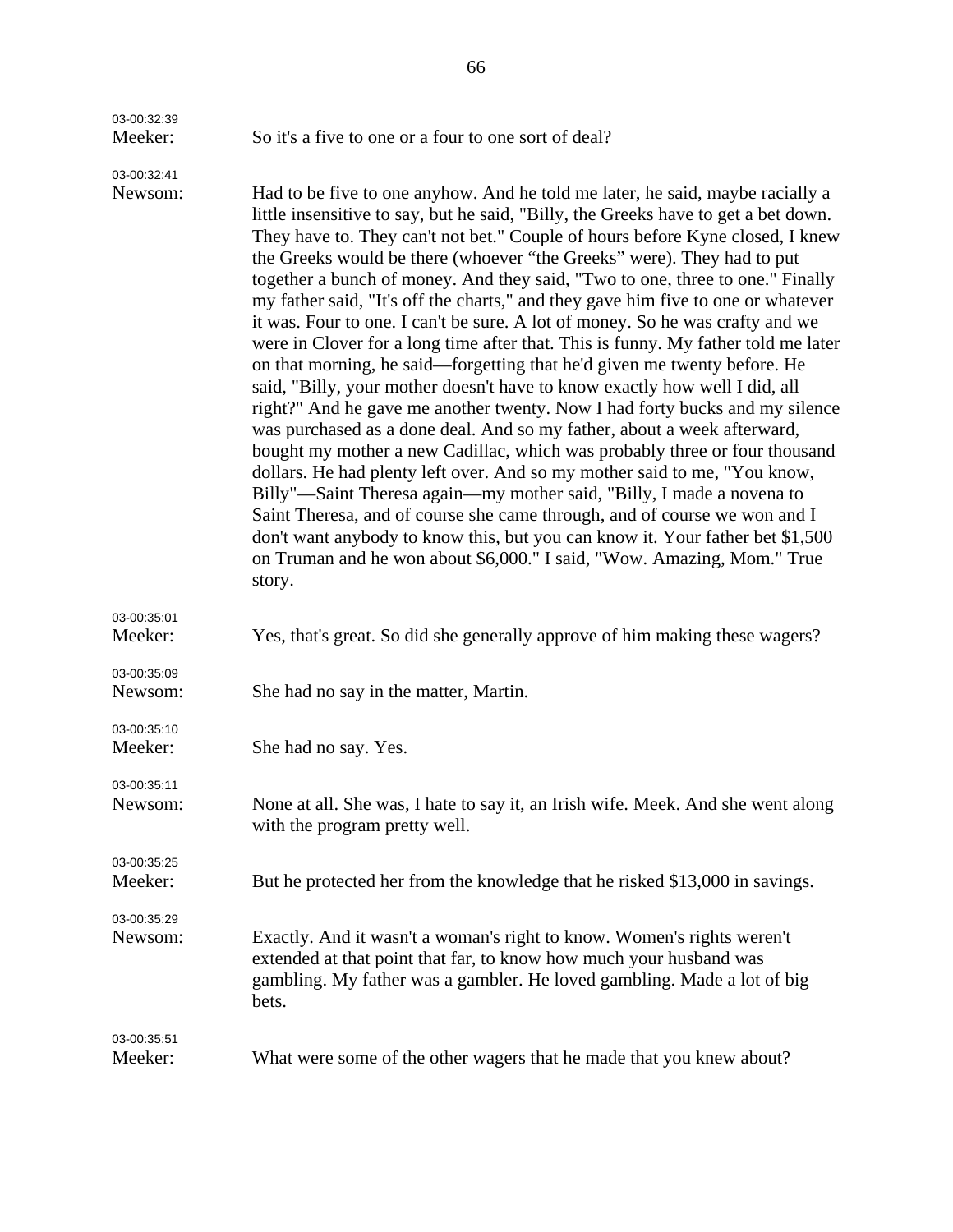| 03-00:35:55<br>Newsom: | Well, I'm just saying big bets.                                                                                                                                                                                                                                                                                                                                                                                                                                                                                                                                                                                                                                                                                                                                                                                                                                                                                                                                                                                                                                                                          |
|------------------------|----------------------------------------------------------------------------------------------------------------------------------------------------------------------------------------------------------------------------------------------------------------------------------------------------------------------------------------------------------------------------------------------------------------------------------------------------------------------------------------------------------------------------------------------------------------------------------------------------------------------------------------------------------------------------------------------------------------------------------------------------------------------------------------------------------------------------------------------------------------------------------------------------------------------------------------------------------------------------------------------------------------------------------------------------------------------------------------------------------|
| 03-00:35:56<br>Meeker: | Maybe some of the big ones. Some of the riskier ones.                                                                                                                                                                                                                                                                                                                                                                                                                                                                                                                                                                                                                                                                                                                                                                                                                                                                                                                                                                                                                                                    |
| 03-00:35:59<br>Newsom: | Nothing to compare with that amount of money, betting that amount of money<br>on Truman. Five thousand, six thousand was a lot of money in those days.<br>Like five times that amount in today's dollars. And he used to bet a lot of<br>money in those days. When I say the clubs, I mean Tahoe. He used to get in<br>big card games up there, and I knew he was winning or losing five grand, ten<br>grand. But only when he was making money, had a lot of money, did he ever<br>take chances like that. Because otherwise, he was very prudent. Until much<br>later in his life, he had no financial problems. But he developed financial<br>problems, too.                                                                                                                                                                                                                                                                                                                                                                                                                                          |
| 03-00:37:02<br>Meeker: | Well, your father also is well known for being a confidante of people like Pat<br>Brown and a lot of politicians in San Francisco.                                                                                                                                                                                                                                                                                                                                                                                                                                                                                                                                                                                                                                                                                                                                                                                                                                                                                                                                                                       |
| 03-00:37:10<br>Newsom: | Yes. I can tell you, he raised all the money for Pat Brown, and I can tell you<br>something that's in the nature of a sensational discovery. I suspect that Tom<br>Kyne put up a lot of the money for Pat Brown's campaign, but Pat Brown<br>never knew that because my father never told him. So probably my father<br>went to Kyne, who was a dear friend, and said—in forty-six, the first<br>campaign—"We're taking on Matt Brady." And Kyne said, "You can't beat<br>Brady." And my father said, "We're going to try." And so I think Kyne put up<br>at least half the money for the campaign—the first one—and he did very well,<br>Brown did, so the second time Kyne was a much more modest contributor.<br>But Kyne didn't care and wasn't looking for any favors. Kyne, in 1946, was<br>put out of business by the Kefauver Commission. Until then, the chief of<br>police, the mayor, the DA, everybody, was at Kyne's office every Election<br>Day. You had to be. That was where the action was. And it was completely,<br>grossly illegal. As illegal as it would be now. But it was okay. |
| 03-00:38:43<br>Meeker: | Did Kyne have a cover business or was it quite obvious what—?                                                                                                                                                                                                                                                                                                                                                                                                                                                                                                                                                                                                                                                                                                                                                                                                                                                                                                                                                                                                                                            |
| 03-00:38:48<br>Newsom: | Nothing. He had scads of money. Single man. He had a huge paternity case<br>against him. His son, Willy Kyne, died some years ago, but I think he in fact<br>was the illegitimate son of Tom Kyne. And Tom Kyne was one of these old<br>Irish types who lived in a hotel. I remember my father saying that Kyne had a<br>standing order. The families of anybody who needed burial expense could<br>apply to Kyne. He would pay it, no questions asked in those days. If some<br>poor guy died in the streets, was out of the house or something, Kyne would<br>pay for the funeral. My father had a great regard for Kyne. He said it was a                                                                                                                                                                                                                                                                                                                                                                                                                                                             |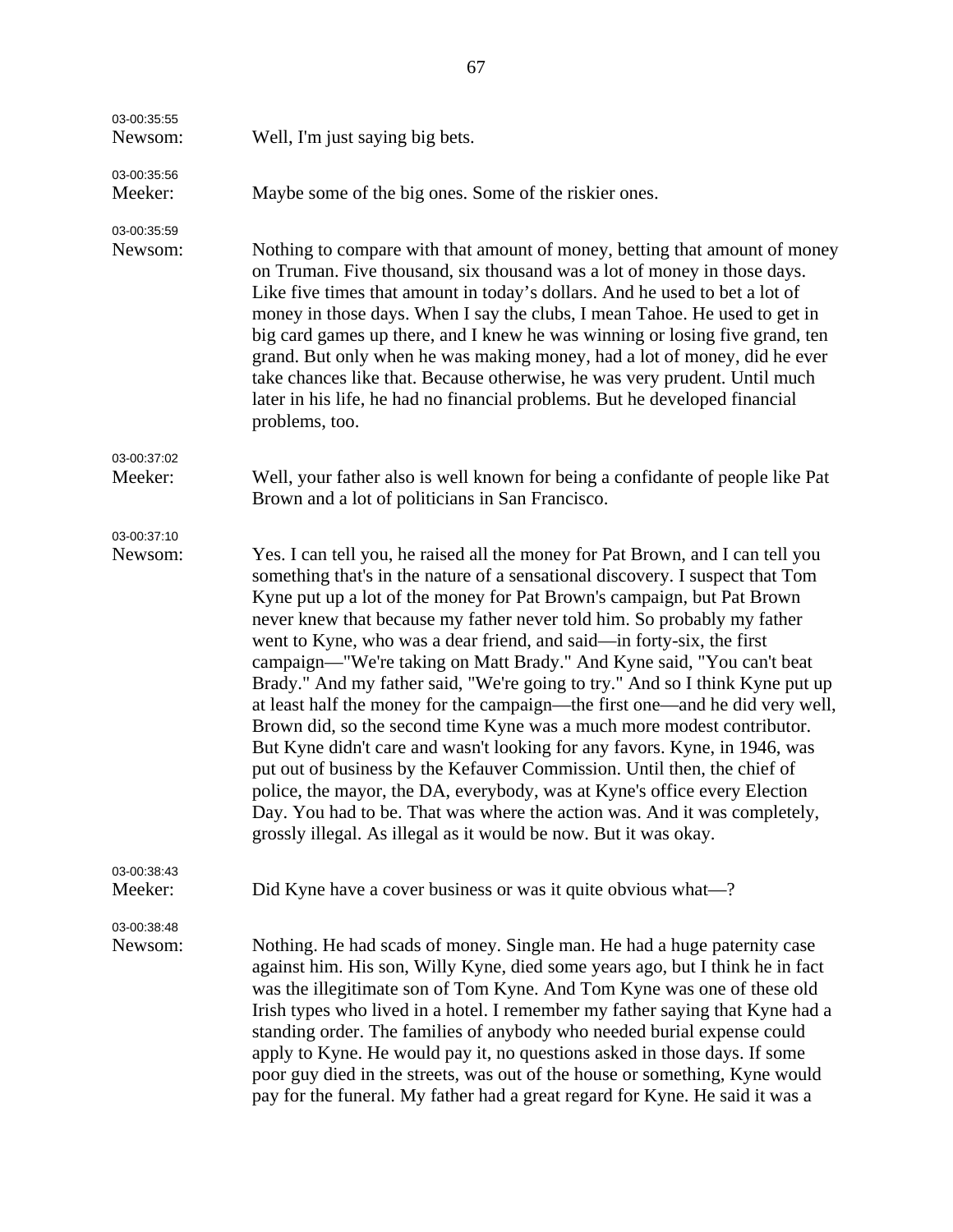|                        | type that had disappeared now from the earth. But a solid guy, solid. His word<br>was his bond. He ran an honest place and people trusted him absolutely. And I<br>don't know why nobody's ever written his story. It's a great story.                                                                                                                                                                                                                                                       |
|------------------------|----------------------------------------------------------------------------------------------------------------------------------------------------------------------------------------------------------------------------------------------------------------------------------------------------------------------------------------------------------------------------------------------------------------------------------------------------------------------------------------------|
| 03-00:39:59<br>Meeker: | When you say that anyone could have applied for him, do you mean people,<br>part of the sort of Irish Catholic community or was it—?                                                                                                                                                                                                                                                                                                                                                         |
| 03-00:40:08<br>Newsom: | Irish Catholic community, yes.                                                                                                                                                                                                                                                                                                                                                                                                                                                               |
| 03-00:40:10<br>Meeker: | Okay, all right. The city, of course—and this is something I'd like to get more<br>of your perspective was—                                                                                                                                                                                                                                                                                                                                                                                  |
| 03-00:40:15<br>Newsom: | Is completely changed ethnically.                                                                                                                                                                                                                                                                                                                                                                                                                                                            |
| 03-00:40:18<br>Meeker: | Yes. I mean, there was a difference then between Italians and Irish.                                                                                                                                                                                                                                                                                                                                                                                                                         |
| 03-00:40:20<br>Newsom: | There were Irish Catholics and there were Italian Catholics. That was the city.<br>And Germans. In the early days, Germans, but they were dying out by the<br>time I was growing up.                                                                                                                                                                                                                                                                                                         |
| 03-00:40:32<br>Meeker: | Dying out or assimilating, I guess?                                                                                                                                                                                                                                                                                                                                                                                                                                                          |
| 03-00:40:35<br>Newsom: | I can't tell you the difference. Disappearing.                                                                                                                                                                                                                                                                                                                                                                                                                                               |
| 03-00:40:40<br>Meeker: | Well, in the 1940s, right, when war breaks out, those old ethnic attachments,<br>German, Italian and Irish, did they come to mean more or less in the context<br>of the war, considering what was going on on the continent?                                                                                                                                                                                                                                                                 |
| 03-00:41:01<br>Newsom: | You make a good point. I think the Germans kept a lower profile in those<br>days. I remember one of my close friends who's still around, Lou Felder, it's<br>F-E-L-D-E-R. Lou Felder, his father was a big shot in the Bundt, the German-<br>American organization, and there was a lot of pressure on him. And I had a<br>lawyer friend, Nick Alaga, who told me many years later— he was an FBI<br>agent who was assigned to the German Bundt and he had a tape recording or<br>phone tap. |
| 03-00:41:50<br>Meeker: | Tapping. Yes.                                                                                                                                                                                                                                                                                                                                                                                                                                                                                |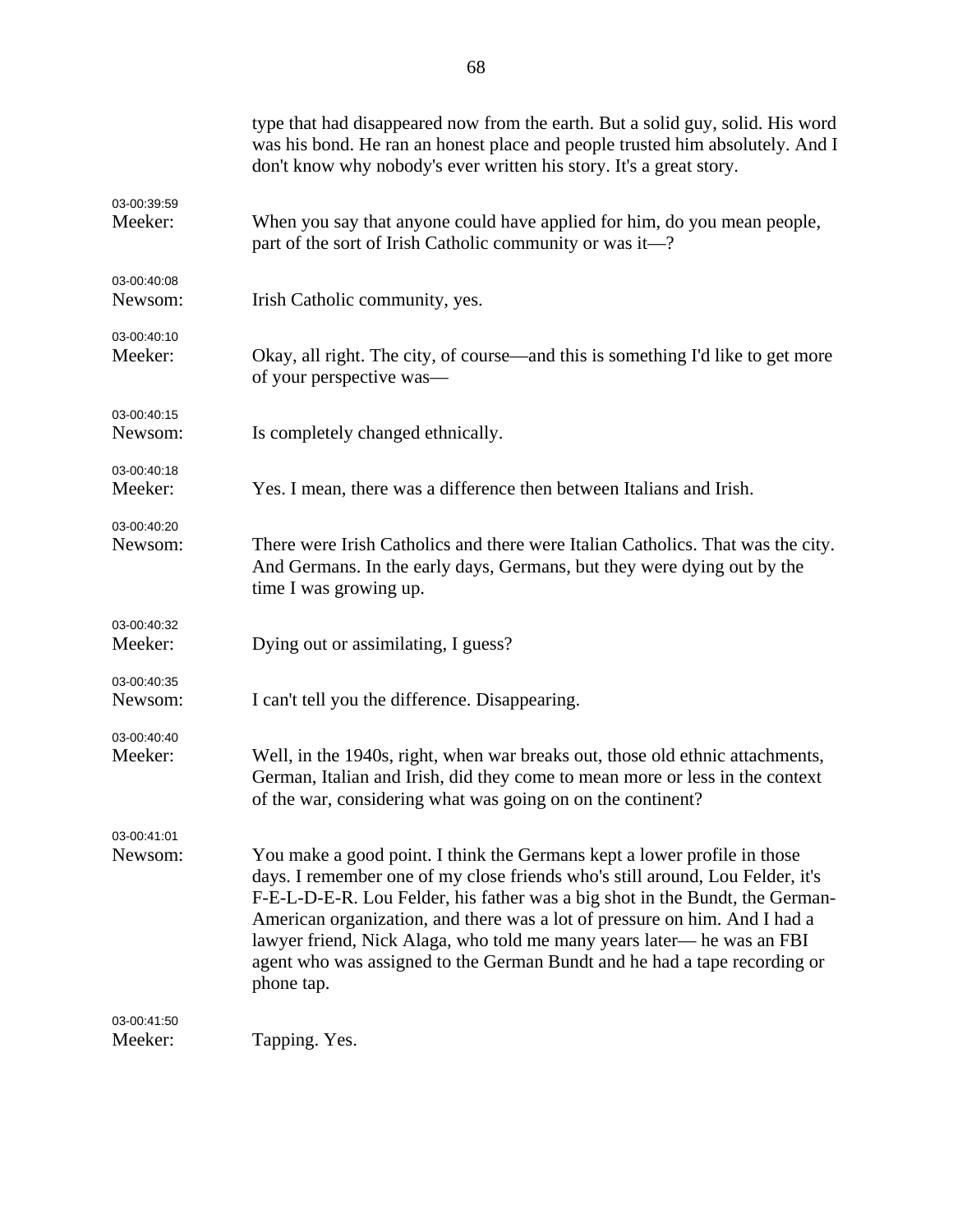| 03-00:41:52            |                                                                                                                                                                                                                                                                                                                                                                                                                                                                                                                                                                                                                                                                                                                                                                                                                                                                                             |
|------------------------|---------------------------------------------------------------------------------------------------------------------------------------------------------------------------------------------------------------------------------------------------------------------------------------------------------------------------------------------------------------------------------------------------------------------------------------------------------------------------------------------------------------------------------------------------------------------------------------------------------------------------------------------------------------------------------------------------------------------------------------------------------------------------------------------------------------------------------------------------------------------------------------------|
| Newsom:                | He had a tap on their phone and people were very, very frightened of<br>Germany when the war broke out. I was a little boy, but I remember that there<br>were German people next door to us, and we were convinced that they were<br>sending coded messages to Germany. My sister and I used to listen at the wall.<br>Little realizing that they were German Jews. Goldberg. Simon Goldberg.<br>Fabulous man. He was the founder of the Prix Unique Stores. I think P-R-I-X<br>unique. Prix Unique. Like five-and-ten stores in US. He was chased out of<br>Germany and he lived right next door to us. A wonderful man. He was<br>German, after all, and we didn't make the distinction as little children between<br>Jewish Germans and German Germans. Anyhow, Germans started to<br>disappear around that time. By the end of the war, they were not very visible<br>in San Francisco. |
|                        | And a lot of Italians, lot of Irish. That's changed now completely. I heard<br>some figures just the other day from Nancy Pelosi. I think there is something<br>like five percent Italian names in San Francisco now in the phonebook. Maybe<br>ten. And maybe that many Irish. And the Irish principally because coming<br>back. Irish contractors in the city and things like that.                                                                                                                                                                                                                                                                                                                                                                                                                                                                                                       |
| 03-00:43:51<br>Meeker: | Recent immigrants, you mean?                                                                                                                                                                                                                                                                                                                                                                                                                                                                                                                                                                                                                                                                                                                                                                                                                                                                |
| 03-00:43:53<br>Newsom: | Yes. It's all Asian now. The whole city. Latin American and Asian. Seventy-<br>five, eighty percent of the population, I would say.                                                                                                                                                                                                                                                                                                                                                                                                                                                                                                                                                                                                                                                                                                                                                         |
| 03-00:44:05<br>Meeker: | But there's also a key difference. I mean, not only are there numerically and<br>proportionally fewer Italian and Irish names in the phonebook, but I would<br>venture to guess that equally importantly, those five or ten percent remaining<br>would identify much less thoroughly with that national or ethnic heritage.                                                                                                                                                                                                                                                                                                                                                                                                                                                                                                                                                                 |
| 03-00:44:30<br>Newsom: | Exactly. Half the Irish Americans are Italians and vice versa. It's meaningless<br>nowadays. There's no Irish identity. I shouldn't say that. In terms of<br>immigration, the last few years, there's a new crop of Irish people who are<br>married to other Irish people. But the Italians are not a defined group any<br>longer in San Francisco. Look at the North Beach. It's about two blocks long.                                                                                                                                                                                                                                                                                                                                                                                                                                                                                    |
| 03-00:45:03<br>Meeker: | Well, Italians and Irish these days would just be considered white, I suppose.                                                                                                                                                                                                                                                                                                                                                                                                                                                                                                                                                                                                                                                                                                                                                                                                              |
| 03-00:45:07<br>Newsom: | Exactly.                                                                                                                                                                                                                                                                                                                                                                                                                                                                                                                                                                                                                                                                                                                                                                                                                                                                                    |
| 03-00:45:09<br>Meeker: | That's one of the things that I'm kind of interested in getting your perspective<br>on as we go through and talk about your experiences in politics. I imagine that<br>when politicians, for instance, were seeking votes and seeking support, they                                                                                                                                                                                                                                                                                                                                                                                                                                                                                                                                                                                                                                         |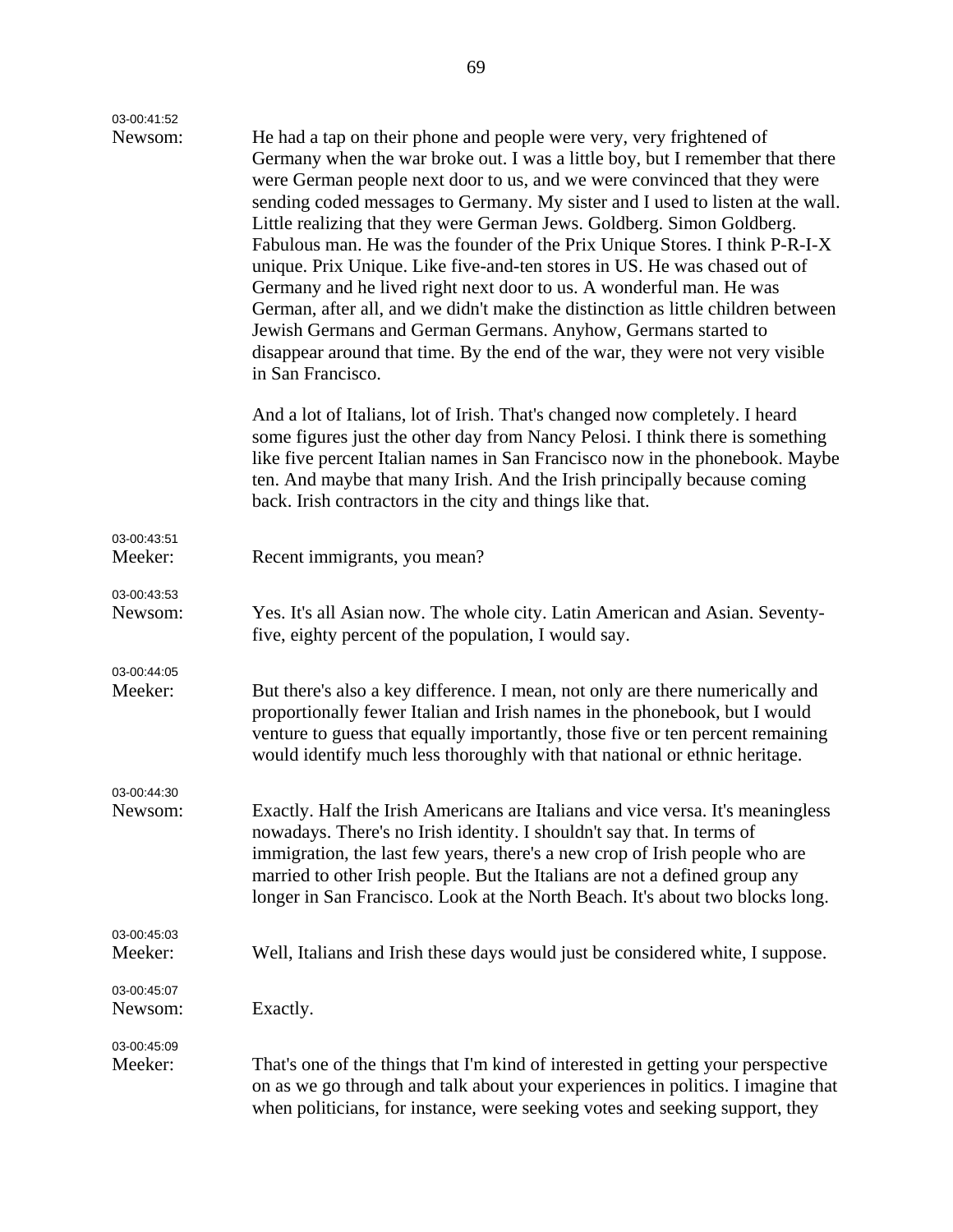|                        | would go to these various ethnic groups in San Francisco and communicate<br>with them on their terms. Communicate with the Irish in San Francisco,<br>communicate with the Germans in San Francisco to think about ways in which<br>they can address their particular concerns.    |
|------------------------|------------------------------------------------------------------------------------------------------------------------------------------------------------------------------------------------------------------------------------------------------------------------------------|
| 03-00:45:44<br>Newsom: | Very much so, especially Italian circles. When I ran for office, I campaigned<br>vigorously in the Italian circles and Irish circles, but the Italian circles were<br>larger and the German circle was gone by the time I ran for office.                                          |
| 03-00:46:09<br>Meeker: | So that was sixty-seven, sixty-eight?                                                                                                                                                                                                                                              |
| 03-00:46:11<br>Newsom: | Yes, yes.                                                                                                                                                                                                                                                                          |
| 03-00:46:13<br>Meeker: | Well, we'll get to that. I do want to get back to your father and his political<br>interests. I mean, obviously you mentioned, you know, 1948, his wager on<br>Harry Truman and learning about—                                                                                    |
| 03-00:46:33<br>Newsom: | He was the chairman of the Electoral College for Truman. He was offered<br>many high positions by Truman, but they didn't pay enough.                                                                                                                                              |
| 03-00:46:43<br>Meeker: | Again, you're a youngster at the time, so this would have been things that you<br>would have learned, I suppose, later on. But do you see that his, I guess,<br>integration into the political scene in San Francisco was primarily through his<br>relationship with Pat Brown or- |
| 03-00:47:02<br>Newsom: | No.                                                                                                                                                                                                                                                                                |
| 03-00:47:02<br>Meeker: | No, okay.                                                                                                                                                                                                                                                                          |
| 03-00:47:05<br>Newsom: | He brought Pat Brown into city politics. Yes.                                                                                                                                                                                                                                      |
| 03-00:47:08<br>Meeker: | So he had already had an interest in it?                                                                                                                                                                                                                                           |
| 03-00:47:10<br>Newsom: | Exactly.                                                                                                                                                                                                                                                                           |
| 03-00:47:11<br>Meeker: | Do you know how that came about? Was it through his own father?                                                                                                                                                                                                                    |
| 03-00:47:16<br>Newsom: | His father was connected in the best sense of the word. Financially, a major<br>figure in San Francisco until the crash. According to the Marquis James book,                                                                                                                      |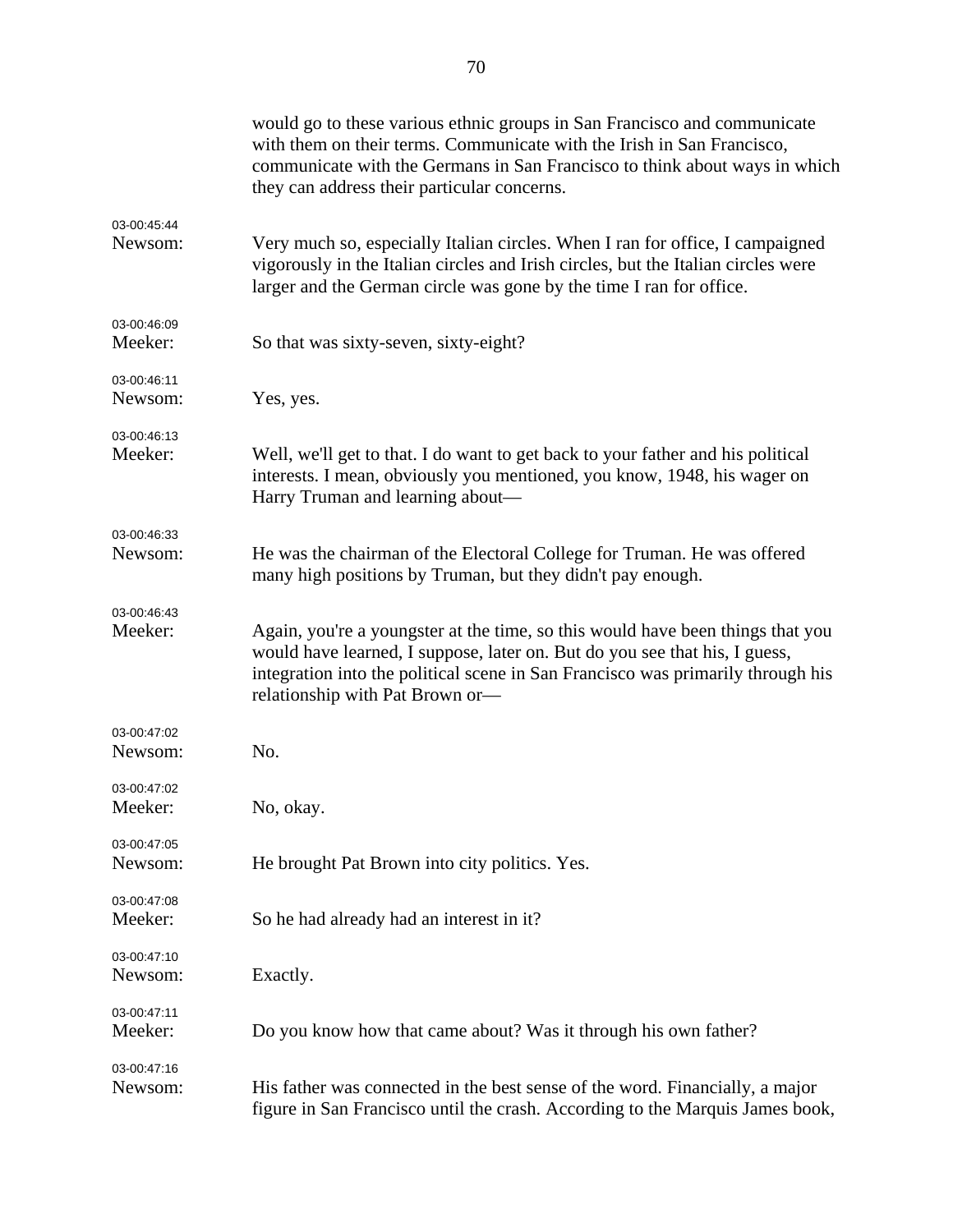|                        | Biography of a Bank, my grandfather was the second-largest shareholder in<br>the Bank of Italy, so that put him right next to [A.P.] Giannini in terms—he<br>had 2,000 shares. It was a big deal in those days. And so my father had<br>connections through his father with both communities. My grandfather was a<br>bigwig in the Irish community and connected politically. Enormously well-<br>regarded from what I've heard. I mentioned that he died the year I was born.<br>So I know this only by anecdotal evidence.                                                                 |
|------------------------|-----------------------------------------------------------------------------------------------------------------------------------------------------------------------------------------------------------------------------------------------------------------------------------------------------------------------------------------------------------------------------------------------------------------------------------------------------------------------------------------------------------------------------------------------------------------------------------------------|
|                        | But I've heard that my grandfather was a very respected figure and a<br>completely trustworthy person, as was my father. He worked for Mayor<br>McCarthy, P.H. McCarthy, and he was Commissioner of Public Works under<br>McCarthy. McCarthy, I should never forget, was called Pinhead McCarthy.<br>P.H. Pinhead McCarthy. He might have been a very brilliant guy, but that's<br>what they called him.                                                                                                                                                                                      |
|                        | In those days, if you were well connected politically, you got to build schools<br>like Poly and Lowell just because you were connected. Nowadays, you know,<br>if my son who's the mayor were to get a contract with the city, it would be the<br>scandal of all scandals. So is it a better world or worse, I can't say.                                                                                                                                                                                                                                                                    |
| 03-00:50:08<br>Meeker: | Well, there're different kinds of preferences now.                                                                                                                                                                                                                                                                                                                                                                                                                                                                                                                                            |
| 03-00:50:10            |                                                                                                                                                                                                                                                                                                                                                                                                                                                                                                                                                                                               |
| Newsom:                | Different, yes, yes. Exactly. And so my father was established politically. And<br>by the way after the 1906 earthquake, my grandfather was the head of disaster<br>relief in the city. He was very well liked and very well connected politically,<br>and that's why Giannini brought him in on the bank, because he wanted an<br>Irish connection. And so my father was connected in politics to start with.<br>Always interested and always on the liberal side of things, which was very<br>unusual for his day. Not liberal-liberal. Harry Truman liberal, a different kind<br>of thing. |
| 03-00:51:10            |                                                                                                                                                                                                                                                                                                                                                                                                                                                                                                                                                                                               |
| Meeker:                | Well, sure. I think that our modern conception of liberal comes from the<br>1930s and the New Deal.                                                                                                                                                                                                                                                                                                                                                                                                                                                                                           |
| 03-00:51:18<br>Newsom: | Exactly. My father was a huge fan of FDR. That was a name that you could<br>not take in vain in my house. And then later, Harry Truman. My father loved<br>Truman, too, and Alban Barkley, and then Stevenson. Things were getting<br>more liberal, and my father was going along with it                                                                                                                                                                                                                                                                                                     |
|                        |                                                                                                                                                                                                                                                                                                                                                                                                                                                                                                                                                                                               |
| 03-00:51:43<br>Meeker: | But it's interesting. During this period of time, the thirties, forties, and fifties,<br>from what I understand about San Francisco political history, Democrats were<br>certainly on the outs. I mean, the Republicans dominated at least the mayor's<br>office.                                                                                                                                                                                                                                                                                                                             |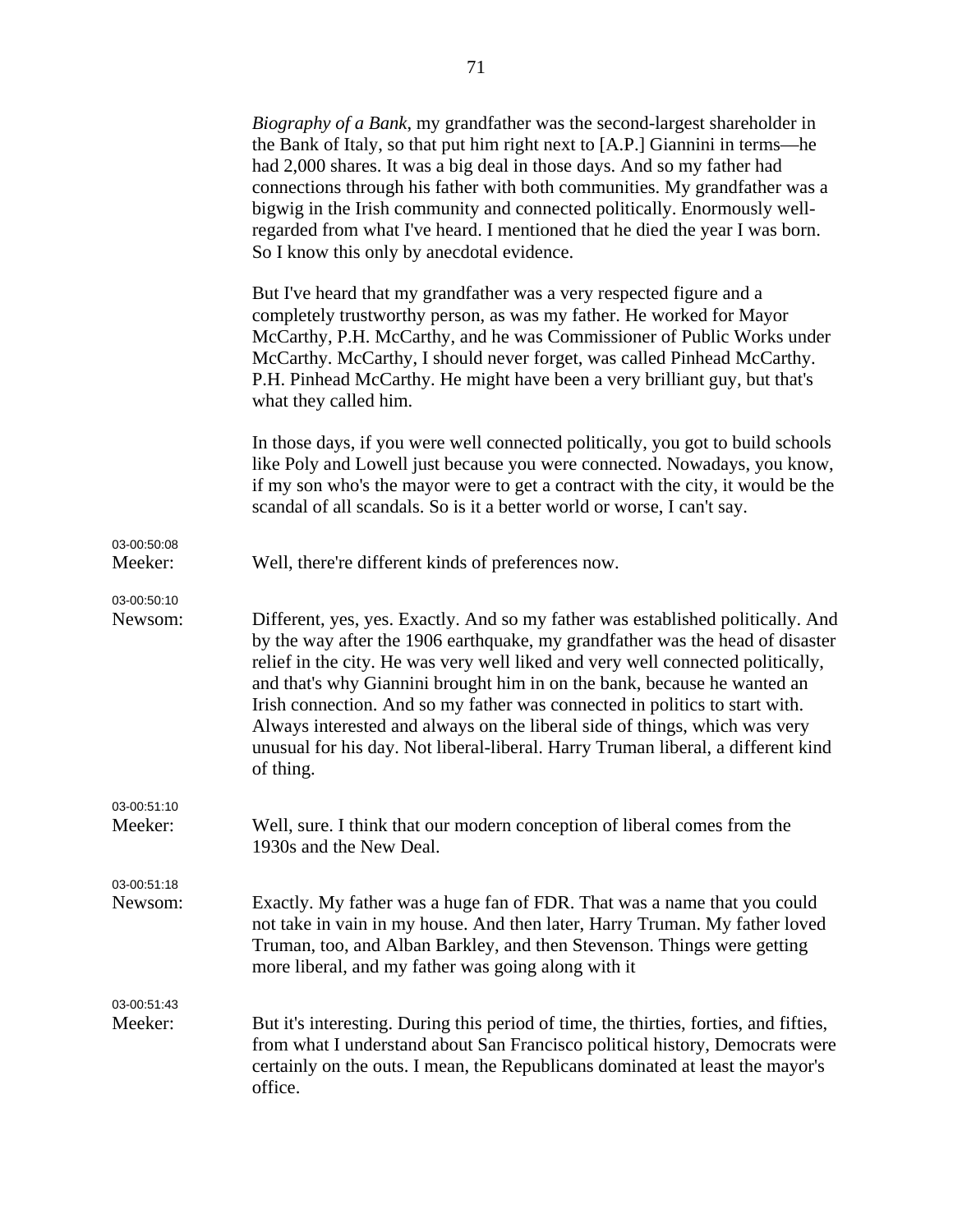| 03-00:52:04<br>Newsom: | Lapham?                                                                                                                                                                                                                                                                                                                                                                                                                                                                                                                                                                                                                                                                                                                     |
|------------------------|-----------------------------------------------------------------------------------------------------------------------------------------------------------------------------------------------------------------------------------------------------------------------------------------------------------------------------------------------------------------------------------------------------------------------------------------------------------------------------------------------------------------------------------------------------------------------------------------------------------------------------------------------------------------------------------------------------------------------------|
| 03-00:52:05<br>Meeker: | Lapham was maybe the one Democrat, right?                                                                                                                                                                                                                                                                                                                                                                                                                                                                                                                                                                                                                                                                                   |
| 03-00:52:08<br>Newsom: | No, Republican.                                                                                                                                                                                                                                                                                                                                                                                                                                                                                                                                                                                                                                                                                                             |
| 03-00:52:08<br>Meeker: | Oh, he was Republican, okay.                                                                                                                                                                                                                                                                                                                                                                                                                                                                                                                                                                                                                                                                                                |
| 03-00:52:10<br>Newsom: | Yes, Roger Lapham.                                                                                                                                                                                                                                                                                                                                                                                                                                                                                                                                                                                                                                                                                                          |
| 03-00:52:10<br>Meeker: | Okay. Yes.                                                                                                                                                                                                                                                                                                                                                                                                                                                                                                                                                                                                                                                                                                                  |
| 03-00:52:11<br>Newsom: | And before then Rolph, "Sunny Jim" Rolph was a Republican. So you're right,<br>they did dominate the city.                                                                                                                                                                                                                                                                                                                                                                                                                                                                                                                                                                                                                  |
| 03-00:52:19<br>Meeker: | Well, in the fifties, you also had Christopher and—                                                                                                                                                                                                                                                                                                                                                                                                                                                                                                                                                                                                                                                                         |
| 03-00:52:24<br>Newsom: | Elmer Robinson.                                                                                                                                                                                                                                                                                                                                                                                                                                                                                                                                                                                                                                                                                                             |
| 03-00:52:24<br>Meeker: | Robinson, sure.                                                                                                                                                                                                                                                                                                                                                                                                                                                                                                                                                                                                                                                                                                             |
| 03-00:52:27<br>Newsom: | What a piece of work he was. Anyhow, yes. All Republicans, now that you<br>mention it.                                                                                                                                                                                                                                                                                                                                                                                                                                                                                                                                                                                                                                      |
| 03-00:52:35<br>Meeker: | I apologize for this line of questioning. It's difficult because it's asking you to<br>remember what you probably learned about your father and it's not first-hand<br>experience and so it's probably much more speculative and second-hand. But<br>can you give me a sense of what his interest in politics was? Why was it—                                                                                                                                                                                                                                                                                                                                                                                              |
| 03-00:53:14<br>Newsom: | He was a protégée of Ed Heller, E.S. Heller, who founded Schwabacher and<br>Company in San Francisco. The Schwabachers were one of the wealthiest<br>families in San Francisco. And like all Jewish families in San Francisco in<br>those days, I think without exception, they were Democrat and liberals. That's<br>changed. Louis Lurie came along and he was a Republican, but in those days,<br>Heller was a king of kings and a man of enormous dignity, and my father got<br>in politics as a result of Heller and Bill Malone. Bill Malone being the Irish<br>connection, and also a tax lawyer and a highly esteemed person. And my<br>father thought that Malone was one of the great men he'd ever known. And so |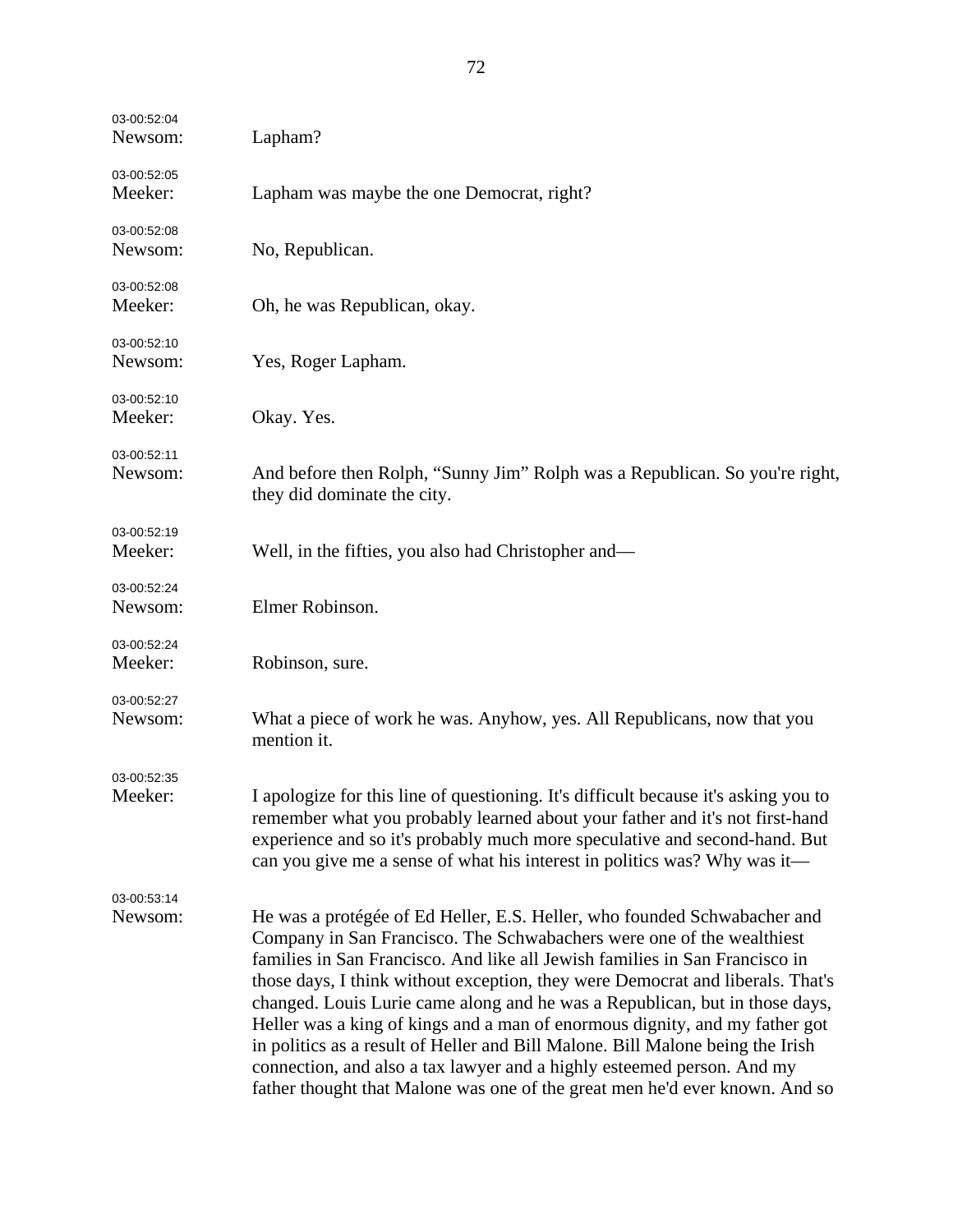|                        | my father was in the Malone stable. There was another stable. That was the<br>stable that eventually became Phil Burton and the Burtons, the liberal side of<br>the Democratic Party. But it's a hard dichotomy for me because Heller was an<br>early-day liberal, a very prominent member of the Jewish club here in San<br>Francisco.                                                                                                                                                                                                                                                                                  |
|------------------------|--------------------------------------------------------------------------------------------------------------------------------------------------------------------------------------------------------------------------------------------------------------------------------------------------------------------------------------------------------------------------------------------------------------------------------------------------------------------------------------------------------------------------------------------------------------------------------------------------------------------------|
| 03-00:54:54<br>Meeker: | Concordia-Argonaut?                                                                                                                                                                                                                                                                                                                                                                                                                                                                                                                                                                                                      |
| 03-00:54:55<br>Newsom: | Yes. My father was a member of the Concordia club through Heller. He didn't<br>like the Olympic club because they didn't admit Jews. And that's an interesting<br>thing, looking back on it now. I had a hard time persuading my father to let<br>me join the Olympic club when I was a kid because my father said, "You<br>know, these fellows are mostly Irish Catholics, but they don't want Jews in the<br>club and some of the best people in San Francisco are kept out of it." Now it<br>amazes me to read about Jewish people being accepted in the Bohemian Club,<br>even. So there are no barriers any longer. |
|                        | Anyhow, in those days, there were a lot of anti-Semites in San Francisco and<br>my father, he was not somebody who had any such feelings. I'm trying to<br>think of examples. I guess his closest friend and business associate was Al<br>Stern, who was Jewish. And Al Stern was also a Concordia-club member, and<br>in those days, there was a lot of prejudice against the Jews and a lot of<br>sympathy for the Germans.                                                                                                                                                                                            |
| 03-00:56:43<br>Meeker: | Well, it's interesting that you mention that, because San Francisco, from what<br>I understand, also incorporated Jews into at least the municipal power<br>structure through city commission appointments—                                                                                                                                                                                                                                                                                                                                                                                                              |
| 03-00:56:57<br>Newsom: | Early on?                                                                                                                                                                                                                                                                                                                                                                                                                                                                                                                                                                                                                |
| 03-00:56:57<br>Meeker: | —in a much more thorough way than it would have been in New York or Los<br>Angeles or almost anywhere yes.                                                                                                                                                                                                                                                                                                                                                                                                                                                                                                               |
| 03-00:57:04<br>Newsom: | Yes, exactly. That's true. I can't explain that.                                                                                                                                                                                                                                                                                                                                                                                                                                                                                                                                                                         |
| 03-00:57:10<br>Meeker: | You had mentioned the other stable of Democrats in San Francisco is what<br>eventually coalesced under Phil Burton. But if you read the biography of Phil<br>Burton, the biographer—and I could be reading it incorrectly—kind of talks<br>about Phil Burton as springing from Zeus's head. I mean, just kind of coming<br>up on his own and challenging the Malone machine. Did you see that maybe<br>Phil Burton also was a protégée of someone else instead of just kind of being<br>an insurgent on his own?                                                                                                         |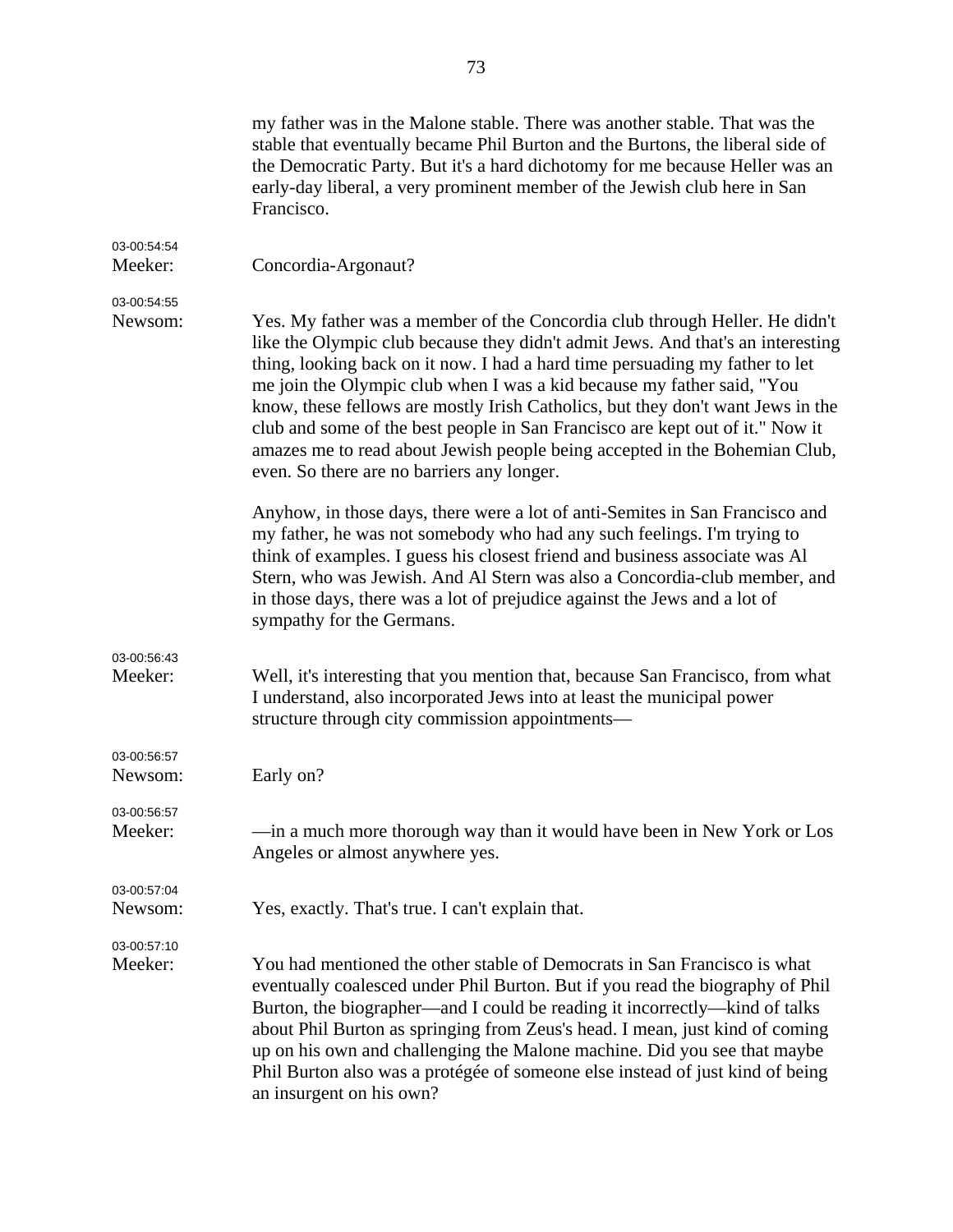| 03-00:57:49            |                                                                                                                                                                                                                                                                                                                                                                                                                                                                                                                           |
|------------------------|---------------------------------------------------------------------------------------------------------------------------------------------------------------------------------------------------------------------------------------------------------------------------------------------------------------------------------------------------------------------------------------------------------------------------------------------------------------------------------------------------------------------------|
| Newsom:                | I think it's accurate to say that Phil Burton was <i>sui generis</i> . But he had a<br>mentor. His mentor was George Miller, the father of the current congressman.<br>Another was Frank Havener, a congressman, a liberal. Helen Gahagan<br>Douglas, another liberal. These were people on the fairly far left for the times,<br>as opposed to the Malones. And Heller was a singular figure because he had a<br>lot of money. I can't categorize him, but he was a big supporter of Jewish<br>causes, as was my father. |
| 03-00:58:47<br>Meeker: | Historians try to put all these individuals into pretty distinct categories and I<br>think the nature of politics is that there are two major parties in the United<br>States, but there's a lot of gray.                                                                                                                                                                                                                                                                                                                 |
| 03-00:59:07<br>Newsom: | Oh, a lot of gray, yes.                                                                                                                                                                                                                                                                                                                                                                                                                                                                                                   |
| 03-00:59:08<br>Meeker: | And that if politics is the art of compromise, then you're going to have<br>individuals who are maybe difficult to categorize along those lines.                                                                                                                                                                                                                                                                                                                                                                          |
| 03-00:59:16<br>Newsom: | Exactly.                                                                                                                                                                                                                                                                                                                                                                                                                                                                                                                  |
| 03-00:59:18<br>Meeker: | I'm going to try to, on the one hand, be a historian and get a sense of what the<br>intellectual history and the political history of these various groups, like the<br>Burton machine and the Malone machine is, but—                                                                                                                                                                                                                                                                                                    |
| 03-00:59:33<br>Newsom: | The Burton machine was the machine that got behind George Moscone—and<br>the other side was Quentin Kopp, who came from New York, I forget when,<br>and Ron Pelosi, my brother-in-law, whose brother, Paul, married Nancy. But,<br>ironically, those differences are so blurred now. Pelosi is the liberal and—                                                                                                                                                                                                           |
| 03-01:00:07<br>Meeker: | Yes. She's seen as a protégée of Brown, right, to a certain extent? Of Willie<br>Brown?                                                                                                                                                                                                                                                                                                                                                                                                                                   |
| 03-01:00:15<br>Newsom: | No, I don't see it that way. John Burton. And Willie Brown. Yes, I think so.<br>Willie Brown. That's true. And on the other side, Quentin Kopp, Leo<br>McCarthy, wonderful guy. But a little stiff and formal, and in modern political<br>terms, quite conservative. But that was the other side: Kopp, Pelosi,<br>McCarthy; and then [on the other side]: Burton, Moscone, et cetera. Clear<br>division in those days.                                                                                                   |

[End Audio File 3]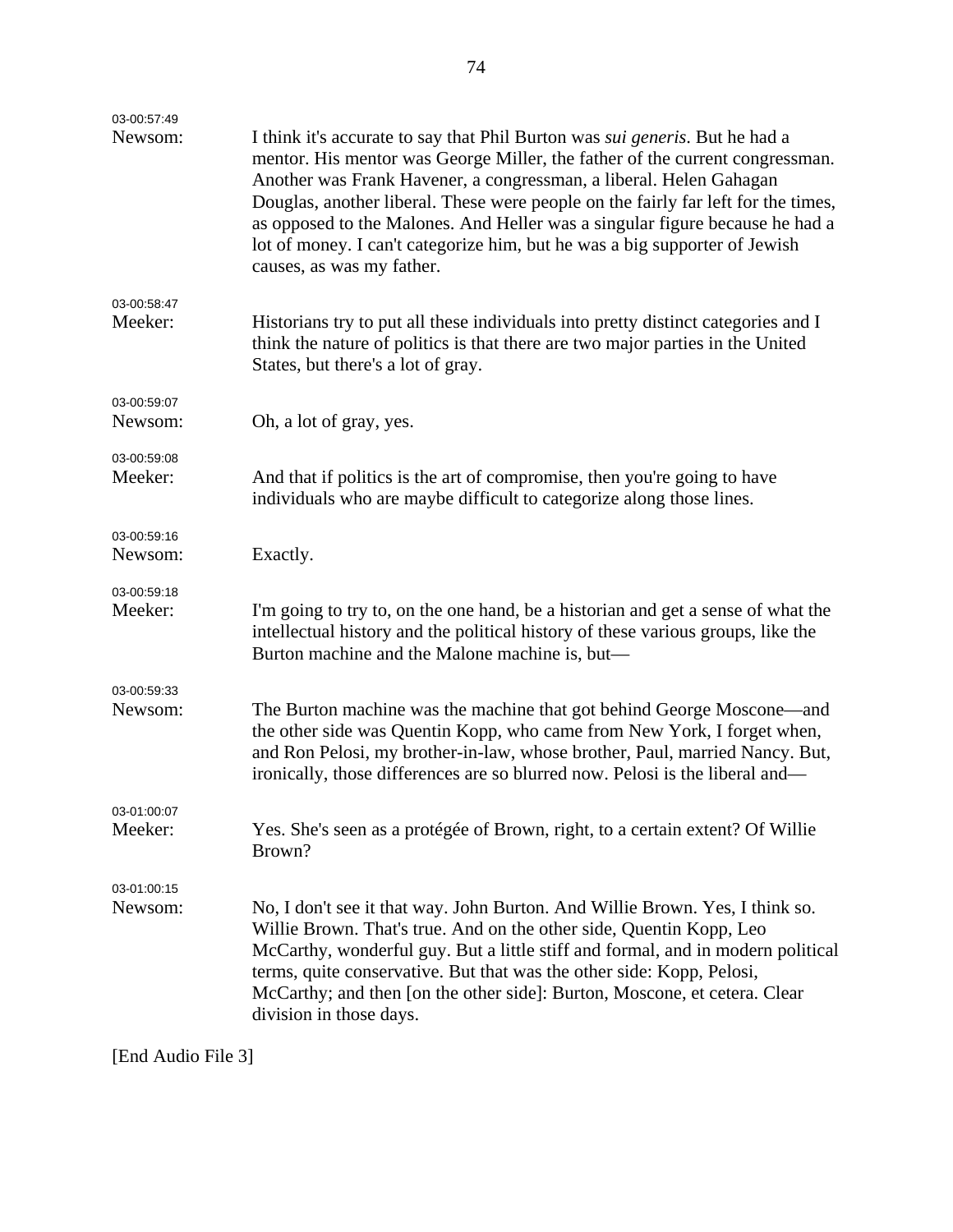04-00:00:10 Meeker: Well, rather than asking you to try to recall your father's political career, maybe you can give me a sense of how you first became aware of the political sphere, for lack of a better phrase. 04-00:00:30 Newsom: Dinner table as a child. 04-00:00:31 Meeker: Dinner table. Okay. 04-00:00:32 Newsom: My sister, Barbara, I think, mentioned last time we met that you couldn't have dinner at the Newsom house without there being fairly serious discussion of issues, political issues. So my father was a Democrat, it's clear, and for his time a liberal, and a person who was really concerned about not simply doing well himself, but concerned about how other people did. And around the dinner table, we had a lot of people, looking back on my life, like Gordon Getty and many friends, Kevin Cottrell, who came in and out of our dinner table, sort of a part of the forum, you know. And my father presided. He was a very good cook. And Sunday was a day when, as always is the case with the Irish, you would have a big roast lamb or something like that. And several kids from the neighborhood came in. And we were six kids. And so there was a big, big group having dinner. And there was constant discourse and dialogue, my father presiding, as he did, in a benign way, leading by example. And we had discussions of political things across the spectrum. Race relations, the economy—toned down, for kids—and how things were going. Even there crept in some discussion of the environment in those early days. My father was concerned about that. He wasn't sophisticated, nobody was, in those days, about the threats to the environment. We know a hell of a lot more about it now. But he cared about it. And so he was the presiding genius. My mother didn't fully participate, and didn't have much to say. My father had a lot to say. And he was very influential because all the kids, and their friends, too, admired him. For example, I was just reminded of the fact that Mark Getty's father, Paul Getty, kept a picture of my father in his house in London. Not London, but Wormsley. It was his country house. He kept a picture of my father and he and Gordon Getty referred to my father, as people did in those days, as "Boss." My father was the boss. And they wouldn't say Mr. Newsom, they would say, "Boss, let me ask you a question." Paul Getty was around a lot, Gordon Getty. 04-00:04:22 Meeker: Did you think of him in the same way?

Begin Audio File 4 newsom\_bill\_4\_01-16-09.mp3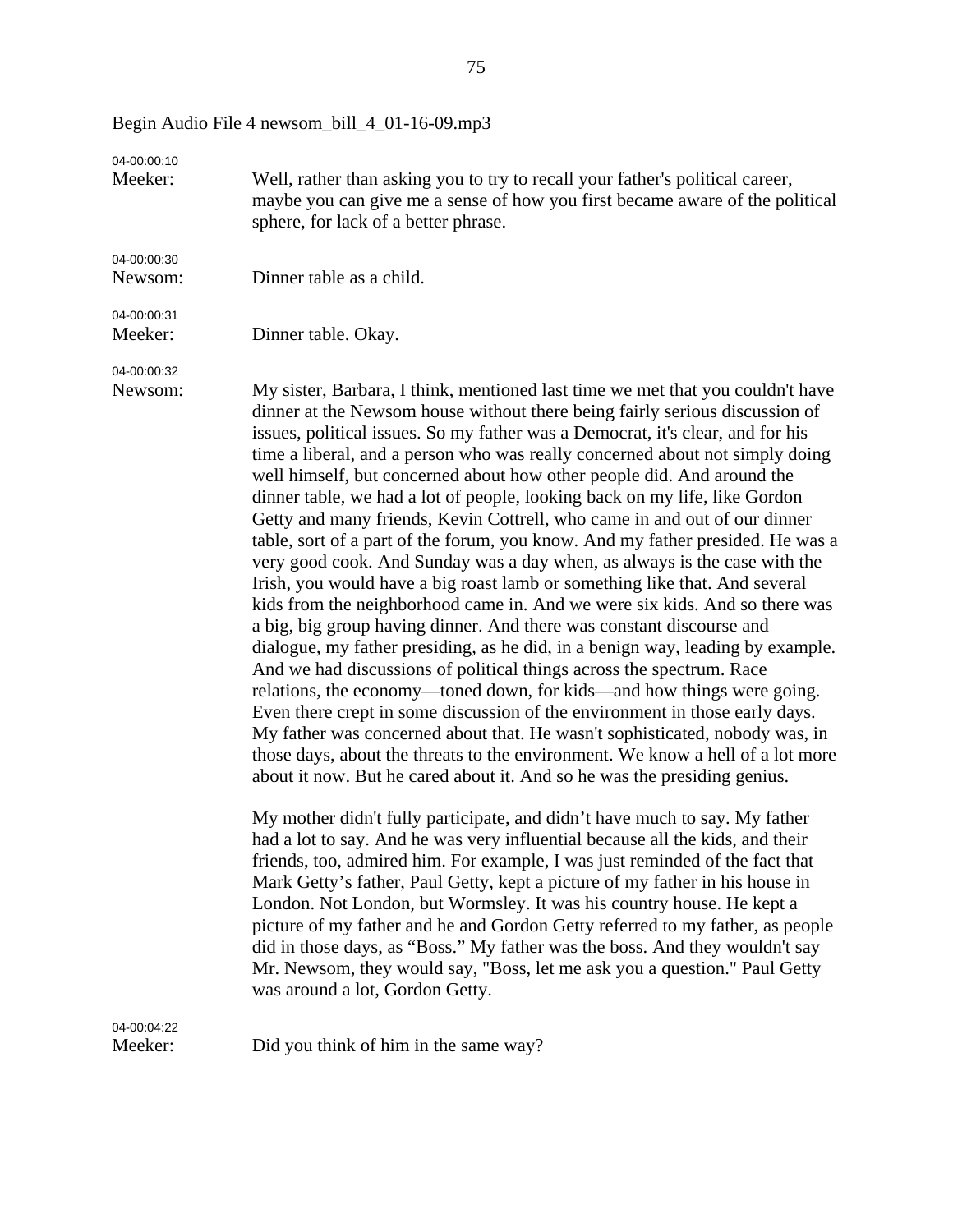| 04-00:04:25            |                                                                                                                                                                                                                                                                                                                                                                                                                                              |
|------------------------|----------------------------------------------------------------------------------------------------------------------------------------------------------------------------------------------------------------------------------------------------------------------------------------------------------------------------------------------------------------------------------------------------------------------------------------------|
| Newsom:                | No. It was too august a title and implied too much. For me, it was<br>insufficiently benign. I didn't think of my father as boss. But his word was—<br>without his decreeing anything, it was sort of law if he said something. He<br>would never say it in a way that wouldn't allow for disagreement, but on the<br>other hand, when he made a pronouncement, it was a pronouncement and you<br>knew it and you wouldn't lightly disagree. |
| 04-00:05:16<br>Meeker: | It almost sounds like the dining room table, then, was—                                                                                                                                                                                                                                                                                                                                                                                      |
| 04-00:05:22<br>Newsom: | A school.                                                                                                                                                                                                                                                                                                                                                                                                                                    |
| 04-00:05:24<br>Meeker: | Yes. Not just any kind of school. It was a school where you got your<br>education about what it meant to be a Democrat or a liberal.                                                                                                                                                                                                                                                                                                         |
| 04-00:05:29<br>Newsom: | Exactly. A citizen.                                                                                                                                                                                                                                                                                                                                                                                                                          |
| 04-00:05:32<br>Meeker: | A citizen?                                                                                                                                                                                                                                                                                                                                                                                                                                   |
| 04-00:05:33<br>Newsom: | Seriously. He was kind of an ongoing lesson in deportment. Civic duty and<br>that sort of thing. A good sense of humor at the same time, but a serious man.                                                                                                                                                                                                                                                                                  |
| 04-00:05:49<br>Meeker: | I know that it's difficult to recall specific conversations from so long ago, but<br>do you ever-on the off chance you might-ever recall moments in which<br>maybe one of the people present would have offered an opinion or made an<br>argument that was out of bounds, that it was called out? Whether it was really<br>conservative or-?                                                                                                 |
| 04-00:06:16<br>Newsom: | Yes. Somebody would refer to the Jews and my father would say, "Ah, wait a<br>minute. What are you talking about?" And he would make a correction on that<br>subject on the spot and say, you know, "We don't use that language around<br>here." There's a way you can use it, but we don't use it in that insulting sense<br>around here." He was a little on the stern side about that.                                                    |
| 04-00:06:55<br>Meeker: | You graduated high school in 1951. You went to Saint Ignatius and then you<br>got your BA at USF. Did you live at home during your undergraduate years?                                                                                                                                                                                                                                                                                      |
| 04-00:07:06<br>Newsom: | Yes.                                                                                                                                                                                                                                                                                                                                                                                                                                         |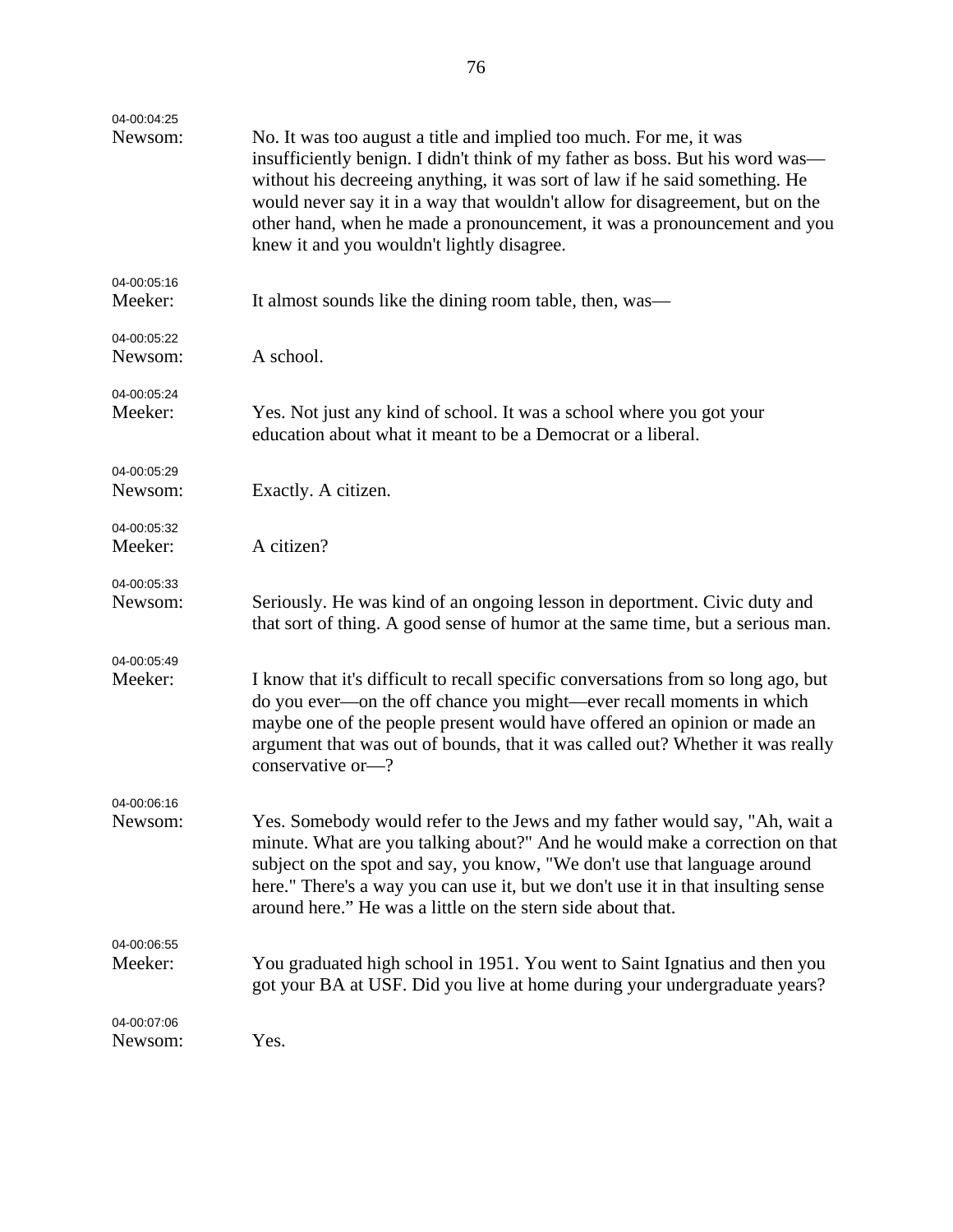| 04-00:07:07<br>Meeker: | Okay. So that means, I assume, that these dinner conversations would have<br>continued on through your undergraduate years.                                                                                                                                                                     |
|------------------------|-------------------------------------------------------------------------------------------------------------------------------------------------------------------------------------------------------------------------------------------------------------------------------------------------|
| 04-00:07:15<br>Newsom: | Yes.                                                                                                                                                                                                                                                                                            |
| 04-00:07:17<br>Meeker: | I mean, in say fifty-one to fifty-five, it's like any, I guess, five year period of<br>time. There's significant things that happened. Everything from really the big<br>element of the McCarthy era, right, when he starts his Senate hearings and so<br>forth to Brown v. Board of Education. |
| 04-00:07:48<br>Newsom: | My father was violently anti-McCarthy. Yes.                                                                                                                                                                                                                                                     |
| 04-00:07:52<br>Meeker: | Would it have been out of bounds for someone at the dinner table to say,<br>"Yes, we disagree with McCarthy, but communists are a threat." There's-                                                                                                                                             |
| 04-00:08:02<br>Newsom: | That would have been inadvisable—                                                                                                                                                                                                                                                               |
| 04-00:08:05<br>Meeker: | Inadvisable?                                                                                                                                                                                                                                                                                    |
| 04-00:08:05<br>Newsom: | —to say anything in defense of McCarthy or Roy Cohn. My father was an<br>inveterate TV watcher in those days and he followed all the hearings. And he,<br>of course, was ecstatic when Joseph Welch made that great comment, asked<br>that great question. Do you recall what it was?           |
| 04-00:08:28<br>Meeker: | Oh, it was, "Have you no dignity or decency?"                                                                                                                                                                                                                                                   |
| 04-00:08:30<br>Newsom: | "Have you no decency, sir?" My father was euphoric after that. It wouldn't<br>have been a good idea. He would have tolerated it, of course. He was<br>courteous to everybody. But it wouldn't have been a great way to get invited<br>back for dinner.                                          |
| 04-00:08:54<br>Meeker: | Okay. Well, there's also a tradition, particularly in the forties and fifties<br>amongst American liberals, also being anti-communist. And I'm wondering if<br>there was also a line that said—                                                                                                 |
| 04-00:09:09<br>Newsom: | No, no. No tolerance for communism at all. In other words, my father was just<br>against red-baiting. He didn't like communists at all, and he worried about<br>them, and he thought they were subverting the country. But he thought we                                                        |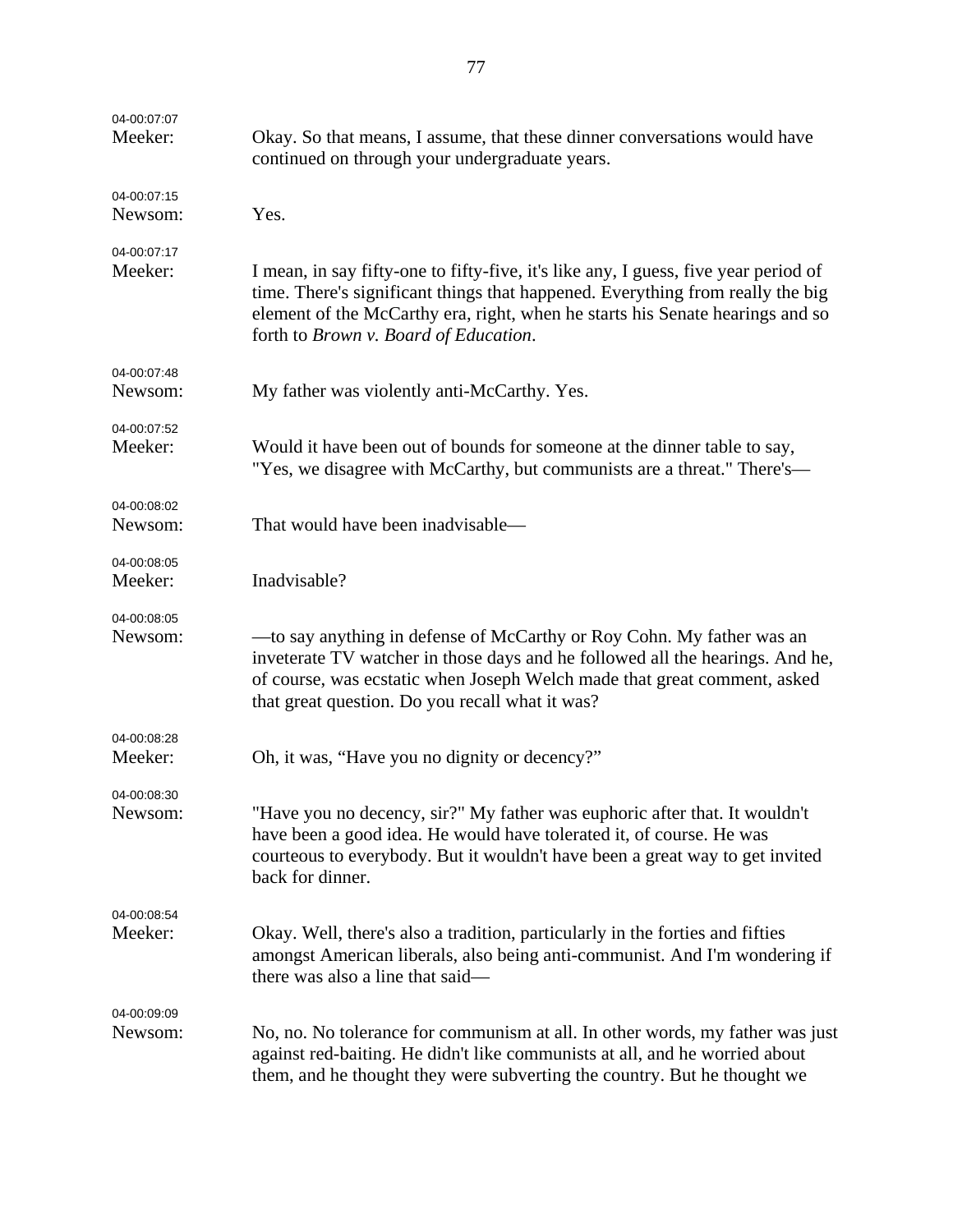|             | were in control and it was being exaggerated for political reasons, which I<br>think is the case.                                                                                                                                                                                                                                                                                                                                                                                                                                                                                                                                                                                                    |
|-------------|------------------------------------------------------------------------------------------------------------------------------------------------------------------------------------------------------------------------------------------------------------------------------------------------------------------------------------------------------------------------------------------------------------------------------------------------------------------------------------------------------------------------------------------------------------------------------------------------------------------------------------------------------------------------------------------------------|
| 04-00:09:37 |                                                                                                                                                                                                                                                                                                                                                                                                                                                                                                                                                                                                                                                                                                      |
| Meeker:     | As a contractor, did your father have much interaction with labor unions in<br>San Francisco?                                                                                                                                                                                                                                                                                                                                                                                                                                                                                                                                                                                                        |
| 04-00:09:43 |                                                                                                                                                                                                                                                                                                                                                                                                                                                                                                                                                                                                                                                                                                      |
| Newsom:     | Yes. He got along well with the unions, always, and we had a connection also,<br>because his cousin, Jimmy Newsom, was secretary of the building trades. My<br>father was always pro-union, so he never had big problems. He thought it was<br>important, that unions should be there, and that people should get decent<br>wages. He always felt strongly about that; he said, in effect, "I'm doing fine,<br>how's everybody else doing?" That was a recurrent theme in my house.                                                                                                                                                                                                                  |
| 04-00:10:25 |                                                                                                                                                                                                                                                                                                                                                                                                                                                                                                                                                                                                                                                                                                      |
| Meeker:     | What about the more left-wing unions, like the ILWU?                                                                                                                                                                                                                                                                                                                                                                                                                                                                                                                                                                                                                                                 |
| 04-00:10:28 |                                                                                                                                                                                                                                                                                                                                                                                                                                                                                                                                                                                                                                                                                                      |
| Newsom:     | Didn't like them. Didn't like the Burtons. They became friends later because<br>John Burton and I were good pals, but my father was always of the mind that<br>the Burtons were too far left.                                                                                                                                                                                                                                                                                                                                                                                                                                                                                                        |
|             | Which reminds me of a great story. My father was, I said, by the standards of<br>his time liberal, but he wasn't that open-minded on some subjects. So just<br>before he died, I was driving him down Polk Street on a hot day and kids were<br>out there with shirts off and a lot of gay stuff going on on the street. People<br>[were] selling marijuana, and my father was appalled. He looked at me<br>smoking his fifty-eighth Sano cigarette of the day, and he said, "Look at this,<br>Bill." He said, "You're welcome to what's left." He thought the city was<br>falling apart. So it's probably a good idea that he didn't last to see my son as<br>the author of the gay marriage thing. |
| 04-00:11:53 |                                                                                                                                                                                                                                                                                                                                                                                                                                                                                                                                                                                                                                                                                                      |
| Meeker:     | Sure, sure. Times change, I guess.                                                                                                                                                                                                                                                                                                                                                                                                                                                                                                                                                                                                                                                                   |
| 04-00:11:56 |                                                                                                                                                                                                                                                                                                                                                                                                                                                                                                                                                                                                                                                                                                      |
| Newsom:     | Yes, yes. They have.                                                                                                                                                                                                                                                                                                                                                                                                                                                                                                                                                                                                                                                                                 |
| 04-00:11:58 |                                                                                                                                                                                                                                                                                                                                                                                                                                                                                                                                                                                                                                                                                                      |
| Meeker:     | I think in our previous meeting you had mentioned something about walking<br>precincts as a youngster, maybe in high school. What were some of your<br>initial hands-on political activities?                                                                                                                                                                                                                                                                                                                                                                                                                                                                                                        |
| 04-00:12:15 |                                                                                                                                                                                                                                                                                                                                                                                                                                                                                                                                                                                                                                                                                                      |
| Newsom:     | Well, I didn't start that early on the whole subject. I really didn't get involved<br>in politics. I was involved on the Brown campaign as a kid, but I didn't see the<br>larger picture that well.                                                                                                                                                                                                                                                                                                                                                                                                                                                                                                  |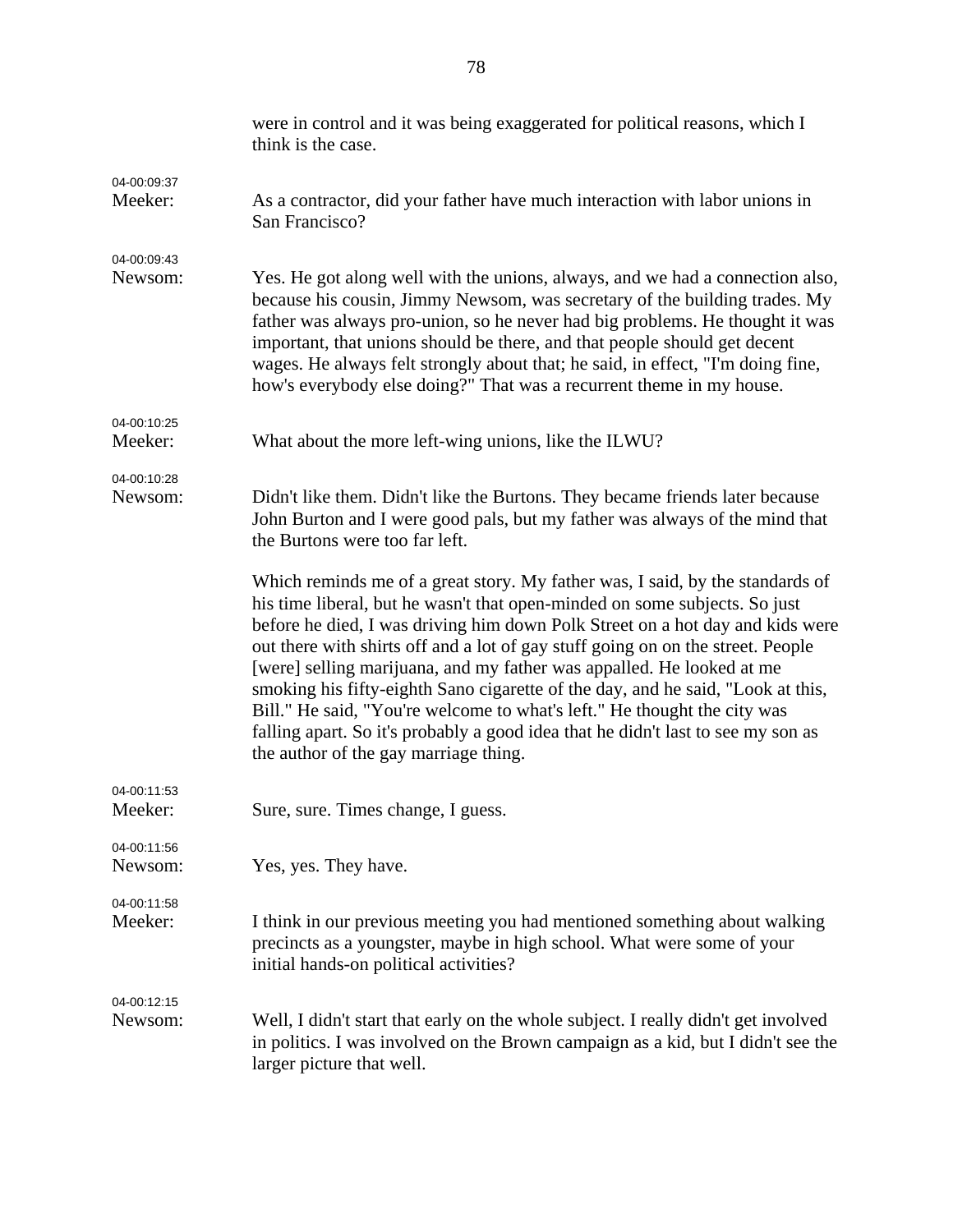| 04-00:12:37<br>Meeker: | When would you date your engagement with politics to?                                                                                                                                                                                                                                                                                                                                                                                                                                                                                                                                                                                                                                                                                                                                                                                                                                                                                                                              |
|------------------------|------------------------------------------------------------------------------------------------------------------------------------------------------------------------------------------------------------------------------------------------------------------------------------------------------------------------------------------------------------------------------------------------------------------------------------------------------------------------------------------------------------------------------------------------------------------------------------------------------------------------------------------------------------------------------------------------------------------------------------------------------------------------------------------------------------------------------------------------------------------------------------------------------------------------------------------------------------------------------------|
| 04-00:12:40<br>Newsom: | After college.                                                                                                                                                                                                                                                                                                                                                                                                                                                                                                                                                                                                                                                                                                                                                                                                                                                                                                                                                                     |
| 04-00:12:41<br>Meeker: | After college.                                                                                                                                                                                                                                                                                                                                                                                                                                                                                                                                                                                                                                                                                                                                                                                                                                                                                                                                                                     |
| 04-00:12:42<br>Newsom: | Yes.                                                                                                                                                                                                                                                                                                                                                                                                                                                                                                                                                                                                                                                                                                                                                                                                                                                                                                                                                                               |
| 04-00:12:43<br>Meeker: | Well, let's hold off on talking about that, then. I want to spend a little time<br>talking about high school and your friendships, because you've kept a lot of<br>those friends lifelong.                                                                                                                                                                                                                                                                                                                                                                                                                                                                                                                                                                                                                                                                                                                                                                                         |
| 04-00:12:57<br>Newsom: | We had a luncheon a week ago with thirty people from the 1951 class of Saint<br>Ignatius. We have a first-Friday-of-the-month luncheon. It regularly gets<br>twenty-five, thirty people, even now.                                                                                                                                                                                                                                                                                                                                                                                                                                                                                                                                                                                                                                                                                                                                                                                 |
| 04-00:13:17<br>Meeker: | Amongst those thirty, you've kept close relationships with a few?                                                                                                                                                                                                                                                                                                                                                                                                                                                                                                                                                                                                                                                                                                                                                                                                                                                                                                                  |
| 04-00:13:23<br>Newsom: | Gordon Getty. Paul Getty, and I were great friends right to the end. Jim<br>Halligan, John Mallen, Lloyd Fabri, who now lives in Atlanta. Chris<br>Mullarky, who was kicked out of Saint Ignatius about five times, but always<br>got back in. And when the class pictures were taken, he always managed to<br>get his face in the picture. Mullarky was an amiable troublemaker. And that's<br>about it. Many others, but those are the ones that come right to mind.                                                                                                                                                                                                                                                                                                                                                                                                                                                                                                             |
| 04-00:14:08<br>Meeker: | What is it about these friendships that have endured for so many decades?                                                                                                                                                                                                                                                                                                                                                                                                                                                                                                                                                                                                                                                                                                                                                                                                                                                                                                          |
| 04-00:14:18<br>Newsom: | It's amazing to me. It must have been that we had a really strong bond through<br>St. Ignatius. And I think that's the case. It's hard to explain otherwise. Why do<br>people drift apart and then sometimes stay together? What affinity is it that<br>keeps them together? It's obviously geographical to one extent, but also, it's, I<br>guess, the pride they take in having gone to Saint Ignatius. It's a bond. It's a<br>better school now, I've heard, by far, than it was then, but it was pretty good<br>then. In other words, you took four years Latin. And if you were a very good<br>student, you could get the privilege of taking two years of Greek. And they<br>had good teachers and we were all taught well and all went on to some kind of<br>success in material terms based on the training we got there. Very few losers<br>that I remember from that school. That must be the general reason why we<br>still get together. It's a pride factor, I think. |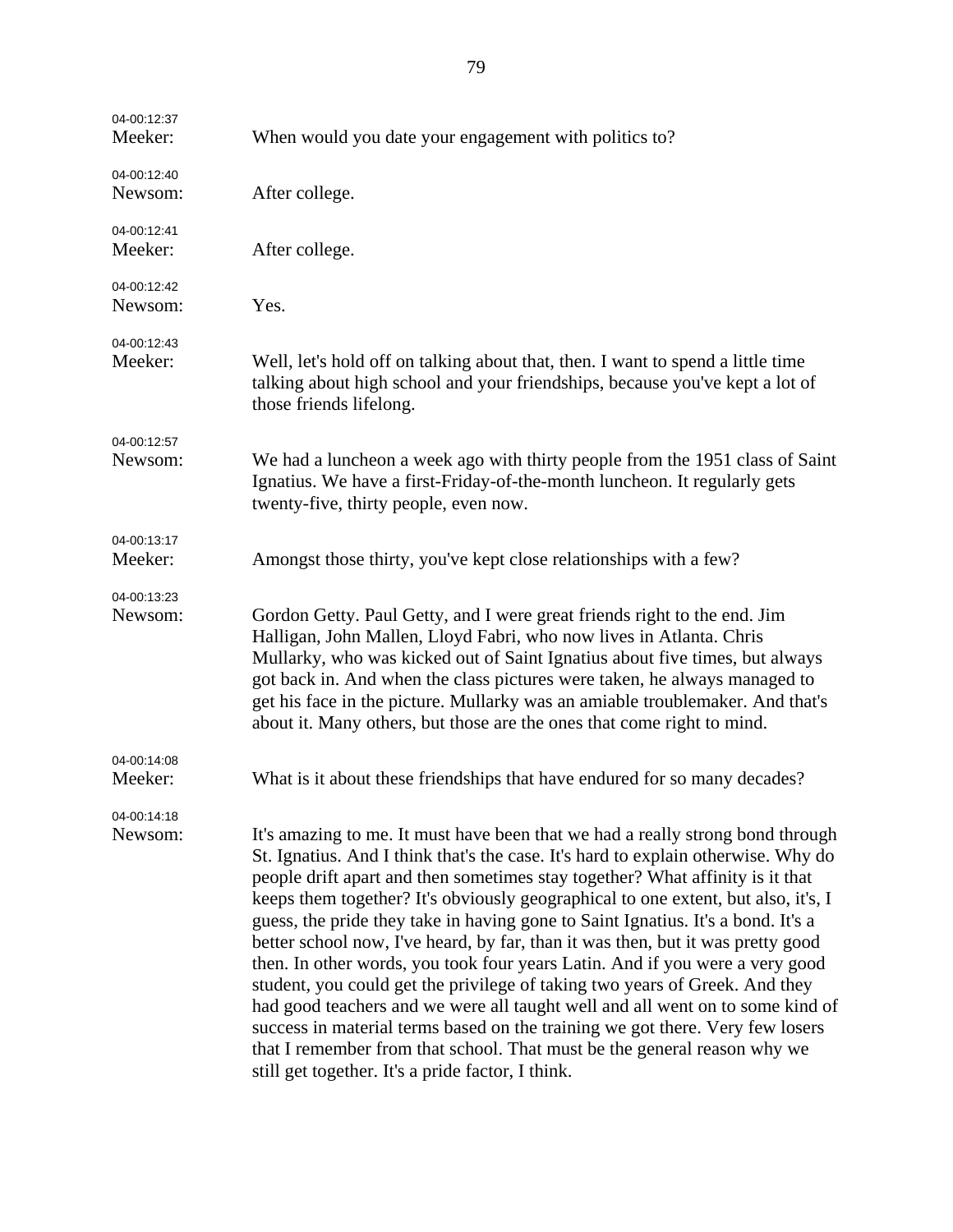| 04-00:15:49<br>Meeker: | So you really tie it closely to what happened at that school?                                                                                                                                                                                                                                                                                                                                                                                                                                                                                                                                                                                                                                                                                                                                                              |
|------------------------|----------------------------------------------------------------------------------------------------------------------------------------------------------------------------------------------------------------------------------------------------------------------------------------------------------------------------------------------------------------------------------------------------------------------------------------------------------------------------------------------------------------------------------------------------------------------------------------------------------------------------------------------------------------------------------------------------------------------------------------------------------------------------------------------------------------------------|
| 04-00:15:53<br>Newsom: | Yes. And you kept your interest in people who were your classmates.                                                                                                                                                                                                                                                                                                                                                                                                                                                                                                                                                                                                                                                                                                                                                        |
| 04-00:15:59<br>Meeker: | What were some of your interests and involvements during high school?                                                                                                                                                                                                                                                                                                                                                                                                                                                                                                                                                                                                                                                                                                                                                      |
| 04-00:16:04<br>Newsom: | Well, I was a football player. I played JV football in my third year. In my<br>fourth year, I was a regular on the varsity football team.                                                                                                                                                                                                                                                                                                                                                                                                                                                                                                                                                                                                                                                                                  |
| 04-00:16:15<br>Meeker: | What position were you?                                                                                                                                                                                                                                                                                                                                                                                                                                                                                                                                                                                                                                                                                                                                                                                                    |
| 04-00:16:18<br>Newsom: | I played guard, and I must have had an awful temper, because I am told that I<br>was thrown out of every game all season long. Maybe it was a way I used to<br>escape from harm.                                                                                                                                                                                                                                                                                                                                                                                                                                                                                                                                                                                                                                           |
| 04-00:16:28<br>Meeker: | You were told that? You don't remember the instances?                                                                                                                                                                                                                                                                                                                                                                                                                                                                                                                                                                                                                                                                                                                                                                      |
| 04-00:16:30<br>Newsom: | I do remember that. I had a bad temper and so I remember that I was rather<br>undistinguished as a student. Did fairly well if I liked the subject. English I<br>did well. Latin I tried but failed. Didn't fail, but—. Math I had a tough time<br>with it. Chemistry I found impossible. They had a couple of tough prefects of<br>discipline. One that comes to mind was Father Solon. There was no fooling<br>around. You had to learn. I remember a couple of times being suspended for<br>wisecracks and things, and my father being forced to come out to the school to<br>be told and be shown my disgrace. My father did not take lightly to going out<br>in the middle of the business day and spending three hours listening to the<br>prefect of discipline inveighing against me. He really got upset with me. |
| 04-00:17:52<br>Meeker: | With such a strict prefect of discipline, as you mentioned, did most students<br>run afoul of it at some point in time?                                                                                                                                                                                                                                                                                                                                                                                                                                                                                                                                                                                                                                                                                                    |
| 04-00:18:00<br>Newsom: | If you had any hell in you, you did. But Father Solon and Father Cosgrove had<br>no problems taking care of us. I remember one day we were giving a new<br>ROTC sergeant a terrible time. The poor guy didn't know what to do about the<br>religious practices of the school, the crucifix and all that. He was intimidated.<br>And so somebody-it could have been me-decided it would be very<br>amusing if we, when we got up to say a prayer, kept saying prayers, and kept<br>him there for half an hour while we prayed. He didn't know what to make of<br>it, and all of a sudden the intercom started creaking and Father Cosgrove came<br>on and said, "This is Father Lloyd Cosgrove. Could I please see the following                                                                                            |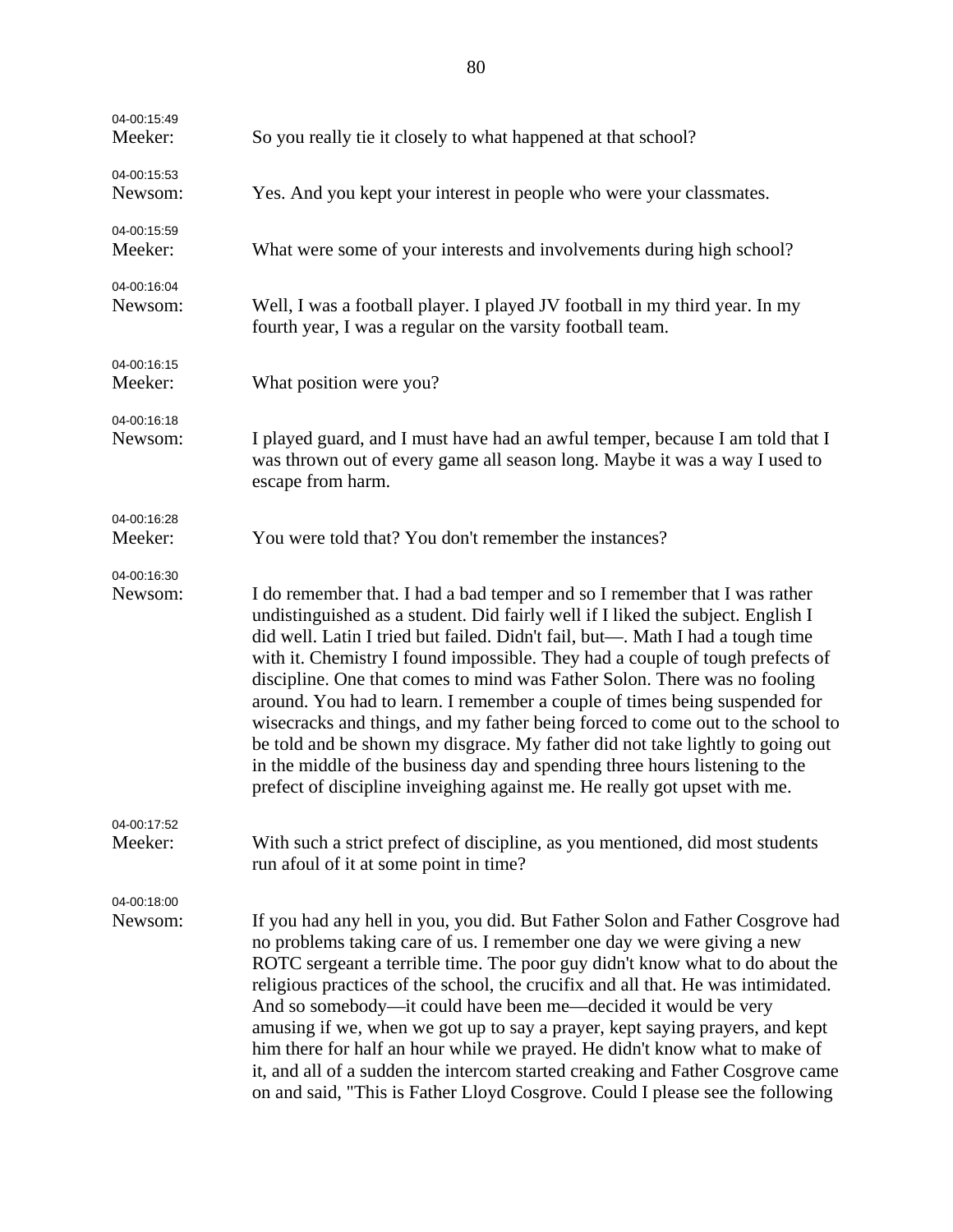|                        | students in my office forthwith. Mr. Newsom, Mr. Mullarky, Mr. Somebody<br>else." And we were all suspended from school for mocking this teacher. He<br>was listening every day.                                                                                                                                                                                                                                                                                                                                             |
|------------------------|------------------------------------------------------------------------------------------------------------------------------------------------------------------------------------------------------------------------------------------------------------------------------------------------------------------------------------------------------------------------------------------------------------------------------------------------------------------------------------------------------------------------------|
| 04-00:19:23<br>Meeker: | So it's almost-                                                                                                                                                                                                                                                                                                                                                                                                                                                                                                              |
| 04-00:19:22<br>Newsom: | Big brother.                                                                                                                                                                                                                                                                                                                                                                                                                                                                                                                 |
| 04-00:19:25<br>Meeker: | Oh, really. Gosh. Sounds like an interesting job. Did you have a sense when<br>you were in high school of what it was that you wanted to go on and do?                                                                                                                                                                                                                                                                                                                                                                       |
| 04-00:19:40<br>Newsom: | No. None whatever.                                                                                                                                                                                                                                                                                                                                                                                                                                                                                                           |
| 04-00:19:43<br>Meeker: | Did you know that you didn't want to go into building contracting?                                                                                                                                                                                                                                                                                                                                                                                                                                                           |
| 04-00:19:48<br>Newsom: | Yes.                                                                                                                                                                                                                                                                                                                                                                                                                                                                                                                         |
| 04-00:19:49<br>Meeker: | You did?                                                                                                                                                                                                                                                                                                                                                                                                                                                                                                                     |
| 04-00:19:50<br>Newsom: | I had no interest in business, whatever, even though I had on vacations sold<br>Christmas trees on a couple of occasions and made some money. I liked<br>money but I had no business plans at all. You know, I finished up as a judge.<br>A lawyer and then a judge for twenty years by default. I had no idea what to<br>do and I still don't. I like to read books and talk and think about things, but<br>I've never been ambitious in the sense of really wanting to compile some<br>business success or a lot of money. |
| 04-00:20:35<br>Meeker: | An entrepreneurial sort of spirit.                                                                                                                                                                                                                                                                                                                                                                                                                                                                                           |
| 04-00:20:36<br>Newsom: | No, no. My father was an entrepreneur. He was a good one, a great one. And<br>he used to say, "You worry about Shakespeare, I'll worry about making a<br>living," that sort of thing.                                                                                                                                                                                                                                                                                                                                        |
| 04-00:20:48<br>Meeker: | So it sounds like you had conversations with your father about your lack of<br>interest in entrepreneurial pursuits.                                                                                                                                                                                                                                                                                                                                                                                                         |
| 04-00:20:57<br>Newsom: | He didn't press me at all. He was a very indulgent father. Six kids and he<br>thought they were all terrific. Very supportive emotionally, financially.<br>Completely a pushover.                                                                                                                                                                                                                                                                                                                                            |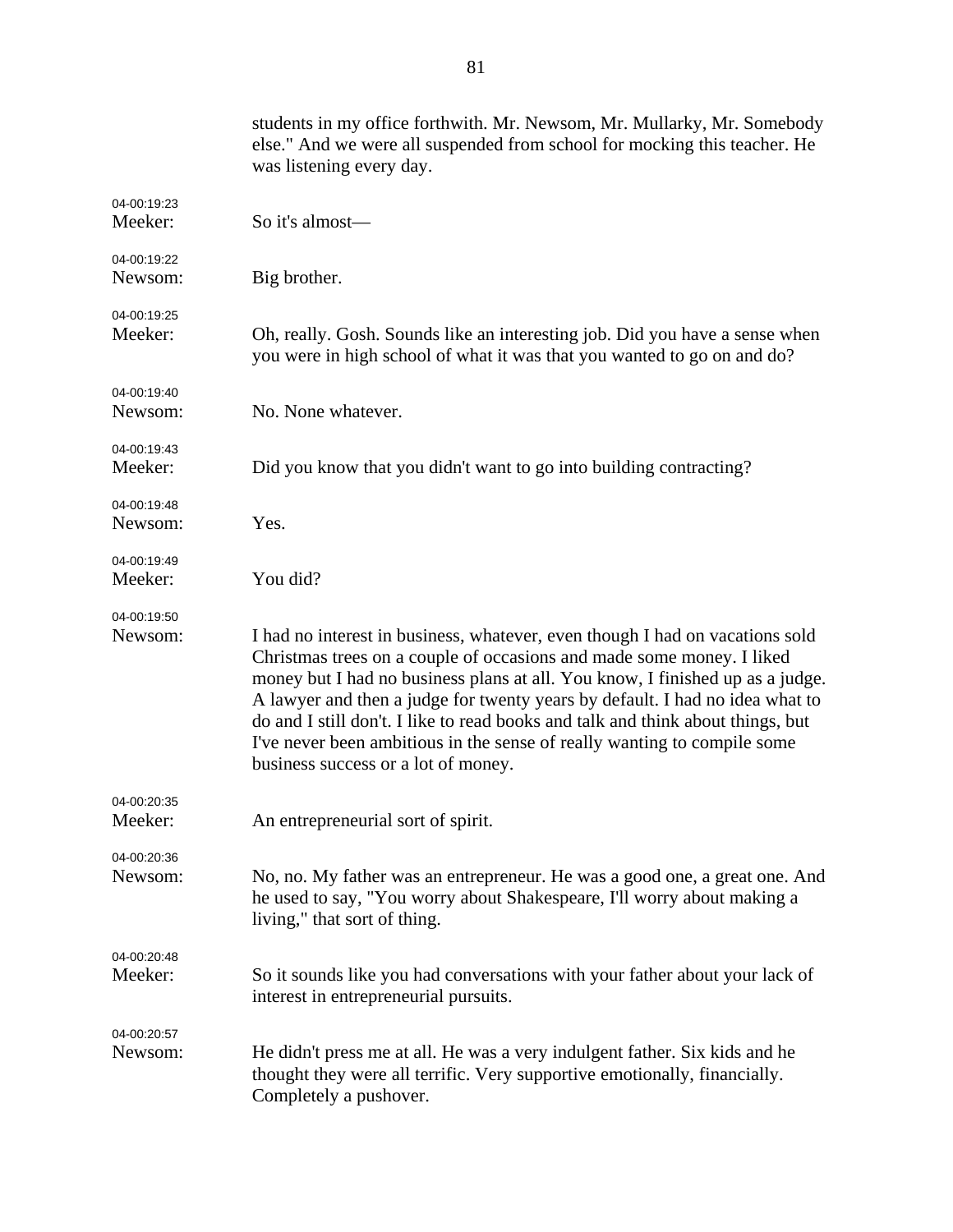| 04-00:21:19            |                                                                                                                                                                                                                                                                                                                                          |
|------------------------|------------------------------------------------------------------------------------------------------------------------------------------------------------------------------------------------------------------------------------------------------------------------------------------------------------------------------------------|
| Meeker:                | I know that he wasn't a first-generation immigrant, but it almost sounds like<br>he was doing his business work so that you would have the luxury to go to<br>school and study Shakespeare.                                                                                                                                              |
| 04-00:21:27<br>Newsom: | Exactly, exactly. He got up at five in the morning and headed out on the job.<br>Drove to Santa Rosa or something like that and worked like hell all day long.<br>It was family, the whole thing.                                                                                                                                        |
| 04-00:21:46<br>Meeker: | So when you were wrapping up your high school career, was there any<br>question about, one, would you be going to college, and then, two, what<br>college that would be?                                                                                                                                                                 |
| 04-00:21:56<br>Newsom: | No question that I would go to college. No question. So I went to college.                                                                                                                                                                                                                                                               |
| 04-00:22:04<br>Meeker: | And was there any other option aside from USF?                                                                                                                                                                                                                                                                                           |
| 04-00:22:10<br>Newsom: | Not really. I wasn't good enough athletically to get any kind of scholarship,<br>and USF was a natural transition from SI. The Jesuits. It was the easy thing to<br>do. My friends, like Gordon and Paul Getty, were going there. John Mallen,<br>Halligan. So our little group stayed together.                                         |
| 04-00:22:34<br>Meeker: | You didn't have any interest in going back to Notre Dame University?                                                                                                                                                                                                                                                                     |
| 04-00:22:36<br>Newsom: | No. Nor was it ever put before me as an option. My father was, as I<br>mentioned, not sophisticated in intellectual terms. Very smart. I think<br>probably a mathematical genius. I've seen examples of it. Enormously quick<br>mathematical mind, but not an abstract thinker. More a meat-and-potatoes<br>guy.                         |
| 04-00:23:08<br>Meeker: | Do you remember any of your classmates heading across the bay to the<br>University of California?                                                                                                                                                                                                                                        |
| 04-00:23:14<br>Newsom: | Yes. The best student at SI in every subject was a man whose name I can't<br>forget. La Forest Ethelbert Phillips. He was an outstanding student in high<br>school, Cal, and Boalt Hall, and many of my classmates went to UC Berkeley.<br>That was the other place. And some went to Yale and Harvard. Not many.<br>Most [went] to USF. |
| 04-00:23:55<br>Meeker: | And I understand that you studied French literature?                                                                                                                                                                                                                                                                                     |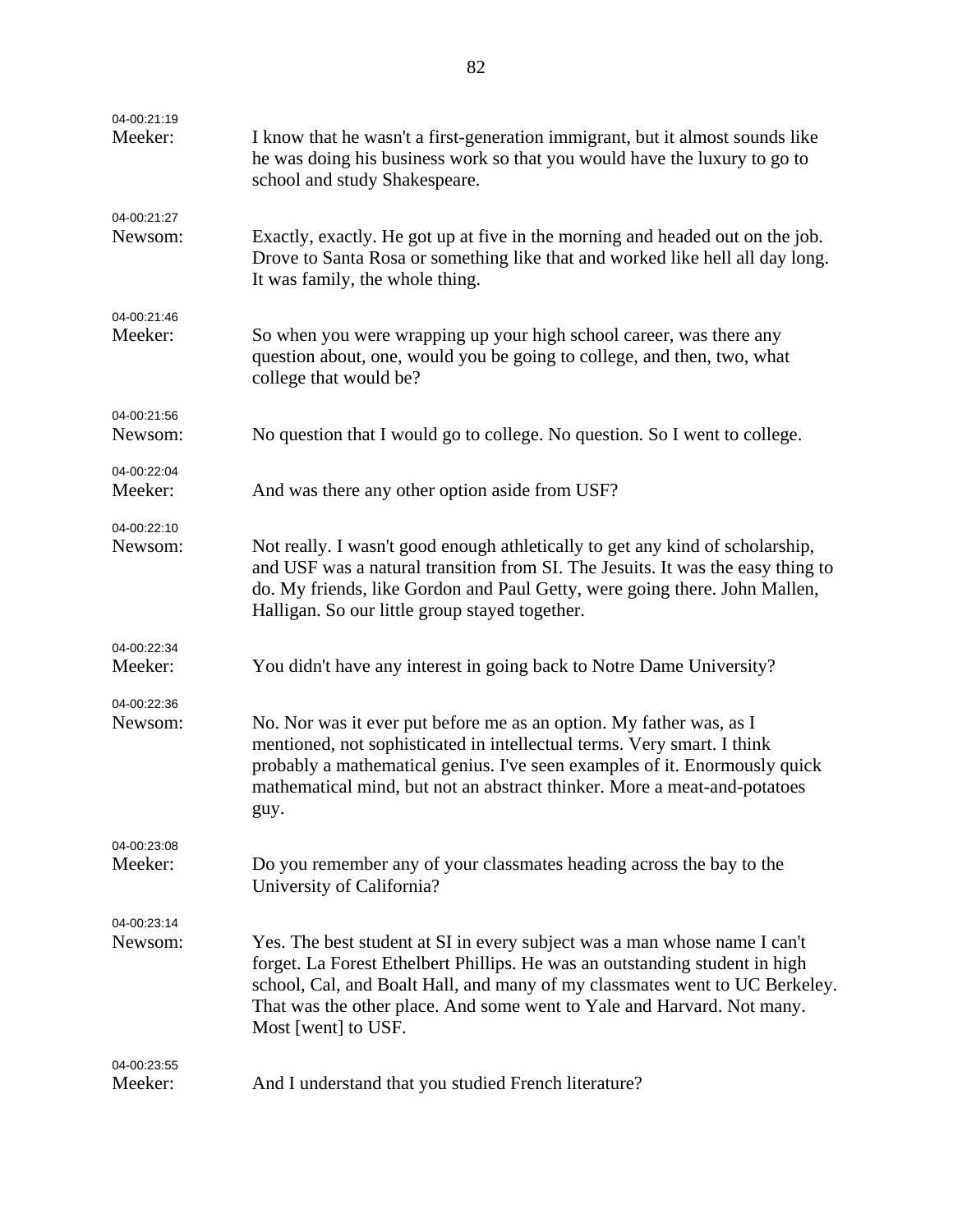| 04-00:23:58<br>Newsom: | Yes.                                                                                                                                                                                                                                                                                                                                                                               |
|------------------------|------------------------------------------------------------------------------------------------------------------------------------------------------------------------------------------------------------------------------------------------------------------------------------------------------------------------------------------------------------------------------------|
| 04-00:23:58<br>Meeker: | And was that a degree in French or English?                                                                                                                                                                                                                                                                                                                                        |
| 04-00:24:01<br>Newsom: | English. Minor in French, yes.                                                                                                                                                                                                                                                                                                                                                     |
| 04-00:24:04<br>Meeker: | And you said your father was indulgent, so there was no steering you towards<br>getting a degree in business or anything like that?                                                                                                                                                                                                                                                |
| 04-00:24:13            |                                                                                                                                                                                                                                                                                                                                                                                    |
| Newsom:                | No. Finally, years later, I was in graduate school in English putzing around<br>and he said—things were not going that well financially for him, so he said,<br>"Can you get some kind of student aid or something?" I finally was forced to<br>look into that. Up to then, he'd been paying the bills. For six kids, [it] gets<br>tough.                                          |
| 04-00:24:39<br>Meeker: | Sure, sure. So as you're an undergraduate studying English, or French<br>literature in the English department, you're not thinking of a particular career<br>path that you're going into?                                                                                                                                                                                          |
| 04-00:24:53            |                                                                                                                                                                                                                                                                                                                                                                                    |
| Newsom:                | Teaching.                                                                                                                                                                                                                                                                                                                                                                          |
| 04-00:24:54            |                                                                                                                                                                                                                                                                                                                                                                                    |
| Meeker:                | Oh, so you wanted to be a teacher?                                                                                                                                                                                                                                                                                                                                                 |
| 04-00:24:57            |                                                                                                                                                                                                                                                                                                                                                                                    |
| Newsom:                | I conceived the idea, maybe in college somewhere, that I would like to be an<br>English teacher on the high school level. Which, thinking back, I would like to<br>have done. I think I would have been very good at that. Better at that than I<br>was as a judge. But being a judge was pretty easy, too, because everybody did<br>what you said. That made it pretty damn easy. |
| 04-00:25:32            |                                                                                                                                                                                                                                                                                                                                                                                    |
| Meeker:                | Well, also during this period of time, when you're at USF, this is when the<br>Korean War is raging, correct? Did I get it right?                                                                                                                                                                                                                                                  |
| 04-00:25:41            |                                                                                                                                                                                                                                                                                                                                                                                    |
| Newsom:                | Yes. I was in ROTC and so I beat the Korean War.                                                                                                                                                                                                                                                                                                                                   |
| 04-00:25:44            |                                                                                                                                                                                                                                                                                                                                                                                    |
| Meeker:                | Okay, all right.                                                                                                                                                                                                                                                                                                                                                                   |
| 04-00:25:46            |                                                                                                                                                                                                                                                                                                                                                                                    |
| Newsom:                | I almost flunked out. Casey Jones, who was a basketball player, later a famous<br>one with the Celtics, he was an All American at USF with Bill Russell. Casey                                                                                                                                                                                                                     |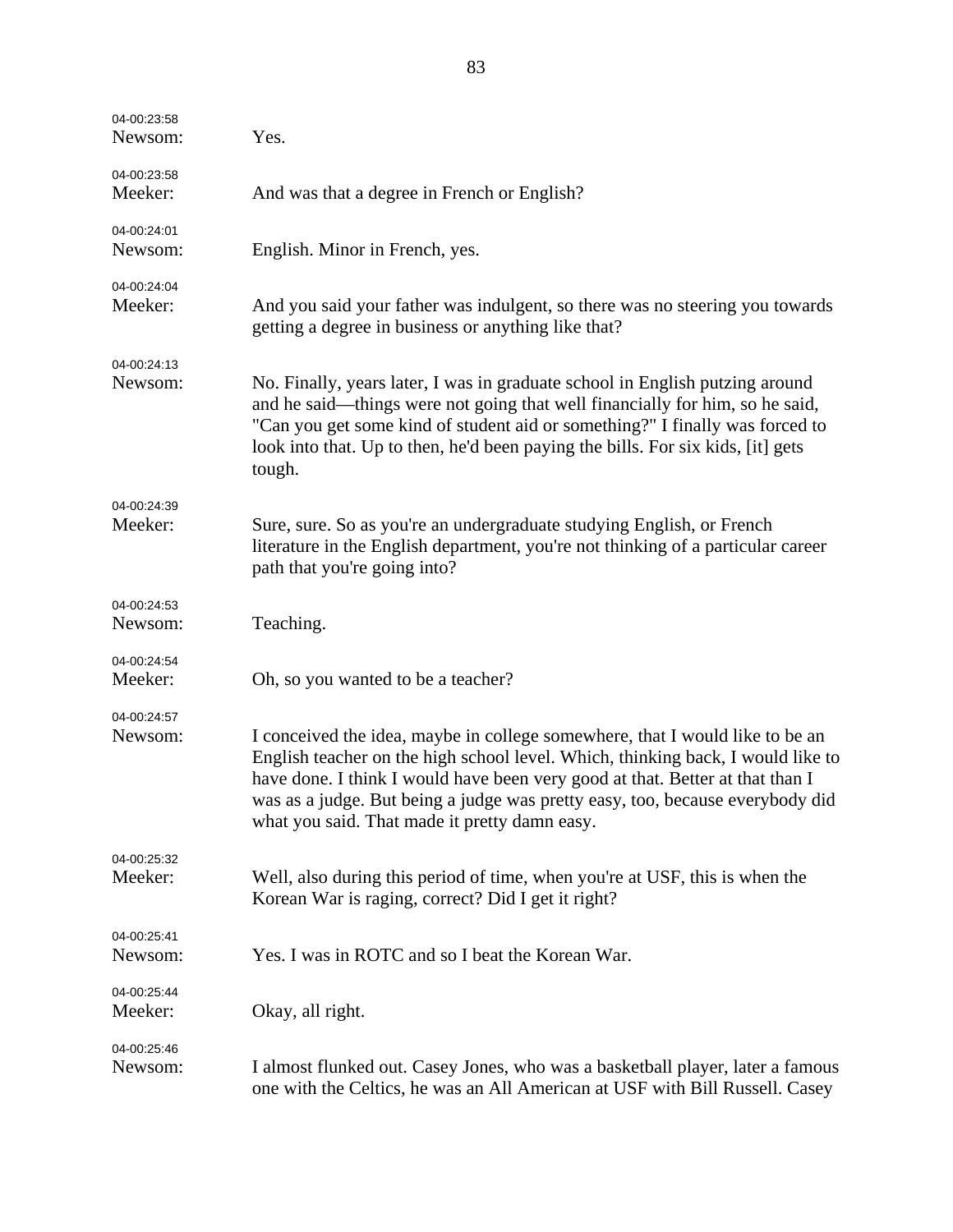|                        | Jones and I were the only two people at USF ROTC who flunked ROTC. I<br>couldn't, neither could Casey, assemble and then disassemble, and then<br>assemble the BAR rifle. I couldn't do it. I forget how I achieved that. I think I<br>was helped by somebody to get through. That was the difference between my<br>flunking out and not, and maybe winding up in Korea.                                                                                                                           |
|------------------------|----------------------------------------------------------------------------------------------------------------------------------------------------------------------------------------------------------------------------------------------------------------------------------------------------------------------------------------------------------------------------------------------------------------------------------------------------------------------------------------------------|
| 04-00:26:32<br>Meeker: | Well, you'd think that not being able to assemble and disassemble a rifle<br>would also make you immune from front line service.                                                                                                                                                                                                                                                                                                                                                                   |
| 04-00:26:40<br>Newsom: | You would think so, but the contrary was probably the case. They would have<br>thrown you in the front line as cannon fodder.                                                                                                                                                                                                                                                                                                                                                                      |
| 04-00:26:49<br>Meeker: | Sure, sure. Did any of your friends serve in Korea?                                                                                                                                                                                                                                                                                                                                                                                                                                                |
| 04-00:26:53<br>Newsom: | Paul Getty. He told me once that he came fairly close to freezing to death in a<br>trench over there, and also he told me once that he had fallen asleep during<br>guard duty in a guard post and he got in a hell of a lot of trouble. It's hard for<br>me to think of Paul Getty as a soldier, but he was a wild man. Anyhow,<br>several served in Korea and several died over there. I can't think of the names<br>now.                                                                         |
| 04-00:27:34<br>Meeker: | After coming out of the good war, World War II, which there seemed to be<br>consensus in America was fully justified, there was an emerging criticism of<br>US military adventures beginning with the Korean War. Do you remember—                                                                                                                                                                                                                                                                 |
| 04-00:27:53<br>Newsom: | Much less. Much less vigorous, the criticism of the Korean War. I think it was<br>a good war in the same sense that the Second World War was. Almost that<br>good. Completely different from the Vietnam War because it was thought to<br>be justified because it was thought that North Korea invaded South Korea. I'm<br>no longer too sure on any of those subjects. But looking back on it, it was<br>much less opposed. I never heard anybody really criticize the Korean War at<br>the time. |
| 04-00:28:42<br>Meeker: | So it wasn't something that you were actively opposed to?                                                                                                                                                                                                                                                                                                                                                                                                                                          |
| 04-00:28:45<br>Newsom: | Never, never. But the Vietnam War is completely different.                                                                                                                                                                                                                                                                                                                                                                                                                                         |
| 04-00:28:49<br>Meeker: | Okay. Well, we'll get to that. So after you graduated in fifty-five, you were in<br>the Army Reserve?                                                                                                                                                                                                                                                                                                                                                                                              |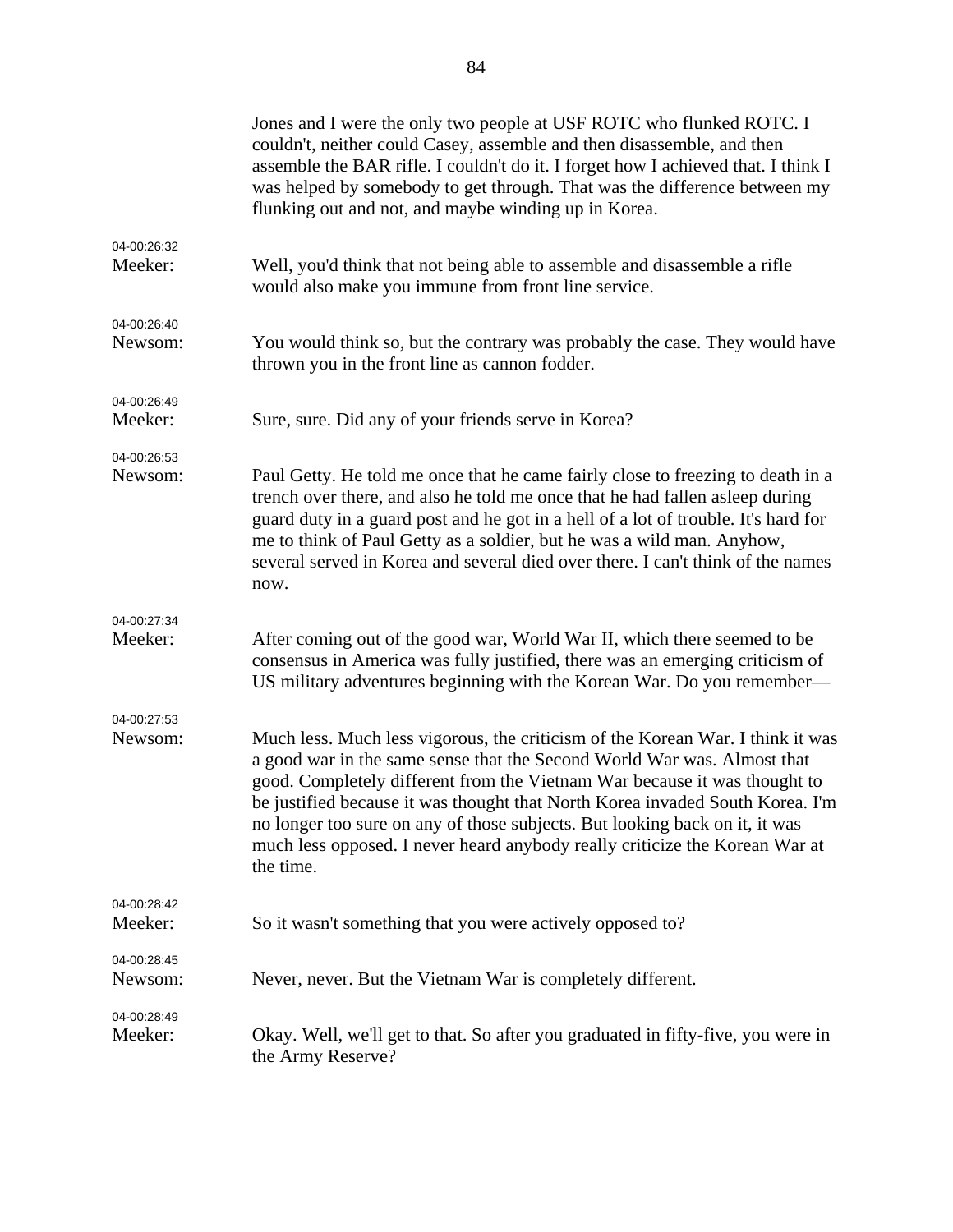| 04-00:28:57<br>Newsom: | Yes.                                                                                                                                                                                                                                                                                                                                                                                                                                                                                                                                                                                                                                                                                                                                                                                                                                                                                                                                                                                                                                                              |
|------------------------|-------------------------------------------------------------------------------------------------------------------------------------------------------------------------------------------------------------------------------------------------------------------------------------------------------------------------------------------------------------------------------------------------------------------------------------------------------------------------------------------------------------------------------------------------------------------------------------------------------------------------------------------------------------------------------------------------------------------------------------------------------------------------------------------------------------------------------------------------------------------------------------------------------------------------------------------------------------------------------------------------------------------------------------------------------------------|
| 04-00:28:59<br>Meeker: | Tell me about that period of service. I guess two years.                                                                                                                                                                                                                                                                                                                                                                                                                                                                                                                                                                                                                                                                                                                                                                                                                                                                                                                                                                                                          |
| 04-00:29:04<br>Newsom: | I served six months. I went to the guided missile school at Fort Bliss.                                                                                                                                                                                                                                                                                                                                                                                                                                                                                                                                                                                                                                                                                                                                                                                                                                                                                                                                                                                           |
| 04-00:29:14<br>Meeker: | Where's that?                                                                                                                                                                                                                                                                                                                                                                                                                                                                                                                                                                                                                                                                                                                                                                                                                                                                                                                                                                                                                                                     |
| 04-00:29:15<br>Newsom: | Texas. And I was one of forty-two students, of whom twenty-six were<br>engineers in the guided missile school. An English major, I had no chance of<br>success at all, and I damn near flunked out. But there's a very funny story<br>about how I stayed in. Dare I tell it?                                                                                                                                                                                                                                                                                                                                                                                                                                                                                                                                                                                                                                                                                                                                                                                      |
| 04-00:29:45<br>Meeker: | Please do. I don't think you're going to get reinitiated.                                                                                                                                                                                                                                                                                                                                                                                                                                                                                                                                                                                                                                                                                                                                                                                                                                                                                                                                                                                                         |
| 04-00:29:51<br>Newsom: | I was a second lieutenant. You were commissioned, but you had to finish the<br>school to keep the commission. If you flunked out, you lost your commission.<br>And I was on the verge of flunking out when I had this run in with a captain,<br>whose name, through the mists I recall as McMillan. McMillan carried a<br>swagger stick and he noticed that I was applying some fake stuff to my shoes<br>to make them look shiny and he caught me on that and put the swagger stick<br>on my chest. And I said, "Look, get that goddamn phallic symbol off me." So<br>I made his day. He said, "You're out of here. You'll hear from us later." I was<br>despondent. And I had a friend down there named George Pasha. P-A-S-H-A.<br>George is and was the head of Pasha Truck Ways. Enormously successful<br>company. And George was an enlisted man. In defiance of Army rules, I kept<br>George's clothes, civilian clothes, when he was in basic training at my<br>officer's quarters so he could change. We'd go into Juarez at night and have<br>some fun. |
|                        | I called George and said, "George, let's go into Juarez and get a few beers. I'm<br>in bad trouble." And so we drove through El Paso. I came to an intersection<br>and a car in front of me hit another car. It turns out the car in front of me that<br>hit the other car was carrying the intoxicated chief chaplain at Fort Bliss,<br>whose first name was Steve O'Kane. Anyhow, he was in the bag. He'd been<br>offering some advice to a couple that were getting divorced and had a few<br>drinks and he went through the red light and hit this other car—nobody<br>injured, but he himself was knocked out. So I said to George Pasha, "George,<br>let's get him out of here. This is El Paso. They'll nail this guy to the cross. He's<br>a Catholic chaplain born in Ireland. Get him out of here." And George said,<br>"Where?" I said, "Just get him out. Drive my car away. I'll get his wallet." I<br>took his wallet. "I'll tell the cops we took him to the hospital." So that was the                                                            |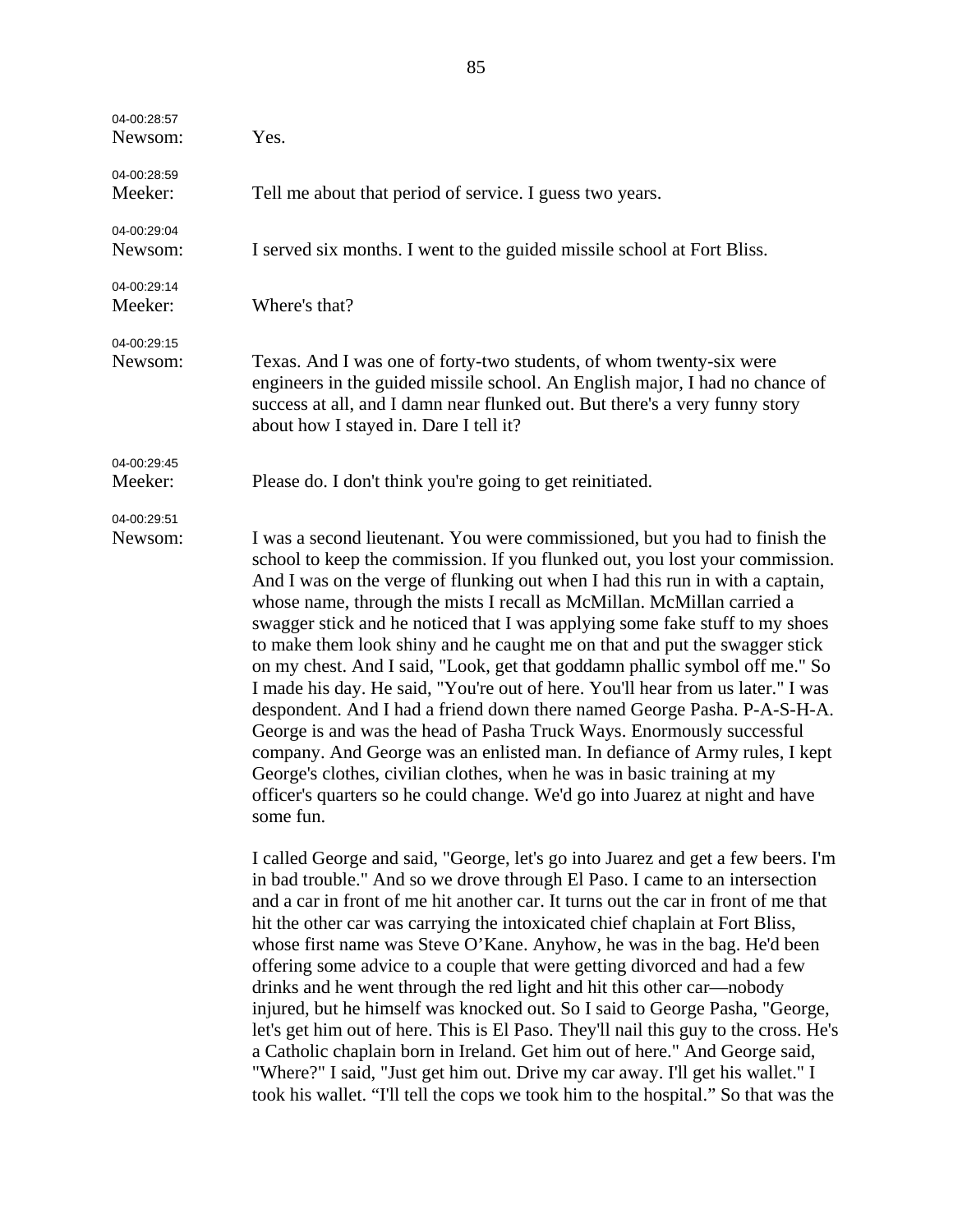story. And later that night, I went back to the MP post and asked where O'Kane was located. I went to his house and the phone rang. I said, "Hello, this is Colonel O'Kane." "This is the El Paso police calling." And I said, "Well, Colonel O'Kane was in an accident tonight and he was sedated and he's not competent to talk right now." And they said, "Well, have him call us in the morning." That was quick thinking on my part. It was quick thinking to get him out of there, too. Also grossly illegal, but that's okay—it served a higher purpose.

Meeker: So he was driving the cars?

04-00:34:00

04-00:33:58

Newsom: He was. And he went through the light and hit this other car. And I went over and saw that nobody was hurt. And I gave the lady in the other car my card and said it was his fault, I'll be glad to testify as a witness, and then with Pasha I got him out of there. I thought probably the fact that he was a chaplain would spell huge trouble. I'd met him once or twice. If he had been a rabbi, I think I would have done the same thing. So I got him out of there. The next morning—I'd left my number—he called me. He said, "Could we meet?" And we met and I told him what happened. He said, "I can't believe this. You saved my career. I'm up for brigadier general next week. I was counseling the people and I had a couple of drinks and I don't know what happened after that. I hit my head and my nose was bleeding." The El Paso cops didn't know what to do. I said, "You know, the guy insisted upon leaving his license and here's his license. "Here it is," and I gave it to them. They were confounded.

> So O'Kane said, "If I can ever do anything for you, let me know what it is. Sky's the limit." I said, "I hate to mention this. I swear to you this is not the reason I helped you. I would have helped you under any circumstances, but I do need help. This guy is giving me a bad time." I recounted the story. And he said, "Well, we'll take care of that right now." Gets on the phone, calls the base commander. "Dan, this is Steve O'Kane. I have a big problem to discuss. Call me right back." Two days, three days later, the captain came up to me and said, "Lieutenant, I think I overreacted. Let's let bygones be bygones." And I said, "No, it's my fault. Completely my fault. I went too far, I said too much." And he said, "Let's shake hands." We did, and the next week I was given all the answers to all the test questions and I graduated nicely from the school. End of story. Right place, right time.

> Miracle? I don't know. I don't believe in miracles, but pretty close to being one. O'Kane and I never met again, but we thought it'd be best probably not to talk about this too much. So I'm recounting it for posterity.

04-00:36:55

Meeker: Well, that's great. Great story.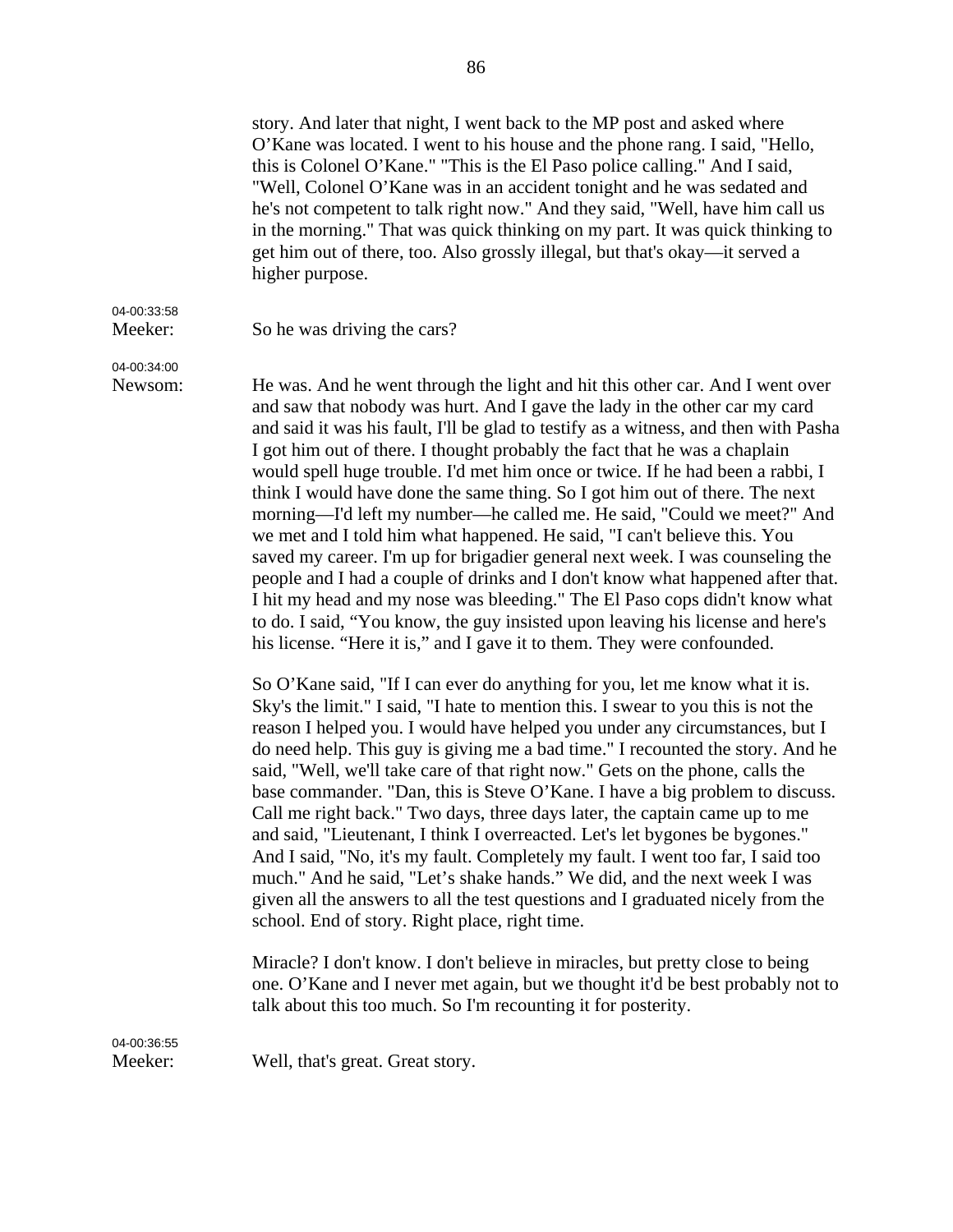| 04-00:36:56 |                                                                                                                                                                                                                                                     |
|-------------|-----------------------------------------------------------------------------------------------------------------------------------------------------------------------------------------------------------------------------------------------------|
| Newsom:     | It was the result of remembering O'Kane, because I had been to mass once<br>during the time that I was there. That one time I saw him enabled me to<br>recognize him again in the car. Maybe it was fortuitous. But I don't believe in<br>miracles. |
| 04-00:37:21 |                                                                                                                                                                                                                                                     |
| Meeker:     | Well, it demonstrates some quick thinking on your part at this point. It<br>protects someone from-                                                                                                                                                  |
| 04-00:37:30 |                                                                                                                                                                                                                                                     |
| Newsom:     | It demonstrates, as well, that I'm not a strict construction man on the law. In<br>other words, I'm willing to bend the law if I think it prevents what I consider<br>to be great injustice.                                                        |
| 04-00:37:49 |                                                                                                                                                                                                                                                     |
| Meeker:     | Interesting.                                                                                                                                                                                                                                        |
| 04-00:37:48 |                                                                                                                                                                                                                                                     |
| Newsom:     | I did a few things like that as a judge.                                                                                                                                                                                                            |
| 04-00:37:53 |                                                                                                                                                                                                                                                     |
| Meeker:     | Which we'll get to. Hopefully you'll get those on the record, as well.                                                                                                                                                                              |
| 04-00:37:56 |                                                                                                                                                                                                                                                     |
| Newsom:     | Yes, I hope so.                                                                                                                                                                                                                                     |
| 04-00:37:59 |                                                                                                                                                                                                                                                     |
| Meeker:     | So once you finish your period with the Army Reserves—                                                                                                                                                                                              |
| 04-00:38:03 |                                                                                                                                                                                                                                                     |
| Newsom:     | By the way—                                                                                                                                                                                                                                         |
| 04-00:38:03 |                                                                                                                                                                                                                                                     |
| Meeker:     | Yes?                                                                                                                                                                                                                                                |
| 04-00:38:04 |                                                                                                                                                                                                                                                     |
| Newsom:     | If you need to verify the story, George Pasha would like to verify it someday.<br>He thinks it's going to be lost without a witness to say that it was true.                                                                                        |
| 04-00:38:15 |                                                                                                                                                                                                                                                     |
| Meeker:     | Whatever happened to O'Kane?                                                                                                                                                                                                                        |
| 04-00:38:21 |                                                                                                                                                                                                                                                     |
| Newsom:     | He got to be a brigadier general, retired the next year, and lived happily ever<br>after. He sent me a couple of notes over the years saying—                                                                                                       |
| 04-00:38:30 |                                                                                                                                                                                                                                                     |
| Meeker:     | He was a priest or $a$ —?                                                                                                                                                                                                                           |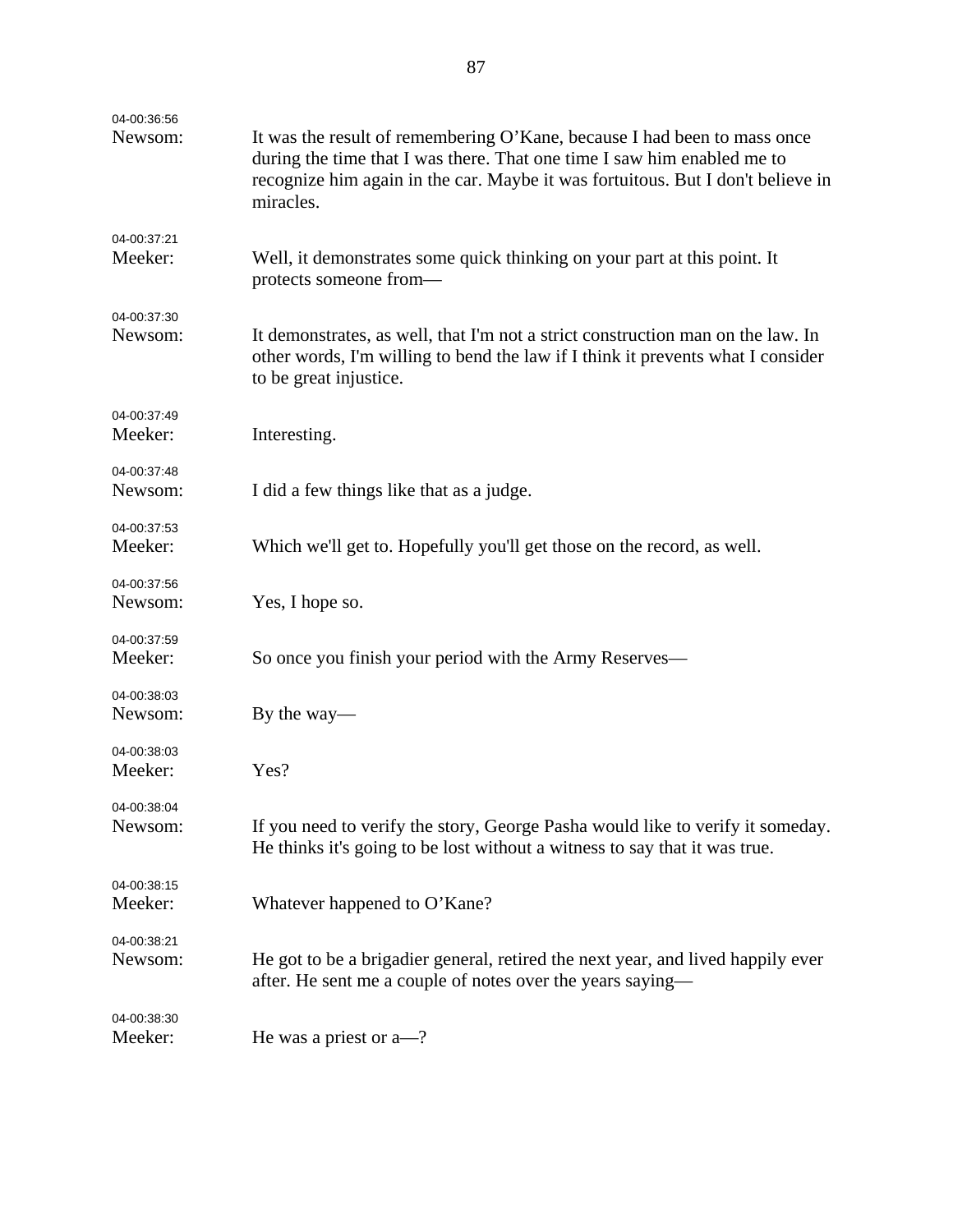| 04-00:38:32            |                                                                                                                                                                                                                                                                                                                                                                                                                   |
|------------------------|-------------------------------------------------------------------------------------------------------------------------------------------------------------------------------------------------------------------------------------------------------------------------------------------------------------------------------------------------------------------------------------------------------------------|
| Newsom:                | Yes. And also an officer. And the commanding officer who called me in said,<br>"Lieutenant, I would like to tell you that you saved the career of the most<br>decorated chaplain in the Army, one of the greatest soldiers I've ever known,<br>and I would like to say thank you."                                                                                                                                |
| 04-00:39:02<br>Meeker: | Well, with the military's predilection for maintaining paper trails, there might<br>very well be something in the National Archives about this particular incident.<br>You never know.                                                                                                                                                                                                                            |
| 04-00:39:14<br>Newsom: | Could be. Could be. It certainly facilitated my Army career. It got me right<br>through. And I wound up out of the artillery because they didn't need me for<br>six months. I wound up as a training officer at Fort Ord. And at Fort Ord, my<br>commanding officer was an alcoholic, so I was in effect the commanding<br>officer. He was non compos mentis. Nice guy, too. So I had a great time down<br>there. |
| 04-00:39:49<br>Meeker: | In Monterey?                                                                                                                                                                                                                                                                                                                                                                                                      |
| 04-00:39:50<br>Newsom: | Yes.                                                                                                                                                                                                                                                                                                                                                                                                              |
| 04-00:39:54<br>Meeker: | So that ends your two year period in the Army Reserves.                                                                                                                                                                                                                                                                                                                                                           |
| 04-00:39:59<br>Newsom: | Six months and a year and a half in the Reserve doing nothing.                                                                                                                                                                                                                                                                                                                                                    |
| 04-00:40:03<br>Meeker: | Oh, okay. So six months in training.                                                                                                                                                                                                                                                                                                                                                                              |
| 04-00:40:03<br>Newsom: | Yes, exactly.                                                                                                                                                                                                                                                                                                                                                                                                     |
| 04-00:40:06<br>Meeker: | Then a year and a half at Fort Ord. Is that-?                                                                                                                                                                                                                                                                                                                                                                     |
| 04-00:40:08<br>Newsom: | First Fort Bliss, then Fort Ord. Yes.                                                                                                                                                                                                                                                                                                                                                                             |
| 04-00:40:13<br>Meeker: | All right. You had also mentioned that you went to graduate school to study<br>literature, but you eventually ended up studying law.                                                                                                                                                                                                                                                                              |
| 04-00:40:27<br>Newsom: | Well, I went to Boalt Hall and I fell in love with Donna Long, who's Gordon<br>Getty's half-sister and I took off with Donna. So that meant that I didn't take<br>the final exams. I was flunked out.                                                                                                                                                                                                             |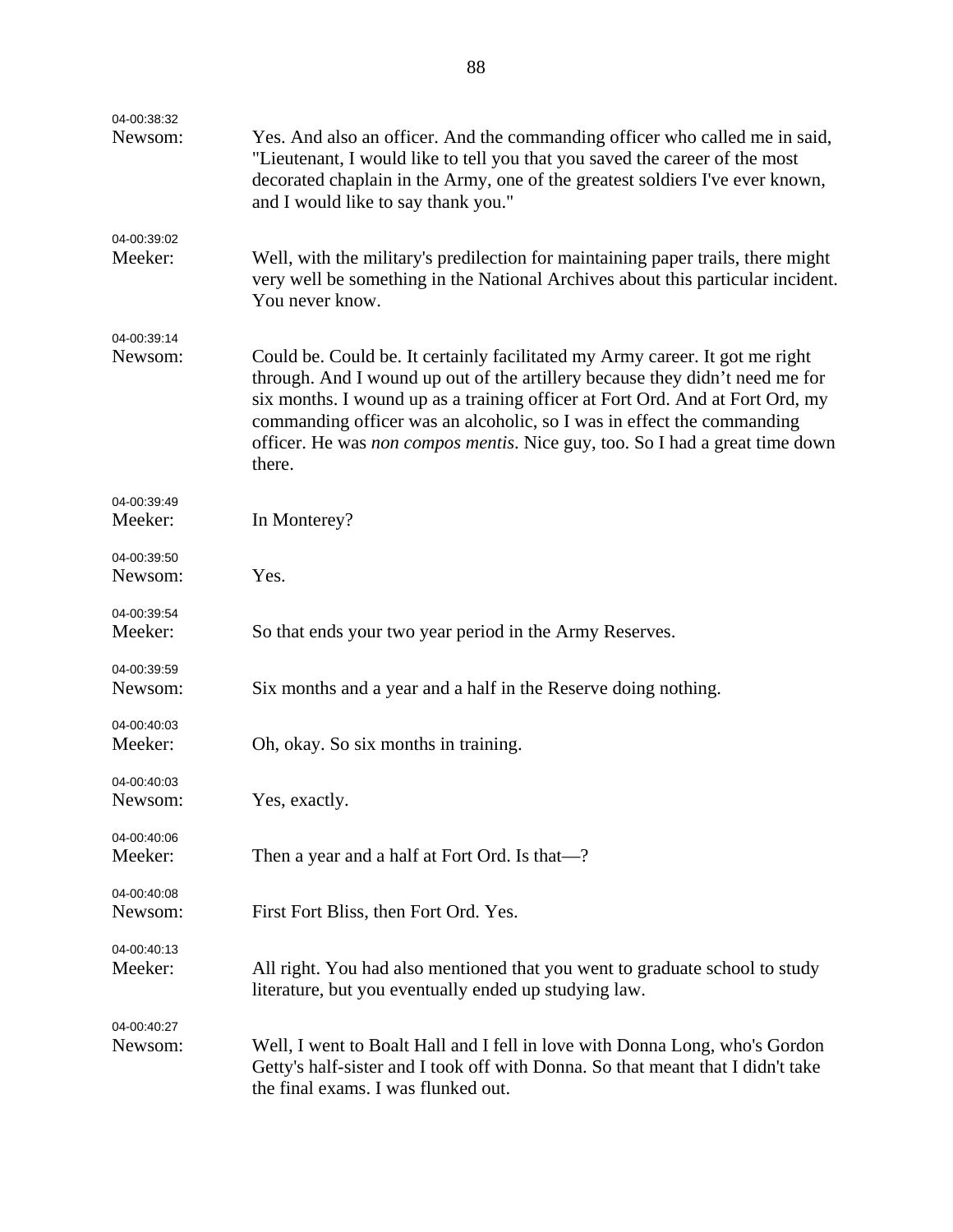| 04-00:40:45<br>Meeker: | Okay. So after your period in the Army?                                                                                                                                                                                                                                                                                                                                                                                                                                                                                                                                                                                                                                                                                                                                                                                                                                                                                                                                                                                                                                                                                                                                                                                                                                                                                                                                                                                                                                                                                                |
|------------------------|----------------------------------------------------------------------------------------------------------------------------------------------------------------------------------------------------------------------------------------------------------------------------------------------------------------------------------------------------------------------------------------------------------------------------------------------------------------------------------------------------------------------------------------------------------------------------------------------------------------------------------------------------------------------------------------------------------------------------------------------------------------------------------------------------------------------------------------------------------------------------------------------------------------------------------------------------------------------------------------------------------------------------------------------------------------------------------------------------------------------------------------------------------------------------------------------------------------------------------------------------------------------------------------------------------------------------------------------------------------------------------------------------------------------------------------------------------------------------------------------------------------------------------------|
| 04-00:40:48<br>Newsom: | This is 1955. After high school. Pardon me, after college. After USF in fifty-<br>five. I went to law school at Boalt Hall and quit.                                                                                                                                                                                                                                                                                                                                                                                                                                                                                                                                                                                                                                                                                                                                                                                                                                                                                                                                                                                                                                                                                                                                                                                                                                                                                                                                                                                                   |
| 04-00:41:03<br>Meeker: | How many years of coursework did you do?                                                                                                                                                                                                                                                                                                                                                                                                                                                                                                                                                                                                                                                                                                                                                                                                                                                                                                                                                                                                                                                                                                                                                                                                                                                                                                                                                                                                                                                                                               |
| 04-00:41:07<br>Newsom: | Of law?                                                                                                                                                                                                                                                                                                                                                                                                                                                                                                                                                                                                                                                                                                                                                                                                                                                                                                                                                                                                                                                                                                                                                                                                                                                                                                                                                                                                                                                                                                                                |
| 04-00:41:09<br>Meeker: | Yes. The full three years?                                                                                                                                                                                                                                                                                                                                                                                                                                                                                                                                                                                                                                                                                                                                                                                                                                                                                                                                                                                                                                                                                                                                                                                                                                                                                                                                                                                                                                                                                                             |
| 04-00:41:09<br>Newsom: | A month. No, there's a sequel to this. Also in the realm of the incredible. One<br>of the trainees in my basic training company was a man named Grant Spaeth.<br>He's now a well-known golfer. He came to me one day and said, "Lieutenant,<br>I need a favor, if you can do it." He didn't put it that way. He didn't have<br>favors coming, but he said, "I'm getting married next week and it would be<br>great if I could get the day off." And I said, "Why not take a couple of days<br>off. Saturday and Sunday and come back Monday." Unbelievable. "That's<br>great of you." I said, "Go ahead." I was not a martinet by a long shot. So time<br>goes by, I flunked out of Boalt Hall. I want to get into Stanford Law School. I<br>finished an MA in English and I can't get into law school because I flunked<br>out of a law school.<br>I learned that Carl Spaeth was the dean. I talked to Ed Heller, who I earlier<br>mentioned as my father's friend, and Ed Heller said, "Well, I'll talk to Carl<br>Spaeth and maybe since you never got around to taking any exams or<br>anything else, they'll let you in." And I heard the name Spaeth and I said,<br>"That might be connected with Grant Spaeth." So I called Grant Spaeth and<br>Grant Spaeth said, "Bill? May I call you Bill instead of lieutenant?" And I<br>said, "Sure." And he said, "I'll make a call in the morning to my father and<br>remind him what a good lieutenant you were." I got into Stanford forthwith in<br>the middle of the school year. |
| 04-00:43:36<br>Meeker: | So both from above and below.                                                                                                                                                                                                                                                                                                                                                                                                                                                                                                                                                                                                                                                                                                                                                                                                                                                                                                                                                                                                                                                                                                                                                                                                                                                                                                                                                                                                                                                                                                          |
| 04-00:43:36<br>Newsom: | It worked out well.                                                                                                                                                                                                                                                                                                                                                                                                                                                                                                                                                                                                                                                                                                                                                                                                                                                                                                                                                                                                                                                                                                                                                                                                                                                                                                                                                                                                                                                                                                                    |
| 04-00:43:38<br>Meeker: | From the son and from Ed Heller.                                                                                                                                                                                                                                                                                                                                                                                                                                                                                                                                                                                                                                                                                                                                                                                                                                                                                                                                                                                                                                                                                                                                                                                                                                                                                                                                                                                                                                                                                                       |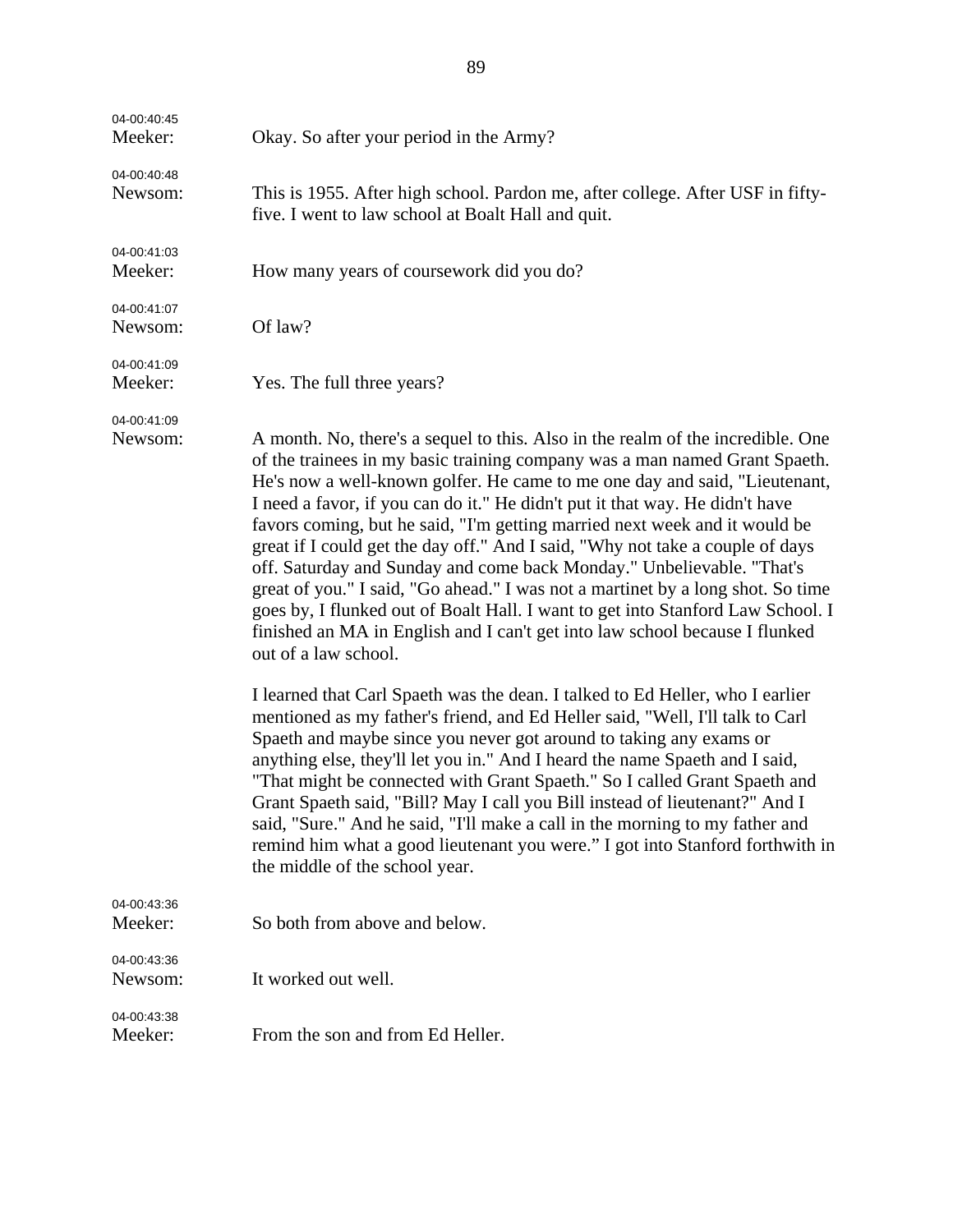| 04-00:43:42            |                                                                                                                                                                                                                                                                                                                                                                                                                                                                                                                                                               |
|------------------------|---------------------------------------------------------------------------------------------------------------------------------------------------------------------------------------------------------------------------------------------------------------------------------------------------------------------------------------------------------------------------------------------------------------------------------------------------------------------------------------------------------------------------------------------------------------|
| Newsom:                | It was the second really fortuitous thing in my life. I got into Stanford. Had no<br>problems in school at all. I found it easy. I was a little more mature. And I<br>went through an accelerated program in two and a half years. I remember that<br>I got the only A in the contracts class. I wasn't one of the top students in the<br>school, but I had no problems the second time around. No distractions, either,<br>like Donna, who was a great looking girl. A fabulous looking girl. Anybody<br>might be forgiven for quitting law school over her. |
| 04-00:44:50<br>Meeker: | What happened? Did you two just run off for a period of time?                                                                                                                                                                                                                                                                                                                                                                                                                                                                                                 |
| 04-00:44:54            |                                                                                                                                                                                                                                                                                                                                                                                                                                                                                                                                                               |
| Newsom:                | Very funny story. It's too funny to be believed, but I have no reason to lie. My<br>roommate at Stanford, who had introduced me to Donna, and whose name<br>was John Upston. He lives in Washington, D.C. now. I said, "John, I should<br>tell you, as my great pal, I'm getting married to Donna Long." And he said,<br>"You are not." I said, "Why do you say that?" He said, "I'm engaged to her,<br>Bill." I said, "You're engaged?" She's engaged to both of us. Neither one<br>married her.                                                             |
| 04-00:45:38            |                                                                                                                                                                                                                                                                                                                                                                                                                                                                                                                                                               |
| Meeker:                | I could imagine.                                                                                                                                                                                                                                                                                                                                                                                                                                                                                                                                              |
| 04-00:45:41<br>Newsom: | True story. There were other details, but I won't go into them. The bottom line<br>story is as I tell you.                                                                                                                                                                                                                                                                                                                                                                                                                                                    |
| 04-00:45:49            |                                                                                                                                                                                                                                                                                                                                                                                                                                                                                                                                                               |
| Meeker:                | So I assumed you had met her for-                                                                                                                                                                                                                                                                                                                                                                                                                                                                                                                             |
| 04-00:45:53            |                                                                                                                                                                                                                                                                                                                                                                                                                                                                                                                                                               |
| Newsom:                | I had a long-standing engagement with her. Not engagement, but dare I say,<br>[an] affair.                                                                                                                                                                                                                                                                                                                                                                                                                                                                    |
| 04-00:46:02            |                                                                                                                                                                                                                                                                                                                                                                                                                                                                                                                                                               |
| Meeker:                | And then while you were at Boalt you decided that you couldn't pursue her<br>and a law degree at the same time?                                                                                                                                                                                                                                                                                                                                                                                                                                               |
| 04-00:46:08            |                                                                                                                                                                                                                                                                                                                                                                                                                                                                                                                                                               |
| Newsom:                | Yes.                                                                                                                                                                                                                                                                                                                                                                                                                                                                                                                                                          |
| 04-00:46:12<br>Meeker: | Maybe before we talk about this, maybe it makes sense to go back and talk a<br>little bit about your father at this point in time, because by the late 1950s and<br>early 1960s during this period of time, I assume that the relationship between<br>your father and Pat Brown has matured and transformed in some ways. He has<br>gone on to be attorney general and then governor of California.                                                                                                                                                           |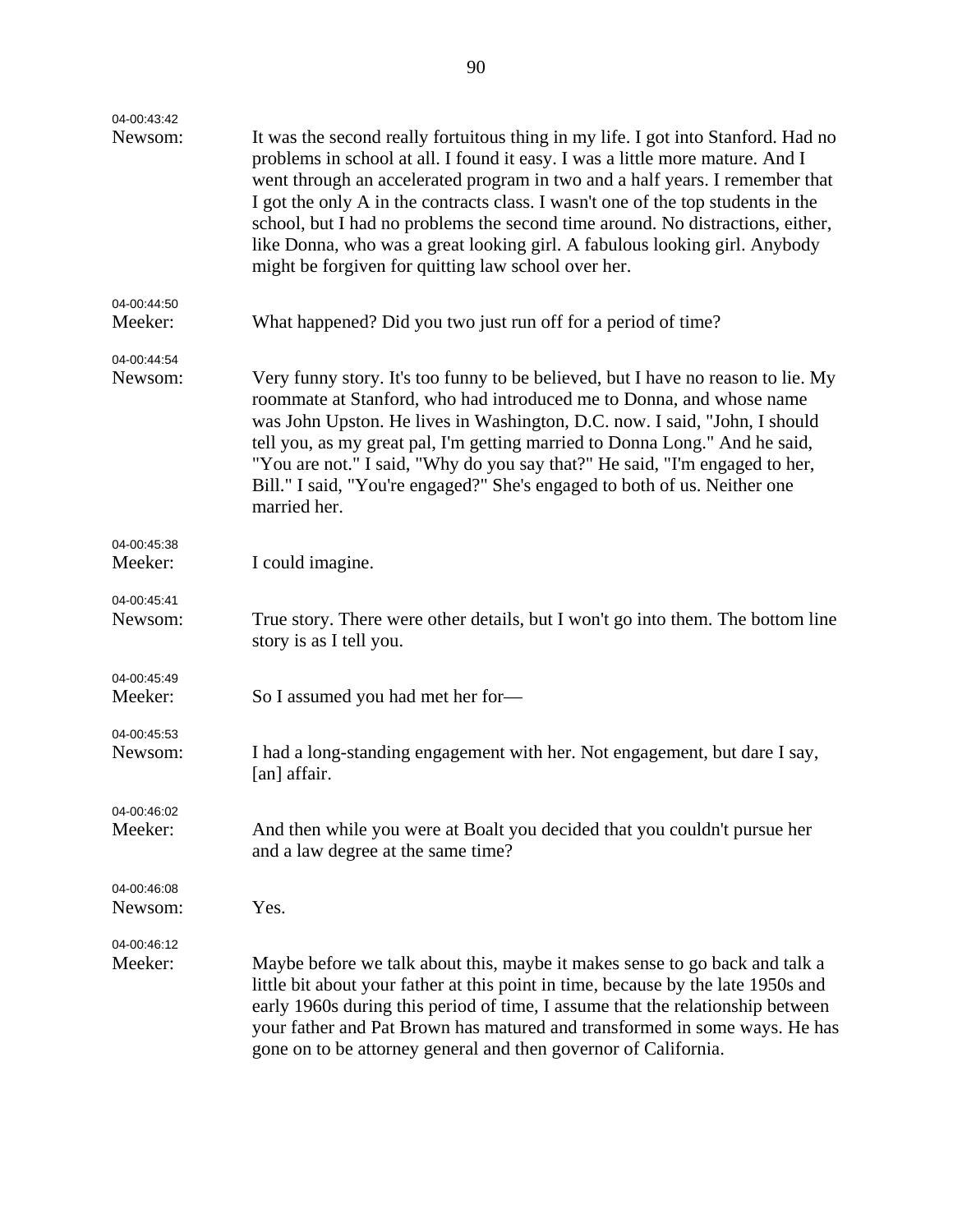| 04-00:46:47            |                                                                                                                                                                                                                                                                                                                                                                                                                                                                                                                                                                                                                                                                                                                                                                                                                                                                                                                                                               |
|------------------------|---------------------------------------------------------------------------------------------------------------------------------------------------------------------------------------------------------------------------------------------------------------------------------------------------------------------------------------------------------------------------------------------------------------------------------------------------------------------------------------------------------------------------------------------------------------------------------------------------------------------------------------------------------------------------------------------------------------------------------------------------------------------------------------------------------------------------------------------------------------------------------------------------------------------------------------------------------------|
| Newsom:                | Yes. And when he became governor, my father—I think we alluded to this<br>when my sister and I were talking to you. And we were talking about Brown<br>becoming governor. My father aspired to be superintendent of banks, and the<br>banking industry was very upset when they heard this, opting instead for a<br>quite pedestrian appointee named—the same as the colonel—O'Kane. He was<br>a muni court judge who would prove to be the puppet for the banking<br>industry. Brown caved in to the banking industry and my father never spoke to<br>Brown again as long as he lived. He did, however, being by then in financial<br>distress, for the sake of the family, take an appointment to the Unemployment<br>Appeals Board, which was a good-paying, easy job. And ever afterward, when<br>Brown wanted to communicate with my father, he would call me and say,<br>"Bill, would you give your father a message." That's pretty strange, isn't it. |
| 04-00:48:14<br>Meeker: | What was your father's agenda for being the superintendent of banking and<br>why was that deemed unacceptable by bankers?                                                                                                                                                                                                                                                                                                                                                                                                                                                                                                                                                                                                                                                                                                                                                                                                                                     |
| 04-00:48:21            |                                                                                                                                                                                                                                                                                                                                                                                                                                                                                                                                                                                                                                                                                                                                                                                                                                                                                                                                                               |
| Newsom:                | He would have been hell on wheels to the industry. He was a no-nonsense guy<br>and he saw all the b.s. involved in the banking industry and he would have<br>been a flaming crusader.                                                                                                                                                                                                                                                                                                                                                                                                                                                                                                                                                                                                                                                                                                                                                                         |
| 04-00:48:38<br>Meeker: | So a regulator, in other words?                                                                                                                                                                                                                                                                                                                                                                                                                                                                                                                                                                                                                                                                                                                                                                                                                                                                                                                               |
| 04-00:48:40<br>Newsom: | Exactly.                                                                                                                                                                                                                                                                                                                                                                                                                                                                                                                                                                                                                                                                                                                                                                                                                                                                                                                                                      |
| 04-00:48:42<br>Meeker: | With contemporary resonances.                                                                                                                                                                                                                                                                                                                                                                                                                                                                                                                                                                                                                                                                                                                                                                                                                                                                                                                                 |
| 04-00:48:42<br>Newsom: | Yes. If he'd been head of the SEC, Madoff would never have happened.<br>Christopher Cox is another matter. Did I show you a letter I have from<br>Brown? It would be worth putting in the record.                                                                                                                                                                                                                                                                                                                                                                                                                                                                                                                                                                                                                                                                                                                                                             |
| 04-00:49:03<br>Meeker: | No, I haven't seen it.                                                                                                                                                                                                                                                                                                                                                                                                                                                                                                                                                                                                                                                                                                                                                                                                                                                                                                                                        |
|                        |                                                                                                                                                                                                                                                                                                                                                                                                                                                                                                                                                                                                                                                                                                                                                                                                                                                                                                                                                               |
| 04-00:49:07<br>Newsom: | He wrote me a letter about my father. And the gist of the letter was, he said, "I<br>owe your father more than I owe any other person in my life," and that was a<br>fact. And my father never got over the fact that Brown caved on this. But that<br>happens in politics. My father was a very strict constructionist, so to speak. He<br>said, "You may say that, but I don't." So anyhow.                                                                                                                                                                                                                                                                                                                                                                                                                                                                                                                                                                 |
| 04-00:49:45            |                                                                                                                                                                                                                                                                                                                                                                                                                                                                                                                                                                                                                                                                                                                                                                                                                                                                                                                                                               |
| Meeker:                | What was the source of your father's financial troubles at this point in time?                                                                                                                                                                                                                                                                                                                                                                                                                                                                                                                                                                                                                                                                                                                                                                                                                                                                                |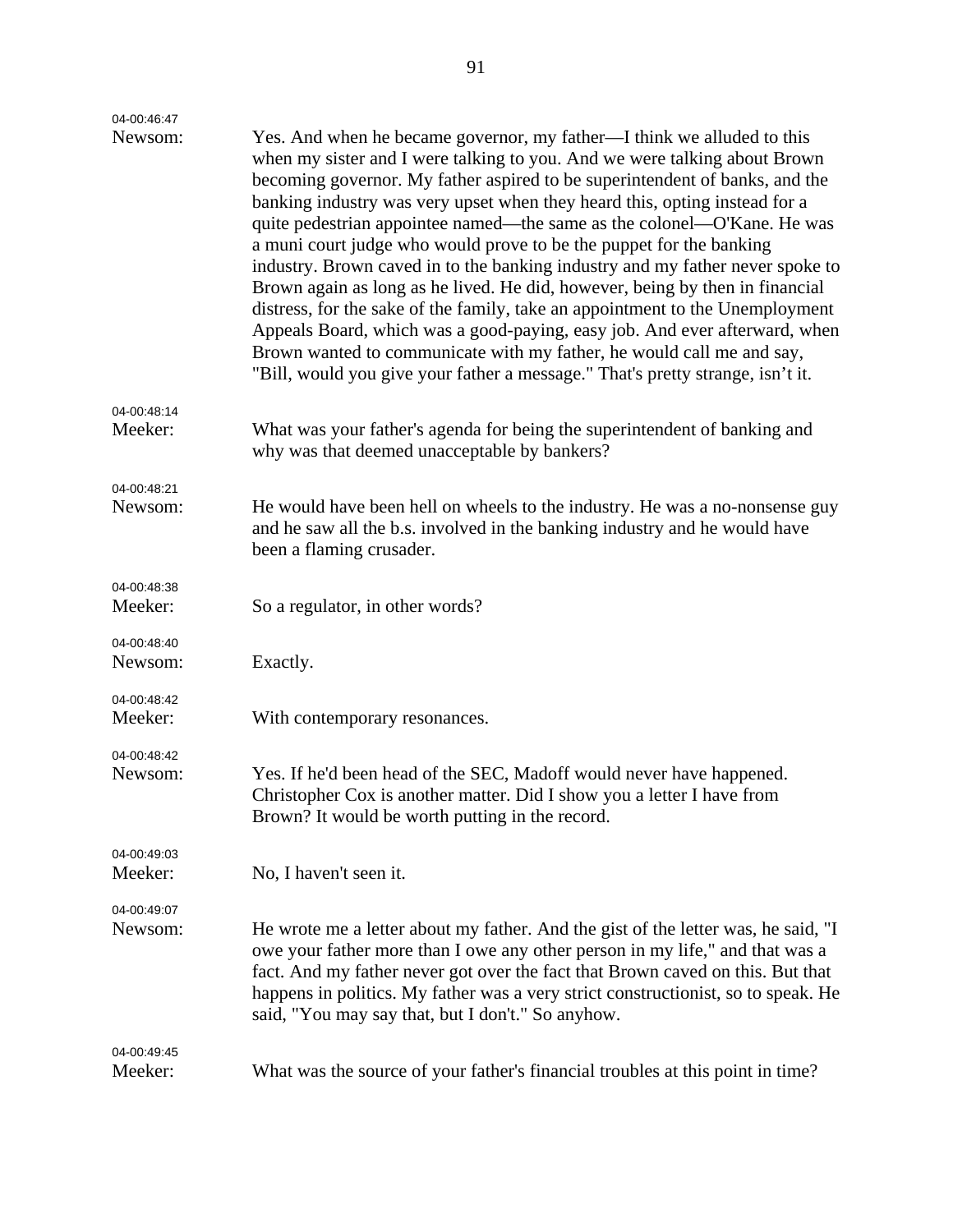| 04-00:49:53<br>Newsom: | A couple of really bad investments, including a garden supply outfit in which<br>his partner took off and left him with the store. Big losses. I forget how big,<br>but enough to bring him low. And he was no longer vigorously in the<br>contracting business. He was in his fifties and wasn't keeping up with it. The<br>business was changing. After the war I said that easy credit, things were<br>changing and getting more complicated and he didn't like it anymore, so he<br>was happy to take a job with the state. Happy is the wrong word, but he took<br>it.                                                                                                                                                                                                                                                                                                                                                                                                                                                                                                                                                    |
|------------------------|--------------------------------------------------------------------------------------------------------------------------------------------------------------------------------------------------------------------------------------------------------------------------------------------------------------------------------------------------------------------------------------------------------------------------------------------------------------------------------------------------------------------------------------------------------------------------------------------------------------------------------------------------------------------------------------------------------------------------------------------------------------------------------------------------------------------------------------------------------------------------------------------------------------------------------------------------------------------------------------------------------------------------------------------------------------------------------------------------------------------------------|
| 04-00:50:43<br>Meeker: | And this is the insurance commission position? So this was after 1958 that this<br>happened, when Brown was elected.                                                                                                                                                                                                                                                                                                                                                                                                                                                                                                                                                                                                                                                                                                                                                                                                                                                                                                                                                                                                           |
| 04-00:50:53<br>Newsom: | Yes.                                                                                                                                                                                                                                                                                                                                                                                                                                                                                                                                                                                                                                                                                                                                                                                                                                                                                                                                                                                                                                                                                                                           |
| 04-00:50:55<br>Meeker: | There's also the matter of the concession at Squaw Valley.                                                                                                                                                                                                                                                                                                                                                                                                                                                                                                                                                                                                                                                                                                                                                                                                                                                                                                                                                                                                                                                                     |
| 04-00:51:00<br>Newsom: | Yes.                                                                                                                                                                                                                                                                                                                                                                                                                                                                                                                                                                                                                                                                                                                                                                                                                                                                                                                                                                                                                                                                                                                           |
| 04-00:51:01<br>Meeker: | Did that happen simultaneously with this?                                                                                                                                                                                                                                                                                                                                                                                                                                                                                                                                                                                                                                                                                                                                                                                                                                                                                                                                                                                                                                                                                      |
| 04-00:51:05<br>Newsom: | It happened in sixty. Fifty-nine, sixty, and that's very complicated. But to put<br>it plainly, my father was told of the concession by Al Stern, who was a state<br>parks commissioner, a Brown appointee. Stern was my father's closest friend.<br>He had a huge debt to my father. Not financially, but for help over the years. I<br>remember one night, Al Stern, who was a building contractor, couldn't make<br>his payroll and my father got together, through Tom Kyne, the payroll. Five<br>grand or something. Drove it down there in the middle of the night. That's<br>what kind of a friend he was. And Stern was a great friend of my father. And<br>Stern said, "I think this could be done. It's a bid situation. You have the<br>experience in the resort business. If you got a strong financial partner, like<br>Gordon Getty, who had come into a lot of money by then, that could get past<br>the financial hurdle." And they, to make a long story short, got it. And Brown<br>was very upset to hear this, because he feared that it would become the big<br>issue in the governor's campaign. It did. |
| 04-00:52:39<br>Meeker: | Nixon brought it up.                                                                                                                                                                                                                                                                                                                                                                                                                                                                                                                                                                                                                                                                                                                                                                                                                                                                                                                                                                                                                                                                                                           |
| 04-00:52:41<br>Newsom: | Nixon brought it up. My father was pretty feisty. He also loathed Nixon. At<br>one point he aid, "Well, have Nixon pick somebody out and I'll sell to his<br>nominee for a buck." Nixon found this guy, who turned out to have a felony<br>record and my father had the extreme pleasure of saying, "Couldn't they find a                                                                                                                                                                                                                                                                                                                                                                                                                                                                                                                                                                                                                                                                                                                                                                                                      |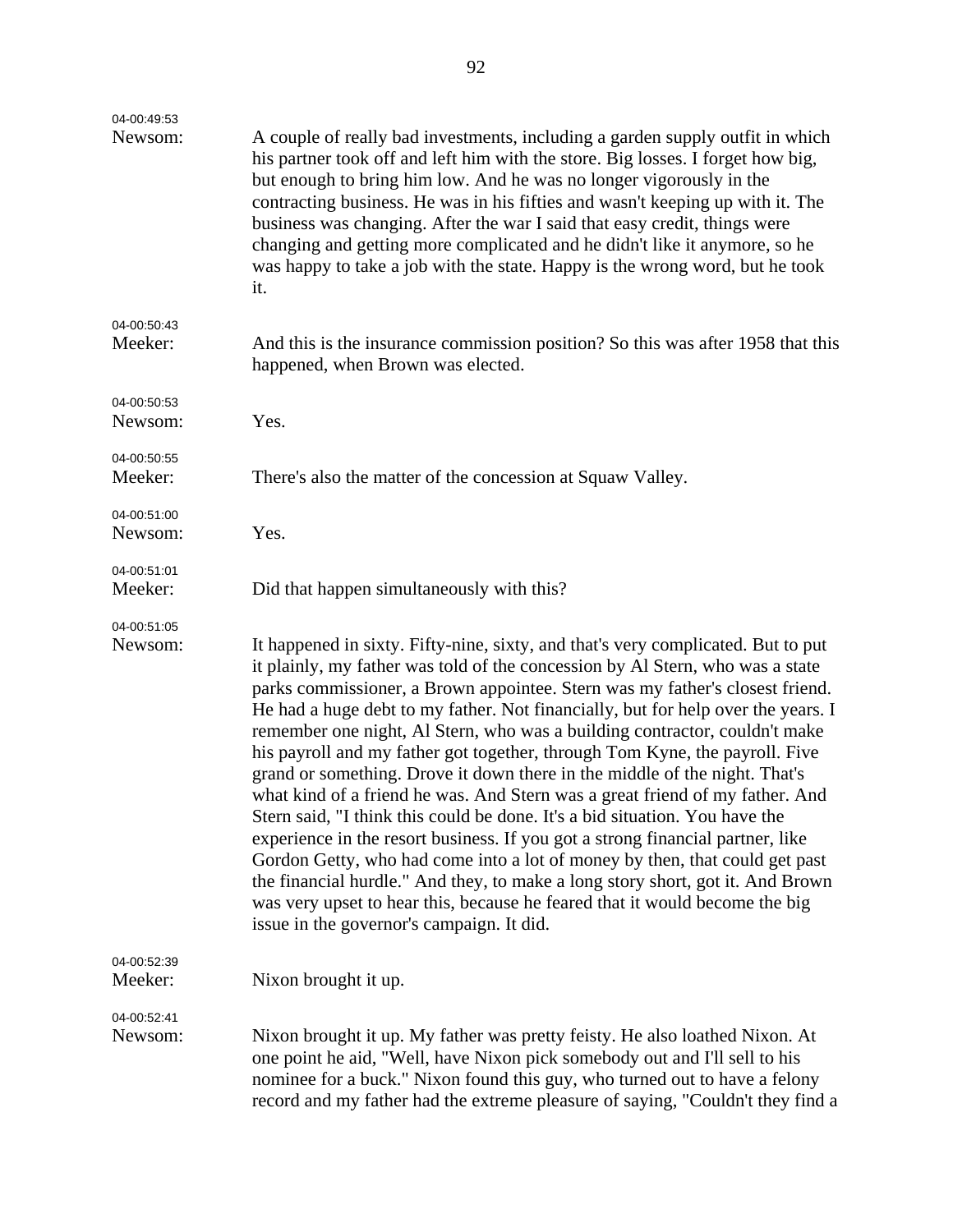|                        | friend of Nixon's who wasn't a convict?" Brown for gave a lot for that. At one<br>point he wanted to appoint me a judge by way of diverting my father from<br>getting involved in Squaw Valley, but I was too young and my father would<br>never trade that way anyhow. So my father said, in effect—I remember him<br>saying that—"Just let him take me on in this one." We'll see what happens. I<br>think everything would have been on the table. Anyhow, Brown went along<br>with it and my father got the concession. Nixon failed. They turned the whole<br>thing, in PR terms, against Nixon, which was very satisfying to my father.<br>And we went on and did very well in Squaw Valley. He sold it out years later. |
|------------------------|--------------------------------------------------------------------------------------------------------------------------------------------------------------------------------------------------------------------------------------------------------------------------------------------------------------------------------------------------------------------------------------------------------------------------------------------------------------------------------------------------------------------------------------------------------------------------------------------------------------------------------------------------------------------------------------------------------------------------------|
| 04-00:54:20<br>Meeker: | It is sort of ironic, because you go back and look at the newspaper accounts,<br>and it really is cast as this potential instance of cronyism, whereas Brown is<br>giving his buddy Newsom this.                                                                                                                                                                                                                                                                                                                                                                                                                                                                                                                               |
| 04-00:54:32<br>Newsom: | It wasn't.                                                                                                                                                                                                                                                                                                                                                                                                                                                                                                                                                                                                                                                                                                                     |
| 04-00:54:33<br>Meeker: | But the irony, of course, is that they weren't even speaking then.                                                                                                                                                                                                                                                                                                                                                                                                                                                                                                                                                                                                                                                             |
| 04-00:54:35<br>Newsom: | Exactly.                                                                                                                                                                                                                                                                                                                                                                                                                                                                                                                                                                                                                                                                                                                       |
| 04-00:54:35<br>Meeker: | And that Brown was kind of against the decision of the parks commission.                                                                                                                                                                                                                                                                                                                                                                                                                                                                                                                                                                                                                                                       |
| 04-00:54:40<br>Newsom: | I'd love to see those newspaper articles. Can you dig them up?                                                                                                                                                                                                                                                                                                                                                                                                                                                                                                                                                                                                                                                                 |
| 04-00:54:45<br>Meeker: | They're available online.                                                                                                                                                                                                                                                                                                                                                                                                                                                                                                                                                                                                                                                                                                      |
| 04-00:54:45<br>Newsom: | They are?                                                                                                                                                                                                                                                                                                                                                                                                                                                                                                                                                                                                                                                                                                                      |
| 04-00:54:46<br>Meeker: | Yes.                                                                                                                                                                                                                                                                                                                                                                                                                                                                                                                                                                                                                                                                                                                           |
| 04-00:54:47<br>Newsom: | How do you do it?                                                                                                                                                                                                                                                                                                                                                                                                                                                                                                                                                                                                                                                                                                              |
| 04-00:54:48<br>Meeker: | I can print some up for you.                                                                                                                                                                                                                                                                                                                                                                                                                                                                                                                                                                                                                                                                                                   |
| 04-00:54:50<br>Newsom: | Can you? Great. Anything having to do with Newsom and Nixon on that<br>subject, I'd love to see. Al Stern did engineer the whole thing. And Gordon<br>Getty was the guy who had the money. And Gordon had so much money by<br>that time that there's no question that they had the financial means to do this.<br>So from my point of view is it ended well.                                                                                                                                                                                                                                                                                                                                                                   |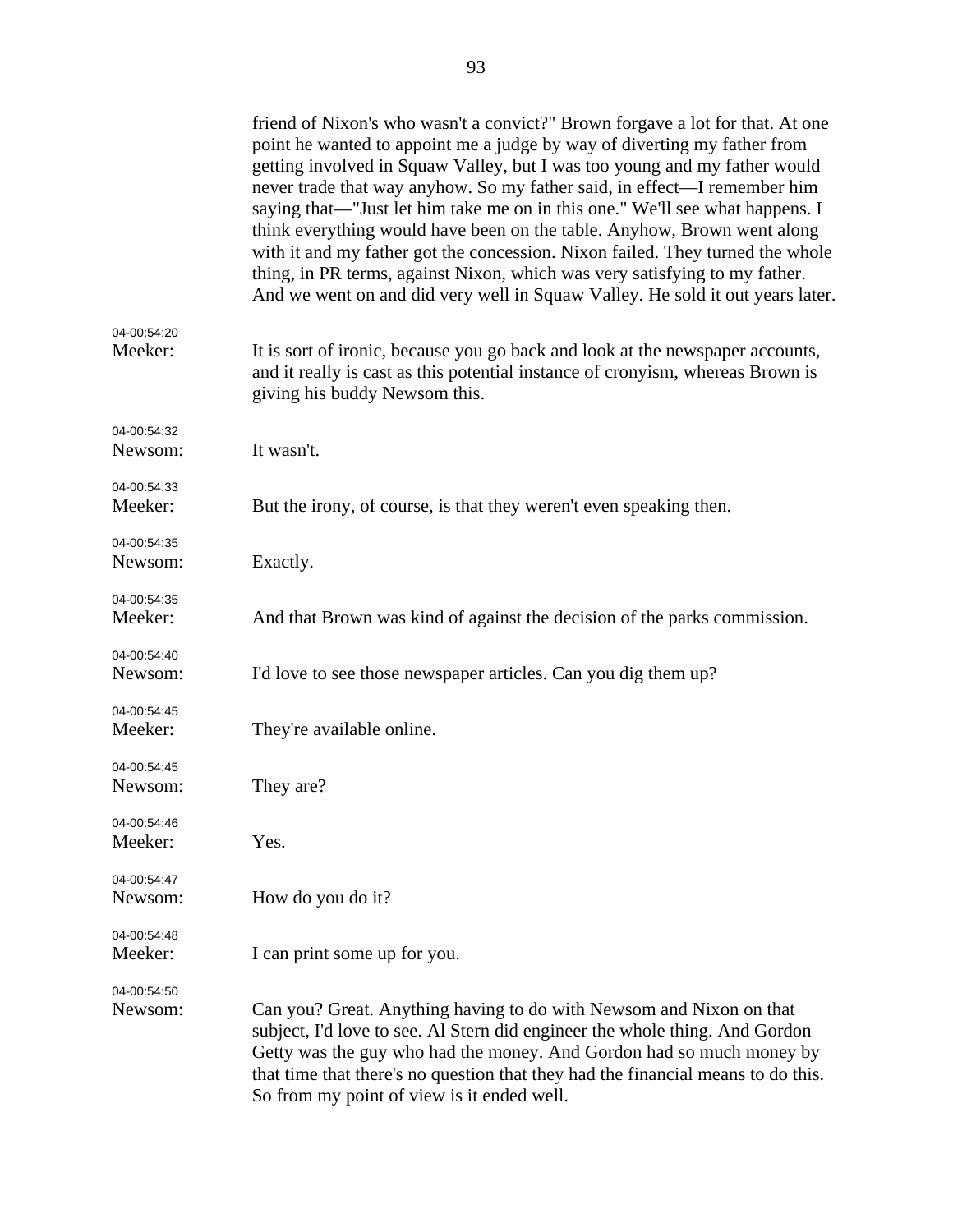| 04-00:55:17<br>Meeker: | Well, I see that you were listed as VP of this enterprise?                                                                                                                                                                                                                                                                                                                                                                                                                         |
|------------------------|------------------------------------------------------------------------------------------------------------------------------------------------------------------------------------------------------------------------------------------------------------------------------------------------------------------------------------------------------------------------------------------------------------------------------------------------------------------------------------|
| 04-00:55:22<br>Newsom: | Maybe. I wasn't a working VP, I assure you.                                                                                                                                                                                                                                                                                                                                                                                                                                        |
| 04-00:55:25<br>Meeker: | Okay. You were a letterhead VP.                                                                                                                                                                                                                                                                                                                                                                                                                                                    |
| 04-00:55:29<br>Newsom: | Letterhead, entirely, yes.                                                                                                                                                                                                                                                                                                                                                                                                                                                         |
| 04-00:55:35<br>Meeker: | From your vantage point as somebody on the letterhead, what did your father<br>do to help create Squaw Valley? Because obviously the Olympics—                                                                                                                                                                                                                                                                                                                                     |
| 04-00:55:46<br>Newsom: | He had a background in the resort business. We didn't get around to that, but<br>in the 1950s, he built and operated a resort in the Russian River. Sixty,<br>seventy rooms, and saunas and a beautiful place, with a very good restaurant.                                                                                                                                                                                                                                        |
| 04-00:56:11<br>Meeker: | Is it still there?                                                                                                                                                                                                                                                                                                                                                                                                                                                                 |
| 04-00:56:12<br>Newsom: | Yes, it's there, but other uses now. It's right outside Guerneville. He had that<br>for years.                                                                                                                                                                                                                                                                                                                                                                                     |
| 04-00:56:23<br>Meeker: | It's up the road, so it's not on the river.                                                                                                                                                                                                                                                                                                                                                                                                                                        |
| 04-00:56:26<br>Newsom: | It's off the road. You're driving past Guerneville toward Monte Rio. It's 200<br>yards out of town to the right. It's down in a depression. It's a beautiful site. So<br>he had a background in the resort business. This is not easy. The first few<br>years lost money, but eventually it turned out pretty well. It's easy for me to<br>believe that people believed about Squaw Valley generally that it was a payoff<br>to my father. What else would it have been, you know? |
| 04-00:57:14<br>Meeker: | Well, that was the way the newspapers presented it.                                                                                                                                                                                                                                                                                                                                                                                                                                |
| 04-00:57:16<br>Newsom: | Oh, sure.                                                                                                                                                                                                                                                                                                                                                                                                                                                                          |
| 04-00:57:18<br>Meeker: | So it sounds like this falling out between Brown and your father was not well<br>known.                                                                                                                                                                                                                                                                                                                                                                                            |
| 04-00:57:24<br>Newsom: | It was not. That's why I value this letter from Pat Brown to me after my father<br>died. My father was adamant but Pat Brown always felt contrite and upset that                                                                                                                                                                                                                                                                                                                   |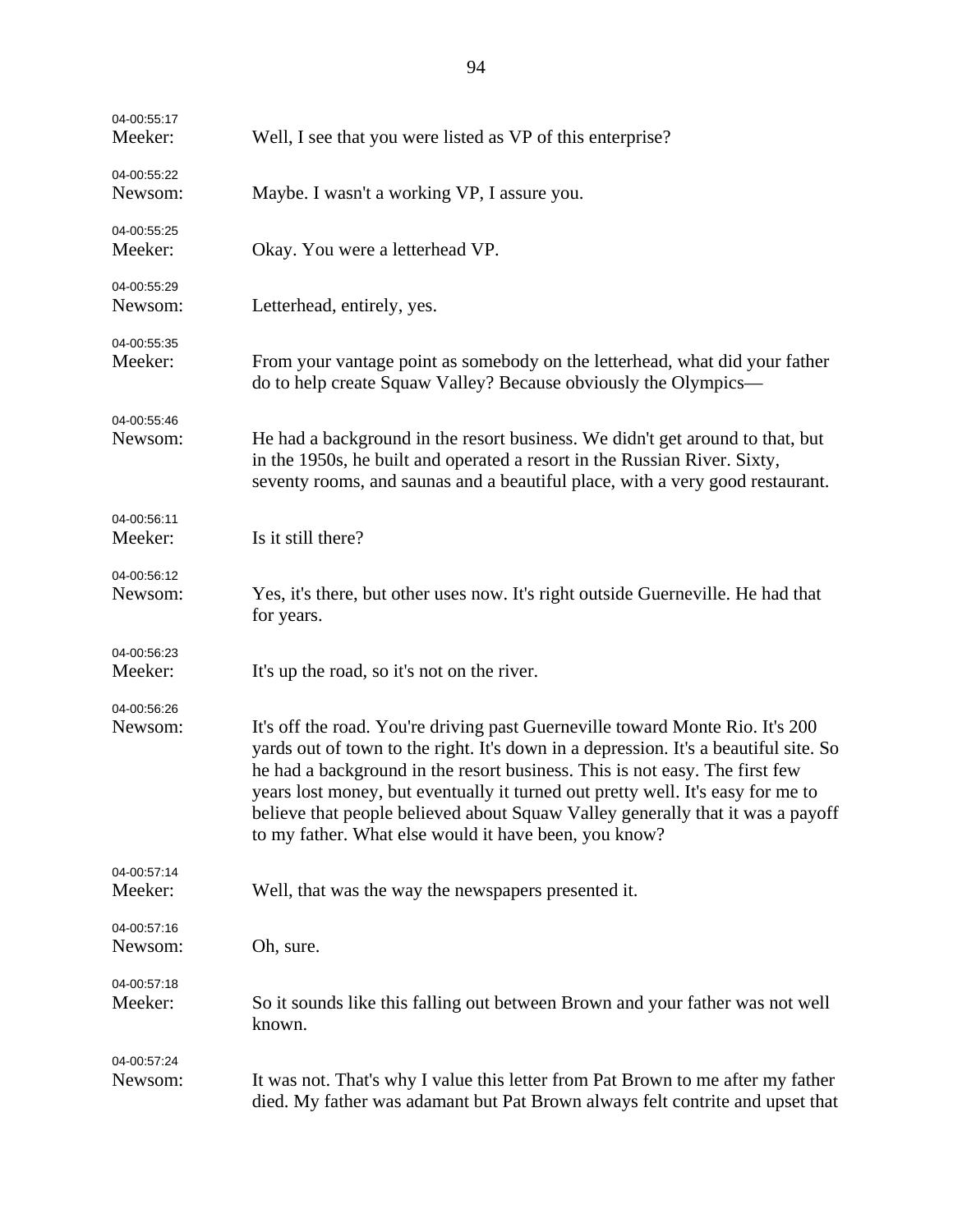|                        | he had backed down on this subject. But I think being governor is a different<br>matter, and my father hadn't played in that league. |
|------------------------|--------------------------------------------------------------------------------------------------------------------------------------|
| 04-00:57:55<br>Meeker: | He was a local as opposed to a statewide actor.                                                                                      |
| 04-00:57:56<br>Newsom: | Exactly. Yes. He was, for years, the treasurer in Northern California of the<br>Democratic Party. Yes.                               |
| 04-00:58:08<br>Meeker: | Well, the CDC, right? Or was it the party itself?                                                                                    |
| 04-00:58:12<br>Newsom: | No, no. The CDC was the left wing group and this was the Malone faction.                                                             |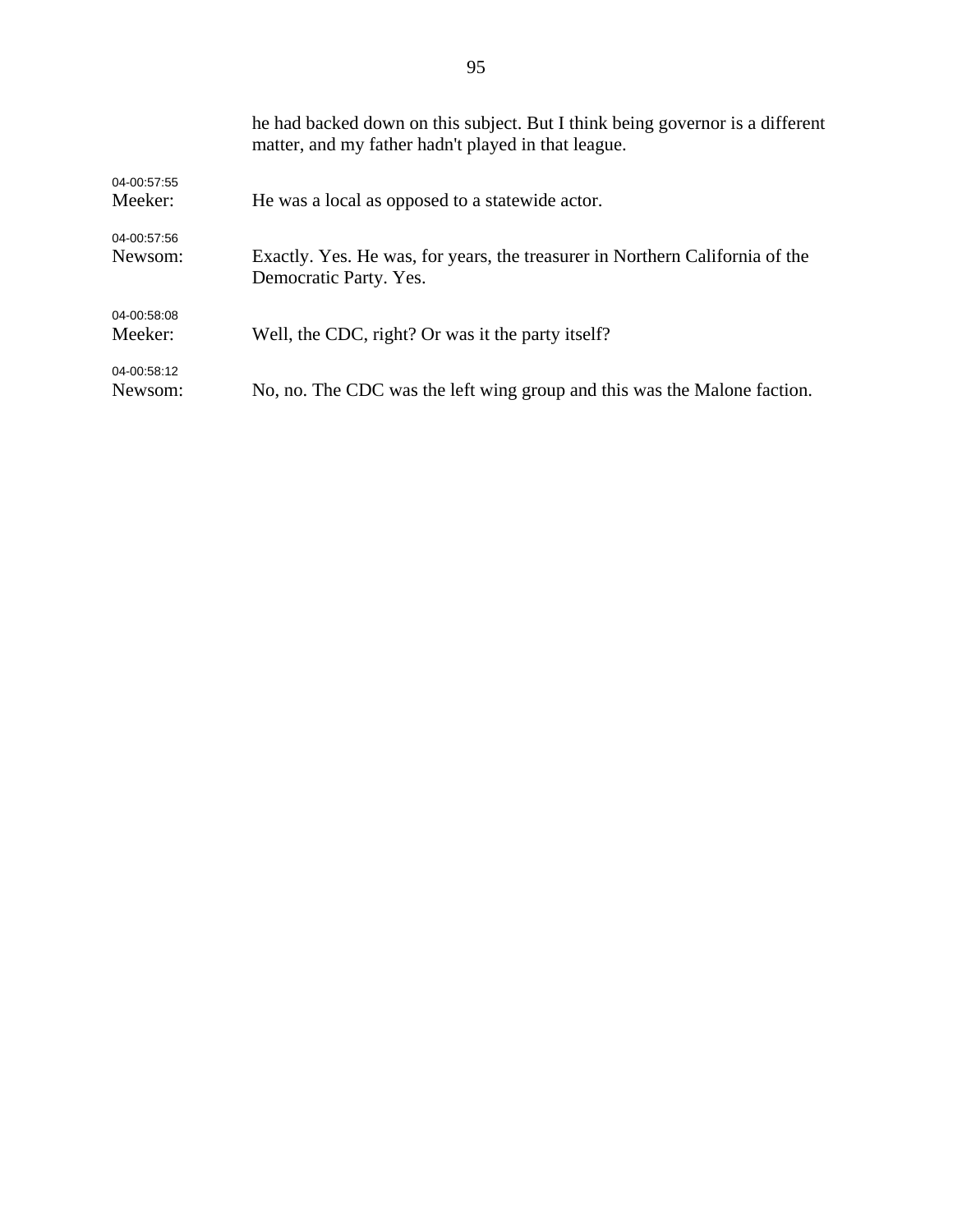Interview #3: January 27, 2009 Begin Audio File 5 newsom\_bill\_5\_01-27-09.mp3

| 05-00:00:05<br>Meeker: | Today is the January 27, 2009. This is Martin Meeker interviewing Judge Bill<br>Newsom and this is tape number five. So I believe last time we finished off<br>talking a little bit about your law school experience at Stanford, and that's<br>probably a good place to get started. I'm wondering if you can just give me a<br>little bit of a sense about what your law school experience was like, if there                                                                                                                                                                                                                                                                                                                                                                                                                                                                                                                                                                                                                                                                              |
|------------------------|----------------------------------------------------------------------------------------------------------------------------------------------------------------------------------------------------------------------------------------------------------------------------------------------------------------------------------------------------------------------------------------------------------------------------------------------------------------------------------------------------------------------------------------------------------------------------------------------------------------------------------------------------------------------------------------------------------------------------------------------------------------------------------------------------------------------------------------------------------------------------------------------------------------------------------------------------------------------------------------------------------------------------------------------------------------------------------------------|
|                        | were any, perhaps, influential instructors you interacted with, or if you met<br>any people who later became influential in your life during law school.                                                                                                                                                                                                                                                                                                                                                                                                                                                                                                                                                                                                                                                                                                                                                                                                                                                                                                                                     |
| 05-00:00:52<br>Newsom: | I don't recall any teachers very clearly, except one, and I had a deep affection<br>for him because he gave me an $A+$ in contracts. His name was Shepherd,<br>Professor Shepherd. And I was the only $A+$ in the class and it certainly was<br>the only class in which I got an A+. But I just thought he was a great teacher<br>and I got enthusiastic about it. I don't mean to suggest that I could easily excel<br>just by enthusiasm, but I loved that class and I loved the teacher, Shepherd.<br>And I had another teacher, Herbert Packer, who was a criminal law teacher,<br>and I took a couple of seminars from him, and he also did something unusual<br>for me. That is to say, he made me enthusiastic about law, because most of it<br>didn't interest me at all. And I do recall that somewhere around the middle of<br>law school, I fell for a girl named Shirley Lindholm, and we decided to get<br>married. I think I told you about that. We got as far as Emeryville and the car<br>broke down. A long story with a happy ending for both of us: we never<br>married! |
| 05-00:02:27<br>Meeker: | What you had said before was that you were studying law at Boalt and then<br>you-                                                                                                                                                                                                                                                                                                                                                                                                                                                                                                                                                                                                                                                                                                                                                                                                                                                                                                                                                                                                            |
| 05-00:02:31<br>Newsom: | That's right.                                                                                                                                                                                                                                                                                                                                                                                                                                                                                                                                                                                                                                                                                                                                                                                                                                                                                                                                                                                                                                                                                |
| 05-00:02:32<br>Meeker: | —met her at some point and then eventually you headed back to law school to<br>Stanford?                                                                                                                                                                                                                                                                                                                                                                                                                                                                                                                                                                                                                                                                                                                                                                                                                                                                                                                                                                                                     |
| 05-00:02:40<br>Newsom: | Yes, exactly. And so I went back and forth between English lit, the master's<br>program and law school, and the Army got somehow involved. It's not clear<br>to me now exactly what year I'm talking about. 1956 or 57. I graduated<br>Stanford in the half-year class and I'm trying to remember which class it was.<br>I can't at this point.                                                                                                                                                                                                                                                                                                                                                                                                                                                                                                                                                                                                                                                                                                                                              |
| 05-00:03:31<br>Meeker: | Well, I have down that you-where do I have this down?                                                                                                                                                                                                                                                                                                                                                                                                                                                                                                                                                                                                                                                                                                                                                                                                                                                                                                                                                                                                                                        |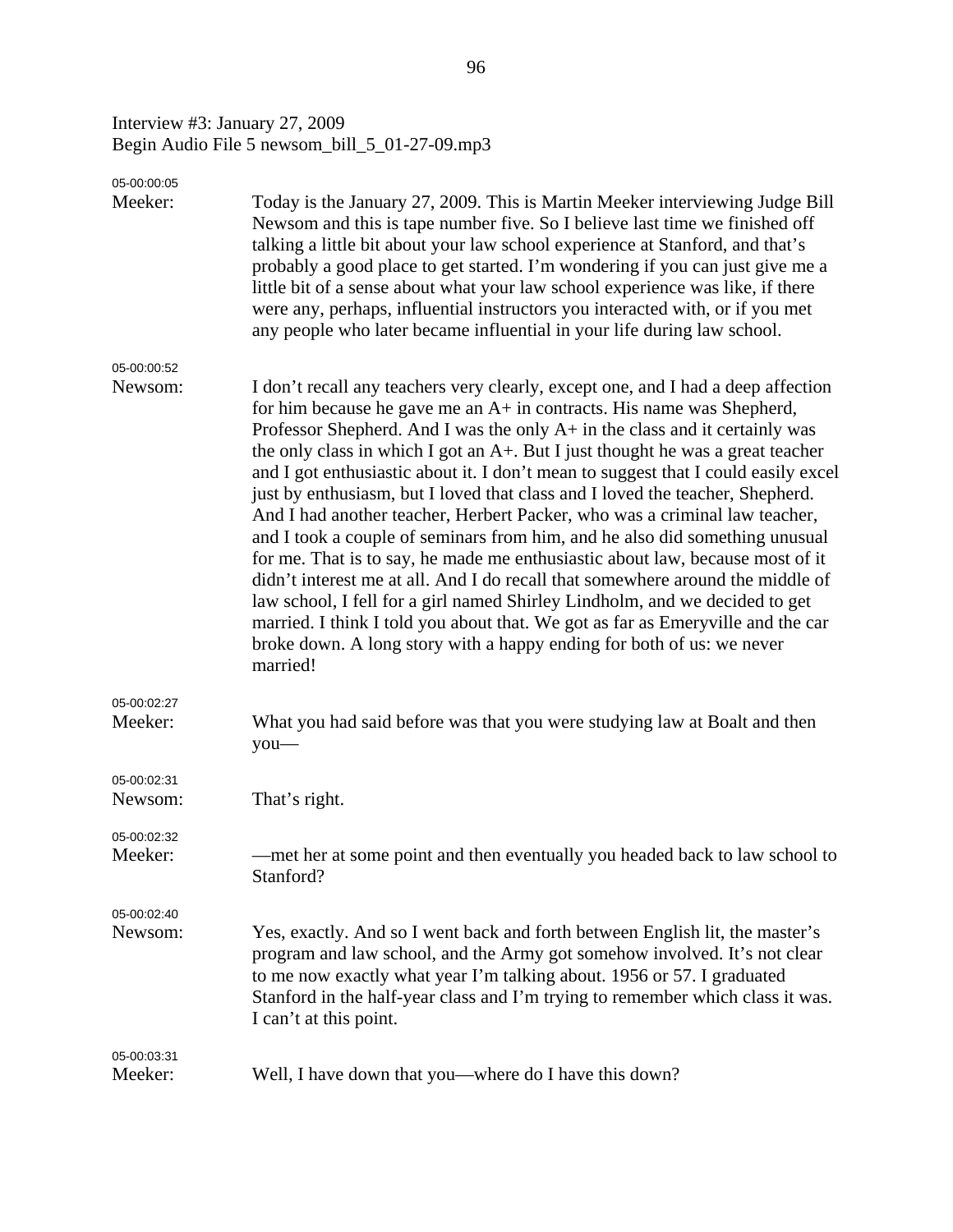| 05-00:03:35<br>Newsom: | I started at Boalt Hall in fifty-five and then I left.                                                                                                                                                                                                                                                                                                                                                                                                                                                                                                                                                                                                                                                        |
|------------------------|---------------------------------------------------------------------------------------------------------------------------------------------------------------------------------------------------------------------------------------------------------------------------------------------------------------------------------------------------------------------------------------------------------------------------------------------------------------------------------------------------------------------------------------------------------------------------------------------------------------------------------------------------------------------------------------------------------------|
| 05-00:03:41<br>Meeker: | I see you were admitted to the bar in sixty-two.                                                                                                                                                                                                                                                                                                                                                                                                                                                                                                                                                                                                                                                              |
| 05-00:03:44<br>Newsom: | Exactly. So I was in the class of sixty-one at Stanford Law School. But I was<br>not a great student and I never loved it. I was simply putting in time to avoid<br>the reality of working. And so I have no idea to this day why I became a<br>lawyer, except by default. I couldn't think of anything else to do. I think I<br>mentioned to you, looking back on my life, I think I would have been very<br>good as an English teacher, especially at the high school level. And if I had<br>any strength academically, it was in that field, not law. But one had to make a<br>living and this was a way to make a living.                                                                                 |
| 05-00:04:36<br>Meeker: | And so it sounds like you didn't enter law school either at Boalt or Stanford<br>with a goal of going into law even before starting law school, and wanting to<br>do, for instance, social justice law or corporate law or contracts.                                                                                                                                                                                                                                                                                                                                                                                                                                                                         |
| 05-00:04:59<br>Newsom: | No. Nothing like that whatever. Just a way of killing time and staying out of<br>trouble and avoiding boredom.                                                                                                                                                                                                                                                                                                                                                                                                                                                                                                                                                                                                |
|                        | [The following story was added in the editing process]                                                                                                                                                                                                                                                                                                                                                                                                                                                                                                                                                                                                                                                        |
|                        | As a graduate student in English Literature I took courses from Newell Ford—<br>an eminent Shelley scholar—who became a friend. This must have been<br>around 1956 or so, just before I entered military service.                                                                                                                                                                                                                                                                                                                                                                                                                                                                                             |
|                        | I was still living in San Francisco, and seeing less of my old friend, Paul<br>Getty, than had previously been the case—perhaps because he was now<br>married to Gail Harris and living in Marin County, with several small children<br>as part of the household.                                                                                                                                                                                                                                                                                                                                                                                                                                             |
|                        | In fact, Paul had been grounded by Gail in the cause of temperance. And it<br>was at just about this time that I was alerted to a modest financial opportunity<br>which arose at the Palo Alto Mental Health Facility operated by Dr. Russell<br>Lee. The Clinic offered \$200 per day for those brave souls willing to submit<br>to experiments Lee was conducting with the drug LSD, then barely known<br>and still quite legal. I was, as usual, flat broke, and accepted the offer to spend<br>two days under the influence of LSD, prompted by the doctors to recite<br>Gerard Manley Hopkins and other tactile poems, and to recite relevant<br>insights derived from the drug into a recording device. |
|                        | Time passed. Newell Ford, who had heard of my exploits at Lee's clinic,<br>called to say that his good friend Aldous Huxley was coming to dinner.<br>Huxley had heard from Ford of my LSD experiments and since he was then                                                                                                                                                                                                                                                                                                                                                                                                                                                                                   |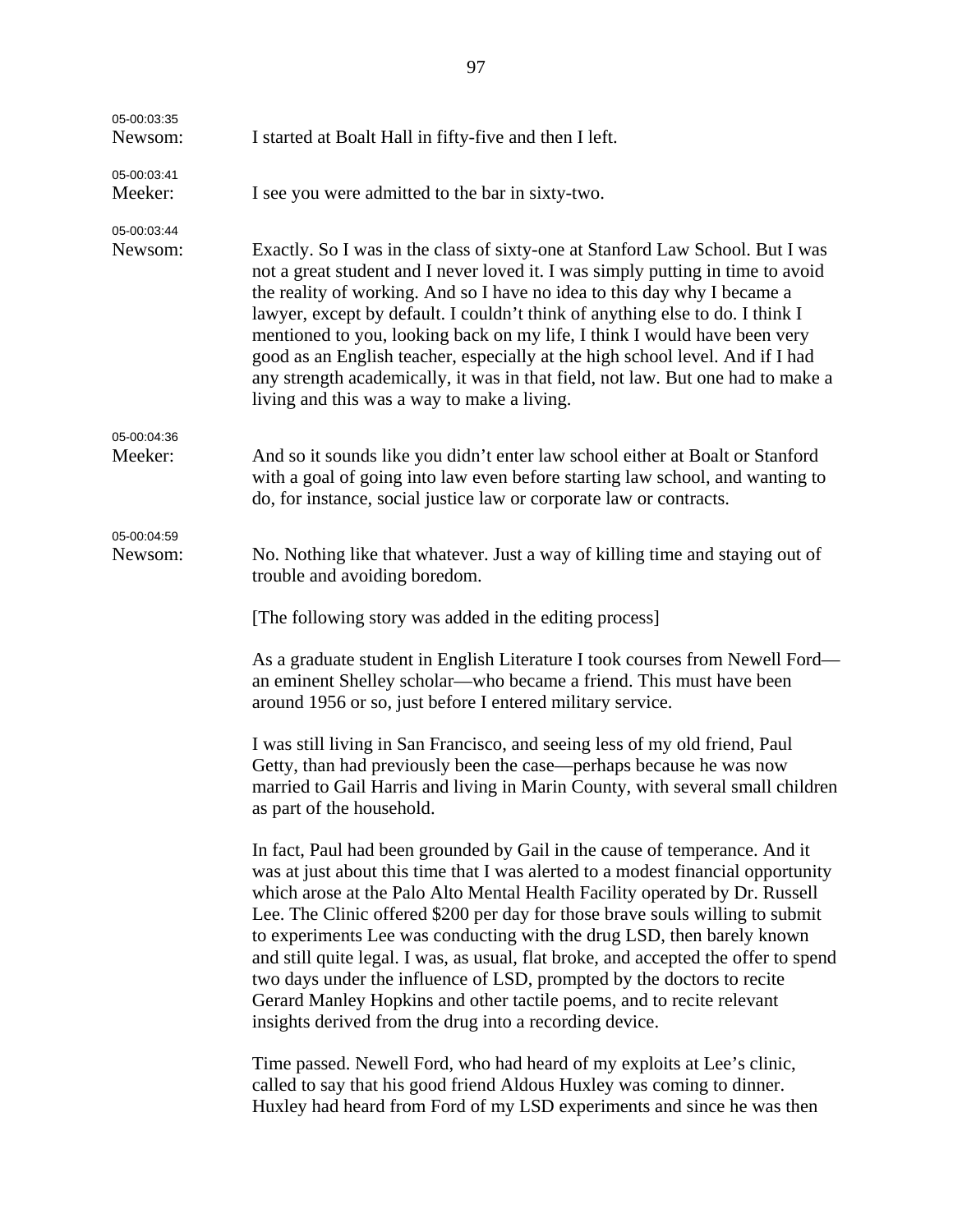engaged in the writing of *The Doors of Perception* expressed an interest in our meeting at Ford's home.

 Few of my friends knew as much about Huxley as did Paul Getty, and I was anxious for the honor of introducing my old friend to one of his literary idols. I called, Paul first, then Gail, imploring her to lift her edict against all occasions of sin by her husband, and assuring her fervently that we would not touch even the weakest of spirits if she would relent.

Gail relented.

 At the end of a spirited evening at which feeble attempts were made to resist several irresistible wines, it came time to leave. Newell Ford made the unwise request that we might like to drive Huxley—who was blind—to a nearby guest house, and both Paul and I found the request—like the wine irresistible. We would be delighted! We would be honored!

 I cannot through the mists of ancient memory remember who was driving, but as it was my automobile that was later that evening impounded, it is probable that I was its driver.

 I drove as well as I could manage in the circumstances, but the pressures of escorting a world-famous author proved too great, and I (or Paul) jumped the curb in front of the Stanford bookstore, and were struck by the venerable oak tree which still stands (I believe) on that site, somewhat the worse for the collision.

Huxley, from the back seat, uttered an expletive which sounded like "Dear God!" I tried to reassure him, observing that fortunately after such a grand collision he appeared unharmed.

 We were spared further embarrassing conversation by the arrival of the Stanford Police Department, who now took control of the interrogation.

 I explained that as a grad student at Stanford, and a friend of Professor Ford, I had been given the honor of driving the eminent author of *Brave New World* home after a quiet (and temperate) dinner at the Fords when we inexplicably encountered the oak tree above the curb in front of the bookstore. I explained, further, that if I were by chance to be arrested, dire consequences might follow: i.e. my expulsion from Stanford and the disgrace of a Stanford student having endangered the life of a celebrated man of letters.

 The officer's reply was decisive and melodious to my ears. It went something like this: "You guys get the hell out of here and I'll get the writer home… *Brave New World*? No kidding? *Brave New World*! I read it!"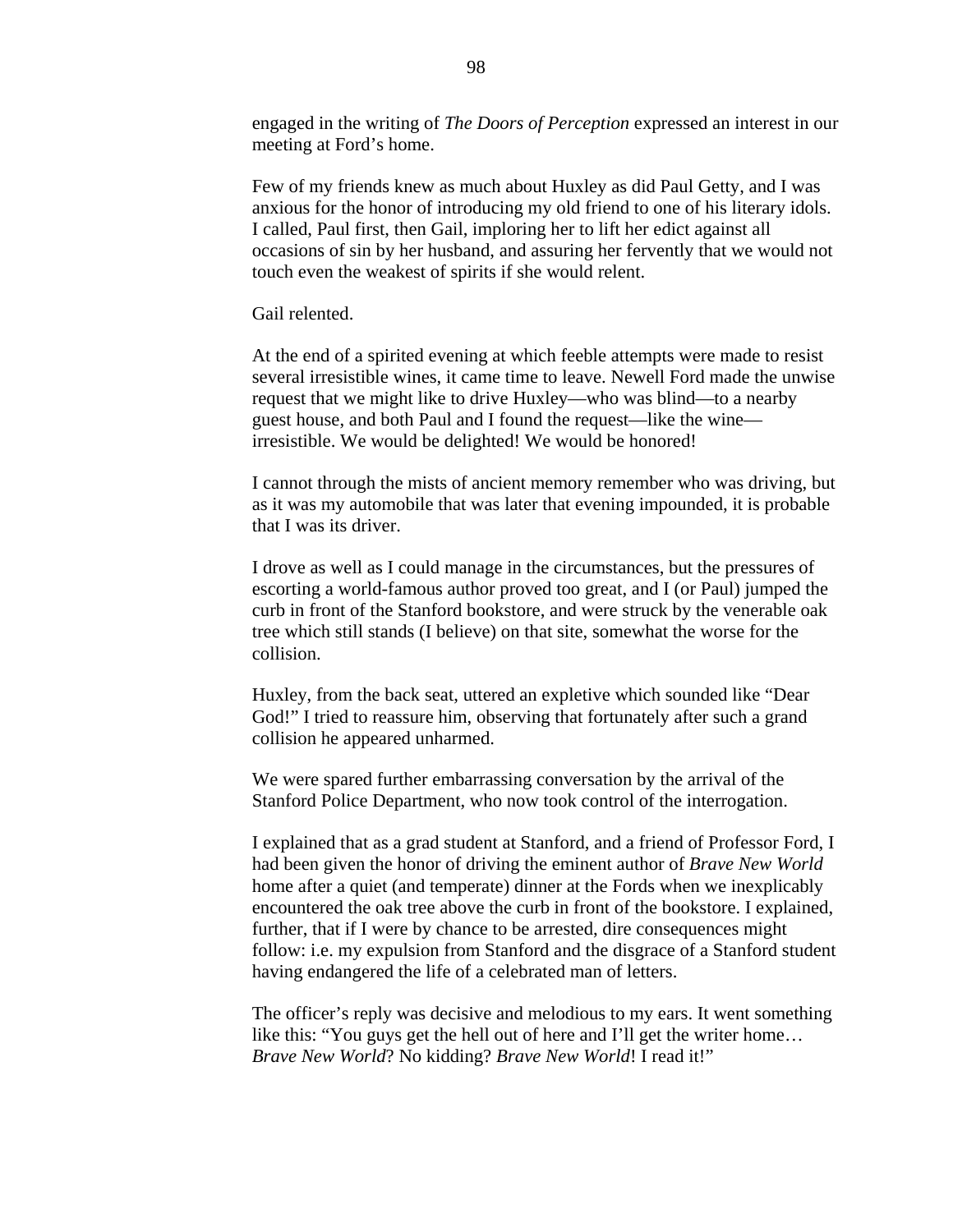|                        | Strangely enough, I never heard from either Huxley or Ford again. And<br>neither did Paul.                                                                                                                                                                                                                                                                                                                                                                                                                                                                                                                                                                                           |
|------------------------|--------------------------------------------------------------------------------------------------------------------------------------------------------------------------------------------------------------------------------------------------------------------------------------------------------------------------------------------------------------------------------------------------------------------------------------------------------------------------------------------------------------------------------------------------------------------------------------------------------------------------------------------------------------------------------------|
|                        | [Return to interview]                                                                                                                                                                                                                                                                                                                                                                                                                                                                                                                                                                                                                                                                |
| 05-00:05:10<br>Meeker: | Throughout the course of your law school education, then, did you develop a<br>particular interest or goal in practicing a particular kind of law?                                                                                                                                                                                                                                                                                                                                                                                                                                                                                                                                   |
| 05-00:05:19<br>Newsom: | No. I gravitated toward environmental law, which hardly existed then. But I<br>moved up to Lake Tahoe in the mid-sixties, after law school, and I found<br>myself hearing about environmental law, and I was always enthusiastic about<br>the environment. I was a major birdwatcher in my day, and I loved nature. I<br>loved the outdoors. And so as it became clear that you could make a living in<br>that area of the law, I tried to. I represented the Sierra Club and other groups<br>up at Tahoe when I lived there starting in sixty-five.                                                                                                                                 |
| 05-00:06:17<br>Meeker: | So around this time, sixty-five, were you already a member of some of these<br>organizations? Sierra Club and those things existed at that time?                                                                                                                                                                                                                                                                                                                                                                                                                                                                                                                                     |
| 05-00:06:24<br>Newsom: | Yes. Yes, I was. I no longer recall which, but I was certainly active in the<br>Sierra Club and later in the Sierra Legal Defense Fund in Vancouver, in<br>Canada. And I helped found the Mountain Lion Foundation. I can't remember<br>the year, but with my great friend Sharon Negri, who's now married to Mark<br>DuBois. And I had another friend who lived in Big Sur. Margaret Owings, a<br>major environmentalist. She was another founder of the Mountain Lion<br>Foundation. Those were just a few of the groups I belonged to. Later on, I<br>joined the Sierra Legal Defense Fund, which is now Earth Justice Legal<br>Defense.                                          |
| 05-00:07:30<br>Meeker: | Was that an outgrowth of the Sierra Club?                                                                                                                                                                                                                                                                                                                                                                                                                                                                                                                                                                                                                                            |
| 05-00:07:32<br>Newsom: | Yes, it was. They changed the name because the Sierra Club itself and the<br>Sierra Legal Defense Fund were too similar. Earth Justice emerged as a<br>separate entity, and it is now the principal lawyer for the environment in the<br>United States and it has been a bastion of strength for the environment in the<br>last few years in holding the line against the atrocious Bush Administration<br>attempts to subvert the environment. I can't think of a group in the United<br>States that did more on every front, wild life, wild places—the road-less rule<br>they upheld in every circuit of the United States. A great organization. I'm<br>still very active in it. |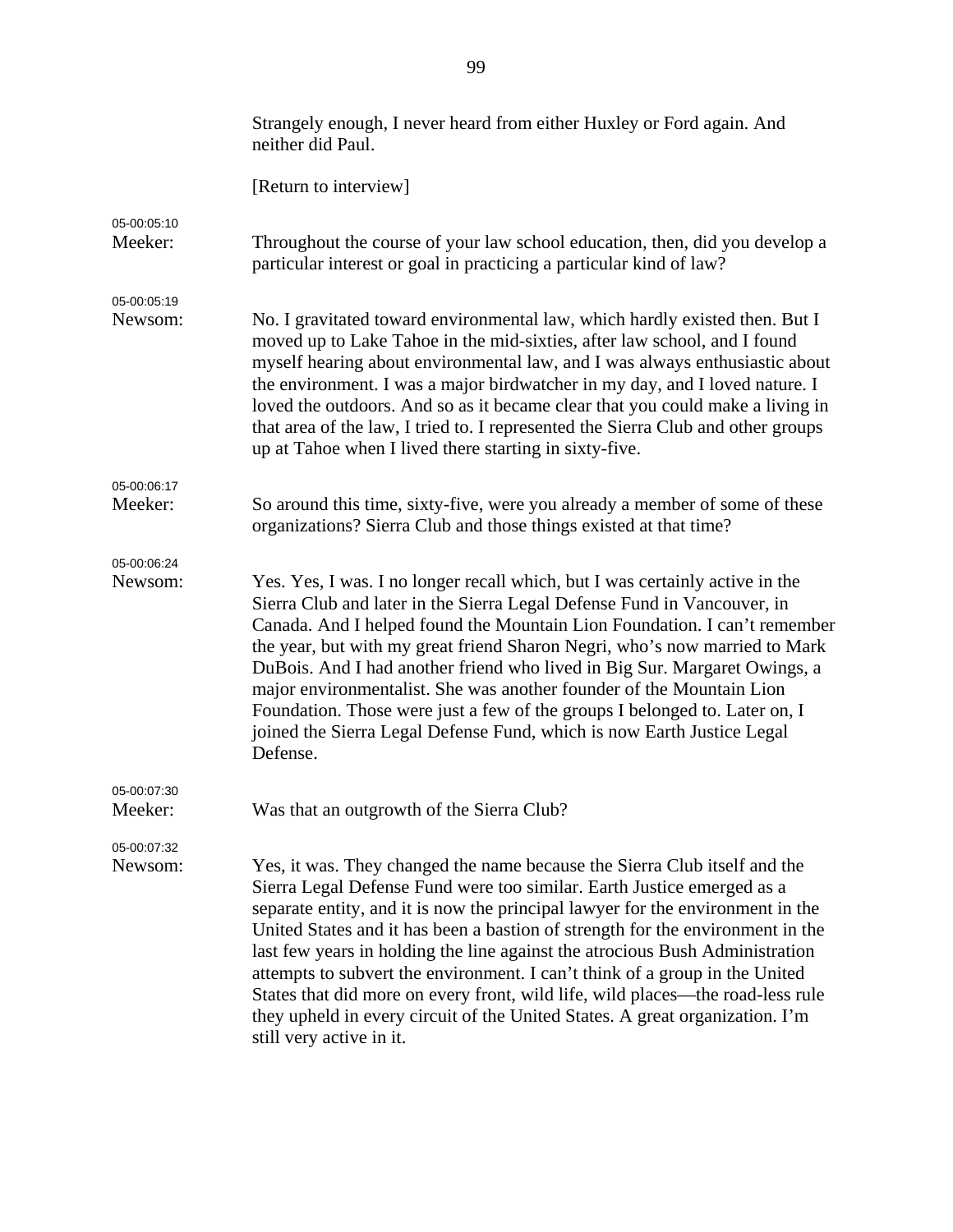| 05-00:08:34<br>Meeker: | So in the mid-sixties, when you became interested in environmental law—can<br>you recall any of the particular specific issues that you were interested in?                                                                                                                                                                                                                                                                                                                                                                                                                                                                                                                                                                                                                                                                                                                                                                                                                                                                                                                                                                                                                                                    |
|------------------------|----------------------------------------------------------------------------------------------------------------------------------------------------------------------------------------------------------------------------------------------------------------------------------------------------------------------------------------------------------------------------------------------------------------------------------------------------------------------------------------------------------------------------------------------------------------------------------------------------------------------------------------------------------------------------------------------------------------------------------------------------------------------------------------------------------------------------------------------------------------------------------------------------------------------------------------------------------------------------------------------------------------------------------------------------------------------------------------------------------------------------------------------------------------------------------------------------------------|
| 05-00:08:45<br>Newsom: | Well, yes. There was a lot of Tahoe litigation going on. Tahoe was being<br>trashed in those days unmercifully.                                                                                                                                                                                                                                                                                                                                                                                                                                                                                                                                                                                                                                                                                                                                                                                                                                                                                                                                                                                                                                                                                                |
| 05-00:09:01<br>Meeker: | How so?                                                                                                                                                                                                                                                                                                                                                                                                                                                                                                                                                                                                                                                                                                                                                                                                                                                                                                                                                                                                                                                                                                                                                                                                        |
| 05-00:09:02<br>Newsom: | There was a lot of dumping in the lake and they really didn't have a strong<br>organization, a state organization safeguarding the lake. It's much stricter<br>now. But still, over the last twenty-five years or so, I've seen an enormous<br>degradation around the lake. But I understand the water quality is still pretty<br>high and I give a lot of credit to people like Jerry Brown. He surrounded<br>himself with people who really love Tahoe, even though Jerry didn't<br>particularly know where it was. We had a couple of funny meetings at<br>Sacramento. He would call me and ask me what to do about the lake. He had<br>led a very insular life and so he really didn't know very much about the lake at<br>all, hadn't spent much time there, but he knew its value. He cared about it. So<br>I went up a couple of times when Gavin was a little boy, and we met with<br>Jerry and talked about things at the lake. I was living up there by then, in<br>Squaw Valley, and I've seen enormous changes in Squaw Valley, too. All<br>change nowadays is the worst, pretty much, in terms of construction. There<br>were just a few houses there and now there's a patchwork of development. |
| 05-00:10:51<br>Meeker: | Well, in the 1960s, this time, when you were initially up at Tahoe and<br>becoming interested in environmental law, also coincided with the period of<br>time your father was in charge of the Squaw Valley concession, at least, you<br>know, the facilities on the Valley floor.                                                                                                                                                                                                                                                                                                                                                                                                                                                                                                                                                                                                                                                                                                                                                                                                                                                                                                                             |
| 05-00:11:07<br>Newsom: | Yes.                                                                                                                                                                                                                                                                                                                                                                                                                                                                                                                                                                                                                                                                                                                                                                                                                                                                                                                                                                                                                                                                                                                                                                                                           |
| 05-00:11:10<br>Meeker: | Did your budding environmental interests ever clash with your father's<br>interest to develop that area?                                                                                                                                                                                                                                                                                                                                                                                                                                                                                                                                                                                                                                                                                                                                                                                                                                                                                                                                                                                                                                                                                                       |
| 05-00:11:19<br>Newsom: | No, because he took over the state park and the facilities were already in<br>place. So he simply managed them. He wasn't looking to build new units. He<br>took over a 300-unit hotel, which was the Olympic Athlete Center, and it was<br>pretty much built just for the games—it had no individual bathrooms.                                                                                                                                                                                                                                                                                                                                                                                                                                                                                                                                                                                                                                                                                                                                                                                                                                                                                               |
| 05-00:11:54<br>Meeker: | It was like a dormitory.                                                                                                                                                                                                                                                                                                                                                                                                                                                                                                                                                                                                                                                                                                                                                                                                                                                                                                                                                                                                                                                                                                                                                                                       |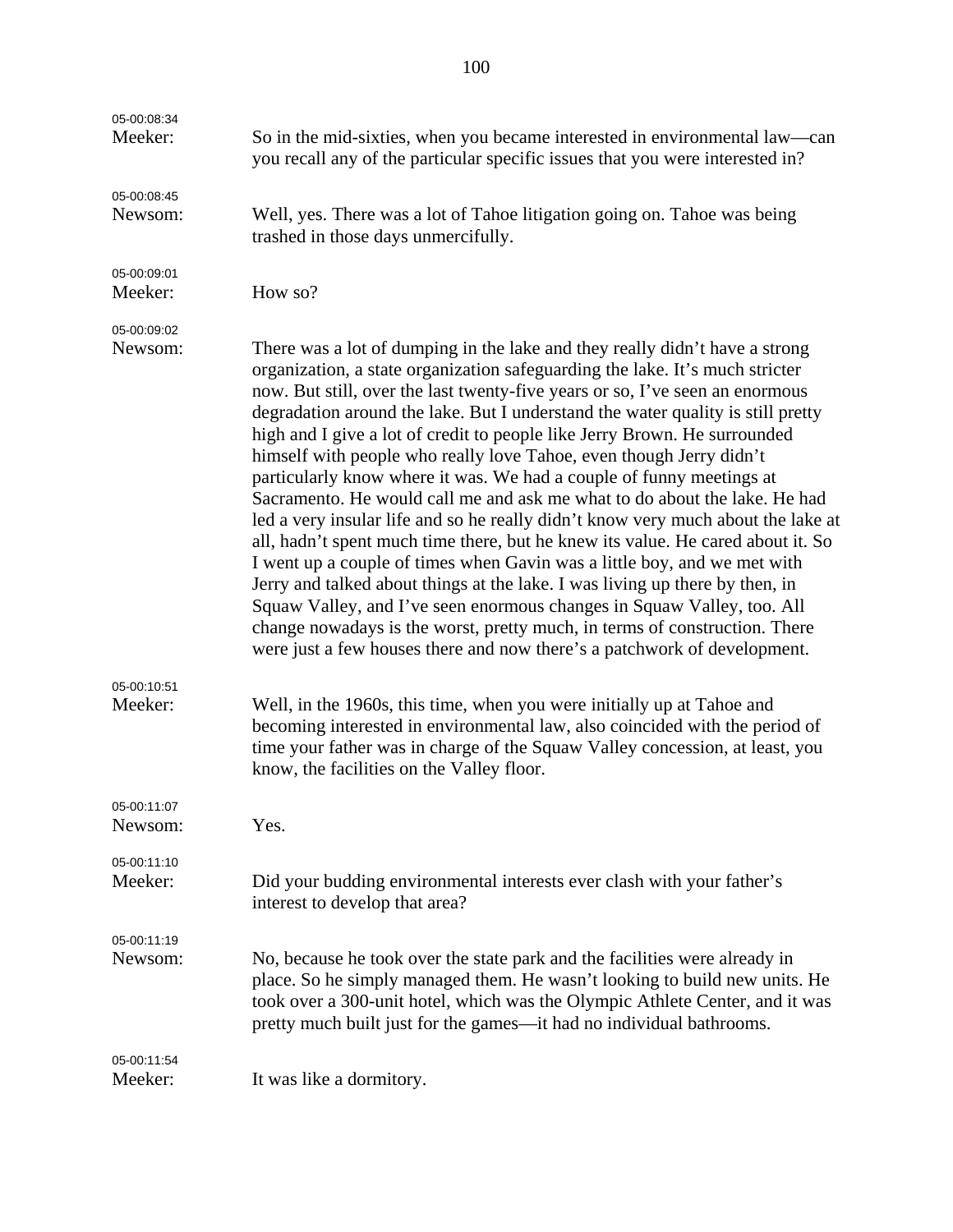| 05-00:11:56<br>Newsom: | Yes. Shared bathrooms. Pretty Spartan. So I had no conflict with my father on<br>that subject at all. And he understood and appreciated the fact that I was<br>interested in the environment always. He was a man of action with a big<br>family to feed and he didn't know much about it, but what he knew, he<br>approved.                                                                                                                                                                                                                     |
|------------------------|--------------------------------------------------------------------------------------------------------------------------------------------------------------------------------------------------------------------------------------------------------------------------------------------------------------------------------------------------------------------------------------------------------------------------------------------------------------------------------------------------------------------------------------------------|
| 05-00:12:26<br>Meeker: | Did your father also enjoy the outdoors, go skiing and that sort of activity?                                                                                                                                                                                                                                                                                                                                                                                                                                                                    |
| 05-00:12:30<br>Newsom: | We had a wonderful ranch in Kenwood, California, which later became the<br>Kenwood Winery and Saint Jean Winery. He had a couple of hundred acres<br>up there and he was a tremendous enthusiast for birds. Had a big collection of<br>pigeons. We had every farm animal you can imagine. He rode a lot of horses.<br>My father was a big horseman and there were always a lot of animals on our<br>ranch. And so I came to my interest in wildlife naturally through my father.<br>I'm sure that was the reason I was so enthusiastic about it. |
| 05-00:13:19<br>Meeker: | So you said that you moved to Tahoe about 1965?                                                                                                                                                                                                                                                                                                                                                                                                                                                                                                  |
| 05-00:13:24<br>Newsom: | Yes.                                                                                                                                                                                                                                                                                                                                                                                                                                                                                                                                             |
| 05-00:13:25<br>Meeker: | Was there a period of time, then, before that and then between your Stanford<br>education and when you moved to Tahoe that you were practicing law?                                                                                                                                                                                                                                                                                                                                                                                              |
| 05-00:13:33<br>Newsom: | Yes.                                                                                                                                                                                                                                                                                                                                                                                                                                                                                                                                             |
| 05-00:13:36<br>Meeker: | Did you move back to San Francisco? Where were you living during that<br>period of time?                                                                                                                                                                                                                                                                                                                                                                                                                                                         |
| 05-00:13:40<br>Newsom: | I was living in San Francisco and I went to work sometime around sixty-one<br>or two as an assistant court commissioner of the San Francisco Superior<br>Court.                                                                                                                                                                                                                                                                                                                                                                                  |
| 05-00:13:54<br>Meeker: | What does that do?                                                                                                                                                                                                                                                                                                                                                                                                                                                                                                                               |
| 05-00:13:57<br>Newsom: | That was the research clerk for the entire court. It was a wonderful job. You<br>worked for all the judges and in those days, if I might say so, almost all the<br>judges were Irish-Americans and almost all the judges had a drinking<br>problem. So I used to often, in the morning, be invited to have a glass of<br>whiskey or brandy with my coffee in the morning, and I would beg off saying,                                                                                                                                            |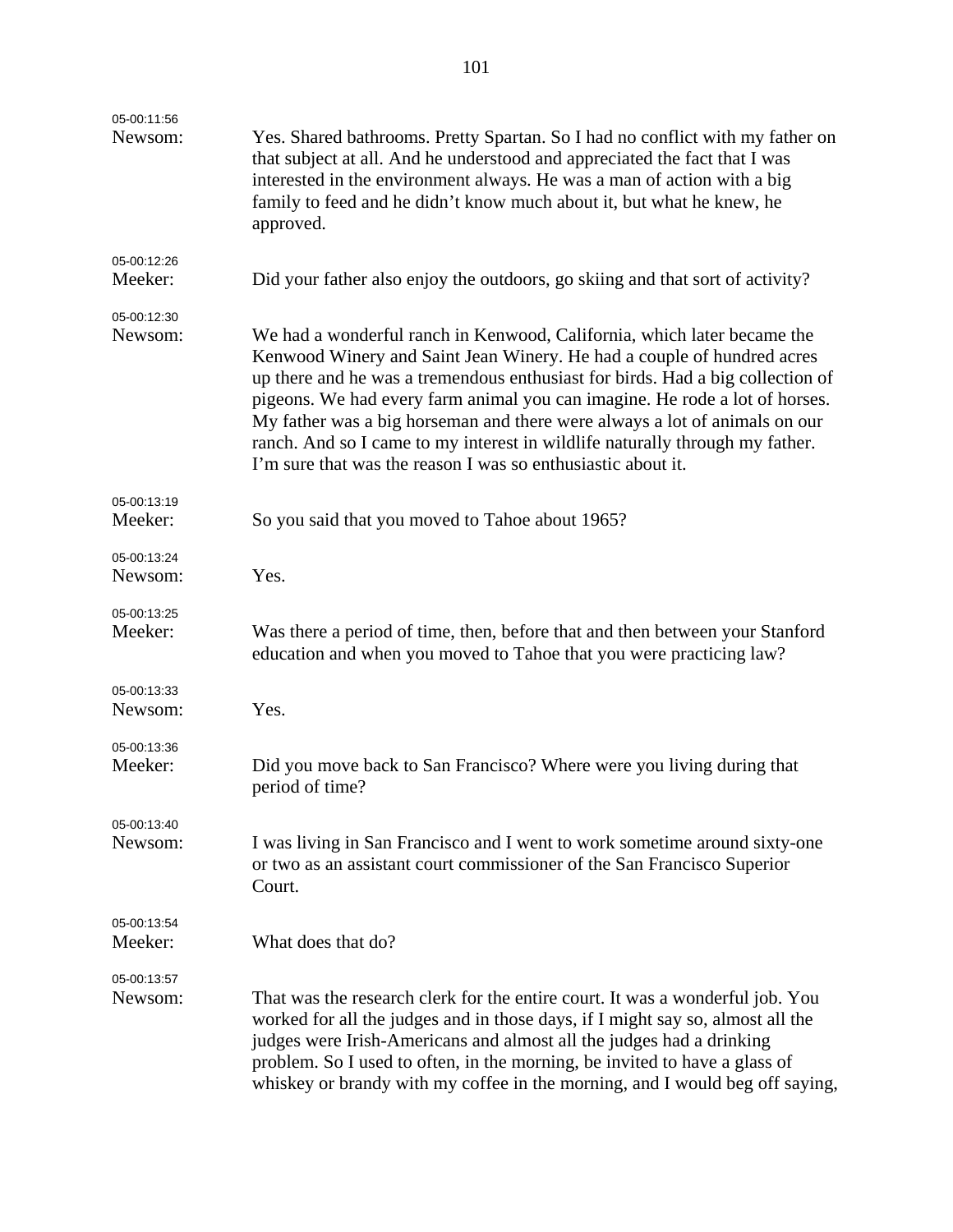"You know, it's a little early, Your Honor." But there are some terrific judges who were terrific drinkers. Maybe I shouldn't mention the names.

And there was one tyrannical judge. This was before you had the rule that you could disqualify a judge, one judge, which had changed things entirely. Because if you were stuck in the wrong courtroom, you were just doomed if the judge didn't like you. And particularly if he was alcoholic and didn't like you. I saw a few beautiful examples of that. And there was one judge who was a complete tyrant named Timothy Fitzpatrick. I remember working for Fitzpatrick one morning and being in the court room, and it was a major, major case, and they were arguing about fees. Even the big downtown lawyers had to be deferential toward Timothy Fitzpatrick. And they were extremely careful not to offend him. So they were quietly arguing about fees and protesting that he hadn't been sufficiently generous with them. And all of a sudden, in the middle of a conversation, Fitzpatrick said, "Shut up." This distinguished San Francisco lawyer said, "I beg your pardon, Your Honor?" I said, "Shut up. Wait a minute. Is this Charlie Leahy coming up the aisle?" And it was Charlie Leahy. And he said, "Charlie. Charlie. Come in. You guys shut up. We're in recess. Come back, Charlie." He said, "Let's have a drink." An hour and a half later, they emerged and the lawyers were waiting around to argue fees again.

But he absolutely ruled the courtroom in the probate department. And there were several judges like that, but nobody who had the power of Fitzpatrick. He either had an interest in the Market Street Railway or somebody close to him had an interest in it and you couldn't get a judgment against the Market Street Railway unless he consented to it. I know my later partner, James Martin MacInnis, told me a story in which he said that he was allowed to get a \$10,000 judgment against the railway. And I said, "Why is that a big deal?" He said, "Bill, nobody got judgments against that railway while Tim Fitzpatrick was around." And Tim liked me and he said, "You can keep \$10,000 of the judgment." He had received a verdict of twenty-five or something, and Tim took it down to ten and left it there. Amazing in those days.

| 05-00:17:44 |                                                                                |
|-------------|--------------------------------------------------------------------------------|
| Meeker:     | This was the superior court or muni court?                                     |
| 05-00:17:46 |                                                                                |
| Newsom:     | Superior court.                                                                |
| 05-00:17:48 |                                                                                |
| Meeker:     | Superior Court of San Francisco.                                               |
| 05-00:17:48 |                                                                                |
| Newsom:     | There was a muni court, too, in those days. Now they are consolidated, but     |
|             | they weren't in those days. It was great fun working for the court. And I met, |
|             | later on, a lot of good judges and several who were very friendly and close    |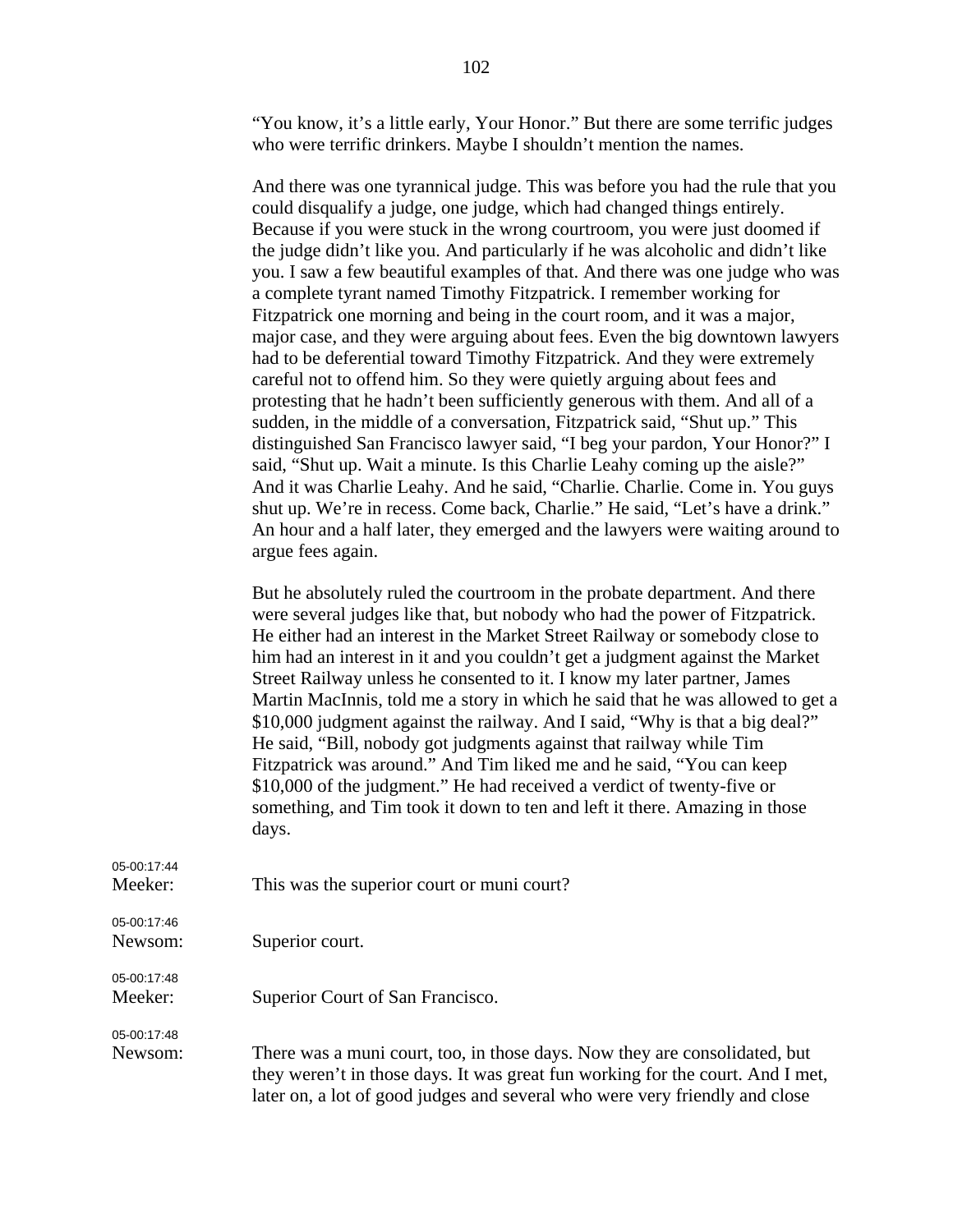friends afterwards. I worked a lot of the time for Joe Karesh, who was a rabbi. And he handled the remarkable law— 05-00:18:21 Meeker: He was a rabbi and a judge? 05-00:18:24 Newsom: Yes, yes. A terrific guy. Very benign and sort of folksy—from South Carolina. And we had a major case while I was there. It was the Miller Lux litigation and there never was a more interesting case in California. 05-00:18:59 Meeker: It's land policy, right? 05-00:19:00 Newsom: Yes, exactly. There were about twenty clients and even the losers stood to make a fortune. The winners would make two fortunes, and so nobody could get hurt. And all the lawyers were going to be amply paid enormous fees. So there was an atmosphere of benignity in the courtroom I'd never seen duplicated. Everybody was in a good mood because they were all getting rich on the case. There's a famous case in *Bleak House* called Jarndyce v. Jarndyce, and this is kind of like Jarndyce v. Jarndyce. In Dickens, it went on for 150 years. This didn't last that long, but it was comparable. Anyhow, it went on forever, it seemed. And Karesh was presiding, and I'll never forget. There was a lawyer from Modesto, I'll think of his name in a minute, and he didn't like MacInnis, who was one of the lawyers in the case. And MacInnis kept goading him all through the trial. I remember there was a moment in the trial—yes, I recall now the lawyer's name was C. Ray Robinson from Merced. MacInnis kept referring to him in flowery terms. He would say, "Mr. C. Ray Robinson, whose presence adorns our courtroom this morning," and then he'd bow toward him. And Robinson's face would glower and become ruby red as a ruby. He couldn't stand the sight of MacInnis, and MacInnis just gave him the—what shall I say? Just took every chance he had to annoy Robinson. There was a moment in the trial involving a lawyer from San Francisco, from Pillsbury, Madison & Sutro, and there was a discussion of the meaning of the term *per stirpes* and *per capita,* whether one took by right of representation the family's one share for four children or four shares for four children. It was a big factor in the case, *per stirpes* and *per capita*, and this lawyer from Pillsbury got up and said, "Your Honor, I was a Rhodes Scholar and I make some small claim to knowledge of the Latin language, and I'd like to say a few words about this," and he did, and it was quite boring. And MacInnis rose up like a whale coming out of the water, and he said, "Your Honor," he said, "may I be permitted a few fragmentary remarks in rejoinder?" And Karesh said, "Go right ahead." And he said, "*Quousque tandem abutere* McBain" that was the name of the lawyer—"*patientia nostra?*" And the reporter said, "What?" MacIinnis translated: "How long, O'McBain, will you abuse our patience?" And he added: "And the Court's patience?" And he said, "That is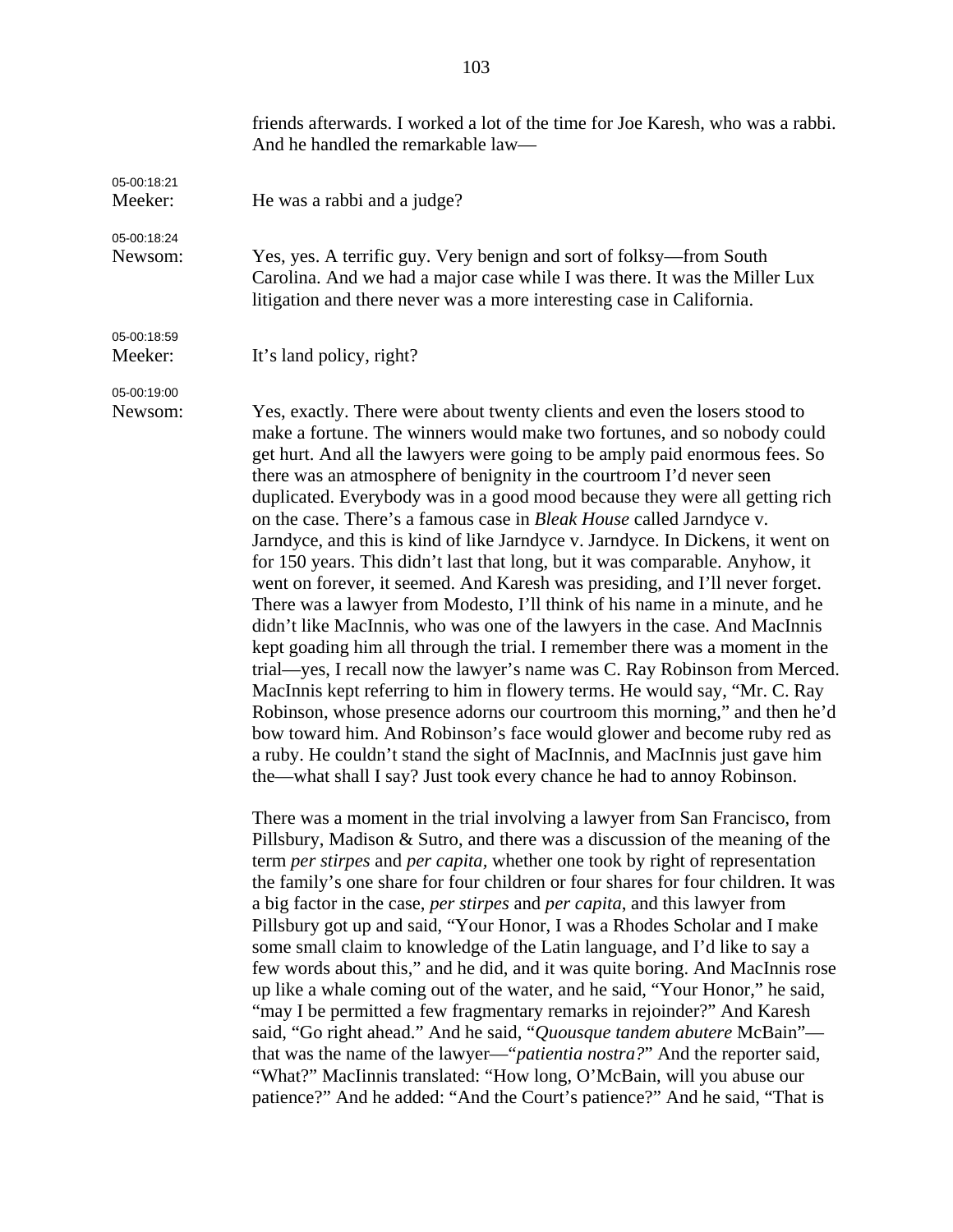|                        | from Cicero's second Catalinian oration." Attorney McBain got up and<br>clicked his heels and bowed slightly and said, "A scholar." MacInnis rose<br>again and said, "Turner, a mere snippet of high school Latin." Wonderful put<br>down, wonderful rejoinder.                                                                                                              |
|------------------------|------------------------------------------------------------------------------------------------------------------------------------------------------------------------------------------------------------------------------------------------------------------------------------------------------------------------------------------------------------------------------|
|                        | I had a great time in those days. This is right after I got out of law school,<br>sixty-two or so, before I went to Squaw. But I loved the job and I got to know<br>every judge on the San Francisco Superior Court. It later stood me in very<br>good stead.                                                                                                                |
| 05-00:23:50<br>Meeker: | Were you interested in joining a law firm in San Francisco at that point?                                                                                                                                                                                                                                                                                                    |
| 05-00:23:54<br>Newsom: | Yes, I did, for a while. I joined an admiralty firm. Lillick, Geary—                                                                                                                                                                                                                                                                                                         |
| 05-00:24:14<br>Meeker: | Wheat?                                                                                                                                                                                                                                                                                                                                                                       |
| 05-00:24:15<br>Newsom: | Wheat, exactly. You knew the firm.                                                                                                                                                                                                                                                                                                                                           |
| 05-00:24:19<br>Meeker: | I have it written down.                                                                                                                                                                                                                                                                                                                                                      |
| 05-00:24:20<br>Newsom: | You do?                                                                                                                                                                                                                                                                                                                                                                      |
| 05-00:24:22<br>Meeker: | [laughter]. Yes. Yes.                                                                                                                                                                                                                                                                                                                                                        |
| 05-00:24:23<br>Newsom: | I worked there for a short time, but then I got a call from George Harris, the<br>federal judge whose daughter was getting divorced from Paul Getty, my<br>friend. And Gail was a friend, too. And J. Paul Getty called me, too, and they<br>both joined in asking me to go to Rome to represent Gail and Paul—you could<br>do that in those days. Both parties, one lawyer. |
| 05-00:24:59<br>Meeker: | They were living in Rome when they were getting a divorce?                                                                                                                                                                                                                                                                                                                   |
| 05-00:25:01<br>Newsom: | Yes, exactly. And Paul was working for Getty Oil Italiana.                                                                                                                                                                                                                                                                                                                   |
| 05-00:25:06<br>Meeker: | Can you clarify the Getty family? So Paul Getty would have been a junior, as<br>well, or no?                                                                                                                                                                                                                                                                                 |
| 05-00:25:13<br>Newsom: | Gordon's brother. Both sons of J. Paul Getty, the oil man.                                                                                                                                                                                                                                                                                                                   |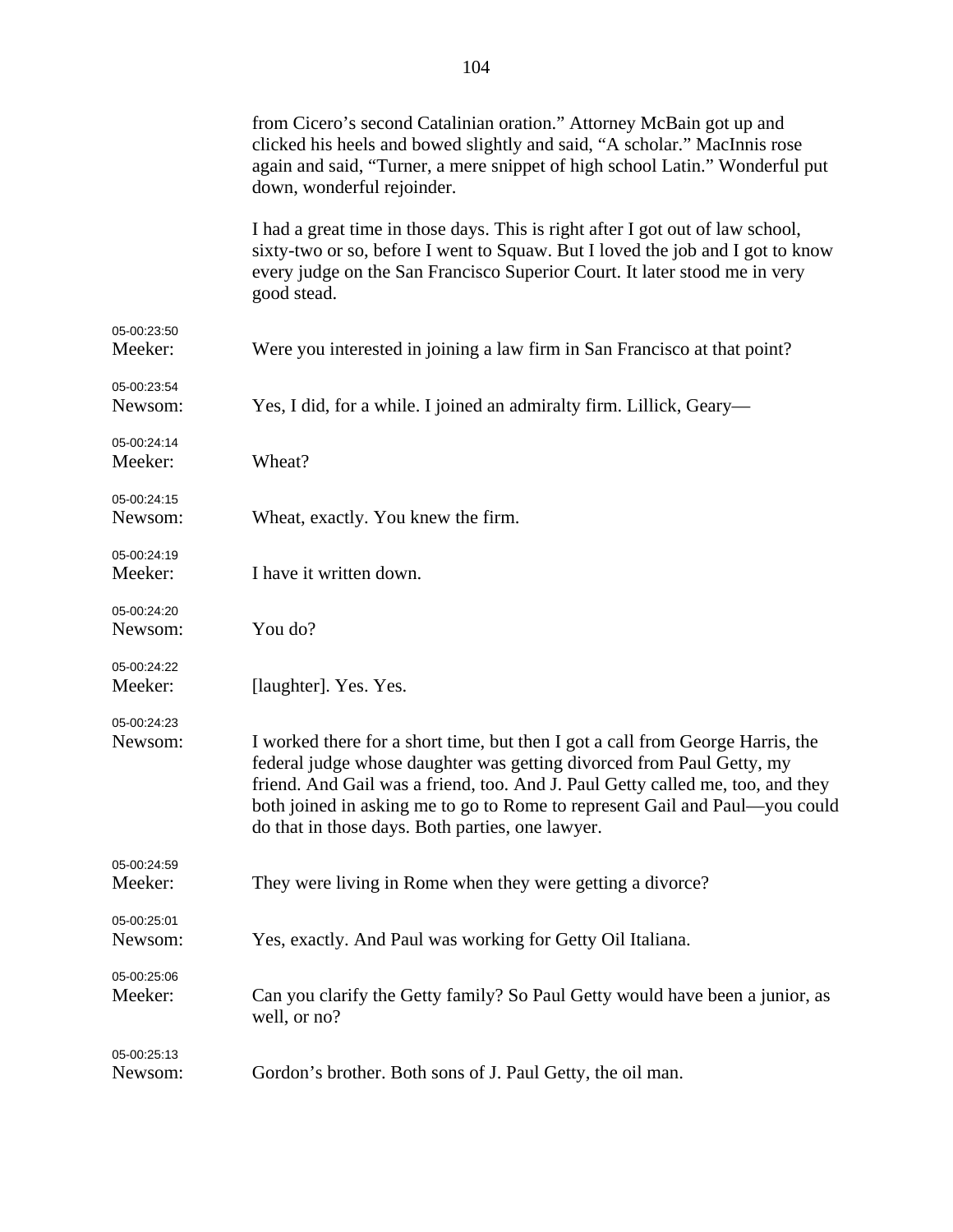| 05-00:25:16<br>Meeker: | Okay, all right.                                                                                                                                                                                                                                                                                                                                                                                                                                                                                                                                                                                                                                                                                                                                                                                                                                                                                                                                                   |
|------------------------|--------------------------------------------------------------------------------------------------------------------------------------------------------------------------------------------------------------------------------------------------------------------------------------------------------------------------------------------------------------------------------------------------------------------------------------------------------------------------------------------------------------------------------------------------------------------------------------------------------------------------------------------------------------------------------------------------------------------------------------------------------------------------------------------------------------------------------------------------------------------------------------------------------------------------------------------------------------------|
| 05-00:25:19<br>Newsom: | Paul was a great pal, I've mentioned, at Saint Ignatius, and he went on to<br>marry Gail Getty—Gail Harris Getty, whose father was Judge George Harris<br>in San Francisco. They lived at 1812 Broadway. She was the only child and<br>the apple of George's eye. So I was called to go there and I remember that one<br>of the senior members of the firm, I think it was Wheat, called me and said,<br>"Bill, this is a very odd thing. You haven't been here long. We like you. We<br>think you have a good future here. But could I talk to you off the record?" I<br>said, "Sure." He said, "This is a great opportunity. How much money are they<br>offering you?" and the figure was a big one, like 50,000 or something to go<br>there and do this, which was about two years salary for me. And he said, "Bill,<br>you're making a big mistake, but you should certainly do it."                                                                          |
| 05-00:26:35<br>Meeker: | Why was it a mistake? Because it would interrupt your career?                                                                                                                                                                                                                                                                                                                                                                                                                                                                                                                                                                                                                                                                                                                                                                                                                                                                                                      |
| 05-00:26:38<br>Newsom: | A career mistake, yes. He said, "At your age, a single man, I'd just do it. Go<br>for it." You know, they didn't say that in those days, but he said, "Do it." And<br>so I did and I went over and I lived in Rome. I literally wrote out the<br>settlement on the back of a few envelopes. Took them both out to dinner and<br>made a settlement of the case, which was very complicated because there<br>were a number of children involved and the amount of money that Paul Getty<br>was receiving was only after taxes \$56,000 a year, if I remember, but he was<br>going to inherit a much larger sum of money. And it was very difficult to<br>come up with a rational figure for four children. I remember to this day, out of<br>the fifty-six net he had, I took \$18,000 for child support plus education, then a<br>sliding-scale percentage of his income, and that finally reached the point<br>where it was an astronomical sum. Very complicated. |
|                        | But looking back on it, it worked out pretty damn well because both were<br>living with other people. At the time, this was semi-scandalous, you know.<br>Gail was living with Lang Jeffreys and Paul was living with an actress named<br>Talitha Pol, P-O-L. Talitha Pol, I remember, was related to the painter<br>Augustus John. She was perhaps the most beautiful woman I've ever seen.<br>That sounds extravagant. Put it this way: I've never seen a better looking<br>woman. And she was very, very nice. A lovely woman. And died terribly<br>young at age twenty-seven or twenty-eight, leaving one child, Tara Getty, who<br>is living in South Africa now. We're very close. And Tara Getty was an infant<br>when she died. She died of an accidental drug overdose. I don't think she was<br>"a user", but she overdosed accidentally one night and died as a result and<br>Paul had to leave the country.                                            |
| 05-00:29:40<br>Meeker: | Had to leave the country because he had some legal culpability?                                                                                                                                                                                                                                                                                                                                                                                                                                                                                                                                                                                                                                                                                                                                                                                                                                                                                                    |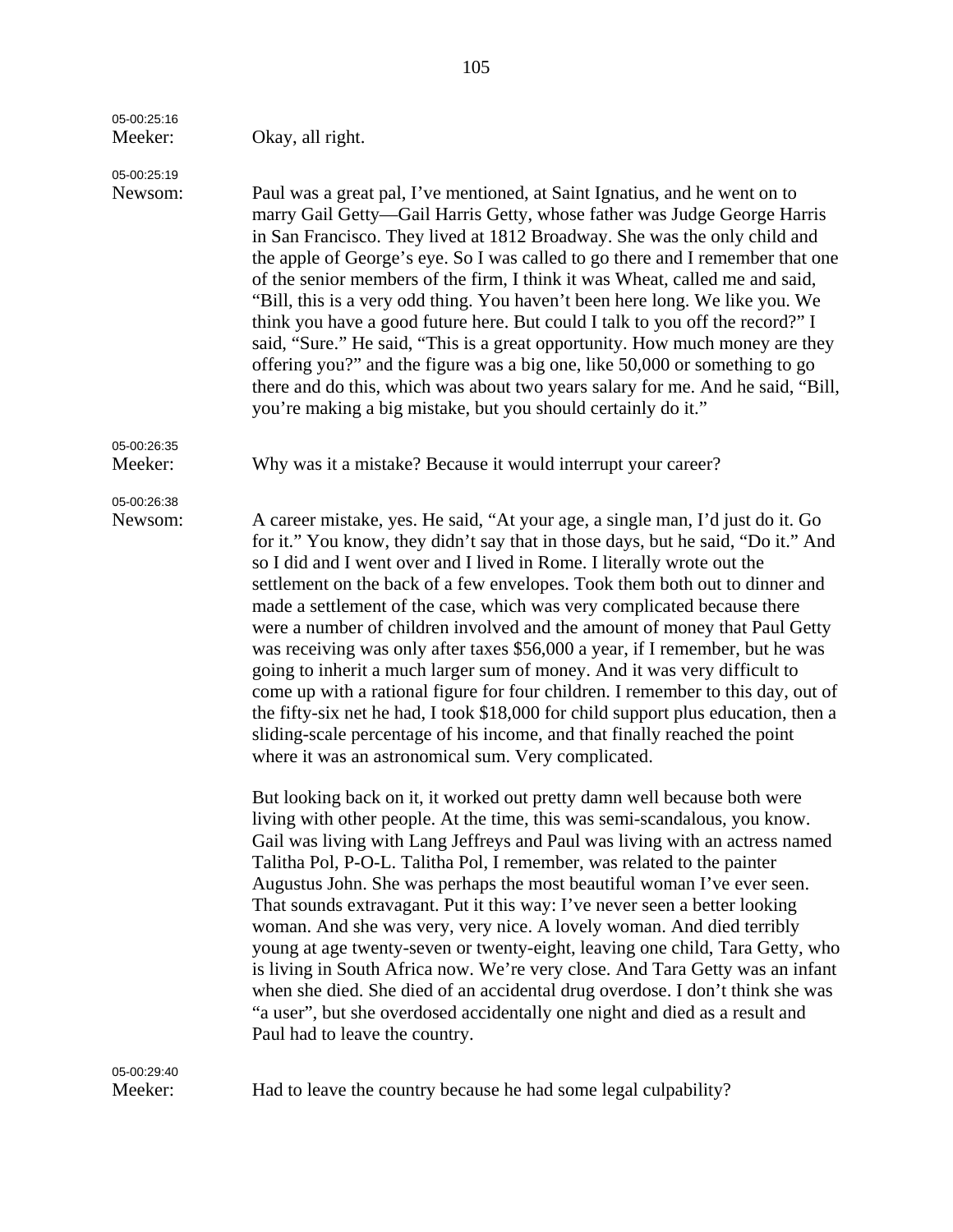| 05-00:29:43<br>Newsom: | Yes, exactly. The Italians were looking very closely at him.                                                                                                                                                                                                                                                                                                                                                                                                                                                                                                                                                                                                                                                                             |
|------------------------|------------------------------------------------------------------------------------------------------------------------------------------------------------------------------------------------------------------------------------------------------------------------------------------------------------------------------------------------------------------------------------------------------------------------------------------------------------------------------------------------------------------------------------------------------------------------------------------------------------------------------------------------------------------------------------------------------------------------------------------|
| 05-00:29:48<br>Meeker: | Oh, she died in Italy?                                                                                                                                                                                                                                                                                                                                                                                                                                                                                                                                                                                                                                                                                                                   |
| 05-00:29:49<br>Newsom: | Yes, in Italy. In Rome. Paul was working for Getty Oil Italiana, and so they<br>got me a job there while I was living and working on the settlement. But it<br>was a fascinating job for me and a wonderful time. Paul's friends were people<br>like Gore Vidal, whom I got to know pretty well, and Dado Ruspoli, who was<br>a strange, strange fellow. An older man with a teenage wife and a lot of rich<br>stories about them. Some crazy interesting people. So I saw the world and<br>really got around and had a marvelous time. I'm glad I didn't stay with<br>Lillick, Wheat.                                                                                                                                                   |
| 05-00:30:45<br>Meeker: | Because that would have been a conventional career path.                                                                                                                                                                                                                                                                                                                                                                                                                                                                                                                                                                                                                                                                                 |
| 05-00:30:47<br>Newsom: | Exactly.                                                                                                                                                                                                                                                                                                                                                                                                                                                                                                                                                                                                                                                                                                                                 |
| 05-00:30:49<br>Meeker: | You mention Gore Vidal and you also mention Getty's younger wife and this<br>other man's much younger wife. Was Gore Vidal's personal life well known<br>to you?                                                                                                                                                                                                                                                                                                                                                                                                                                                                                                                                                                         |
| 05-00:31:02<br>Newsom: | No, I really knew little about him. He said to me one day, just to give you the<br>flavor of the times, Gore Vidal said, "Bill, you've met Dado Ruspoli." I said,<br>"Yes." "And you met his wife?" I said, "I have. Very attractive woman." And<br>he said, "Well, let me make a suggestion to you. Do you want to be in the<br>movies?" And I said, "No, not particularly. I don't see myself having any<br>future there at all." He said, "Good. Then don't accept Dado's invitation to<br>spend any intimate time with his wife." And I said, "He hasn't invited me<br>yet." "He will," Gore Vidal said, "and when he does, if you accept, you'll<br>make the movies. Do you follow my drift?" And I said, "Thank you very<br>much." |
| 05-00:32:01<br>Meeker: | Well, how about if you spell it out for me. What did it mean?                                                                                                                                                                                                                                                                                                                                                                                                                                                                                                                                                                                                                                                                            |
| 05-00:32:06<br>Newsom: | It meant I would be invited to share the bed of this lady, who was quite<br>irresistible, and Dado would be there filming it in another room.                                                                                                                                                                                                                                                                                                                                                                                                                                                                                                                                                                                            |
| 05-00:32:18<br>Meeker: | So [he meant] private films, not Hollywood.                                                                                                                                                                                                                                                                                                                                                                                                                                                                                                                                                                                                                                                                                              |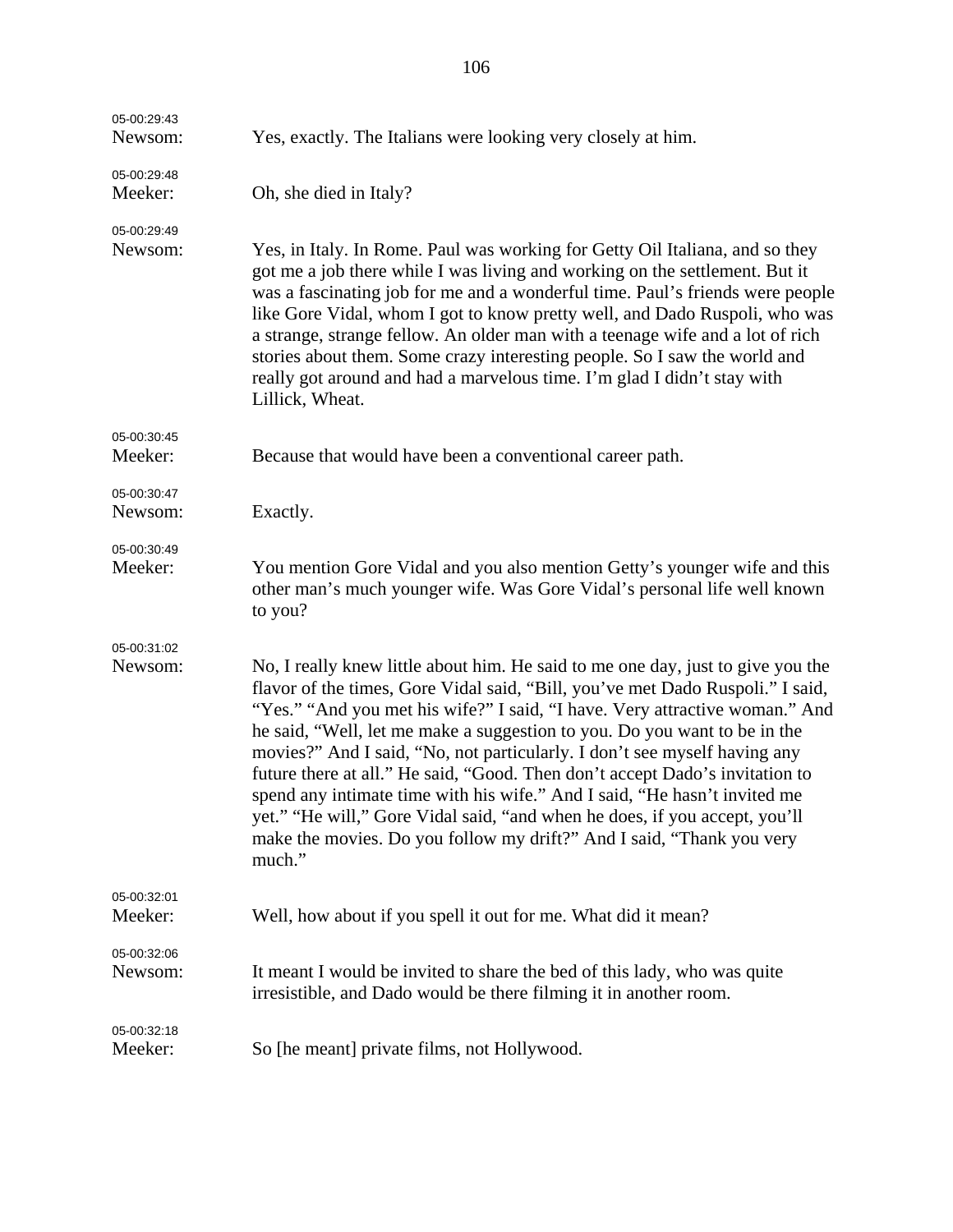| 05-00:32:19<br>Newsom: | Yes. I thought it was amazing that Gore Vidal gave me that heads-up and I<br>thanked him for it afterward when I confirmed that that would have been my<br>fate.                                                                                                                                                                                                                                                                                                                                                                                                                                                                                                                                                                                                                                                                                                                                                                                                                                                                                                                                                                                                                                           |
|------------------------|------------------------------------------------------------------------------------------------------------------------------------------------------------------------------------------------------------------------------------------------------------------------------------------------------------------------------------------------------------------------------------------------------------------------------------------------------------------------------------------------------------------------------------------------------------------------------------------------------------------------------------------------------------------------------------------------------------------------------------------------------------------------------------------------------------------------------------------------------------------------------------------------------------------------------------------------------------------------------------------------------------------------------------------------------------------------------------------------------------------------------------------------------------------------------------------------------------|
| 05-00:32:38<br>Meeker: | You were invited.                                                                                                                                                                                                                                                                                                                                                                                                                                                                                                                                                                                                                                                                                                                                                                                                                                                                                                                                                                                                                                                                                                                                                                                          |
| 05-00:32:39<br>Newsom: | And I wondered why they were so nice to me. But there were a lot of freakish<br>people. There was an actor named Ian Dallas who was in every Fellini movie.<br>He was a cadaverous-looking person with a bald head and very long hair in<br>the back, and he must have weighed about a hundred pounds, and [was] about<br>5'11, which is probably the reason he was in all the Fellini movies, because he<br>was freakish looking. Very odd person. All I recall is that he was very odd.<br>And I remember going to Paul Getty and Talitha's apartment on the Ara<br>Coeli. They had a beautiful place on the fifth story in a narrow, narrow<br>sixteenth-century building. I arrived there and there was a canary out of a cage<br>and Talitha looked up. I had never met her. Looked up and shushed me and<br>said, "Quiet." And for the next five minutes crawled around with a very<br>skimpy costume, very skimpy indeed. A bikini or something. And crawled<br>around trying to trap the canary and finally did it. And then only after that did<br>everybody say hello. It was a very odd entrée for me. Anyhow, it was a lot<br>more interesting than working at the Lillick firm in those days. |
| 05-00:34:33<br>Meeker: | I can imagine. Back to the invitation to come adjudicate the divorce. Was the<br>divorce to be governed by California divorce laws or was it an extralegal kind<br>of arrangement?                                                                                                                                                                                                                                                                                                                                                                                                                                                                                                                                                                                                                                                                                                                                                                                                                                                                                                                                                                                                                         |
| 05-00:34:49<br>Newsom: | When I finally wrote it up formally—I had a friend who had an office in<br>Rome. He's now in Paris. I mentioned his name. La Forest Ethelbert Phillips.<br>He was the top student in my class. Brilliant guy and still is, wherever he may<br>be. In Paris, I think. And he provided me his office to draw up formal<br>documents once I had Paul and Gail's signature on the basic agreement. We<br>made reference to California law. It was litigated in California later on<br>because Paul tried to break it, understandably, since it was pretty tough on<br>him. I was pro-child, you know.                                                                                                                                                                                                                                                                                                                                                                                                                                                                                                                                                                                                          |
| 05-00:35:44<br>Meeker: | And it was understood that Gail would be taking the children?                                                                                                                                                                                                                                                                                                                                                                                                                                                                                                                                                                                                                                                                                                                                                                                                                                                                                                                                                                                                                                                                                                                                              |
| 05-00:35:47<br>Newsom: | Yes, yes. It was.                                                                                                                                                                                                                                                                                                                                                                                                                                                                                                                                                                                                                                                                                                                                                                                                                                                                                                                                                                                                                                                                                                                                                                                          |
| 05-00:35:50<br>Meeker: | Before you agreed to do this, obviously there are attractions of moving to Italy<br>and accepting a high fee. But the Gettys had been your close friends ever                                                                                                                                                                                                                                                                                                                                                                                                                                                                                                                                                                                                                                                                                                                                                                                                                                                                                                                                                                                                                                              |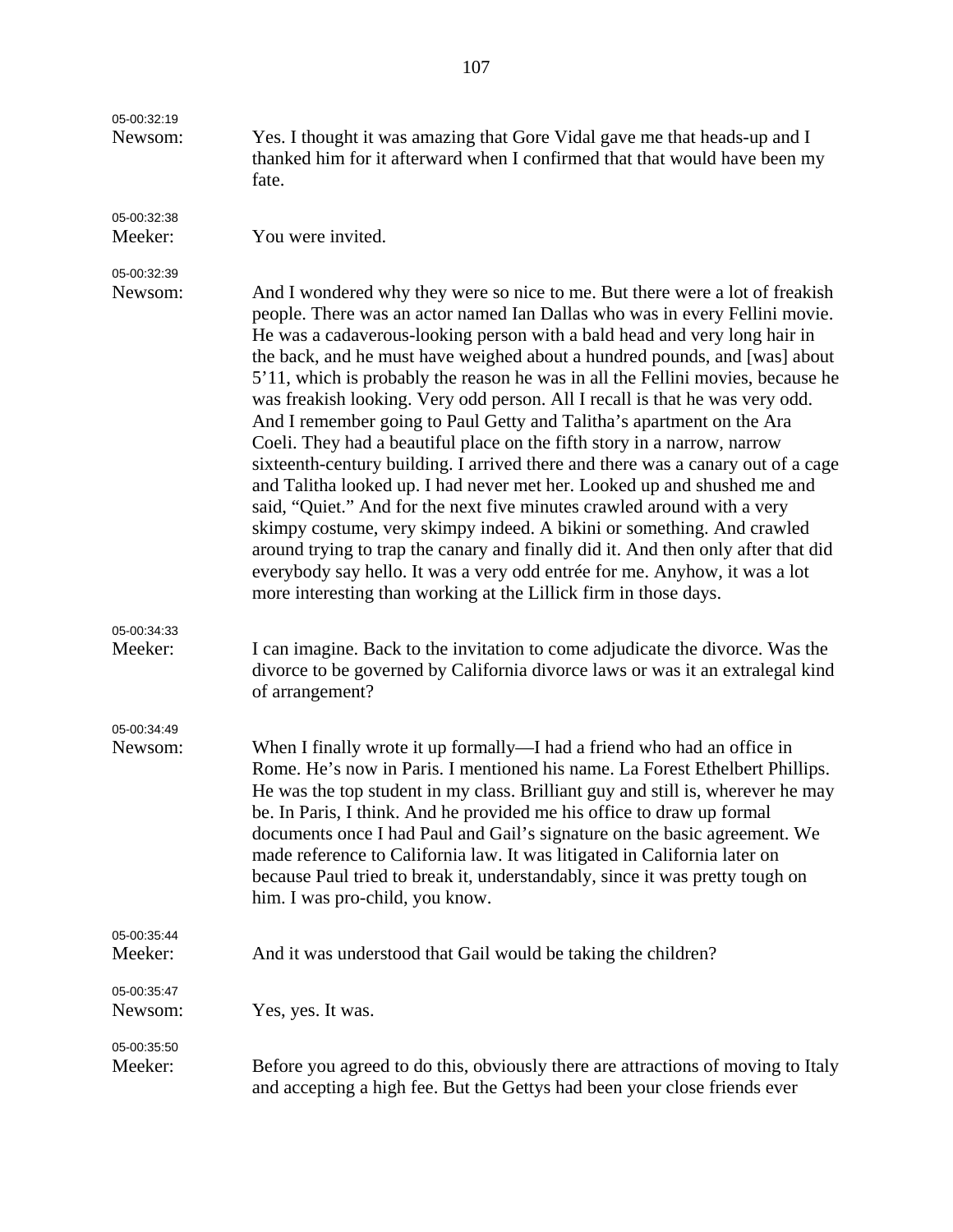|                        | since high school. Did you ever have any second thoughts about entering into<br>a business relationship with family friends?                                                                                                                                                                                                                                                                                                                                                                                                                                                                                                 |
|------------------------|------------------------------------------------------------------------------------------------------------------------------------------------------------------------------------------------------------------------------------------------------------------------------------------------------------------------------------------------------------------------------------------------------------------------------------------------------------------------------------------------------------------------------------------------------------------------------------------------------------------------------|
| 05-00:36:13            |                                                                                                                                                                                                                                                                                                                                                                                                                                                                                                                                                                                                                              |
| Newsom:                | I became the trustee for the Getty children.                                                                                                                                                                                                                                                                                                                                                                                                                                                                                                                                                                                 |
| 05-00:36:20<br>Meeker: | That was later on, though, yes?                                                                                                                                                                                                                                                                                                                                                                                                                                                                                                                                                                                              |
| 05-00:36:22<br>Newsom: | No, early on, before I became a trustee for the Ronald A. Trust. And much<br>later on, in eighty-eight, the litigation over the various trusts, when J. Paul<br>Getty died, came to fruition, and that's when I was named to be a trustee with<br>Christopher Getty and his sisters. And that was a different trust. So I had two<br>stints, one as a trustee for the small children, Gail and Paul's children for a<br>few years. I resigned from that as a result of my dispute with Paul, and later,<br>as a result of Gordon's appointing me to his brother, Ronald Getty's, trust. I<br>became a trustee of that trust. |
| 05-00:37:20<br>Meeker: | The dispute with Paul was regarding Paul's son, J. Paul the Third?                                                                                                                                                                                                                                                                                                                                                                                                                                                                                                                                                           |
| 05-00:37:25<br>Newsom: | Yes.                                                                                                                                                                                                                                                                                                                                                                                                                                                                                                                                                                                                                         |
| 05-00:37:28<br>Meeker: | Well, we're getting ahead of ourselves chronologically.                                                                                                                                                                                                                                                                                                                                                                                                                                                                                                                                                                      |
| 05-00:37:28<br>Newsom: | J. Paul the Third is my godson.                                                                                                                                                                                                                                                                                                                                                                                                                                                                                                                                                                                              |
| 05-00:37:35<br>Meeker: | We're getting ahead of ourselves there. So we'll get to that stuff a little bit<br>later on.                                                                                                                                                                                                                                                                                                                                                                                                                                                                                                                                 |
| 05-00:37:38<br>Newsom: | Sure.                                                                                                                                                                                                                                                                                                                                                                                                                                                                                                                                                                                                                        |
| 05-00:37:39<br>Meeker: | So you were in Italy at this point and then you decided to return and you<br>moved to Tahoe. Am I getting the chronology correct?                                                                                                                                                                                                                                                                                                                                                                                                                                                                                            |
| 05-00:37:49<br>Newsom: | Yes.                                                                                                                                                                                                                                                                                                                                                                                                                                                                                                                                                                                                                         |
| 05-00:37:50<br>Meeker: | Okay. When you went to Tahoe, did you join a small firm or did you just hang<br>out your shingle?                                                                                                                                                                                                                                                                                                                                                                                                                                                                                                                            |
| 05-00:37:56<br>Newsom: | I hung up my shingle in Tahoe City, yes.                                                                                                                                                                                                                                                                                                                                                                                                                                                                                                                                                                                     |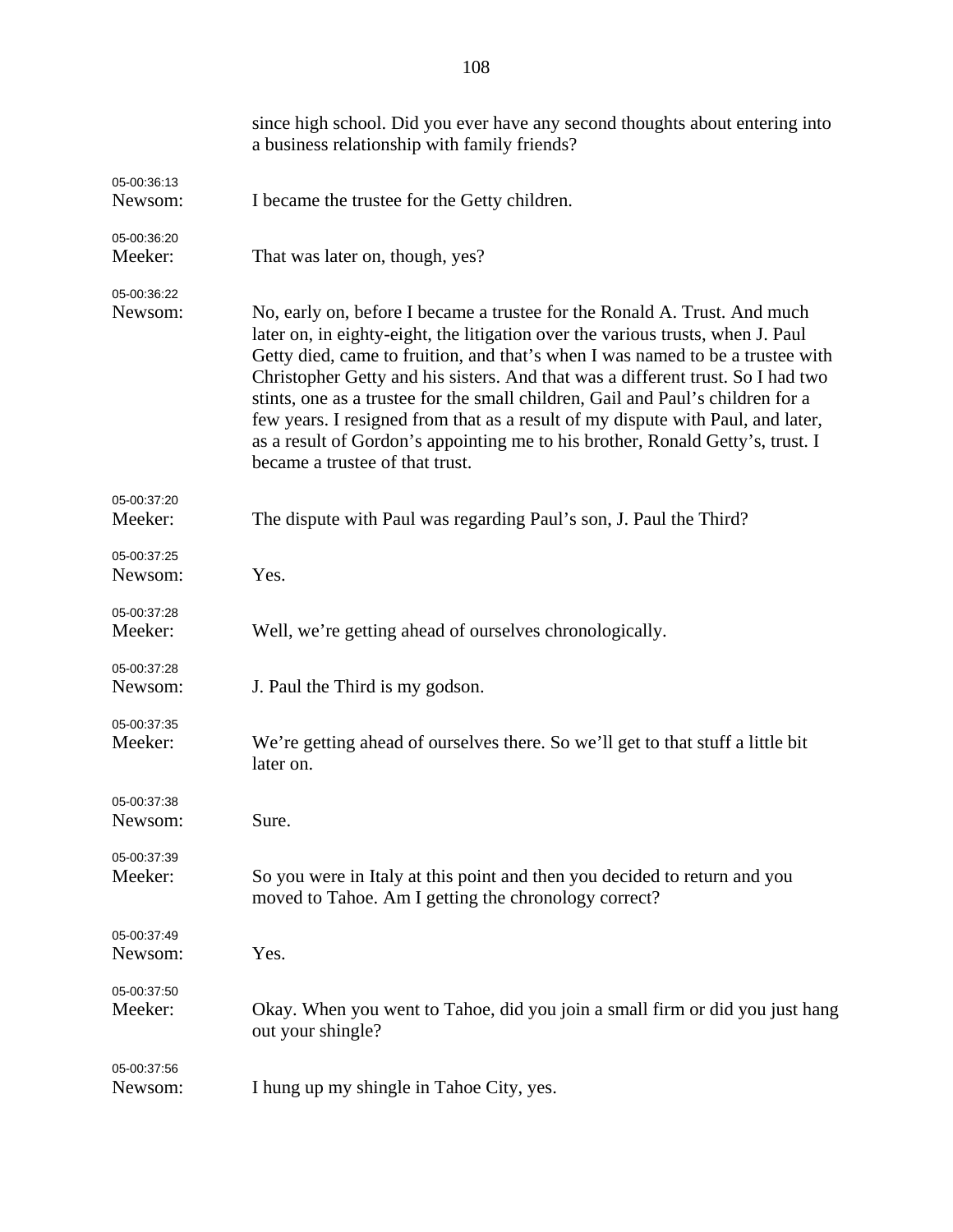| 05-00:38:00<br>Meeker: | And so this was William A. Newsom, Attorney-At-Law?                                                                                                                                                                                                                                                                                                                            |
|------------------------|--------------------------------------------------------------------------------------------------------------------------------------------------------------------------------------------------------------------------------------------------------------------------------------------------------------------------------------------------------------------------------|
| 05-00:38:03<br>Newsom: | Exactly. I had a great time. I had a quarter horse and I rode my horse every<br>day and worked on weekends.                                                                                                                                                                                                                                                                    |
| 05-00:38:12<br>Meeker: | Where did you live when you were there? Where did you live?                                                                                                                                                                                                                                                                                                                    |
| 05-00:38:15<br>Newsom: | On Squaw Valley Road.                                                                                                                                                                                                                                                                                                                                                          |
| 05-00:38:18<br>Meeker: | Okay. So you lived in the Valley itself?                                                                                                                                                                                                                                                                                                                                       |
| 05-00:38:18<br>Newsom: | Yes. Beautiful house.                                                                                                                                                                                                                                                                                                                                                          |
| 05-00:38:22<br>Meeker: | Well, I guess I understand about this time, also, you would have met your<br>wife Tessa, correct?                                                                                                                                                                                                                                                                              |
| 05-00:38:30<br>Newsom: | We married in sixty-six.                                                                                                                                                                                                                                                                                                                                                       |
| 05-00:38:32<br>Meeker: | So when did you meet her?                                                                                                                                                                                                                                                                                                                                                      |
| 05-00:38:35<br>Newsom: | She was babysitting for my sister Barbara when we had met at Squaw Valley.<br>And that was, I guess, sixty-five or around then. No, sixty-four. And I just fell<br>for her. She was quite young. She was nineteen when we married in sixty-six<br>and I was thirty-two. Scandalous.                                                                                            |
| 05-00:39:12<br>Meeker: | Was it scandalous?                                                                                                                                                                                                                                                                                                                                                             |
| 05-00:39:13<br>Newsom: | No, no. I don't think it was. Other people thought she was too young, but I<br>used to jokingly remind people Virginia Clem was thirteen when she married<br>Edgar Allen Poe; that was probably unseemly, but nineteen wasn't that bad. I<br>think Tessa was eighteen when we met, possibly even seventeen, and going to<br>Chico State. We got married when she was nineteen. |
| 05-00:39:47<br>Meeker: | What was her background?                                                                                                                                                                                                                                                                                                                                                       |
|                        |                                                                                                                                                                                                                                                                                                                                                                                |
| 05-00:39:49<br>Newsom: | A twin whose mother, Trigger Addis—that was her stage name. Jean was her<br>real name, Menzies [was her] married name. She was an actress whose father<br>was a famous liberal. Dr. Thomas Addis. He's very much a prominent figure                                                                                                                                            |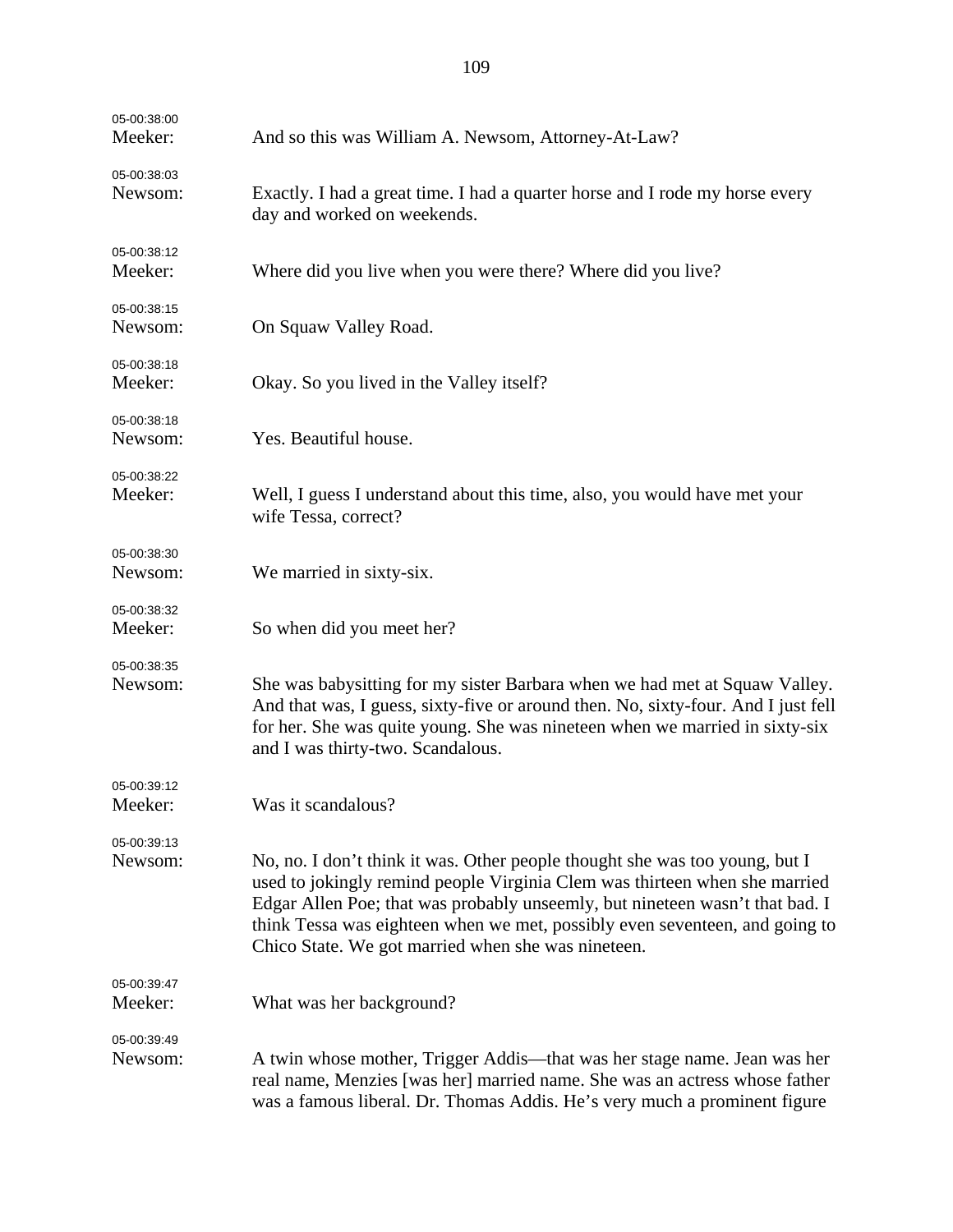|                        | in a current biography of Oppenheimer. He was a famous radical leftist figure<br>in San Francisco. Apparently a fantastic man. The inventor of a new kidney<br>count called the Addis Count. My nephew, Michael Shearer, who's a political<br>correspondent for <i>Time</i> magazine, did some interesting research on Addis. He<br>was a phenomenal man, famous in San Francisco. Famous for being left-wing,<br>compassionate, always virtually penniless, and a brilliant surgeon and<br>consultant in the realm of general medicine. I've drifted away from the<br>question, which was—?                                             |
|------------------------|------------------------------------------------------------------------------------------------------------------------------------------------------------------------------------------------------------------------------------------------------------------------------------------------------------------------------------------------------------------------------------------------------------------------------------------------------------------------------------------------------------------------------------------------------------------------------------------------------------------------------------------|
| 05-00:41:28<br>Meeker: | Well, I was just seeking some background on Tessa.                                                                                                                                                                                                                                                                                                                                                                                                                                                                                                                                                                                       |
| 05-00:41:30<br>Newsom: | Yes. They were twins, and Arthur Menzies, whom I know well, was a<br>celebrated amateur horticulturalist and worldwide expert on California<br>wildflowers. A very, very nice but troubled fellow who committed suicide<br>when Tessa and her twin sister were still quite young. I can't remember<br>exactly when that was. It was after Tessa and I married. He remarried and then<br>committed suicide at his home in Stinson Beach. He had a serious drinking<br>problem, I recall. Wonderful guy but unhappy. He had made the Bataan Death<br>March. That will make you unhappy. Guaranteed, you know, and he never got<br>over it. |
| 05-00:42:39<br>Meeker: | So her background was San Francisco, as well?                                                                                                                                                                                                                                                                                                                                                                                                                                                                                                                                                                                            |
| 05-00:42:42<br>Newsom: | San Francisco. She went to Lowell High School and then Chico State. She<br>was beautiful, very beautiful.                                                                                                                                                                                                                                                                                                                                                                                                                                                                                                                                |
| 05-00:42:51<br>Meeker: | So when you were during this period of time, living in Tahoe, courting Tessa,<br>and you were practicing law under your own auspices, what sort of cases were<br>you doing? Were you like a country doctor, I guess?                                                                                                                                                                                                                                                                                                                                                                                                                     |
| 05-00:43:07<br>Newsom: | Yes.                                                                                                                                                                                                                                                                                                                                                                                                                                                                                                                                                                                                                                     |
| 05-00:43:09<br>Meeker: | Kind of a general practitioner?                                                                                                                                                                                                                                                                                                                                                                                                                                                                                                                                                                                                          |
| 05-00:43:10            |                                                                                                                                                                                                                                                                                                                                                                                                                                                                                                                                                                                                                                          |
| Newsom:                | The war on drugs, the laughable war on drugs, was just starting. It was, if<br>possible, not as much a failure then as it is now. It's ludicrous now. But even<br>then it was a joke. But people took it a little bit more seriously. So if you, for<br>example, were caught with a small amount of marijuana, you could get in<br>terrible trouble. So I had a lot of those cases. I knew all the DAs in Auburn,<br>assistant DAs, and I could make deals that not many people could make just<br>on the basis of personal friendship. And made a good living with that in<br>criminal law to begin with.                               |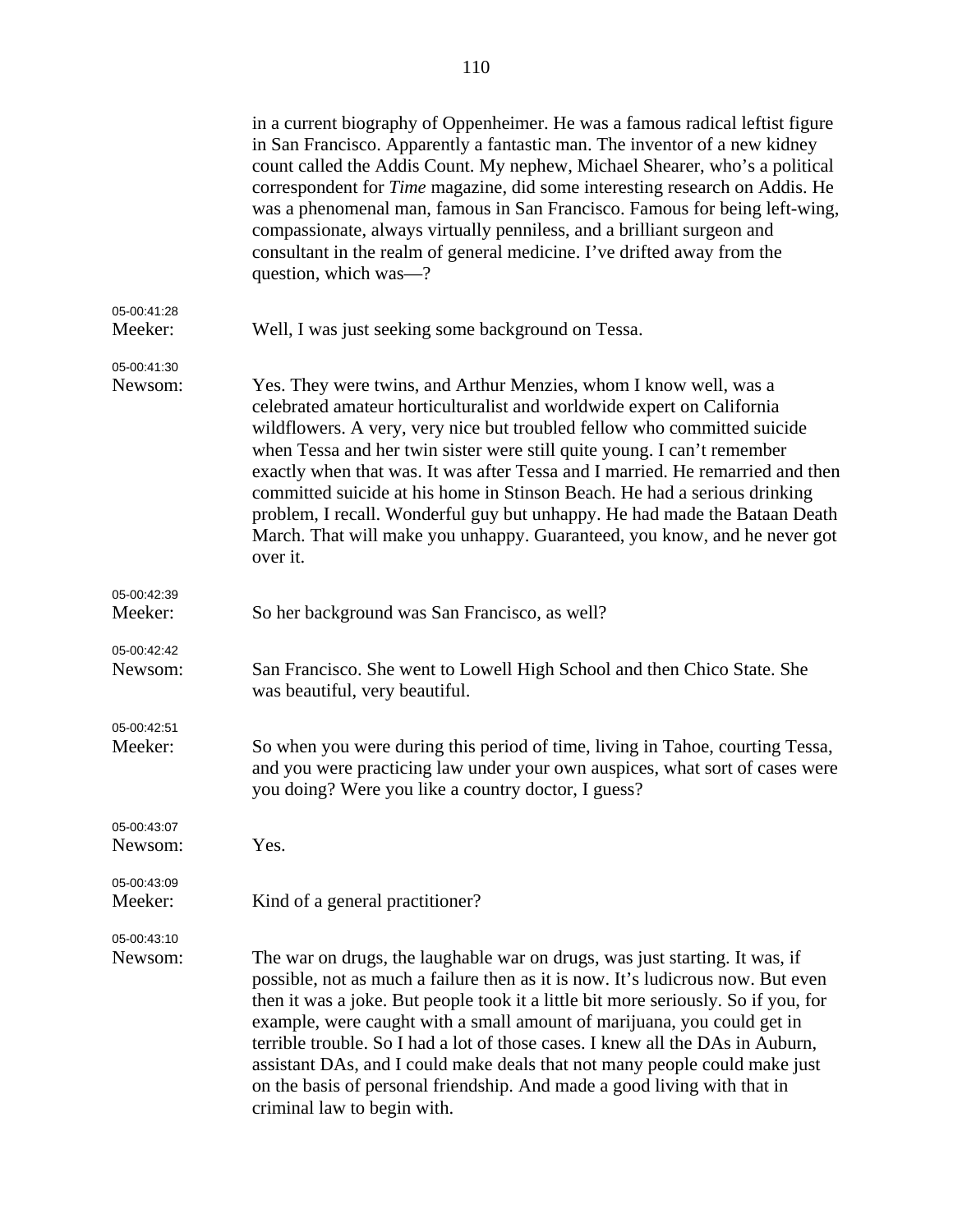| 05-00:44:04<br>Meeker: | So the area that you covered was the entire bit of Placer County, it sounds<br>like.                                                                                                                                                                                                                                                                                                                                                                                                                                                          |
|------------------------|-----------------------------------------------------------------------------------------------------------------------------------------------------------------------------------------------------------------------------------------------------------------------------------------------------------------------------------------------------------------------------------------------------------------------------------------------------------------------------------------------------------------------------------------------|
| 05-00:44:07<br>Newsom: | Exactly. I was one of maybe three or four lawyers—my guess is there would<br>be seventy-five or a hundred now.                                                                                                                                                                                                                                                                                                                                                                                                                                |
| 05-00:44:26<br>Meeker: | And so it was mostly criminal defense then?                                                                                                                                                                                                                                                                                                                                                                                                                                                                                                   |
| 05-00:44:28<br>Newsom: | Yes. And some civil law and some early environmental law.                                                                                                                                                                                                                                                                                                                                                                                                                                                                                     |
| 05-00:44:37<br>Meeker: | How many superior court lawyers were there in Placer County? Or were there<br>like country judges then?                                                                                                                                                                                                                                                                                                                                                                                                                                       |
| 05-00:44:45<br>Newsom: | There were two judges up there when I was practicing. Two. One was Ron<br>Cameron, the other one was Leland Propp.                                                                                                                                                                                                                                                                                                                                                                                                                            |
| 05-00:44:56<br>Meeker: | I had the opportunity to interview Richard Arnason, who is a superior court<br>judge. He still sits on the bench.                                                                                                                                                                                                                                                                                                                                                                                                                             |
| 05-00:45:02<br>Newsom: | Still?                                                                                                                                                                                                                                                                                                                                                                                                                                                                                                                                        |
| 05-00:45:05<br>Meeker: | He is long retired, like fifteen years, but he still presides over capital cases.                                                                                                                                                                                                                                                                                                                                                                                                                                                             |
| 05-00:45:10<br>Newsom: | Yes, a very good judge I've heard.                                                                                                                                                                                                                                                                                                                                                                                                                                                                                                            |
| 05-00:45:13<br>Meeker: | Yes. And he has so many decades experience. He had some very interesting<br>perspectives to tell about how the practice of law has changed in California,<br>and he was a lawyer, I guess, in Solano County at the time when—I don't<br>know if there were superior court judges. I think it was setting up a courtroom<br>in the back of a bar or in the back of a dry goods store or something like that<br>and kind of adjudicating cases in that way, to the point that now it's a highly<br>formalized, very institutionalized practice. |
| 05-00:46:01<br>Newsom: | Oh, yes. That was very informal in those days. Not in San Francisco, but over<br>his way. How old would he be now?                                                                                                                                                                                                                                                                                                                                                                                                                            |
| 05-00:46:08<br>Meeker: | He's in his mid-nineties.                                                                                                                                                                                                                                                                                                                                                                                                                                                                                                                     |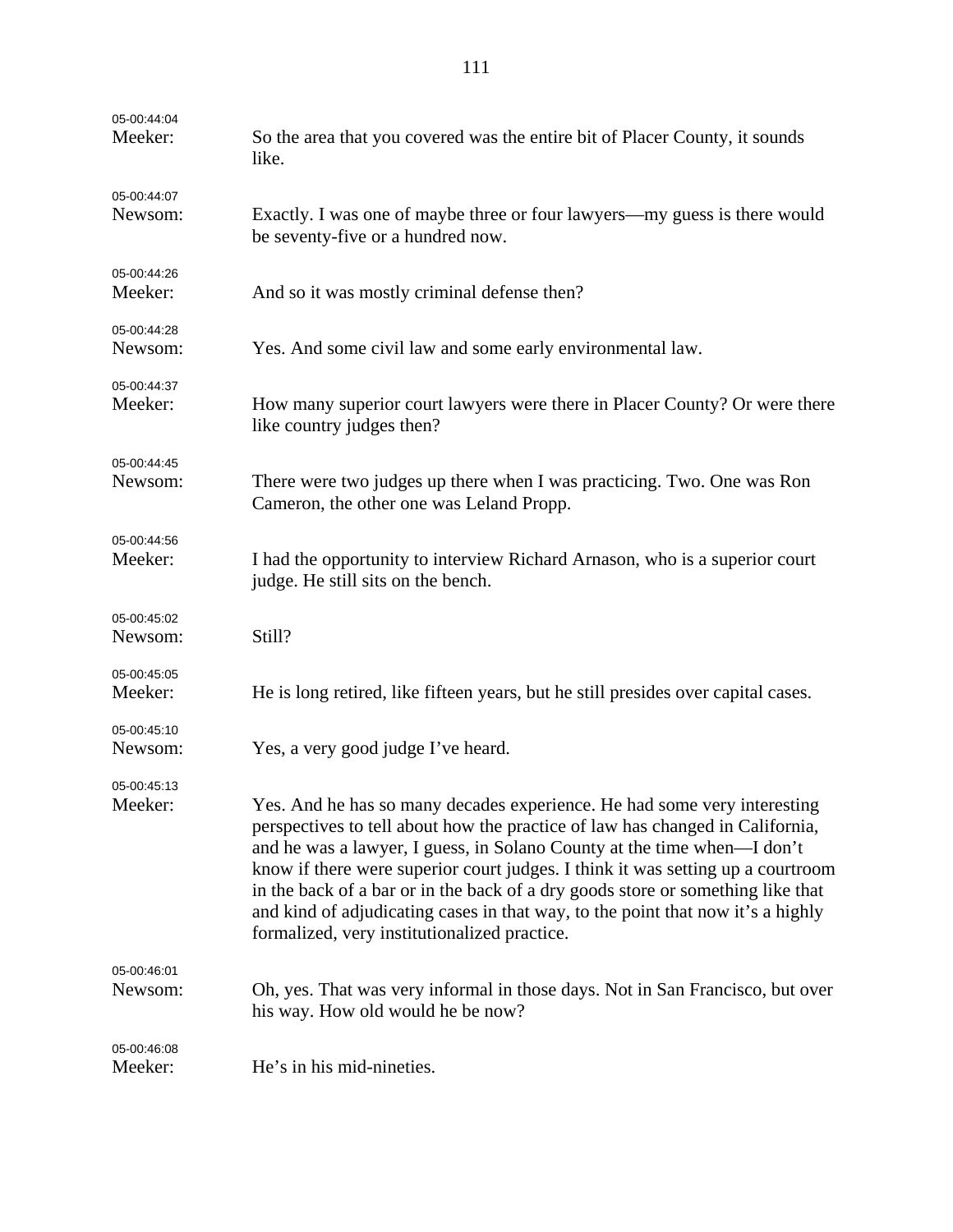| 05-00:46:10 |                                                                                                                                                                                                                                                                                                                                                                                                                                                                                                                                     |
|-------------|-------------------------------------------------------------------------------------------------------------------------------------------------------------------------------------------------------------------------------------------------------------------------------------------------------------------------------------------------------------------------------------------------------------------------------------------------------------------------------------------------------------------------------------|
| Newsom:     | Is he really?                                                                                                                                                                                                                                                                                                                                                                                                                                                                                                                       |
| 05-00:46:12 |                                                                                                                                                                                                                                                                                                                                                                                                                                                                                                                                     |
| Meeker:     | Yes.                                                                                                                                                                                                                                                                                                                                                                                                                                                                                                                                |
| 05-00:46:13 |                                                                                                                                                                                                                                                                                                                                                                                                                                                                                                                                     |
| Newsom:     | Amazing. And still lucid?                                                                                                                                                                                                                                                                                                                                                                                                                                                                                                           |
| 05-00:46:17 |                                                                                                                                                                                                                                                                                                                                                                                                                                                                                                                                     |
| Meeker:     | Yes, yes. I just finished an interview with him in August and we did it in his<br>chambers.                                                                                                                                                                                                                                                                                                                                                                                                                                         |
| 05-00:46:25 |                                                                                                                                                                                                                                                                                                                                                                                                                                                                                                                                     |
| Newsom:     | I never met him, but I always heard he was a great fellow.                                                                                                                                                                                                                                                                                                                                                                                                                                                                          |
| 05-00:46:28 |                                                                                                                                                                                                                                                                                                                                                                                                                                                                                                                                     |
| Meeker:     | I think he gained most renown, or notoriety—I'm not quite sure what the term<br>would be—by presiding over the Angela Davis trial in Santa Clara.                                                                                                                                                                                                                                                                                                                                                                                   |
| 05-00:46:38 |                                                                                                                                                                                                                                                                                                                                                                                                                                                                                                                                     |
| Newsom:     | Yes. I remember. Reputation of being a hell of a good judge. I've never heard<br>any disagreement with that assessment.                                                                                                                                                                                                                                                                                                                                                                                                             |
| 05-00:46:50 |                                                                                                                                                                                                                                                                                                                                                                                                                                                                                                                                     |
| Meeker:     | Well, it's clearly his life.                                                                                                                                                                                                                                                                                                                                                                                                                                                                                                        |
| 05-00:46:53 |                                                                                                                                                                                                                                                                                                                                                                                                                                                                                                                                     |
| Newsom:     | His life. Now and then you hear there's somebody who's certain he was doing<br>the right thing. I never was myself.                                                                                                                                                                                                                                                                                                                                                                                                                 |
| 05-00:47:05 |                                                                                                                                                                                                                                                                                                                                                                                                                                                                                                                                     |
| Meeker:     | Well, the reason I bring him up is during this period of time in the 1960s,<br>practicing in Placer County with just two judges. When you were practicing<br>law before these judges, did it feel like a fairly informal practice?                                                                                                                                                                                                                                                                                                  |
| 05-00:47:21 |                                                                                                                                                                                                                                                                                                                                                                                                                                                                                                                                     |
| Newsom:     | Yes, very much so. But one of the judges was a miserable person. I didn't like<br>him, he didn't like me. The other was a great guy, Ron Cameron. Brilliant,<br>too. Order of the Coif. And we got along very well, but the fact that I didn't<br>get along well with Propp made it difficult.                                                                                                                                                                                                                                      |
| 05-00:48:10 |                                                                                                                                                                                                                                                                                                                                                                                                                                                                                                                                     |
| Meeker:     | Judges in California being appointed by the governor brings up this question<br>of the degree to which the judiciary is independent or it's politicized. And<br>obviously you have a much longer history after this period of time. But when<br>you first started working with these judges in a rural county, did it feel like<br>you were engaging with individuals who were attuned to the politics of the<br>day or did it feel like you were interacting with individuals who were removed<br>from the dirty work of politics? |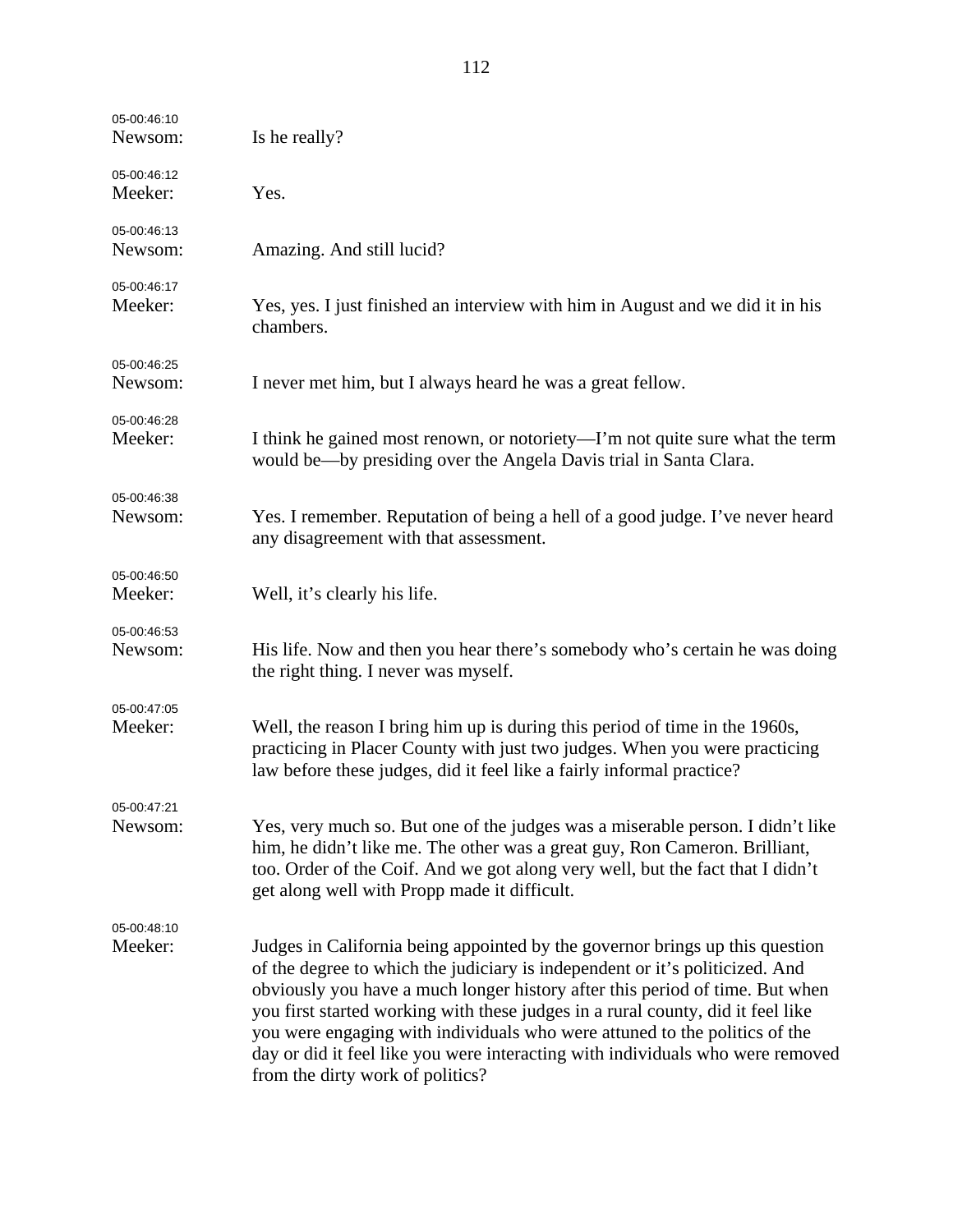| 05-00:48:50<br>Newsom: | The latter. There were a few one-judge counties. In Alpine County the judge<br>was Hillary Cook, and before him, a judge named McGee. I remember<br>hearing a story about McGee in my time, that in the middle of a trial a<br>different version of the truth emerged and McGee became convinced that one<br>Mr. Jones was the culprit, we'll say, in a civil suit. And he said, "Go get<br>Jones. Bring him over here."                                                                                               |
|------------------------|------------------------------------------------------------------------------------------------------------------------------------------------------------------------------------------------------------------------------------------------------------------------------------------------------------------------------------------------------------------------------------------------------------------------------------------------------------------------------------------------------------------------|
|                        | And he said, "Mr. Jones, you know you owe Murphy here \$4,800. Fork it<br>over," and settled the case in the middle of trial. Highly irregular. What choice<br>did Jones have? Alpine County was a tiny county. We didn't have anything<br>quite that informal but it was pretty informal. And there were several<br>mountain counties. Nevada County was another one. I was a judge in Placer<br>and by appointment in Nevada County, too, and I used to enjoy going over<br>there. It was very slow, easy practice.  |
| 05-00:50:34<br>Meeker: | Nevada County, is that Nevada City?                                                                                                                                                                                                                                                                                                                                                                                                                                                                                    |
| 05-00:50:35<br>Newsom: | Exactly. It's changed a lot recently. Placer, Nevada, Alpine. I sat on a number<br>of counties up there. And also, I think I told you that I was a judge by<br>appointment in seventy-five in Eureka.                                                                                                                                                                                                                                                                                                                  |
| 05-00:51:01<br>Meeker: | No. Well, we haven't gotten to that point yet.                                                                                                                                                                                                                                                                                                                                                                                                                                                                         |
| 05-00:51:04<br>Newsom: | Yes. When we do, make sure you ask me about the sheriff up there. I presided<br>over his trial. He was the bigwig of the county. Gene Cox. That's when I first<br>became a judge in seventy-five. I was in Placer but they called me and said,<br>"Could you go up to Humboldt County for a month?" It turned out to be four<br>months. That was great duty because in those days, abalone was three dollars<br>a serving. Not a pound, three dollars a serving, which is about two pounds.<br>Great restaurants, too. |
| 05-00:51:57<br>Meeker: | Interesting. You had mentioned that during this period of time in the sixties,<br>you had represented a few environmental cases. Can you recall any of those,<br>or in general, what they were about? I assume that you would have been<br>representing-                                                                                                                                                                                                                                                               |
| 05-00:52:14<br>Newsom: | The League to Save Lake Tahoe, for example. I represented them in several<br>cases.                                                                                                                                                                                                                                                                                                                                                                                                                                    |
| 05-00:52:20<br>Meeker: | Who would they have been fighting against? Developers or—?                                                                                                                                                                                                                                                                                                                                                                                                                                                             |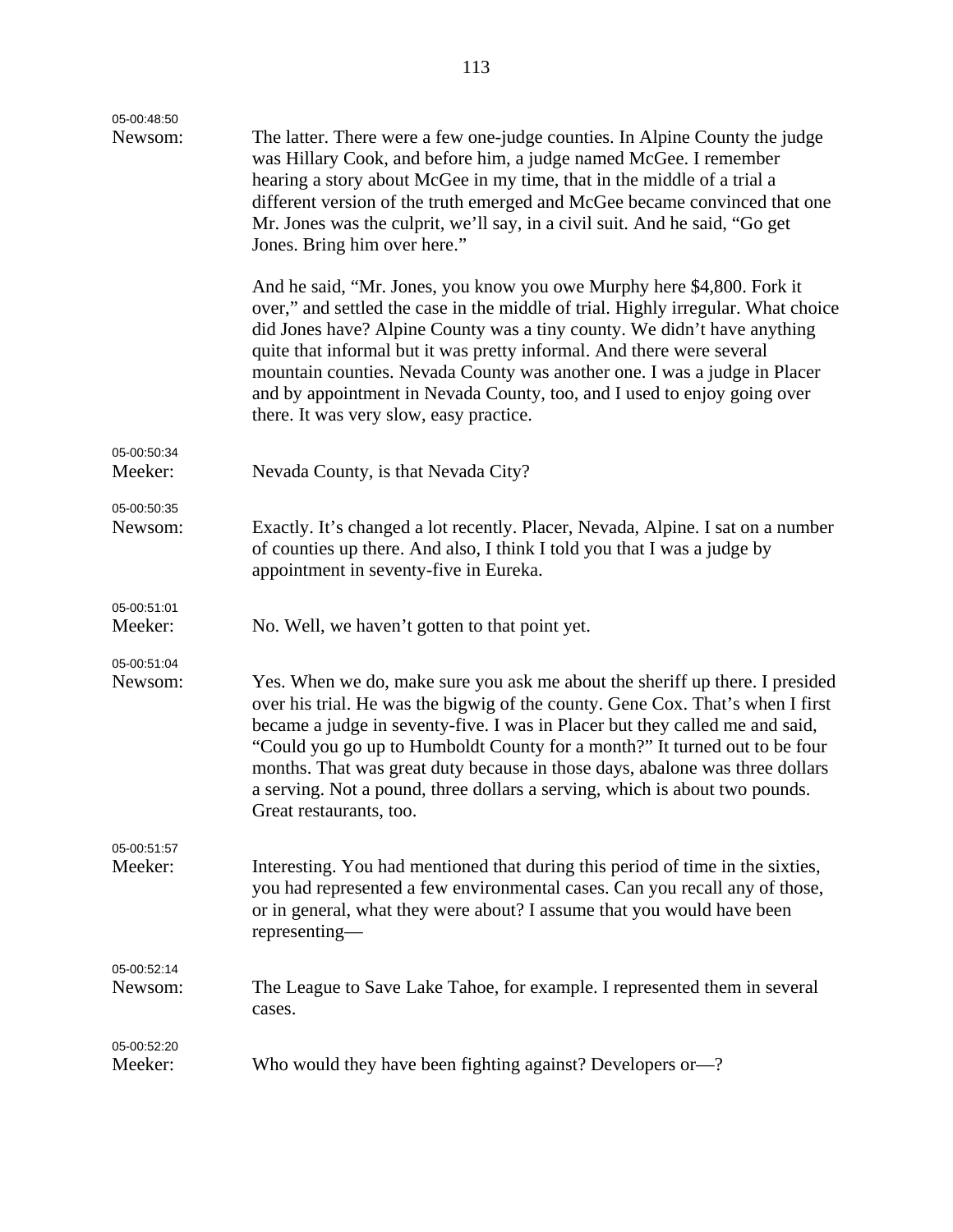| 05-00:52:23            |                                                                                                                                                                                                                                                                                                                                          |  |
|------------------------|------------------------------------------------------------------------------------------------------------------------------------------------------------------------------------------------------------------------------------------------------------------------------------------------------------------------------------------|--|
| Newsom:                | Yes. Developers. I was always on the anti-development side when I could be,<br>unless I had a very rich developer client who wanted some advice. But I liked<br>being on the environmental side very much more.                                                                                                                          |  |
| 05-00:52:41            |                                                                                                                                                                                                                                                                                                                                          |  |
| Meeker:                | How was it that during this period of time, you know, before most of the<br>environmental regulations that lawyers would now have recourse to existed,<br>how would you have tried to slowdown or stop development on top of—?                                                                                                           |  |
| 05-00:52:58            |                                                                                                                                                                                                                                                                                                                                          |  |
| Newsom:                | The Sierra Club would hire me. The legal theory might be a nuisance or<br>something like that. Pollution based nuisance lawsuit, and we would do our<br>best to hold back the tide of development. But you were usually on the losing<br>side You actually, ironically, today have a better chance of stopping things<br>than in my day. |  |
| 05-00:53:30            |                                                                                                                                                                                                                                                                                                                                          |  |
| Meeker:                | I mean, the history of environmental law is something I don't have an<br>expertise in, but I understand in California some of it comes from suits against<br>mining companies and tailings coming down rivers. You would have, I guess,<br>used some of these arguments?                                                                 |  |
| 05-00:53:46            |                                                                                                                                                                                                                                                                                                                                          |  |
| Newsom:                | Exactly. I think the bedrock theory was nuisance, public nuisance, pollution<br>comprising some kind of nuisance lawsuit. Poisoning the water, things like<br>that. Things that the Bush Administration still loves: arsenic and stuff like<br>that.                                                                                     |  |
| 05-00:54:15            |                                                                                                                                                                                                                                                                                                                                          |  |
| Meeker:                | Which we now have to speak about in past tense.                                                                                                                                                                                                                                                                                          |  |
|                        |                                                                                                                                                                                                                                                                                                                                          |  |
| 05-00:54:20<br>Newsom: | Thank God.                                                                                                                                                                                                                                                                                                                               |  |
| [End Audio File 5]     |                                                                                                                                                                                                                                                                                                                                          |  |
|                        | Begin Audio File 6 01-27-2009.wav                                                                                                                                                                                                                                                                                                        |  |
| 06-00:00:03            |                                                                                                                                                                                                                                                                                                                                          |  |
| Meeker:                | So during this period of time in the mid to late sixties, when you were living<br>up in Tahoe, I assume you maintained relationships with folks in San<br>Francisco?                                                                                                                                                                     |  |
| 06-00:00:21            |                                                                                                                                                                                                                                                                                                                                          |  |
| Newsom:                | Yes.                                                                                                                                                                                                                                                                                                                                     |  |
| 06-00:00:22            |                                                                                                                                                                                                                                                                                                                                          |  |
| Meeker:                | Who were some of your main contacts, then? Where to begin?                                                                                                                                                                                                                                                                               |  |
|                        |                                                                                                                                                                                                                                                                                                                                          |  |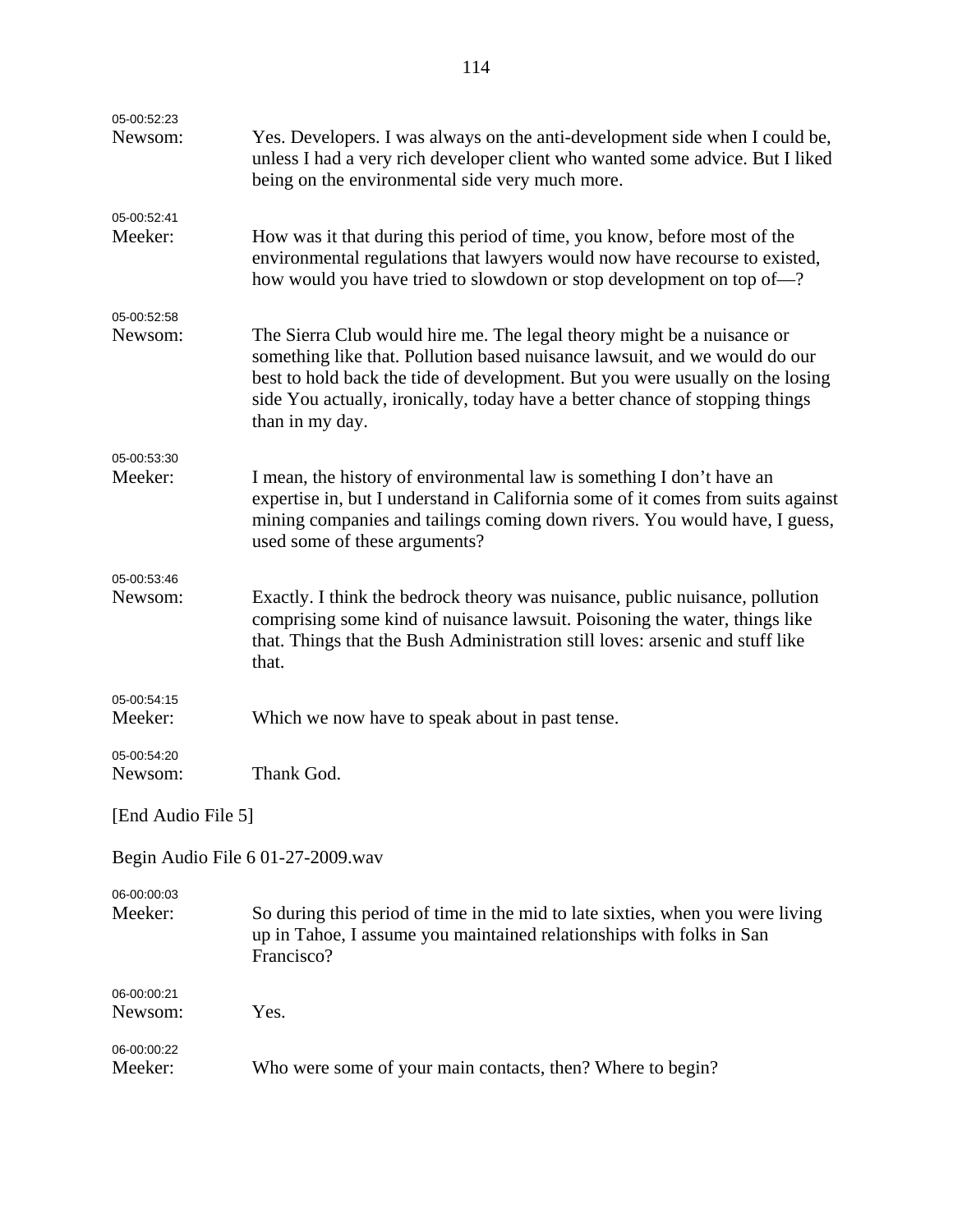| 06-00:00:29<br>Newsom: | In the sixties?                                                                                                                                                                                                                                                                                                                                                                                                                                                                                                                                                                                                                                                                                                                                                                                                                                                                                                                                                                                                                                                                                                                                                                                                  |
|------------------------|------------------------------------------------------------------------------------------------------------------------------------------------------------------------------------------------------------------------------------------------------------------------------------------------------------------------------------------------------------------------------------------------------------------------------------------------------------------------------------------------------------------------------------------------------------------------------------------------------------------------------------------------------------------------------------------------------------------------------------------------------------------------------------------------------------------------------------------------------------------------------------------------------------------------------------------------------------------------------------------------------------------------------------------------------------------------------------------------------------------------------------------------------------------------------------------------------------------|
| 06-00:00:29<br>Meeker: | Yes. Well, so I guess what I'm getting at, just to give you a sense of where<br>I'm going with this—I'm interested in getting a sense about how you came<br>back to San Francisco and ran for public office twice. And so I'm interested in<br>talking a little bit about your interest in starting a political career. So with an<br>eye to getting into those discussions, when you're in Tahoe, what sort of<br>contact did you have with San Francisco's political world at that time?                                                                                                                                                                                                                                                                                                                                                                                                                                                                                                                                                                                                                                                                                                                       |
| 06-00:01:03<br>Newsom: | Well, I must have kept active in politics because I ran for two offices in sixty-<br>eight.                                                                                                                                                                                                                                                                                                                                                                                                                                                                                                                                                                                                                                                                                                                                                                                                                                                                                                                                                                                                                                                                                                                      |
| 06-00:01:14<br>Meeker: | Well, sixty-seven was—                                                                                                                                                                                                                                                                                                                                                                                                                                                                                                                                                                                                                                                                                                                                                                                                                                                                                                                                                                                                                                                                                                                                                                                           |
| 06-00:01:16<br>Newsom: | Sixty-seven and sixty-eight. And sixty-seven for the board of supervisors. So I<br>kept very active in San Francisco politics. Ironically, as you know, I wound<br>end up running against my brother-in-law, Ron Pelosi, for supervisor in sixty-<br>seven.                                                                                                                                                                                                                                                                                                                                                                                                                                                                                                                                                                                                                                                                                                                                                                                                                                                                                                                                                      |
| 06-00:01:37<br>Meeker: | But it was an at-large election, so-?                                                                                                                                                                                                                                                                                                                                                                                                                                                                                                                                                                                                                                                                                                                                                                                                                                                                                                                                                                                                                                                                                                                                                                            |
| 06-00:01:52<br>Newsom: | Anyhow, my father, through Jack Shelley—my father was Shelley's treasurer.                                                                                                                                                                                                                                                                                                                                                                                                                                                                                                                                                                                                                                                                                                                                                                                                                                                                                                                                                                                                                                                                                                                                       |
| 06-00:01:59<br>Meeker: | Oh, I didn't know that.                                                                                                                                                                                                                                                                                                                                                                                                                                                                                                                                                                                                                                                                                                                                                                                                                                                                                                                                                                                                                                                                                                                                                                                          |
| 06-00:02:02<br>Newsom: | Yes. He got Ron Pelosi a job on the planning commission through Shelley,<br>and my father, being a fair-minded fellow, didn't want to advantage Ron<br>Pelosi over me, but on the other hand, I couldn't quite compete with the fact<br>that Ron had the advantage of being a planning commissioner. So he won and<br>I lost. But I think I got 57,000 votes, which is just out of the money. And then<br>John Burton and George Moscone talked me into running for the state senate.<br>And the problem with running for the state senate was that nobody could ever<br>beat Milton Marks. I list just a few victims: Bill Blake the supervisor, Ron<br>Pelosi, John Burton. Everybody ran against him and everybody lost. And why<br>that was so, I can't say, because it's a Democrat city, then, as it is now, but<br>Milton was a Republican. But he was a completely liberal Republican. The<br>joke used to be that he would wait in the state senate for Moscone's vote,<br>which came after him, and he'd pass until Moscone had voted. He'd vote that<br>way. A really nice guy. My father had said to me one day, "Bill, why in the<br>world are you running against Milton? Everybody likes Milton." |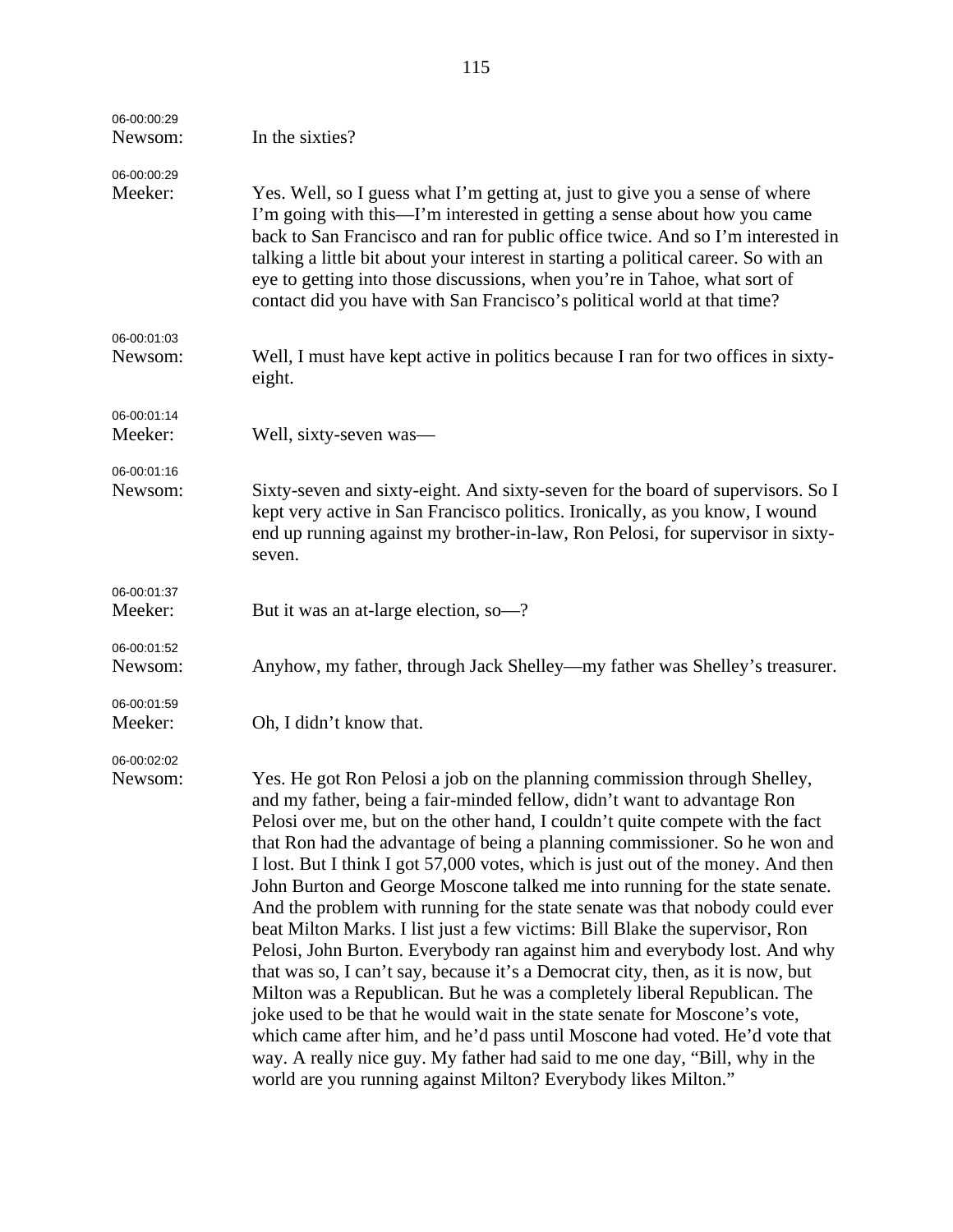|                        | So the Burtons wanted me to do it and Willie Brown was the other guy who<br>talked me into it. And looking back, it was a big mistake because it was a<br>major factor in the failure of my marriage in sixty-eight. Tessa was just<br>devastated by, first, the sixty-seven loss and financial problems it caused, and<br>then following that with the Senate race immediately, which I did, because I<br>thought the iron was still hot. I was still fairly well known. And that really did<br>it to the marriage. |
|------------------------|----------------------------------------------------------------------------------------------------------------------------------------------------------------------------------------------------------------------------------------------------------------------------------------------------------------------------------------------------------------------------------------------------------------------------------------------------------------------------------------------------------------------|
| 06-00:04:42<br>Meeker: | Well, let's talk a little bit more about sixty-seven. You're living in Tahoe.<br>Presumably you just got married. Did you and Tessa move back to the Bay<br>Area?                                                                                                                                                                                                                                                                                                                                                    |
| 06-00:04:54<br>Newsom: | Yes. We lived in Stanyan Street in Tessa's family home.                                                                                                                                                                                                                                                                                                                                                                                                                                                              |
| 06-00:05:00<br>Meeker: | What brought you back to San Francisco?                                                                                                                                                                                                                                                                                                                                                                                                                                                                              |
| 06-00:05:03<br>Newsom: | I'm not sure I had really left. I'd sort of drifted up there and back because of<br>the Squaw Valley thing that my father was doing in sixty-one and two. And so<br>I was spending a lot of time up there and I never really moved full-time there.<br>Continued to live in San Francisco on Stanyan Street with Tessa, and the kids<br>came along just about then. Sixty-seven and sixty-eight.                                                                                                                     |
| 06-00:05:47<br>Meeker: | Why did you want to run for supervisor in sixty-seven?                                                                                                                                                                                                                                                                                                                                                                                                                                                               |
| 06-00:05:51<br>Newsom: | I had a political background and I was always involved in politics. My father<br>was as well.                                                                                                                                                                                                                                                                                                                                                                                                                        |
| 06-00:06:07<br>Meeker: | Who was counseling you?                                                                                                                                                                                                                                                                                                                                                                                                                                                                                              |
| 06-00:06:09<br>Newsom: | I must say, it's probably nobody, because it was such a foolish thing for me to<br>have done.                                                                                                                                                                                                                                                                                                                                                                                                                        |
| 06-00:06:17<br>Meeker: | Why do you say that?                                                                                                                                                                                                                                                                                                                                                                                                                                                                                                 |
| 06-00:06:20<br>Newsom: | Because I lost, because I had my father's divided support, because whatever<br>he did for me he would do for Ron Pelosi and my sister. It created<br>unnecessary frictions in the family and when I lost, a lot of people felt that the<br>reason I lost was Ron. We came from the exact same background, and the<br>same family, so to speak, and it was just a bad mistake. And then an even<br>worse one to run against Milton, although I did pretty well. I was fifty-                                          |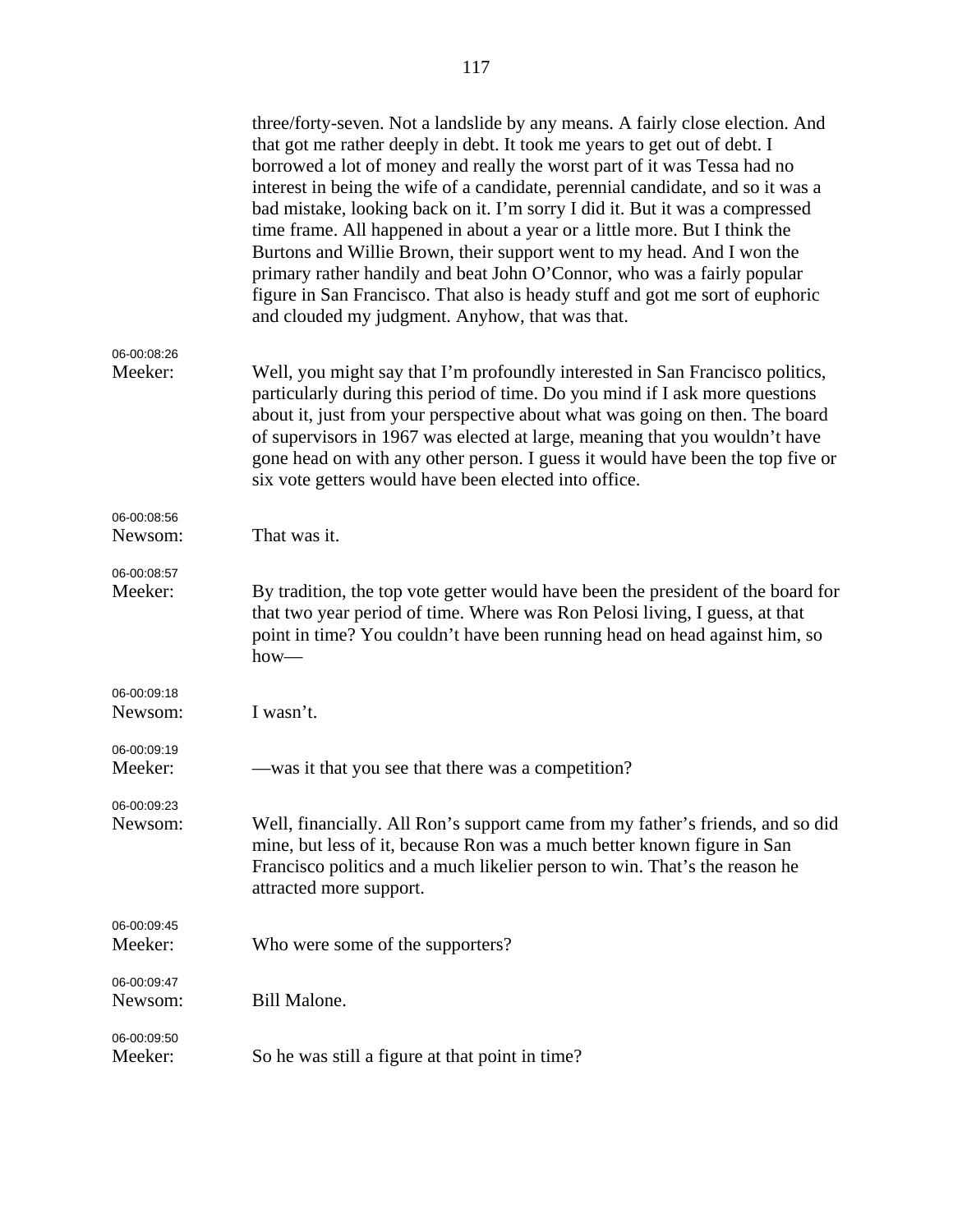| 06-00:09:53<br>Newsom: | Oh, yes, yes. Very much so. And Shelley and all Shelley's cadre. I can't think<br>now but if I had a list of names, I remember—                                                                                                                                                                                                                                                                                           |
|------------------------|---------------------------------------------------------------------------------------------------------------------------------------------------------------------------------------------------------------------------------------------------------------------------------------------------------------------------------------------------------------------------------------------------------------------------|
| 06-00:10:13<br>Meeker: | Well, McAteer probably.                                                                                                                                                                                                                                                                                                                                                                                                   |
| 06-00:10:14<br>Newsom: | McAteer was a big supporter of Ron's.                                                                                                                                                                                                                                                                                                                                                                                     |
| 06-00:10:18<br>Meeker: | Yes. He was a big name before he died.                                                                                                                                                                                                                                                                                                                                                                                    |
| 06-00:10:20<br>Newsom: | Yes. You name it and Ron had them, because he had been a very efficient<br>member of the planning commission. He might have been the president of it.<br>A very smart man.                                                                                                                                                                                                                                                |
| 06-00:10:33<br>Meeker: | The way in which you would run for a city office in San Francisco then must<br>have been much different from now, especially when you have district<br>elections. You just focus on your small constituents and your relatively small<br>constituency. How did you run for a citywide office then? Did you look at<br>sheer numbers or were you trying to look at specific constituencies and bring<br>them to your side? |
| 06-00:11:02<br>Newsom: | It was a very complicated task and I don't recall that I had any campaign<br>manager. I really don't. I think Ron did. I was sort of foundering from the<br>beginning, I thought.                                                                                                                                                                                                                                         |
| 06-00:11:21<br>Meeker: | So you didn't approach it with like a clear strategy, it sounds like.                                                                                                                                                                                                                                                                                                                                                     |
| 06-00:11:25<br>Newsom: | No, I didn't.                                                                                                                                                                                                                                                                                                                                                                                                             |
| 06-00:11:27<br>Meeker: | It was an interesting election. Not only was Ron Pelosi elected, but I think was<br>Dianne Feinstein's first election, as well.                                                                                                                                                                                                                                                                                           |
| 06-00:11:36<br>Newsom: | Yes, yes.                                                                                                                                                                                                                                                                                                                                                                                                                 |
| 06-00:11:38<br>Meeker: | Ten years later, right, politics in San Francisco had changed immensely, and<br>that's when you have Harvey Milk and that generation elected. Where on the<br>spectrum of people who were elected in that election would you have placed<br>yourself politically?                                                                                                                                                         |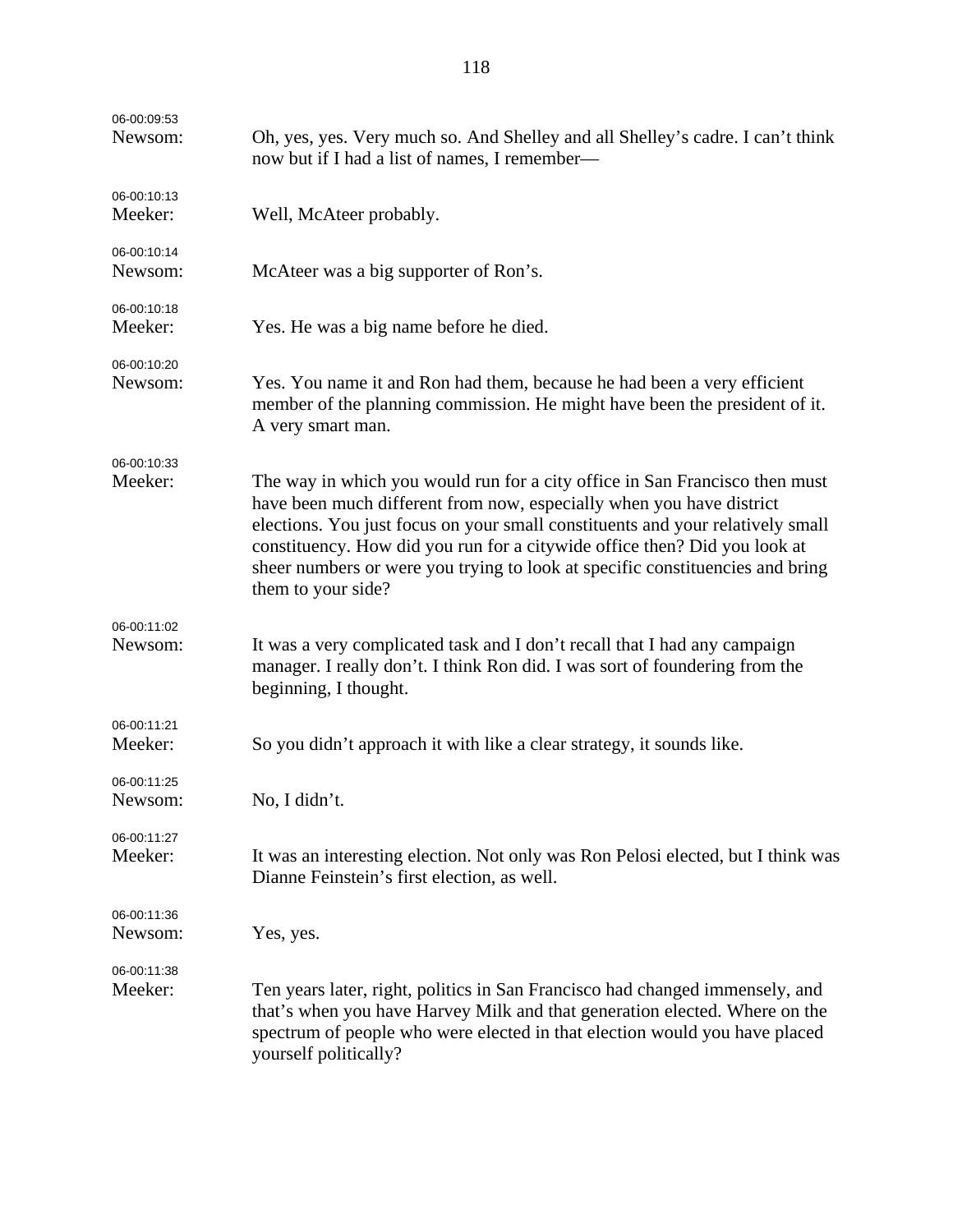| 06-00:12:05 |                                                                                                                                                                                                                                                                                                                                                                                                                                                                                                                                                                                                                                                                                                     |
|-------------|-----------------------------------------------------------------------------------------------------------------------------------------------------------------------------------------------------------------------------------------------------------------------------------------------------------------------------------------------------------------------------------------------------------------------------------------------------------------------------------------------------------------------------------------------------------------------------------------------------------------------------------------------------------------------------------------------------|
| Newsom:     | Somewhat left of Ron Pelosi. Slightly left of center. Very much opposed to<br>the Vietnam War, which was obviously not a city issue, but became one. And<br>yes. Left of center. At that time, San Francisco, the board was comprised of<br>people who were—Peter Tamares, Bill Blake. Not liberals at all. And Byron<br>Arnold. Conservative business types. And the city was changing radically. So<br>in those days, I was very much left of center and Ron was a little right of<br>center. Republican background and much more palatable to my father's<br>friends. Much more. And so looking back on it, it was a terrible mistake for<br>me to run at the same time Ron was running. Stupid. |
| 06-00:13:24 |                                                                                                                                                                                                                                                                                                                                                                                                                                                                                                                                                                                                                                                                                                     |
| Meeker:     | Speaking of changing parts of the city, right. I mean by sixty-four, sixty-five<br>you have the creation of the Human Rights Commission in San Francisco,<br>which is in response to the civil rights actions at the Sheraton Palace and Auto<br>Row, and you have the appointment of the supervisor? The African American<br>guy's name I'm totally forgetting.                                                                                                                                                                                                                                                                                                                                    |
| 06-00:14:02 |                                                                                                                                                                                                                                                                                                                                                                                                                                                                                                                                                                                                                                                                                                     |
| Newsom:     | Terry François?                                                                                                                                                                                                                                                                                                                                                                                                                                                                                                                                                                                                                                                                                     |
| 06-00:14:03 |                                                                                                                                                                                                                                                                                                                                                                                                                                                                                                                                                                                                                                                                                                     |
| Meeker:     | Yes, Terry François.                                                                                                                                                                                                                                                                                                                                                                                                                                                                                                                                                                                                                                                                                |
| 06-00:14:06 |                                                                                                                                                                                                                                                                                                                                                                                                                                                                                                                                                                                                                                                                                                     |
| Newsom:     | Yes. Rather conservative guy.                                                                                                                                                                                                                                                                                                                                                                                                                                                                                                                                                                                                                                                                       |
| 06-00:14:06 |                                                                                                                                                                                                                                                                                                                                                                                                                                                                                                                                                                                                                                                                                                     |
| Meeker:     | Conservative guy, but nevertheless changing the face of what the board of<br>supervisors, at least, looked like. And then you also have some appointments<br>of Chinese Americans to important positions around the city. I don't know<br>that there were any supervisors at that point in time. Like the postmaster, I<br>think, was-                                                                                                                                                                                                                                                                                                                                                              |
| 06-00:14:25 |                                                                                                                                                                                                                                                                                                                                                                                                                                                                                                                                                                                                                                                                                                     |
| Newsom:     | Might have been one. But the first Chinese Americans really got involved in<br>those days.                                                                                                                                                                                                                                                                                                                                                                                                                                                                                                                                                                                                          |
| 06-00:14:30 |                                                                                                                                                                                                                                                                                                                                                                                                                                                                                                                                                                                                                                                                                                     |
| Meeker:     | And so I guess one of the things that I also learned that you did was actually<br>campaigned in that election for the gay vote.                                                                                                                                                                                                                                                                                                                                                                                                                                                                                                                                                                     |
| 06-00:14:44 |                                                                                                                                                                                                                                                                                                                                                                                                                                                                                                                                                                                                                                                                                                     |
| Newsom:     | I did?                                                                                                                                                                                                                                                                                                                                                                                                                                                                                                                                                                                                                                                                                              |
| 06-00:14:46 |                                                                                                                                                                                                                                                                                                                                                                                                                                                                                                                                                                                                                                                                                                     |
| Meeker:     | Yes. How did that come about?                                                                                                                                                                                                                                                                                                                                                                                                                                                                                                                                                                                                                                                                       |
| 06-00:14:48 |                                                                                                                                                                                                                                                                                                                                                                                                                                                                                                                                                                                                                                                                                                     |
| Newsom:     | I don't know. I was always supportive of gay rights.                                                                                                                                                                                                                                                                                                                                                                                                                                                                                                                                                                                                                                                |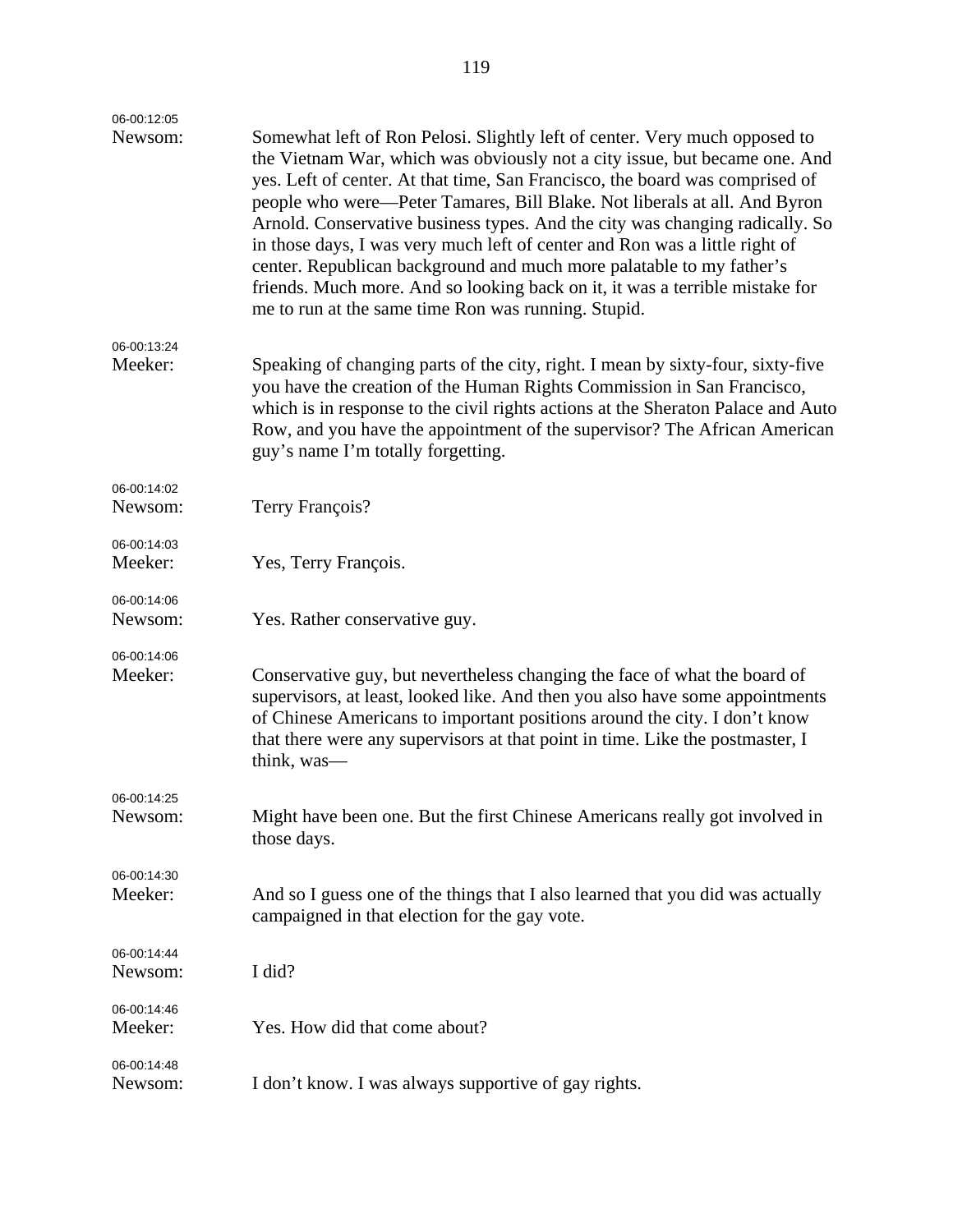| 06-00:14:55<br>Meeker: | But that concept didn't really exist, then, did it?                                                                                                                                                                                                                                                                                                                                                                                                                                                                                                                                                                                                                                                                                                                                                               |
|------------------------|-------------------------------------------------------------------------------------------------------------------------------------------------------------------------------------------------------------------------------------------------------------------------------------------------------------------------------------------------------------------------------------------------------------------------------------------------------------------------------------------------------------------------------------------------------------------------------------------------------------------------------------------------------------------------------------------------------------------------------------------------------------------------------------------------------------------|
| 06-00:14:57<br>Newsom: | Barely. It was emerging. Yes. And I had friends. What was his name?<br>Dorrwin Jones was one. And I crossed over to the gay community, which was<br>obscure in those days. Anyhow, that made me left-wing in San Francisco, I<br>think. But I had strong feelings about it.                                                                                                                                                                                                                                                                                                                                                                                                                                                                                                                                       |
| 06-00:15:32<br>Meeker: | How was it that you developed strong feelings about it?                                                                                                                                                                                                                                                                                                                                                                                                                                                                                                                                                                                                                                                                                                                                                           |
| 06-00:15:35<br>Newsom: | I don't know. I never liked discrimination, mindless discrimination, and I saw<br>that as mindless discrimination. And I never thought of being a precursor of<br>anything. But I just thought it was the right side to be on.                                                                                                                                                                                                                                                                                                                                                                                                                                                                                                                                                                                    |
| 06-00:16:04<br>Meeker: | Forgive me for thinking like a historian, thinking conceptually about eras.<br>And I've looked a little bit into, for instance, commission appointments in the<br>history of San Francisco, and from what I understand in the teens, there was<br>this informal but widely accepted arrangement whereby many commissions in<br>San Francisco, the mayors would work with the rabbi at Temple Emmanuel,<br>the dean of Grace Cathedral, and the archbishop to determine an acceptable<br>slate of candidates to be appointed to the school board and the other<br>commissions in San Francisco.                                                                                                                                                                                                                    |
| 06-00:16:49<br>Newsom: | I heard that. But I only heard it.                                                                                                                                                                                                                                                                                                                                                                                                                                                                                                                                                                                                                                                                                                                                                                                |
| 06-00:16:55<br>Meeker: | But then thinking historically, this begins to change a little bit in the fifties,<br>but mainly in the sixties, when then there's acknowledgment that, oh, there is<br>another voting constituency out there. African Americans in Hunter's Point<br>and Western Addition, and then there's also Chinese Americans in<br>Chinatown. And so there is kind of a reorientation, to a certain extent, away<br>from the Protestant/Catholic/Jew configuration to more white, black, Asian,<br>Latino, I guess, if you're looking at the Mission District. And then by the<br>1970s, you have this gay constituency. And it seems to me that by going and<br>seeking the gay vote in 1967, you maybe also played a role in creating that<br>new constituency. Do you see that? Or did it seem like it already existed? |
| 06-00:17:59<br>Newsom: | It seemed conceivable. Just as conceivable to me that I did, but I wasn't really<br>conscious of it.                                                                                                                                                                                                                                                                                                                                                                                                                                                                                                                                                                                                                                                                                                              |
| 06-00:18:08<br>Meeker: | Yes. Not that you in particular would have done it, because I think Diane<br>Feinstein also went and courted the vote. But I guess I'm trying to just get<br>insight into how a politician looks at a city. There were 700,000 people here.                                                                                                                                                                                                                                                                                                                                                                                                                                                                                                                                                                       |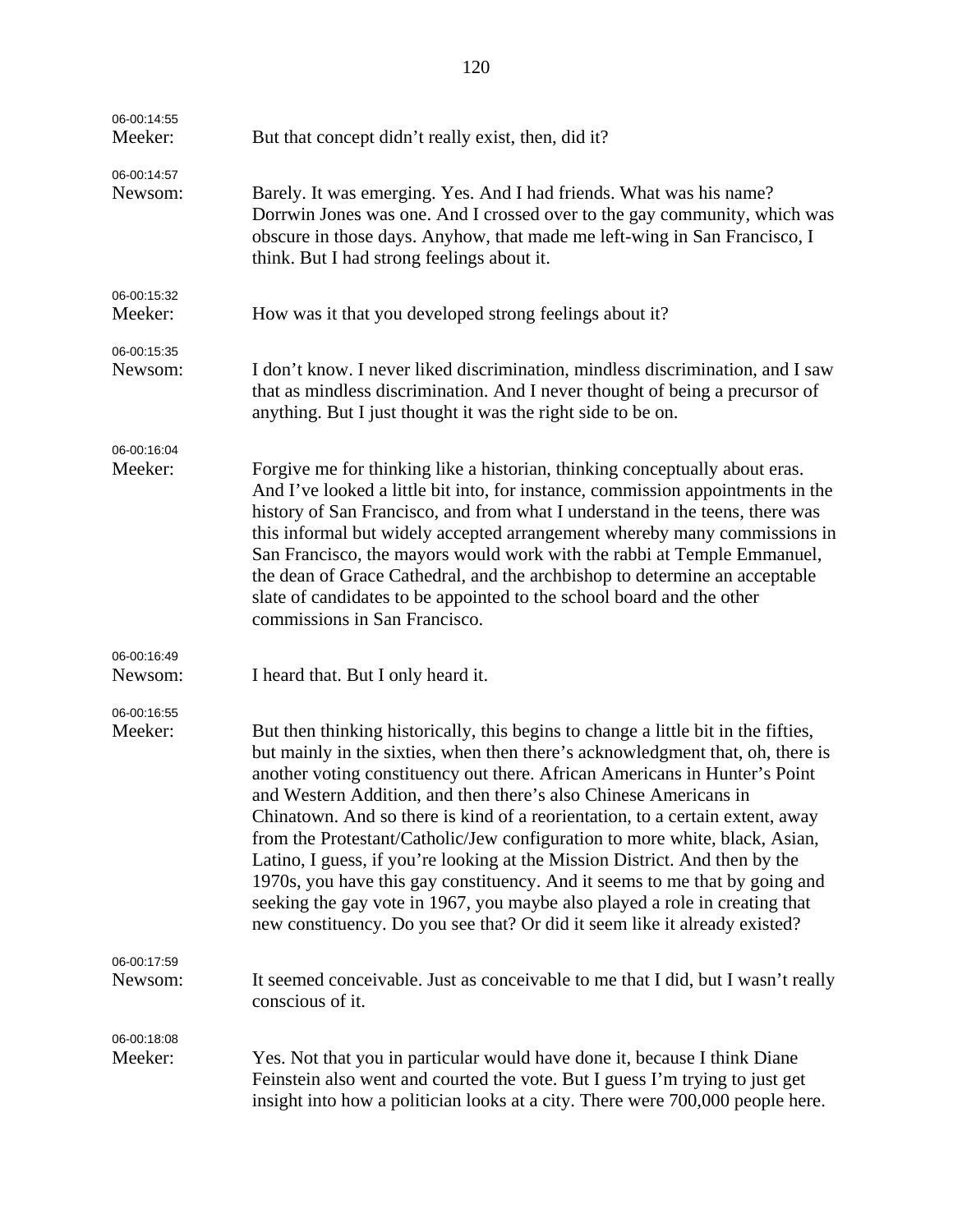|                        | And how do you say, other than going door to day, how do you say, "I'm<br>going to get 60, 70,000 people to vote for me?"                                                                                                                                                                                                                                                                                                                                   |
|------------------------|-------------------------------------------------------------------------------------------------------------------------------------------------------------------------------------------------------------------------------------------------------------------------------------------------------------------------------------------------------------------------------------------------------------------------------------------------------------|
|                        |                                                                                                                                                                                                                                                                                                                                                                                                                                                             |
| 06-00:18:40<br>Newsom: | I never figured that out. I never really gave it careful thought at all. Never did.<br>I just went out every night and rang doorbells and made speeches. But I had<br>no systematic approach at all. Ron Pelosi would have been very much loathe<br>to court the gay vote, if there was one then. He just ran as a business guy, a<br>stockbroker. And that was an okay thing to be in those days. It was all just<br>about to change.                      |
| 06-00:19:20            |                                                                                                                                                                                                                                                                                                                                                                                                                                                             |
| Meeker:                | Well, from your perspective, then, how did it change? What were some of the<br>things that you noticed as far as the change?                                                                                                                                                                                                                                                                                                                                |
| 06-00:19:26<br>Newsom: | I didn't notice them. It was just happening. I was up in Tahoe more and more<br>after that, after my marriage collapsed in sixty-eight. I pretty much moved to<br>Tahoe and stayed up there and stayed out of San Francisco. And so I missed<br>the scene here.                                                                                                                                                                                             |
| 06-00:19:51<br>Meeker: | So it sounds like then, in advance of you running for state senate in sixty-<br>eight, you fell in more with Burton and Brown. Were you interacting with<br>them in sixty-seven when you ran for supervisor?                                                                                                                                                                                                                                                |
| 06-00:20:11<br>Newsom: | Yes, but more in sixty-eight. They came to me and said, "Look, there's a great<br>chance to beat Milton." And I kept vacillating and I changed my mind because<br>Tessa didn't want me to do it. I told Moscone I'm not going to run and he then<br>opted to support Marks. And the best I could do at that point was secure his<br>neutrality. And that was the kiss of death for me. If I'd had Moscone, I would<br>have won the election in sixty-eight. |
| 06-00:20:82            |                                                                                                                                                                                                                                                                                                                                                                                                                                                             |
| Meeker:                | Because he was the other state senator representing San Francisco?                                                                                                                                                                                                                                                                                                                                                                                          |
| 06-00:20:51<br>Newsom: | Yes. Very popular. Very. And a good friend.                                                                                                                                                                                                                                                                                                                                                                                                                 |
| 06-00:20:57<br>Meeker: | When did you first meet Moscone?                                                                                                                                                                                                                                                                                                                                                                                                                            |
| 06-00:21:04<br>Newsom: | When he first ran for office. He came to my house and met my father with<br>Burton. My father liked them. He was not on their side. He was more a<br>Malone man.                                                                                                                                                                                                                                                                                            |
| 06-00:21:24<br>Meeker: | So your father accepted Phil Burton but wasn't a huge supporter?                                                                                                                                                                                                                                                                                                                                                                                            |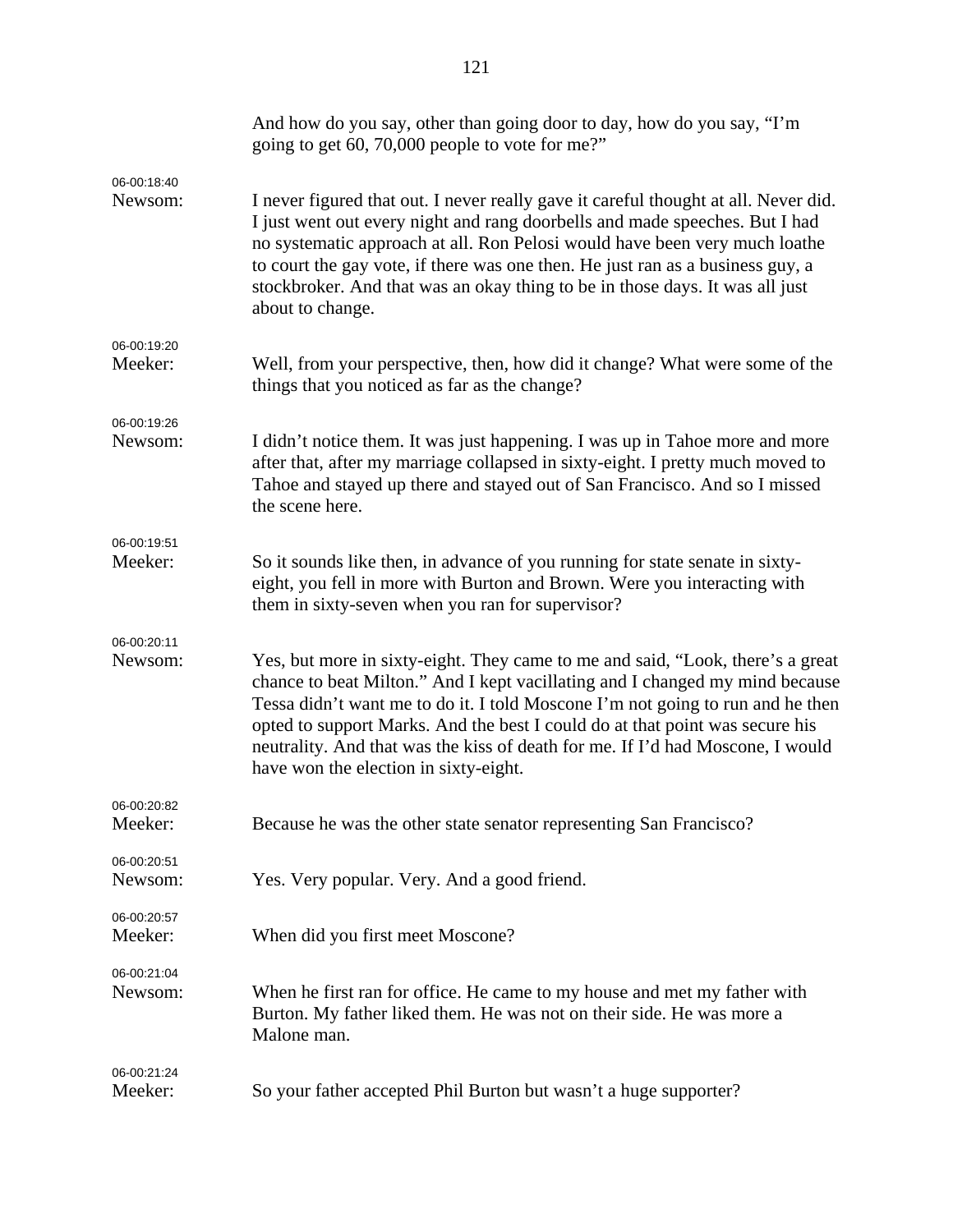| 06-00:21:29<br>Newsom: | Yes. He thought he was too left. Too liberal.                                                                                                                                                                                                                                                                                                                                                                                         |
|------------------------|---------------------------------------------------------------------------------------------------------------------------------------------------------------------------------------------------------------------------------------------------------------------------------------------------------------------------------------------------------------------------------------------------------------------------------------|
| 06-00:21:33<br>Meeker: | A Los Angeles Times article actually contrasted you with John Burton, who<br>had run against Milton Marks in a special election.                                                                                                                                                                                                                                                                                                      |
| 06-00:21:44<br>Newsom: | Really?                                                                                                                                                                                                                                                                                                                                                                                                                               |
| 06-00:21:45<br>Meeker: | Yes.                                                                                                                                                                                                                                                                                                                                                                                                                                  |
| 06-00:21:46<br>Newsom: | I never read it.                                                                                                                                                                                                                                                                                                                                                                                                                      |
| 06-00:21:47<br>Meeker: | I mean, it was just a little passage, and it was saying that you had a good<br>chance of beating Marks, because it described Burton as ultra liberal, whereas<br>it described you as having some success in uniting the sort of liberal and<br>moderate parts of the Democratic Party.                                                                                                                                                |
| 06-00:22:09<br>Newsom: | Well, that's a fair statement, because John [Burton] was decidedly left. I was<br>amused the other day when somebody called me from one of the mountain<br>counties and said, "Is this guy Burton really a liberal?" And I said, "Are you<br>kidding me? Is the Pope really Catholic? Burton is a liberal's liberal."<br>Anyhow, they weren't sure.                                                                                   |
| 06-00:22:42<br>Meeker: | Interesting, yes?                                                                                                                                                                                                                                                                                                                                                                                                                     |
| 06-00:22:41<br>Newsom: | In Modoc County, or something. Yes.                                                                                                                                                                                                                                                                                                                                                                                                   |
| 06-00:22:46<br>Meeker: | Well, how would you have differentiated yourself from Burton at the time?<br>Do you know?                                                                                                                                                                                                                                                                                                                                             |
| 06-00:22:53<br>Newsom: | I was much more across the board conservative. More sympathetic to centrist<br>ideas. And Burton was very much tied in with the [Jack] Morrison's and that<br>side of the party. I wasn't. I was somebody who got along with Ron [Pelosi],<br>and Quentin Kopp and Leo McCarthy. That was the other reason Ron did so<br>well. He had those guys all backing him. They were a considerable force in<br>San Francisco for a long time. |
| 06-00:23:34<br>Meeker: | Why do you suppose Ron never went beyond a supervisor position?                                                                                                                                                                                                                                                                                                                                                                       |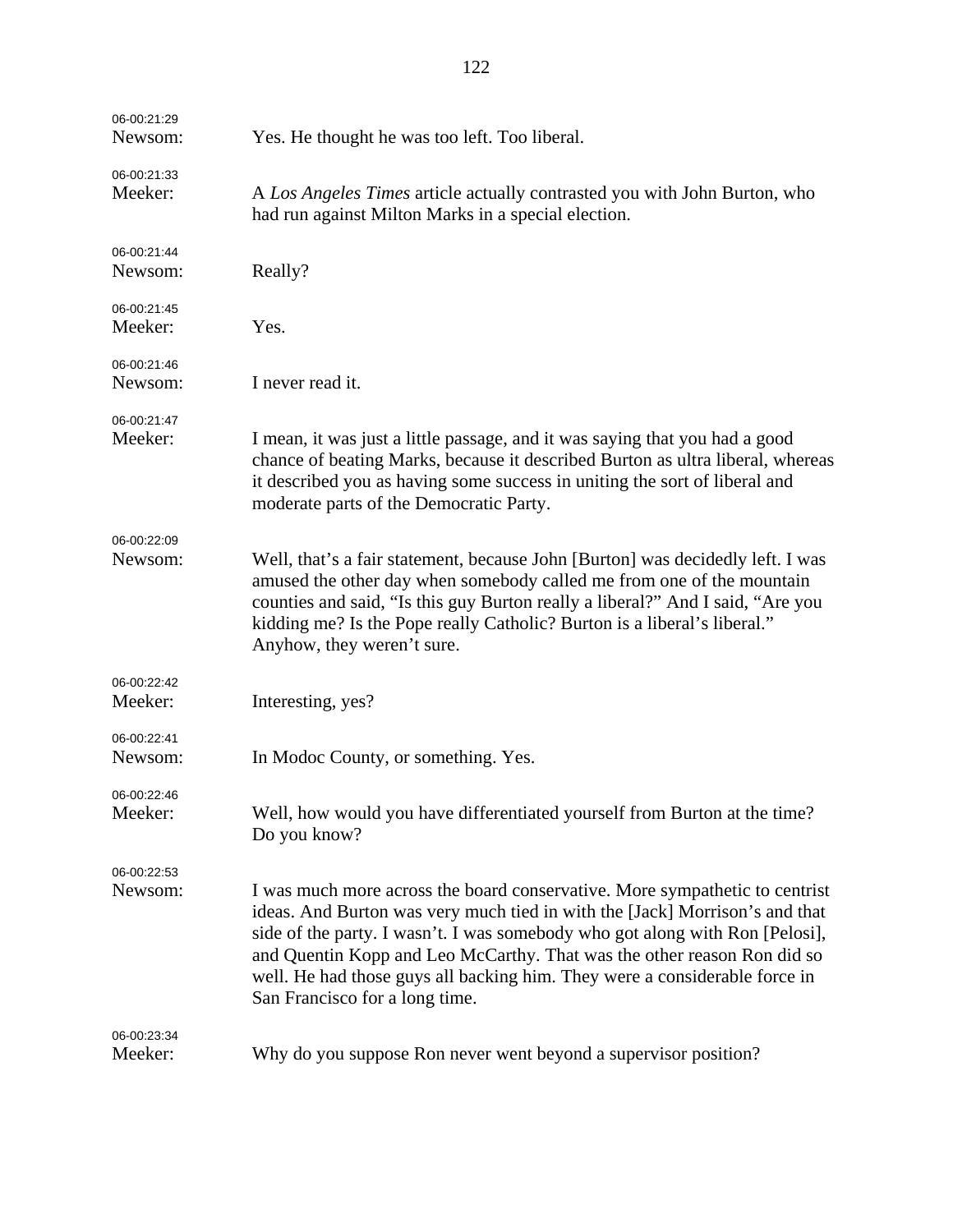| 06-00:23:42<br>Newsom: | I forget what he did that was seen as foolish. He ran against Milton. He lost to<br>Milton, right. And he came out against marijuana, which is a bad mistake.                                                                                                                                                          |
|------------------------|------------------------------------------------------------------------------------------------------------------------------------------------------------------------------------------------------------------------------------------------------------------------------------------------------------------------|
| 06-00:24:02<br>Meeker: | In San Francisco.                                                                                                                                                                                                                                                                                                      |
| 06-00:24:02<br>Newsom: | Yes. And Milton was pro-weed. And I heard from a lot of people that really<br>did Ron in.                                                                                                                                                                                                                              |
| 06-00:24:13<br>Meeker: | Interesting.                                                                                                                                                                                                                                                                                                           |
| 06-00:24:14<br>Newsom: | Interesting, huh?                                                                                                                                                                                                                                                                                                      |
| 06-00:24:15<br>Meeker: | Yes. What does it mean to come out against marijuana?                                                                                                                                                                                                                                                                  |
| 06-00:24:18<br>Newsom: | It was foolish. He spoke in favor of increasing penalties and putting an end to<br>marijuana use. Why would you do that in San Francisco? I heard that was one<br>of the reasons. I don't remember anything else, but he made some very bad<br>decisions running against Marks. I thought he was going to crush Marks. |
| 06-00:24:49<br>Meeker: | Yes. Well, eventually Marks did change parties in the eighties.                                                                                                                                                                                                                                                        |
| 06-00:24:54<br>Newsom: | Yes, yes. And he was almost defeated as a judge and couldn't ever win any<br>other office. He ran for Congress, I think, against Phil [Burton] and got<br>crucified. Just crushed.                                                                                                                                     |
| 06-00:25:10<br>Meeker: | But was able to keep the state senate?                                                                                                                                                                                                                                                                                 |
| 06-00:25:13<br>Newsom: | Yes, always. He's the house state senator, you know.                                                                                                                                                                                                                                                                   |
| 06-00:25:20<br>Meeker: | Yes. I'm wondering if you can comment on Dianne Feinstein. Who knows<br>what would have happened to Phil Burton if he had lived? But clearly Dianne<br>Feinstein has been the most successful politician to come out of San Francisco<br>during the 1960s.                                                             |
| 06-00:25:43<br>Newsom: | Yes. Phil, as you know, lost by one vote to become the speaker and they had a<br>terrific future. He was a genius politically and what can I say except that his<br>demise was, as it turns out, the opening for Dianne [Feinstein].                                                                                   |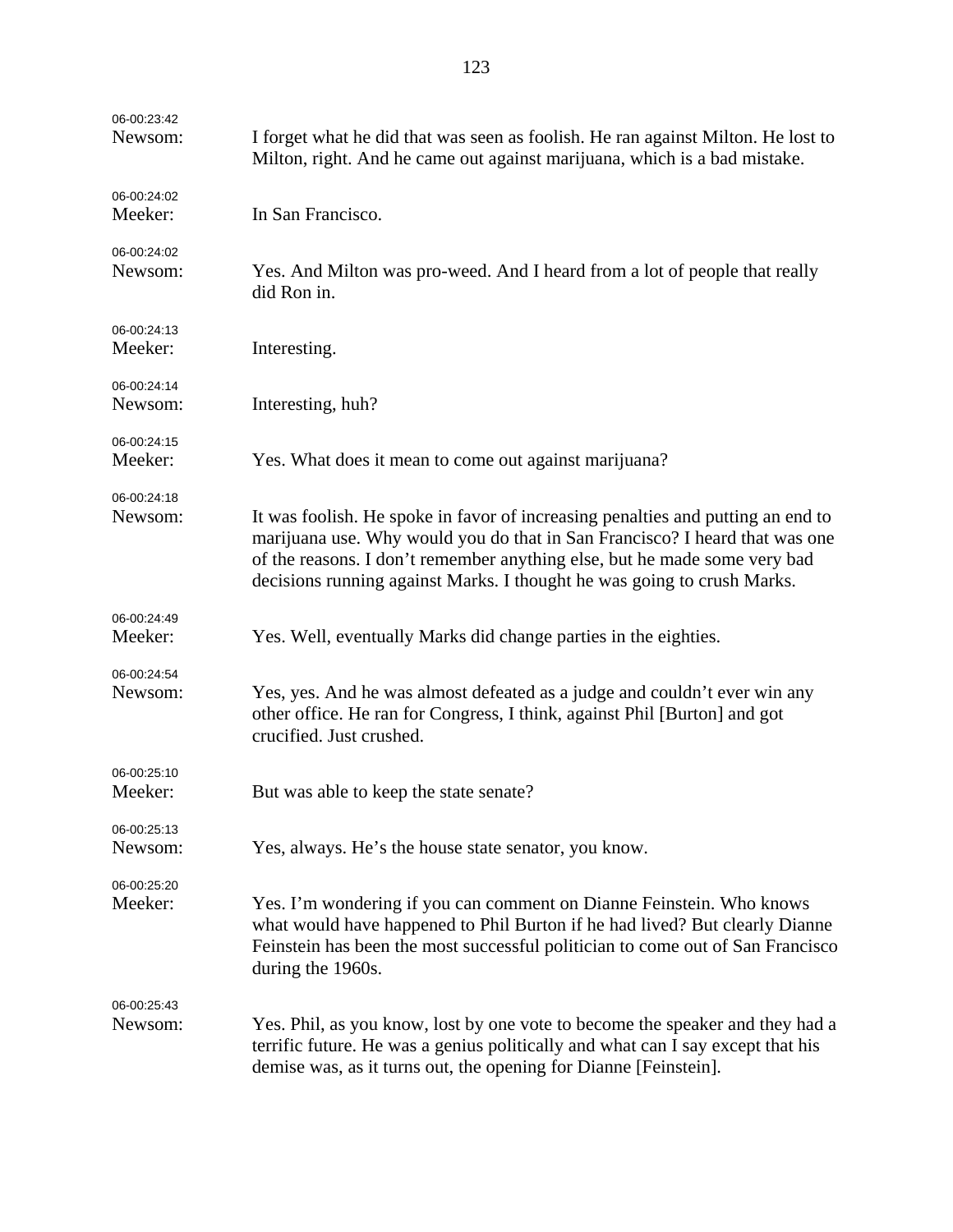| 06-00:26:13<br>Meeker: | How so?                                                                                                                                                                                                                                                                                                                                                                                                                                                                                                                  |
|------------------------|--------------------------------------------------------------------------------------------------------------------------------------------------------------------------------------------------------------------------------------------------------------------------------------------------------------------------------------------------------------------------------------------------------------------------------------------------------------------------------------------------------------------------|
| 06-00:26:15<br>Newsom: | Well, I don't know.                                                                                                                                                                                                                                                                                                                                                                                                                                                                                                      |
| 06-00:26:17<br>Meeker: | Kind of as a political boss, in a sense?                                                                                                                                                                                                                                                                                                                                                                                                                                                                                 |
| 06-00:26:20<br>Newsom: | No, no. I can't account for Dianne's emerging popularity. I can't. I haven't<br>paid that much attention to it.                                                                                                                                                                                                                                                                                                                                                                                                          |
| 06-00:26:33<br>Meeker: | So you wouldn't attribute it to being an accident of Moscone's murder? When<br>she becomes mayor?                                                                                                                                                                                                                                                                                                                                                                                                                        |
| 06-00:26:44<br>Newsom: | You could. Yes, I can't say. Right place, right time. And Ron Pelosi I thought<br>was going to be the mayor at that time. And he and Quentin Kopp had some<br>kind of a deal, but something happened. I think Dianne was a compromise<br>candidate. I'm not sure.                                                                                                                                                                                                                                                        |
| 06-00:27:16<br>Meeker: | The question of political deal making is central to the success of politicians.<br>Do you feel like that was something that you weren't interested in engaging or<br>that you just never really got into?                                                                                                                                                                                                                                                                                                                |
| 06-00:27:32            |                                                                                                                                                                                                                                                                                                                                                                                                                                                                                                                          |
| Newsom:                | I never got into it. Seriously. Ron was much more adroit than I was and we<br>had those two factions in San Francisco, Kopp and McCarthy, and Ron was<br>on that side, and John, and Morrison and Phil and the other, Willie, they were<br>pretty evenly balanced, but something happened along the line and one side<br>went out. Leo became the speaker. I don't know. Kopp kept getting more<br>strident and more conservative and finally took himself out of San Francisco<br>politics, I thought, completely. Yes. |
| 06-00:28:18<br>Meeker: | Yes. Well, I also interviewed Quentin Kopp. Maybe it was like a three- or<br>four-hour interview. And I was really interested in asking him about his<br>politics and interested in trying to figure out if, from his perspective, he<br>thought his politics had changed or the politics of San Francisco had changed.                                                                                                                                                                                                  |
| 06-00:28:45<br>Newsom: | He changed.                                                                                                                                                                                                                                                                                                                                                                                                                                                                                                              |
|                        |                                                                                                                                                                                                                                                                                                                                                                                                                                                                                                                          |
| 06-00:28:47<br>Meeker: | You think he changed?                                                                                                                                                                                                                                                                                                                                                                                                                                                                                                    |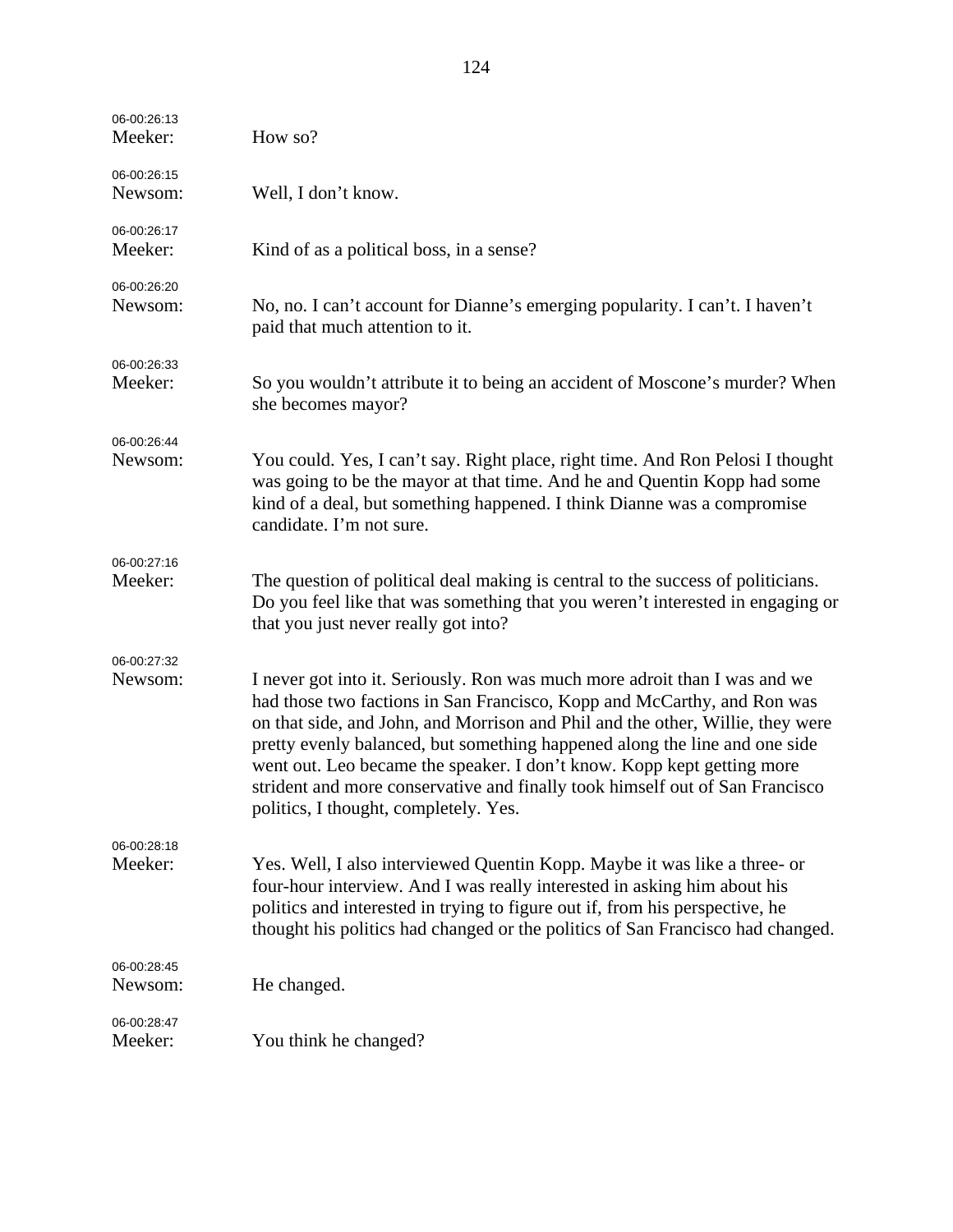| 06-00:28:48<br>Newsom: | Yes. He became very close to [John] Barbagelata. He was a newly-arrived<br>Jewish liberal from upstate New York when he got here, to San Francisco, and<br>he came way, way to the right. I've seen that over the years. And even now<br>he's very conservative. I'm not sure. Would he have been for—certainly for<br>McCain over Obama and probably for Bush. He was probably a Bush guy.<br>Very conservative. |
|------------------------|-------------------------------------------------------------------------------------------------------------------------------------------------------------------------------------------------------------------------------------------------------------------------------------------------------------------------------------------------------------------------------------------------------------------|
| 06-00:29:36<br>Meeker: | I don't know. I won't ask more speculation about his politics. Do you have<br>any insight into the end of Shelley's term and the selection of Alioto to run<br>instead of him? I mean, Shelley only was there for one term.                                                                                                                                                                                       |
| 06-00:30:01<br>Newsom: | He had a drinking problem. A major-league drinking problem. And I'm trying<br>to remember how he left.                                                                                                                                                                                                                                                                                                            |
| 06-00:30:08<br>Meeker: | The decision for him not to run again is only really whispered about, I guess,<br>and I don't know how many people are willing to say things specifically.                                                                                                                                                                                                                                                        |
| 06-00:30:20<br>Newsom: | Booze.                                                                                                                                                                                                                                                                                                                                                                                                            |
| 06-00:30:21<br>Meeker: | Booze, okay.                                                                                                                                                                                                                                                                                                                                                                                                      |
| 06-00:30:23<br>Newsom: | What was your read on it?                                                                                                                                                                                                                                                                                                                                                                                         |
| 06-00:30:25<br>Meeker: | I had no idea. I assumed it was something along those lines.                                                                                                                                                                                                                                                                                                                                                      |
| 06-00:30:27<br>Newsom: | I think it's booze. Yes. I think liquor. He was, by the end of the day, in bad<br>shape, you know.                                                                                                                                                                                                                                                                                                                |
| 06-00:30:36<br>Meeker: | Well, there were also a lot of things going on in San Francisco at the time.<br>I've done a little looking into the War on Poverty that comes to San Francisco<br>in 1965 and sixty-six, and he is constantly confronted by basically a new<br>power block in the city, which is beyond radical, I guess you would say.                                                                                           |
| 06-00:31:06<br>Newsom: | Burton. Phil Burton.                                                                                                                                                                                                                                                                                                                                                                                              |
| 06-00:31:07<br>Meeker: | Well, it was even—                                                                                                                                                                                                                                                                                                                                                                                                |
| 06-00:31:10<br>Newsom: | He intimidated Shelley, I think.                                                                                                                                                                                                                                                                                                                                                                                  |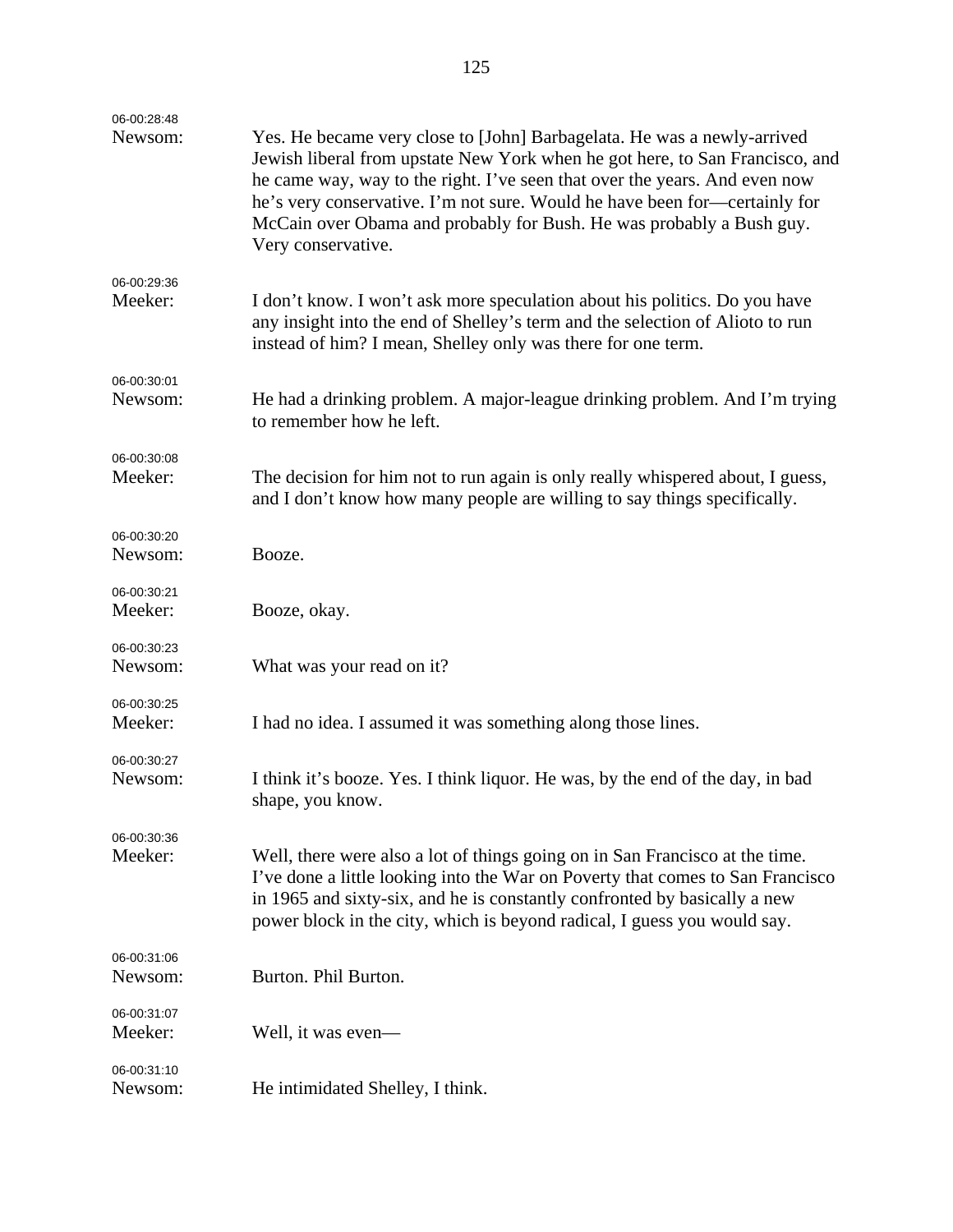| 06-00:31:12            |                                                                                                                                                                                                                                                                                                                                                                                                                                                                                                                                                                                                                                                                                                                                                                                                                                                                                                                                                                                                                                                                                                                                                                                                                                                                                                                                  |
|------------------------|----------------------------------------------------------------------------------------------------------------------------------------------------------------------------------------------------------------------------------------------------------------------------------------------------------------------------------------------------------------------------------------------------------------------------------------------------------------------------------------------------------------------------------------------------------------------------------------------------------------------------------------------------------------------------------------------------------------------------------------------------------------------------------------------------------------------------------------------------------------------------------------------------------------------------------------------------------------------------------------------------------------------------------------------------------------------------------------------------------------------------------------------------------------------------------------------------------------------------------------------------------------------------------------------------------------------------------|
| Meeker:                | Yes. But even beyond Phil Burton, you had the emergence, at this point in<br>time, of all the community activists in Hunter's Point and Western Addition.<br>They were getting all this money from the federal government, and Shelley<br>basically proved himself impotent to manage that money himself. It was given<br>to the community activists.                                                                                                                                                                                                                                                                                                                                                                                                                                                                                                                                                                                                                                                                                                                                                                                                                                                                                                                                                                            |
| 06-00:31:46<br>Newsom: | My read on Shelley, looking back and reminiscing with my father, was that he<br>was no great shakes. A man of modest abilities. Unlike, for example, a prior<br>congressman, Frank Havener. My father thought Havener was an excellent<br>man, a tough guy, very efficient. Nobody ever talked to me about Shelley in<br>glowing terms or said, "What a guy. What a mind," or anything else. He was<br>just putting in his time. He had a drinking problem.                                                                                                                                                                                                                                                                                                                                                                                                                                                                                                                                                                                                                                                                                                                                                                                                                                                                      |
| 06-00:32:30<br>Meeker: | Do you have any thoughts about the two terms of Joe Alioto?                                                                                                                                                                                                                                                                                                                                                                                                                                                                                                                                                                                                                                                                                                                                                                                                                                                                                                                                                                                                                                                                                                                                                                                                                                                                      |
| 06-00:32:46<br>Newsom: | Did he serve two terms? Alioto?                                                                                                                                                                                                                                                                                                                                                                                                                                                                                                                                                                                                                                                                                                                                                                                                                                                                                                                                                                                                                                                                                                                                                                                                                                                                                                  |
| 06-00:32:50<br>Meeker: | Yes. He was mayor from sixty-seven to seventy-five, I think. Yes.                                                                                                                                                                                                                                                                                                                                                                                                                                                                                                                                                                                                                                                                                                                                                                                                                                                                                                                                                                                                                                                                                                                                                                                                                                                                |
| 06-00:33:08<br>Newsom: | I don't have any thoughts.                                                                                                                                                                                                                                                                                                                                                                                                                                                                                                                                                                                                                                                                                                                                                                                                                                                                                                                                                                                                                                                                                                                                                                                                                                                                                                       |
| 06-00:33:10<br>Meeker: | Or sixty-eight to seventy-six, I guess. I don't know. The odd and even years of<br>San Francisco get confusing.                                                                                                                                                                                                                                                                                                                                                                                                                                                                                                                                                                                                                                                                                                                                                                                                                                                                                                                                                                                                                                                                                                                                                                                                                  |
| 06-00:33:18<br>Newsom: | I was not paying attention. I was living up in Tahoe and I never thought that<br>McAteer was a particularly gifted person. Alioto was very gifted, but he was<br>also—what can I say and not say too much? He was a person very much<br>obsessed with his own success, financially and otherwise, and he was always<br>either in big trouble financially or on the verge of it. He thought big, he played<br>big as a lawyer. I saw him in court—very brilliant. He wound up deeply in<br>debt and leaving his wife, who worships him, in terrible financial shape. I<br>guess his first wife's alive and probably puts voodoo pins in his doll all the<br>time. An astonishing guy. Somebody once described him as a steam engine in<br>trousers. Like Mussolini. Brilliant, articulate, but I think ultimately<br>unscrupulous. I wouldn't say that lightly, but I've known people who knew<br>him well and were used horribly by him financially. I remember his cousin<br>Frank telling me once they had a deal on a guaranty and it was open and shut<br>with [Ben] Swig. And Frank just stepped to the plate and said, "We owe the<br>money." And Joe said, "I wasn't there, it's not my signature. I don't know.<br>What are you talking about?" He would do anything to sidestep an obligation<br>when times were tough. |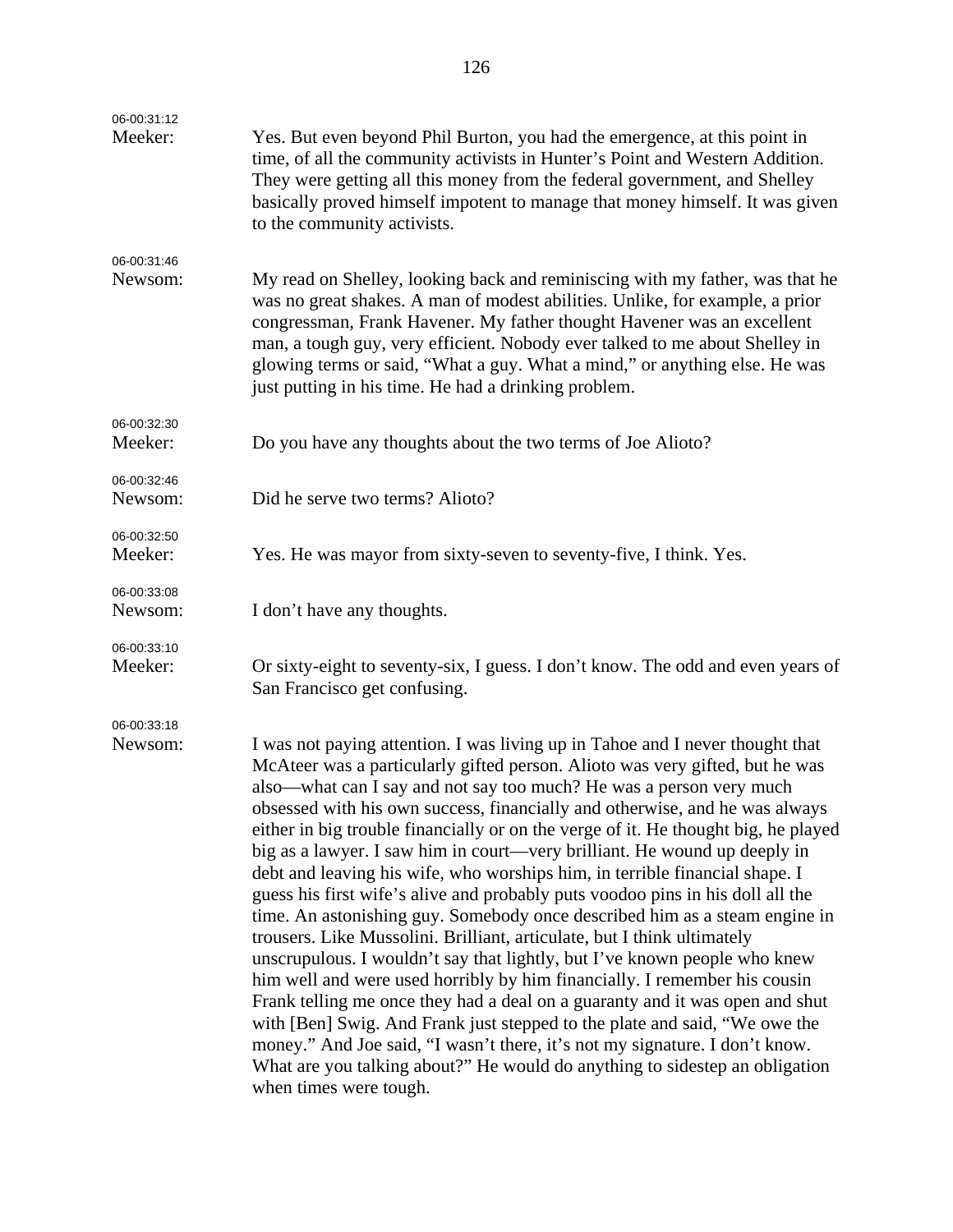| 06-00:35:39<br>Meeker: | Interesting. You mentioned this kind of Mussolini character, and I'm<br>wondering if it's possible to comment on the different styles of Italian<br>politicians versus Irish politicians. You moved from a Shelley to an Alioto<br>and I think that now, forty years later, people would just look back and say,<br>"Oh, they were all white men," but I wonder if at the time there were thoughts<br>about how an Irish-American versus an Italian-American administration<br>would be different?                                                                                                                                                                                                |
|------------------------|---------------------------------------------------------------------------------------------------------------------------------------------------------------------------------------------------------------------------------------------------------------------------------------------------------------------------------------------------------------------------------------------------------------------------------------------------------------------------------------------------------------------------------------------------------------------------------------------------------------------------------------------------------------------------------------------------|
| 06-00:36:20<br>Newsom: | Well, Alioto was one of a kind, seriously. I don't think we ever had anybody<br>as brilliant as that as mayor. But his brilliance was not matched by his<br>principles at all. As you know, he came to a sort of bad end in politics with<br>that Look magazine stuff. He was indicted, however, unfairly—in Washington<br>State while running for Vice-President with Humphrey.                                                                                                                                                                                                                                                                                                                  |
| 06-00:37:02<br>Meeker: | Oh, yes, Humphrey.                                                                                                                                                                                                                                                                                                                                                                                                                                                                                                                                                                                                                                                                                |
| 06-00:37:10<br>Newsom: | So he was a very bright guy, but always on the edge of things. And I know<br>some stories that I really shouldn't tell. But I think he was a charming rogue.<br>That's the way I sum him up. A brilliant rogue.                                                                                                                                                                                                                                                                                                                                                                                                                                                                                   |
| 06-00:37:33<br>Meeker: | So you wouldn't necessarily characterize an Italian American administration<br>versus an Irish American administration?                                                                                                                                                                                                                                                                                                                                                                                                                                                                                                                                                                           |
| 06-00:37:39<br>Newsom: | No. Joe was Sicilian, which I consider different from most Italian people. And<br>he had a really harsh Sicilian lineage. It's hard to compare him to anybody. I<br>never saw a really strong Italian strain in San Francisco politics. Angelo Rossi<br>was not Italian, really. He was Italian, but he was a San Franciscan and a<br>benign fellow. But Alioto was a tough, ruthless guy, and quite brilliant, quite<br>efficient. I'm not sure whether he was a great mayor or not, because I never<br>heard that about him. He came out of nowhere. As you know, when McAteer<br>died, he stepped right in. Such an eloquent guy. He was hard to stop. Who ran<br>against him? Dobbs, I think. |
| 06-00:38:44<br>Meeker: | I believe so. Yes.                                                                                                                                                                                                                                                                                                                                                                                                                                                                                                                                                                                                                                                                                |
| 06-00:38:47<br>Newsom: | Anyhow, that's all I know.                                                                                                                                                                                                                                                                                                                                                                                                                                                                                                                                                                                                                                                                        |
| 06-00:38:50<br>Meeker: | Okay. During this period of time, on a state political level, we see the<br>emergence of Ronald Reagan as a figure to contend with. Did anyone, either<br>left or moderate Democrats, see him coming?                                                                                                                                                                                                                                                                                                                                                                                                                                                                                             |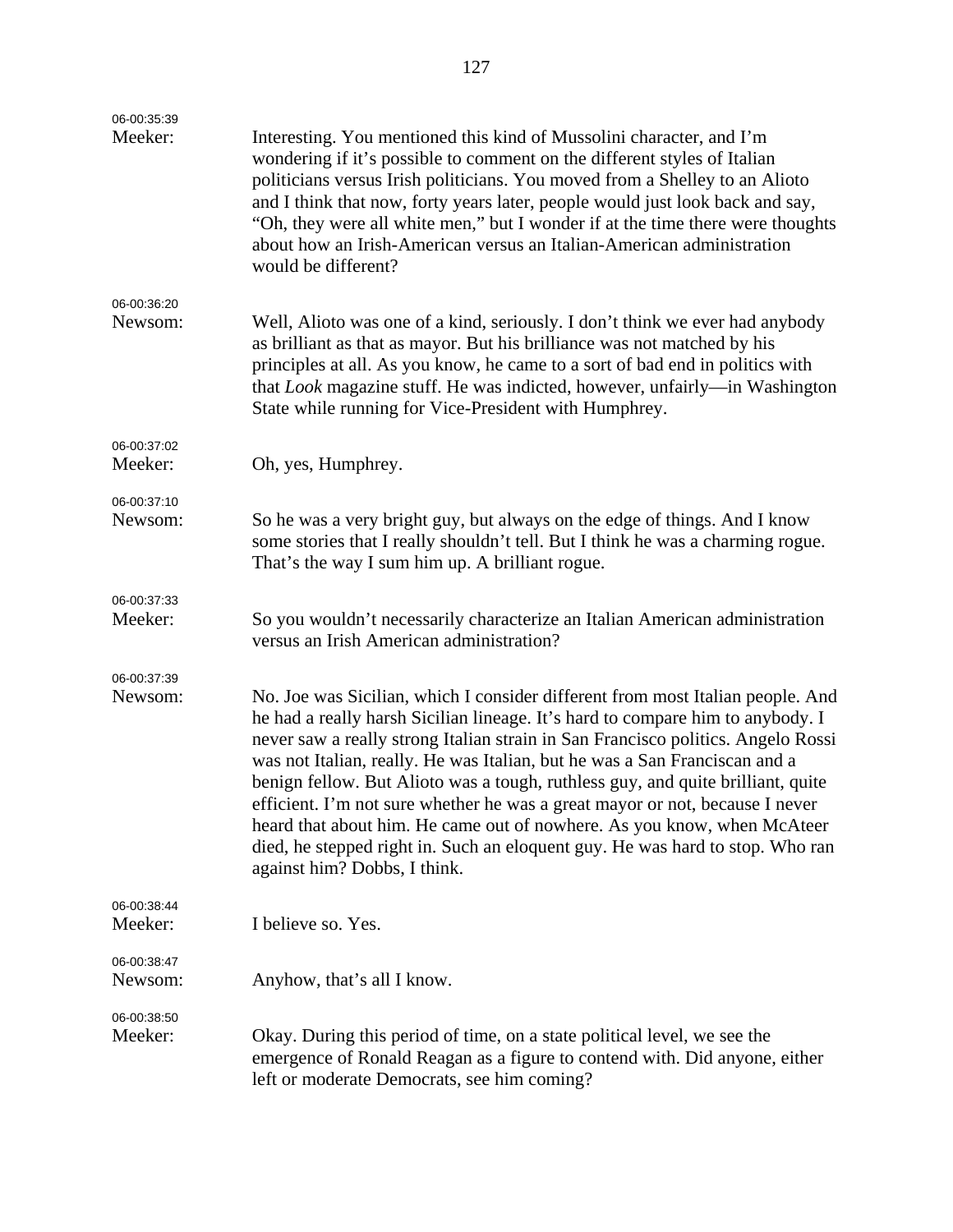| 06-00:39:08<br>Newsom: | See who coming?                                                                                                                                                                                                                                                                                                                                                                                                                                                                                                                                                                                                                                                                                                                                                                                                                                                                                                                                                                                                                                                                                                                                                                                                                                                                                                                     |
|------------------------|-------------------------------------------------------------------------------------------------------------------------------------------------------------------------------------------------------------------------------------------------------------------------------------------------------------------------------------------------------------------------------------------------------------------------------------------------------------------------------------------------------------------------------------------------------------------------------------------------------------------------------------------------------------------------------------------------------------------------------------------------------------------------------------------------------------------------------------------------------------------------------------------------------------------------------------------------------------------------------------------------------------------------------------------------------------------------------------------------------------------------------------------------------------------------------------------------------------------------------------------------------------------------------------------------------------------------------------|
| 06-00:39:10<br>Meeker: | Reagan.                                                                                                                                                                                                                                                                                                                                                                                                                                                                                                                                                                                                                                                                                                                                                                                                                                                                                                                                                                                                                                                                                                                                                                                                                                                                                                                             |
| 06-00:39:10<br>Newsom: | No. I remember my father telling me that they were all supporting Reagan<br>because they thought Christopher was a much stronger candidate than Reagan.<br>All the Democrats. Malone, my father, Geller, all of them said, "This is a guy<br>who's a clown. No future at all."                                                                                                                                                                                                                                                                                                                                                                                                                                                                                                                                                                                                                                                                                                                                                                                                                                                                                                                                                                                                                                                      |
| 06-00:39:39<br>Meeker: | Yes. Well, George Murphy had already been elected to the Senate, who was<br>also a star or sorts.                                                                                                                                                                                                                                                                                                                                                                                                                                                                                                                                                                                                                                                                                                                                                                                                                                                                                                                                                                                                                                                                                                                                                                                                                                   |
| 06-00:39:43<br>Newsom: | They didn't get the message. They didn't, seriously. But nobody gave Reagan<br>a chance. A bunch of car dealers like Tuttle got together in Southern<br>California and said, "Let's run the guy. He's charming, he's affable,<br>photogenic." He got a brilliant guy to come up with a brilliant slogan. It's<br>morning in America. Hal Riney. And they got a bunch of money and they ran<br>him. And Pat Brown was a much, much abler guy, but he blew Pat Brown<br>away and blew everyone away. I think he was and is a complete fraud.                                                                                                                                                                                                                                                                                                                                                                                                                                                                                                                                                                                                                                                                                                                                                                                          |
| 06-00:40:27<br>Meeker: | Well, the conventional wisdom historically is that it had to do with Brown's<br>linkage to the Free Speech Movement at Berkeley and riots at Watts.                                                                                                                                                                                                                                                                                                                                                                                                                                                                                                                                                                                                                                                                                                                                                                                                                                                                                                                                                                                                                                                                                                                                                                                 |
| 06-00:40:45<br>Newsom: | Had to do with the force of Reagan's charisma. I remember George Miller, the<br>congressman, saying to me one day he'd gone out to see Reagan because<br>Miller had spent a morning with Gorbachev. And he said, "Gorbachev said<br>some intensely interesting things to me, and very frank things to me. And so I<br>said to Gorbachev, 'Would you mind if I passed this on to our governor,<br>Reagan?' He said, 'No, you're welcome to do it. I wish you would.'" So he<br>gets back to California and he calls somebody like [Michael] Deaver and<br>arranges an interview with Reagan. And George Miller told me the story. He<br>said, "In the middle of the morning, at about ten o'clock, in the middle of my<br>conversation about what I was told, it was important stuff by Gorbachev,<br>Reagan was smiling, suddenly slumped over and fell sound asleep." George<br>said-I can't remember now if it was Deaver or somebody like that-"Does<br>this happen often?" And he said, "All the time." He was non compos mentis.<br>He was suffering already from incipient Alzheimer's, I think. That's what<br>George thinks. And he was just a smiling robot. And everybody liked him and<br>they told him what to say and he said it and people liked it and he could say it<br>well. But I think he was a complete fraud. |
| 06-00:42:31<br>Meeker: | Who governed when he was the President, then? Was it Bush?                                                                                                                                                                                                                                                                                                                                                                                                                                                                                                                                                                                                                                                                                                                                                                                                                                                                                                                                                                                                                                                                                                                                                                                                                                                                          |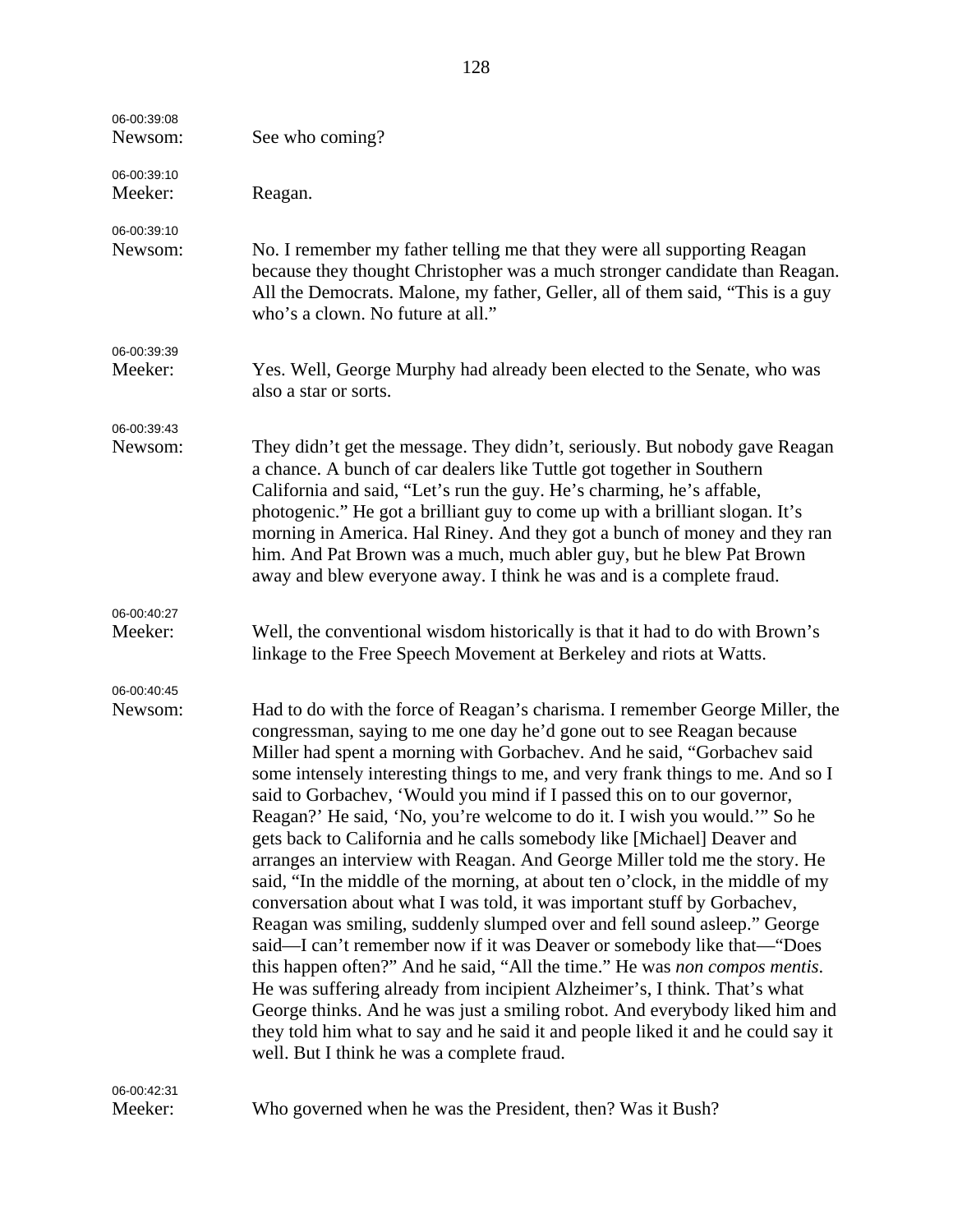| 06-00:42:34<br>Newsom: | No. You want to remember about Reagan—when he started out, he had<br>Norman Livermore, Resource Secretary. An ardent environmentalist. So<br>Reagan was an ardent environmentalist. There was no talk about, "You've<br>seen one redwood, you've seen them all." On the contrary, he stopped the Dos<br>Rios Dam, for one thing, because Livermore said to do it. And as I told you a<br>while ago, he was the first governor in the states to come out for a woman's<br>right to choose on demand. He said there should be no limit on a woman's<br>right to choose. This is a guy who's sixty-two or sixty-four years old, not a<br>teenager who had a sudden onset of sanity thirty years later. He just was an<br>opportunist. Complete opportunist. Look at his early record. He was a liberal.                                                                                                                                                                                                                                                                                                                                                                                                                                                                                                                                                                                                                                                                             |
|------------------------|----------------------------------------------------------------------------------------------------------------------------------------------------------------------------------------------------------------------------------------------------------------------------------------------------------------------------------------------------------------------------------------------------------------------------------------------------------------------------------------------------------------------------------------------------------------------------------------------------------------------------------------------------------------------------------------------------------------------------------------------------------------------------------------------------------------------------------------------------------------------------------------------------------------------------------------------------------------------------------------------------------------------------------------------------------------------------------------------------------------------------------------------------------------------------------------------------------------------------------------------------------------------------------------------------------------------------------------------------------------------------------------------------------------------------------------------------------------------------------|
| 06-00:43:46<br>Meeker: | He also came out in opposition of Prop Six in seventy-eight, which was the<br>anti-gay teacher's initiative.                                                                                                                                                                                                                                                                                                                                                                                                                                                                                                                                                                                                                                                                                                                                                                                                                                                                                                                                                                                                                                                                                                                                                                                                                                                                                                                                                                     |
| 06-00:43:53<br>Newsom: | Yes.                                                                                                                                                                                                                                                                                                                                                                                                                                                                                                                                                                                                                                                                                                                                                                                                                                                                                                                                                                                                                                                                                                                                                                                                                                                                                                                                                                                                                                                                             |
| 06-00:43:56<br>Meeker: | Which is peculiar. People still don't have a clear understanding of why that<br>happened.                                                                                                                                                                                                                                                                                                                                                                                                                                                                                                                                                                                                                                                                                                                                                                                                                                                                                                                                                                                                                                                                                                                                                                                                                                                                                                                                                                                        |
| 06-00:44:00<br>Newsom: | He had people like Battaglia working for him, who were gay and got in big<br>trouble and resigned in a hurry. Look that up sometime.                                                                                                                                                                                                                                                                                                                                                                                                                                                                                                                                                                                                                                                                                                                                                                                                                                                                                                                                                                                                                                                                                                                                                                                                                                                                                                                                             |
| 06-00:44:08<br>Meeker: | Yes. That was a big controversy in his cabinet—                                                                                                                                                                                                                                                                                                                                                                                                                                                                                                                                                                                                                                                                                                                                                                                                                                                                                                                                                                                                                                                                                                                                                                                                                                                                                                                                                                                                                                  |
| 06-00:44:10<br>Newsom: | Yes. So Reagan was completely different when he was first governor from<br>where he was at the end when he positioned himself to run for president.<br>When they positioned him to run for president. So the idea that he should now<br>be spoken of as one of the handful of great presidents is a joke, a terrible joke.<br>He took this country down financially. Nobody until Bush has ever been a<br>worse disaster. And he still gets high praise from the conservatives for being a<br>great manager of money. I spoke to somebody yesterday and reminded them<br>that when Bush left office, the national debt was something in the area of<br>eleven, twelve, thirteen trillion. But when Carter left office, the national debt<br>of the United States was the same as the interest on the debt under Bush.<br>Think about that. It was 600 billion dollars, ninety percent of which was owed<br>to ourselves. This country was in a very sound condition and Reagan wrecked<br>it and Bush finished it off. And if it doesn't recover, and it might not, they are<br>the two who wrecked it, I believe. Clinton was a good manager of the<br>economy. Ran a tight ship. And these idiots who are talking about tax-and-<br>spend Democrats, what a fraud. It's a massive PR machine, nowadays run by<br>Fox and by Brit Hume types, and what's this idiot, Rush Limbaugh, who's run<br>by corporations who pay him millions of dollars a year to spout the right-wing |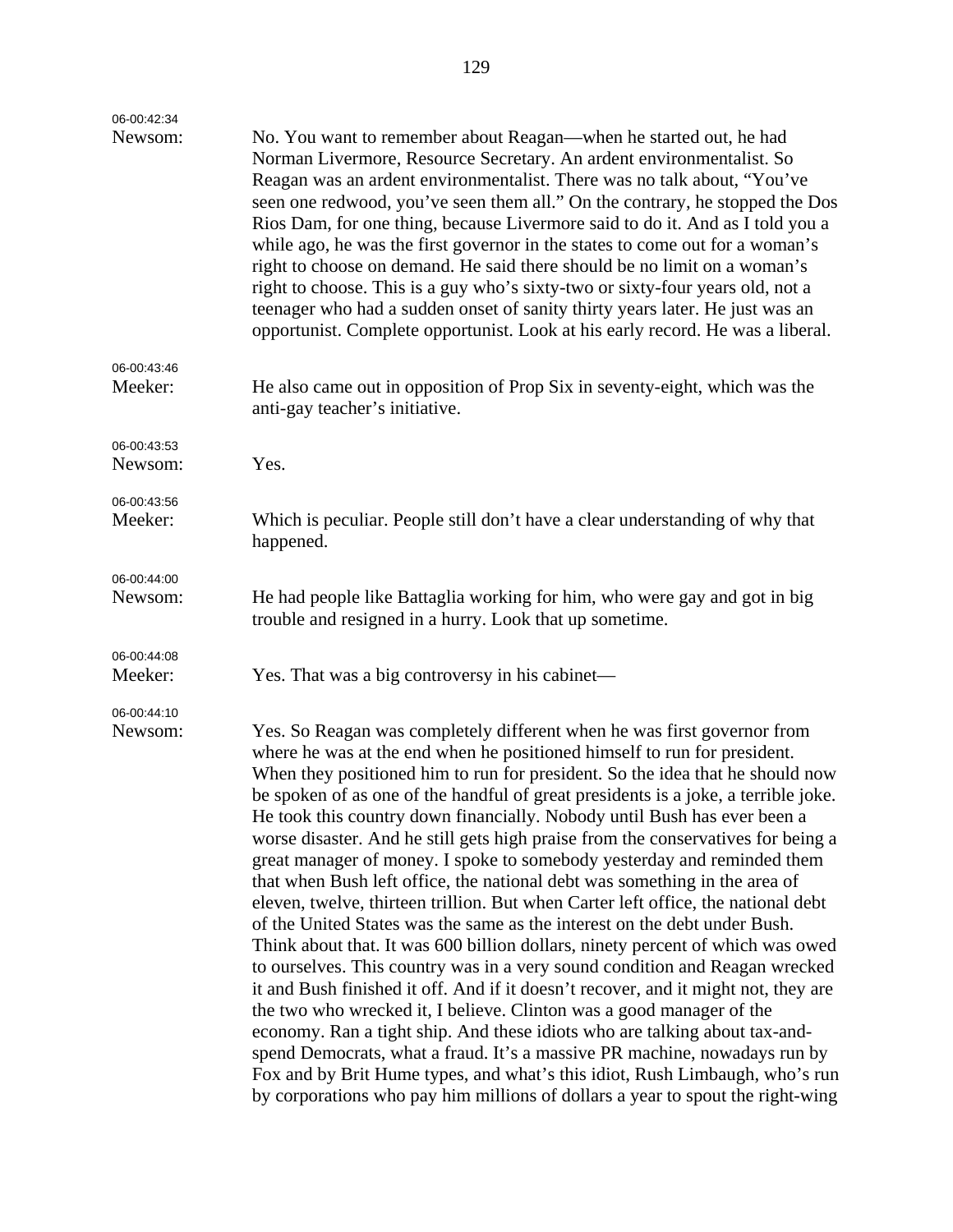|                        | line. And they've taken this country to a terrible, terrible point. I'm not sure<br>that Obama, who seems smart as hell to me, can do anything about it.                                                                                                                                                                                                                                                                                                                                                                                                                                                                                                                                                                                                                                                                                                                                                                                                                                                                                                                                                                                                                                                                                                                                                                                                                                                                                                                                                                                                                                               |
|------------------------|--------------------------------------------------------------------------------------------------------------------------------------------------------------------------------------------------------------------------------------------------------------------------------------------------------------------------------------------------------------------------------------------------------------------------------------------------------------------------------------------------------------------------------------------------------------------------------------------------------------------------------------------------------------------------------------------------------------------------------------------------------------------------------------------------------------------------------------------------------------------------------------------------------------------------------------------------------------------------------------------------------------------------------------------------------------------------------------------------------------------------------------------------------------------------------------------------------------------------------------------------------------------------------------------------------------------------------------------------------------------------------------------------------------------------------------------------------------------------------------------------------------------------------------------------------------------------------------------------------|
| 06-00:46:27<br>Meeker: | Well, he's going to try.                                                                                                                                                                                                                                                                                                                                                                                                                                                                                                                                                                                                                                                                                                                                                                                                                                                                                                                                                                                                                                                                                                                                                                                                                                                                                                                                                                                                                                                                                                                                                                               |
| 06-00:46:30<br>Newsom: | That's my tirade for today.                                                                                                                                                                                                                                                                                                                                                                                                                                                                                                                                                                                                                                                                                                                                                                                                                                                                                                                                                                                                                                                                                                                                                                                                                                                                                                                                                                                                                                                                                                                                                                            |
| 06-00:46:32<br>Meeker: | Okay. Well, we just got a few more—do you want to continue the tirade?                                                                                                                                                                                                                                                                                                                                                                                                                                                                                                                                                                                                                                                                                                                                                                                                                                                                                                                                                                                                                                                                                                                                                                                                                                                                                                                                                                                                                                                                                                                                 |
| 06-00:46:39<br>Newsom: | No, I'm done. I've tired myself out.                                                                                                                                                                                                                                                                                                                                                                                                                                                                                                                                                                                                                                                                                                                                                                                                                                                                                                                                                                                                                                                                                                                                                                                                                                                                                                                                                                                                                                                                                                                                                                   |
| 06-00:46:45<br>Meeker: | Okay. Well, I hate to end on a sad note for you, but you had mentioned that<br>because of your desire to pursue politics, Tessa decided that she wanted to<br>leave.                                                                                                                                                                                                                                                                                                                                                                                                                                                                                                                                                                                                                                                                                                                                                                                                                                                                                                                                                                                                                                                                                                                                                                                                                                                                                                                                                                                                                                   |
| 06-00:47:02<br>Newsom: | Yes.                                                                                                                                                                                                                                                                                                                                                                                                                                                                                                                                                                                                                                                                                                                                                                                                                                                                                                                                                                                                                                                                                                                                                                                                                                                                                                                                                                                                                                                                                                                                                                                                   |
| 06-00:47:05<br>Meeker: | I'm not quite sure actually how to ask about this. But how does the marriage<br>end? You have two very small children?                                                                                                                                                                                                                                                                                                                                                                                                                                                                                                                                                                                                                                                                                                                                                                                                                                                                                                                                                                                                                                                                                                                                                                                                                                                                                                                                                                                                                                                                                 |
| 06-00:47:17<br>Newsom: | Not with a bang, with a whimper, as Eliot said in another context. But it was<br>very sad. Look, I was very much in love with Tessa and she was a child,<br>seventeen when I met her, and I was sort of a goofy playboy hobnobbing with<br>a lot of wealthy people and having a lot of fun. And we were ill-suited to one<br>another because I think Tessa wanted a plainer sort of person. A guy with a<br>steady job and a steady income. She had a different agenda in life. So we were<br>not well-matched. And that's a sad thing. But the good thing is that in spite of<br>everything, we remained very good friends. I never remarried. I had several<br>opportunities to remarry, [there were] women I cared a lot about, but every<br>time it came down to the point where I almost did it, I said, "I won't do it<br>because I don't want to offend Tessa." And I thought then, and I still think I<br>was right. So I concentrated on the children. She did the heavy lifting with the<br>children, but I think you can talk to my kids and they will both say that I was,<br>as a divorced father goes, a very good father. Around all the time. At every<br>basketball game, at every performance, tooting the clarinet or whatever it was.<br>The piano. My daughter, my son. And I think as divorces go, it was pretty<br>amicable. Very amicable. A long-term divorce, but we remained very close<br>friends. I was with Tessa on her deathbed for five hours before she died, [I<br>was there] with my children. And so I did the best I could, but it wasn't nearly<br>good enough. |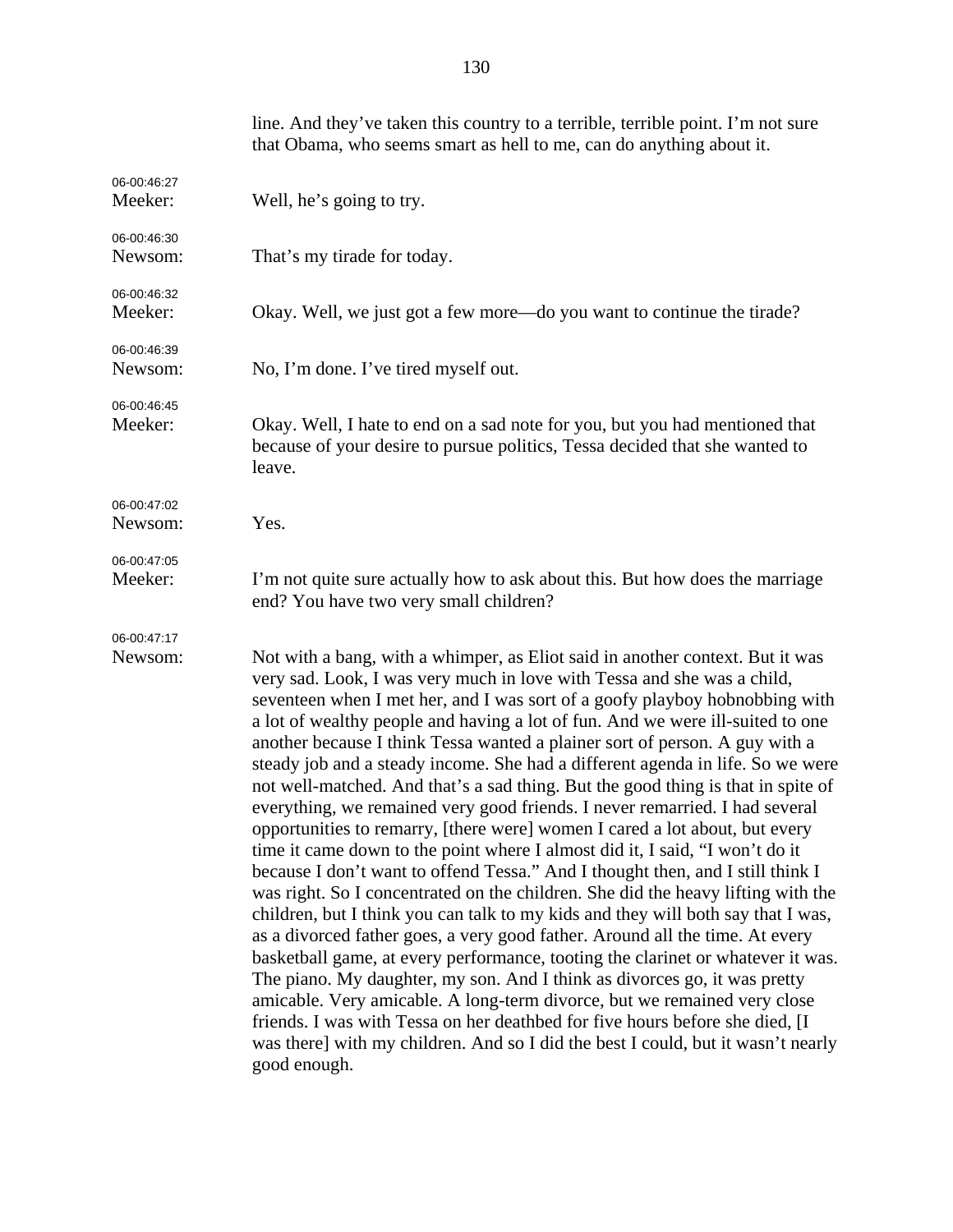| 06-00:49:46            |                                                                                                                                                                                                                                                                                                                                                                                                                                                                                                                                                                                                       |
|------------------------|-------------------------------------------------------------------------------------------------------------------------------------------------------------------------------------------------------------------------------------------------------------------------------------------------------------------------------------------------------------------------------------------------------------------------------------------------------------------------------------------------------------------------------------------------------------------------------------------------------|
| Meeker:                | Well, when you said that you didn't remarry because you didn't want to<br>offend her, I think that's a sensibility that very few people have. I'm<br>wondering where that comes from.                                                                                                                                                                                                                                                                                                                                                                                                                 |
| 06-00:49:59<br>Newsom: | It comes from the corny old saying that my father used to say to me. You go<br>home with the girl you brought to the dance. I believe in that. I seriously do.<br>And I think in my case it was redoubled by my realization that if I brought<br>somebody else in between myself and my children, that would be harmful to<br>them. I didn't want to do it, and I'm glad I didn't. And I wish Tessa had found<br>somebody, but she never quite did. The one guy she went out with was<br>separated from his wife. Nice guy but it didn't work. Anyhow—I'm not at all<br>sorry that I never remarried. |
| 06-00:50:57<br>Meeker: | Did you immediately move back up to Tahoe upon separation?                                                                                                                                                                                                                                                                                                                                                                                                                                                                                                                                            |
| 06-00:51:00<br>Newsom: | Yes. I had a tough time after 1968. I had, in effect, a kind of breakdown,<br>nervous breakdown. My marriage was ending, I was in financial tatters, I'd<br>lost two elections, and I thought, "Get me out of here," or something. We<br>went to marriage counselors for a while, didn't work. I remember one<br>marriage counselor whose name was Dr. Khlentzos, and every time I would<br>go in to see him, he would fall sound asleep through the entire session.                                                                                                                                  |
| 06-00:51:37<br>Meeker: | Like Reagan.                                                                                                                                                                                                                                                                                                                                                                                                                                                                                                                                                                                          |
| 06-00:51:40<br>Newsom: | Yes, like Reagan. I remember once that Tessa said to me, "Bill, let's leave and<br>save the money." But I was in bad shape, emotionally, and that is the principal<br>reason I moved to Tahoe. I needed a complete change of scenery.                                                                                                                                                                                                                                                                                                                                                                 |
| 06-00:51:57<br>Meeker: | What did you do to get yourself back in shape when you lived in Tahoe?                                                                                                                                                                                                                                                                                                                                                                                                                                                                                                                                |
| 06-00:52:02<br>Newsom: | Practicing law. I met a couple of attractive ladies who helped to take my mind<br>off my grief, and little by little I made my way back. And then five years ago I<br>had this major surgery, an aneurysm and a stroke and I got myself in the same<br>kind of depression.                                                                                                                                                                                                                                                                                                                            |
| 06-00:52:32<br>Meeker: | And what are you doing now to work yourself out of that?                                                                                                                                                                                                                                                                                                                                                                                                                                                                                                                                              |
| 06-00:52:37<br>Newsom: | It seems my grandchildren are playing a major role in that. I'm exceptionally<br>fond of them. My daughter's marvelous, and my son, too. Marvelous. My<br>grandchildren are great, so they help to take the mind off mortality. It's easier                                                                                                                                                                                                                                                                                                                                                           |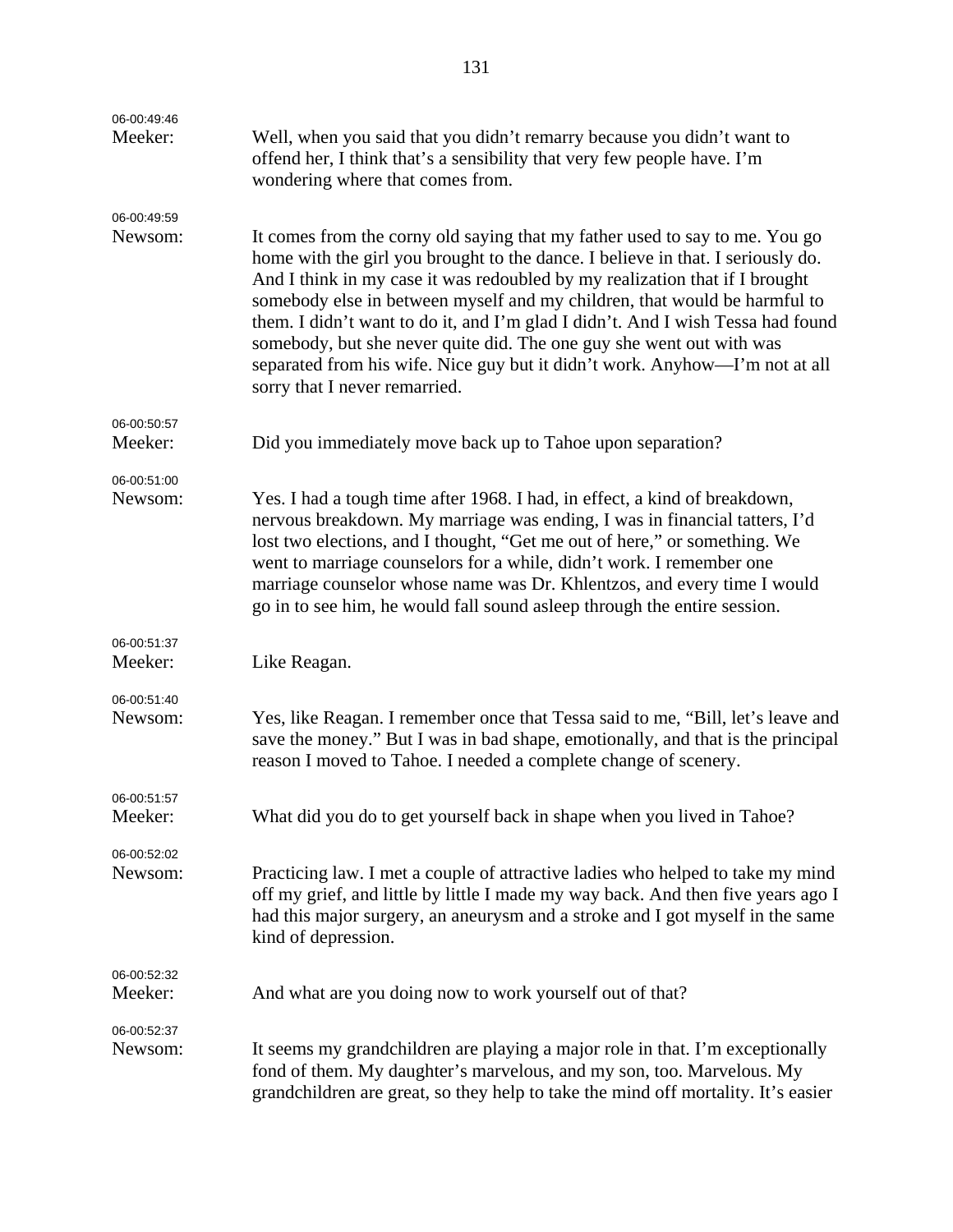|             | to get depressed when you think of how short it all is. I read something great<br>by Hilaire Belloc recently—I'll bring it with me next time we talk—about the<br>curse of mortality. It's a brief statement, but wonderful. So even he, a man of<br>great faith, was despairing toward the end. It's easy. |
|-------------|-------------------------------------------------------------------------------------------------------------------------------------------------------------------------------------------------------------------------------------------------------------------------------------------------------------|
| 06-00:53:35 |                                                                                                                                                                                                                                                                                                             |
| Meeker:     | Forgive me if this is too personal. But do you maintain a really strong faith?                                                                                                                                                                                                                              |
| 06-00:53:41 |                                                                                                                                                                                                                                                                                                             |
| Newsom:     | No, none. I'm a skeptic.                                                                                                                                                                                                                                                                                    |
| 06-00:53:47 |                                                                                                                                                                                                                                                                                                             |
| Meeker:     | Well, that makes the confrontation with mortality more profound.                                                                                                                                                                                                                                            |
| 06-00:53:51 |                                                                                                                                                                                                                                                                                                             |
| Newsom:     | Of course it does. Yes, it really does. My skepticism has eroded to the point<br>where I'm not arrogant enough to say I know that there's nothing beyond<br>here, but that's my strong hunch.                                                                                                               |

[End of Interview]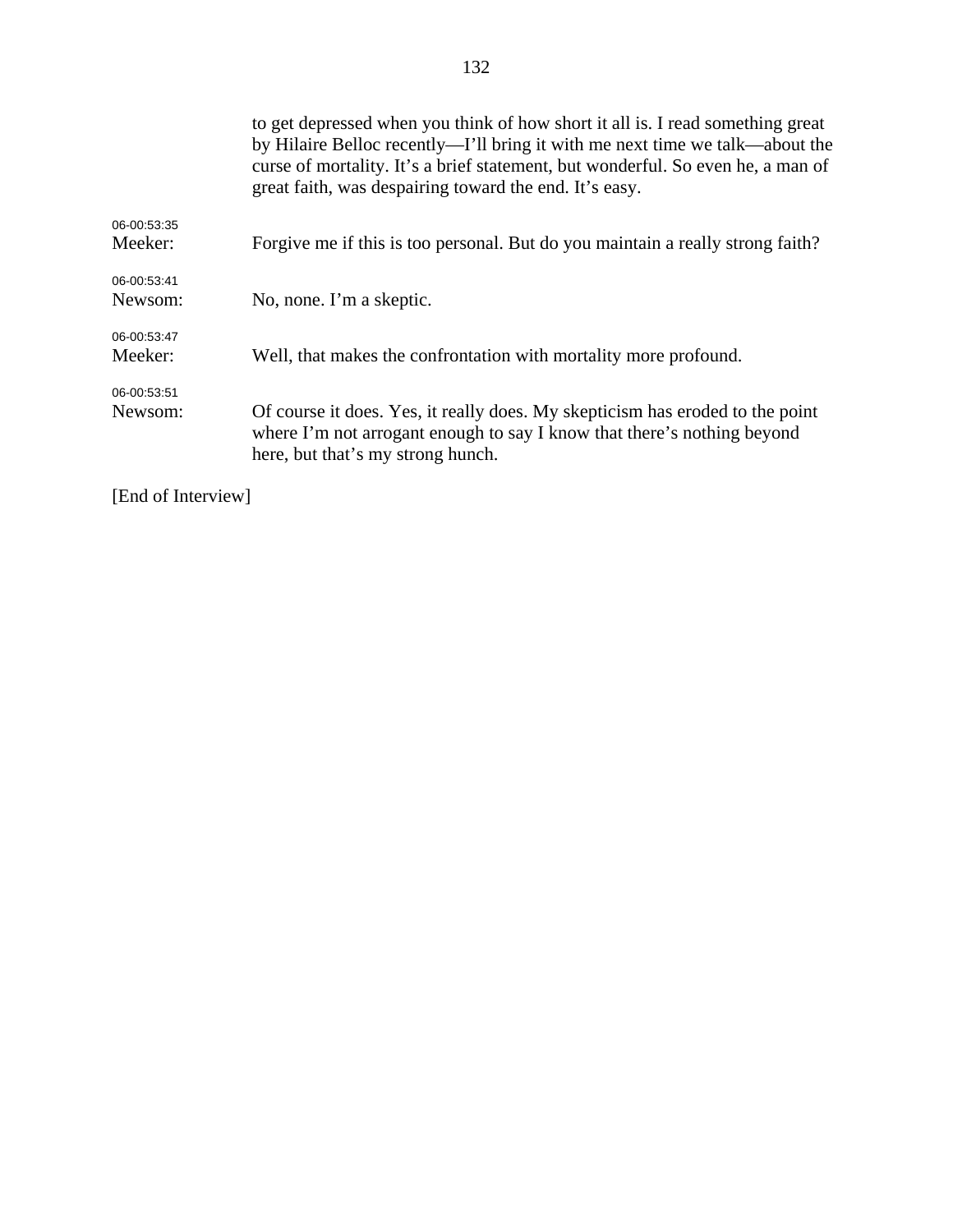## Interview #4: February 24, 2009 Begin Audio File 7 02-24-2009.mp3

| 07-00:00:57 |                                                                                                                                                                                                                                                                                                                                                                                                                                                                                                                                                                                                                                                                                                                                                                      |
|-------------|----------------------------------------------------------------------------------------------------------------------------------------------------------------------------------------------------------------------------------------------------------------------------------------------------------------------------------------------------------------------------------------------------------------------------------------------------------------------------------------------------------------------------------------------------------------------------------------------------------------------------------------------------------------------------------------------------------------------------------------------------------------------|
| Meeker:     | Today is the 23 <sup>rd</sup> of February 2009. This is Martin Meeker interviewing Bill<br>Newsom and this is tape number seven. So what we're going to focus on<br>today is your career in the judiciary. And I guess the place to begin, then, is<br>your appointment by Governor Jerry Brown in 1975 to the Superior Court in<br>Placer County. How did this appointment come about?                                                                                                                                                                                                                                                                                                                                                                              |
| 07-00:01:33 |                                                                                                                                                                                                                                                                                                                                                                                                                                                                                                                                                                                                                                                                                                                                                                      |
| Newsom:     | Well, I moved up to Squaw Valley in the sixties, after the Olympic games. My<br>father was involved in Squaw Valley, as you know, so I resided in Squaw<br>Valley, which is part of Placer County and the county seat of Placer County is<br>Auburn. When Jerry Brown ran for governor, I was the chairman in Placer<br>County of the Democratic Party, for the Brown campaign. He ran against<br>[Joe] Alioto and a few other people. As a matter of old friendship, I opted into<br>the Brown campaign. There weren't a lot of people up there in Placer County<br>able to do it. I did it enthusiastically.                                                                                                                                                       |
| 07-00:02:37 |                                                                                                                                                                                                                                                                                                                                                                                                                                                                                                                                                                                                                                                                                                                                                                      |
| Meeker:     | And Placer is a fairly conservative county?                                                                                                                                                                                                                                                                                                                                                                                                                                                                                                                                                                                                                                                                                                                          |
| 07-00:02:40 |                                                                                                                                                                                                                                                                                                                                                                                                                                                                                                                                                                                                                                                                                                                                                                      |
| Newsom:     | Yes. Very much so. So when Brown won and became governor, I was the<br>logical choice to be appointed to something. To make a long story short, I<br>came very close to being the Fish and Game Director, but there was a lot of<br>opposition to that in hunting and fishing circles because of my known<br>conservation tendencies, environmental tendencies. So they were happy to see<br>me become a judge instead, and I was, too. It was a good point in my career.<br>My marriage was on the rocks. I was anxious to spend more time with the<br>children. It was hard doing that in Squaw Valley, easier from Auburn. So they<br>offered it to me and it seemed like a good choice for me at the time. Seventy-<br>five, I was forty. It was the right time. |
| 07-00:03:47 |                                                                                                                                                                                                                                                                                                                                                                                                                                                                                                                                                                                                                                                                                                                                                                      |
| Meeker:     | Could we maybe just go back a little bit, because the last time that we<br>discussed the relationship between the Brown family and the Newsom family<br>was between your father and Jerry Brown's father.                                                                                                                                                                                                                                                                                                                                                                                                                                                                                                                                                            |
| 07-00:04:00 |                                                                                                                                                                                                                                                                                                                                                                                                                                                                                                                                                                                                                                                                                                                                                                      |
| Newsom:     | Yes.                                                                                                                                                                                                                                                                                                                                                                                                                                                                                                                                                                                                                                                                                                                                                                 |
| 07-00:04:01 |                                                                                                                                                                                                                                                                                                                                                                                                                                                                                                                                                                                                                                                                                                                                                                      |
| Meeker:     | And at that point in time, that was in relation to the controversies brought up<br>by gubernatorial candidate Nixon in nineteen—was that sixty-two?                                                                                                                                                                                                                                                                                                                                                                                                                                                                                                                                                                                                                  |
| 07-00:04:17 |                                                                                                                                                                                                                                                                                                                                                                                                                                                                                                                                                                                                                                                                                                                                                                      |
| Newsom:     | Around then.                                                                                                                                                                                                                                                                                                                                                                                                                                                                                                                                                                                                                                                                                                                                                         |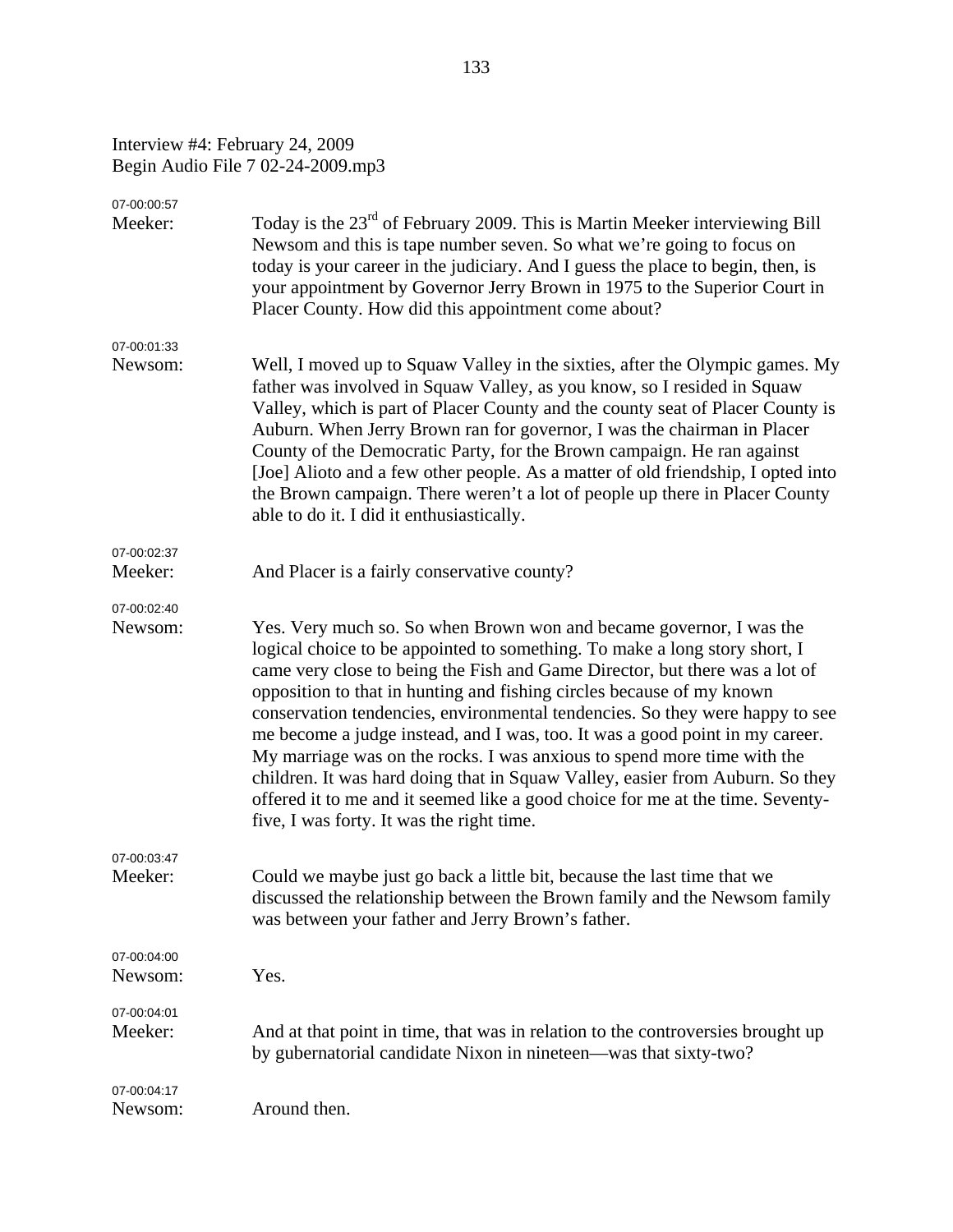| 07-00:04:17<br>Meeker: | And about the relationship and the Squaw Valley contract, and what you said<br>was at that point in time, your father and his father were—                                                                                                                                                                                                                                                                                                                                                                                                                                                                                                                                                                                                                                                                                                                                                                                                                                                                                    |
|------------------------|-------------------------------------------------------------------------------------------------------------------------------------------------------------------------------------------------------------------------------------------------------------------------------------------------------------------------------------------------------------------------------------------------------------------------------------------------------------------------------------------------------------------------------------------------------------------------------------------------------------------------------------------------------------------------------------------------------------------------------------------------------------------------------------------------------------------------------------------------------------------------------------------------------------------------------------------------------------------------------------------------------------------------------|
| 07-00:04:30<br>Newsom: | Sort of on the outs.                                                                                                                                                                                                                                                                                                                                                                                                                                                                                                                                                                                                                                                                                                                                                                                                                                                                                                                                                                                                          |
| 07-00:04:31<br>Meeker: | Were on the outs.                                                                                                                                                                                                                                                                                                                                                                                                                                                                                                                                                                                                                                                                                                                                                                                                                                                                                                                                                                                                             |
| 07-00:04:31<br>Newsom: | Yes.                                                                                                                                                                                                                                                                                                                                                                                                                                                                                                                                                                                                                                                                                                                                                                                                                                                                                                                                                                                                                          |
| 07-00:04:32<br>Meeker: | So maybe you can talk about your relationship with Jerry Brown vis-à-vis<br>your father's relationship.                                                                                                                                                                                                                                                                                                                                                                                                                                                                                                                                                                                                                                                                                                                                                                                                                                                                                                                       |
| 07-00:04:40<br>Newsom: | Well, I was always friendly with senior Brown.                                                                                                                                                                                                                                                                                                                                                                                                                                                                                                                                                                                                                                                                                                                                                                                                                                                                                                                                                                                |
| 07-00:04:47<br>Meeker: | Pat Brown?                                                                                                                                                                                                                                                                                                                                                                                                                                                                                                                                                                                                                                                                                                                                                                                                                                                                                                                                                                                                                    |
| 07-00:04:48<br>Newsom: | Yes. When my father was estranged from Brown, it put a certain strain on the<br>relationship. But I still stayed friendly with the governor, and Jerry was an old<br>friend. Four years younger, but an old friend. It was a natural thing for me to<br>gravitate to the Brown campaign, that of the younger Brown for governor.<br>Time had passed and wounds had been healed by then, and the Browns and<br>Newsoms were friendly again. Yes.                                                                                                                                                                                                                                                                                                                                                                                                                                                                                                                                                                               |
| 07-00:05:26<br>Meeker: | Okay. What did working on the Brown campaign in 1973 and '74 entail in<br>Placer County?                                                                                                                                                                                                                                                                                                                                                                                                                                                                                                                                                                                                                                                                                                                                                                                                                                                                                                                                      |
| 07-00:05:39<br>Newsom: | Raising a little money, which wasn't easy in the Democratic Party in Placer<br>County. And organizing events. It was light duty, not very intense, because<br>they had very modest hopes for the county. But they did fairly well. There was<br>a judge up there named Ron Cameron who had been a state senator. Very<br>brilliant judge. Order of the Coif and very friendly to Brown, even though he<br>couldn't get involved politically because he was a judge. Off the record, he<br>helped us a lot. So the campaign did pretty well, and when Brown won and<br>looked around for somebody to appoint in Placer County, there weren't that<br>many people. There was myself and Keith Sparks, who was a really excellent<br>chief assistant DA in Placer County, and a big Brown supporter. Dan Higgins,<br>the DA for whom Keith Sparks worked, was also a Democrat. Sparks was a<br>very lively fellow and he brought a lot of strength to the campaign. Later on,<br>Brown appointed him to the Superior Court, too. |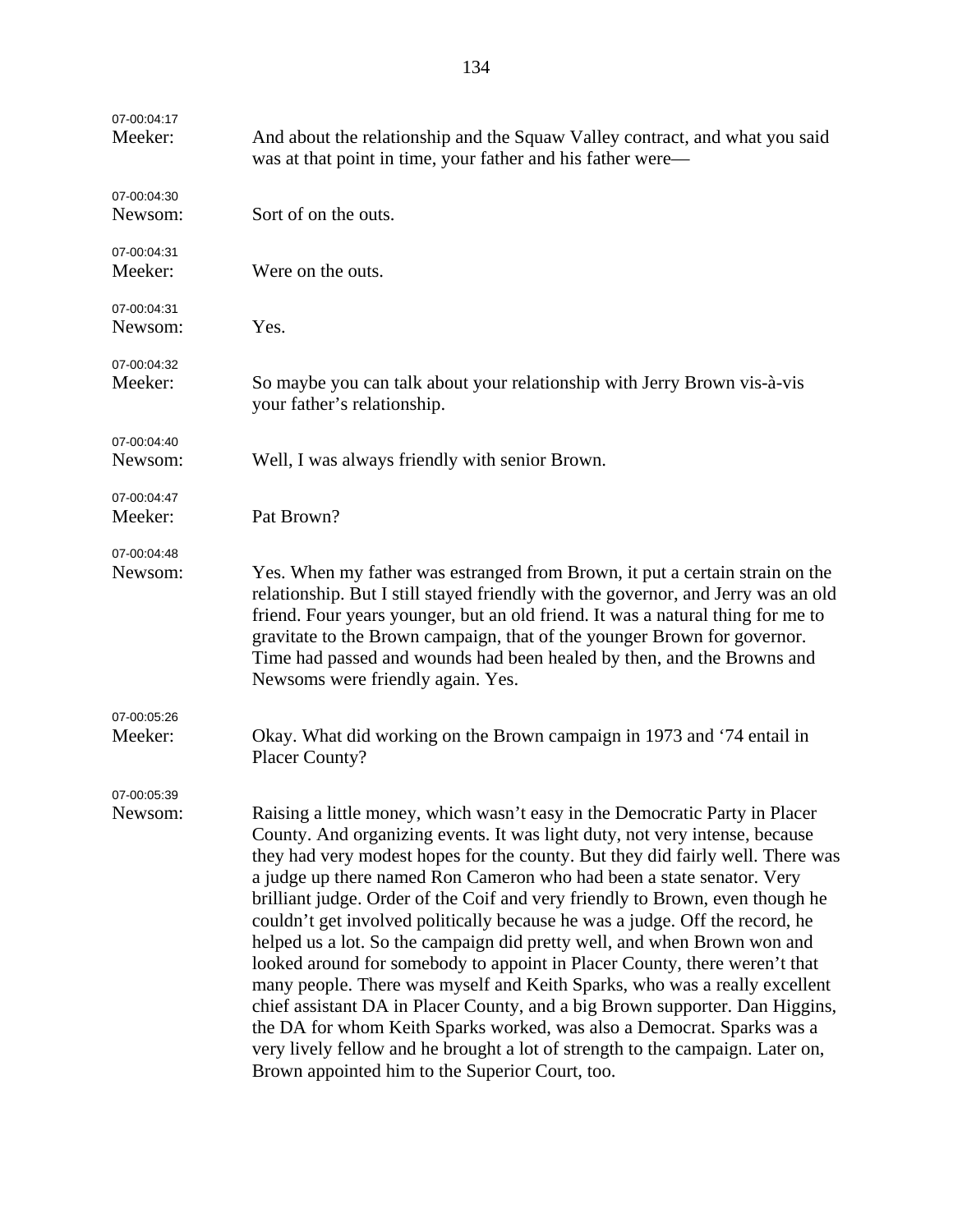| 07-00:07:13<br>Meeker: | In Placer?                                                                                                                                                                                                                                                                                                                                                                                                                                                                                                                                                                                                                                                                                                                                                                                                                                                                                                                                                                                                                                                                                                                                                                                                                                                                                                                                                                                                                                                                                                                                                                                                                                                                                                         |
|------------------------|--------------------------------------------------------------------------------------------------------------------------------------------------------------------------------------------------------------------------------------------------------------------------------------------------------------------------------------------------------------------------------------------------------------------------------------------------------------------------------------------------------------------------------------------------------------------------------------------------------------------------------------------------------------------------------------------------------------------------------------------------------------------------------------------------------------------------------------------------------------------------------------------------------------------------------------------------------------------------------------------------------------------------------------------------------------------------------------------------------------------------------------------------------------------------------------------------------------------------------------------------------------------------------------------------------------------------------------------------------------------------------------------------------------------------------------------------------------------------------------------------------------------------------------------------------------------------------------------------------------------------------------------------------------------------------------------------------------------|
| 07-00:07:14<br>Newsom: | In Placer, yes. He was and is still a great friend of mine. Excellent judge.                                                                                                                                                                                                                                                                                                                                                                                                                                                                                                                                                                                                                                                                                                                                                                                                                                                                                                                                                                                                                                                                                                                                                                                                                                                                                                                                                                                                                                                                                                                                                                                                                                       |
| 07-00:07:19<br>Meeker: | Is it basically—                                                                                                                                                                                                                                                                                                                                                                                                                                                                                                                                                                                                                                                                                                                                                                                                                                                                                                                                                                                                                                                                                                                                                                                                                                                                                                                                                                                                                                                                                                                                                                                                                                                                                                   |
| 07-00:07:21<br>Newsom: | Court of Appeal later.                                                                                                                                                                                                                                                                                                                                                                                                                                                                                                                                                                                                                                                                                                                                                                                                                                                                                                                                                                                                                                                                                                                                                                                                                                                                                                                                                                                                                                                                                                                                                                                                                                                                                             |
| 07-00:07:23<br>Meeker: | Okay. Is it basically standard practice to be appointed in the county in which<br>you reside?                                                                                                                                                                                                                                                                                                                                                                                                                                                                                                                                                                                                                                                                                                                                                                                                                                                                                                                                                                                                                                                                                                                                                                                                                                                                                                                                                                                                                                                                                                                                                                                                                      |
| 07-00:07:30<br>Newsom: | Yes. That was a big problem for me, because Higgins was a beloved DA. One<br>of the reasons I think he was beloved was he never bothered to prosecute<br>anybody. Too nice a fellow. But beloved figure in the county. And Higgins<br>was thinking of running for judge. Had he run, I think I would have been run<br>out of town, because he was very popular. And I was an outlander from Placer<br>County, yes, but from Squaw Valley, which is a hundred miles away.                                                                                                                                                                                                                                                                                                                                                                                                                                                                                                                                                                                                                                                                                                                                                                                                                                                                                                                                                                                                                                                                                                                                                                                                                                           |
| 07-00:08:14<br>Meeker: | Squaw Valley by way of San Francisco, or San Francisco by way of Squaw<br>Valley, perhaps.                                                                                                                                                                                                                                                                                                                                                                                                                                                                                                                                                                                                                                                                                                                                                                                                                                                                                                                                                                                                                                                                                                                                                                                                                                                                                                                                                                                                                                                                                                                                                                                                                         |
| 07-00:08:17<br>Newsom: | Exactly, exactly. So I was in big trouble. And I had a friend named Joe<br>Carroll, a reporter on the <i>Examiner</i> many, many years ago. And he was<br>working as the political correspondent for the Auburn Journal and had a big<br>following in the County. He wrote a political column and he was secretly my<br>mentor in this race. What he did was he persuaded Higgins not to run. How he<br>did it was nefarious. For example, I was appointed, I think, in June or July,<br>and when Christmas came up, Joe Carroll had me go through the list of all the<br>people who had contributed a significant amount of money to Higgins running<br>for DA. And they never knew what it was that they had in common. That was<br>the common thread. They'd contributed money to a Higgins campaign. So we<br>drew them all together, invited them to a grand dinner at the Jimmy Inn in<br>Weimar. There were about eighty, ninety people. All fairly affluent people<br>and contributors to Higgins' campaign. And Joe Carroll had me bring them up<br>by bus. We couldn't take a chance of anybody getting, so to speak, busted for<br>DUI. So we drove them up and drove them back well soused. And I got up<br>and made a speech, very short speech, saying that I loved the county, I was so<br>pleased to be a judge in the county and to be among people of this caliber at<br>this dinner, and to be honoring our old friend Dan Higgins, who is here<br>tonight. And that was a great thing all planned by Joe Carroll. When Higgins<br>got to the point of deciding whether to run or not, all kinds of people said to<br>Higgins, "Why run against Bill Newsom? He's a very nice guy." And Higgins |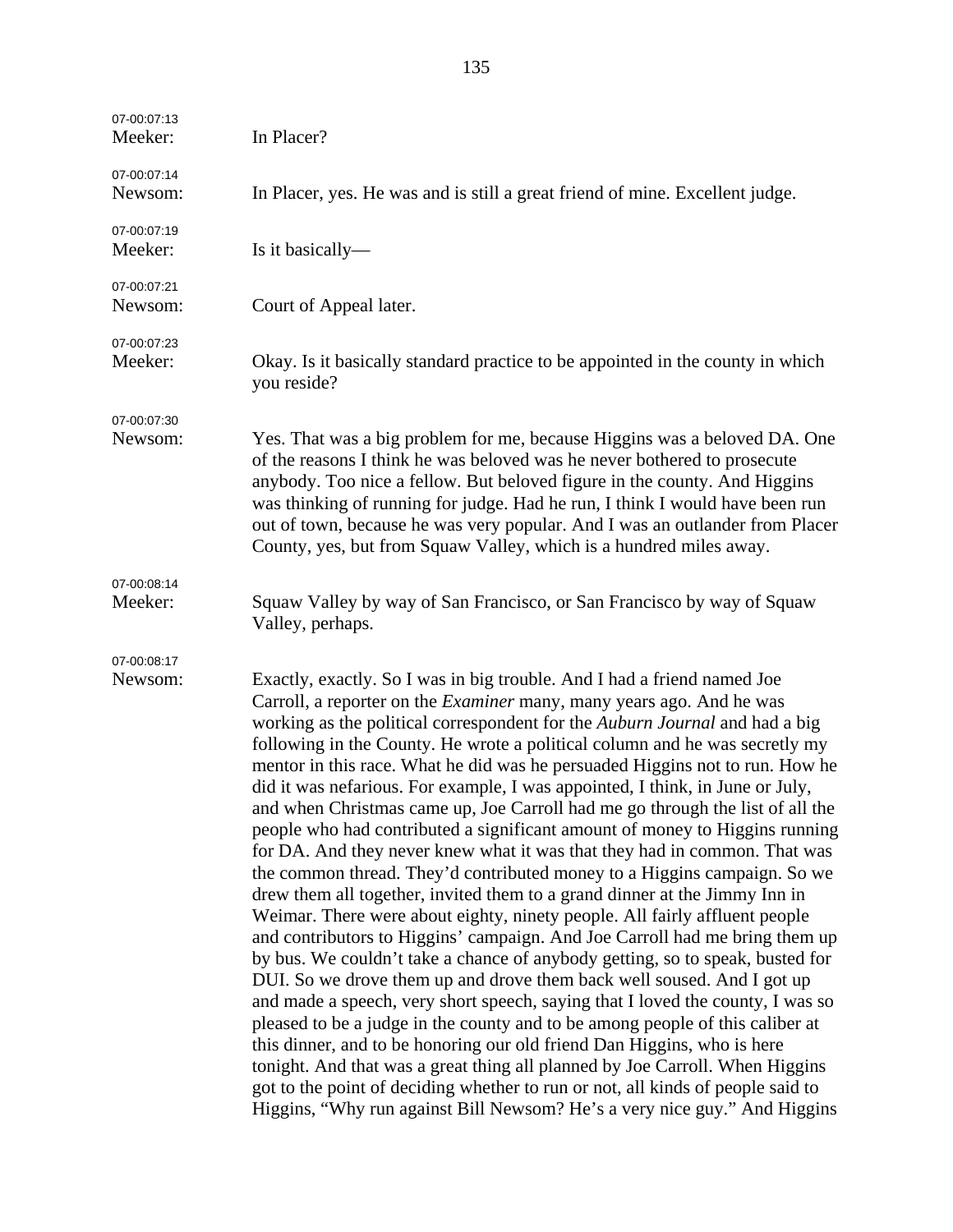|                        | told me later, he said, "I was inundated with people who argued for your cause<br>and I decided not to run." I walked in, had no opposition.                                                                                                                                                                                      |
|------------------------|-----------------------------------------------------------------------------------------------------------------------------------------------------------------------------------------------------------------------------------------------------------------------------------------------------------------------------------|
| 07-00:10:58<br>Meeker: | He would have appeared ungrateful to your largesse. Right?                                                                                                                                                                                                                                                                        |
| 07-00:11:03<br>Newsom: | Exactly. It was a very Irish thing to do. Higgins was a nice guy. He didn't<br>have much stomach for a fight, either, but he didn't want to fight with a<br>friend, and I was pretty friendly with him. Joe Carroll orchestrated that<br>brilliantly. A bit of San Francisco politics brought to Placer County, and it<br>worked. |
| 07-00:11:26<br>Meeker: | So about the 1974 election. You said that in the primaries, Jerry Brown was<br>running against Alioto and a few other candidates, as well?                                                                                                                                                                                        |
| 07-00:11:36<br>Newsom: | Yes.                                                                                                                                                                                                                                                                                                                              |
| 07-00:11:40<br>Meeker: | Was Unruh still on the scene at that point in time?                                                                                                                                                                                                                                                                               |
| 07-00:11:41<br>Newsom: | No. I think George Moscone was in the field and Alioto and somebody else.<br>And Houston Flournoy was the Republican candidate, I think. He very nearly<br>beat Brown. It was a very close election. He was a good candidate.                                                                                                     |
| 07-00:11:58<br>Meeker: | Who was that?                                                                                                                                                                                                                                                                                                                     |
| 07-00:11:59<br>Newsom: | Houston Flournoy. He was state controller, yes.                                                                                                                                                                                                                                                                                   |
| 07-00:12:14<br>Meeker: | With all these San Franciscans in the field, how was it that you hitched your<br>wagon to Brown?                                                                                                                                                                                                                                  |
| 07-00:12:22<br>Newsom: | Old times' sake. The Brown family and Jerry called me. He was only about<br>thirty-six years old when he ran, and I was amazed that he did as well as he<br>did. He was a good candidate.                                                                                                                                         |
| 07-00:12:40<br>Meeker: | Well, this is one of those interesting candidacies, right? His father defeated by<br>Reagan in 1966, and it was a bid-                                                                                                                                                                                                            |
| 07-00:12:47<br>Newsom: | Which shocked me.                                                                                                                                                                                                                                                                                                                 |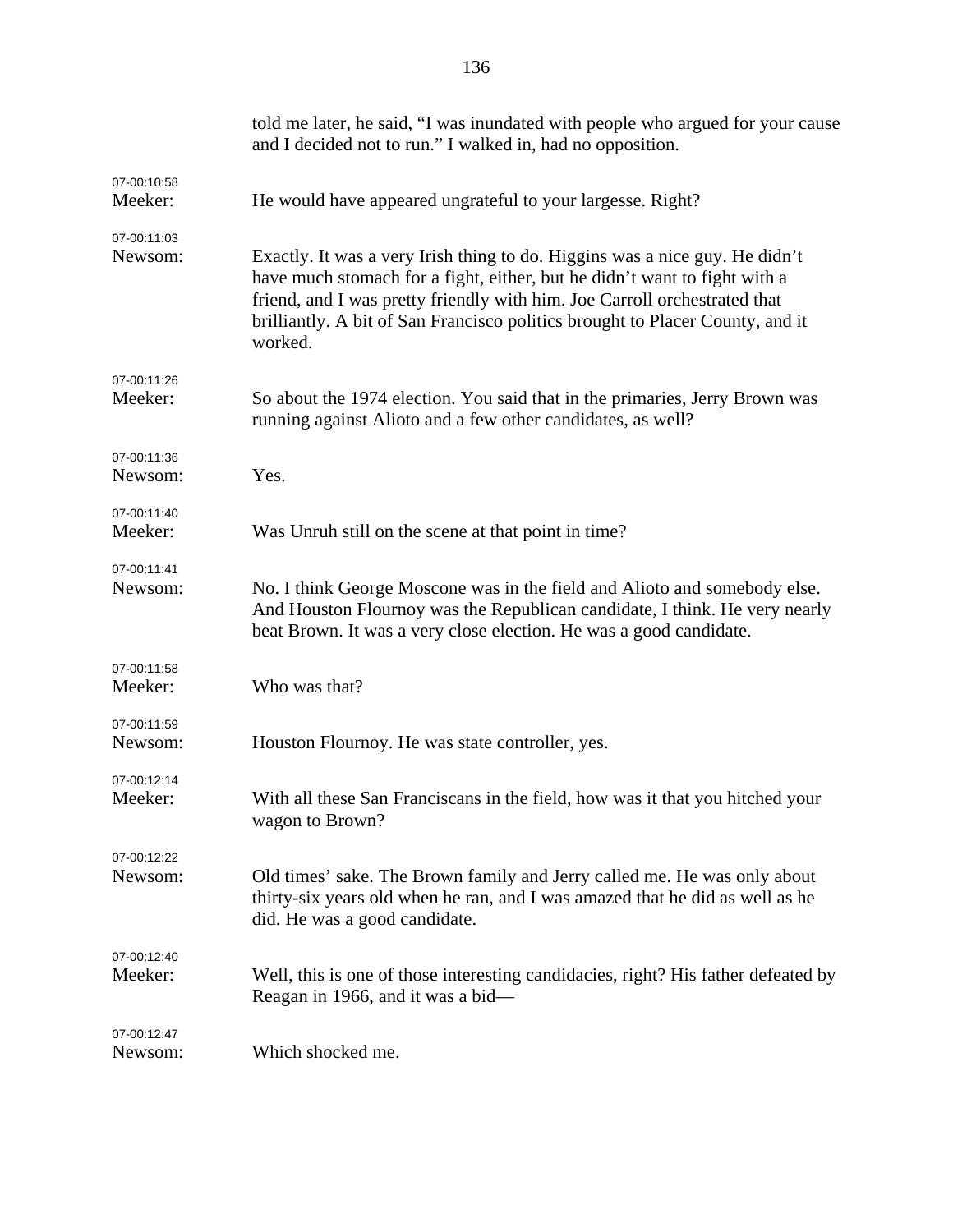| 07-00:12:48<br>Meeker: | Well, it was a bid for a third term, as well, and the only person, I guess, who<br>had done that before, that was Earl Warren.                                                                                                                                                                                                                                                                                                                                                                                                                                                                                                                                                                                                                                       |
|------------------------|----------------------------------------------------------------------------------------------------------------------------------------------------------------------------------------------------------------------------------------------------------------------------------------------------------------------------------------------------------------------------------------------------------------------------------------------------------------------------------------------------------------------------------------------------------------------------------------------------------------------------------------------------------------------------------------------------------------------------------------------------------------------|
| 07-00:12:54<br>Newsom: | Yes.                                                                                                                                                                                                                                                                                                                                                                                                                                                                                                                                                                                                                                                                                                                                                                 |
| 07-00:12:56<br>Meeker: | And then eight years of Reagan. That must have been a shock to the<br>Democratic Party in California. Did it feel like the Jerry Brown candidacy was<br>an attempt to repudiate Reagan, as well as vindicate his father's legacy, or was<br>it something entirely new?                                                                                                                                                                                                                                                                                                                                                                                                                                                                                               |
| 07-00:13:16<br>Newsom: | No. It was something entirely new. Jerry Brown was a fellow who had really<br>pretty scant background in politics. He had come out of Yale Law School, I<br>think, a Yale classics student, and he, I think, became Secretary of State. And<br>that was his background, training ground for being governor. So he became<br>governor at thirty-six or so. I don't think he knew much about government at<br>all, and he was a very controversial governor, appointing people like Rose<br>Bird Chief Justice, I think, and a lot of liberal types. But he staggered through<br>and did a second term. I can't remember much about the second term, but the<br>first one was very tumultuous and interesting. He was an interesting<br>candidate. He's running again. |
| 07-00:14:30<br>Meeker: | Yes. That's what I see.                                                                                                                                                                                                                                                                                                                                                                                                                                                                                                                                                                                                                                                                                                                                              |
| 07-00:14:32<br>Newsom: | He's talking about running again at seventy-one, I think. He'd be seventy-<br>three when he runs and seventy-seven when he finishes. I believe one of his<br>opponents will be my son, Gavin.                                                                                                                                                                                                                                                                                                                                                                                                                                                                                                                                                                        |
| 07-00:14:47<br>Meeker: | And perhaps another would be Dianne Feinstein?                                                                                                                                                                                                                                                                                                                                                                                                                                                                                                                                                                                                                                                                                                                       |
| 07-00:14:50<br>Newsom: | No, I think not.                                                                                                                                                                                                                                                                                                                                                                                                                                                                                                                                                                                                                                                                                                                                                     |
| 07-00:14:50<br>Meeker: | You don't think she's going to run?                                                                                                                                                                                                                                                                                                                                                                                                                                                                                                                                                                                                                                                                                                                                  |
| 07-00:14:51<br>Newsom: | I don't think Gavin would run if Feinstein ran, and I daresay neither would<br>Brown, because neither one could beat Feinstein.                                                                                                                                                                                                                                                                                                                                                                                                                                                                                                                                                                                                                                      |
| 07-00:15:00<br>Meeker: | But she's more senior than both of them, correct?                                                                                                                                                                                                                                                                                                                                                                                                                                                                                                                                                                                                                                                                                                                    |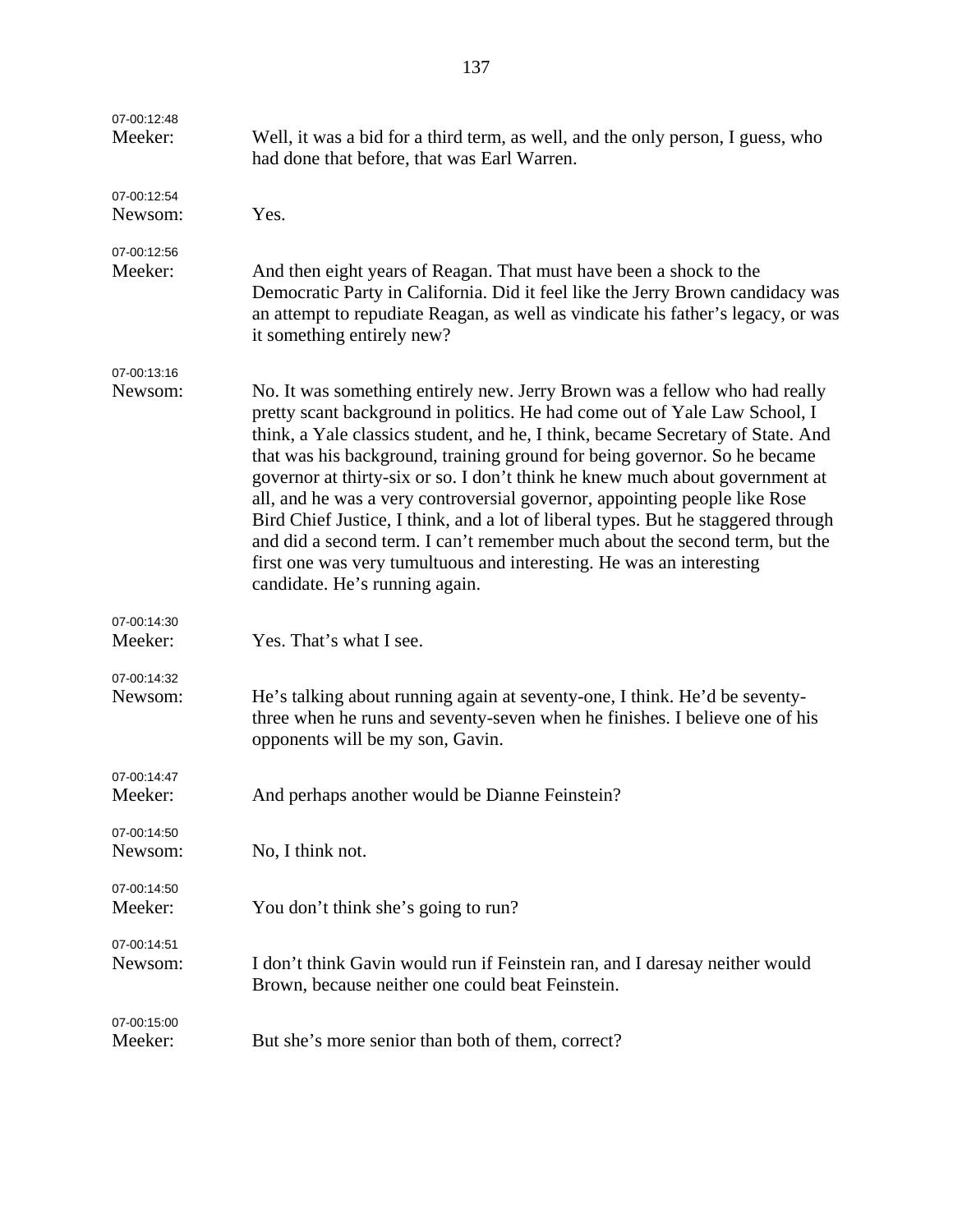| 07-00:15:04            |                                                                                                                                                                                                                                                                                                                                                                                                                                                                                                                                                                                                                                                                                                                                                                                                                                                                                                                                                                                          |
|------------------------|------------------------------------------------------------------------------------------------------------------------------------------------------------------------------------------------------------------------------------------------------------------------------------------------------------------------------------------------------------------------------------------------------------------------------------------------------------------------------------------------------------------------------------------------------------------------------------------------------------------------------------------------------------------------------------------------------------------------------------------------------------------------------------------------------------------------------------------------------------------------------------------------------------------------------------------------------------------------------------------|
| Newsom:                | Exactly. She has a secure position on the US Senate. I can't believe she would<br>give it up to run, taking a chance and losing, which could happen. Anything<br>could happen in these financial times.                                                                                                                                                                                                                                                                                                                                                                                                                                                                                                                                                                                                                                                                                                                                                                                  |
| 07-00:15:22<br>Meeker: | Sure. You had mentioned that your name was initially floated to be Fish and<br>Game Director.                                                                                                                                                                                                                                                                                                                                                                                                                                                                                                                                                                                                                                                                                                                                                                                                                                                                                            |
| 07-00:15:28<br>Newsom: | Yes.                                                                                                                                                                                                                                                                                                                                                                                                                                                                                                                                                                                                                                                                                                                                                                                                                                                                                                                                                                                     |
| 07-00:15:30<br>Meeker: | How was it that your name got brought up in that context? What did Jerry<br>Brown hope to accomplish by installing you in that position, do you think?                                                                                                                                                                                                                                                                                                                                                                                                                                                                                                                                                                                                                                                                                                                                                                                                                                   |
| 07-00:15:40<br>Newsom: | Yes. He talked to me about what I really wanted to do, and I had never<br>thought about being a judge, but I thought about politics and I was very<br>involved in environmental circles. I happened to start the Mountain Lion<br>Foundation with Margaret Owings. She was the state Parks Commissioner. I<br>forget when we did that, but early on. And I was very much involved in<br>conservation. That made me controversial, too. But Brown didn't mind<br>controversy at all. There was an old French song I thought of not long ago. It<br>says, "je fais pipi sur le gazon"—I pee on the grass to annoy the crickets. That<br>was part of Brown's philosophy of governing. He loved to tweak people's<br>noses and annoy people. So when he heard that I might be controversial, he<br>said, "Good." When he heard that Placer County was a little annoyed that I<br>was from San Francisco and being appointed to the bench, he said, "Great,<br>bring them on." He liked that. |
| 07-00:17:05<br>Meeker: | Well, in the event that you would have been appointed Fish and Game<br>Director, had you thought about what your agenda might have been? I guess<br>what would a conservationist agenda have been in that agency?                                                                                                                                                                                                                                                                                                                                                                                                                                                                                                                                                                                                                                                                                                                                                                        |
| 07-00:17:18<br>Newsom: | It's better not to think about it, because the more I reflect on it, the more<br>controversial I would have been as a director. Since I had a heavy freight in<br>the environmentalist direction and very little interest in hunting or fishing, for<br>that matter. The constituency is very much a hunting and fishing one, and the<br>money comes from that end of things.                                                                                                                                                                                                                                                                                                                                                                                                                                                                                                                                                                                                            |
| 07-00:17:57<br>Meeker: | Licensing and so forth.                                                                                                                                                                                                                                                                                                                                                                                                                                                                                                                                                                                                                                                                                                                                                                                                                                                                                                                                                                  |
| 07-00:17:59            |                                                                                                                                                                                                                                                                                                                                                                                                                                                                                                                                                                                                                                                                                                                                                                                                                                                                                                                                                                                          |
| Newsom:                | Exactly. So there would have been hell to pay. The duck hunters would have<br>hated me.                                                                                                                                                                                                                                                                                                                                                                                                                                                                                                                                                                                                                                                                                                                                                                                                                                                                                                  |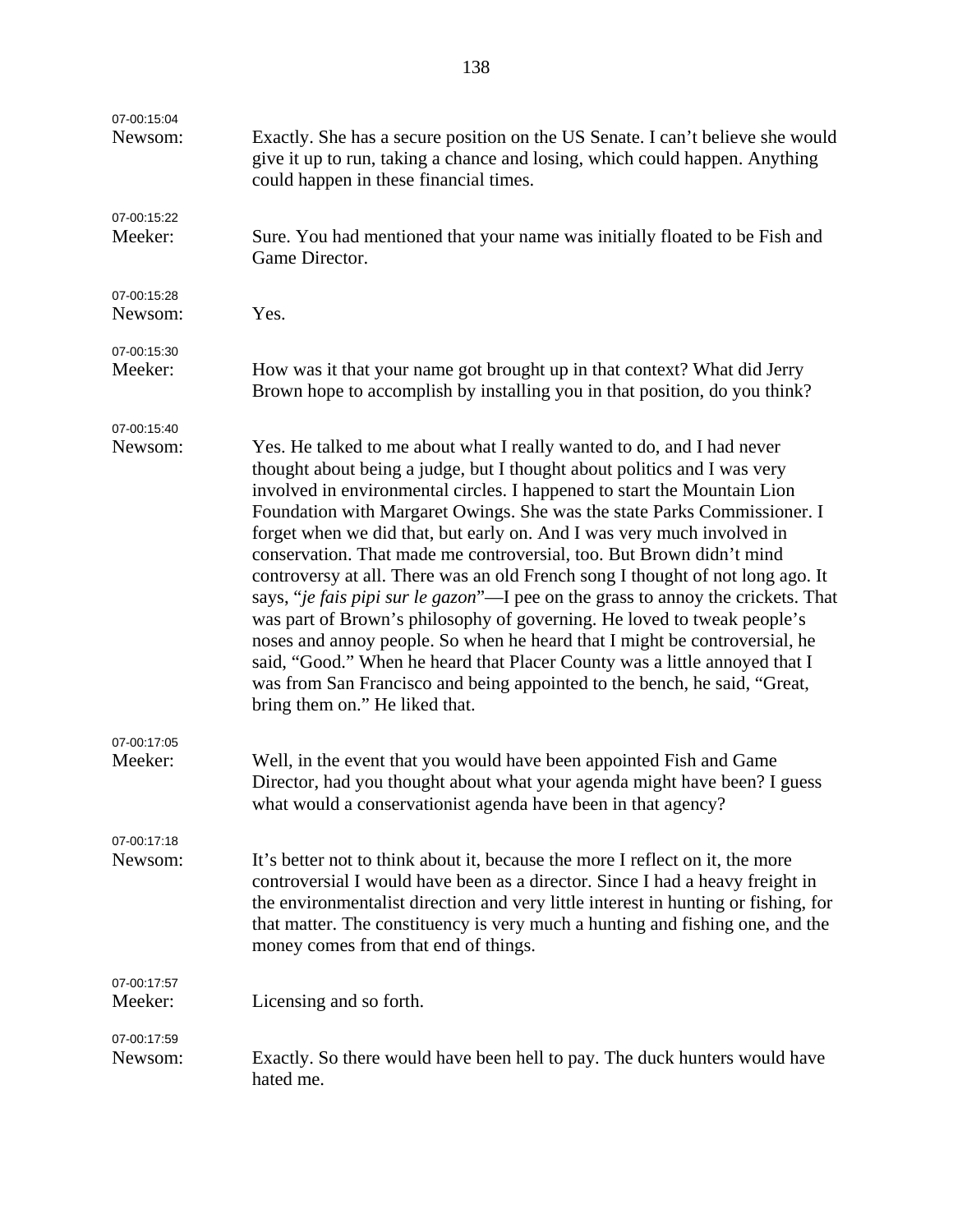| 07-00:18:06<br>Meeker: | You would have been in their crosshair, so to speak?                                                                                                                                                                                                                                                                                                                                                                                                                                                                                                                                                                                                                                                                                                                                                                                                                                                                                                                                                                                                                                                                                                                                          |
|------------------------|-----------------------------------------------------------------------------------------------------------------------------------------------------------------------------------------------------------------------------------------------------------------------------------------------------------------------------------------------------------------------------------------------------------------------------------------------------------------------------------------------------------------------------------------------------------------------------------------------------------------------------------------------------------------------------------------------------------------------------------------------------------------------------------------------------------------------------------------------------------------------------------------------------------------------------------------------------------------------------------------------------------------------------------------------------------------------------------------------------------------------------------------------------------------------------------------------|
| 07-00:18:07<br>Newsom: | Exactly. So to speak. And so the woman who was appointed instead of me<br>was Claire Dedrick, and she was sort of in the middle, centrist and well-liked<br>by the fishing and hunting community. The duck hunters liked her a lot. I<br>think I escaped by not taking that job. I would have been the wrong choice.                                                                                                                                                                                                                                                                                                                                                                                                                                                                                                                                                                                                                                                                                                                                                                                                                                                                          |
| 07-00:18:38<br>Meeker: | Well, let's discuss the appointment. So I assume that you would have had<br>discussions with him. I've spoken with other individuals who were appointed<br>to the judiciary before, and they said they basically just sort of got a call,<br>sometimes out of the blue, and heard, "You've been appointed."                                                                                                                                                                                                                                                                                                                                                                                                                                                                                                                                                                                                                                                                                                                                                                                                                                                                                   |
| 07-00:18:59<br>Newsom: | Yes.                                                                                                                                                                                                                                                                                                                                                                                                                                                                                                                                                                                                                                                                                                                                                                                                                                                                                                                                                                                                                                                                                                                                                                                          |
| 07-00:19:02<br>Meeker: | Or please send along your vitae, something along those lines. How did it<br>happen for you?                                                                                                                                                                                                                                                                                                                                                                                                                                                                                                                                                                                                                                                                                                                                                                                                                                                                                                                                                                                                                                                                                                   |
| 07-00:19:08<br>Newsom: | I'm trying to remember. I was a very active attorney in the Tahoe area. I had<br>good connections with the DA's office in Auburn. I knew Keith Sparks. The<br>time I'm talking about now, seventy-five, when I was appointed, there was<br>nobody who had a better criminal practice in Placer County than I had. So it<br>was easy for me to get Sparks, and for that matter, Higgins in that time, and<br>people up there in Auburn to support my candidacy, and letters started coming<br>in to Brown, and Brown called me, said, "Makes sense to me. Would you be<br>interested in it?" I said, "Yes, I would." It was time for me, at forty, to, so to<br>speak, settle down. I was a single man by then and running around a little too<br>much in Placer Valley, in Squaw Valley and Tahoe City. There were a lot of<br>bars, and I was Irish American, and I was like a moth attracted to a flame,<br>attracted to these lovely bars and restaurants. And I thought if I moved down<br>to Auburn, it would be a little slower life, and it was. That's how it happened.<br>Brown said, "Are you interested?" I said, "Yes." He said, "Makes sense to<br>me," and I did it. He did it. |
| 07-00:20:46<br>Meeker: | I'm just trying to figure out how this process works out. It sounds like there<br>was a kind of acknowledgement that you were up for this fish and game job.                                                                                                                                                                                                                                                                                                                                                                                                                                                                                                                                                                                                                                                                                                                                                                                                                                                                                                                                                                                                                                  |
| 07-00:20:58<br>Newsom: | Yes.                                                                                                                                                                                                                                                                                                                                                                                                                                                                                                                                                                                                                                                                                                                                                                                                                                                                                                                                                                                                                                                                                                                                                                                          |
| 07-00:20:59<br>Meeker: | You know, it's a trial balloon and that one gets shot down pretty quickly. I<br>don't know if this is happening simultaneously or not. But then there's some<br>conversation about, well, what else might there be?                                                                                                                                                                                                                                                                                                                                                                                                                                                                                                                                                                                                                                                                                                                                                                                                                                                                                                                                                                           |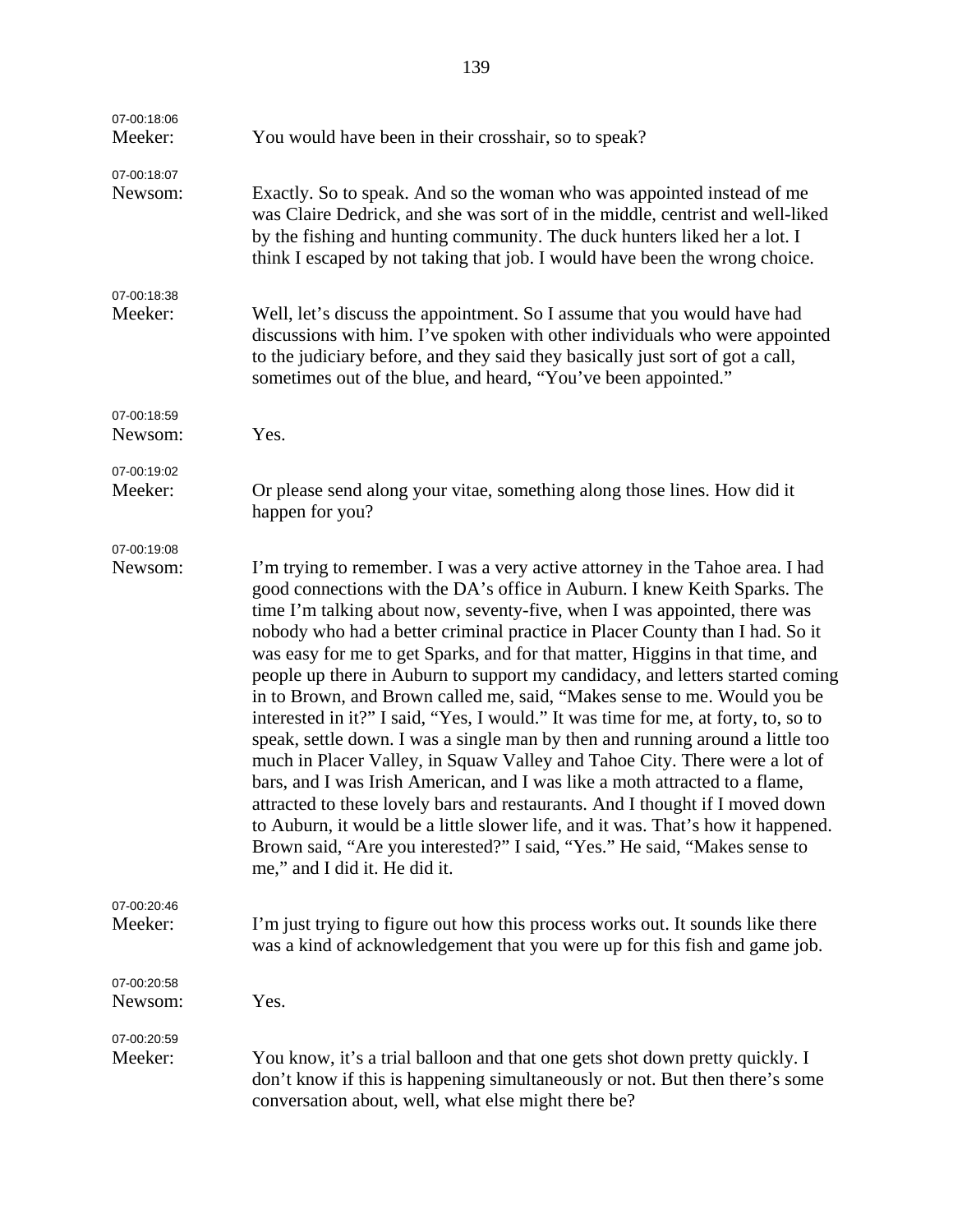| 07-00:21:16            |                                                                                                                                                                                                                                                                                                                                                                                         |
|------------------------|-----------------------------------------------------------------------------------------------------------------------------------------------------------------------------------------------------------------------------------------------------------------------------------------------------------------------------------------------------------------------------------------|
| Newsom:                | Exactly. I didn't take the pressure off Brown on fish and game. So that would<br>have been stupid of me politically, and I was always quite political. I didn't<br>make it easy on Brown. I said, "Oh, it's a huge disappointment to me," and<br>secretly, I thought it was not. So I had a fallback position. And he said he was<br>anxious to do it, to patch things up, so to speak. |
| 07-00:21:51<br>Meeker: | Okay. So that helps clarify things. Because sometimes when I talk to people<br>who are appointed to the judiciary, they take this sort of very judge-like<br>posture, in which they're sort of passive and sitting back.                                                                                                                                                                |
| 07-00:22:06            |                                                                                                                                                                                                                                                                                                                                                                                         |
| Newsom:                | No, no.                                                                                                                                                                                                                                                                                                                                                                                 |
| 07-00:22:07<br>Meeker: | Then a call, as they're reading through their—                                                                                                                                                                                                                                                                                                                                          |
| 07-00:22:11<br>Newsom: | I sought the position. I did. Had I not sought it, I think I wouldn't have been<br>appointed.                                                                                                                                                                                                                                                                                           |
| 07-00:22:19<br>Meeker: | And you also marshaled the resources of your colleagues?                                                                                                                                                                                                                                                                                                                                |
| 07-00:22:21<br>Newsom: | Exactly.                                                                                                                                                                                                                                                                                                                                                                                |
| 07-00:22:23<br>Meeker: | So once the announcement comes out that Governor Brown wants to appoint<br>you, there are some newspaper articles that appear that bring up the<br>relationship of his father with your father around Squaw Valley. How did you<br>respond to that and did that-?                                                                                                                       |
| 07-00:22:41            |                                                                                                                                                                                                                                                                                                                                                                                         |
| Newsom:                | In a jocular way, by saying I was the first judge ever appointed, to my<br>knowledge, purely on the merits. That's how I handled it with the press.                                                                                                                                                                                                                                     |
| 07-00:22:54            |                                                                                                                                                                                                                                                                                                                                                                                         |
| Meeker:                | Well, you had also said something else which I thought was kind of<br>interesting. This was obviously very early in his term and I think he had<br>appointed—you were amongst the first ten, it sounds like.                                                                                                                                                                            |
| 07-00:23:10            |                                                                                                                                                                                                                                                                                                                                                                                         |
| Newsom:                | Yes, yes.                                                                                                                                                                                                                                                                                                                                                                               |
| 07-00:23:11<br>Meeker: | It sounds like most other people who were appointed to the bench were either<br>women or people who weren't white.                                                                                                                                                                                                                                                                      |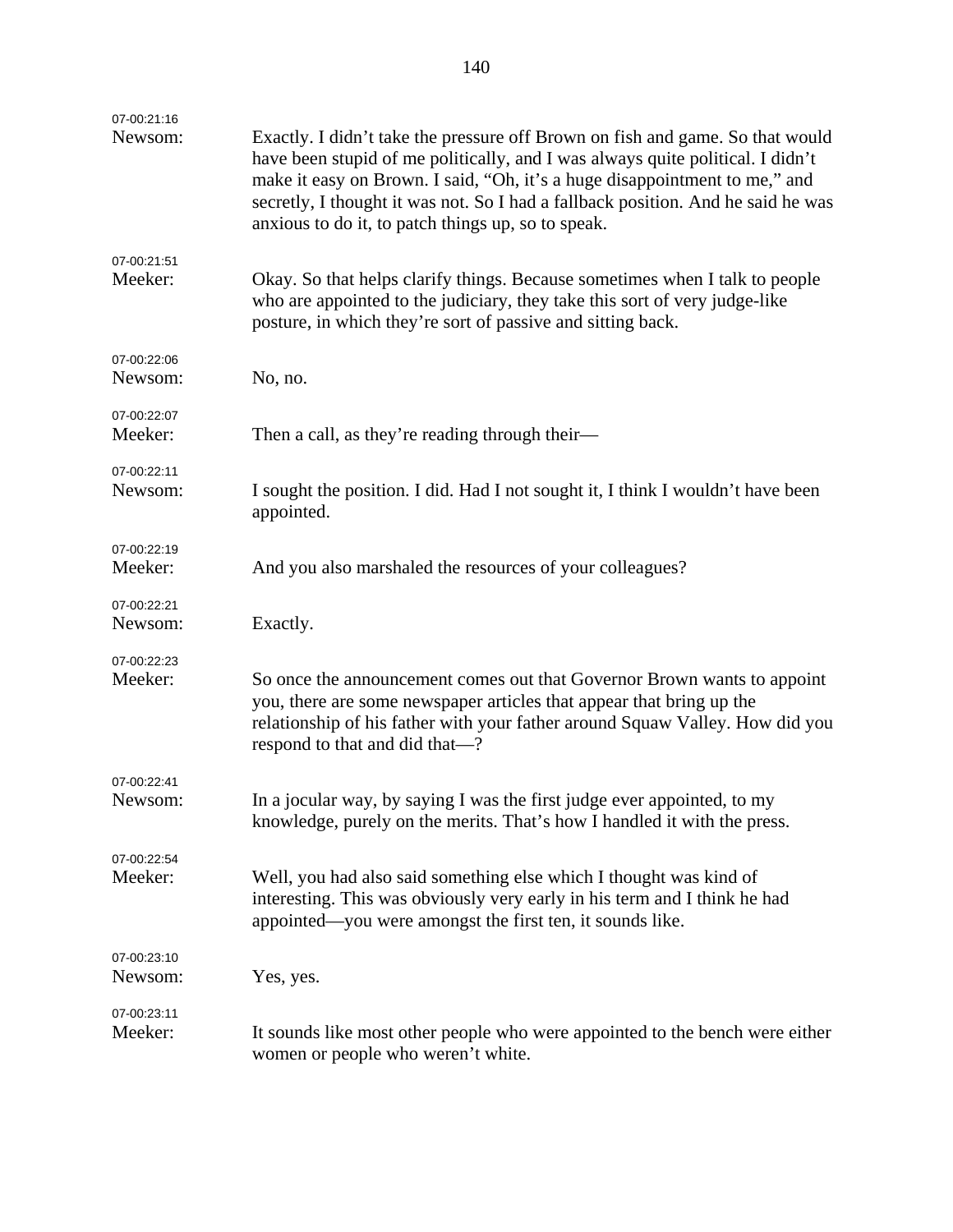| 07-00:23:19<br>Newsom: | Yes.                                                                                                                                                                                                                                                                                                                                                                                                                                                                                                                                                                    |
|------------------------|-------------------------------------------------------------------------------------------------------------------------------------------------------------------------------------------------------------------------------------------------------------------------------------------------------------------------------------------------------------------------------------------------------------------------------------------------------------------------------------------------------------------------------------------------------------------------|
| 07-00:23:20<br>Meeker: | So you described yourself as the token Irish Catholic.                                                                                                                                                                                                                                                                                                                                                                                                                                                                                                                  |
| 07-00:23:23<br>Newsom: | I think I did. I actually used that phrase. Yes.                                                                                                                                                                                                                                                                                                                                                                                                                                                                                                                        |
| 07-00:23:27<br>Meeker: | Yes. That was the quote, right? And it was actually quoted a few times.                                                                                                                                                                                                                                                                                                                                                                                                                                                                                                 |
| 07-00:23:32<br>Newsom: | Yes. It was, it turned out, a popular thing to have said.                                                                                                                                                                                                                                                                                                                                                                                                                                                                                                               |
| 07-00:23:39<br>Meeker: | That's, in some ways, an obvious statement, but I'm wondering if you can<br>kind of unpack it a little bit for me.                                                                                                                                                                                                                                                                                                                                                                                                                                                      |
| 07-00:23:47<br>Newsom: | Well, I was trying to deflect the political criticism of the appointment by<br>saying that. If you stop and think of it, it was a pretty good thing to have said,<br>because it got across the point that I was Irish American. There were a lot of<br>Irish Americans. There were more then in politics than there are now. And<br>also, it established I was a Catholic kid. There were a lot of Catholics, too,<br>even in Placer County. There were a lot of Irish Catholic Republicans. So it<br>was altogether—what should I say? It was politically a wisecrack. |
| 07-00:24:40<br>Meeker: | But it also points out something that had changed substantially, and I think if<br>you look at this period of time on the statewide level, the election of Jerry<br>Brown, and on the city level, I guess it was a year later that Moscone was<br>elected, and there were substantial changes within San Francisco in relation to<br>that. Was that ten years before, it wouldn't have made any sense to say,<br>"token Irish Catholic," because Irish-                                                                                                                 |
| 07-00:25:15<br>Newsom: | Yes, exactly. So you're making the point, I think, that is a valid one, that was<br>a rejoinder, too, and it was sort of a certification of my good-old-boy status as<br>a San Francisco political type. Kind of a rejoinder to all the affirmative action<br>appointments that Brown had made. It resonated in that sense, too.                                                                                                                                                                                                                                        |
| 07-00:25:48<br>Meeker: | Well, it can be seen as a rejoinder which would, in a sense, kind of maybe<br>question the new regime, but it can also be taken as supportive of it in saying<br>that, "I'm participating in this, I guess, sort of identity-based appointments."                                                                                                                                                                                                                                                                                                                       |
| 07-00:26:10<br>Newsom: | It was something in between, and it was, I think, and remains a pretty good<br>thing to have said. Nobody was annoyed by it. A lot of people were amused<br>by it, and a lot of people who were critical of Brown were reassured to hear                                                                                                                                                                                                                                                                                                                                |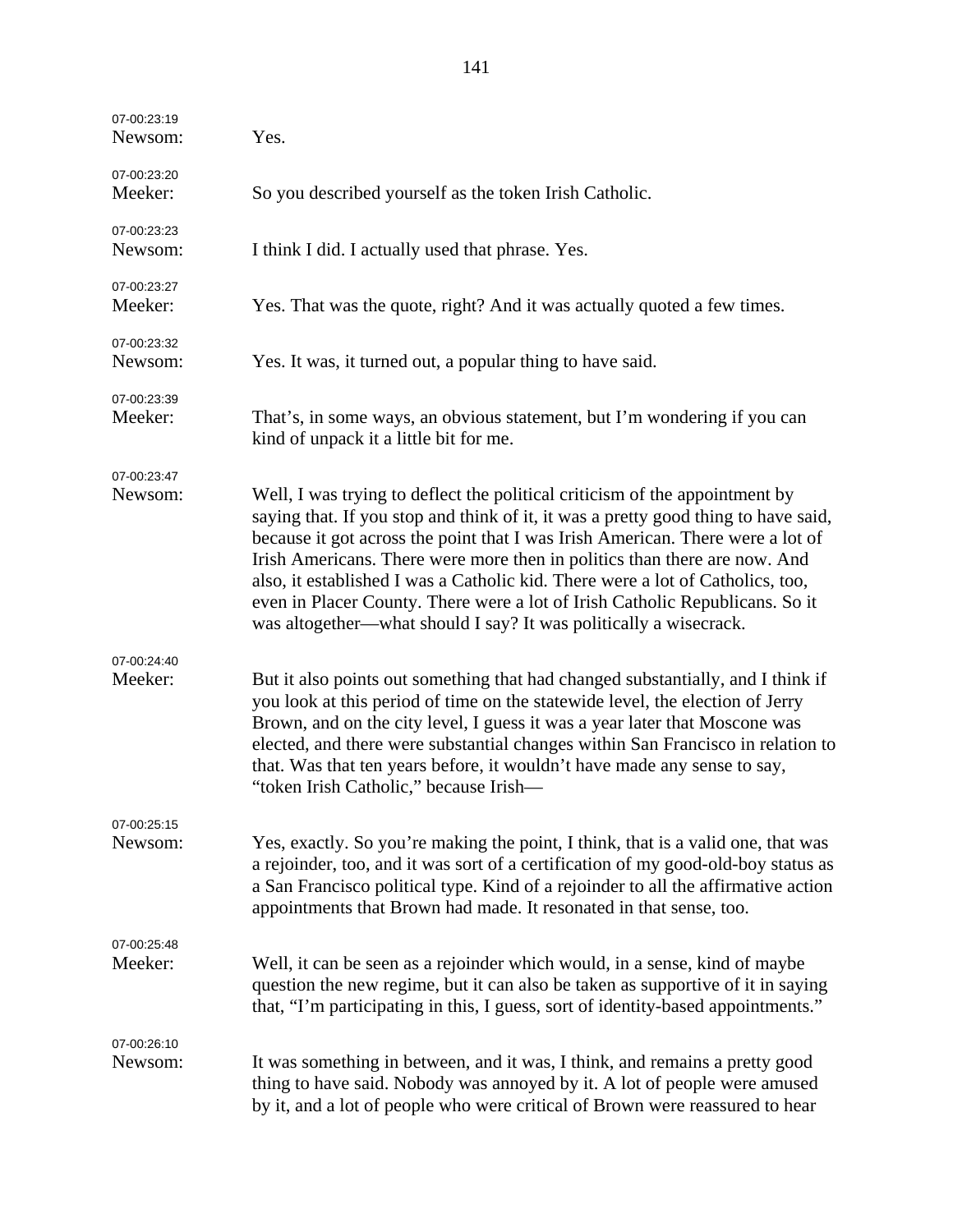|                        | that somebody like myself was being appointed. Not knowing how liberal I<br>was. They might have been deceived.                                                                                                                                                                                                                                                                                                                                                                               |
|------------------------|-----------------------------------------------------------------------------------------------------------------------------------------------------------------------------------------------------------------------------------------------------------------------------------------------------------------------------------------------------------------------------------------------------------------------------------------------------------------------------------------------|
| 07-00:26:38<br>Meeker: | Well, I don't want to make too much out of this one statement, but I wonder if<br>you ever got any sort of response or conversation with some of the other<br>judicial appointees, some of the women or-?                                                                                                                                                                                                                                                                                     |
| 07-00:26:57<br>Newsom: | No, nothing. Nothing.                                                                                                                                                                                                                                                                                                                                                                                                                                                                         |
| 07-00:27:00<br>Meeker: | Okay. So you don't know if they sort of took it—?                                                                                                                                                                                                                                                                                                                                                                                                                                             |
| 07-00:27:05<br>Newsom: | I don't have the sense now that they did. Nobody was very annoyed by it. Yes.<br>I think. It was entirely a joke, you know. A token Irish Catholic. But [there<br>was a] certain ruefulness in that, and a certain irony in that remark. I think it<br>was better now, it seems, even better than when I said it. Makes sense.                                                                                                                                                                |
| 07-00:27:35<br>Meeker: | Well, I feel like your son mentioned that when he was appointed to the Board<br>of Supervisors. I'll have to go back and look, but I kind of remember.                                                                                                                                                                                                                                                                                                                                        |
| 07-00:27:46<br>Newsom: | Did he say something along those lines? Yes.                                                                                                                                                                                                                                                                                                                                                                                                                                                  |
| 07-00:27:48<br>Meeker: | I kind of remember some phrase like that being used. So I don't know if it was<br>used spontaneously or if it was a quotation.                                                                                                                                                                                                                                                                                                                                                                |
| 07-00:27:59<br>Newsom: | I don't know.                                                                                                                                                                                                                                                                                                                                                                                                                                                                                 |
| 07-00:28:00<br>Meeker: | I'll have to look into that. It could just be kind of reading all of this history,<br>getting it mixed up. I do that occasionally. Okay. So once you're installed as<br>Superior Court judge, how do you make the transition professionally?                                                                                                                                                                                                                                                  |
| 07-00:28:23<br>Newsom: | Well, I was a lawyer. You have to have ten years experience, I think, to<br>qualify for the Superior Court, and I had more than that. I became a lawyer in<br>sixty-one or something. And I had fourteen years experience. A lot of criminal<br>experience. Placer County was in those days a very sparsely populated county,<br>much less populous than it is now. My God, I think of Lincoln. There were<br>500 people when I was appointed. There are probably 40,000 now, maybe<br>fifty. |
|                        | And Roseville is a huge place now. So when I was appointed, it was very<br>much still a rural county and your being a judge in a rural county with only                                                                                                                                                                                                                                                                                                                                       |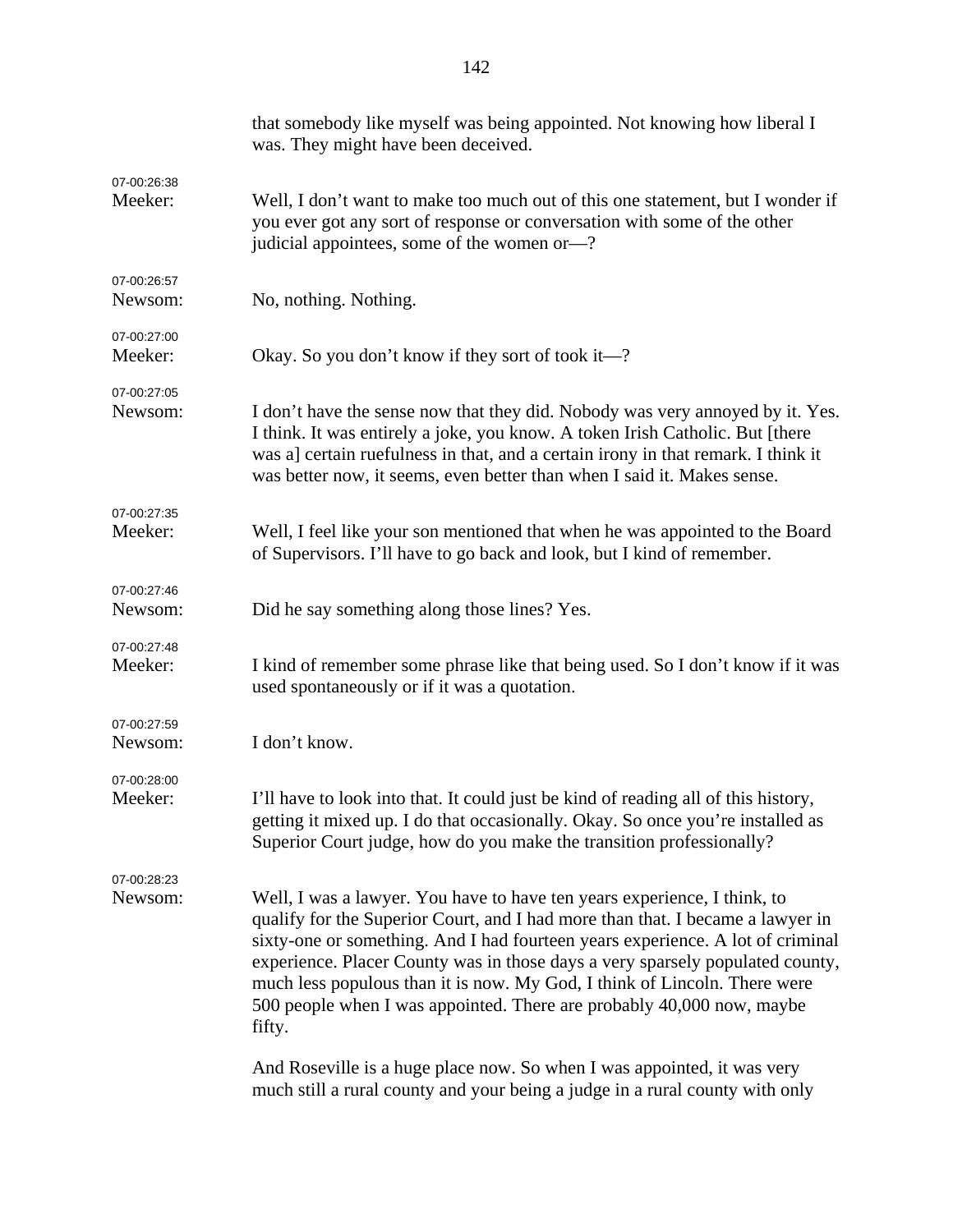|                        | two other judges—by the way, I should say geographically it is a huge county,<br>stretching all the way from the border of Sacramento to Lake Tahoe. That's<br>geographically maybe the largest county in the state, I think, or pretty close to<br>it. So there were three judges of the Superior Court. Ron Cameron and Leland<br>Propp, whom I didn't get along with at all. Miserable fellow I thought.                                                                                                                                                                                                                                                                                                                                                                                                                                                  |
|------------------------|--------------------------------------------------------------------------------------------------------------------------------------------------------------------------------------------------------------------------------------------------------------------------------------------------------------------------------------------------------------------------------------------------------------------------------------------------------------------------------------------------------------------------------------------------------------------------------------------------------------------------------------------------------------------------------------------------------------------------------------------------------------------------------------------------------------------------------------------------------------|
| 07-00:30:02<br>Meeker: | Was he a Reagan appointee?                                                                                                                                                                                                                                                                                                                                                                                                                                                                                                                                                                                                                                                                                                                                                                                                                                   |
| 07-00:30:04<br>Newsom: | Yes, of course. I was the third. So Cameron was very friendly to me and<br>Propp was not. But the transition was easy because in a rural county like that,<br>it's a big deal being a superior court judge. All of a sudden you're a, so to<br>speak, a celebrity in a rural county. Also, there were not a lot of cases to hear.<br>Things were much quieter in those days. There are many more judges now,<br>probably ten on the court, as opposed to two when I was appointed and<br>three—I became the third. There wasn't much happening in the county. One<br>of the interesting things for me was I had death penalty cases, which I didn't<br>have later on the Court of Appeal, because you don't have the jurisdiction:<br>they go from the Superior Court right to the Supreme Court, and still do. I had<br>three death penalty cases in a row. |
| 07-00:31:27<br>Meeker: | When did the death penalty—when was that overturned, because wasn't there<br>a period of time-?                                                                                                                                                                                                                                                                                                                                                                                                                                                                                                                                                                                                                                                                                                                                                              |
| 07-00:31:31<br>Newsom: | It got overturned a couple of times during the time I was on the bench. But I<br>had three actual death penalty cases and unsurprisingly, all three I set the<br>death penalty the jury brought in aside. Not that I had anything against the<br>death penalty, but it just happened to be a coincidence that in my view all<br>three were set aside. I don't know what the law is now. But in those days, you<br>had the discretion to overrule the jury. You might ask why waste time with the<br>jury decision if you're going to set it aside, but I think it was a good rule.                                                                                                                                                                                                                                                                           |
| 07-00:32:25<br>Meeker: | Well, the jury was there to determine guilt or innocence.                                                                                                                                                                                                                                                                                                                                                                                                                                                                                                                                                                                                                                                                                                                                                                                                    |
| 07-00:32:28<br>Newsom: | The death penalty, you have to impanel a separate jury on life or death. In all<br>three cases, the jury brought in death. In all three cases, I thought there was<br>very skimpy evidence to warrant a death penalty. I'm serious about this. I was<br>willing, in a really heinous case, to let the jury's verdict stand. So I didn't<br>have a mindset. But, for example, a dope dealer who killed another dope<br>dealer in an argument over division of the spoils. I didn't think that was a<br>death penalty case. It was not like torturing and killing a child. So I was<br>aggressive. Also, I might say, I was political. I'll be frank with you. You had,<br>I think, six months within which to make a decision to let the jury's death                                                                                                         |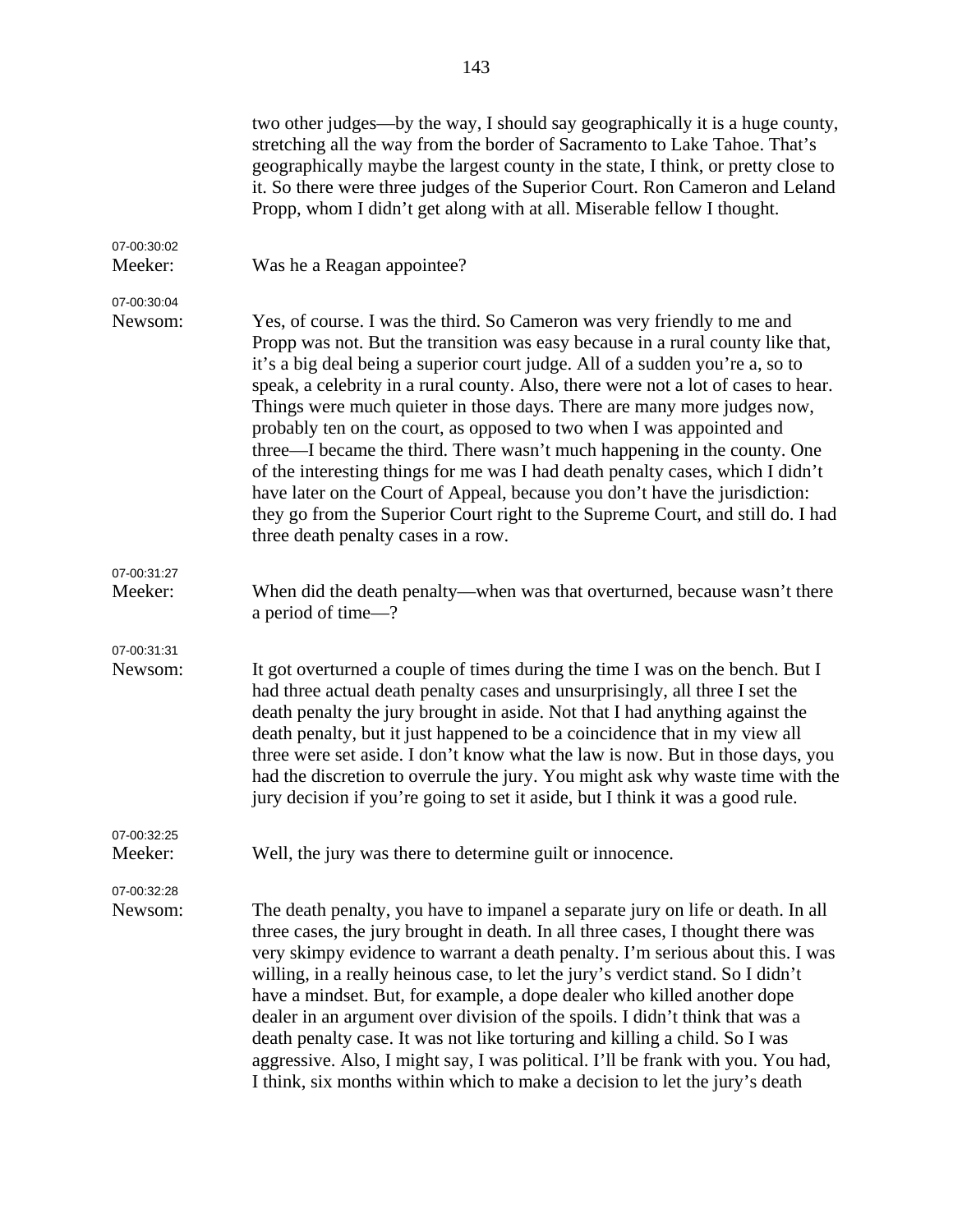|                        | penalty stand or not. I waited four or five months to set it aside, and by then,<br>everybody had forgotten it.                                                                                                                                                                                                                                                                                                                                                                                                                                                                                                                                         |
|------------------------|---------------------------------------------------------------------------------------------------------------------------------------------------------------------------------------------------------------------------------------------------------------------------------------------------------------------------------------------------------------------------------------------------------------------------------------------------------------------------------------------------------------------------------------------------------------------------------------------------------------------------------------------------------|
| 07-00:33:40<br>Meeker: | They assumed that the killer was on death row by that point in time.                                                                                                                                                                                                                                                                                                                                                                                                                                                                                                                                                                                    |
| 07-00:33:44<br>Newsom: | He hadn't arrived yet. But we had one paper, Auburn Journal. Sacramento<br>Bee covered a little bit of the county. But it just wasn't news anymore. It<br>would have been news a week later or a day later, but months passed. The<br>people's passions have subsided and it's over. I think that's true in general.<br>People are very angry when they read about something like this, and after a<br>little while, something else comes up and they're less angry.                                                                                                                                                                                    |
| 07-00:34:23<br>Meeker: | In a small town like that, did you have much interaction with the journalists as<br>part of this newspaper?                                                                                                                                                                                                                                                                                                                                                                                                                                                                                                                                             |
| 07-00:34:29<br>Newsom: | Oh, yes.                                                                                                                                                                                                                                                                                                                                                                                                                                                                                                                                                                                                                                                |
| 07-00:34:30<br>Meeker: | Did you feel much pressure from them?                                                                                                                                                                                                                                                                                                                                                                                                                                                                                                                                                                                                                   |
| 07-00:34:33<br>Newsom: | In fact, I socialized with them. Joe Carroll was the Auburn Journal. Great<br>friend of mine. Bill Wilson was the stringer for <i>The Bee</i> . Great friend of mine.<br>That didn't hurt, having good connections with the press.                                                                                                                                                                                                                                                                                                                                                                                                                      |
| 07-00:34:50<br>Meeker: | In interviewing other judges, they describe how they change certain parts of<br>their life, patterns of sociability, memberships in clubs, and so forth, when<br>they move from being an attorney to sitting on the bench. Did you feel like<br>you had to change any part of your life?                                                                                                                                                                                                                                                                                                                                                                |
| 07-00:35:14<br>Newsom: | No. I was a single man. There's one little anecdote I think is worth telling. I<br>was a single man and I went out with a couple of ladies in those days, between<br>seventy-five and seventy-eight when I went on the Court of Appeal. One day,<br>a very attractive lady sent a note into me saying she's been on a jury that I'd<br>presided over and she would like to meet me. And I asked my secretary to<br>give me a briefing and she said, "I think she's a single woman and very<br>attractive." I thought, "What's wrong with meeting her?" So I decided to meet<br>her at the same place where I had the dinner for Higgins, the Jimmy Inn. |
| 07-00:36:21<br>Meeker: | What's this called? The-?                                                                                                                                                                                                                                                                                                                                                                                                                                                                                                                                                                                                                               |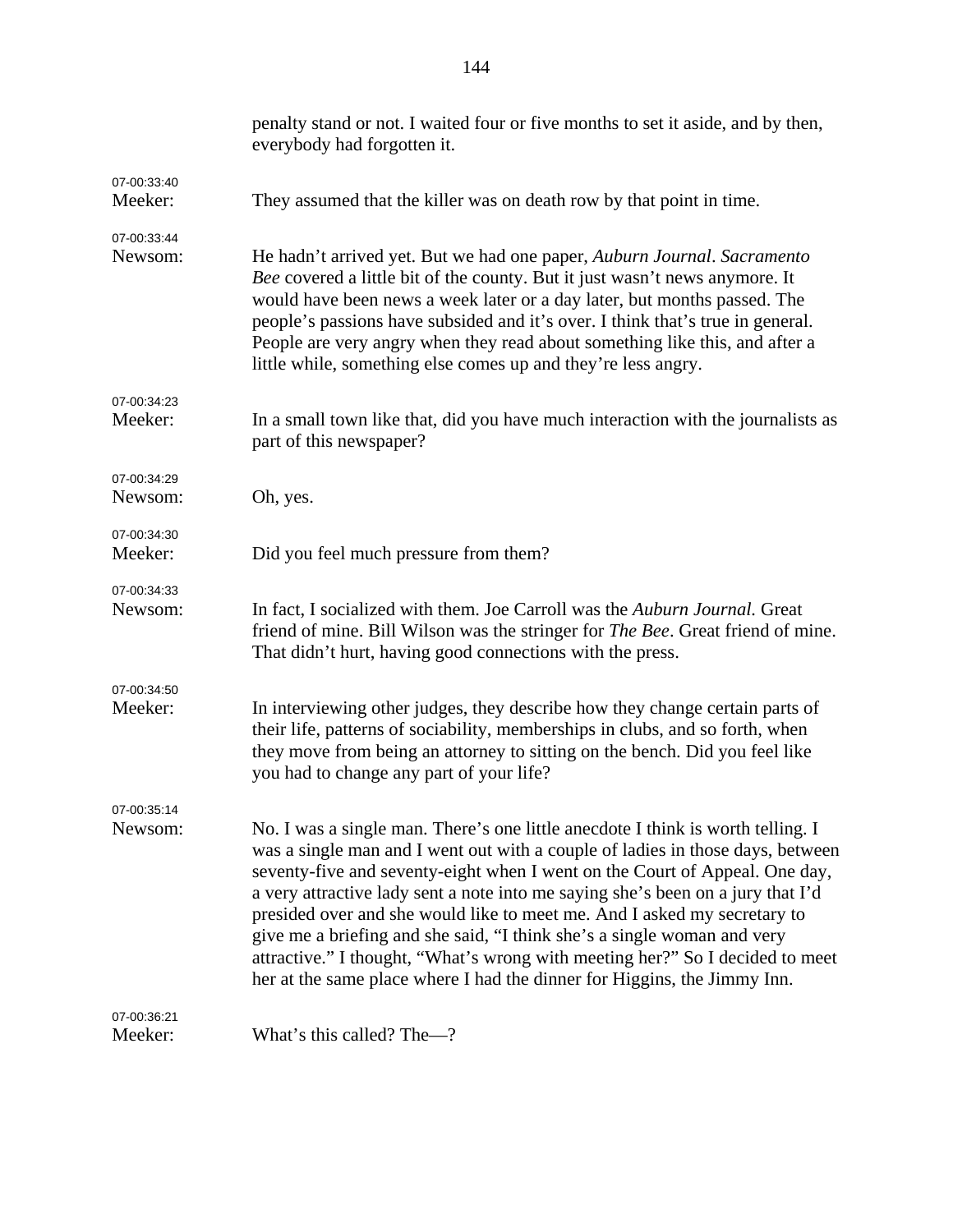| 07-00:36:21<br>Newsom: | The Jimmy Inn. J-I-M-M-Y. And the second word's "Inn." It's in Weimar,<br>and I wanted to be a little off the beaten path when I met her. So I met her at<br>the Jimmy Inn. Very attractive woman. And I asked her, "Are you single?" in<br>the course of the conversation. Not that blunt. But, "Are you single?<br>Divorced?" And she said, "No, I'm married." I said, "Oh." I got up, walked<br>out, said to the bartender, whose name I remember, Jim McIsaac. I said to<br>McIsaac, "Have me called. Have me called now." He knew what to do and he<br>called me and said, "Judge, there's an emergency down in the court." I left.<br>I've never seen her again. Very good-looking lady. I was told afterwards—<br>here's the interesting part of the story—she had embezzled a lot of money<br>from her employer, Bill White, an attorney in Auburn, and she was looking<br>for some protection, and I was going to be the victim.                                                                                                                                                                                                       |
|------------------------|-------------------------------------------------------------------------------------------------------------------------------------------------------------------------------------------------------------------------------------------------------------------------------------------------------------------------------------------------------------------------------------------------------------------------------------------------------------------------------------------------------------------------------------------------------------------------------------------------------------------------------------------------------------------------------------------------------------------------------------------------------------------------------------------------------------------------------------------------------------------------------------------------------------------------------------------------------------------------------------------------------------------------------------------------------------------------------------------------------------------------------------------------|
| 07-00:37:38<br>Meeker: | Wow.                                                                                                                                                                                                                                                                                                                                                                                                                                                                                                                                                                                                                                                                                                                                                                                                                                                                                                                                                                                                                                                                                                                                            |
| 07-00:37:40<br>Newsom: | Pardon me. I must say, she was very attractive, and I could easily have been,<br>had she lied to me and told me she was single or divorced. I could have been<br>swept into that. Sometime later—pardon me—I had a little fallout from an<br>assistant DA I didn't get along with that well, Jack Shelley. And Jack Shelley<br>went to the press and said, "You should check this out. This judge dated this<br>woman." They tried to make a big deal of it. I told the Sacramento Bee,<br>"Forget it. I saw the woman once in my life," and I told him exactly what<br>happened. Later on, the end of the story, I had to sentence the woman for<br>embezzlement. There was no other judge to do it. I told the DA, I said, "I've<br>met this woman. Any problem at all with my doing it, because I'm going to<br>give her probation. I've read the record." He said, "No, not at all." I said, "Put<br>it on the record that you have no objection. You know that I knew the lady. I<br>met her once. I told you the circumstances." No objection. Higgins was a very<br>decent guy. I gave the lady probation. I never heard from her again. |
| 07-00:39:15<br>Meeker: | Well, obviously she wouldn't have appealed that, because that was a light<br>sentence, right?                                                                                                                                                                                                                                                                                                                                                                                                                                                                                                                                                                                                                                                                                                                                                                                                                                                                                                                                                                                                                                                   |
| 07-00:39:17<br>Newsom: | Oh, no. No. She had pled guilty and I couldn't think of any reason—first<br>offense. She had children. Very sad case.                                                                                                                                                                                                                                                                                                                                                                                                                                                                                                                                                                                                                                                                                                                                                                                                                                                                                                                                                                                                                           |
| 07-00:39:30<br>Meeker: | How was it that the other judges were not going to take the case?                                                                                                                                                                                                                                                                                                                                                                                                                                                                                                                                                                                                                                                                                                                                                                                                                                                                                                                                                                                                                                                                               |
| 07-00:39:36<br>Newsom: | One was disqualified and one was not available. The sentencing had to be<br>done that day because the time had passed for it. It was just about to expire.                                                                                                                                                                                                                                                                                                                                                                                                                                                                                                                                                                                                                                                                                                                                                                                                                                                                                                                                                                                      |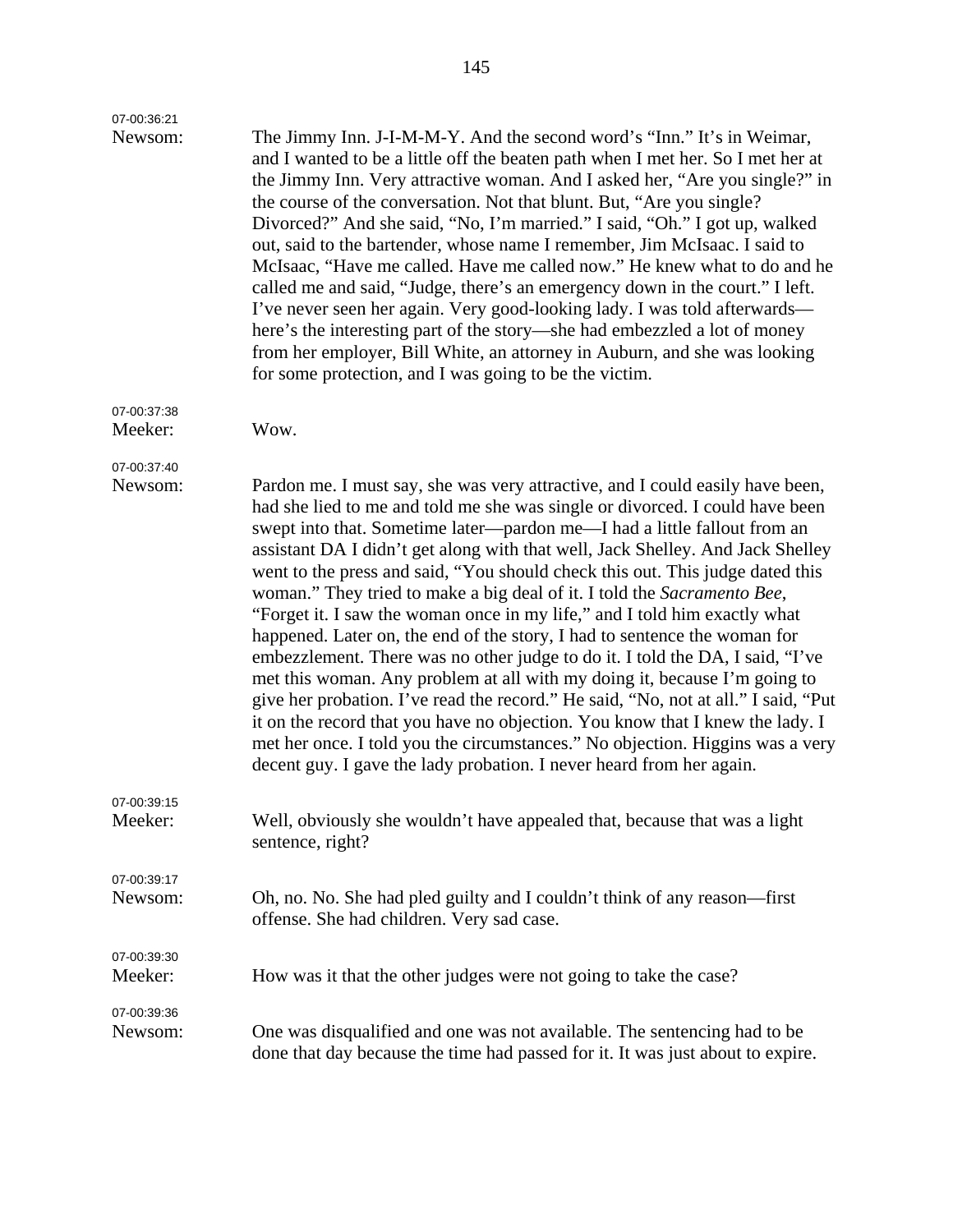| 07-00:39:49<br>Meeker: | That's an interesting story in and of itself about practicing in a small town, in<br>essence, where you're going to know a lot of people.                                                                                                                                                                                                                                                                                                                                                                                                                                                                                                                                     |
|------------------------|-------------------------------------------------------------------------------------------------------------------------------------------------------------------------------------------------------------------------------------------------------------------------------------------------------------------------------------------------------------------------------------------------------------------------------------------------------------------------------------------------------------------------------------------------------------------------------------------------------------------------------------------------------------------------------|
| 07-00:39:58<br>Newsom: | Exactly.                                                                                                                                                                                                                                                                                                                                                                                                                                                                                                                                                                                                                                                                      |
| 07-00:39:59<br>Meeker: | Is this when you moved to Dutch Flat, then?                                                                                                                                                                                                                                                                                                                                                                                                                                                                                                                                                                                                                                   |
| 07-00:40:04<br>Newsom: | I can't remember. I was not satisfied living in Auburn.                                                                                                                                                                                                                                                                                                                                                                                                                                                                                                                                                                                                                       |
| 07-00:40:11<br>Meeker: | Okay. So you moved to Auburn?                                                                                                                                                                                                                                                                                                                                                                                                                                                                                                                                                                                                                                                 |
| 07-00:40:12<br>Newsom: | Yes, Auburn, and I didn't like it much. I wanted a smaller town, because I'd<br>lived in Squaw Valley, which was very small, then, and Dutch Flat, I had gone<br>there a couple of times, I thought it was a charming town. Beautiful,<br>untouched. Still is, by the way. I still live there. A great town, unchanged.<br>Four or five hundred people. So I had a friend named Matt Bailey who lived<br>in Dutch Flat. He invited me to come up there and look around. He told me he<br>had a house to rent. He was a fellow member of the Sierra Club with me up<br>there. I'm amazed I belonged to the Sierra Club in those days, even when I<br>was a judge. No problems. |
| 07-00:41:04<br>Meeker: | Would there be an issue with that now, you think?                                                                                                                                                                                                                                                                                                                                                                                                                                                                                                                                                                                                                             |
| 07-00:41:07<br>Newsom: | I think so.                                                                                                                                                                                                                                                                                                                                                                                                                                                                                                                                                                                                                                                                   |
| 07-00:41:09<br>Meeker: | What about any other organizations? Did you feel that you needed to resign<br>from any of them? Any fraternal organizations or anything like that?                                                                                                                                                                                                                                                                                                                                                                                                                                                                                                                            |
| 07-00:41:19<br>Newsom: | I didn't as a Superior Court judge, but as a Court of Appeal judge, I applied to<br>the commission and told them I was a member of the Sierra Legal Defense<br>Fund Board and could I hold that job? In the circumstances, they agreed I<br>could, but I had to make a lot of disclosures. I stayed on the job. It's Earth<br>Justice Legal Defense Fund now. But I think there are far fewer problems for<br>a state appellate judge than for a federal appeals court judge, being a member<br>of national organization like that, because most of their litigation is on a<br>national scope.                                                                               |
| 07-00:42:11<br>Meeker: | So could we talk about writing decisions? And from what I understand,<br>Superior Court judges generally don't write decisions.                                                                                                                                                                                                                                                                                                                                                                                                                                                                                                                                               |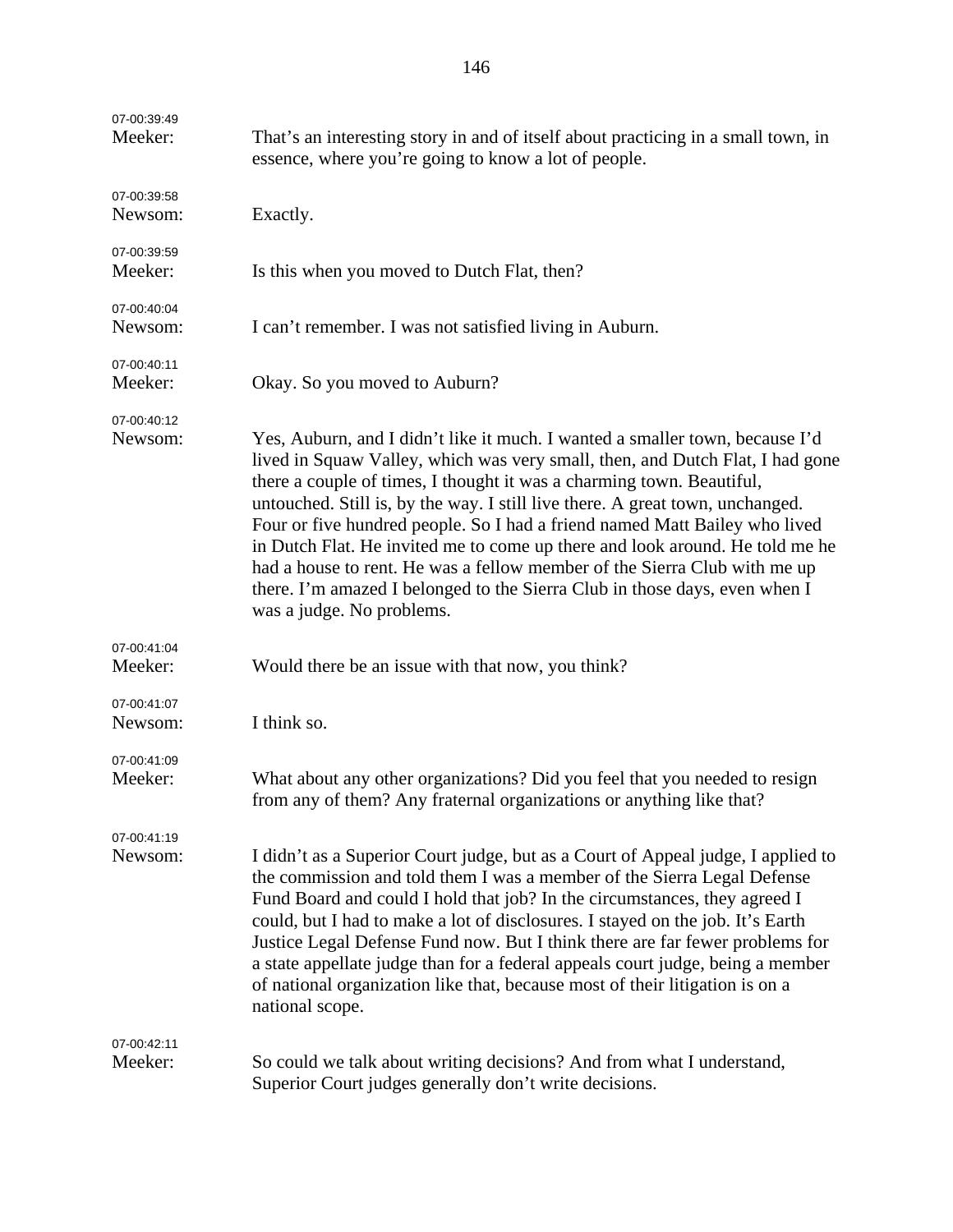| 07-00:42:19<br>Newsom: | Exactly.                                                                                                                                                                                                                                                                                                                                                                                                                                                                                                                                                                                                                                                                                                                                                                                                                                                                                                                                                                                                                                                                                                                                  |
|------------------------|-------------------------------------------------------------------------------------------------------------------------------------------------------------------------------------------------------------------------------------------------------------------------------------------------------------------------------------------------------------------------------------------------------------------------------------------------------------------------------------------------------------------------------------------------------------------------------------------------------------------------------------------------------------------------------------------------------------------------------------------------------------------------------------------------------------------------------------------------------------------------------------------------------------------------------------------------------------------------------------------------------------------------------------------------------------------------------------------------------------------------------------------|
| 07-00:42:20<br>Meeker: | Were there any instances in which you felt like there were important issues<br>that you needed to address?                                                                                                                                                                                                                                                                                                                                                                                                                                                                                                                                                                                                                                                                                                                                                                                                                                                                                                                                                                                                                                |
| 07-00:42:26<br>Newsom: | Well, you could write a little memorandum or something. We're not<br>published. Generally speaking, not published.                                                                                                                                                                                                                                                                                                                                                                                                                                                                                                                                                                                                                                                                                                                                                                                                                                                                                                                                                                                                                        |
| 07-00:42:36<br>Meeker: | They would just go along with the case in the event that it was appealed.                                                                                                                                                                                                                                                                                                                                                                                                                                                                                                                                                                                                                                                                                                                                                                                                                                                                                                                                                                                                                                                                 |
| 07-00:42:38<br>Newsom: | Exactly. It would explain the basis. Maybe a tax case, something that you<br>thought required some exegesis, some interpretation that you felt an obligation<br>to lay out for the parties, or a basis for an evidentiary ruling that you wanted<br>to explain more carefully. But quite different on the Court of Appeals, where<br>you were writing decisions from scratch.                                                                                                                                                                                                                                                                                                                                                                                                                                                                                                                                                                                                                                                                                                                                                             |
| 07-00:43:13<br>Meeker: | Can you think of any examples of cases at the Superior Court level that you<br>felt like you needed to create a memo to explain?                                                                                                                                                                                                                                                                                                                                                                                                                                                                                                                                                                                                                                                                                                                                                                                                                                                                                                                                                                                                          |
| 07-00:43:23<br>Newsom: | I can't remember, but if there were any, they were very few and far between.                                                                                                                                                                                                                                                                                                                                                                                                                                                                                                                                                                                                                                                                                                                                                                                                                                                                                                                                                                                                                                                              |
| 07-00:43:30<br>Meeker: | There were a few cases that did, at least, make it into statewide publication, I<br>guess, and one of them early on was basically-I don't know what level of<br>decision it was, but there was an order to improve conditions at the Placer<br>County jail. That sort of seemed to make statewide news and I'm wondering if<br>you remember much about that. That was 1977.                                                                                                                                                                                                                                                                                                                                                                                                                                                                                                                                                                                                                                                                                                                                                               |
| 07-00:44:00<br>Newsom: | It could have been Nicky Lee Diamond, a murder case. Very interesting case.<br>I might have written something about that. It was a case in which a<br>transvestite hired—not hired, but went out with sort of a monster whose name<br>now escapes me. But Diamond was a monster, too. She was a transvestite and<br>made a very attractive woman. She was in jail and started to sprout a beard. I<br>was just appointed to the bench. It was an early case. Her lawyer filed a writ<br>of habeas corpus asking for drugs to be given to stop the growth of the beard.<br>Hormones. And all the deputies were there watching this test of my mettle.<br>They refused to give her—they thought it was amusing—refused to give her<br>her hormones. And I ordered the hormones be given the lady or the man, and I<br>said, "I do this not on any other grounds than aesthetic grounds." And that<br>made the press. But I think you're referring to an order I made requiring<br>segregation of violent prisoners from people being held for drunk driving.<br>They were being put in the same cells with the murderers and I thought that |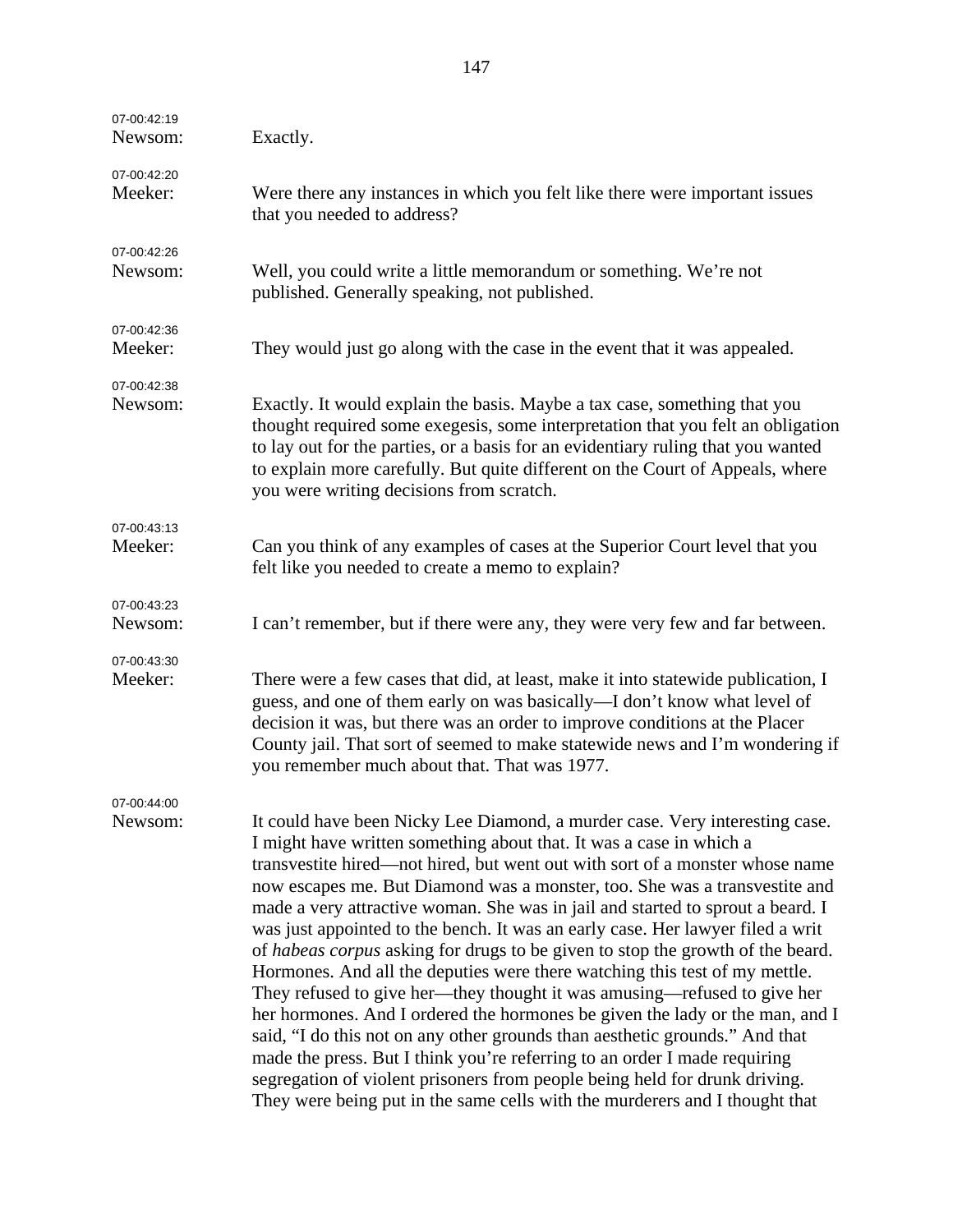|                        | was wrong, and still do, and I ordered them to either release the drunk drivers<br>on bail or put them in safe custody and away from people who had<br>demonstrated dangerous propensities.                                                                                                                                                                                                                                              |
|------------------------|------------------------------------------------------------------------------------------------------------------------------------------------------------------------------------------------------------------------------------------------------------------------------------------------------------------------------------------------------------------------------------------------------------------------------------------|
| 07-00:46:13<br>Meeker: | That's an interesting example of perhaps Placer County becoming a more<br>urbanized place—I mean, you were only on the Superior Court there for about<br>three years, so it's a fairly short period of time to think about historical<br>change. But I know in the late 1970s, there was a bit of growth up in that area.                                                                                                                |
| 07-00:46:36<br>Newsom: | Yes. Quite.                                                                                                                                                                                                                                                                                                                                                                                                                              |
| 07-00:46:38<br>Meeker: | So was this kind of in response to asking the-?                                                                                                                                                                                                                                                                                                                                                                                          |
| 07-00:46:42<br>Newsom: | Yes. A new paradigm. A new order. I was trying to be part of that. In the old<br>days, they wouldn't have thought of that. Ordinary common decency requires<br>you to make a distinction between somebody accused of driving with .10 and<br>somebody accused of multiple murders. We had some people like that. We<br>had many murder cases up there.                                                                                   |
| 07-00:47:21<br>Meeker: | This is, from what I understand, also a period of time in which there is a great<br>deal of sort of attention being paid to drunk driving and changing laws in<br>relation to it.                                                                                                                                                                                                                                                        |
| 07-00:47:38<br>Newsom: | Yes.                                                                                                                                                                                                                                                                                                                                                                                                                                     |
| 07-00:47:38<br>Meeker: | I don't know if it was happening this early or not.                                                                                                                                                                                                                                                                                                                                                                                      |
| 07-00:47:40<br>Newsom: | The law was amazing. It was 1.5 as the presumptive level for drunk driving.<br>So you could be driving around with double the current .08 law, double the<br>amount that's conclusive now. If you're .08, you're drunk. In those days, 1.5<br>was the presumption level. When I got on the Court of Appeal, I made a<br>decision on holding the new law, .08, unconstitutional for vagueness.<br>Anyhow, it was a big change in the law. |
| 07-00:47:46<br>Meeker: | Well, when was the law changed—because I know it was incremental, right?                                                                                                                                                                                                                                                                                                                                                                 |
| 07-00:48:50<br>Newsom: | It went from .08 to .10 and from .10 to .15. And it went from .15 rebuttal<br>down to .08 conclusive. Huge difference. My father, who's a terrific bridge<br>player, often had a half pint before he got in a bridge game. He would have<br>certainly been .08. He was winning major tournaments. My mother, God rest                                                                                                                    |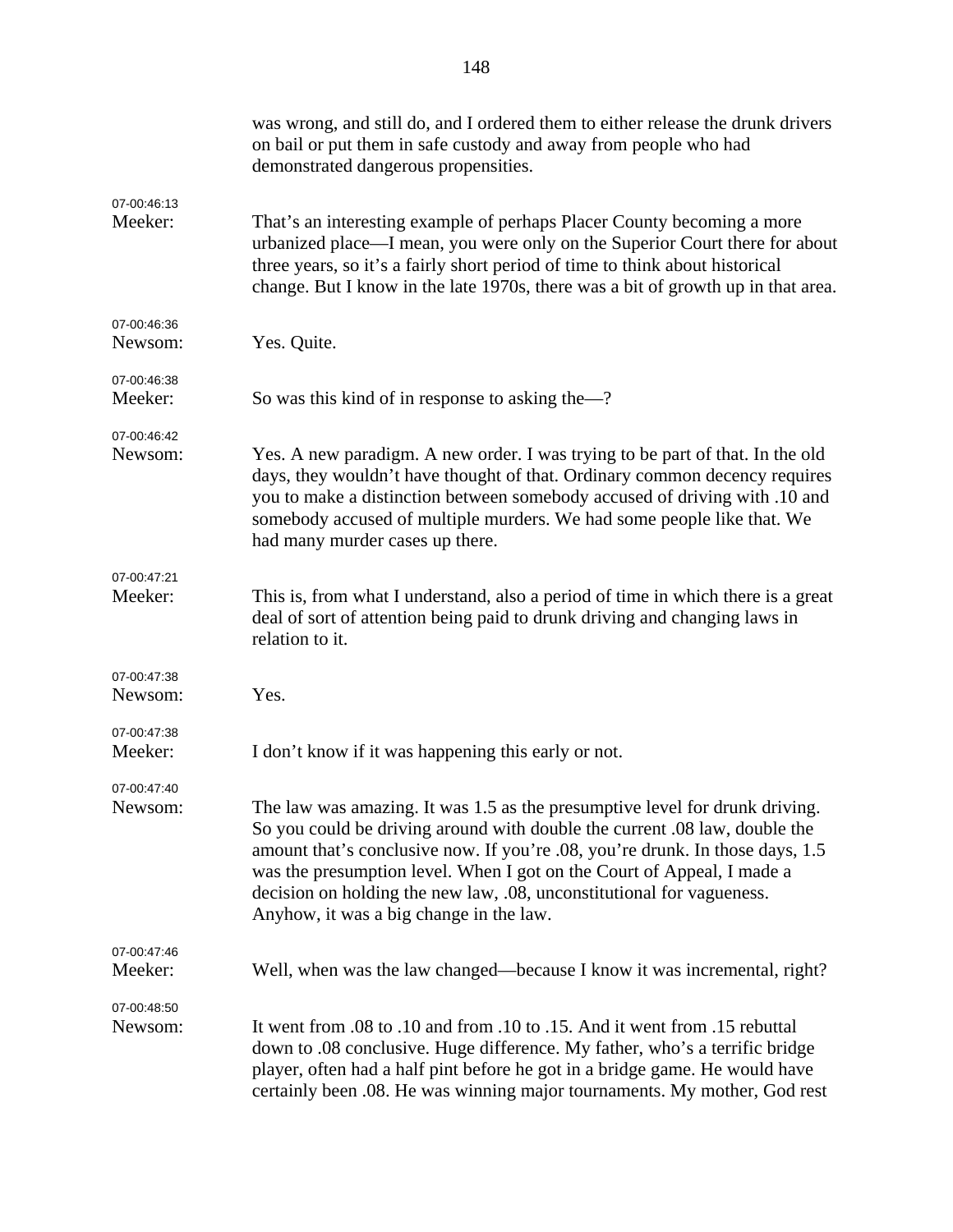|                        | her soul, could not have driven over a cornfield in Iowa after one drink.<br>People are different. Have different metabolism, different size. The law was<br>and is crazy. It's a status crime. |
|------------------------|-------------------------------------------------------------------------------------------------------------------------------------------------------------------------------------------------|
| 07-00:49:51<br>Meeker: | It's a status crime. That's interesting.                                                                                                                                                        |
| 07-00:49:52<br>Newsom: | Yes. You could be sober and be convicted of the crime of being drunk.                                                                                                                           |
| 07-00:49:58<br>Meeker: | How do you describe it as a status?                                                                                                                                                             |
| 07-00:50:01<br>Newsom: | .08. It's not a question whether you're drunk or sober, it's a question of<br>whether you're .08. Being .08 is a status, not a crime.                                                           |
| 07-00:50:16<br>Meeker: | It's question of being Mormon or not, for example?                                                                                                                                              |
| 07-00:50:19<br>Newsom: | The Mormons would agree with the law, I'm sure. But I don't. I think it's a<br>stupid law.                                                                                                      |
| 07-00:50:26<br>Meeker: | Well, when you were practicing on the Superior Court, then, I'm sure you had<br>a lot of DUI cases before you.                                                                                  |
| 07-00:50:31<br>Newsom: | No, I didn't.                                                                                                                                                                                   |
| 07-00:50:32<br>Meeker: | You didn't?                                                                                                                                                                                     |
| 07-00:50:32<br>Newsom: | They were justice court in those days, muni court.                                                                                                                                              |
| 07-00:50:35<br>Meeker: | Muni court.                                                                                                                                                                                     |
| 07-00:50:37<br>Newsom: | The Superior Court was felony only, so I wouldn't have a drunk-driving case<br>unless it involved a terrible accident.                                                                          |
| 07-00:50:50<br>Meeker: | What about drug cases when you were a Superior Court.                                                                                                                                           |
| 07-00:50:54<br>Newsom: | I had a lot of drug cases.                                                                                                                                                                      |
| 07-00:50:53<br>Meeker: | How did you approach those?                                                                                                                                                                     |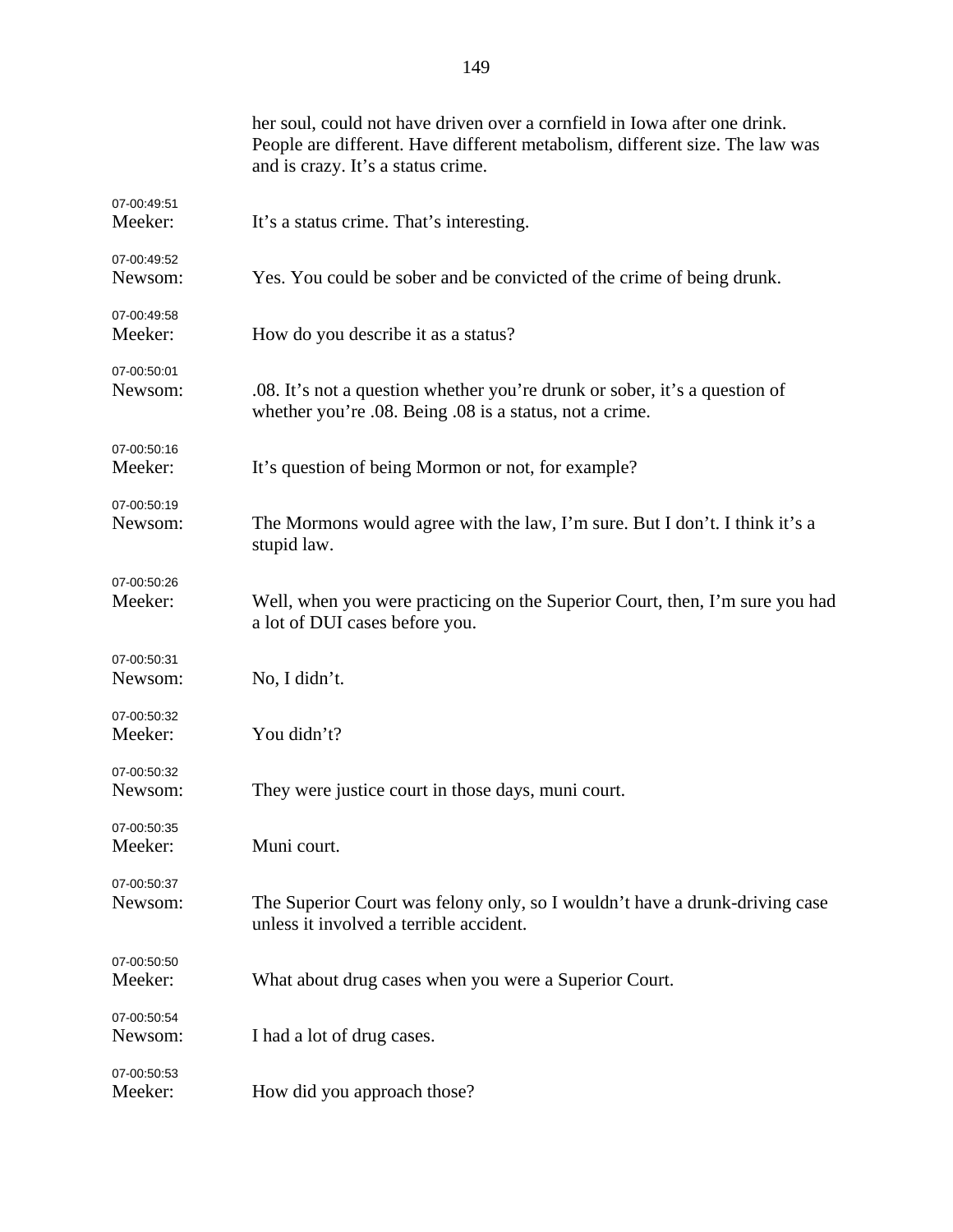| 07-00:50:57            |                                                                                                                                                                                                                                                                                                                                                                                                                                                                                                                                                                                                                                                                                                                                                                                                                                                                                                                                                                                                                                                                                                                                                                                                                                                                                                                                                                              |
|------------------------|------------------------------------------------------------------------------------------------------------------------------------------------------------------------------------------------------------------------------------------------------------------------------------------------------------------------------------------------------------------------------------------------------------------------------------------------------------------------------------------------------------------------------------------------------------------------------------------------------------------------------------------------------------------------------------------------------------------------------------------------------------------------------------------------------------------------------------------------------------------------------------------------------------------------------------------------------------------------------------------------------------------------------------------------------------------------------------------------------------------------------------------------------------------------------------------------------------------------------------------------------------------------------------------------------------------------------------------------------------------------------|
| Newsom:                | I thought then, and I think then—how can I say this without getting too<br>pontifical about it? That the drug laws made and make no sense whatever. I<br>think laws against drugs are the principal cause of crime across the board.<br>Crime in general. Murder, robbery, burglary, receiving, et cetera, et cetera.<br>They're all predominantly caused by the laws against drugs. People have to<br>get the money to supply habits if they can't get it from the state, can't get the<br>drugs from the state. If you gave it to people, you would reduce crime by<br>seventy-five percent in the morning. It's just unbelievable, the stupidity of the<br>law on this subject. Whether something's right or wrong doesn't depend on<br>whether there's a law against it. Pardon me. I might think that smoking<br>marijuana is very wrong for you in terms of health. But I don't want to have a<br>law against it because you can't enforce it. It just creates contempt for laws<br>when you have unenforceable laws. Also, you put people in jail for nothing. In<br>Texas, you could get twenty years for a joint in the old days. I don't know<br>how bad it is now. But the whole law is the principal cause of crime in the<br>country now. The law against drugs. That's how I feel about it. That's how I<br>felt then in Placer County. That's how I feel now. |
| 07-00:52:58            |                                                                                                                                                                                                                                                                                                                                                                                                                                                                                                                                                                                                                                                                                                                                                                                                                                                                                                                                                                                                                                                                                                                                                                                                                                                                                                                                                                              |
| Meeker:                | Well, then, did that put you in a position in which you felt conflicted, I guess,<br>because you have this philosophy about the evil of drug laws, in essence, but<br>then you were compelled to preside over cases that you were going to end up<br>sending people to prison for these very laws.                                                                                                                                                                                                                                                                                                                                                                                                                                                                                                                                                                                                                                                                                                                                                                                                                                                                                                                                                                                                                                                                           |
| 07-00:53:20            |                                                                                                                                                                                                                                                                                                                                                                                                                                                                                                                                                                                                                                                                                                                                                                                                                                                                                                                                                                                                                                                                                                                                                                                                                                                                                                                                                                              |
| Newsom:                | I could do it. I also could say at sentencing, "I'm compelled to do this by law.<br>I don't think it's a just sentence and I would like the record to show that I<br>didn't want to do it, but I have to do it." So of course that resulted in generally<br>challenging these cases. There was, in those days, a peremptory challenge.<br>I'm sure there still is. And the DA used to recuse me regularly on these cases,<br>because they knew of my scorn for the drug laws.                                                                                                                                                                                                                                                                                                                                                                                                                                                                                                                                                                                                                                                                                                                                                                                                                                                                                                |
| 07-00:53:58            |                                                                                                                                                                                                                                                                                                                                                                                                                                                                                                                                                                                                                                                                                                                                                                                                                                                                                                                                                                                                                                                                                                                                                                                                                                                                                                                                                                              |
| Meeker:                | When you were trying these cases, and it sounds like it didn't happen often<br>because you were recused, but did you ever take a different perspective on<br>crimes related to marijuana possession or cultivation versus maybe heroin or<br>something that would have been a little more substantial?                                                                                                                                                                                                                                                                                                                                                                                                                                                                                                                                                                                                                                                                                                                                                                                                                                                                                                                                                                                                                                                                       |
| 07-00:54:22<br>Newsom: | No. I think heroin is a classic example of a drug that is harmless, except to the<br>addict. And most of the harm caused to the addict is caused by the adulterated<br>form in which they take the drug. If you could take pure heroin, it would not<br>harm you physically. People don't know that, but it's true. I have a good<br>friend who was a heroin addict in England, and he got his state supply every<br>week. Lived a very productive life, brilliant guy, and no problems at all. But<br>as soon as you criminalize it, you create huge danger. Not only to the public.<br>A heroin addict has to have his fix. He'll kill you if he can't get it, or rob you                                                                                                                                                                                                                                                                                                                                                                                                                                                                                                                                                                                                                                                                                                  |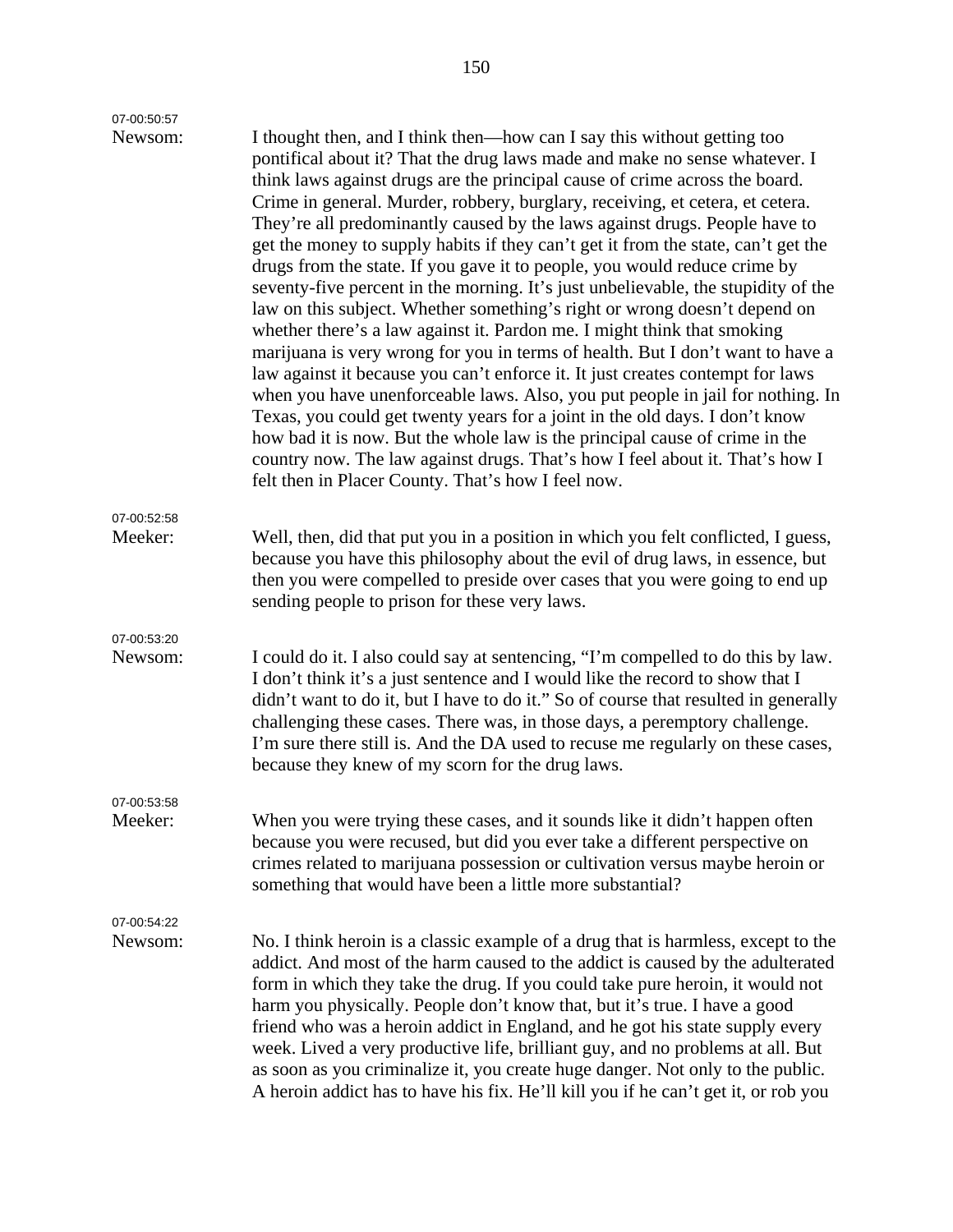| 07-00:58:35<br>Newsom: | Yes.                                                                                                                                                                                                                                                                                                                                                                                                                                                                                                                                                                                                                   |
|------------------------|------------------------------------------------------------------------------------------------------------------------------------------------------------------------------------------------------------------------------------------------------------------------------------------------------------------------------------------------------------------------------------------------------------------------------------------------------------------------------------------------------------------------------------------------------------------------------------------------------------------------|
| 07-00:58:24<br>Meeker: | Let's see here. I see that during this period of time, you were also on the<br>Juvenile Justice Commission?                                                                                                                                                                                                                                                                                                                                                                                                                                                                                                            |
| 07-00:57:59<br>Newsom: | Of course. Nobody wants to admit it. You can get drugs in Pelican Bay. What<br>happens is relatives of guards at Pelican Bay bring drugs in and the guards<br>distribute it. It's perverse.                                                                                                                                                                                                                                                                                                                                                                                                                            |
| 07-00:57:58<br>Meeker: | That's perverse.                                                                                                                                                                                                                                                                                                                                                                                                                                                                                                                                                                                                       |
| 07-00:57:42<br>Newsom: | I've heard from prisoners that there's no drug you can't get in prison. It's the<br>easiest place to get drugs in the world.                                                                                                                                                                                                                                                                                                                                                                                                                                                                                           |
| 07-00:57:40<br>Meeker: | Not to mention the prison-industrial complex.                                                                                                                                                                                                                                                                                                                                                                                                                                                                                                                                                                          |
| 07-00:56:42<br>Newsom: | Yes, I felt constrained. I wrote about this. I published things while I was on<br>the Court of Appeal. People are brainwashed on the subject. I think the police<br>have a lot to do with it. One of the enormous side benefits to law enforcement<br>from laws against drugs is overtime. They go up to Mendocino County and<br>they get many, many hours of double time flying around in expensive<br>helicopters, sitting on places, burning farms, and terrifying animals. It's so<br>stupid. But it pays a lot of money to a lot of people and that's the reason why<br>so much propaganda exists in favor of it. |
| 07-00:56:25<br>Meeker: | I wonder, in the instances in which you did try cases around drugs, I'm<br>wondering if there was a way in which you would have interacted with the<br>jury to perhaps encourage them to broaden their thinking about this particular<br>issue, or did you feel really constrained by-?                                                                                                                                                                                                                                                                                                                                |
|                        | It's amazingly simple, too. All you have to do is decriminalize it, the whole<br>thing, and then hold people responsible for the acts they commit under the<br>influence of drugs, if they do, and use that as a trigger for a greater<br>punishment. You know that when you take this stuff you lose control of<br>yourself, so we're sentencing you for crime, and also for doing that. That's an<br>enhancement, not a mitigation. It's enhancement. That would solve the<br>problem, I think.                                                                                                                      |
|                        | certainly. Assault you. And also, he will never get enough money to buy the<br>real stuff. He's going to get bad stuff. The subject is amazingly difficult.                                                                                                                                                                                                                                                                                                                                                                                                                                                            |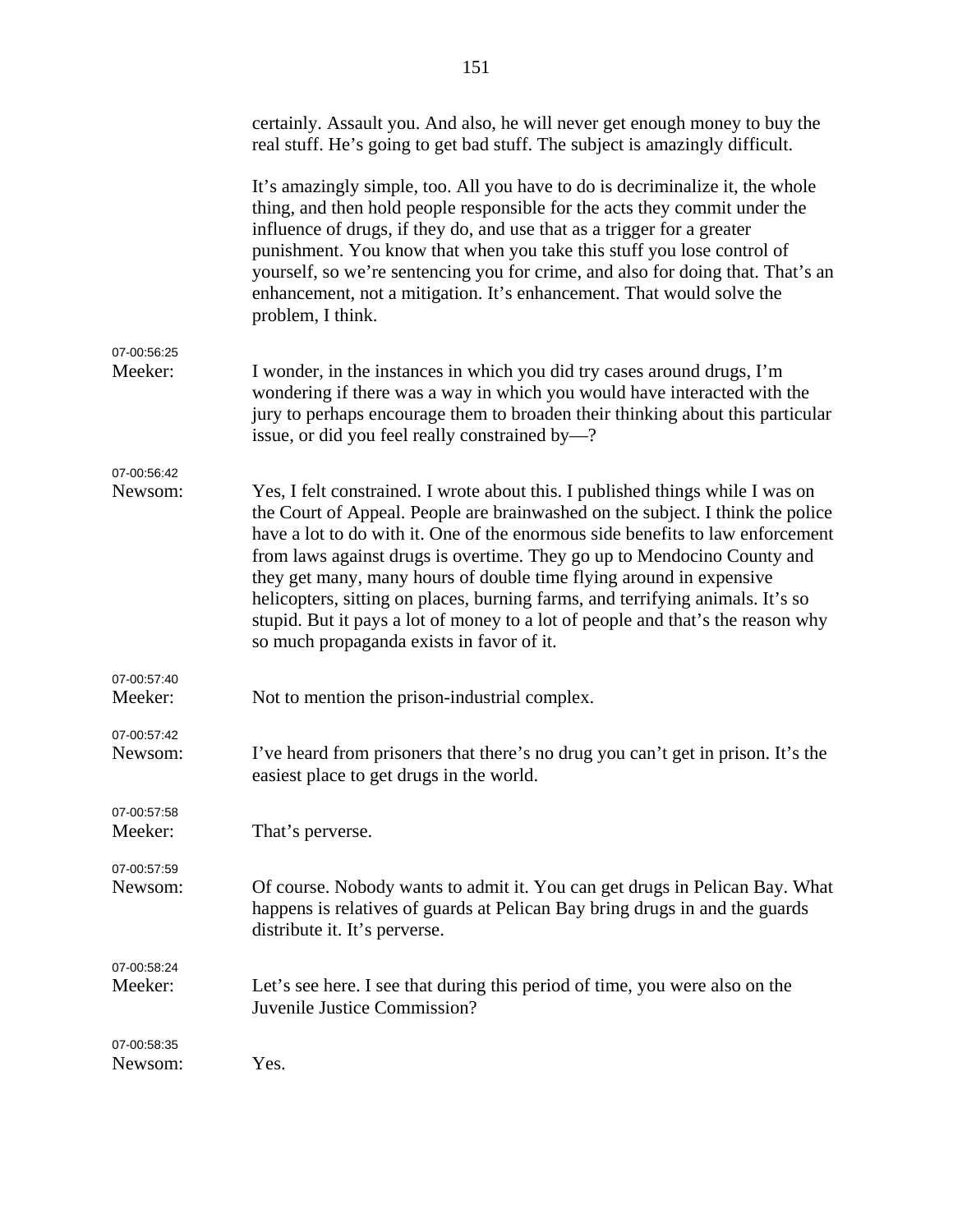| 07-00:58:35<br>Meeker: | What did that entail? What did that work entail?                                                                                                                                                                                                                                                                                                                                                                                                                                                                                                                          |
|------------------------|---------------------------------------------------------------------------------------------------------------------------------------------------------------------------------------------------------------------------------------------------------------------------------------------------------------------------------------------------------------------------------------------------------------------------------------------------------------------------------------------------------------------------------------------------------------------------|
| 07-00:58:39<br>Newsom: | Not very much. Just being on it and trying to create some mitigation, some<br>benign results for kids. But that's difficult, too, because once a child is ruined,<br>he's probably a danger and you can't be really benign. There's nothing about<br>a fifteen-year-old murderer that's any more benign than a twenty-year-old<br>murderer. So I sort of despaired of doing anything major on the subject. But<br>you would like to reach in and inform some kids that you're interested in them<br>and you don't hate them. I never felt like I accomplished much there. |
| 07-00:59:37<br>Meeker: | Do you feel like there has been a change in the legal definition of youth or of<br>a juvenile?                                                                                                                                                                                                                                                                                                                                                                                                                                                                            |
| 07-00:59:44<br>Newsom: | Yes. It's stupid. For example, it's very stupid to withhold the name of a very<br>dangerous child because that child is under sixteen or whatever. Under<br>eighteen. I don't know what the law is now. But you can't disclose the name<br>in the press of a child who's committed a crime. Why not? If the child is<br>demonstrably dangerous, shouldn't you warn the public? I think so. But these<br>are very stupid laws.                                                                                                                                             |
| 07-00:60:21<br>Meeker: | So it sounds like you're suspicious of the legal distinction between juvenile<br>and adult?                                                                                                                                                                                                                                                                                                                                                                                                                                                                               |
| 07-00:60:30<br>Newsom: | Oh, I am. I think a lot of people are ruined by the age of fifteen. Irretrievably.<br>And nothing about being fifteen makes them correctable.                                                                                                                                                                                                                                                                                                                                                                                                                             |
| 07-00:60:44<br>Meeker: | Do you feel like that opinion ever put you at odds with people of liberal<br>thinking who-                                                                                                                                                                                                                                                                                                                                                                                                                                                                                |
| 07-00:60:53<br>Newsom: | Yes, it did.                                                                                                                                                                                                                                                                                                                                                                                                                                                                                                                                                              |
| 07-00:60:53<br>Meeker: | How do you think about that?                                                                                                                                                                                                                                                                                                                                                                                                                                                                                                                                              |
| 07-00:60:59<br>Newsom: | I never cared. I think if something is stupid, I have a right to say so.                                                                                                                                                                                                                                                                                                                                                                                                                                                                                                  |
| 07-00:61:06<br>Meeker: | Okay.                                                                                                                                                                                                                                                                                                                                                                                                                                                                                                                                                                     |
| 07-00:61:10<br>Newsom: | That's something that the heavy weight Billy Conn said when Joe Louis<br>knocked him out. His manager said, "Billy, we told you. You couldn't lose the                                                                                                                                                                                                                                                                                                                                                                                                                    |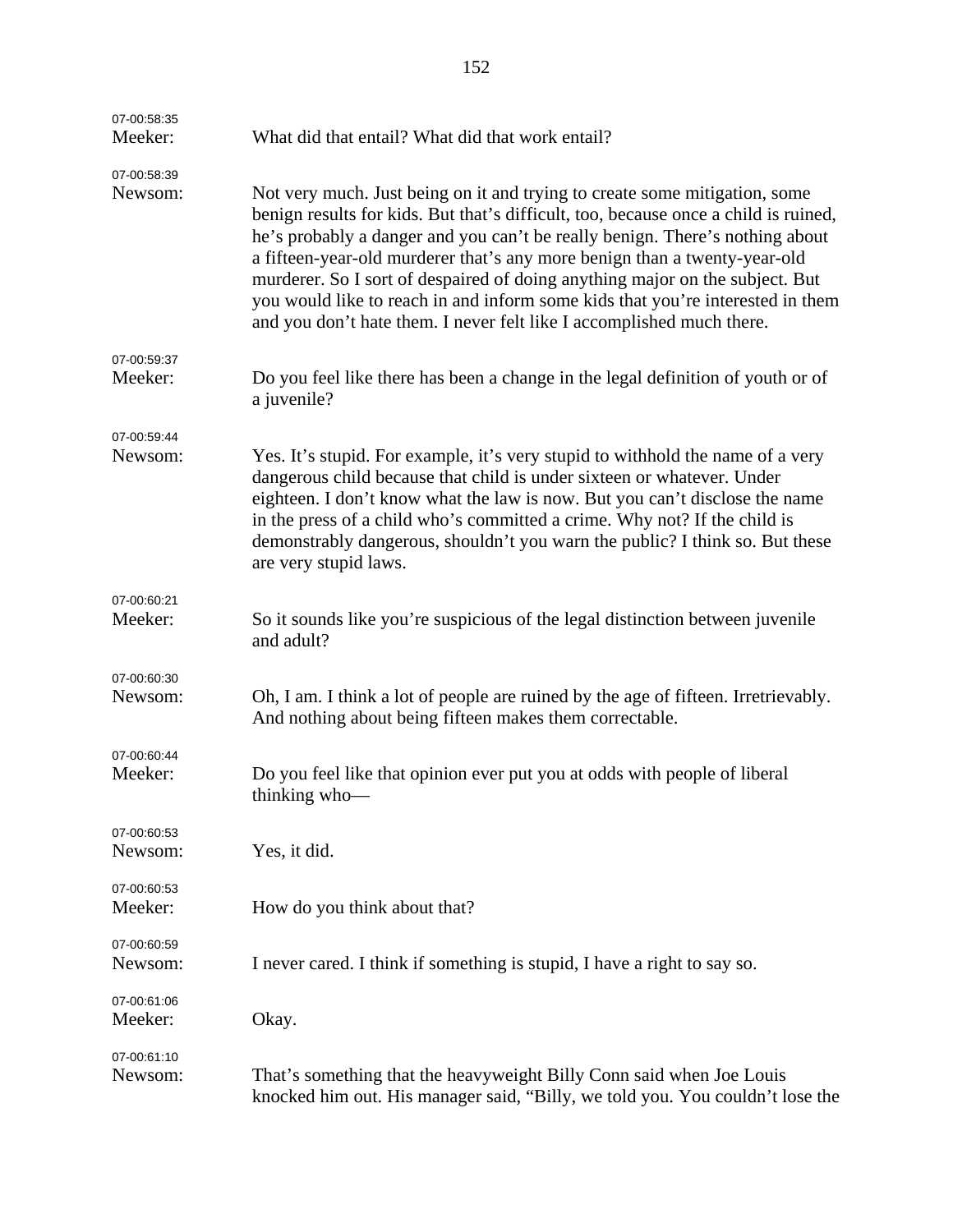|                        | fight. All you had to do was stop trading punches with the guy." Conn said,<br>"What's the sense of being Irish if you can't be stupid?"                                                                                                                                                                                                                                                                                                                                                                                                                                                                                                                                                                                                                                                                                                                                                                                                                                                                                  |
|------------------------|---------------------------------------------------------------------------------------------------------------------------------------------------------------------------------------------------------------------------------------------------------------------------------------------------------------------------------------------------------------------------------------------------------------------------------------------------------------------------------------------------------------------------------------------------------------------------------------------------------------------------------------------------------------------------------------------------------------------------------------------------------------------------------------------------------------------------------------------------------------------------------------------------------------------------------------------------------------------------------------------------------------------------|
| [End Audio File 7]     |                                                                                                                                                                                                                                                                                                                                                                                                                                                                                                                                                                                                                                                                                                                                                                                                                                                                                                                                                                                                                           |
|                        | Begin Audio File 8 02-24-2009.mp3                                                                                                                                                                                                                                                                                                                                                                                                                                                                                                                                                                                                                                                                                                                                                                                                                                                                                                                                                                                         |
| 08-00:00:02<br>Meeker: | Well, let's move on to the Court of Appeals. You were appointed again by<br>Jerry Brown in March 1978 to the First District, which is California State<br>Appeals Court in San Francisco. Can you describe the process by which you<br>are elevated up to the Appeals Court?                                                                                                                                                                                                                                                                                                                                                                                                                                                                                                                                                                                                                                                                                                                                              |
| 08-00:00:29<br>Newsom: | Yes. In my case, since I was known to be from San Francisco—well, I was in<br>a difficult position: Brown was asked not to appoint me to San Francisco to<br>the First District Court of Appeal because I was from Placer County,<br>ironically. There had been a big objection earlier when I was appointed to<br>Placer County because I was thought to be from San Francisco. But it's a<br>bigger deal on the Court of Appeal. So there was an objection to that from the<br>bar association down there. But Brown was delighted to disagree with them<br>and appoint me anyhow. Also, the appointment has to be confirmed by a<br>judicial panel: you had to have fifteen years of experience, which I had. You<br>have to be rated by the bar well qualified, which I secured. You have to be<br>confirmed by a panel of three people: the senior presiding appellate justice,<br>the chief justice of the supreme court of the state and the attorney general.<br>And I got all of them to approve my appointment. |
| 08-00:02:03<br>Meeker: | Do you recall who those three people were?                                                                                                                                                                                                                                                                                                                                                                                                                                                                                                                                                                                                                                                                                                                                                                                                                                                                                                                                                                                |
| 08-00:02:04<br>Newsom: | Yes. Evelle Younger was the AG. I can't remember who the chief justice or<br>the senior presiding judge was then. Could it have been Rose Bird? I'm not<br>sure. Anyhow, I had no problems. I had Harold Dobbs, who was a friend of<br>Evelle Younger's, make the pitch, and Younger smiled and beamed at me<br>because Harold Dobbs was saying what a wonderful judge I was.                                                                                                                                                                                                                                                                                                                                                                                                                                                                                                                                                                                                                                             |
| 08-00:02:38<br>Meeker: | Harold Dobbs, he was Republican, right?                                                                                                                                                                                                                                                                                                                                                                                                                                                                                                                                                                                                                                                                                                                                                                                                                                                                                                                                                                                   |
| 08-00:02:42<br>Newsom: | Oh, yes. That was the method in my madness.                                                                                                                                                                                                                                                                                                                                                                                                                                                                                                                                                                                                                                                                                                                                                                                                                                                                                                                                                                               |
| 08-00:02:46<br>Meeker: | Okay. Meaning?                                                                                                                                                                                                                                                                                                                                                                                                                                                                                                                                                                                                                                                                                                                                                                                                                                                                                                                                                                                                            |
| 08-00:02:48<br>Newsom: | Get a Republican if you were worried about losing a vote. Who is a<br>Republican? Evelle Younger was a very well-known Republican.                                                                                                                                                                                                                                                                                                                                                                                                                                                                                                                                                                                                                                                                                                                                                                                                                                                                                        |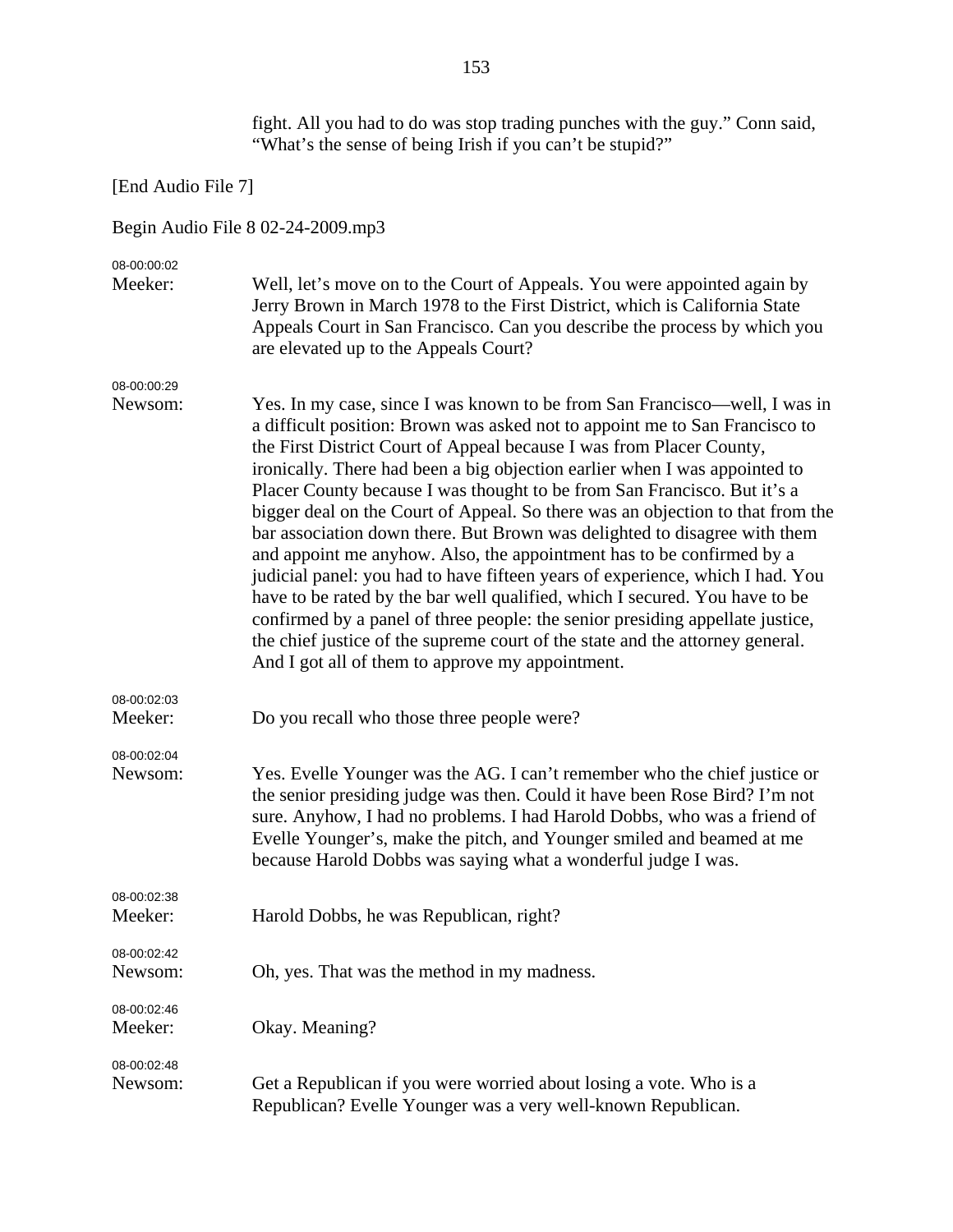| 08-00:02:58<br>Meeker: | I've heard his name brought up several times. Was he a former mayor? He<br>was, wasn't he? Dobbs, a former mayor of San Francisco.                                                                                                                                                                                                                                                                                                                                                               |
|------------------------|--------------------------------------------------------------------------------------------------------------------------------------------------------------------------------------------------------------------------------------------------------------------------------------------------------------------------------------------------------------------------------------------------------------------------------------------------------------------------------------------------|
| 08-00:03:09<br>Newsom: | No.                                                                                                                                                                                                                                                                                                                                                                                                                                                                                              |
| 08-00:03:10<br>Meeker: | No, he wasn't.                                                                                                                                                                                                                                                                                                                                                                                                                                                                                   |
| 08-00:03:11<br>Newsom: | He was not.                                                                                                                                                                                                                                                                                                                                                                                                                                                                                      |
| 08-00:03:11<br>Meeker: | Did he run at one point?                                                                                                                                                                                                                                                                                                                                                                                                                                                                         |
| 08-00:03:11<br>Newsom: | Younger was from LA.                                                                                                                                                                                                                                                                                                                                                                                                                                                                             |
| 08-00:03:13<br>Meeker: | Harold Dobbs?                                                                                                                                                                                                                                                                                                                                                                                                                                                                                    |
| 08-00:03:14<br>Newsom: | Harold Dobbs ran for mayor of San Francisco, yes. Couple of times. Against<br>Alioto, I think.                                                                                                                                                                                                                                                                                                                                                                                                   |
| 08-00:03:21<br>Meeker: | Okay, that's right.                                                                                                                                                                                                                                                                                                                                                                                                                                                                              |
| 08-00:03:22<br>Newsom: | Yes, yes. Very bright guy and also a very nice man. Good lawyer, too.                                                                                                                                                                                                                                                                                                                                                                                                                            |
| 08-00:03:38<br>Meeker: | Because I've heard other people describe it as he was one of these kind of<br>Malone-like characters that you would go to, in essence, kind of be anointed.<br>It was important to get his stamp of approval.                                                                                                                                                                                                                                                                                    |
| 08-00:03:43<br>Newsom: | Yes. In those days, there was a Republican party in San Francisco. But<br>nowadays, it would be a waste of time to go to Mike DeNunzio who is the<br>head of the Republican Party and ask for his blessing. Why? Why bother? But<br>in those days, there was a viable Republican Party. Many mayors had been<br>Republican—most of them had been Republicans. Demographically, things<br>have changed so much in the city. But in those days, it was wise to go to<br>Dobbs and get his support. |
| 08-00:04:20<br>Meeker: | So he still had quite an important following?                                                                                                                                                                                                                                                                                                                                                                                                                                                    |
| 08-00:04:23<br>Newsom: | Oh, yes. And had a lot of clout with Younger. And I really didn't have much<br>opposition either.                                                                                                                                                                                                                                                                                                                                                                                                |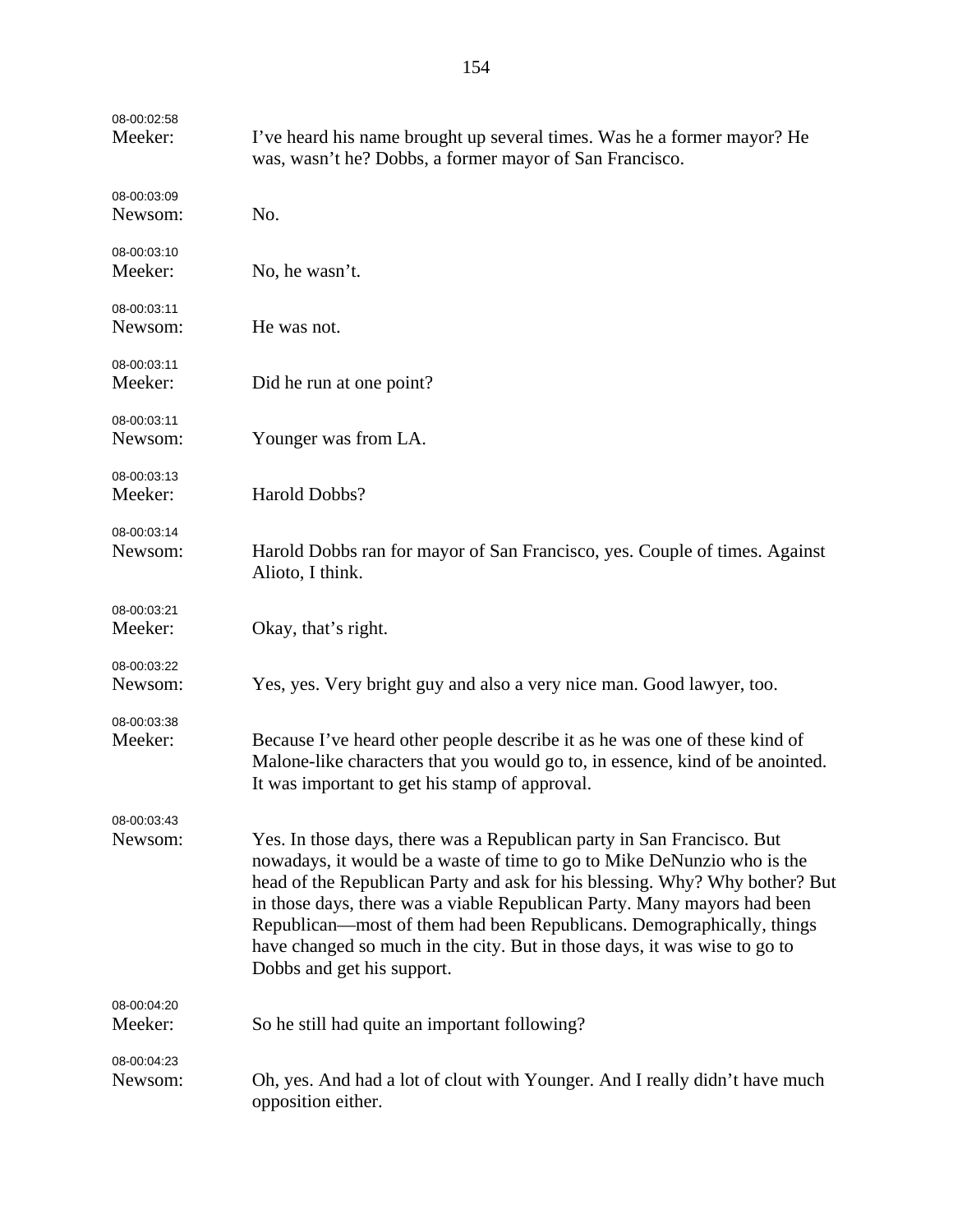| 08-00:04:32<br>Meeker: | Was this a job change that you were—?                                                                                                                                                                                                                                                                                                                                                                                                                                                                                                                                                                                                                                                                                                                                                                                                                               |
|------------------------|---------------------------------------------------------------------------------------------------------------------------------------------------------------------------------------------------------------------------------------------------------------------------------------------------------------------------------------------------------------------------------------------------------------------------------------------------------------------------------------------------------------------------------------------------------------------------------------------------------------------------------------------------------------------------------------------------------------------------------------------------------------------------------------------------------------------------------------------------------------------|
| 08-00:04:40<br>Newsom: | Seeking?                                                                                                                                                                                                                                                                                                                                                                                                                                                                                                                                                                                                                                                                                                                                                                                                                                                            |
| 08-00:04:41<br>Meeker: | You were seeking, yes.                                                                                                                                                                                                                                                                                                                                                                                                                                                                                                                                                                                                                                                                                                                                                                                                                                              |
| 08-00:04:41<br>Newsom: | Because my children were getting older and I wanted to spend more time with<br>them in the formative years. Seventy-eight, Gavin would have been ten or<br>twelve. I needed to be more with the children then, so it was a great break for<br>me to come back to San Francisco. I stayed in Dutch Flat, but I commuted, so<br>to speak.                                                                                                                                                                                                                                                                                                                                                                                                                                                                                                                             |
| 08-00:05:12<br>Meeker: | Did you find an apartment here?                                                                                                                                                                                                                                                                                                                                                                                                                                                                                                                                                                                                                                                                                                                                                                                                                                     |
| 08-00:05:16<br>Newsom: | Yes. I think it might have been this apartment we're in right now.                                                                                                                                                                                                                                                                                                                                                                                                                                                                                                                                                                                                                                                                                                                                                                                                  |
| 08-00:05:23<br>Meeker: | Okay. You had mentioned that this is your second time living in this place.                                                                                                                                                                                                                                                                                                                                                                                                                                                                                                                                                                                                                                                                                                                                                                                         |
| 08-00:05:25<br>Newsom: | Yes, yes, that's so.                                                                                                                                                                                                                                                                                                                                                                                                                                                                                                                                                                                                                                                                                                                                                                                                                                                |
| 08-00:05:30<br>Meeker: | Now, you watched the confirmation hearings for US Supreme Court justices,<br>and they're always very careful these days to not proclaim to have any agenda<br>other than defending the Constitution. I'm wondering, when you came to the<br>Appeals Court, you're going to be weighing in on matters that have both state<br>and US Constitutional implications. Did you have like a particular agenda that<br>you were interested in enacting?                                                                                                                                                                                                                                                                                                                                                                                                                     |
| 08-00:06:07<br>Newsom: | Yes. An environmental agenda. But I quickly understood something about the<br>Court of Appeal. You couldn't carry out an agenda, because you have two<br>colleagues on the court at any given moment, so you have to persuade one of<br>them to agree with you. And if you openly carry an agenda, they will look for<br>that. In short, you can't do it. Many people getting on higher courts had<br>agendas. For example, Scalia openly, openly carries an agenda of the far right.<br>But he somehow escaped and got through. Bork didn't. He was no more a<br>conservative than Scalia. Some win, some lose, and some are smoked out and<br>some are not. For example, recently, Roberts, who's now the Chief Justice,<br>secured the support of the center of the Democrat Party, and he's an<br>archconservative. As doctrinaire as Scalia, or like Sca-lito. |
| 08-00:07:35<br>Meeker: | Not to mention Thomas.                                                                                                                                                                                                                                                                                                                                                                                                                                                                                                                                                                                                                                                                                                                                                                                                                                              |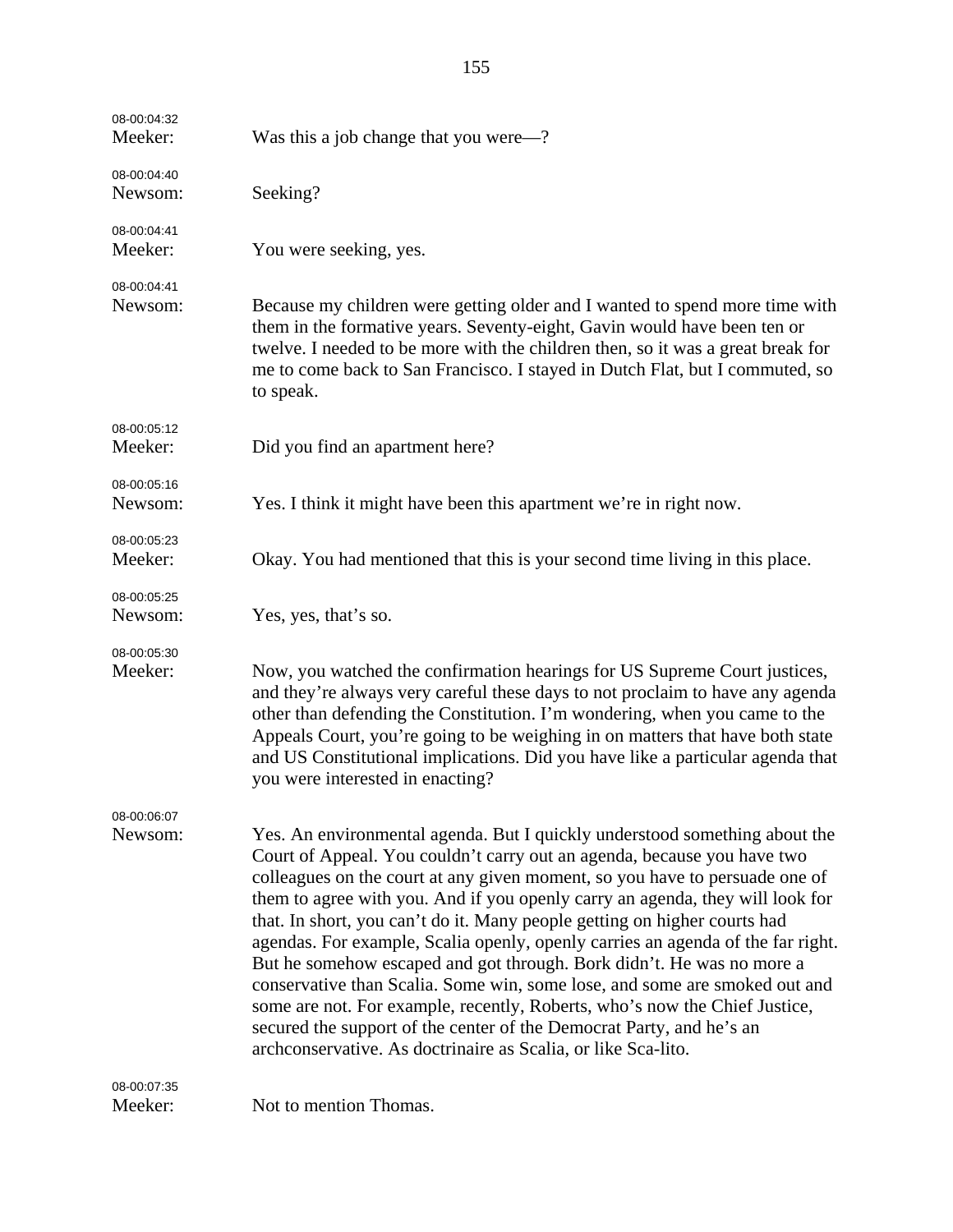| 08-00:07:36<br>Newsom: | Not to mention Thomas. But the other people have brains, unlike Thomas.                                                                                                                                                                                                                                                                                                  |
|------------------------|--------------------------------------------------------------------------------------------------------------------------------------------------------------------------------------------------------------------------------------------------------------------------------------------------------------------------------------------------------------------------|
| 08-00:07:43<br>Meeker: | Well, did you see that recent article in <i>The New York Times</i> that shared some<br>research that was done that basically ranked the justices over the past forty<br>years on a left-to-right scale, and it's something like seven or six, I guess, of<br>the most right of ten justices over the past forty years are currently on the<br>court, and the number one— |
| 08-00:08:12<br>Newsom: | Thomas?                                                                                                                                                                                                                                                                                                                                                                  |
| 08-00:08:13<br>Meeker: | It's Thomas.                                                                                                                                                                                                                                                                                                                                                             |
| 08-00:08:14<br>Newsom: | I'm not surprised. It's disgraceful. And it's something, whatever one thinks of<br>Obama, I hope changes in the next four to eight years. It has to be changed to<br>reflect the changes in society, underlying changes.                                                                                                                                                 |
| 08-00:08:36<br>Meeker: | Well, many of Bush's appointees were fairly young.                                                                                                                                                                                                                                                                                                                       |
| 08-00:08:40<br>Newsom: | They always do that. The far right is much cannier than the far left or the left<br>or the center. They only go to young people like Roberts, like Thomas, like<br>Scalia.                                                                                                                                                                                               |
| 08-00:08:55<br>Meeker: | Alito.                                                                                                                                                                                                                                                                                                                                                                   |
| 08-00:08:55<br>Newsom: | Sca-lito. They never appoint people who are at the end of their careers. And<br>usually, they appoint people like Thomas who are just unskilled and all over<br>the lot intellectually. But mainly in the right part of the lot.                                                                                                                                         |
| 08-00:09:15<br>Meeker: | Well, what was the approval process?                                                                                                                                                                                                                                                                                                                                     |
| 08-00:09:26<br>Newsom: | Just what I told you, that you had to secure the majority of the Constitutional<br>Commission of the three people that at any given moment are sitting on a<br>judgment on Court of Appeal appointees.                                                                                                                                                                   |
| 08-00:09:40<br>Meeker: | So the state senate doesn't have to advise and consent or anything like that for<br>the Appeals Court?                                                                                                                                                                                                                                                                   |
| 08-00:09:43<br>Newsom: | The Commission is the only requirement.                                                                                                                                                                                                                                                                                                                                  |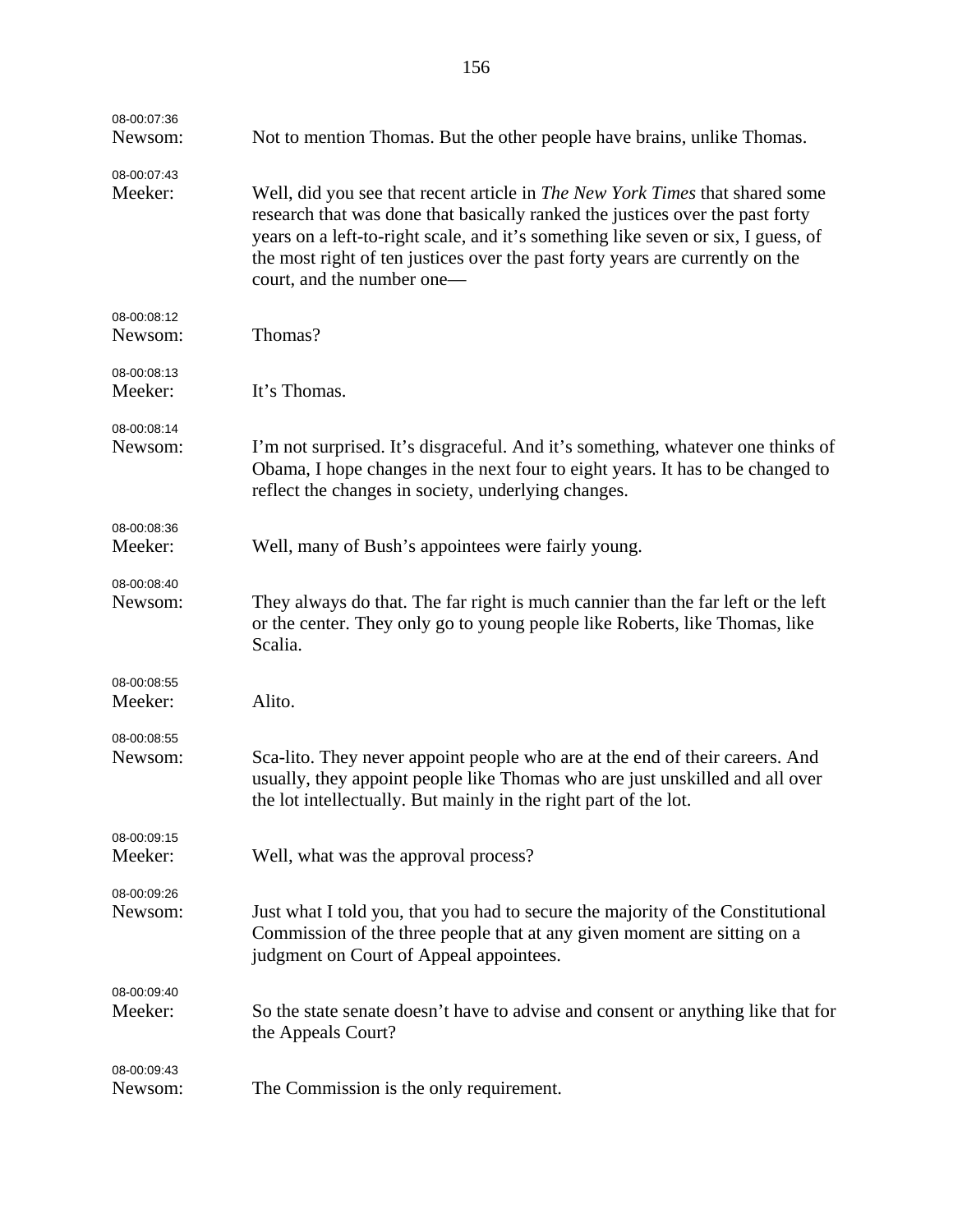| 08-00:09:48<br>Meeker: | I'm wondering if you can maybe discuss for a moment your colleagues on the<br>First District Appeals Court.          |
|------------------------|----------------------------------------------------------------------------------------------------------------------|
| 08-00:09:57<br>Newsom: | Racanelli comes to mind first.                                                                                       |
| 08-00:10:00<br>Meeker: | I notice that he oftentimes would vote in opposition to you?                                                         |
| 08-00:10:06<br>Newsom: | Racanelli? We pretty much saw eye to eye on issues. But Elkington often<br>dissented from our views.                 |
| 08-00:10:22<br>Meeker: | Who's that?                                                                                                          |
| 08-00:10:23<br>Newsom: | Elkington.                                                                                                           |
| 08-00:10:24<br>Meeker: | Elkington.                                                                                                           |
| 08-00:10:25<br>Newsom: | And Holmdahl was the fourth member.                                                                                  |
| 08-00:10:28<br>Meeker: | And you also, for a time, served with Ratigan, and I believe also Grodin?                                            |
| 08-00:10:33<br>Newsom: | Grodin and I saw eye to eye. We were both generally broadly classified as<br>liberals.                               |
| 08-00:10:43<br>Meeker: | Grodin was one who was ousted with Rose Bird. Is that correct?                                                       |
| 08-00:10:46<br>Newsom: | What a shame. A brilliant judge. Wonderful judge.                                                                    |
| 08-00:10:51<br>Meeker: | Who? Grodin or Bird?                                                                                                 |
| 08-00:10:53<br>Newsom: | Grodin.                                                                                                              |
| 08-00:10:53<br>Meeker: | Grodin.                                                                                                              |
| 08-00:10:54<br>Newsom: | Outstanding. Anybody who worked with him would say the same thing.<br>Ratigan, by the way, same caliber. First rate. |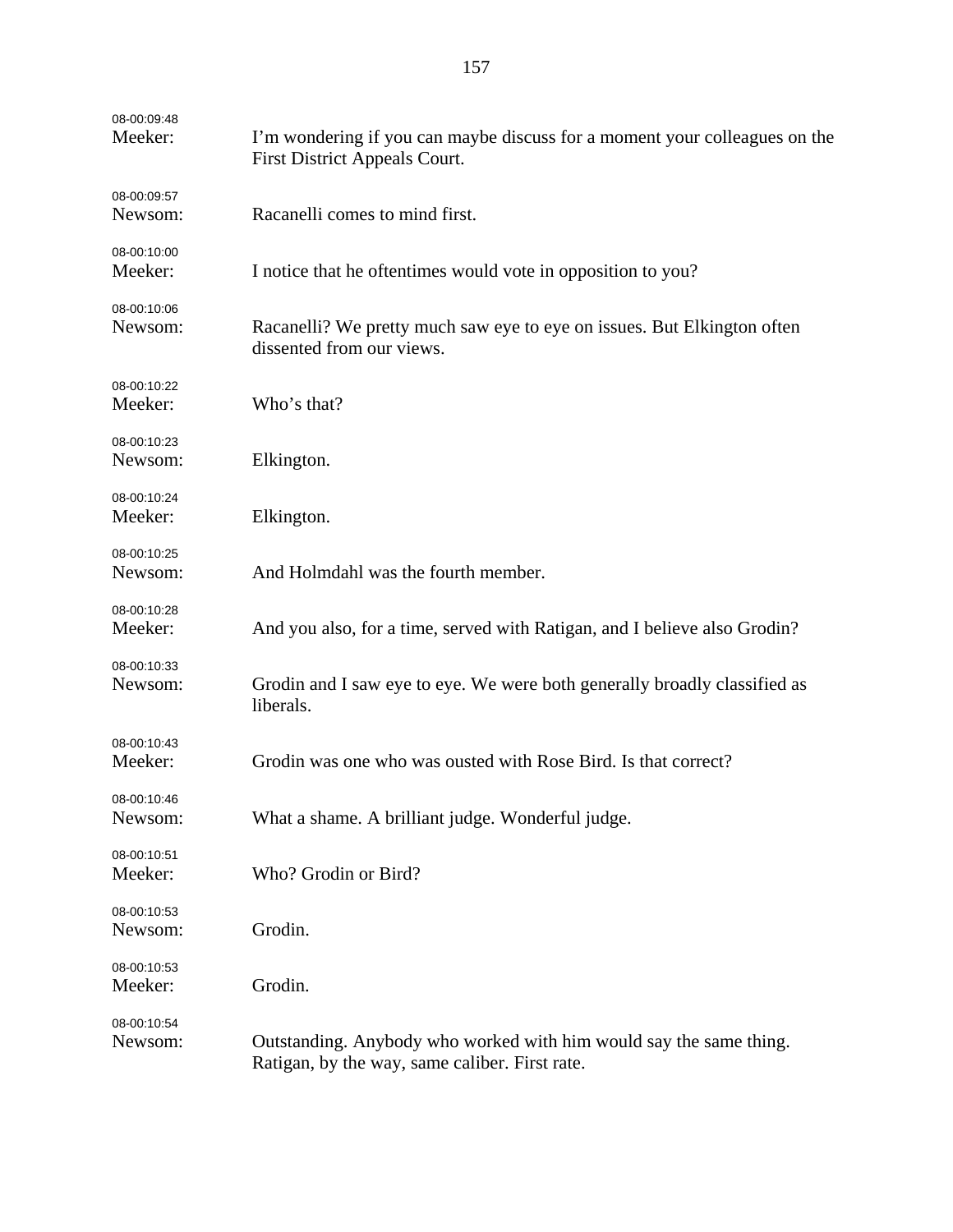| 08-00:11:05<br>Meeker: | So Elkington, I guess, is, you mention, the one judge on this appeals court that<br>you sometimes didn't see eye to eye with.                                                                                                                                                                                                                                                                                                                                                                                                                                                                                                                                                                   |
|------------------------|-------------------------------------------------------------------------------------------------------------------------------------------------------------------------------------------------------------------------------------------------------------------------------------------------------------------------------------------------------------------------------------------------------------------------------------------------------------------------------------------------------------------------------------------------------------------------------------------------------------------------------------------------------------------------------------------------|
| 08-00:11:13<br>Newsom: | Yes. Wonderful man.                                                                                                                                                                                                                                                                                                                                                                                                                                                                                                                                                                                                                                                                             |
| 08-00:11:15<br>Meeker: | I assume he would have been a Reagan appointee?                                                                                                                                                                                                                                                                                                                                                                                                                                                                                                                                                                                                                                                 |
| 08-00:11:19<br>Newsom: | No. He was chief prosecutor for Pat Brown and so he was a Democratic<br>appointee. I'm trying to remember who the governor appointed. I think it was<br>a Democrat, even though Elkington was a conservative Republican. Famous<br>prosecutor in San Francisco, and a good friend of Pat Brown. An outstanding<br>judge, but in my view, often a little too doctrinaire in his conservative views. I<br>remember once in a murder case which Racanelli and I felt compelled—for<br>what we considered legally compelling reasons—to reverse, and we did it<br>with an enormous reluctance. I remember Elkington started out a dissent with<br>a quotation from Cromwell, which went as follows. |
| 08-00:12:28<br>Meeker: | Oliver Cromwell? Okay.                                                                                                                                                                                                                                                                                                                                                                                                                                                                                                                                                                                                                                                                          |
| 08-00:12:32<br>Newsom: | Yes. He said, "In the bowels of Christ, I beseech ye, consider that you may be<br>in error." That was the first line of published dissent. It attracted a lot of<br>attention to our decision. "In the bowels of Christ." Give me a break. I never<br>liked Cromwell either, as an Irishman.                                                                                                                                                                                                                                                                                                                                                                                                    |
| 08-00:12:56<br>Meeker: | Yes, sure. But you did have a tendency to offer some interesting quotations in<br>some of your decisions, as well.                                                                                                                                                                                                                                                                                                                                                                                                                                                                                                                                                                              |
| 08-00:13:03<br>Newsom: | I tried to liven them up. There's a lot of lame humor in the judicial arm, but I<br>tried to avoid it.                                                                                                                                                                                                                                                                                                                                                                                                                                                                                                                                                                                          |
| 08-00:13:17<br>Meeker: | Well, it's erudite humor, maybe is a better way of putting it. Which some<br>would consider lame.                                                                                                                                                                                                                                                                                                                                                                                                                                                                                                                                                                                               |
| 08-00:13:22<br>Newsom: | I hope. I hope.                                                                                                                                                                                                                                                                                                                                                                                                                                                                                                                                                                                                                                                                                 |
| 08-00:13:26<br>Meeker: | This is, I guess, kind of an abstract question. Forgive me, I don't know how to<br>ask it otherwise.                                                                                                                                                                                                                                                                                                                                                                                                                                                                                                                                                                                            |
| 08-00:13:30<br>Newsom: | Sure.                                                                                                                                                                                                                                                                                                                                                                                                                                                                                                                                                                                                                                                                                           |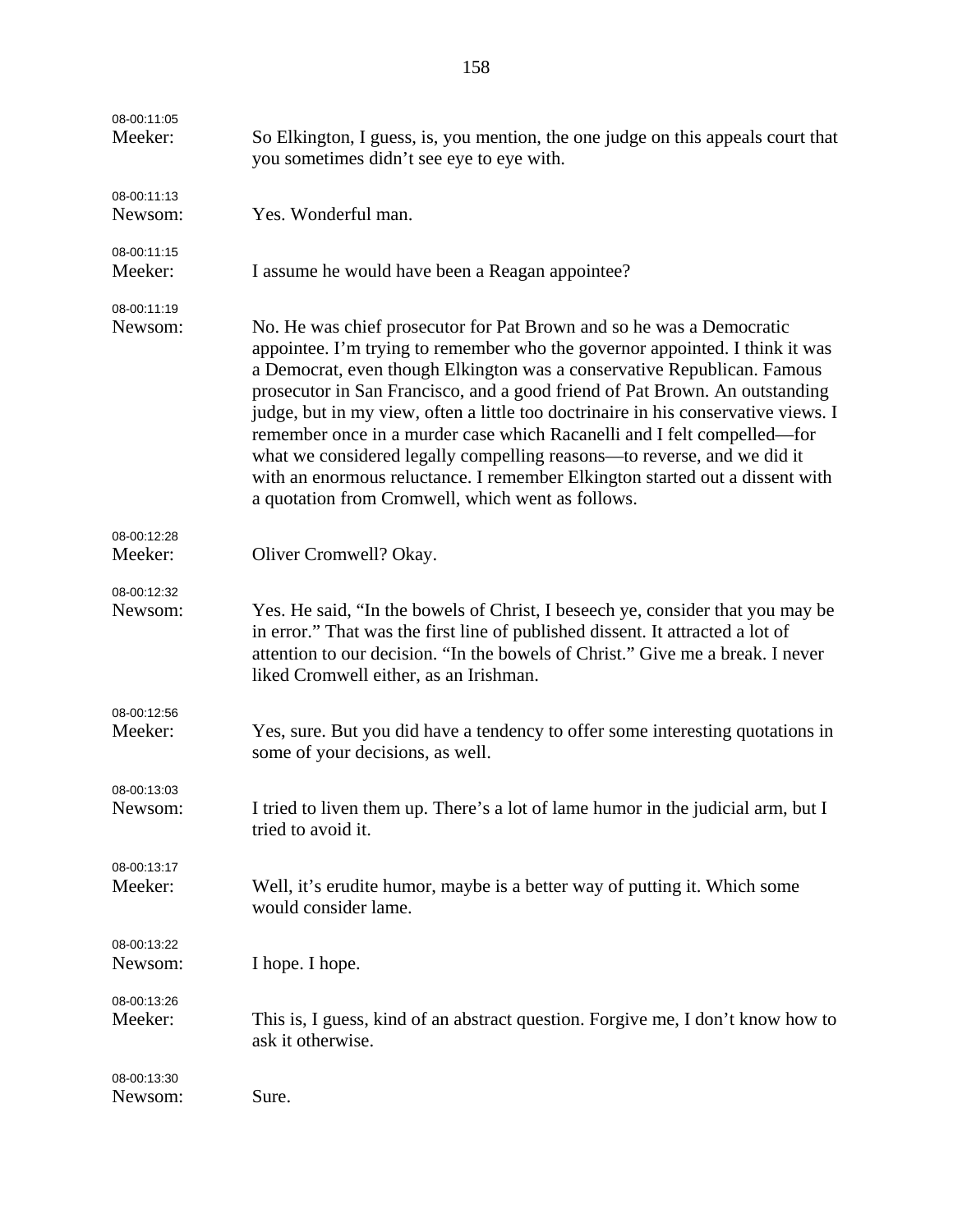| 08-00:13:30<br>Meeker: | But I think the personal and professional relationships amongst judges,<br>particularly at the appellate court and above, are of great interest and also<br>rather a mystery. I mean, today people love to talk about the friendship<br>between Ruth Bader Ginsburg-                                                                                                                                                                                                                                                                                                                                                                                                                                                                                                                                                                      |
|------------------------|-------------------------------------------------------------------------------------------------------------------------------------------------------------------------------------------------------------------------------------------------------------------------------------------------------------------------------------------------------------------------------------------------------------------------------------------------------------------------------------------------------------------------------------------------------------------------------------------------------------------------------------------------------------------------------------------------------------------------------------------------------------------------------------------------------------------------------------------|
| 08-00:13:53<br>Newsom: | Ginsburg.                                                                                                                                                                                                                                                                                                                                                                                                                                                                                                                                                                                                                                                                                                                                                                                                                                 |
| 08-00:13:54<br>Meeker: | —and Scalia.                                                                                                                                                                                                                                                                                                                                                                                                                                                                                                                                                                                                                                                                                                                                                                                                                              |
| 08-00:13:56<br>Newsom: | Scalia.                                                                                                                                                                                                                                                                                                                                                                                                                                                                                                                                                                                                                                                                                                                                                                                                                                   |
| 08-00:13:57<br>Meeker: | Yes. I keep on mixing them up.                                                                                                                                                                                                                                                                                                                                                                                                                                                                                                                                                                                                                                                                                                                                                                                                            |
| 08-00:14:03<br>Newsom: | I think their friendship odd.                                                                                                                                                                                                                                                                                                                                                                                                                                                                                                                                                                                                                                                                                                                                                                                                             |
| 08-00:14:03<br>Meeker: | I find that odd, too, but I'm wondering maybe if you can just give me a sense<br>of your relationships with other judges.                                                                                                                                                                                                                                                                                                                                                                                                                                                                                                                                                                                                                                                                                                                 |
| 08-00:14:09<br>Newsom: | Well, I served with Bill Stein, who's a pretty conservative Republican. But I<br>got along well with him and I respected his point of view. I served also with<br>Robert Dossee, who is more in the center than I was. I would say Stein was on<br>the right, Dossee was in the center, and I was on the left. That was one<br>composition of the court while I was on it. I think we got along very well<br>personally and professionally, and I often would find myself checked<br>somewhat by my colleagues. I was being excessive in some way and they<br>would bring me back, so to speak, to my senses when I got too passionate<br>about things. They would say, "We hate to do this, too, Bill, cutting down all<br>these redwoods, but we have no choice." They would calm me down, and I<br>think that's a very useful process. |
|                        | I can't say that I was ever close socially with my colleagues, because I lived<br>up in Dutch Flat most of the time. I was single and so I didn't spend a lot of<br>time socially with them. But I do find it a little difficult to believe that<br>Ginsburg, with her point of view and life in general, can endure too much<br>conversation with Scalia without being bruised badly. I don't know what to<br>say. But I would not want to be a close friend of Scalia. I think he's a bully, a<br>bigot, and for my money, not that notably brilliant, and a very doctrinaire<br>person. Follows a point of view outside the judicial arena, I think he foists it<br>on the judicial. That's my take on him.                                                                                                                            |
| 08-00:16:36<br>Meeker: | Well, I think that you're not probably alone in that view of him.                                                                                                                                                                                                                                                                                                                                                                                                                                                                                                                                                                                                                                                                                                                                                                         |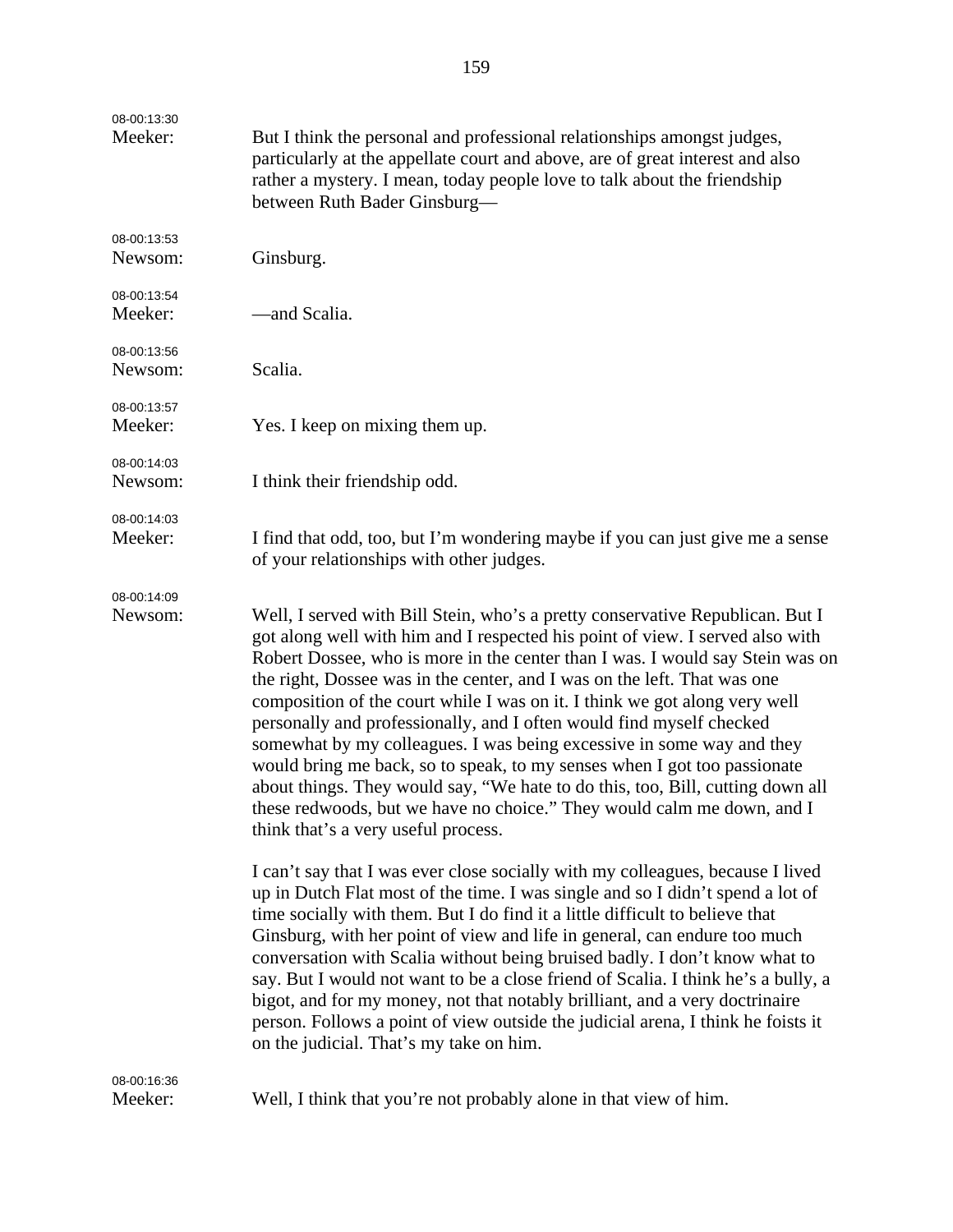| 08-00:16:39<br>Newsom: | I hope not.                                                                                                                                                                                                                                                                                                                                                                                                                                                 |
|------------------------|-------------------------------------------------------------------------------------------------------------------------------------------------------------------------------------------------------------------------------------------------------------------------------------------------------------------------------------------------------------------------------------------------------------------------------------------------------------|
| 08-00:16:40<br>Meeker: | But one of these things about that New York Times article I mentioned—                                                                                                                                                                                                                                                                                                                                                                                      |
| 08-00:16:44<br>Newsom: | When did that appear?                                                                                                                                                                                                                                                                                                                                                                                                                                       |
| 08-00:16:45<br>Meeker: | Oh, gosh. I think it was post-election but probably pre-inauguration. So let's<br>say December, maybe early January. It had a graph and it was fun. But one of<br>the other points this article makes is ideological consistency, that there aren't<br>a lot of justices, at least on the Supreme Court now, who appear to vary their<br>decisions. I mean, maybe the last one to do any substantial amount of that—<br>Kennedy probably does some of that. |
| 08-00:17:25<br>Newsom: | Maybe. Somewhat more than some of the other conservatives.                                                                                                                                                                                                                                                                                                                                                                                                  |
| 08-00:17:30<br>Meeker: | But I guess when you say that you were the liberal on the court, I wonder if<br>you ever felt like that was constraining you too much?                                                                                                                                                                                                                                                                                                                      |
| 08-00:17:41<br>Newsom: | No.                                                                                                                                                                                                                                                                                                                                                                                                                                                         |
| 08-00:17:44<br>Meeker: | Is there a danger to having an ideological consistency? Approaching law<br>through ideology as opposed to evidence?                                                                                                                                                                                                                                                                                                                                         |
| 08-00:17:55<br>Newsom: | I think there is, yes. You have to control it rigidly. Scalia, on the Supreme<br>Court, doesn't, in my opinion. Me, on my modest court, I did, I think. I was<br>very conscious of that and reined myself in many times. I remember a major<br>redwood-country lawsuit in which I ruled in favor of the lumber company.<br>What's the big lumber company up in Eureka? Out of business now.                                                                 |
| 08-00:18:44<br>Meeker: | Yes. It's right up on 101 past Humboldt Redwoods.                                                                                                                                                                                                                                                                                                                                                                                                           |
| 08-00:18:49<br>Newsom: | It was, yes. Anyhow, I ruled in their favor. I remember saying—                                                                                                                                                                                                                                                                                                                                                                                             |
| 08-00:18:53<br>Meeker: | Pacific or something like that.                                                                                                                                                                                                                                                                                                                                                                                                                             |
| 08-00:18:56<br>Newsom: | Pacific Lumber Company, yes. I remember ruling in their favor and saying to<br>the attorneys, "Look, I know very well how much money the company paid to<br>procure this legislation and I understand they paid for it fair and square and                                                                                                                                                                                                                  |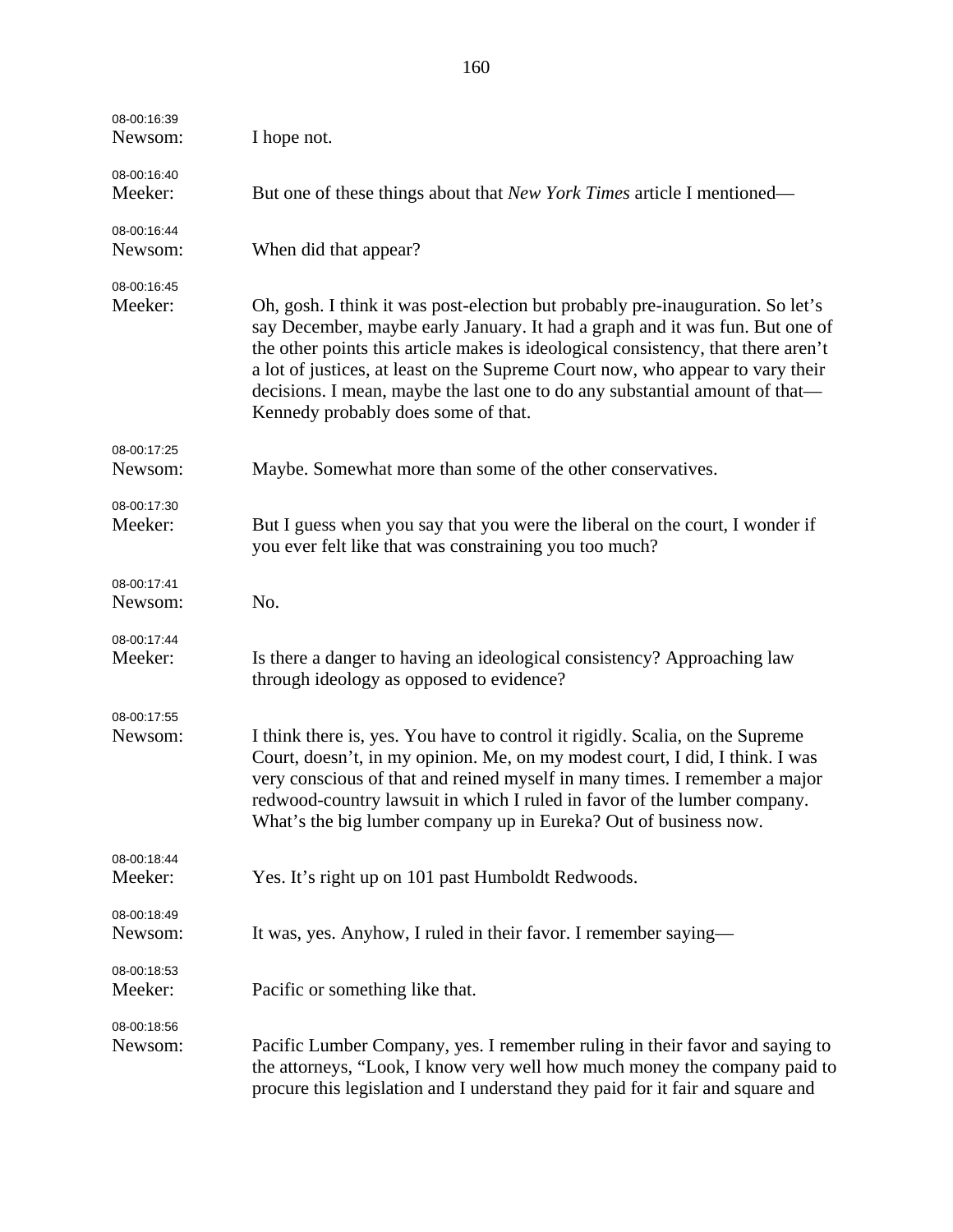|                        | you have no worries that I don't recognize that, because I see what the law is<br>and it's plainly on your favor." So I could dig at them in a little, but in the last<br>analysis, the law, I followed it. That's especially important with an inferior<br>appellate court. In other words, if you're on the Supreme Court of California,<br>you can do what you want because there's no appeal from it in a state<br>constitutional matter. That's the interesting thing in this case coming up about<br>gay marriage. But many times, I was constrained by the law, which was clear,<br>to bury my own sentiments and follow the law. |
|------------------------|------------------------------------------------------------------------------------------------------------------------------------------------------------------------------------------------------------------------------------------------------------------------------------------------------------------------------------------------------------------------------------------------------------------------------------------------------------------------------------------------------------------------------------------------------------------------------------------------------------------------------------------|
| 08-00:20:13<br>Meeker: | Because if you didn't, then it would have been appealed to the state Supreme<br>Court.                                                                                                                                                                                                                                                                                                                                                                                                                                                                                                                                                   |
| 08-00:20:17<br>Newsom: | Not only that, but because if I didn't, then I was violating my oath of office.                                                                                                                                                                                                                                                                                                                                                                                                                                                                                                                                                          |
| 08-00:20:22<br>Meeker: | Earlier you said that you didn't consider yourself in retrospect an especially<br>distinguished judge and that you think you would have been a better high<br>school English teacher.                                                                                                                                                                                                                                                                                                                                                                                                                                                    |
| 08-00:20:36<br>Newsom: | I think so, yes.                                                                                                                                                                                                                                                                                                                                                                                                                                                                                                                                                                                                                         |
| 08-00:20:37<br>Meeker: | And I think you were probably being very modest. But I wonder how you<br>might evaluate whether a judge, perhaps on the appellate court, was successful<br>or unsuccessful. Are they like specific milestones? Like I only had ten percent<br>of my decisions overturned on appeal to the Supreme Court?                                                                                                                                                                                                                                                                                                                                 |
| 08-00:21:01<br>Newsom: | No, I don't think so. Yes. A really bad judge will be overturned on a regular<br>basis. I could name a Superior Court judge in San Francisco who is overturned<br>like a bowling pin on a regular basis because he's always wrong. [He] let his<br>prejudices take precedence over the law when he knew better.                                                                                                                                                                                                                                                                                                                          |
| 08-00:21:27<br>Meeker: | You're not going to say this name?                                                                                                                                                                                                                                                                                                                                                                                                                                                                                                                                                                                                       |
| 08-00:21:29<br>Newsom: | Oh, no. I can't. He's a nice guy, bad judge. I have to tell you, by and large, I<br>look back on seventeen years on the Court of Appeal—I didn't see much<br>happening that was really that wrong at all. Almost everything that happened<br>was what should have happened, and many times my conservative colleagues<br>were compelled to rule my way because I was right and I their way because<br>they were right. A lot of ideology didn't get involved at all.                                                                                                                                                                     |
| 08-00:22:18<br>Meeker: | I wonder then if thinking about the ways in which justices work on state<br>Supreme Court when you're dealing with state constitutional matters, or for                                                                                                                                                                                                                                                                                                                                                                                                                                                                                  |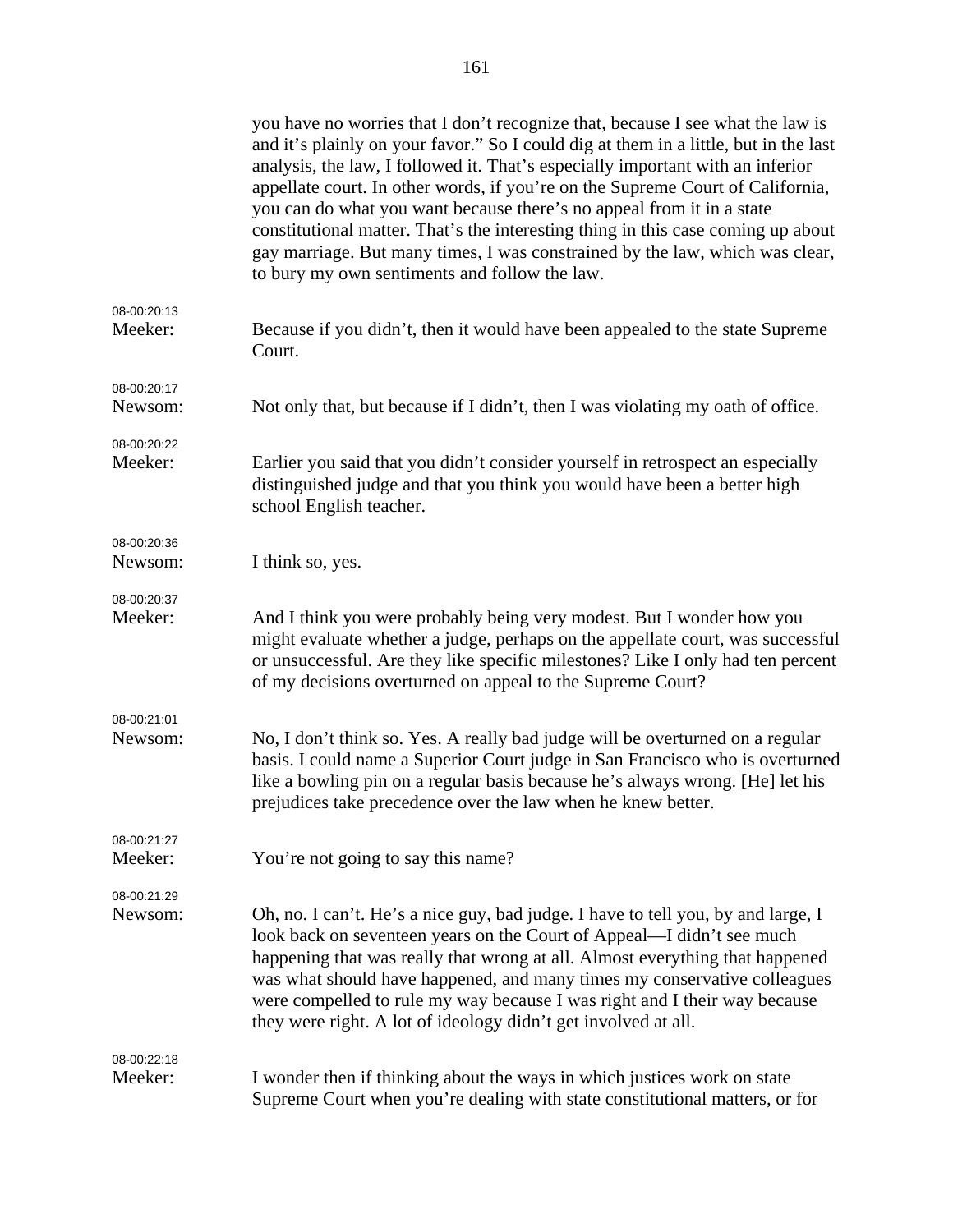|                        | that matter, the US Supreme Court when there is no further appeal, that that<br>means that there's going to be more ideology brought in because they can't be<br>appealed to a higher authority.                                                                                                                                                                                                                                                                                                                                                                                                                                                                                                                                                                                                                                                                                                                                                                                                                                                                                                                                                                                                                                                                                                                                           |
|------------------------|--------------------------------------------------------------------------------------------------------------------------------------------------------------------------------------------------------------------------------------------------------------------------------------------------------------------------------------------------------------------------------------------------------------------------------------------------------------------------------------------------------------------------------------------------------------------------------------------------------------------------------------------------------------------------------------------------------------------------------------------------------------------------------------------------------------------------------------------------------------------------------------------------------------------------------------------------------------------------------------------------------------------------------------------------------------------------------------------------------------------------------------------------------------------------------------------------------------------------------------------------------------------------------------------------------------------------------------------|
| 08-00:22:42<br>Newsom: | You could argue that, but I don't think it's worked that often. One of the<br>reasons is that the research clerks on the Court of Appeal, and certainly on the<br>Supreme Court, tend to be outstanding lawyers themselves. Very good<br>lawyers. Just to stop and think about the process a little: I have two<br>colleagues. They have a law clerk working on the decision. I'm the lead<br>author, we'll say, and I have to get by Susan Minor, who's one of the best<br>lawyers on the court, to get to the point where I might say to Racanelli<br>something about my prejudice in the case. And I have to get by Bill Stein's<br>law clerk, who's an equally outstanding lawyer. Have to get by that first tier<br>of law clerks, because the law clerks go into the judge and say, "Look, Justice<br>Newsom has made the tentative decision to do the following. We think he's<br>wrong for these reasons." They could be overruled. The judge could say, "I<br>think he's right." But that's a formidable barrier, isn't it? Somebody whose<br>intellect you respect, you've picked for that very reason to sort of field these<br>things for you, and then it gets to you. That is a major reason why I believe<br>that most of what we did was correct. Very few errors slipped by on the Court<br>of Appeal. That's my opinion. |
| 08-00:24:43<br>Meeker: | Well, there're two directions I can go in this and maybe [I'll choose] the<br>hardest one first. You had mentioned errors. I'm wondering if any come to<br>mind.                                                                                                                                                                                                                                                                                                                                                                                                                                                                                                                                                                                                                                                                                                                                                                                                                                                                                                                                                                                                                                                                                                                                                                           |
| 08-00:24:57<br>Newsom: | No.                                                                                                                                                                                                                                                                                                                                                                                                                                                                                                                                                                                                                                                                                                                                                                                                                                                                                                                                                                                                                                                                                                                                                                                                                                                                                                                                        |
| 08-00:24:59<br>Meeker: | Okay. Well, maybe we'll get into specific cases later and you can comment on<br>that.                                                                                                                                                                                                                                                                                                                                                                                                                                                                                                                                                                                                                                                                                                                                                                                                                                                                                                                                                                                                                                                                                                                                                                                                                                                      |
| 08-00:25:03<br>Newsom: | Every once in a while you have a case in which there's no right answer. I had<br>a land-dispute case from Mendocino County and I tried to get a copy of the<br>decision, because it was a beautiful example of there not being an answer for a<br>question. You had to come up with an answer finally, but nobody felt that they<br>were getting at the truth of the case.                                                                                                                                                                                                                                                                                                                                                                                                                                                                                                                                                                                                                                                                                                                                                                                                                                                                                                                                                                 |
| 08-00:25:28<br>Meeker: | Do you recall the case, the name of it?                                                                                                                                                                                                                                                                                                                                                                                                                                                                                                                                                                                                                                                                                                                                                                                                                                                                                                                                                                                                                                                                                                                                                                                                                                                                                                    |
| 08-00:25:31<br>Newsom: | I'll find it. It was a land case on the Sonoma-Mendocino border. Involved a<br>family with an Italian name. Maybe you can find it. Anyhow, I'll try to look<br>for it.                                                                                                                                                                                                                                                                                                                                                                                                                                                                                                                                                                                                                                                                                                                                                                                                                                                                                                                                                                                                                                                                                                                                                                     |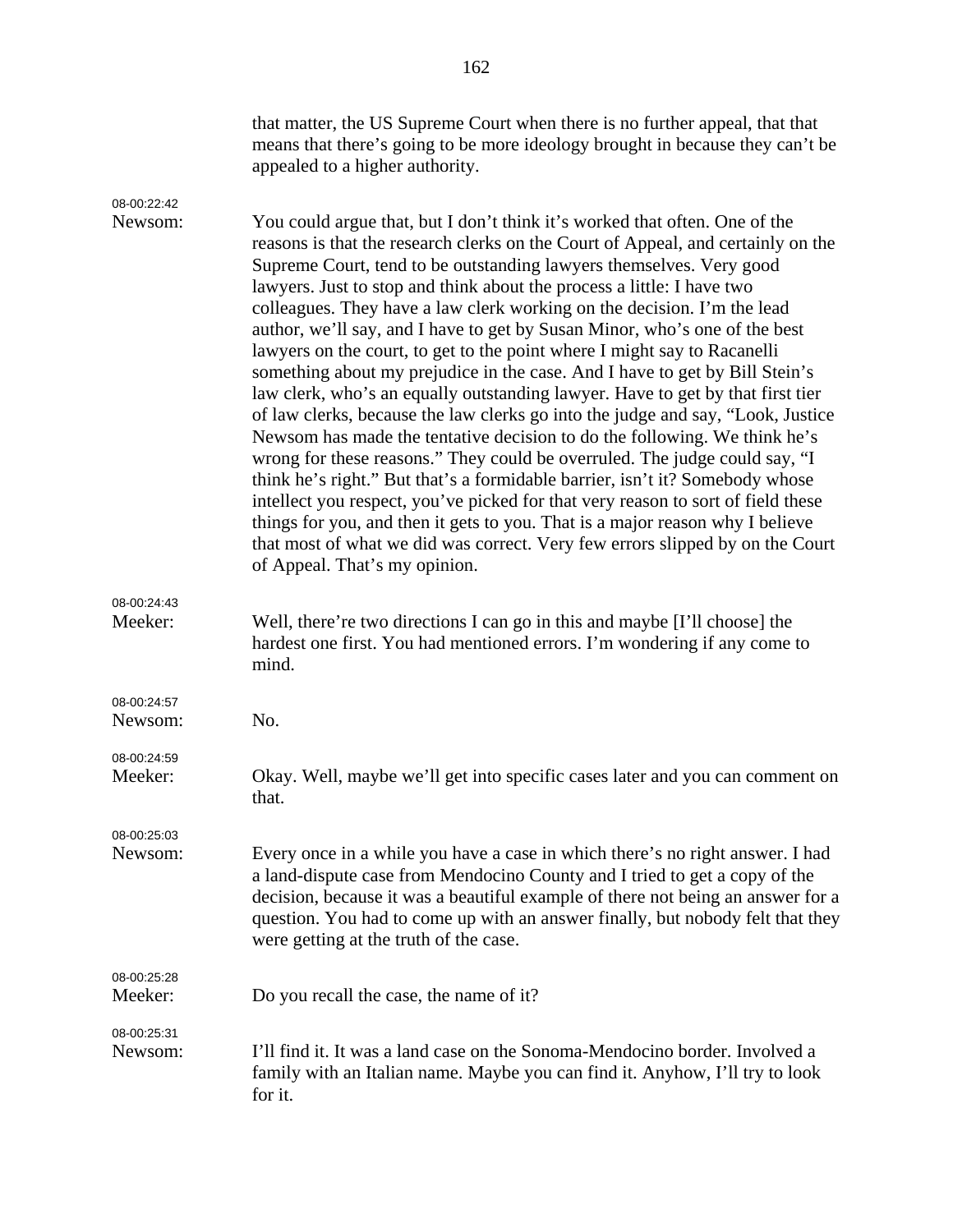| 08-00:25:48            |                                                                                                                                                                                                                                                                                                                                                                                                                                                                                                                                                                                                                                                                                                                                                                                                                                                                                                                                                                                               |
|------------------------|-----------------------------------------------------------------------------------------------------------------------------------------------------------------------------------------------------------------------------------------------------------------------------------------------------------------------------------------------------------------------------------------------------------------------------------------------------------------------------------------------------------------------------------------------------------------------------------------------------------------------------------------------------------------------------------------------------------------------------------------------------------------------------------------------------------------------------------------------------------------------------------------------------------------------------------------------------------------------------------------------|
| Meeker:                | Okay. Well, then the easier question was about selecting law clerks. How did<br>you go about doing that?                                                                                                                                                                                                                                                                                                                                                                                                                                                                                                                                                                                                                                                                                                                                                                                                                                                                                      |
| 08-00:26:00            |                                                                                                                                                                                                                                                                                                                                                                                                                                                                                                                                                                                                                                                                                                                                                                                                                                                                                                                                                                                               |
| Newsom:                | In some cases, very simple. When I took my job in seventy-eight, the person<br>whom I replaced, Sims, Richard Sims, asked me to keep his law clerk for six<br>months and I said I would. I checked her out and heard nothing but great<br>things about her. Frances Dogan, an African American woman from South<br>Carolina who was a very good scholar. An excellent writer. I kept her for<br>years. And that was easy. I hired Michael Murphy, who worked for me for ten<br>years or so, on the basis of recommendations and also books he'd written on<br>mergers, corporate mergers. I was very impressed with him. And Warren<br>Rider is another one. He's up there twenty years now. He's worked for many<br>judges and is regarded as one of the outstanding research attorneys on the<br>court. Anyhow, there's no reason not to get somebody outstanding. It's a good<br>job. A lot of people love that kind of work and it's a low profile but high-<br>intellectual-caliber job. |
| 08-00:27:27<br>Meeker: | High-impact, too.                                                                                                                                                                                                                                                                                                                                                                                                                                                                                                                                                                                                                                                                                                                                                                                                                                                                                                                                                                             |
| 08-00:27:28<br>Newsom: | Easy to get good people. I would put my law clerks up against Scalia's<br>anytime. Seriously.                                                                                                                                                                                                                                                                                                                                                                                                                                                                                                                                                                                                                                                                                                                                                                                                                                                                                                 |
| 08-00:27:37<br>Meeker: | Well, it must be interesting about what kind of individuals those people<br>attract.                                                                                                                                                                                                                                                                                                                                                                                                                                                                                                                                                                                                                                                                                                                                                                                                                                                                                                          |
| 08-00:27:44<br>Newsom: | People who like intellectual work, like writing, like reasoning, like low-profile<br>jobs, don't have celebrity needs, don't have huge monetary needs, although<br>the salary is fine. They were well paid. The benefits were good.                                                                                                                                                                                                                                                                                                                                                                                                                                                                                                                                                                                                                                                                                                                                                           |
| 08-00:28:09<br>Meeker: | Most of your colleagues who served on the appellate court with you, the<br>turnover, I assume, mostly had to do with them retiring? It's an interesting<br>question, because I always presumed that law clerks didn't approach that work<br>as a full-time job—as a permanent job, I guess.                                                                                                                                                                                                                                                                                                                                                                                                                                                                                                                                                                                                                                                                                                   |
| 08-00:28:35<br>Newsom: | It's full-time. It's a good job.                                                                                                                                                                                                                                                                                                                                                                                                                                                                                                                                                                                                                                                                                                                                                                                                                                                                                                                                                              |
| 08-00:28:38<br>Meeker: | But with the Supreme Court, is it something that is like an internship, that you<br>would go and do for a couple of years and then-?                                                                                                                                                                                                                                                                                                                                                                                                                                                                                                                                                                                                                                                                                                                                                                                                                                                          |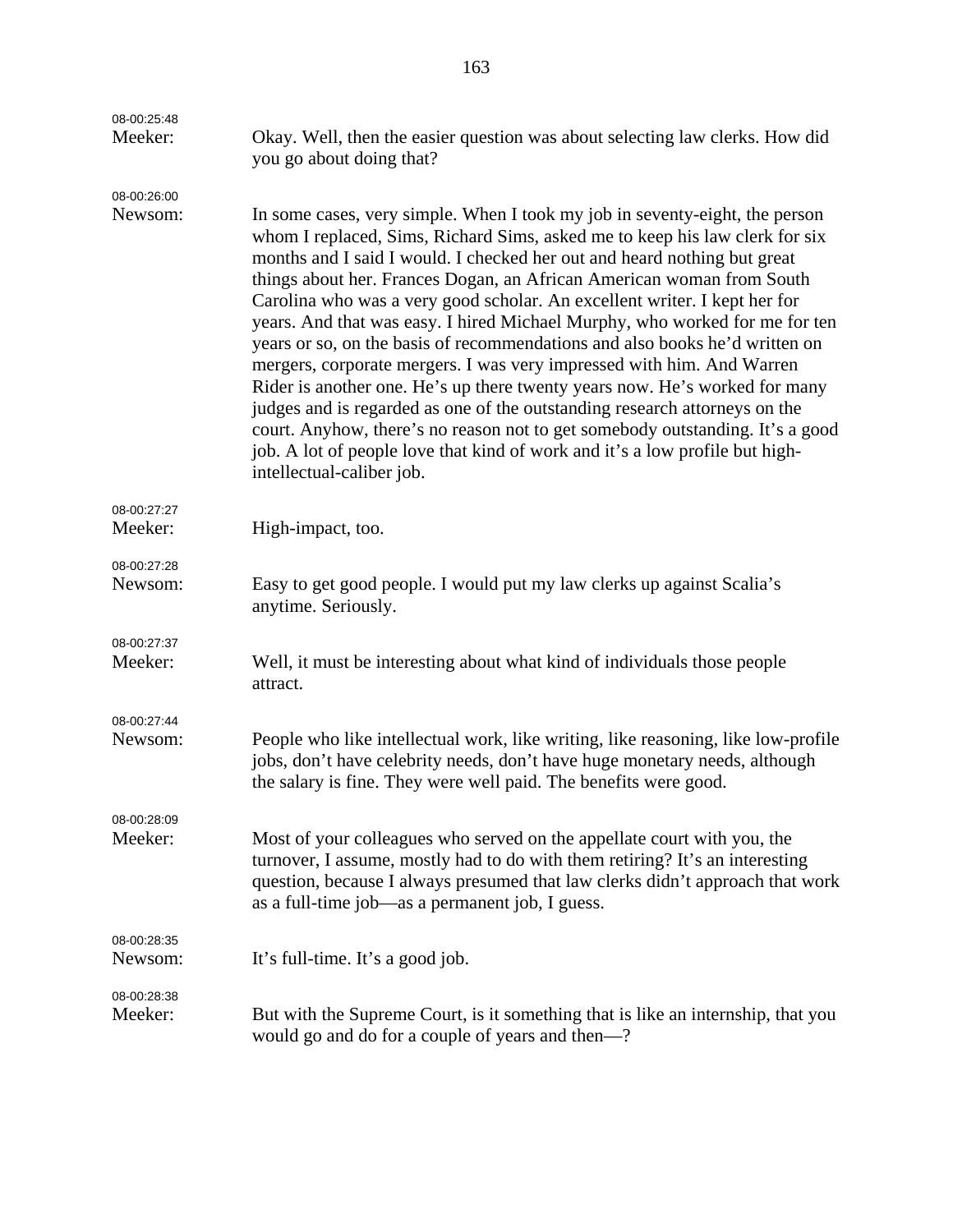| 08-00:28:46<br>Newsom: | It's up to the individual judge. Kline, Tony Kline hires twice the number of<br>people for half the time. I felt much more comfortable getting somebody with<br>whom I felt comfortable and keeping that person. I'm happy to say that in<br>both cases, Mike Murphy and Warren Rider, my successor on the bench, who<br>was of a different political persuasion, kept both of them and had enormous<br>respect for them.                                           |
|------------------------|---------------------------------------------------------------------------------------------------------------------------------------------------------------------------------------------------------------------------------------------------------------------------------------------------------------------------------------------------------------------------------------------------------------------------------------------------------------------|
| 08-00:29:28<br>Meeker: | How many did you have at a time, then? Two?                                                                                                                                                                                                                                                                                                                                                                                                                         |
| 08-00:29:29<br>Newsom: | Two, yes.                                                                                                                                                                                                                                                                                                                                                                                                                                                           |
| 08-00:29:30<br>Meeker: | Okay. Let's see, what else here did I want to cover? This is totally speculative<br>and I don't know, maybe sort of strangely off-base or something. You were on<br>the appellate court for seventeen years?                                                                                                                                                                                                                                                        |
| 08-00:29:53<br>Newsom: | Seventeen, yes.                                                                                                                                                                                                                                                                                                                                                                                                                                                     |
| 08-00:29:56<br>Meeker: | Did you ever consider the possibility of being elevated to the California<br>Supreme Court?                                                                                                                                                                                                                                                                                                                                                                         |
| 08-00:30:00<br>Newsom: | Oh, yes. I talked to Brown about it at length. I was considered.                                                                                                                                                                                                                                                                                                                                                                                                    |
| 08-00:30:08<br>Meeker: | Because he was in office until January of eighty-three.                                                                                                                                                                                                                                                                                                                                                                                                             |
| 08-00:30:14<br>Newsom: | I know that Allen Broussard got the job instead of me. I was one of two or<br>three others considered for the job by Brown and they did a workup and I got<br>pretty good marks, I think. No huge red flag. I think it was time for Brown to<br>make an African American appointment. I think it was taking an African<br>American's place, Wiley Manuel, and so that was a factor. But I was flattered<br>that I was considered. I was told that I was considered. |
| 08-00:31:00<br>Meeker: | But then once we move into the Deukmejian and Wilson administrations?                                                                                                                                                                                                                                                                                                                                                                                               |
| 08-00:31:03<br>Newsom: | It's over. Completely. On the other hand, I knew Wilson reasonably well and I<br>remember when he appointed to the Supreme Court a former law clerk in my<br>court. I can't remember. I'm embarrassed that I don't remember her name<br>right now. She's on the court now.                                                                                                                                                                                          |
| 08-00:31:30<br>Meeker: | Oh. Yes, I should know that as well but it's escaping me.                                                                                                                                                                                                                                                                                                                                                                                                           |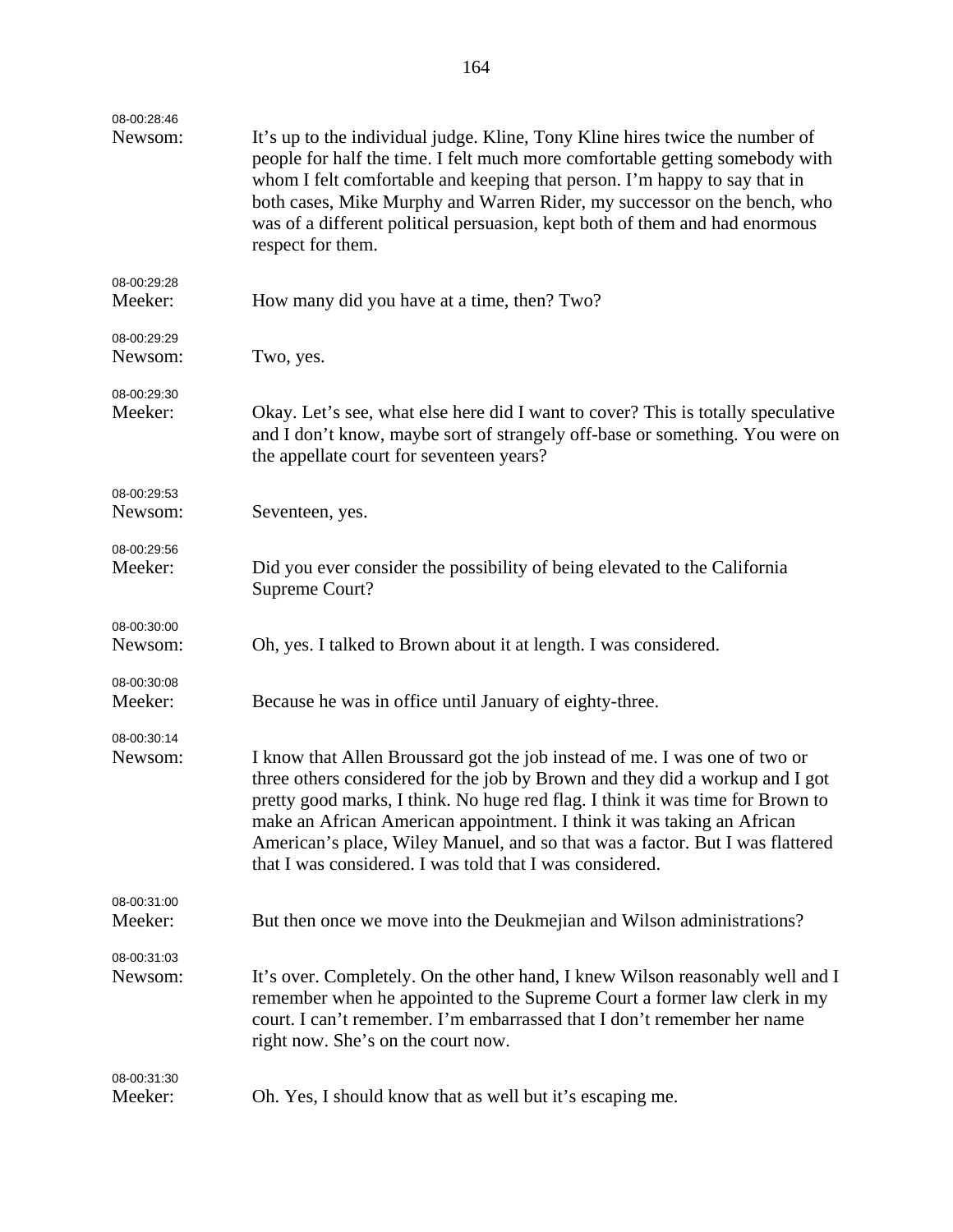| 08-00:31:35<br>Newsom: | You'll know it. It was not Kennard. I know her husband's name but I don't<br>know her name. Anyhow, I'm embarrassed I don't remember her name.                                                                                                                                                                                                                                                                                                                                                                                                                                                                                                          |
|------------------------|---------------------------------------------------------------------------------------------------------------------------------------------------------------------------------------------------------------------------------------------------------------------------------------------------------------------------------------------------------------------------------------------------------------------------------------------------------------------------------------------------------------------------------------------------------------------------------------------------------------------------------------------------------|
| 08-00:31:45<br>Meeker: | We'll put it in the transcript. [It was Kay Werdegar.]                                                                                                                                                                                                                                                                                                                                                                                                                                                                                                                                                                                                  |
| 08-00:31:48<br>Newsom: | Yes, yes. We'll edit the name in. Anyhow, Wilson told me he was thinking of<br>appointing her to the Court of Appeal, and he said, "Can you give me a rough<br>idea, Bill. Is this unusual, very unusual, to appoint a law clerk from the Court<br>of Appeal to the Court of Appeal?" I said, "Stop and think. It makes great<br>sense, because she's probably written half the opinions this justice has signed.<br>She's obviously competent to do the work. He does good work and she does a<br>lot of the work for him. It's natural." So I think I helped smooth the way for<br>her.                                                               |
| 08-00:32:41<br>Meeker: | This is probably a bit of a digression, but I'm wondering if you can perhaps<br>just compare for me a little bit the administrations of Deukmejian and Wilson,<br>because obviously you would have been in a position to observe what was<br>going on.                                                                                                                                                                                                                                                                                                                                                                                                  |
| 08-00:32:59<br>Newsom: | You mean from the judicial point of view?                                                                                                                                                                                                                                                                                                                                                                                                                                                                                                                                                                                                               |
| 08-00:33:03<br>Meeker: | Yes.                                                                                                                                                                                                                                                                                                                                                                                                                                                                                                                                                                                                                                                    |
| 08-00:33:05<br>Newsom: | I thought Deukmejian's appointments were shaky. For example, Armand<br>Arabian, who used to wear pistols on the bench under his robe. I thought he<br>was a little bit of a loose cannon. Not stupid, I don't mean that, but not, in<br>terms of probity, a good judge. Wilson's appointments were, I think, better<br>across the board. And that's because Wilson was a little less doctrinaire than<br>Deukmejian. Deukmejian was very far to the right, as you know, and I can't<br>remember right now who he appointed. But I daresay there was nobody really<br>outstanding. Wilson, on the other hand—who appointed the current chief<br>justice? |
| 08-00:34:02<br>Meeker: | I think that was Wilson.                                                                                                                                                                                                                                                                                                                                                                                                                                                                                                                                                                                                                                |
| 08-00:34:03<br>Newsom: | Ron George is very good.                                                                                                                                                                                                                                                                                                                                                                                                                                                                                                                                                                                                                                |
| 08-00:34:04<br>Meeker: | Yes. Ronald George.                                                                                                                                                                                                                                                                                                                                                                                                                                                                                                                                                                                                                                     |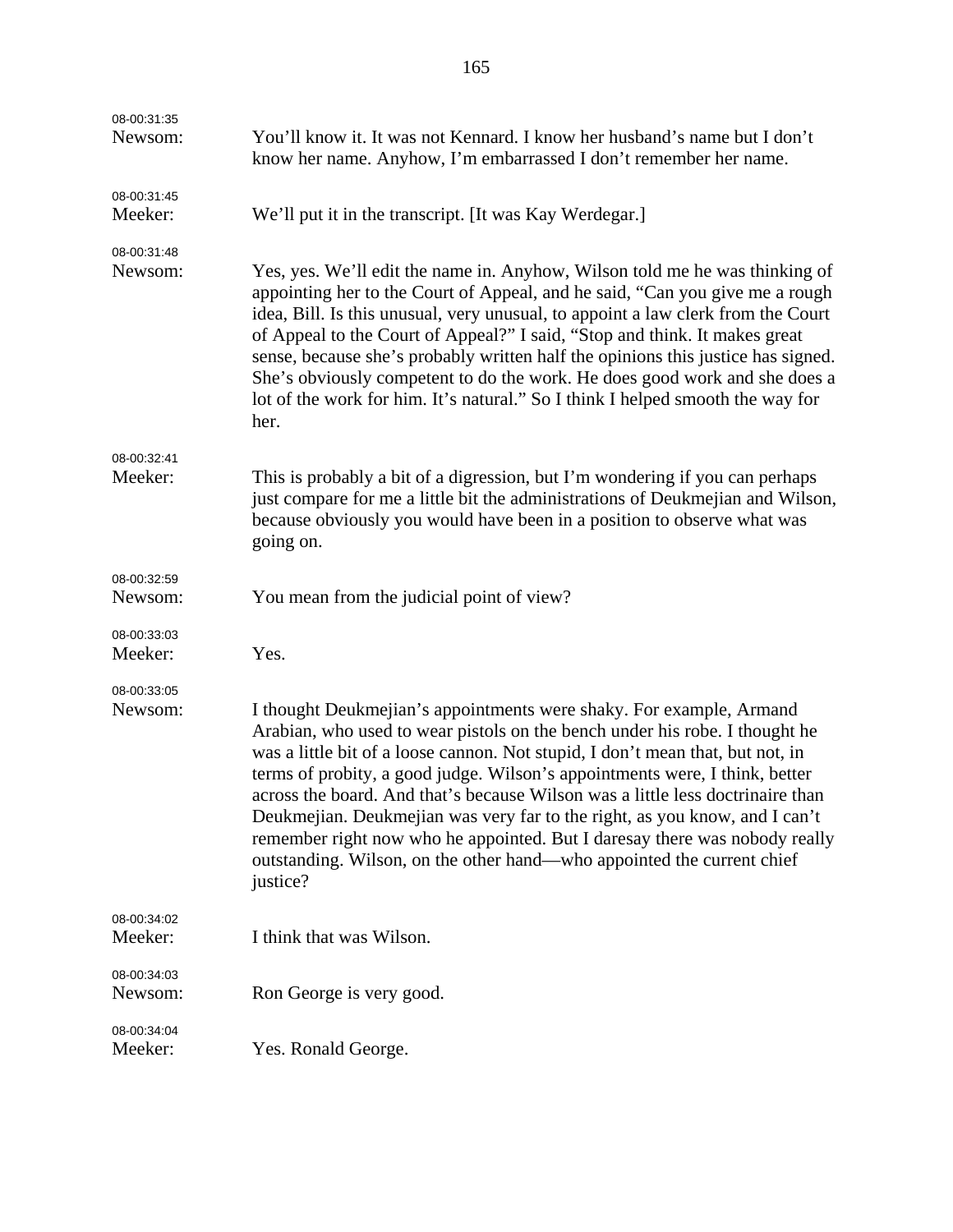| 08-00:34:06<br>Newsom: | Ronald George is very good. And by and large, Wilson's appointees were<br>good. I can't say that I feel that way about Deukmejian.                                                                                                                                                                                                                                                                                                                                                                                                                                                                                                                                                                                                                                                                                                                                                                                                                                                                                                                                                                                                                         |
|------------------------|------------------------------------------------------------------------------------------------------------------------------------------------------------------------------------------------------------------------------------------------------------------------------------------------------------------------------------------------------------------------------------------------------------------------------------------------------------------------------------------------------------------------------------------------------------------------------------------------------------------------------------------------------------------------------------------------------------------------------------------------------------------------------------------------------------------------------------------------------------------------------------------------------------------------------------------------------------------------------------------------------------------------------------------------------------------------------------------------------------------------------------------------------------|
| 08-00:34:15<br>Meeker: | It's interesting, because historical opinion seems to confirm that in some<br>ways, but also reverse it. In other words, Deukmejian is not seen as a<br>particularly thoughtful governor.                                                                                                                                                                                                                                                                                                                                                                                                                                                                                                                                                                                                                                                                                                                                                                                                                                                                                                                                                                  |
| 08-00:34:32<br>Newsom: | That's my take.                                                                                                                                                                                                                                                                                                                                                                                                                                                                                                                                                                                                                                                                                                                                                                                                                                                                                                                                                                                                                                                                                                                                            |
| 08-00:34:34<br>Meeker: | But at the same time, I think Wilson is seen as a much more conservative<br>governor than Deukmejian, largely, I guess, because of the reputation around<br>the immigration issue.                                                                                                                                                                                                                                                                                                                                                                                                                                                                                                                                                                                                                                                                                                                                                                                                                                                                                                                                                                         |
| 08-00:34:47<br>Newsom: | Yes. Wilson really stretched to recreate an image as a conservative. He was<br>not good on the environment. I thought he would be very good. After all, as<br>mayor of San Diego, he was well known as an environmentalist. He<br>succumbed to his right-wing friends, like Reagan. Reagan was a great<br>example of a guy who started out as a very moderate-to-liberal Republican.<br>The author of the first abortion-on-demand bill in the history of the states, of<br>the United States, any of the states, and he stopped the reservoir at Covelo<br>Round Valley. Environmentalist. Because Norman Livermore was his guru.<br>And as long as Livermore was [his guru], instead of Tuttle and the automobile<br>guys from Southern California, until then he was a moderate and they made<br>him over into Mr. Right Wing and Mr. Spender. Until I die, I will never<br>understand why he's regarded as a figure of fiscal probity. He was the worst<br>spender until Bush in the history of the world. He's the guy who really put the<br>state and the country under financially. Until Bush, he was the greatest<br>spender in American history. |
| 08-00:36:39<br>Meeker: | Spending without revenues especially.                                                                                                                                                                                                                                                                                                                                                                                                                                                                                                                                                                                                                                                                                                                                                                                                                                                                                                                                                                                                                                                                                                                      |
| 08-00:36:41<br>Newsom: | Pardon me?                                                                                                                                                                                                                                                                                                                                                                                                                                                                                                                                                                                                                                                                                                                                                                                                                                                                                                                                                                                                                                                                                                                                                 |
| 08-00:36:42<br>Meeker: | Spending without revenues especially.                                                                                                                                                                                                                                                                                                                                                                                                                                                                                                                                                                                                                                                                                                                                                                                                                                                                                                                                                                                                                                                                                                                      |
| 08-00:36:45<br>Newsom: | Exactly.                                                                                                                                                                                                                                                                                                                                                                                                                                                                                                                                                                                                                                                                                                                                                                                                                                                                                                                                                                                                                                                                                                                                                   |
| 08-00:36:45<br>Meeker: | So let's move on to some more of your—in the moments we have left today—<br>some of the decisions. But before I get to that, I guess I should probably ask<br>you to comment on your colleague, Justice Halvonik.                                                                                                                                                                                                                                                                                                                                                                                                                                                                                                                                                                                                                                                                                                                                                                                                                                                                                                                                          |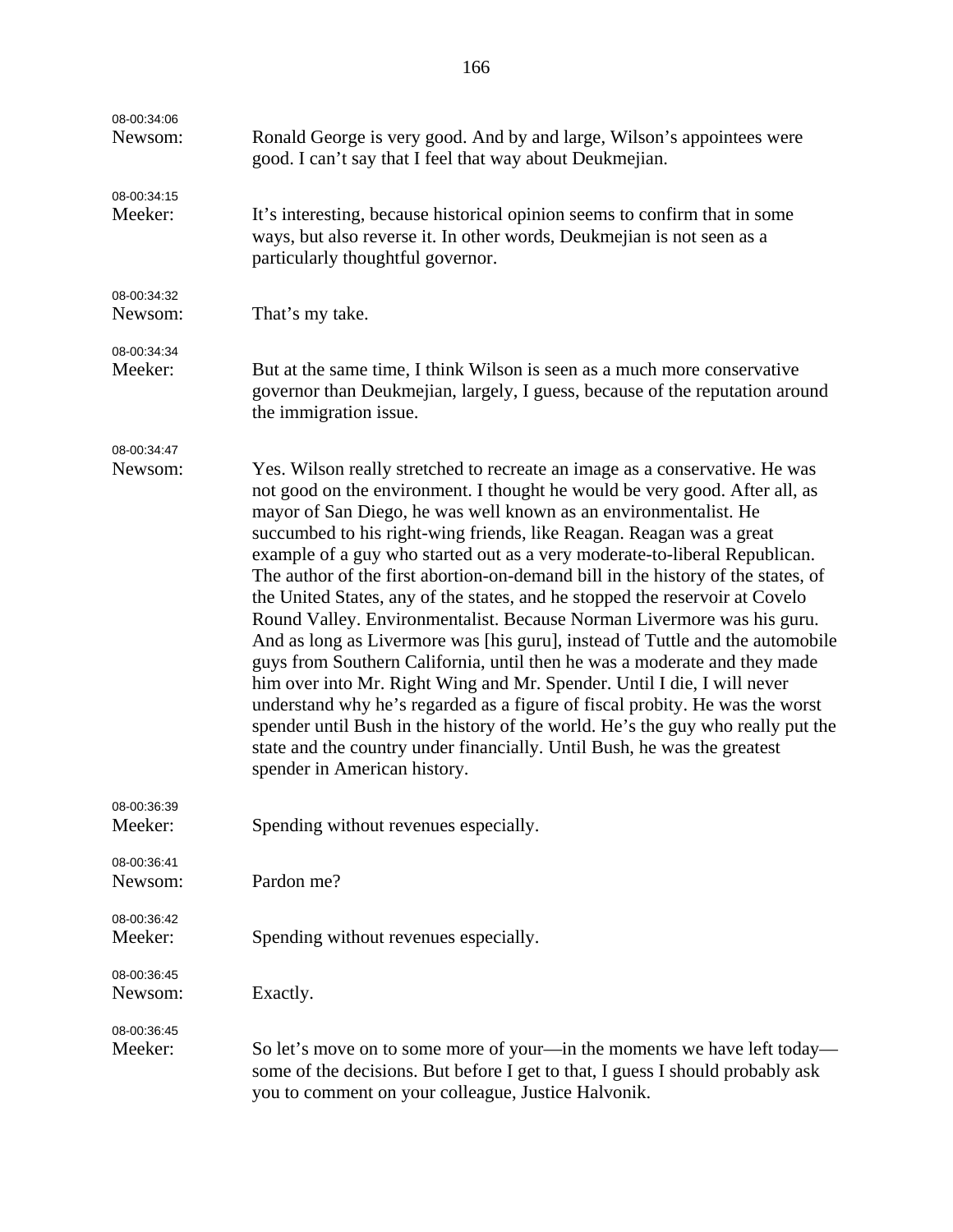| 08-00:37:00<br>Newsom: | Halvonik.                                                                                                                                                                                                                                                                                                                |
|------------------------|--------------------------------------------------------------------------------------------------------------------------------------------------------------------------------------------------------------------------------------------------------------------------------------------------------------------------|
| 08-00:37:01<br>Meeker: | Halvonik.                                                                                                                                                                                                                                                                                                                |
| 08-00:37:02<br>Newsom: | Yes.                                                                                                                                                                                                                                                                                                                     |
| 08-00:37:04<br>Meeker: | And the marijuana charge circa 1979. That appeared in the paper, so it seems<br>like it's worth asking you about.                                                                                                                                                                                                        |
| 08-00:37:14<br>Newsom: | He never smoked it around me, but my guess is that probably Paul smoked<br>marijuana at some time in his career before he became a judge. Who knows.<br>Maybe even afterward. But it never interfered with his judicial abilities.<br>Outstanding guy. Very good mind. Also, great jazz pianist.                         |
| 08-00:37:48<br>Meeker: | Maybe the context to talk about this, then, is—what's the phrase that's<br>sometimes used around occupations and the behavior of individuals? It's<br>moral something clause.                                                                                                                                            |
| 08-00:38:06<br>Newsom: | No fault?                                                                                                                                                                                                                                                                                                                |
| 08-00:38:07<br>Meeker: | Yes, or something.                                                                                                                                                                                                                                                                                                       |
| 08-00:38:08<br>Newsom: | No fault or something like that? Moral neutrality?                                                                                                                                                                                                                                                                       |
| 08-00:38:14<br>Meeker: | Yes. I can't remember.                                                                                                                                                                                                                                                                                                   |
| 08-00:38:17<br>Newsom: | Moral turpitude.                                                                                                                                                                                                                                                                                                         |
| 08-00:38:18<br>Meeker: | Yes, exactly.                                                                                                                                                                                                                                                                                                            |
| 08-00:38:23<br>Newsom: | Of course, marijuana is only a crime because it's been classified as a crime. In<br>what way is it more serious than taking a drink?                                                                                                                                                                                     |
| 08-00:38:34<br>Meeker: | Sure. Your perspective on the personal lives and behaviors of judges vis-à-vis<br>their ability to serve on the bench. What is the relationship? I assume that<br>judges are held to a much higher standard than just about anyone else. But I<br>wonder if there was a way in which you had to negotiate that yourself? |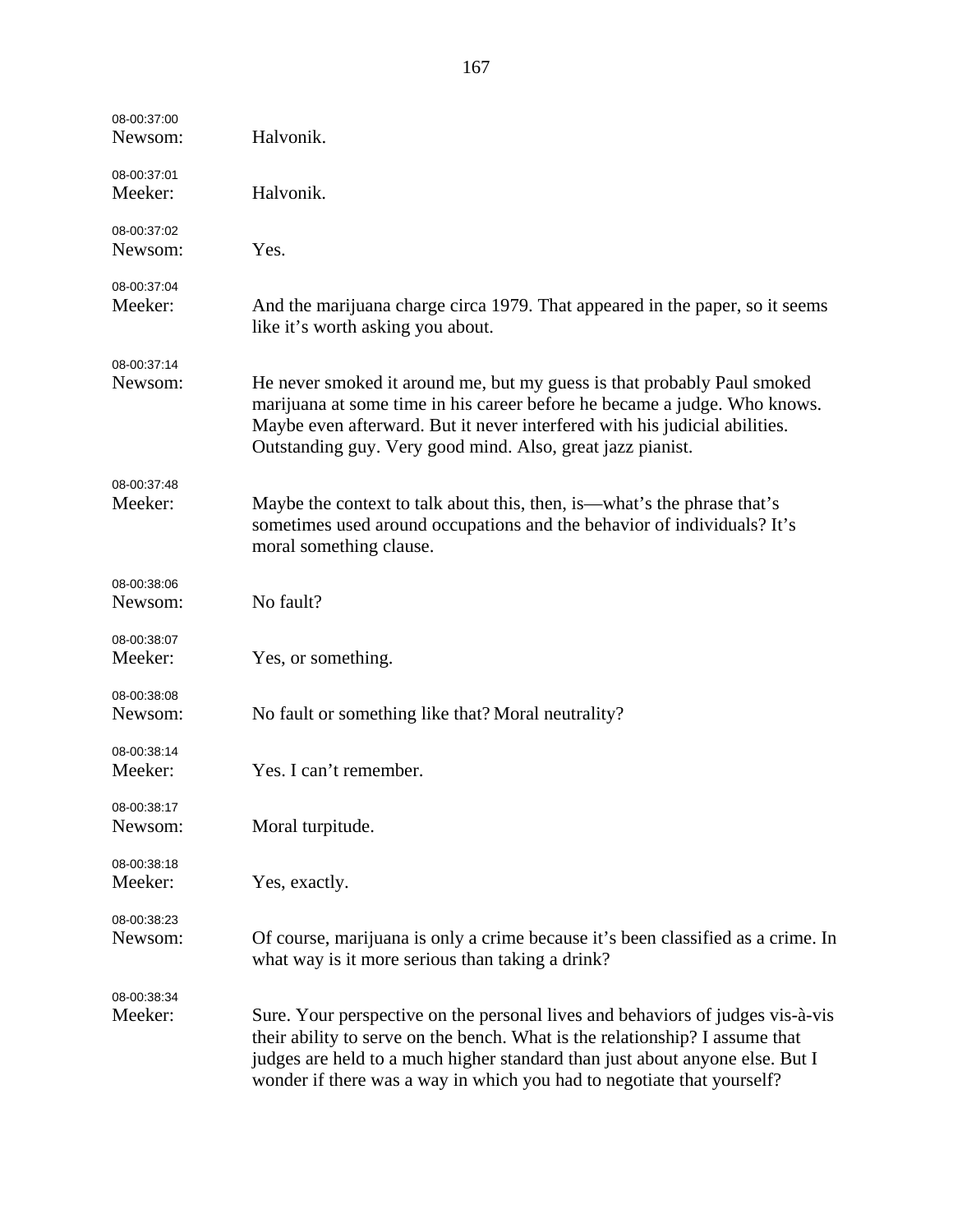| 08-00:39:08            |                                                                                                                                                                                                                                                                                                                                                                                                                                                                                                                                                                                                                                                                                                                                                                                                                                                                                                 |
|------------------------|-------------------------------------------------------------------------------------------------------------------------------------------------------------------------------------------------------------------------------------------------------------------------------------------------------------------------------------------------------------------------------------------------------------------------------------------------------------------------------------------------------------------------------------------------------------------------------------------------------------------------------------------------------------------------------------------------------------------------------------------------------------------------------------------------------------------------------------------------------------------------------------------------|
| Newsom:                | Not really. I was never, for example, somebody who liked marijuana. I tried it<br>and it didn't attract me at all. I tried it in England a long, long time ago and I<br>just thought I'd never want to try it again. It sort of occluded my thoughts and<br>I liked clarity, so I couldn't handle it. On the other hand, I think I had to cut<br>my drinking back a little when I became a judge. I don't think the personal life<br>has much bearing, except most judges are married and live conservative lives<br>and are not tempted into the arena of sin. Anyhow, most of them are a good<br>gray people. That's why they got to be judges, because they didn't take<br>chances and didn't really do anything sensationally impressive in the law,<br>otherwise they would have been rich. Most were not rich. Most were decent<br>people of fairly modest talents, but honorable people. |
| 08-00:40:43<br>Meeker: | Did you ever feel pressured to remarry because of professional pressure?                                                                                                                                                                                                                                                                                                                                                                                                                                                                                                                                                                                                                                                                                                                                                                                                                        |
| 08-00:40:50<br>Newsom: | No, I didn't, because I think I told you once before, I was of the view then,<br>and still am, that being divorced, my first obligation was to my children. I'm<br>very conservative in that sense.                                                                                                                                                                                                                                                                                                                                                                                                                                                                                                                                                                                                                                                                                             |
| 08-00:41:09<br>Meeker: | Okay. So let's go through some of the decisions, and I assume next time we<br>meet, we'll continue with this. And I'll probably go more or less<br>chronologically and not necessarily cover all of these. So the first one I read<br>was the Rosner v. Sears Roebuck. And this is 1980, so it's pretty early in your<br>term.                                                                                                                                                                                                                                                                                                                                                                                                                                                                                                                                                                  |
| 08-00:41:30<br>Newsom: | A punitive damages decision, right?                                                                                                                                                                                                                                                                                                                                                                                                                                                                                                                                                                                                                                                                                                                                                                                                                                                             |
| 08-00:41:32<br>Meeker: | Yes. But the thing that really caught me about it was—and I think I mentioned<br>this to you before we started—was the colorful language, the fact that it was a<br>good read.                                                                                                                                                                                                                                                                                                                                                                                                                                                                                                                                                                                                                                                                                                                  |
| 08-00:41:47<br>Newsom: | Really?                                                                                                                                                                                                                                                                                                                                                                                                                                                                                                                                                                                                                                                                                                                                                                                                                                                                                         |
| 08-00:41:47<br>Meeker: | Here's one quote from it. It says, "The jury could reasonably infer that the<br>defendant acted in callous disregard for the plaintiff's rights, knowing that its<br>conduct was substantially certain to vex, annoy, and injure plaintiffs." It even<br>mentioned the loss of a family Bible as one of the things that happened. And<br>actually, that's probably not even the most-                                                                                                                                                                                                                                                                                                                                                                                                                                                                                                           |
| 08-00:42:12<br>Newsom: | The Bible was spoiled allegedly by water damage.                                                                                                                                                                                                                                                                                                                                                                                                                                                                                                                                                                                                                                                                                                                                                                                                                                                |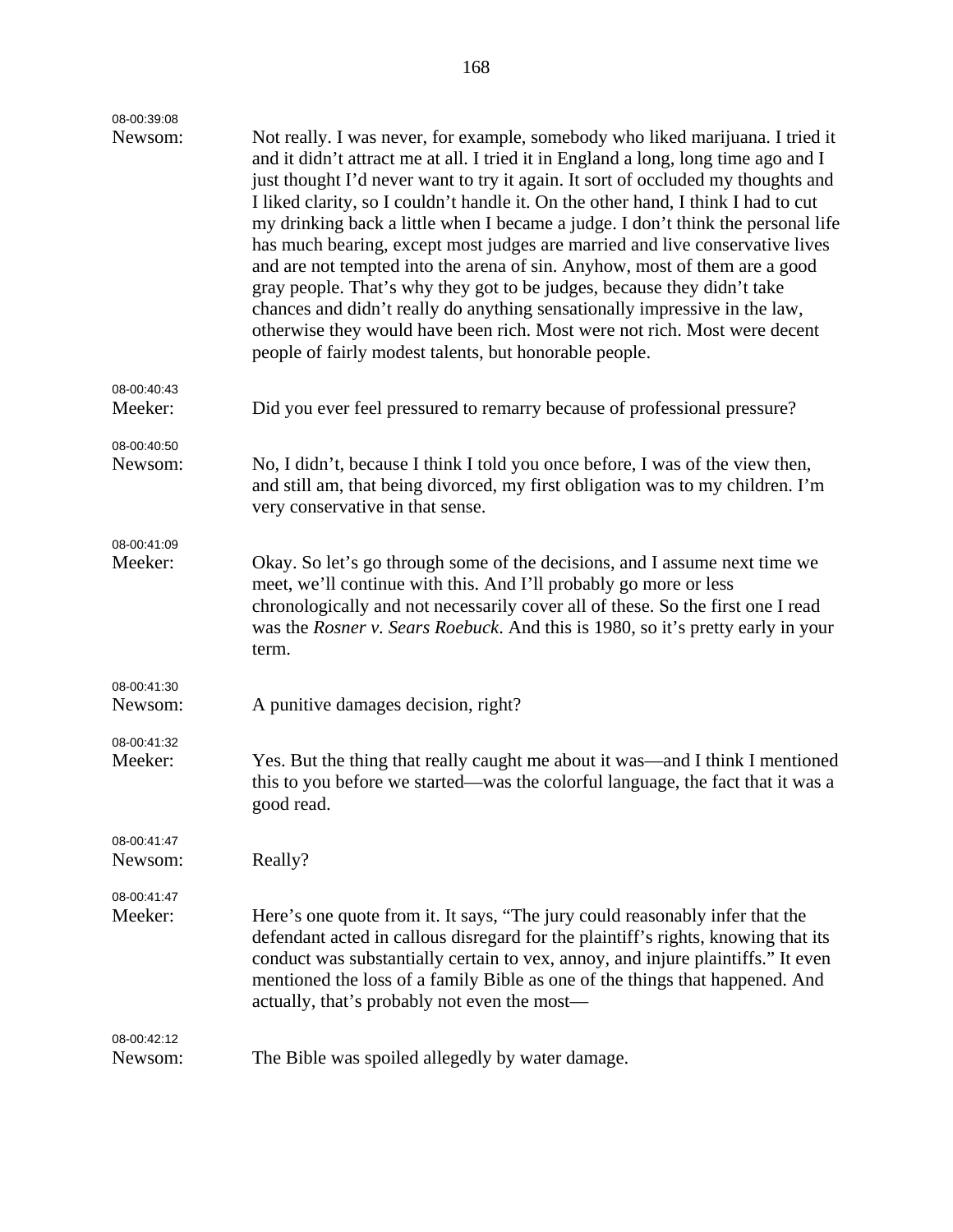| 08-00:42:16<br>Meeker: | Yes, yes.                                                                                                                                                                                                        |
|------------------------|------------------------------------------------------------------------------------------------------------------------------------------------------------------------------------------------------------------|
| 08-00:42:17<br>Newsom: | By the way, that decision is the basis for my claim that I'm really not a liberal.                                                                                                                               |
| 08-00:42:26<br>Meeker: | Okay. How so?                                                                                                                                                                                                    |
| 08-00:42:29<br>Newsom: | In the criminal area, I was tending to be a little liberal, but punitive damages, I<br>don't think I ever saw a case in which I didn't vote to reduce the damages.<br>And that annoyed a lot of the liberal bar. |
| 08-00:42:54<br>Meeker: | Or trial lawyers, I guess.                                                                                                                                                                                       |
| 08-00:42:56<br>Newsom: | I thought then, and I still think, that punitive damages are a dubious<br>proposition.                                                                                                                           |
| 08-00:43:09<br>Meeker: | Compensatory damages. Am I saying it right?                                                                                                                                                                      |
| 08-00:43:11<br>Newsom: | Compensatory.                                                                                                                                                                                                    |
| 08-00:43:12<br>Meeker: | Compensatory were about 158,000, if I remember correctly. The original<br>Superior Court awarded ten million dollars in punitive and you said that if you<br>lower it to 2.5, then we can finish up this matter. |
| 08-00:43:25<br>Newsom: | Yes, yes.                                                                                                                                                                                                        |
| 08-00:43:26<br>Meeker: | Did Sears sign on to that or did they continue to appeal? Do you recall?                                                                                                                                         |
| 08-00:43:31<br>Newsom: | I believe they signed on to that. But in my opinion, 2.5 was plenty. Ten was<br>excessive.                                                                                                                       |
| 08-00:43:40<br>Meeker: | Well, it was like sixty-three to one or something like that.                                                                                                                                                     |
| 08-00:43:41<br>Newsom: | Yes, yes.                                                                                                                                                                                                        |
| 08-00:43:43<br>Meeker: | Well, the thing that struck me again about this particular decision was the<br>language in which it was written. I guess I'd just kind of like you to reflect on<br>the legal decision as literature and to-     |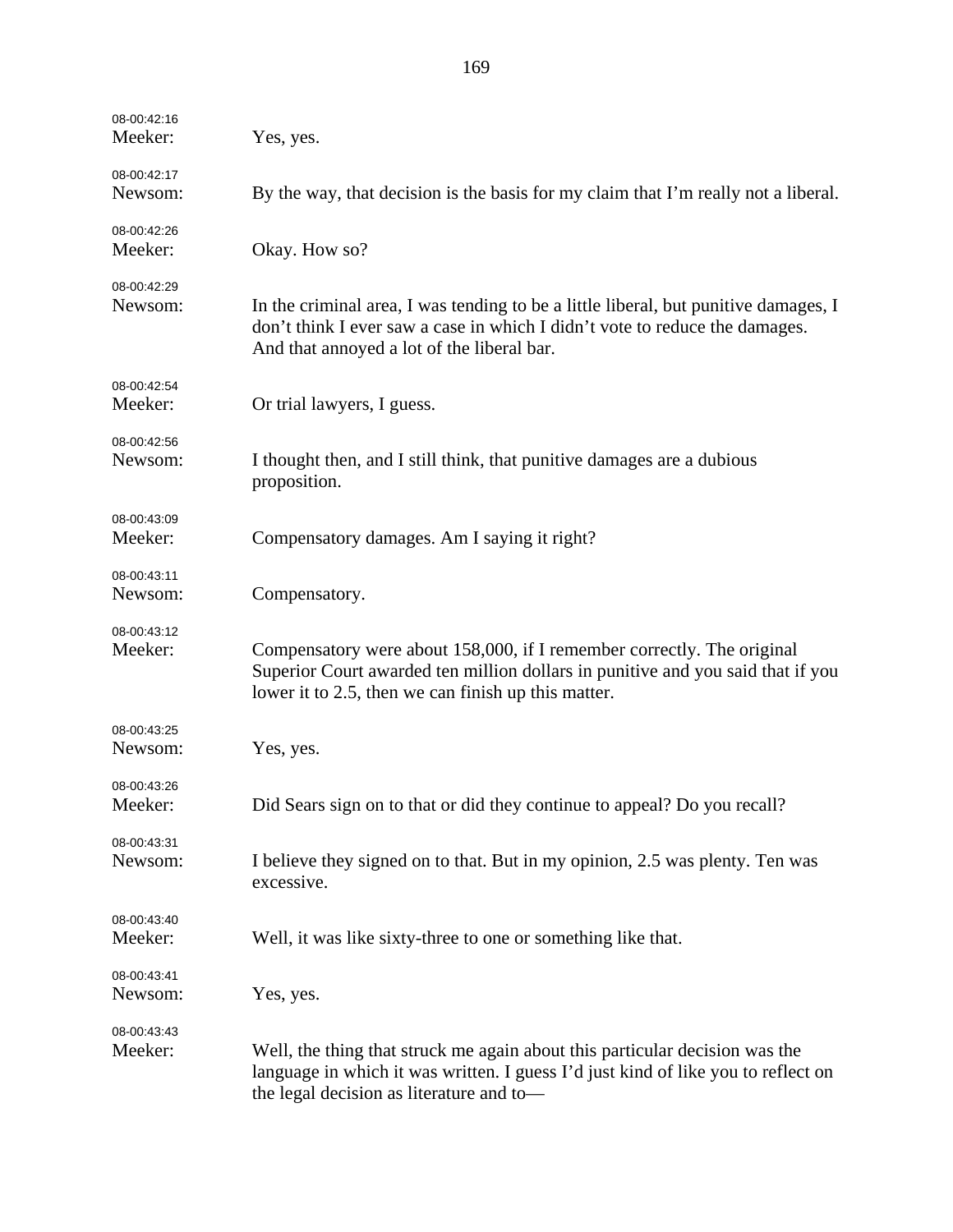| 08-00:44:01<br>Newsom: | That wouldn't be my first choice. It would not be.                                                                                                                                                                                                                                                                                                                                                                                                                                                                                                           |
|------------------------|--------------------------------------------------------------------------------------------------------------------------------------------------------------------------------------------------------------------------------------------------------------------------------------------------------------------------------------------------------------------------------------------------------------------------------------------------------------------------------------------------------------------------------------------------------------|
| 08-00:44:05<br>Meeker: | Well, okay. This is just one of the first ones that I read, so I think that it struck<br>me as maybe not literature, but as—                                                                                                                                                                                                                                                                                                                                                                                                                                 |
| 08-00:44:17<br>Newsom: | Reasonably well written?                                                                                                                                                                                                                                                                                                                                                                                                                                                                                                                                     |
| 08-00:44:19<br>Meeker: | I guess having a voice, right. So I assume that—and this could be a false<br>assumption—when some judges write their decisions, they're seeking not to<br>have their own personal voice, whereas some other ones—I guess that's<br>probably a spectrum, are interested in developing their own voice. And it<br>seems like your opinions fall more in the side of willing to develop your own<br>voice.                                                                                                                                                      |
| 08-00:44:50            |                                                                                                                                                                                                                                                                                                                                                                                                                                                                                                                                                              |
| Newsom:                | I think that's true. I've been told that by people who've read them, who have<br>read a lot of legal decisions. They think I have more of a point of view than<br>most judges.                                                                                                                                                                                                                                                                                                                                                                               |
| 08-00:45:04<br>Meeker: | A point of view, but also a language.                                                                                                                                                                                                                                                                                                                                                                                                                                                                                                                        |
| 08-00:45:07<br>Newsom: | Yes. I hope I express myself a little better than many of the others.                                                                                                                                                                                                                                                                                                                                                                                                                                                                                        |
| 08-00:45:14<br>Meeker: | Was this something that you actively worked on?                                                                                                                                                                                                                                                                                                                                                                                                                                                                                                              |
| 08-00:45:18            |                                                                                                                                                                                                                                                                                                                                                                                                                                                                                                                                                              |
| Newsom:                | Let me be immodest and say it came naturally to me, because I majored in<br>English. I was and am a student of English, and I tried to be literate without<br>being pompous. I tried to be interesting without being unjudicial, and I never<br>saw anything wrong with livening up an opinion. I never wanted to strain<br>judicial humor. I've seen a lot of bad opinions written by people that were<br>trying to be jokers on the bench. It doesn't work. But I don't think there's any<br>reason not to be interesting if you have an interesting case. |
| 08-00:46:08<br>Meeker: | Okay. Yes, because I don't recall a lot of sort of jokes or anything in there.<br>But were you ever approached by other justices who would have said, "Come<br>on, Bill, tone it down."                                                                                                                                                                                                                                                                                                                                                                      |
| 08-00:46:23<br>Newsom: | No.                                                                                                                                                                                                                                                                                                                                                                                                                                                                                                                                                          |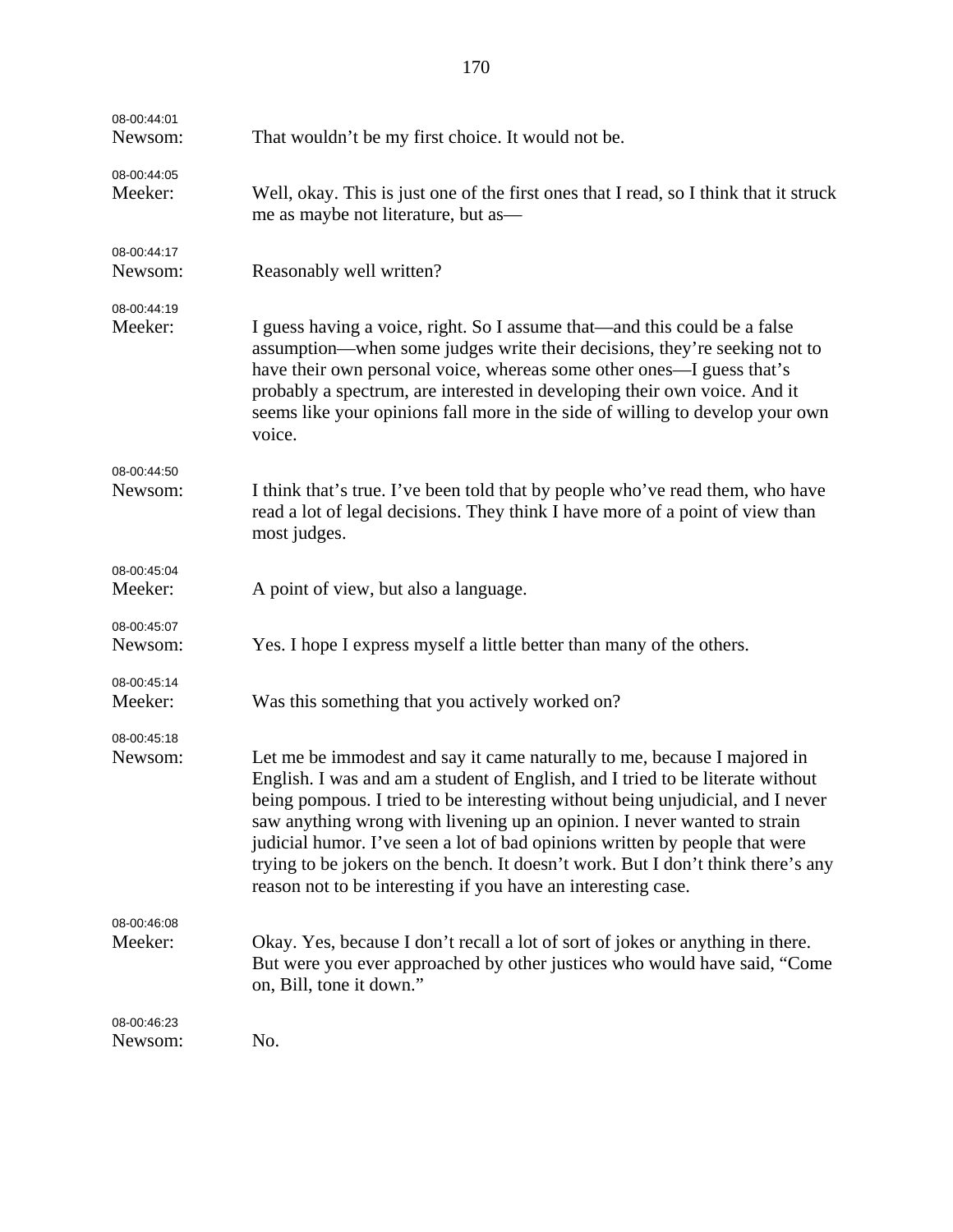| 08-00:46:24<br>Meeker: | It sounds like, by some of the phrases that have been repeatedly quoted, there<br>was more praise than there would have been criticism.                                                                                                                                                                                                                                                                                                                                                                                                                                              |
|------------------------|--------------------------------------------------------------------------------------------------------------------------------------------------------------------------------------------------------------------------------------------------------------------------------------------------------------------------------------------------------------------------------------------------------------------------------------------------------------------------------------------------------------------------------------------------------------------------------------|
| 08-00:46:34<br>Newsom: | I think more praise than criticism. I'm not sure. Yes.                                                                                                                                                                                                                                                                                                                                                                                                                                                                                                                               |
| 08-00:46:37<br>Meeker: | Do you feel like over the seventeen years in which you were writing these<br>decisions that your voice changed at all?                                                                                                                                                                                                                                                                                                                                                                                                                                                               |
| 08-00:46:43<br>Newsom: | Yes. Toward the end, it got quite pedestrian because I was getting a little<br>bored with the job. Repeated, especially in the criminal area. The sameness of<br>the situations. Got boring at the end. You lost the zest. You kept seeing the<br>same people. Not the same people, but the same fact situations. Given that<br>there's no threshold for a criminal appeal, every appeal is paid for by the state,<br>and why not appeal. There's no threshold of credibility or plausibility in a<br>criminal case, so most of the criminal cases were just extremely boring. Rote. |
| 08-00:47:43<br>Meeker: | Well, there's not an interesting constitutional matter involved in a lot of cases.                                                                                                                                                                                                                                                                                                                                                                                                                                                                                                   |
| 08-00:47:48<br>Newsom: | Exactly. Civil side was much more interesting. Much.                                                                                                                                                                                                                                                                                                                                                                                                                                                                                                                                 |
| 08-00:47:57<br>Meeker: | Well, I guess back to another case, which was a criminal, not a civil case, and<br>this was the <i>People v. Schoenfeld</i> [1980], which was this famous—                                                                                                                                                                                                                                                                                                                                                                                                                           |
| 08-00:48:07<br>Newsom: | Oh, a fascinating case. Fascinating case.                                                                                                                                                                                                                                                                                                                                                                                                                                                                                                                                            |
| 08-00:48:08<br>Meeker: | And I remember growing up in California and hearing about this.                                                                                                                                                                                                                                                                                                                                                                                                                                                                                                                      |
| 08-00:48:11<br>Newsom: | They're still in prison. I'm outraged by it.                                                                                                                                                                                                                                                                                                                                                                                                                                                                                                                                         |
| 08-00:48:16<br>Meeker: | How so?                                                                                                                                                                                                                                                                                                                                                                                                                                                                                                                                                                              |
| 08-00:48:17<br>Newsom: | This was 1970-                                                                                                                                                                                                                                                                                                                                                                                                                                                                                                                                                                       |
| 08-00:48:19<br>Meeker: | Eight or nine. Yes.                                                                                                                                                                                                                                                                                                                                                                                                                                                                                                                                                                  |
| 08-00:48:21<br>Newsom: | Eight.                                                                                                                                                                                                                                                                                                                                                                                                                                                                                                                                                                               |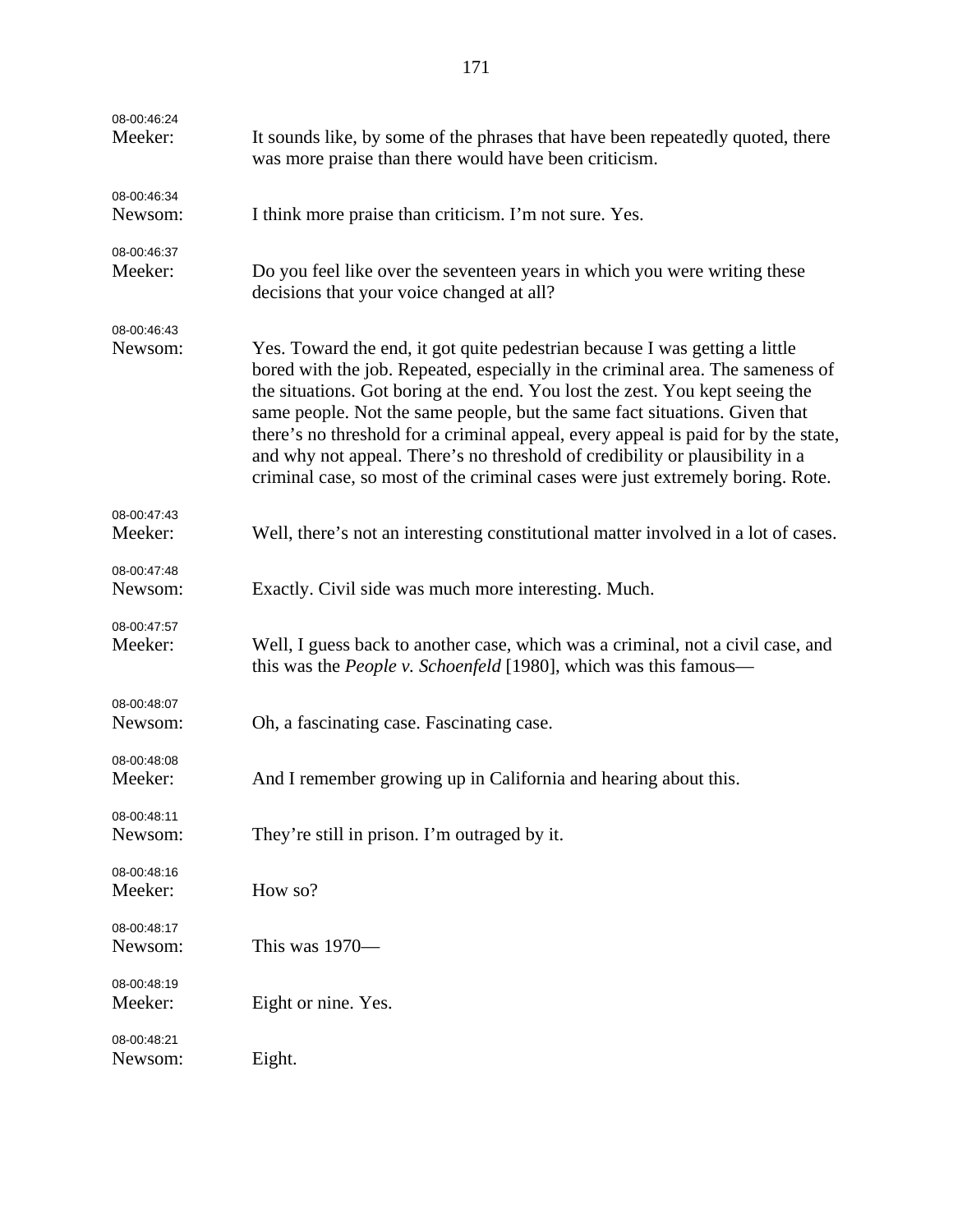| 08-00:48:22<br>Meeker: | That the crime happened.                                                                                                                                                                                                                                                                                                                                                                                                                                                                                                                                                                                                                                                                                                                                               |
|------------------------|------------------------------------------------------------------------------------------------------------------------------------------------------------------------------------------------------------------------------------------------------------------------------------------------------------------------------------------------------------------------------------------------------------------------------------------------------------------------------------------------------------------------------------------------------------------------------------------------------------------------------------------------------------------------------------------------------------------------------------------------------------------------|
| 08-00:48:25<br>Newsom: | How many years ago is that?                                                                                                                                                                                                                                                                                                                                                                                                                                                                                                                                                                                                                                                                                                                                            |
| 08-00:48:27<br>Meeker: | Well, thirty.                                                                                                                                                                                                                                                                                                                                                                                                                                                                                                                                                                                                                                                                                                                                                          |
| 08-00:48:28<br>Newsom: | Yes. They had no criminal records. They didn't hurt anybody. They took<br>pains not to inflict any bodily harm on people and they were given a<br>preposterous sentence of life without possibility of parole. We modified that.                                                                                                                                                                                                                                                                                                                                                                                                                                                                                                                                       |
| 08-00:48:49<br>Meeker: | To life with the possibility of parole.                                                                                                                                                                                                                                                                                                                                                                                                                                                                                                                                                                                                                                                                                                                                |
| 08-00:48:50<br>Newsom: | Yes. And they're still in there because nobody has the guts to step up and say<br>what the truth is, that they were never a great threat to society, and they're<br>certainly completely rehabilitated now. If they needed to be rehabilitated.<br>They were kids when they did it. Eighteen. One was eighteen years old and<br>one twenty.                                                                                                                                                                                                                                                                                                                                                                                                                            |
| 08-00:49:19<br>Meeker: | Well, the question before you was, and the question that you took up, was the<br>definition of bodily harm. And you basically said that a case of nausea and a<br>few bloody noses didn't translate into bodily harm.                                                                                                                                                                                                                                                                                                                                                                                                                                                                                                                                                  |
| 08-00:49:32<br>Newsom: | Exactly.                                                                                                                                                                                                                                                                                                                                                                                                                                                                                                                                                                                                                                                                                                                                                               |
| 08-00:49:33<br>Meeker: | But you had, again, this other point which I think relates to the <i>Bunton v</i> .<br>Arizona Pacific [1983], that famous quote about the legislature actually<br>meaning what it says or not. And in this particular decision, you said-oh,<br>wait. Yes. "If the legislature had intended us to consider emotional distress<br>and psychic damage in determining whether bodily harm occurred, it can and<br>possibly should say so. So far, it has not." And this, again, sort of matches<br>pretty closely what you had said in the Bunton v. Arizona Pacific. And then<br>you had also quoted Bacon, and you said, "We are to declare the law, not to<br>make laws." I guess I'm wondering if you can contextualize this in your<br>overall judicial philosophy? |
| 08-00:50:36<br>Newsom: | Yes. You know the judge whose name is Deegan in that case in the Superior<br>Court level admitted that he was wrong. He admitted that he was wrong in<br>creating out of whole cloth this great bodily injury thing and he wrote letters<br>saying he was wrong. He agreed with us in the Court of Appeal. He tried to<br>get these guys out after this happened, Deegan, Leonard Deegan. Very good                                                                                                                                                                                                                                                                                                                                                                    |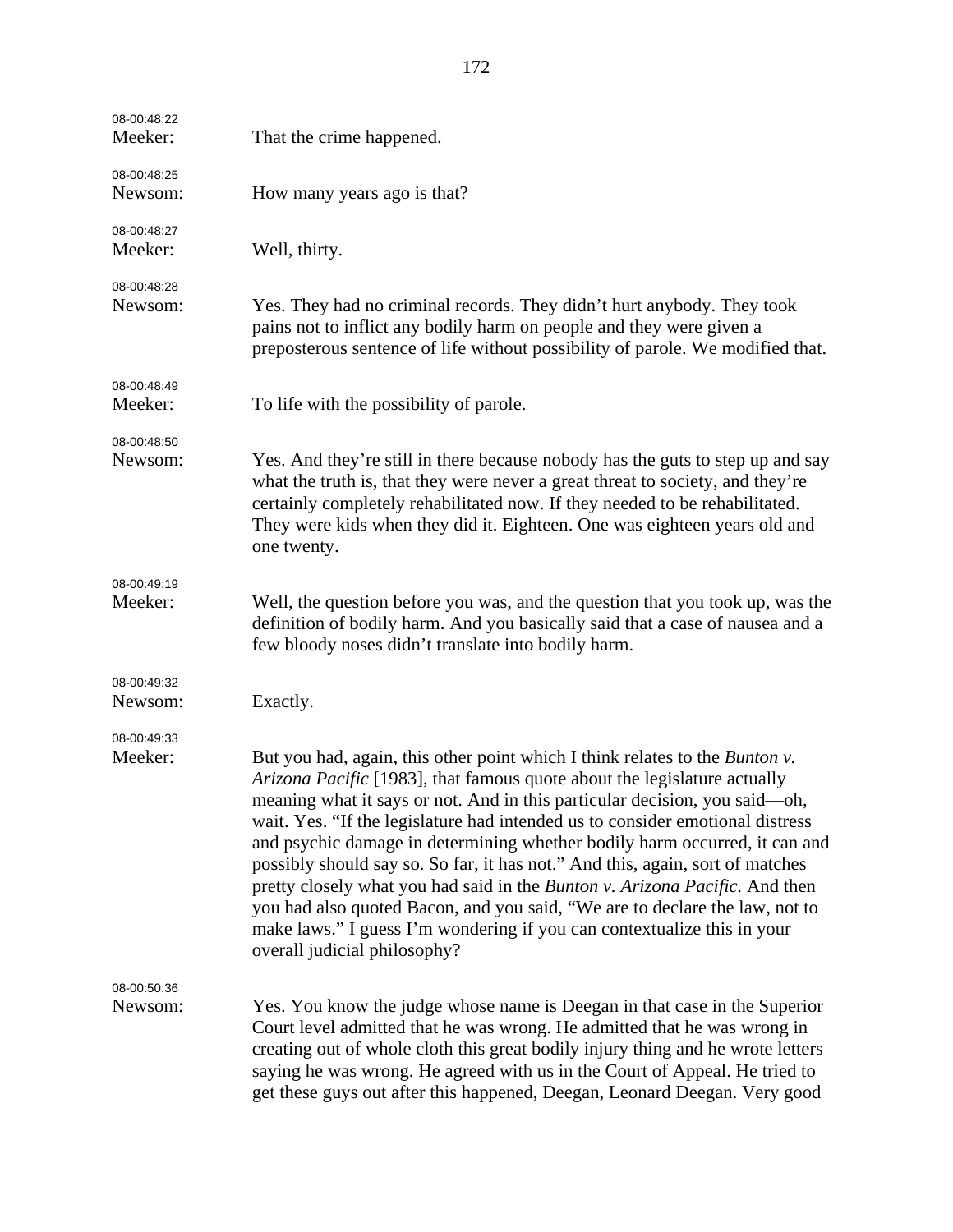|                        | judge. The case was tried in Alameda County, I think. He repented, so to<br>speak, and one up to him for doing it. It's just an example of where people on<br>a case, including my colleague Elkington, I think, who dissented in this case,<br>just let their emotions, strangely, run away from them because they are<br>outraged by what these people did. And I never let that happen. As I said in<br>the opinion, I don't think you can create a law where it doesn't exist. And it<br>was clear to me that the law required actual physical damage to people.<br>Psychic damage is another matter. Maybe we should have weighed in on<br>psychic damage. But we weren't asked to do that. That was my point there<br>and I thought it was pretty straightforward. Racanelli agreed with me and he<br>still is as appalled as I am that they're still in prison. It's totally unjust. They<br>could have killed people and been out fifteen years ago. But it's a high-profile<br>case. Every time it comes up, the press gets on it. They pull up some kid<br>who's been a failure in life, and he says the reason I failed in life is what<br>happened to me on the bus thirty years ago. That's absurd. I've also received<br>letters from people saying, "I'm fine. This guy's fine who's complaining,<br>except he likes publicity." It's very discouraging. |
|------------------------|-------------------------------------------------------------------------------------------------------------------------------------------------------------------------------------------------------------------------------------------------------------------------------------------------------------------------------------------------------------------------------------------------------------------------------------------------------------------------------------------------------------------------------------------------------------------------------------------------------------------------------------------------------------------------------------------------------------------------------------------------------------------------------------------------------------------------------------------------------------------------------------------------------------------------------------------------------------------------------------------------------------------------------------------------------------------------------------------------------------------------------------------------------------------------------------------------------------------------------------------------------------------------------------------------------------------------------------------------------------------------|
| 08-00:53:18<br>Meeker: | I wonder about this notion, and I'm probably pushing it a little much here in a<br>way that maybe is not appropriate. Again, I'm thinking about Constitutional<br>issues and the notion of how people like Scalia use this notion of original<br>intent. And I'm wondering if this notion of we are to declare, not make laws,<br>how those relate. Because they tap into a similar sense about the law and the<br>role of judiciary, or do you see what you're arguing here as substantially<br>different?                                                                                                                                                                                                                                                                                                                                                                                                                                                                                                                                                                                                                                                                                                                                                                                                                                                             |
| 08-00:54:15<br>Newsom: | Well, the easy answer to original intent—with Scalia, you know what I'm<br>going to say. What do you think, an African American is not a person? An<br>American Indian is not a person? If he wants to use original intent, he would<br>say that. He doesn't dare. It's a threadbare theory, original intent. Doesn't<br>hold any water at all as a theory.                                                                                                                                                                                                                                                                                                                                                                                                                                                                                                                                                                                                                                                                                                                                                                                                                                                                                                                                                                                                             |
| 08-00:54:51<br>Meeker: | Why is that?                                                                                                                                                                                                                                                                                                                                                                                                                                                                                                                                                                                                                                                                                                                                                                                                                                                                                                                                                                                                                                                                                                                                                                                                                                                                                                                                                            |
| 08-00:54:52<br>Newsom: | Because of underlying changes in morals in the country today from what it<br>was under the founding fathers. Emphasize fathers. No founding mothers.<br>Women had no rights. A lot of people of color had no rights. People had<br>draconian views of punishment and it just wasn't working any longer. The<br>theory makes no sense to me.                                                                                                                                                                                                                                                                                                                                                                                                                                                                                                                                                                                                                                                                                                                                                                                                                                                                                                                                                                                                                             |
| 08-00:55:32<br>Meeker: | So do you maybe see this in essence kind of less ideological but more sort of<br>constrained view about we are to declare, not make laws as perhaps maybe an<br>alternative umbrella of judicial philosophy that might be able to-                                                                                                                                                                                                                                                                                                                                                                                                                                                                                                                                                                                                                                                                                                                                                                                                                                                                                                                                                                                                                                                                                                                                      |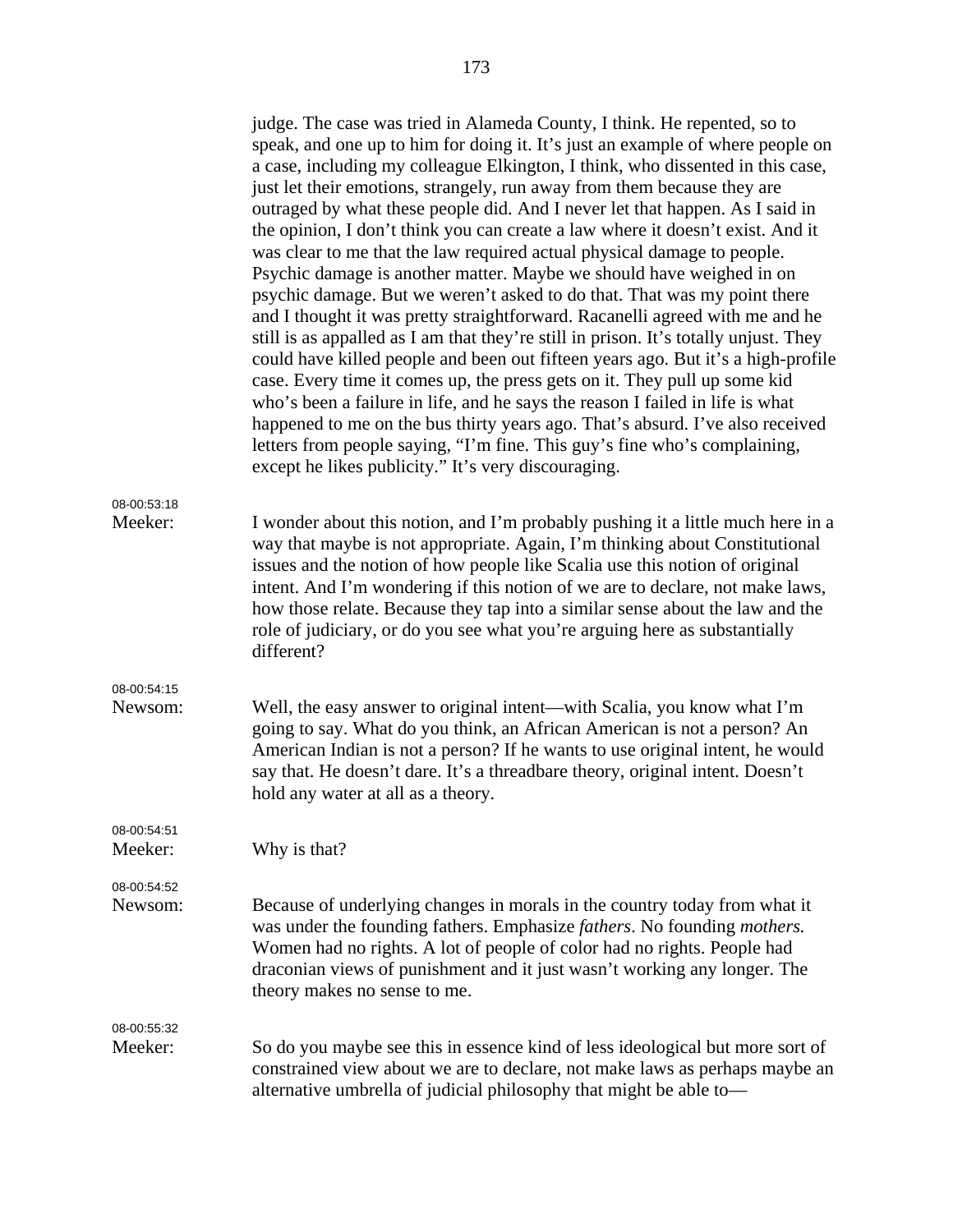| 08-00:55:54<br>Newsom: | Well, where the law is clear, as in the <i>Schoenfeld</i> case on bodily injury and it                                                                                                                                                                                                                                                                                                                   |
|------------------------|----------------------------------------------------------------------------------------------------------------------------------------------------------------------------------------------------------------------------------------------------------------------------------------------------------------------------------------------------------------------------------------------------------|
|                        | makes sense, apply it. But if the law had said you can cut off the hands of<br>people who have injured other people with their hands, I would say even<br>though that was the original intent, it wouldn't sell today. Shouldn't sell.<br>We've improved over that time and I think we've improved in many ways and<br>not retrogressed in many. So that's sort of my view.                              |
| 08-00:56:40            |                                                                                                                                                                                                                                                                                                                                                                                                          |
| Meeker:                | Well, so comparing this case in <i>Schoenfeld</i> , in which it's clear—and I<br>assumed that your decision was upheld by the Supreme Court, California<br>Supreme Court?                                                                                                                                                                                                                                |
| 08-00:56:55            |                                                                                                                                                                                                                                                                                                                                                                                                          |
| Newsom:                | I think so.                                                                                                                                                                                                                                                                                                                                                                                              |
| 08-00:56:57            |                                                                                                                                                                                                                                                                                                                                                                                                          |
| Meeker:                | In comparison to the <i>Bunton v. Arizona Pacific Tank Lines</i> , that it sounds like<br>the legislation that was written was not clear because what you said was—                                                                                                                                                                                                                                      |
| 08-00:57:12            |                                                                                                                                                                                                                                                                                                                                                                                                          |
| Newsom:                | I forget that case. Arizona-                                                                                                                                                                                                                                                                                                                                                                             |
| 08-00:57:15            |                                                                                                                                                                                                                                                                                                                                                                                                          |
| Meeker:                | I don't actually have the full decision here. But this is the one where that<br>quote comes from.                                                                                                                                                                                                                                                                                                        |
| 08-00:57:21            |                                                                                                                                                                                                                                                                                                                                                                                                          |
| Newsom:                | Oh, yes. Okay.                                                                                                                                                                                                                                                                                                                                                                                           |
| 08-00:57:23            |                                                                                                                                                                                                                                                                                                                                                                                                          |
| Meeker:                | The brief thing that you wrote basically—it was a concurring opinion. "As to<br>the appeal itself, I concur in the opinion of the majority because of its<br>construction of code of civil procedure seems plausible and hence probably<br>correct, although given the cosmic incomprehensibility of the section, one can<br>never be absolutely sure." So it sounds like you're really questioning the- |
| 08-00:57:50            |                                                                                                                                                                                                                                                                                                                                                                                                          |
| Newsom:                | It made no sense at all.                                                                                                                                                                                                                                                                                                                                                                                 |
| 08-00:57:52            |                                                                                                                                                                                                                                                                                                                                                                                                          |
| Meeker:                | The law?                                                                                                                                                                                                                                                                                                                                                                                                 |
| 08-00:57:52            |                                                                                                                                                                                                                                                                                                                                                                                                          |
| Newsom:                | We had to take a guess at what it meant. I said, "Your guess is as good as<br>mine." So [there was] not a problem with that. But in the Schoenfeld case, it<br>was clear that they didn't mean to encompass emotional damage. How would<br>you measure that in that case?                                                                                                                                |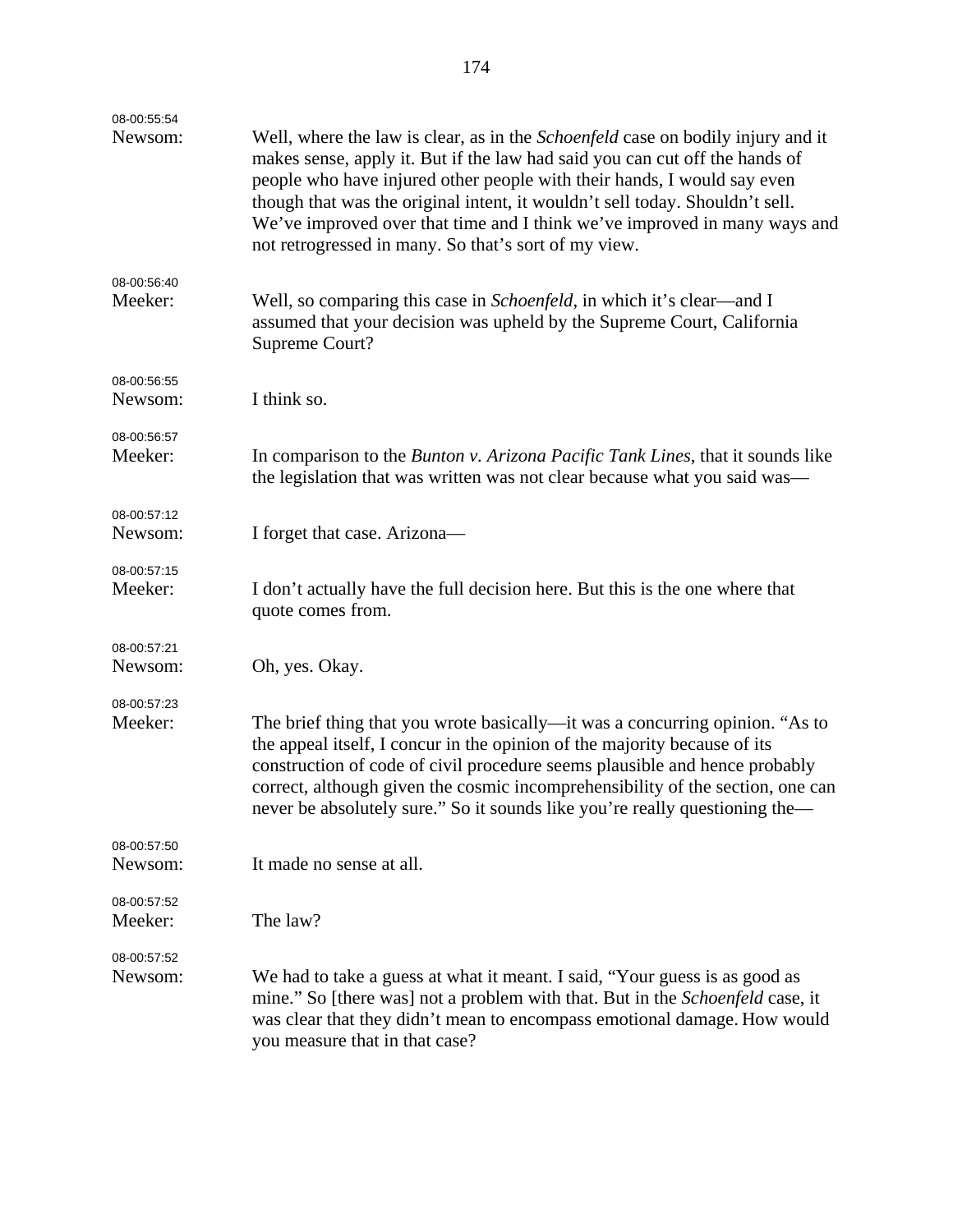| 08-00:58:14<br>Meeker: | Well, this is an interesting comparison, then, because with Schoenfeld it seems<br>pretty cut and dried that they would have said psychic or emotional damage if<br>in fact they meant that.                                                                                |
|------------------------|-----------------------------------------------------------------------------------------------------------------------------------------------------------------------------------------------------------------------------------------------------------------------------|
| 08-00:58:22<br>Newsom: | Yes, yes.                                                                                                                                                                                                                                                                   |
| 08-00:58:24<br>Meeker: | And they were very clear about bodily harm.                                                                                                                                                                                                                                 |
| 08-00:58:27<br>Newsom: | "Bodily" has a well-known meaning.                                                                                                                                                                                                                                          |
| 08-00:58:27<br>Meeker: | Yes. And so in these other cases in which the legislature doesn't do their job<br>and writes their laws inconclusively, what is your judicial philosophy in those<br>situations? What is the role of the judge in making decisions based on the laws<br>that are not clear? |
| 08-00:58:50<br>Newsom: | Your guess is as good as mine. In other words, if I don't know what<br>something means, I would say so. In that case, I was saying damned if I knew<br>what they meant. In the absence of a clear statement, your guess is as good as<br>mine. That's all I can say.        |
| 08-00:59:14<br>Meeker: | Which is an interesting admission that someone like Scalia would never make<br>because it seems that the notion of original intent presumes that he-                                                                                                                        |
| 08-00:59:26<br>Newsom: | He would figure out what the original intent should have been.                                                                                                                                                                                                              |
| 08-00:59:29<br>Meeker: | Yes, he's kind of channeling them or something.                                                                                                                                                                                                                             |
| 08-00:59:31<br>Newsom: | Yes, yes. Yes, exactly.                                                                                                                                                                                                                                                     |
| 08-00:59:34<br>Meeker: | All right. Well, let's wrap up for today then.                                                                                                                                                                                                                              |
| 08-00:59:37<br>Newsom: | Okay.                                                                                                                                                                                                                                                                       |
| [End of Interview]     |                                                                                                                                                                                                                                                                             |

175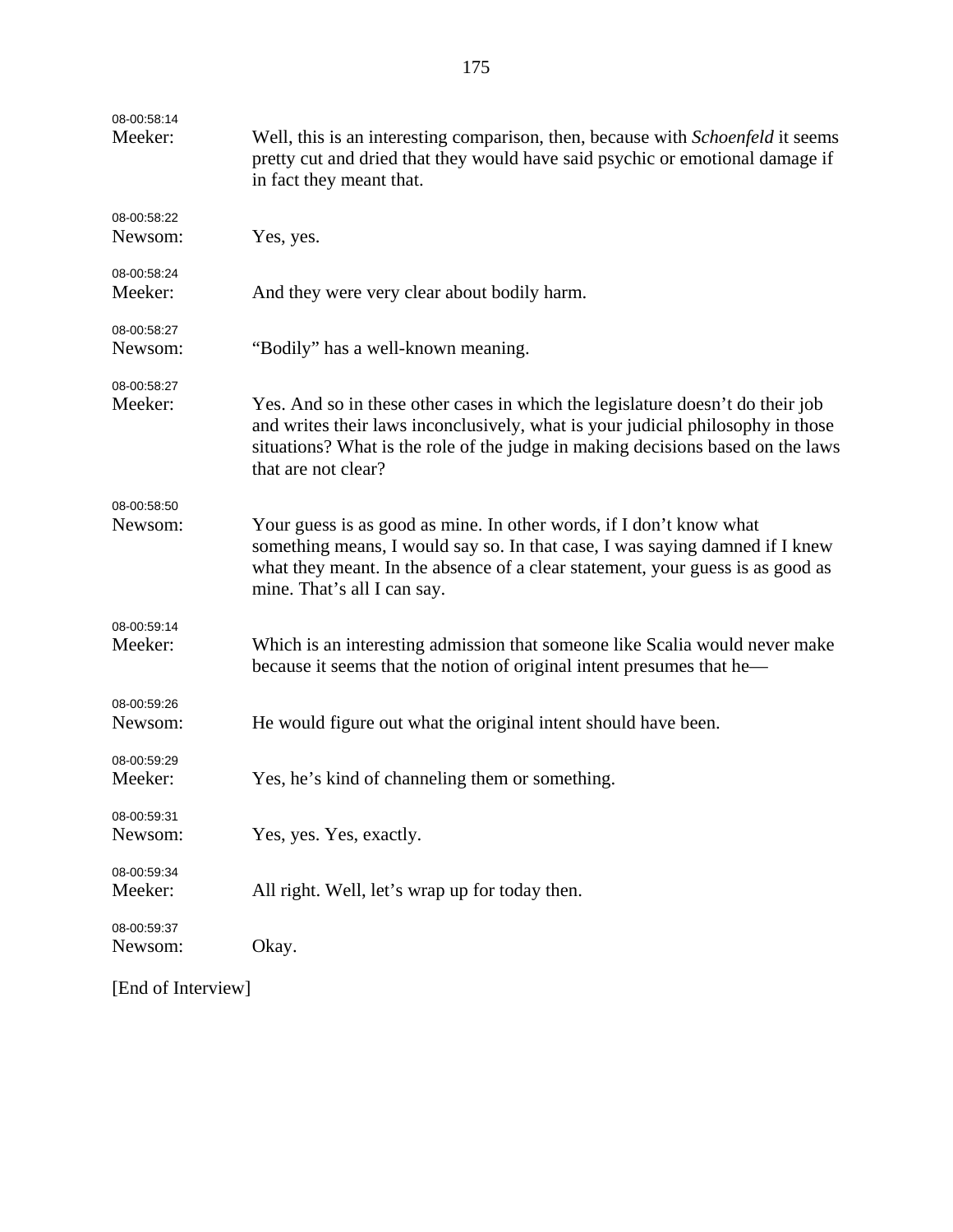## Interview #5: May 11, 2009 Begin Audio File 9 05-11-2009.mp3

| 09-00:00:00<br>Meeker: | Today is the 11 <sup>th</sup> of May 2009. This is Martin Meeker interviewing Judge Bill<br>Newsom for the Regional Oral History Office. Let me start today just by<br>maybe jumping back in time a little bit. We had really focused in the last<br>interview on your appointments to superior court in Placer County and then to<br>the California State Court of Appeals, First District, both by Jerry Brown.                                                                                                                                                                                                                                                                                                                                                                                                                                                                                                                                                                                                                                                                                                                                                                                                                                                                                                                                                                                                                                                                                                                                                               |
|------------------------|---------------------------------------------------------------------------------------------------------------------------------------------------------------------------------------------------------------------------------------------------------------------------------------------------------------------------------------------------------------------------------------------------------------------------------------------------------------------------------------------------------------------------------------------------------------------------------------------------------------------------------------------------------------------------------------------------------------------------------------------------------------------------------------------------------------------------------------------------------------------------------------------------------------------------------------------------------------------------------------------------------------------------------------------------------------------------------------------------------------------------------------------------------------------------------------------------------------------------------------------------------------------------------------------------------------------------------------------------------------------------------------------------------------------------------------------------------------------------------------------------------------------------------------------------------------------------------|
| 09-00:00:47<br>Newsom: | Yes.                                                                                                                                                                                                                                                                                                                                                                                                                                                                                                                                                                                                                                                                                                                                                                                                                                                                                                                                                                                                                                                                                                                                                                                                                                                                                                                                                                                                                                                                                                                                                                            |
| 09-00:00:48<br>Meeker: | But one sort of interesting case brought up by Warren Rider that I thought I'd<br>get you to provide an account of, because it sounds interesting, was the<br>Pianezzi case.                                                                                                                                                                                                                                                                                                                                                                                                                                                                                                                                                                                                                                                                                                                                                                                                                                                                                                                                                                                                                                                                                                                                                                                                                                                                                                                                                                                                    |
| 09-00:01:07<br>Newsom: | Pianezzi. It was not a case of my own. It was not in my court.                                                                                                                                                                                                                                                                                                                                                                                                                                                                                                                                                                                                                                                                                                                                                                                                                                                                                                                                                                                                                                                                                                                                                                                                                                                                                                                                                                                                                                                                                                                  |
| 09-00:01:14<br>Meeker: | Well, he says that you approached him as a lawyer and not as a judge, right?<br>Or his attorney, to a certain extent.                                                                                                                                                                                                                                                                                                                                                                                                                                                                                                                                                                                                                                                                                                                                                                                                                                                                                                                                                                                                                                                                                                                                                                                                                                                                                                                                                                                                                                                           |
| 09-00:01:20<br>Newsom: | Yes, I did. I was on the Court of Appeals at the time. I was a sitting judge in<br>the Court of Appeals in the First District and I had known Pianezzi socially<br>and I was fascinated by his case. He wrote a book, an autobiography called the<br>The Bum Rap Kid and it was about his having been framed for murder, which<br>occurred down in, I think, Monterey or some place like that. I can't remember<br>now. But he was, to make a long story short, convicted of first-degree murder.<br>And interestingly, he escaped the death penalty by one vote. There was one<br>vote in favor of life and you have to have unanimous vote for a death penalty.<br>So thanks to this person, he was not executed. And I got very much involved<br>in the case because I became convinced by reading about it that he had been<br>framed. Suffice to say, I was right. He had been framed. And I worked very,<br>very hard to get him pardoned. He was out of prison. He'd served something<br>like fifteen or twenty years in Folsom. He used to tell me what he did there he<br>made littler rocks out of big ones. He had a sledgehammer, worked all day<br>breaking rocks. In those days, they didn't fool around. So he finally got out.<br>He got married to the woman who'd waited for him for sixteen years. Frances<br>Pianezzi. She died a few years later, very early on. And I remained friendly<br>with Pete.<br>But the way that the case broke was very interesting. Lowell Bergman was<br>involved, the journalist professor from UC. And a reporter named Jon |
|                        | Standefer from The San Diego Union. And they somehow turned up the name                                                                                                                                                                                                                                                                                                                                                                                                                                                                                                                                                                                                                                                                                                                                                                                                                                                                                                                                                                                                                                                                                                                                                                                                                                                                                                                                                                                                                                                                                                         |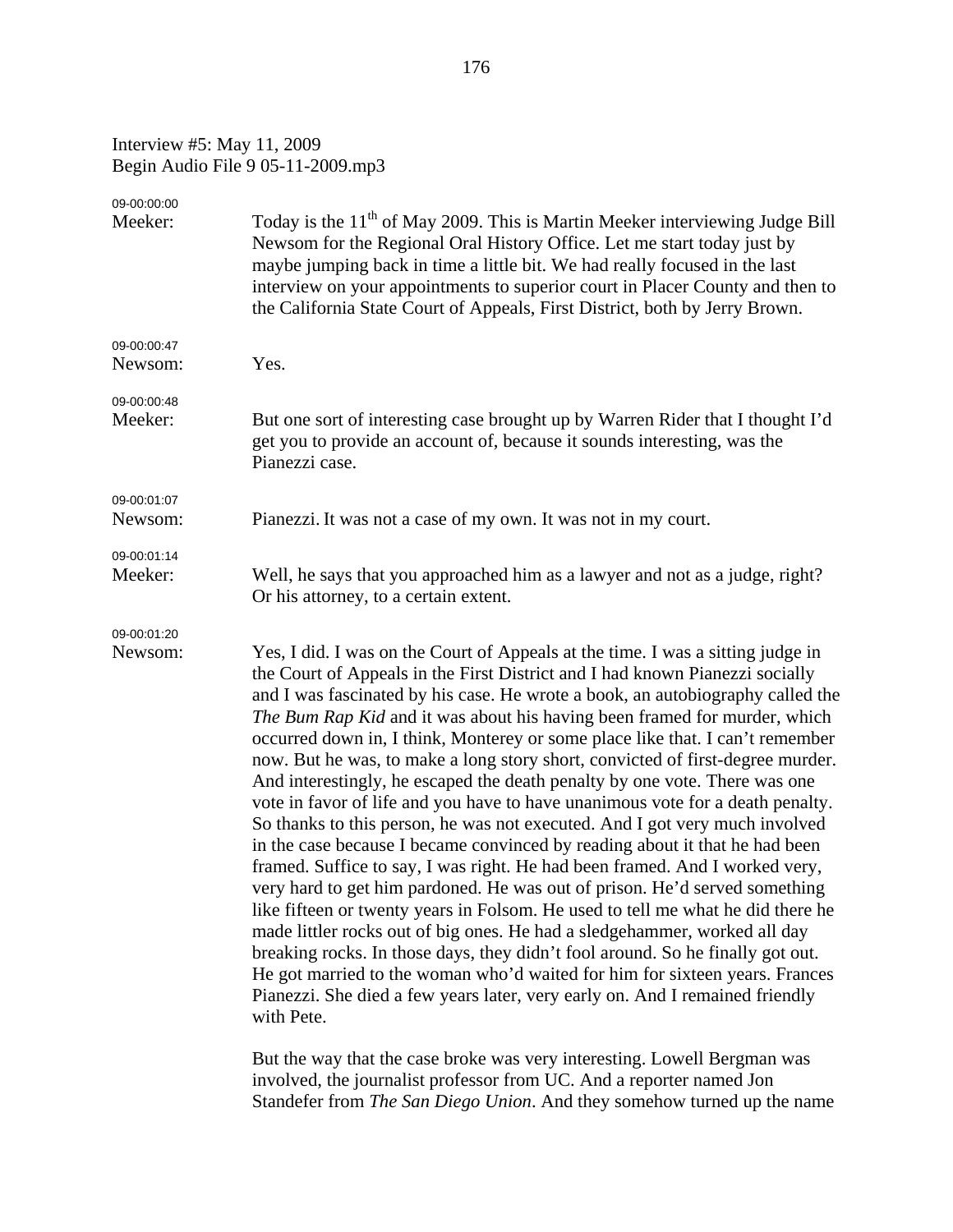|                        | of the man who drove the death car in the murder who had framed Pianezzi,<br>his name was Bobby Garcia. He got on the program 60 Minutes. Was it 60<br>Minutes? I can't remember the name. I think it was 60 Minutes. I'll correct<br>myself later if I'm wrong.                                                                                                                                                                                                                                                                                                                                                                                                                                                                                                                                                                                                                                                                                                                                                                                                                                                                                                                                                                                                                                                                                                                                                                                                                                                                                                                                                                                                                                                                                                   |
|------------------------|--------------------------------------------------------------------------------------------------------------------------------------------------------------------------------------------------------------------------------------------------------------------------------------------------------------------------------------------------------------------------------------------------------------------------------------------------------------------------------------------------------------------------------------------------------------------------------------------------------------------------------------------------------------------------------------------------------------------------------------------------------------------------------------------------------------------------------------------------------------------------------------------------------------------------------------------------------------------------------------------------------------------------------------------------------------------------------------------------------------------------------------------------------------------------------------------------------------------------------------------------------------------------------------------------------------------------------------------------------------------------------------------------------------------------------------------------------------------------------------------------------------------------------------------------------------------------------------------------------------------------------------------------------------------------------------------------------------------------------------------------------------------|
| 09-00:04:24<br>Meeker: | Well, Warren Rider mentioned something about you being interviewed by<br>Mike Wallace in this context, so that would have been 60 Minutes then.                                                                                                                                                                                                                                                                                                                                                                                                                                                                                                                                                                                                                                                                                                                                                                                                                                                                                                                                                                                                                                                                                                                                                                                                                                                                                                                                                                                                                                                                                                                                                                                                                    |
| 09-00:04:32<br>Newsom: | Yes. Could have been. I can't recall now. But at any rate, I watched the<br>program which exonerated Pete with Pete in Marin County—we watched it<br>together. And Bobby Garcia appeared on the program. I'll never forget this.<br>Garcia was then quite elderly. This was almost twenty years after the event.<br>And he said, "Pete, look, what I did was wrong, lying about that." And I<br>remember Pete saying, "You can say that again." He said, "What I did was<br>wrong, Pete. God forgive me. They would have killed my kids if I didn't lie.<br>That's why I did it." And Pete Pianezzi said to me, "Bill, that still don't make<br>it right." Yes. And so all of a sudden, the news broke that, in fact, Pianezzi<br>had been telling the truth for years, [and he] had nothing to do with the<br>murder. He wasn't there at all. The nine or so witnesses who placed him<br>someplace else that night, you couldn't believe that they wouldn't be believed,<br>but they weren't. Pete was exonerated. Jerry Brown then eventually acceded<br>to my request to give Pianezzi an innocent pardon. One of the very few<br>innocent pardons ever given in California, I believe. Just a handful. And I<br>remember Gray Davis didn't want Jerry to do it. He said, "You're risking your<br>career over this." And Jerry to his great credit did it. And it took a while of<br>working on it, but he finally came around to it. Lowell Bergman helped. Jon<br>Standefer helped a lot. Together with me, they worked on Brown and finally<br>brought him around to an innocent pardon.<br>Pete was out of jail for years and years, and had a job, was doing fine, but he<br>never could live with the idea. He was no angel, but he had never committed a |
|                        | murder, and that's a big difference. And so we had a party at Bimbo's to<br>celebrate. It was a great occasion. Warren Rider was there, the La Rocca<br>family was there. A lot of people. Full house. And a great evening and<br>triumph for Pete, at the age of seventy-five or eighty, to be exonerated. That<br>was the Pianezzi story.                                                                                                                                                                                                                                                                                                                                                                                                                                                                                                                                                                                                                                                                                                                                                                                                                                                                                                                                                                                                                                                                                                                                                                                                                                                                                                                                                                                                                        |
| 09-00:07:44<br>Meeker: | So I assume the crime, the murder, originally occurred in the 1950s or<br>thereabouts? I didn't get a chance to really look into it in very much detail.                                                                                                                                                                                                                                                                                                                                                                                                                                                                                                                                                                                                                                                                                                                                                                                                                                                                                                                                                                                                                                                                                                                                                                                                                                                                                                                                                                                                                                                                                                                                                                                                           |
| 09-00:07:53<br>Newsom: | I think it was in the fifties. I wish I could remember where it occurred, but it<br>was a brutal killing. It was a gangland killing. The victim, I think, was named<br>Les Bruneman. He was a bookmaker. And Pete knew him, but he wasn't<br>anywhere near the murder scene. There's an interesting side story here. There                                                                                                                                                                                                                                                                                                                                                                                                                                                                                                                                                                                                                                                                                                                                                                                                                                                                                                                                                                                                                                                                                                                                                                                                                                                                                                                                                                                                                                         |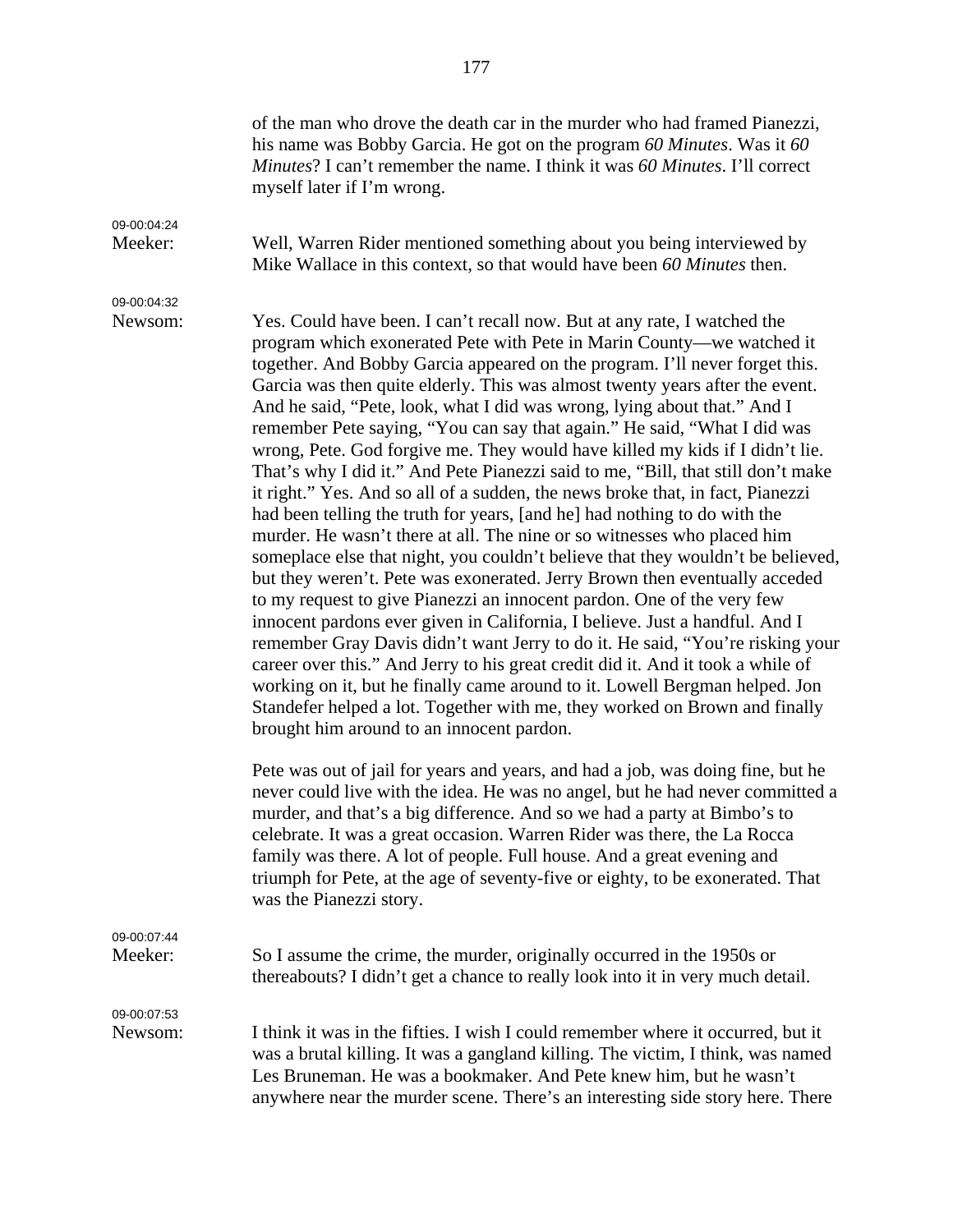witness in the case for the prosecution. She said, "I looked into those eyes. I will never forget those eyes, and they are the eyes of the man sitting here, Pianezzi." She was mistaken and we think she'd been coached by the DA. 09-00:08:52 Meeker: She pointed to some one who was not Pianezzi? 09-00:08:55 Newsom: She pointed at Pianezzi and said, "That's the man. I will never forget it." And that was a reason the jury convicted. They couldn't believe that a person would swear—she was an eyewitness—look right in his eyes, was saying years later, "That's the guy." Eyewitness testimony undeservedly gets more credibility than other types of evidence, circumstantial evidence. But, in fact, it's very weak compared to solid circumstantial evidence. Because if you showed me the tracks of a dog in the mud after a rainstorm and they matched my dog's. The evidence is irrefutable. But when you depend on memory, it's often shaky. I remember when I was in law school, this brilliant professor we had in Evidence—I think it was Shepherd—he would do this every year. He would reenact a killing and have people run through a courtroom and ask the students afterward what they'd seen. One person would say, "Two Chinese men and a black woman." Another would say, "No, it was a tall white woman and a smaller black man." Everybody had a different story. If it happened suddenly and without any warning, everybody would see something different. It's amazing. That's what happened with Pianezzi. An interesting sideline to that story. The judge in the case went to his grave alleging that he still believed Pianezzi was guilty. I think he was lying. I don't think he believed it, because at one time he contacted Pianezzi when Pianezzi was in prison. He wrote him a letter. It said, "Pete, I don't think you did this murder." He put it in writing. He said, "But I think you know who did. And when you tell me who did, I'll go to work getting you out of prison." This judge was a member, I recall, of the Knights of Columbus, a leading Catholic layman in Los Angeles. His name is easy to find. He's in the book, Pianezzi's book. And he was, I'm sorry to say, a fraud. After he knew, after all this

testimony had come out and Garcia confessed to driving the murder car and told who had hired him, it all hung together. Even after that, this judge refused to endorse Pianezzi's pardon. Just convinced himself that he couldn't have been wrong. He knew he was but he wouldn't admit it.

09-00:12:15

Meeker: Well, this is one of those really fascinating cases, especially considering that Pianezzi, as you said, was one vote away from the gas chamber or the electric chair, wherever—

## 09-00:12:24 Newsom: By one vote.

was a woman who claimed to be an eyewitness, and she was the pivotal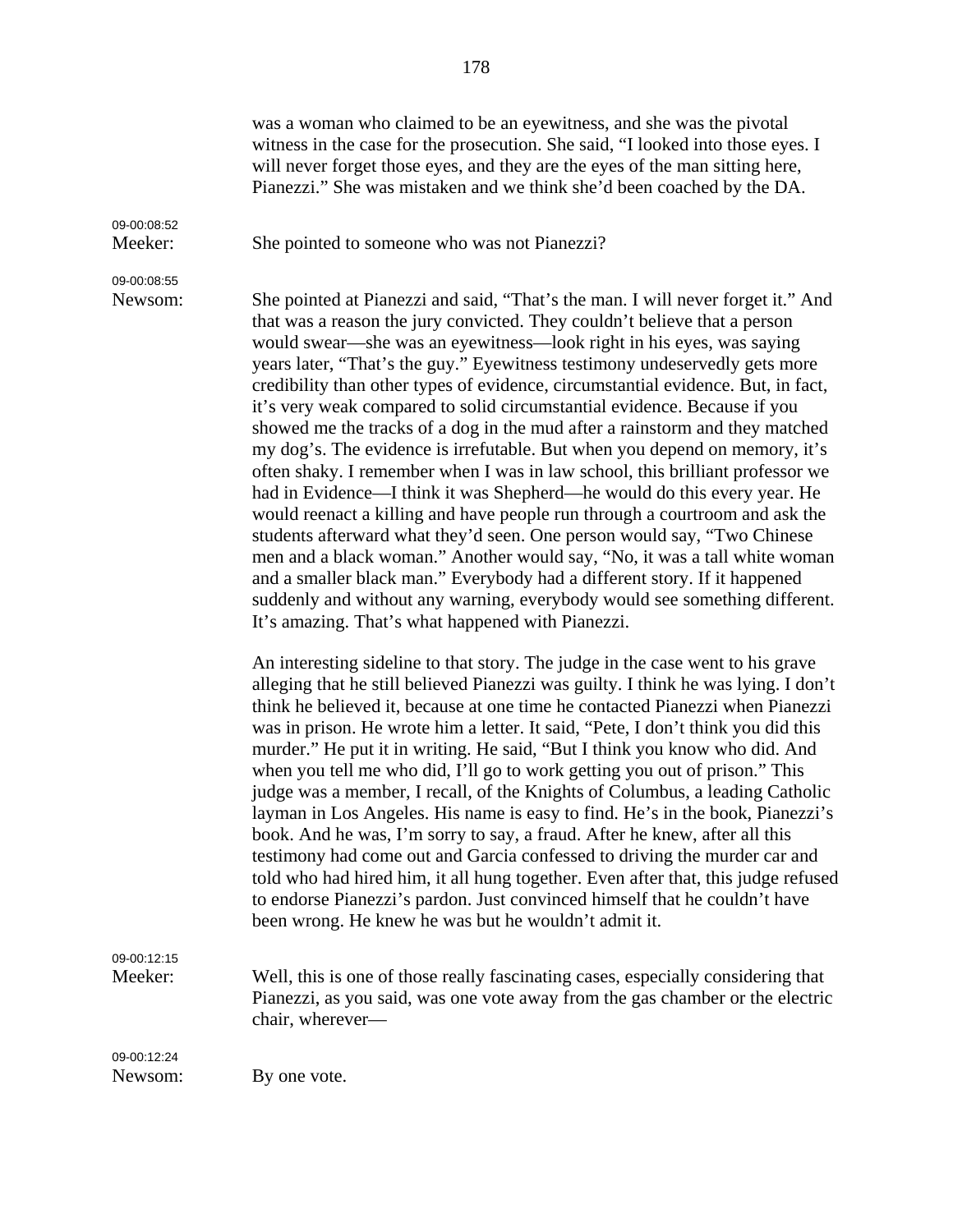| 09-00:12:25<br>Meeker: | By one vote. That would make, I think, someone who was committed to the<br>study, the practice and the adjudication of law kind of throw up their hands at<br>the whole affair.                                                                                                                                                                                                                                                                                    |
|------------------------|--------------------------------------------------------------------------------------------------------------------------------------------------------------------------------------------------------------------------------------------------------------------------------------------------------------------------------------------------------------------------------------------------------------------------------------------------------------------|
| 09-00:12:39<br>Newsom: | Yes.                                                                                                                                                                                                                                                                                                                                                                                                                                                               |
| 09-00:12:40<br>Meeker: | Because you have, one, someone who was perhaps not an angel spending<br>$time$ —                                                                                                                                                                                                                                                                                                                                                                                   |
| 09-00:12:45<br>Newsom: | He had a record.                                                                                                                                                                                                                                                                                                                                                                                                                                                   |
| 09-00:12:46<br>Meeker: | He had a record, right?                                                                                                                                                                                                                                                                                                                                                                                                                                            |
| 09-00:12:47<br>Newsom: | Yes.                                                                                                                                                                                                                                                                                                                                                                                                                                                               |
| 09-00:12:48<br>Meeker: | But still being judged for a crime that he did not commit simply because he<br>was determined to be maybe someone of loose morals.                                                                                                                                                                                                                                                                                                                                 |
| 09-00:12:58<br>Newsom: | Exactly.                                                                                                                                                                                                                                                                                                                                                                                                                                                           |
| 09-00:12:58<br>Meeker: | Or maybe not loose morals, but of a criminal character, perhaps.                                                                                                                                                                                                                                                                                                                                                                                                   |
| 09-00:13:02<br>Newsom: | It's still the case that that kind of guilt by association is easy to establish.                                                                                                                                                                                                                                                                                                                                                                                   |
| 09-00:13:08<br>Meeker: | Well, then, so you have just guilt by association. Then you have problems<br>with evidence as presented in the courtroom.                                                                                                                                                                                                                                                                                                                                          |
| 09-00:13:15<br>Newsom: | Major problems.                                                                                                                                                                                                                                                                                                                                                                                                                                                    |
| 09-00:13:16<br>Meeker: | And the problem with eyewitness testimony. And then you have a judge, as<br>you described [him], who is a fraud. And then ultimately you even have a<br>governor who, presented with all this evidence, still requires a great deal of<br>lobbying, it sounds like, on behalf of people who are close to him to bring<br>about a full innocent pardon. How did this case, as broadly as possible, impact<br>your thoughts about the way in which law is practiced? |
| 09-00:13:48<br>Newsom: | Well, you've just recited all the reasons why I became and remain a skeptic on<br>the criminal law. By the way, after Pianezzi's innocence was established by                                                                                                                                                                                                                                                                                                      |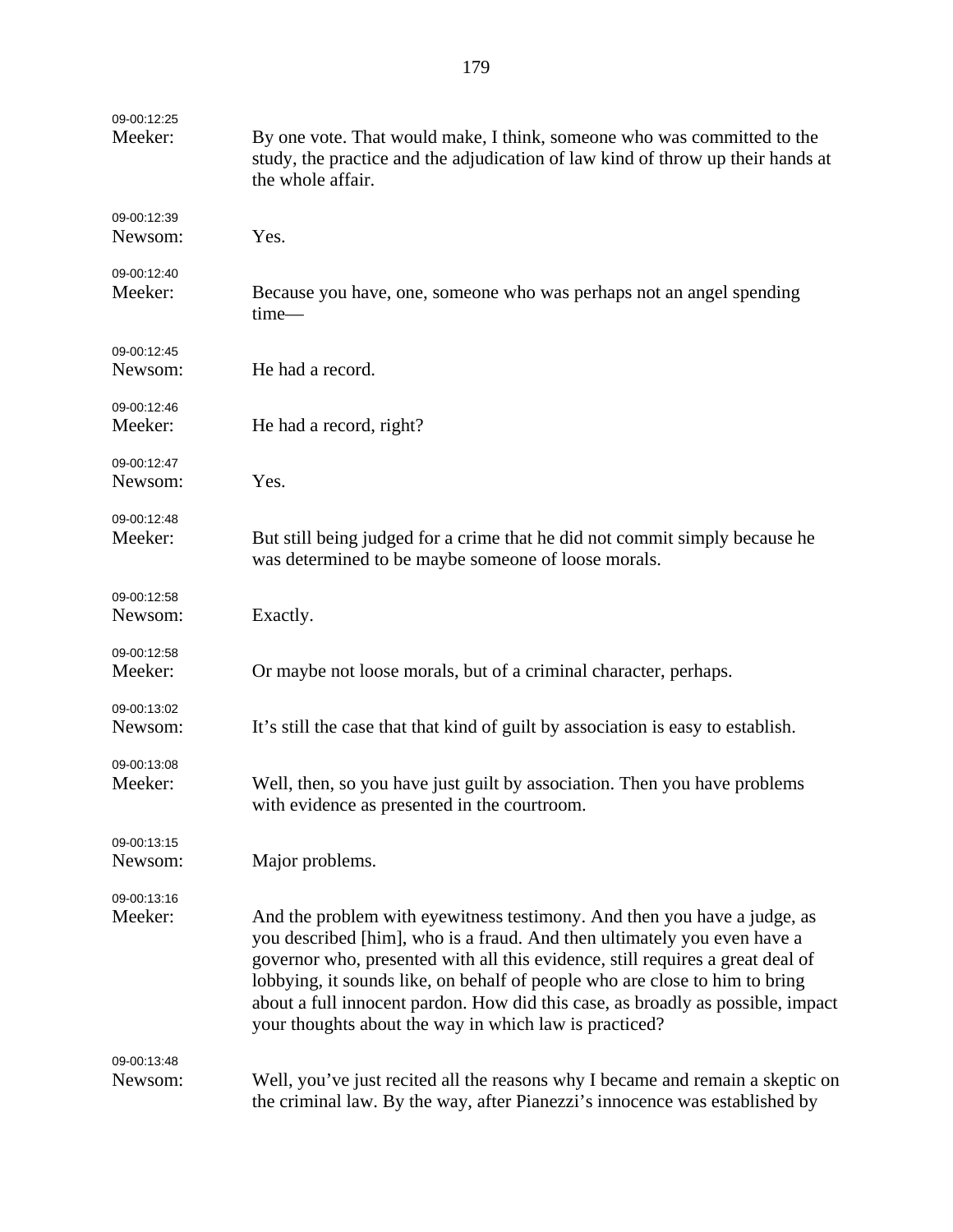|                        | all rational standards, the San Francisco Officers Association weighed in and<br>said they opposed the pardon. There are good guys and bad guys in the world.<br>Professional good guys are all the same. Sanctimonious. I couldn't believe it. I<br>went down and met with them and tried to convince the board that the<br>evidence was completely overwhelming. But Bruneman had a nephew who<br>was a cop and that made it all the more likely that they would oppose it. They<br>weighed in gratuitously against Pianezzi and against the pardon. That left a<br>deep impression on me. It was a classic case. What's the moral of it? I guess I<br>can't put my finger on it. It's just that once people take a firm position, it's<br>very hard to get them to retract, even in the face of overwhelming evidence.<br>So that was it.                                                                                                                              |
|------------------------|---------------------------------------------------------------------------------------------------------------------------------------------------------------------------------------------------------------------------------------------------------------------------------------------------------------------------------------------------------------------------------------------------------------------------------------------------------------------------------------------------------------------------------------------------------------------------------------------------------------------------------------------------------------------------------------------------------------------------------------------------------------------------------------------------------------------------------------------------------------------------------------------------------------------------------------------------------------------------|
| 09-00:15:30<br>Meeker: | Well, the way you describe it, it's sort of interesting. I mean, the court must<br>deal to a certain extent in absolutes, right? Innocence, guilt, et cetera.                                                                                                                                                                                                                                                                                                                                                                                                                                                                                                                                                                                                                                                                                                                                                                                                             |
| 09-00:15:40<br>Newsom: | Yes.                                                                                                                                                                                                                                                                                                                                                                                                                                                                                                                                                                                                                                                                                                                                                                                                                                                                                                                                                                      |
| 09-00:15:41<br>Meeker: | But being a skeptic in that situation must be a difficult position to hold. It kind<br>of reminds me of an interview I did with this man who studied to become a<br>rabbi and became ordained as a rabbi, but said that he never really believed in<br>God, or at least he was agnostic about it, if not a full atheist. And you kind of<br>wonder, well, how do you become a man of God at the same time that you<br>don't necessarily believe that God exists? It seems like a similar situation<br>here. I don't know if it's possible for you to answer, but how do you inhabit a<br>position of adjudicating and putting decisions forth that deal in absolutes<br>when it's your inclination to be more of a skeptic?                                                                                                                                                                                                                                               |
| 09-00:16:39<br>Newsom: | The fact is that the process works pretty well. By the time somebody is<br>charged with a crime, prosecuted for a crime, cross-examined, say he has<br>competent counsel, and then is convicted by a jury and then appeals to the<br>court to set aside the verdict and the court turns that person down, and then he<br>goes to the court of appeal. It gets no dissent and three people adjudicate him<br>guilty, you can be pretty damn sure he's guilty. I was always comfortable with<br>the process. But every once in a while, something slips through the cracks.<br>And so you never want to lose that skeptical element in your review of things,<br>because every once in a while something you think couldn't happen happens.<br>And that's not to say, as I just was saying, that most of the time the system<br>doesn't work very well. It does. It works pretty damn well. But every once in<br>a while, it fails. Pianezzi was a classic case of failing. |
| 09-00:18:10<br>Meeker: | This might be a tangential aside, but you had mentioned that Pianezzi's story<br>was sort of wrapped up in the Mafia, in organized crime in some sense. The<br>way that I've read the history of organized crime, particularly in California,                                                                                                                                                                                                                                                                                                                                                                                                                                                                                                                                                                                                                                                                                                                             |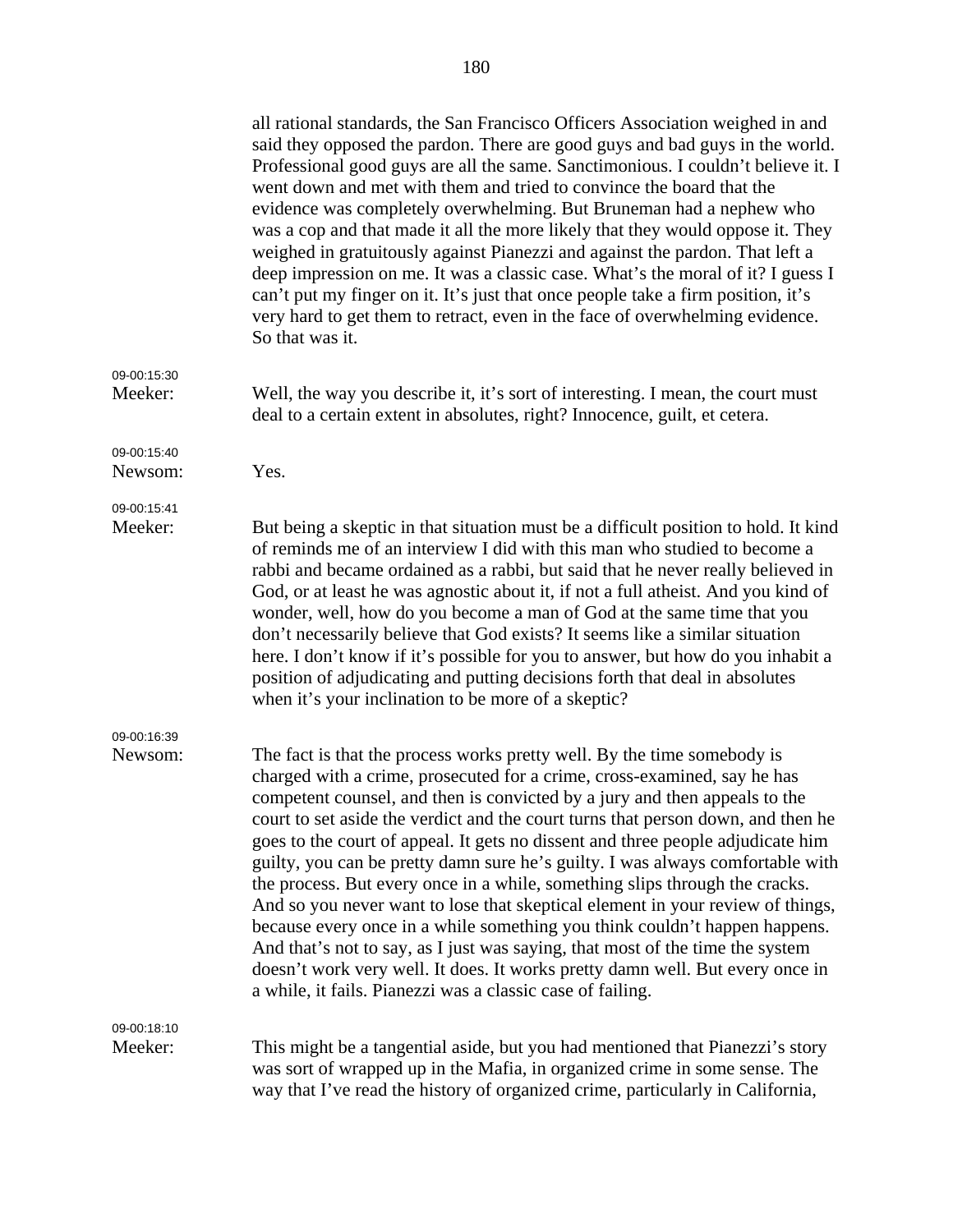|                        | was that it was never—the sort of old East Coast Mafia, I guess, was never<br>that well established in California, at least certainly not the Bay Area. I even<br>came across--- it was an oral history account once, I guess probably with Chief<br>Cahill in San Francisco in the sixties.                                                                                                                                                                                                                                                                                                                                                                                                                                                                                                                                                                                                                                                                                                                                                                                                                                                                                                                                                                                                                  |
|------------------------|---------------------------------------------------------------------------------------------------------------------------------------------------------------------------------------------------------------------------------------------------------------------------------------------------------------------------------------------------------------------------------------------------------------------------------------------------------------------------------------------------------------------------------------------------------------------------------------------------------------------------------------------------------------------------------------------------------------------------------------------------------------------------------------------------------------------------------------------------------------------------------------------------------------------------------------------------------------------------------------------------------------------------------------------------------------------------------------------------------------------------------------------------------------------------------------------------------------------------------------------------------------------------------------------------------------|
| 09-00:18:48<br>Newsom: | Friend of my father's, yes.                                                                                                                                                                                                                                                                                                                                                                                                                                                                                                                                                                                                                                                                                                                                                                                                                                                                                                                                                                                                                                                                                                                                                                                                                                                                                   |
| 09-00:18:49<br>Meeker: | Yes. He described, I believe, in this interview, hearing that this group was<br>coming out from New Jersey or New York to set up operations.                                                                                                                                                                                                                                                                                                                                                                                                                                                                                                                                                                                                                                                                                                                                                                                                                                                                                                                                                                                                                                                                                                                                                                  |
| 09-00:18:58<br>Newsom: | He met them?                                                                                                                                                                                                                                                                                                                                                                                                                                                                                                                                                                                                                                                                                                                                                                                                                                                                                                                                                                                                                                                                                                                                                                                                                                                                                                  |
| 09-00:19:01<br>Meeker: | And met them at the airport and sent them back.                                                                                                                                                                                                                                                                                                                                                                                                                                                                                                                                                                                                                                                                                                                                                                                                                                                                                                                                                                                                                                                                                                                                                                                                                                                               |
| 09-00:19:01<br>Newsom: | Frank Ahern was there, his predecessor, and Cahill was homicide inspector at<br>the time. But Ahern was a very tough guy. Ahern met them. I mentioned La<br>Rocca's Corner. That bar which still exists, it's under new ownership, was<br>owned for many, many years by the La Roccas. A famous murder was plotted<br>in the forties or fifties in La Rocca's Corner Bar. The victim was found<br>trussed, bound, gagged and stuffed in the trunk of a car in the Marina District<br>and I remember being told by the grandfather of Leo La Rocca that he was<br>told by some eastern guys not to be at the bar on this night. They took over the<br>bar and plotted the murder there and somebody overheard them talking. That<br>came out in a court case. So it was true. It was testimony in a court case. But I<br>guess the point is that there was no local mob, but they were sent in from<br>Chicago or New York. And Ahern, every time they would show up, would be<br>tipped off and would meet them at the airport and tell them, "You're not<br>welcome." But this time he was not there and they came in to town. I can't<br>think of the name. A famous murder case in San Francisco—[Nick De John]<br>And they killed the victim and stuffed him in a trunk in the Marina. Brutal<br>killing. |
| 09-00:21:06<br>Meeker: | There's some historical speculation or interpretation that one of the reasons<br>the Mafia was never able to get a foothold in San Francisco was the power<br>hold that the largely-Irish police department had over vice and payoffs and so<br>forth in San Francisco. In other words, that the "mafia" in San Francisco may<br>have been the Irish police force.                                                                                                                                                                                                                                                                                                                                                                                                                                                                                                                                                                                                                                                                                                                                                                                                                                                                                                                                            |
| 09-00:21:38<br>Newsom: | Good point, because there was a lot of corruption in those days. Pre-Pat<br>Brown, under Matt Brady and before then, it was an open city. The<br>McDonough brothers ran it all. Pete and Eddie McDonough. They were called<br>the Fountainheads of Corruption. I dimly knew one of them years and years                                                                                                                                                                                                                                                                                                                                                                                                                                                                                                                                                                                                                                                                                                                                                                                                                                                                                                                                                                                                       |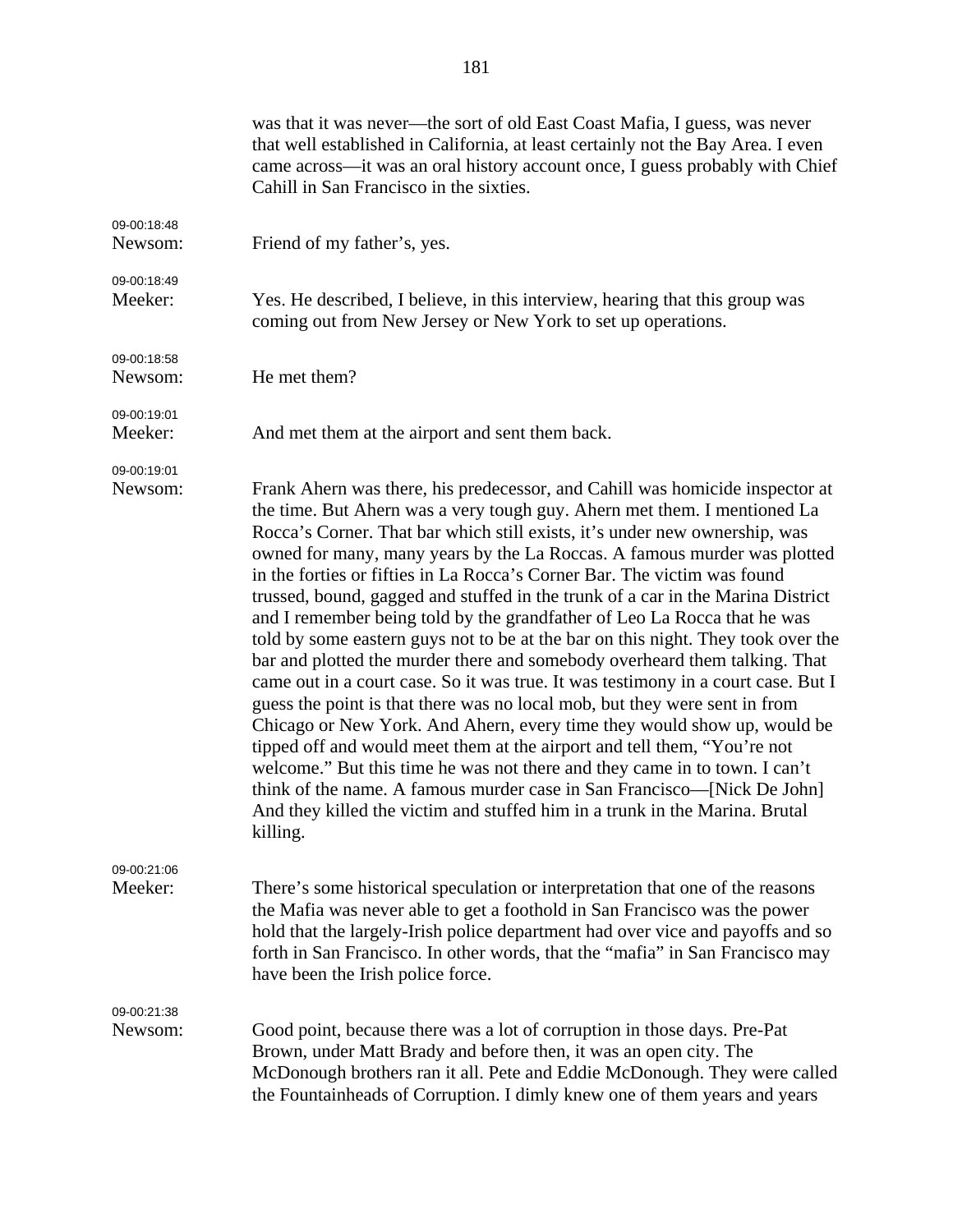|                        | ago. They're gone for many years. But I know my father went down for Pat<br>Brown to meet with the McDonough's after Brown became DA to tell them it<br>was over. It was a rainy night, he said. He went down to Varni's Huddle Bar<br>and he met the McDonough's and he told them it was over. "Pete, Eddie, it's<br>over now. Everything closes up. The bookmaking, the numbers, everything."                                                                                                                                                                                                                                                                                                                                                                                                                                                                                                                                                                                                                                      |
|------------------------|--------------------------------------------------------------------------------------------------------------------------------------------------------------------------------------------------------------------------------------------------------------------------------------------------------------------------------------------------------------------------------------------------------------------------------------------------------------------------------------------------------------------------------------------------------------------------------------------------------------------------------------------------------------------------------------------------------------------------------------------------------------------------------------------------------------------------------------------------------------------------------------------------------------------------------------------------------------------------------------------------------------------------------------|
| 09-00:22:37<br>Meeker: | Prostitution.                                                                                                                                                                                                                                                                                                                                                                                                                                                                                                                                                                                                                                                                                                                                                                                                                                                                                                                                                                                                                        |
| 09-00:22:38<br>Newsom: | I don't think they dealt in prostitution. Nice Catholic boys. And so my father<br>went home. I'm surprised I haven't told you this story in one of our<br>conversations. My father got home. It was a rainy night. The phone rang. It<br>was Pat Brown. Pat Brown said, "My god, Bill. I reached in my trench coat<br>pocket and there's five grand there." A lot of money. "So what do I do?" And<br>my father said, "I'll be right over." So my father drove to 460 Magellan<br>Street, picked up the coat, took the coat and the five grand back to Varni's<br>Huddle and went in on this rainy night and said to whichever of the<br>McDonoughs it was, Pete or Eddie, said, "Edmund picked up the wrong coat,"<br>and gave it back. And McDonough said to my father, "Billy, there was no tag<br>on that. We're just saying thanks for the heads-up." They didn't say heads-up<br>in those days, but for the warning. "We're out of business." They gave him<br>ten days or so to close up shop. My father did that on his own. |
| 09-00:23:59<br>Meeker: | Did they?                                                                                                                                                                                                                                                                                                                                                                                                                                                                                                                                                                                                                                                                                                                                                                                                                                                                                                                                                                                                                            |
| 09-00:24:01<br>Newsom: | Close up? That was the end. The town shut down when Brady left as DA and<br>Brady became a judge after that. He said to my father one day—this is, to me,<br>very funny. My father goes in to have his tickets taken care of. Maybe forty-<br>eight tickets accumulated and he would go in one day and bring them in to<br>court. Anybody who had stature could do that. And he walks in to court and<br>looks up and said, "My god." There was Brady. "And Brady called me up,"<br>my father said, brought all the tickets stapled together.                                                                                                                                                                                                                                                                                                                                                                                                                                                                                        |
|                        | He said to my father, "Billy, you guys did a hell of a job on me." And my<br>father said, "I'd never felt smaller in my life. That Brady, we'd just mowed<br>him down and now he was doing me this favor." And my father would have<br>paid the tickets times five rather than have Brady take care of them, but it was<br>too late.                                                                                                                                                                                                                                                                                                                                                                                                                                                                                                                                                                                                                                                                                                 |
|                        | Anyhow, I just thought of the name of the famous murder case. Nick De John<br>was the most famous murder case of his time. For years and years. It was a<br>mob killing and De John was the victim. He was a mob affiliate out here.                                                                                                                                                                                                                                                                                                                                                                                                                                                                                                                                                                                                                                                                                                                                                                                                 |
| 09-00:25:52<br>Meeker: | With the end of the McDonough Brothers racket, that certainly didn't spell the<br>end of vice in San Francisco.                                                                                                                                                                                                                                                                                                                                                                                                                                                                                                                                                                                                                                                                                                                                                                                                                                                                                                                      |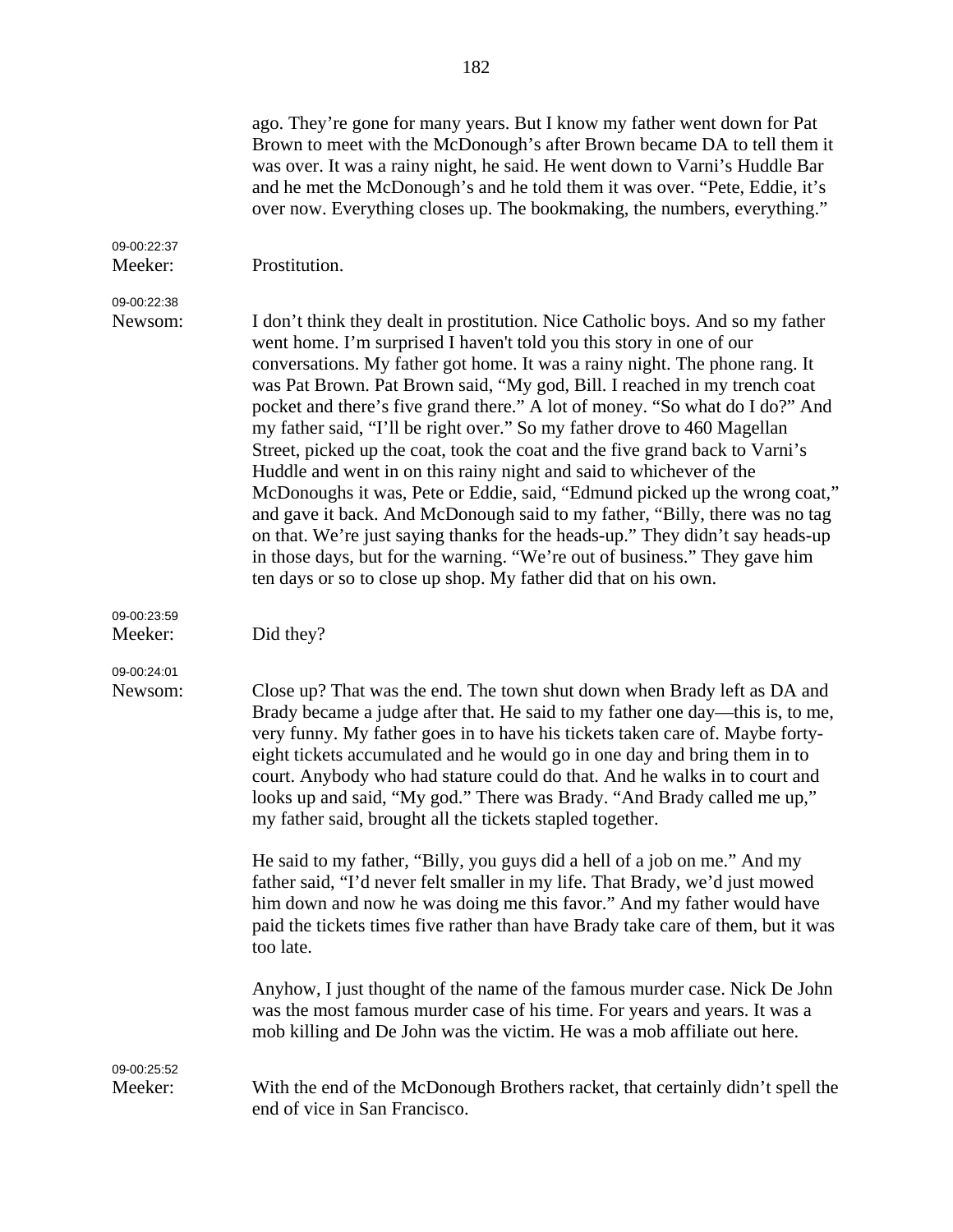| 09-00:25:59<br>Newsom: | It put a terrific crimp in it because Pat Brown was not on the take. He was<br>dollar honest.                                                                                                                                                                                                                                                                                                                                                                                                                                                                                                                                                                                                                                                                                                                               |
|------------------------|-----------------------------------------------------------------------------------------------------------------------------------------------------------------------------------------------------------------------------------------------------------------------------------------------------------------------------------------------------------------------------------------------------------------------------------------------------------------------------------------------------------------------------------------------------------------------------------------------------------------------------------------------------------------------------------------------------------------------------------------------------------------------------------------------------------------------------|
| 09-00:26:06<br>Meeker: | Well, I guess I wonder if the nature of vice changed. And I've kind of—                                                                                                                                                                                                                                                                                                                                                                                                                                                                                                                                                                                                                                                                                                                                                     |
| 09-00:26:11<br>Newsom: | The cops still ran a lot of the town. And I know Al Arnaud or somebody, it<br>was a captain, was switched from one district to another and he called my<br>father and asked for my father's help with keeping him in the same district.<br>And my father said, "You're still a captain. What the hell's the difference?"<br>He said, "The difference is five grand a month. That's the difference."                                                                                                                                                                                                                                                                                                                                                                                                                         |
| 09-00:26:39<br>Meeker: | The tenderloin steaks.                                                                                                                                                                                                                                                                                                                                                                                                                                                                                                                                                                                                                                                                                                                                                                                                      |
| 09-00:26:41<br>Newsom: | Yes, exactly. So that still existed but Brown put a lid on it. How successfully I<br>can't say, but he did put a lid on it and the town was much less corrupt under<br>Pat Brown.                                                                                                                                                                                                                                                                                                                                                                                                                                                                                                                                                                                                                                           |
| 09-00:26:58<br>Meeker: | It seems to me that something that gets shut down a lot is—well, two things.<br>The nature of vice in say the twenties and thirties really would have been—<br>well, twenties was prohibition—but would have been bookmaking and<br>prostitution. But then you get to the 1950s and sixties, and instead the most<br>lucrative sources of vice would have probably been maybe drugs and gay<br>bars.                                                                                                                                                                                                                                                                                                                                                                                                                        |
| 09-00:27:28<br>Newsom: | Yes.                                                                                                                                                                                                                                                                                                                                                                                                                                                                                                                                                                                                                                                                                                                                                                                                                        |
| 09-00:27:29<br>Meeker: | And the regulation of them. So I wonder if Pat Brown, by shutting down<br>bookmaking, for instance, and the McDonough brothers, allowed these other<br>vice arenas to become lucrative for police. This is just speculation. Yes.                                                                                                                                                                                                                                                                                                                                                                                                                                                                                                                                                                                           |
| 09-00:27:48<br>Newsom: | Abortion in San Francisco was run by Inez Burns and her husband, Joe Burns.<br>Joe was second string. Inez ran it. It was a big racket in San Francisco,<br>abortion. And bookmaking was a big racket but it's always gone on. It's<br>absurd to think, but they used to throw people in jail for six months or a year<br>for taking book. And I can't imagine that happening. It's still a crime, but I<br>never read of anybody being arrested for bookmaking. I think when you<br>suppress one type of crime, your point is valid, you create another one or you<br>pay less attention to another form. And I would say I never thought of gay<br>bars as being a source of payoffs, but it might have been years ago, because it<br>was a no. You couldn't run a gay bar. There was a famous gay bar in North<br>Beach. |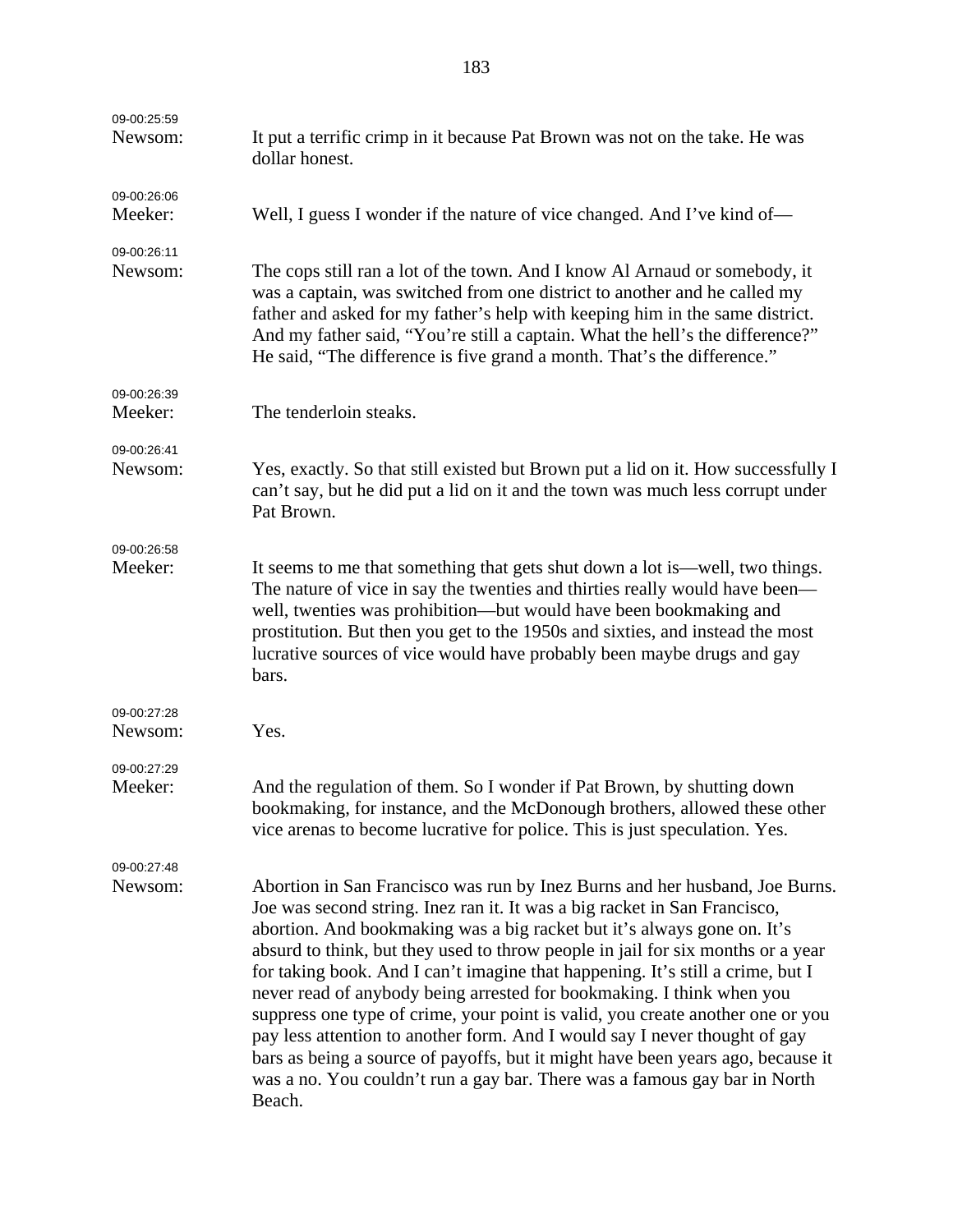| 09-00:29:03<br>Meeker: | The Black Cat.                                                                                                                                                                                                                                                                                                                                                                                                                                                                                                                                                                                                                                                                                                                                                                                                                                                                                                                                                                                 |
|------------------------|------------------------------------------------------------------------------------------------------------------------------------------------------------------------------------------------------------------------------------------------------------------------------------------------------------------------------------------------------------------------------------------------------------------------------------------------------------------------------------------------------------------------------------------------------------------------------------------------------------------------------------------------------------------------------------------------------------------------------------------------------------------------------------------------------------------------------------------------------------------------------------------------------------------------------------------------------------------------------------------------|
| 09-00:29:04<br>Newsom: | Yes, the Black Cat. And that was closed by the cops. And I heard the story. I<br>don't know if it's true. I believe it is. It's a great story. Some leading Ahern-<br>like Irish Catholic cop who didn't like gays led a raid on the Black Cat. About<br>five tough Irish cops went in and busted every bottle, every glass, every<br>mirror in the place in a huge rush through the bar in five minutes. I forget<br>exactly what the pretext was, but they said something that sent the message to<br>the owner. They said, "Oh, we're mistaken. We had another bar in mind." The<br>owner said, "Oh, fine." Or the lady did. A lady ran the Black Cat. I forget her<br>name. Tough times, but believe me, there was no tolerance for gays of either<br>sex. There was always tolerance for bookmaking. And abortion, for years and<br>years, under Burns flourished but one day it all ended. She was indicted for<br>murder and went to prison. I think Pat Brown handled the prosecution. |
| 09-00:30:48<br>Meeker: | What about the madam? What's her name? I forget.                                                                                                                                                                                                                                                                                                                                                                                                                                                                                                                                                                                                                                                                                                                                                                                                                                                                                                                                               |
| 09-00:30:53<br>Newsom: | Sally Stanford.                                                                                                                                                                                                                                                                                                                                                                                                                                                                                                                                                                                                                                                                                                                                                                                                                                                                                                                                                                                |
| 09-00:30:53<br>Meeker: | Sally Stanford, yes.                                                                                                                                                                                                                                                                                                                                                                                                                                                                                                                                                                                                                                                                                                                                                                                                                                                                                                                                                                           |
| 09-00:30:55<br>Newsom: | Yes. Well-connected, friendly, successful.                                                                                                                                                                                                                                                                                                                                                                                                                                                                                                                                                                                                                                                                                                                                                                                                                                                                                                                                                     |
| 09-00:31:00<br>Meeker: | Had a distinguished client list.                                                                                                                                                                                                                                                                                                                                                                                                                                                                                                                                                                                                                                                                                                                                                                                                                                                                                                                                                               |
| 09-00:31:02<br>Newsom: | Oh, yes. I'm sure. Very distinguished client list and that was probably a hell<br>of a weapon to use. Pardon me. I met her a couple of times later in life in<br>Sausalito.                                                                                                                                                                                                                                                                                                                                                                                                                                                                                                                                                                                                                                                                                                                                                                                                                    |
| 09-00:31:19<br>Meeker: | Yes. She was mayor.                                                                                                                                                                                                                                                                                                                                                                                                                                                                                                                                                                                                                                                                                                                                                                                                                                                                                                                                                                            |
| 09-00:31:21<br>Newsom: | She was the vice-mayor, yes. There was always an amused tolerance towards<br>her. There were a couple of other madams. But it wasn't a real problem in San<br>Francisco. The girls were semi-pros and disease was not a big factor. It was<br>before AIDS. Different times entirely.                                                                                                                                                                                                                                                                                                                                                                                                                                                                                                                                                                                                                                                                                                           |
| 09-00:31:51<br>Meeker: | Well, that was a bit of a tangent, but interesting nonetheless.                                                                                                                                                                                                                                                                                                                                                                                                                                                                                                                                                                                                                                                                                                                                                                                                                                                                                                                                |
| 09-00:31:53<br>Newsom: | Yes, yes.                                                                                                                                                                                                                                                                                                                                                                                                                                                                                                                                                                                                                                                                                                                                                                                                                                                                                                                                                                                      |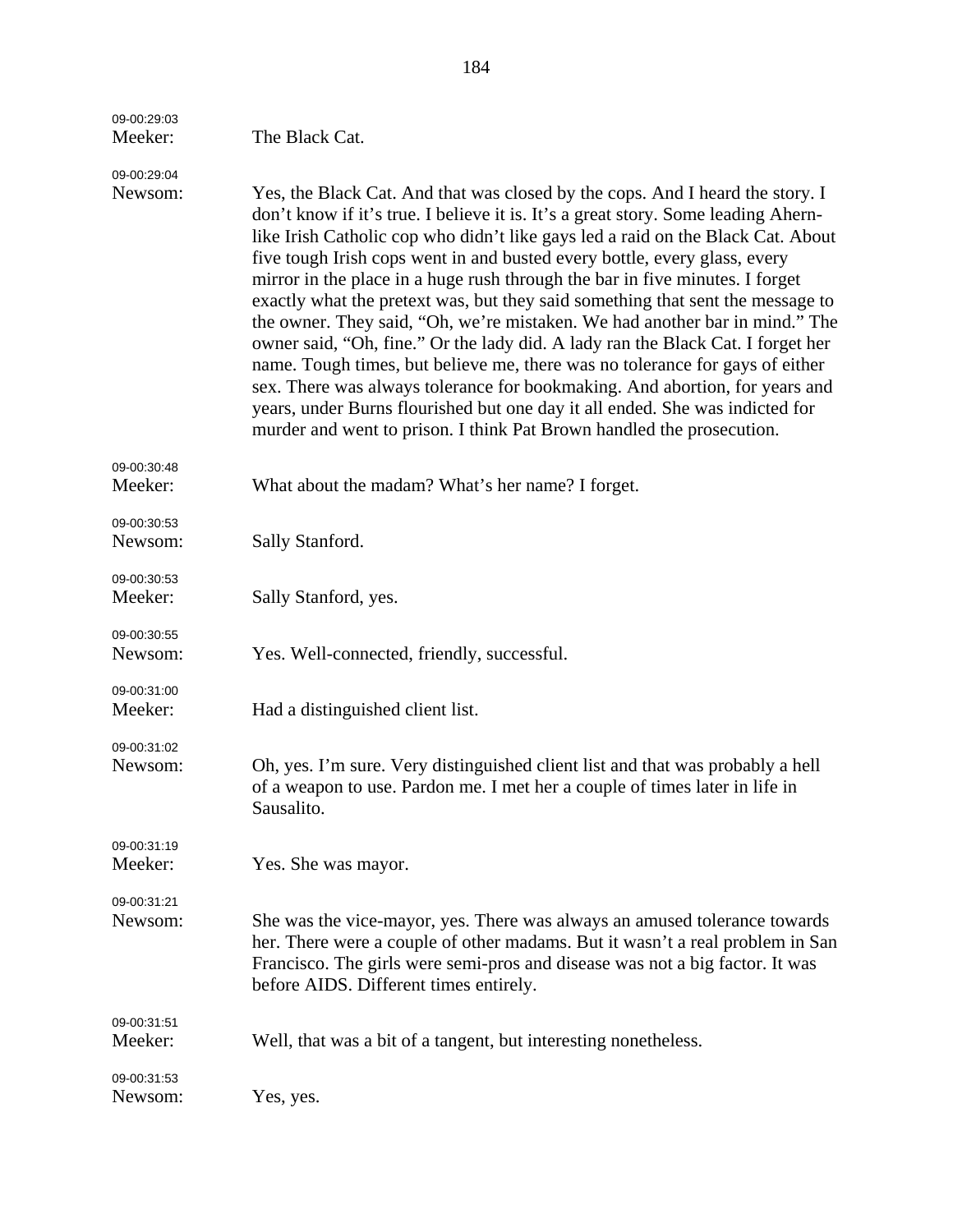| 09-00:31:53            |                                                                                                                                                                                                                                                                                                                                                                                                                                                                                                                                                                                                                                                                                                                                                                                            |
|------------------------|--------------------------------------------------------------------------------------------------------------------------------------------------------------------------------------------------------------------------------------------------------------------------------------------------------------------------------------------------------------------------------------------------------------------------------------------------------------------------------------------------------------------------------------------------------------------------------------------------------------------------------------------------------------------------------------------------------------------------------------------------------------------------------------------|
| Meeker:                | So let's jump forward and sort of pick up where we were last time. I kind of<br>just wanted to go through some of these decisions that I read through that<br>were kind of deemed your greatest hits. And I probably won't go through all<br>of them, but there were some that I found to bring up some interesting issues<br>and just ask you to comment on them.                                                                                                                                                                                                                                                                                                                                                                                                                         |
|                        | One is <i>People v. Sheila Northrop</i> , and this was 1982. Apparently Sheila<br>Northrop was a woman who killed her child through child abuse and basically<br>she was convicted on both child abuse charges and second degree murder<br>charges and her appeal was that she shouldn't be convicted on second degree<br>murder charges because killing the child should have just been considered<br>child abuse and so it was kind of a double jeopardy question.                                                                                                                                                                                                                                                                                                                       |
| 09-00:32:52<br>Newsom: | I can't remember it.                                                                                                                                                                                                                                                                                                                                                                                                                                                                                                                                                                                                                                                                                                                                                                       |
| 09-00:32:52            |                                                                                                                                                                                                                                                                                                                                                                                                                                                                                                                                                                                                                                                                                                                                                                                            |
| Meeker:                | You can't recall this one? Okay.                                                                                                                                                                                                                                                                                                                                                                                                                                                                                                                                                                                                                                                                                                                                                           |
| 09-00:32:53            |                                                                                                                                                                                                                                                                                                                                                                                                                                                                                                                                                                                                                                                                                                                                                                                            |
| Newsom:                | I can't. If I knew a little more about the circumstances, I might remember the<br>murder. Any time a child is killed it is a graphic thing.                                                                                                                                                                                                                                                                                                                                                                                                                                                                                                                                                                                                                                                |
| 09-00:33:05            |                                                                                                                                                                                                                                                                                                                                                                                                                                                                                                                                                                                                                                                                                                                                                                                            |
| Meeker:                | I'd have to go through it.                                                                                                                                                                                                                                                                                                                                                                                                                                                                                                                                                                                                                                                                                                                                                                 |
| 09-00:33:08<br>Newsom: | What year was the case?                                                                                                                                                                                                                                                                                                                                                                                                                                                                                                                                                                                                                                                                                                                                                                    |
| 09-00:33:09            |                                                                                                                                                                                                                                                                                                                                                                                                                                                                                                                                                                                                                                                                                                                                                                                            |
| Meeker:                | 1982 and the woman's name, I believe, was Sheila Northrop. So she was<br>convicted on both child abuse and second degree murder. The reason that I<br>brought this up was not sort of a grotesque conversation about child murder,<br>but she was in essence sort of seeking to reduce her conviction or reduce her<br>sentence so that it wasn't a second degree murder charge in addition to child<br>abuse. And that you, as the presiding judge, denied this appeal, basically<br>saying that both applied in this case. But in the event that the appeal was<br>approved, right, so that she would have only been convicted on child abuse<br>instead of second degree murder, as well-you regularly hear of guilty pleas<br>being overturned on this notion of legal technicalities. |
| 09-00:34:23            |                                                                                                                                                                                                                                                                                                                                                                                                                                                                                                                                                                                                                                                                                                                                                                                            |
| Newsom:                | You never hear that the person is retried and convicted often. The newspapers<br>don't like to add that.                                                                                                                                                                                                                                                                                                                                                                                                                                                                                                                                                                                                                                                                                   |
| 09-00:34:29            |                                                                                                                                                                                                                                                                                                                                                                                                                                                                                                                                                                                                                                                                                                                                                                                            |
| Meeker:                | Yes. But they do like to talk about this murderer got away.                                                                                                                                                                                                                                                                                                                                                                                                                                                                                                                                                                                                                                                                                                                                |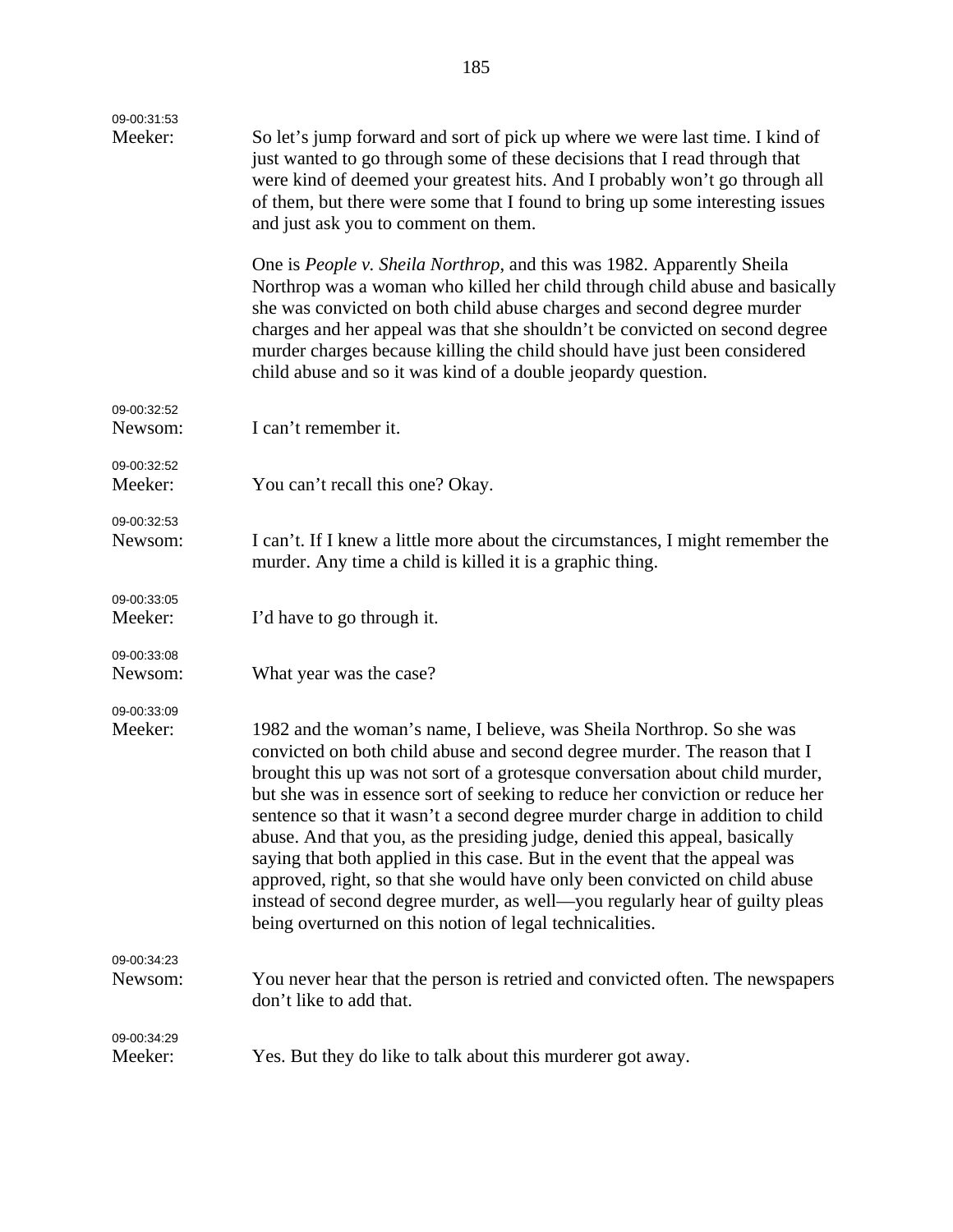| 09-00:34:32<br>Newsom: | Oh, yes. Got away.                                                                                                                                                                                                                                                                                                                                                                                                                                                                                                                                                                                                                                                                                                                                                                                                                                                                                                                                                                                                                                                                                                                                                                                                                                                                      |
|------------------------|-----------------------------------------------------------------------------------------------------------------------------------------------------------------------------------------------------------------------------------------------------------------------------------------------------------------------------------------------------------------------------------------------------------------------------------------------------------------------------------------------------------------------------------------------------------------------------------------------------------------------------------------------------------------------------------------------------------------------------------------------------------------------------------------------------------------------------------------------------------------------------------------------------------------------------------------------------------------------------------------------------------------------------------------------------------------------------------------------------------------------------------------------------------------------------------------------------------------------------------------------------------------------------------------|
| 09-00:34:33<br>Meeker: | Or their sentence was reduced to something which is a mere fraction of what it<br>should have been.                                                                                                                                                                                                                                                                                                                                                                                                                                                                                                                                                                                                                                                                                                                                                                                                                                                                                                                                                                                                                                                                                                                                                                                     |
| 09-00:34:39<br>Newsom: | Miniscule. Yes, exactly.                                                                                                                                                                                                                                                                                                                                                                                                                                                                                                                                                                                                                                                                                                                                                                                                                                                                                                                                                                                                                                                                                                                                                                                                                                                                |
| 09-00:34:40<br>Meeker: | And so I guess that's kind of what I wanted to ask you about, and that maybe<br>is just really sort of is how as a judge did you weigh—I mean, there's a couple<br>of ways of looking at this.                                                                                                                                                                                                                                                                                                                                                                                                                                                                                                                                                                                                                                                                                                                                                                                                                                                                                                                                                                                                                                                                                          |
| 09-00:34:55<br>Newsom: | Let me give you a great example of what I think you're driving at. I had a<br>case, I can't recall the name of the case right now. The facts were simply this:<br>It involved abuse of a six-year-old child who was being raised by a<br>transvestite, and the mother of the child was a prostitute. The child was rented<br>out for sexual purposes to people. It was by far the worst case I ever<br>encountered. Norman Elkington, my colleague, was then eighty years old, a<br>tough prosecutor. One of the best we ever had and a no-nonsense guy.<br>Norman came into my office and said, "Bill, I can't look at these pictures."<br>They were pictures of this little boy covered from head to toe with human bite<br>marks. I can tell you, I remember, I was so shocked by the pictures that I had<br>to go out and walk around for a while. And I think I got emotional. Elkington<br>said, "I can't look at them, so you have to judge whether they should have<br>been admitted in evidence," because the argument was this inflamed the jury,<br>as well it might have. But my answer to that was, "Yes. He did it. What right<br>does he have to complain about our showing them?" It's a facetious argument,<br>I thought. They tried it anyhow. We ruled against them. |
|                        | But ultimately what I want to say is this. I was limited to a sentence of<br>something like eight years in prison. In those days, you got half time off. So<br>this person did four years for this atrocious crime. That was the max you<br>could give. If he'd murdered the child, of course, he could have been<br>executed. This ironically was a minor crime because there is no special crime<br>of renting your child out for torture. It's child endangerment and the<br>maximum sentence was eight years. So in a lot of cases, there's no way of<br>making the punishment commensurate with the horror or gravity of the crime.<br>In a lot of ways, the criminal law just doesn't work. And having fixed<br>sentences is absurd. You should let the judge recommend penalties or impose<br>penalties. If I had been able to, I would have sentenced the defendant to life<br>without parole. He was beyond the pale. Anybody who would do that to a<br>child systematically—if you believe in the death penalty—I don't, but if I did,<br>I would have said, "Let's erect a gibbet and hang him here." But I couldn't do<br>it. I gave him eight years. So if somebody wanted to attack my record, what a                                                                     |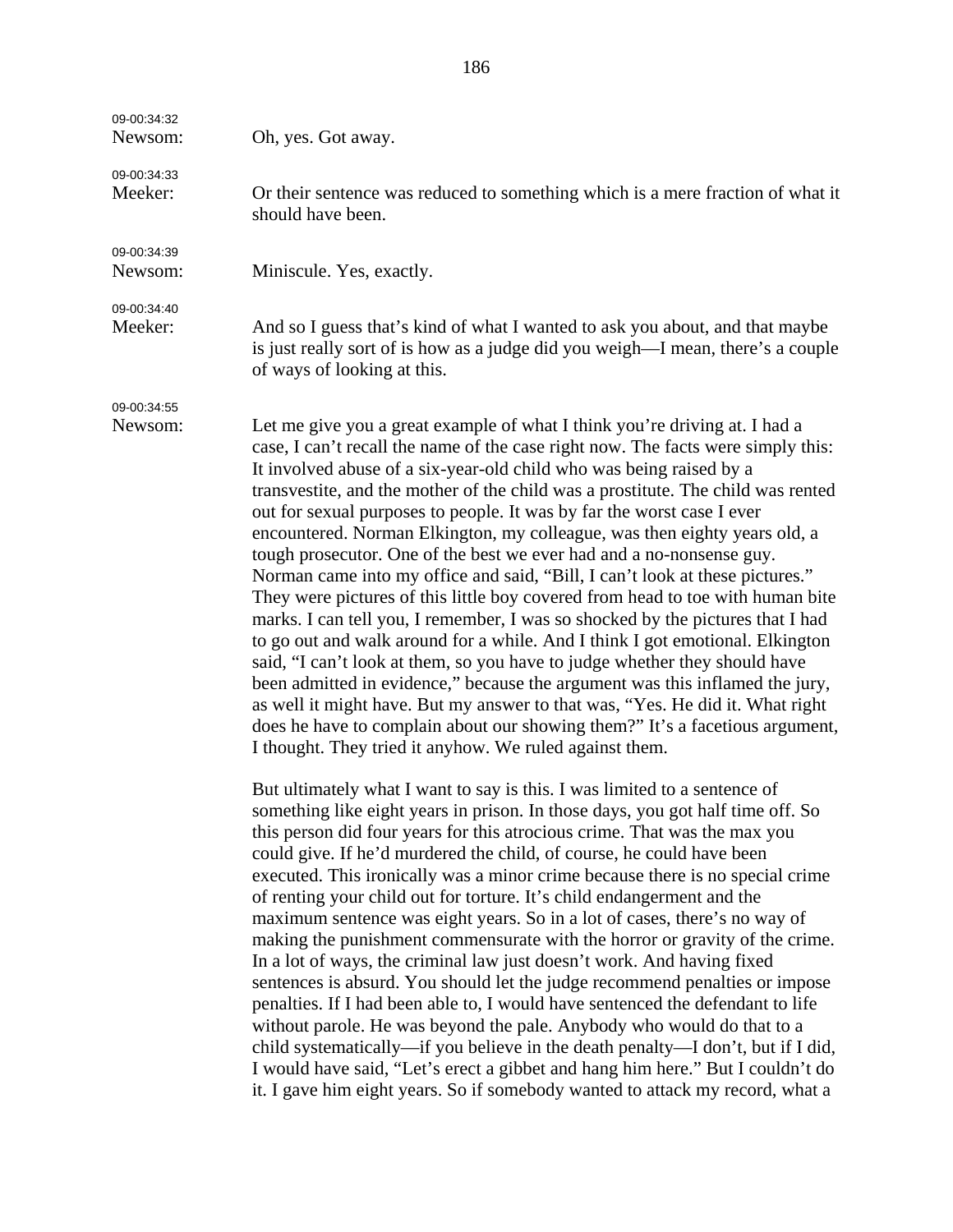|                        | great place to start: "Here's what Justice Newsom did in this case. This child<br>was tortured, maimed, and he received eight years in prison. Newsom gave<br>him eight years in prison."                                                                                                                                                                                                                                                                                                                                                                                                                                                                                                                                                                                                                                                                                                                                                                                                                                                                                |
|------------------------|--------------------------------------------------------------------------------------------------------------------------------------------------------------------------------------------------------------------------------------------------------------------------------------------------------------------------------------------------------------------------------------------------------------------------------------------------------------------------------------------------------------------------------------------------------------------------------------------------------------------------------------------------------------------------------------------------------------------------------------------------------------------------------------------------------------------------------------------------------------------------------------------------------------------------------------------------------------------------------------------------------------------------------------------------------------------------|
| 09-00:38:52<br>Meeker: | Who in that case would have determined what crimes a person would have<br>been charged with?                                                                                                                                                                                                                                                                                                                                                                                                                                                                                                                                                                                                                                                                                                                                                                                                                                                                                                                                                                             |
| 09-00:38:59<br>Newsom: | The DA. He threw the book at him. He chose the highest penalty. It's all he<br>could get because there is no crime of allowing people to do what he did. All<br>the atrocious things implicit in the behavior fall under the spectrum of child<br>neglect.                                                                                                                                                                                                                                                                                                                                                                                                                                                                                                                                                                                                                                                                                                                                                                                                               |
| 09-00:39:30<br>Meeker: | Well, sentencing guidelines—or not even guidelines, but mandates—that's a<br>whole interesting issue. And especially perhaps in a reverse scenario from<br>what you just described up until recently, the gross discrepancy between<br>sentencing for crack cocaine versus powdered cocaine—                                                                                                                                                                                                                                                                                                                                                                                                                                                                                                                                                                                                                                                                                                                                                                             |
| 09-00:39:47<br>Newsom: | Yes. An absurd distinction.                                                                                                                                                                                                                                                                                                                                                                                                                                                                                                                                                                                                                                                                                                                                                                                                                                                                                                                                                                                                                                              |
|                        |                                                                                                                                                                                                                                                                                                                                                                                                                                                                                                                                                                                                                                                                                                                                                                                                                                                                                                                                                                                                                                                                          |
| 09-00:39:49<br>Meeker: | Yes. And how it apparently negatively impacts one racial group as opposed to<br>another.                                                                                                                                                                                                                                                                                                                                                                                                                                                                                                                                                                                                                                                                                                                                                                                                                                                                                                                                                                                 |
| 09-00:39:56<br>Newsom: | Of course it does.                                                                                                                                                                                                                                                                                                                                                                                                                                                                                                                                                                                                                                                                                                                                                                                                                                                                                                                                                                                                                                                       |
| 09-00:39:58<br>Meeker: | How did you, as a justice, come to terms with sentencing guidelines and did<br>you and your fellow judges ever develop some ways to try to get around it?                                                                                                                                                                                                                                                                                                                                                                                                                                                                                                                                                                                                                                                                                                                                                                                                                                                                                                                |
| 09-00:40:16<br>Newsom: | Yes, yes. I remember a time when I was one of three justices, two of whom<br>were Republicans and conservatives. I remember sitting down saying, "Look,<br>this is absurd that this defendant should go to prison for fifteen years for<br>selling this amount of cocaine. Is there anything we can do?" And if there<br>was, my colleagues would be inclined to do it, to mitigate, to look a little the<br>other way to avoid some horrible injustice. But sometimes you couldn't and<br>sometimes I was trapped and sometimes my colleagues would say, "Bill, I<br>know it's not right but it's the law. We have to do it." And I was constrained<br>to do it. That's a part of the job I never liked. Especially once the legislature<br>took over and started to tell the judges what the right sentence was when they,<br>one, weren't there, two, knew nothing about the facts, and three, were just<br>dealing with bare record. Telling us exactly how many years to sentence this<br>person to, that makes no sense at all, but it's still the law, I believe. |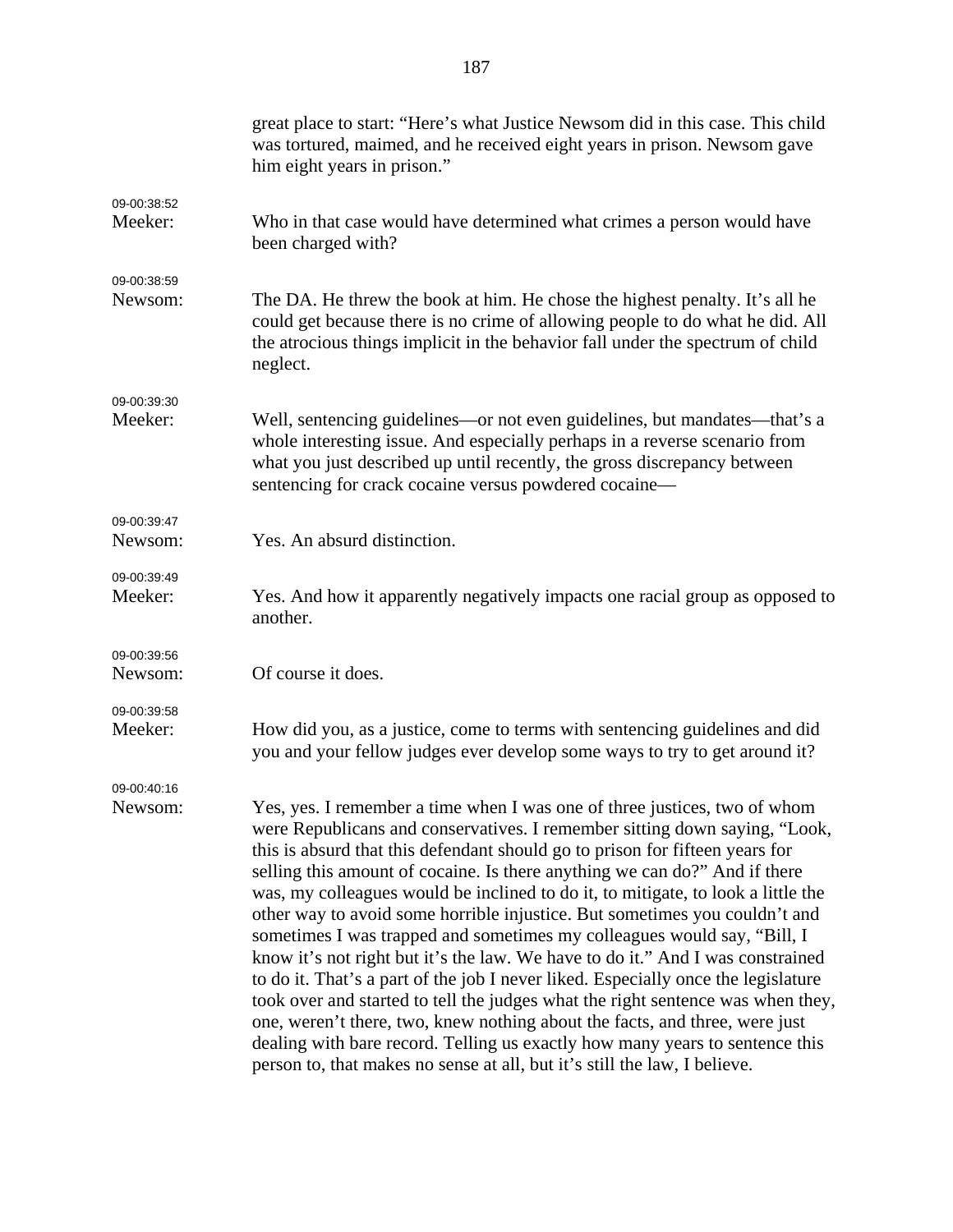| 09-00:41:40<br>Meeker: | Well, I wonder if, as judges have conversations about this with one another, if<br>there's ever sort of legal strategies proposed to enforce the separation of<br>powers and see that legislators cannot unduly influence the work of the<br>judges.                                                                                                                                                                                                                                                                                                                                                                                                                                                                                                                                                                                                                                                                                                                                                                                                                                                                                                                                                                                                                                                                                                                                                            |
|------------------------|-----------------------------------------------------------------------------------------------------------------------------------------------------------------------------------------------------------------------------------------------------------------------------------------------------------------------------------------------------------------------------------------------------------------------------------------------------------------------------------------------------------------------------------------------------------------------------------------------------------------------------------------------------------------------------------------------------------------------------------------------------------------------------------------------------------------------------------------------------------------------------------------------------------------------------------------------------------------------------------------------------------------------------------------------------------------------------------------------------------------------------------------------------------------------------------------------------------------------------------------------------------------------------------------------------------------------------------------------------------------------------------------------------------------|
| 09-00:42:03<br>Newsom: | I know there are several federal judges who resigned rather than impose the<br>crack sentence that was required. Putting some young man in prison for<br>twenty-six years for half a gram of crack cocaine. I know there are several<br>judges who resigned for that reason, and I can understand very well why. I<br>went off the bench a little before the law really got Draconian on the subject,<br>and now it's simply absurd. It might just recently have been turning a bit in<br>the other direction, the better direction. But the idea, to take extreme cases<br>going back, Texas cases, where a young man was put in prison for thirty years<br>after having been found with a marijuana cigarette, one cigarette, this is<br>insane, but they didn't think so in Texas. Still don't. Anyhow, I think the<br>criminal law in the United States makes no sense and we have so many people<br>in prison who shouldn't be there, most of them for drug-related offenses. And<br>I see the governor just the other day asked for a review of the marijuana law.<br>My God, I can't believe people are still put in prison for marijuana. I don't<br>believe there is a policeman in San Francisco, except one who got very angry,<br>who would book a person if he found him with a couple of marijuana<br>cigarettes. But in Texas, ten years ago, they put somebody in prison for years<br>for that. |
| 09-00:44:06<br>Meeker: | So this notion of resigning because there's a disagreement with the law, I<br>wonder if you ever even sort of entertained that thought?                                                                                                                                                                                                                                                                                                                                                                                                                                                                                                                                                                                                                                                                                                                                                                                                                                                                                                                                                                                                                                                                                                                                                                                                                                                                         |
| 09-00:44:17<br>Newsom: | No. I always was able to rationalize things and I was always able to persuade<br>somebody to help me avoid some hideously unjust rule. And that reminds me<br>of H. L. Mencken's great comment about average judges. He said, "The<br>average judge has no more give and take in him than has a terrier at a rat<br>hole." That was my opinion and still is in some instances. But I was always<br>able to rationalize some things a little and work around the toughest parts.                                                                                                                                                                                                                                                                                                                                                                                                                                                                                                                                                                                                                                                                                                                                                                                                                                                                                                                                 |
| 09-00:45:03<br>Meeker: | So this next case I want to bring up. Again, also maybe my question from it is<br>somewhat tangential to the nature of the case itself, but this is kind of what it<br>brought up for me and this is Brown v. Superior Court of San Francisco,<br>eighty-two, and this is when there was a creation of eighteen new Court of<br>Appeal judgeships.                                                                                                                                                                                                                                                                                                                                                                                                                                                                                                                                                                                                                                                                                                                                                                                                                                                                                                                                                                                                                                                              |
| 09-00:45:24<br>Newsom: | Yes.                                                                                                                                                                                                                                                                                                                                                                                                                                                                                                                                                                                                                                                                                                                                                                                                                                                                                                                                                                                                                                                                                                                                                                                                                                                                                                                                                                                                            |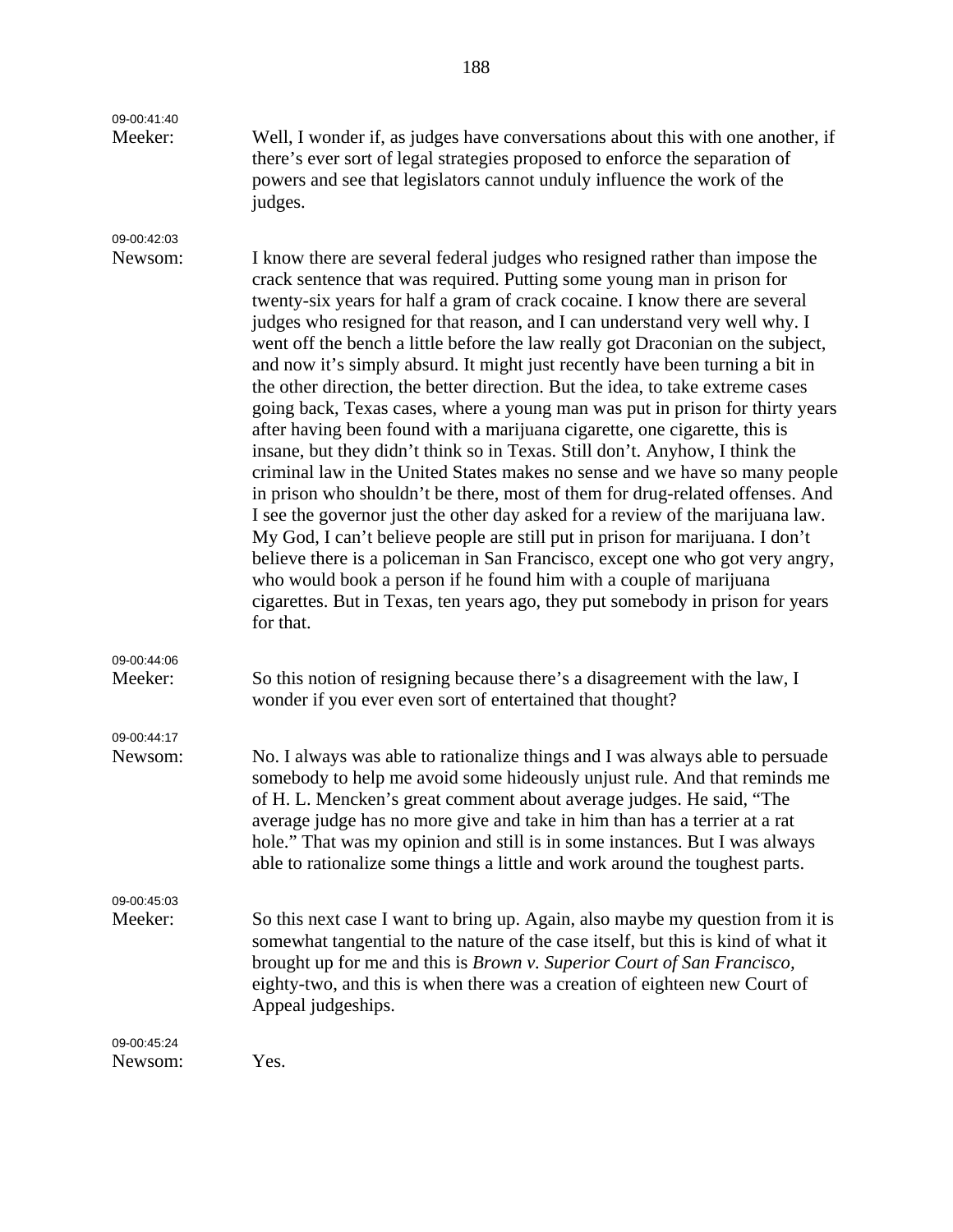| 09-00:45:25<br>Meeker: | And the idea was that there was a question about who could actually approve                                                                                                                                                                                                                                                                                                                                                                                                   |
|------------------------|-------------------------------------------------------------------------------------------------------------------------------------------------------------------------------------------------------------------------------------------------------------------------------------------------------------------------------------------------------------------------------------------------------------------------------------------------------------------------------|
|                        | these because there was no presiding judge to actually approve it. It was kind<br>of a catch-22 situation if I remember correctly. Am I getting that completely<br>wrong?                                                                                                                                                                                                                                                                                                     |
| 09-00:45:59            |                                                                                                                                                                                                                                                                                                                                                                                                                                                                               |
| Newsom:                | I don't think the case really had much significance in terms of legal precedent.<br>It was just an ad hoc situation and I was a little uncomfortable because it was<br>a Democrat/Republican thing and I was a known Democrat. But I don't think<br>we had any choice but to do what we did there.                                                                                                                                                                            |
| 09-00:46:14            |                                                                                                                                                                                                                                                                                                                                                                                                                                                                               |
| Meeker:                | Well, actually, the question of politics was what it brought up for me when<br>reading this. I mean, maybe just thinking in general about being a political<br>being and being on the court. Especially the Court of Appeals. I don't know.<br>Obviously, these days, when we have the Supreme Court that's so clearly<br>divided and people are so readily identifiable with one side or another—                                                                            |
| 09-00:46:43            |                                                                                                                                                                                                                                                                                                                                                                                                                                                                               |
| Newsom:                | One side or the other.                                                                                                                                                                                                                                                                                                                                                                                                                                                        |
|                        |                                                                                                                                                                                                                                                                                                                                                                                                                                                                               |
| 09-00:46:44<br>Meeker: | But I think that there's still a sense that judges individually can excuse<br>themselves from the binaries of politics.                                                                                                                                                                                                                                                                                                                                                       |
| 09-00:46:57            |                                                                                                                                                                                                                                                                                                                                                                                                                                                                               |
| Newsom:                | Yes. Well, in that case, I would have been delighted had the case come up in<br>the opposite way. Had I been asked to rule in favor of the Republicans. I<br>would have loved that because it would have shown my independence. But<br>here I knew the decision I was making was probably going to be viewed a<br>little skeptically. I think most people who looked at the facts of the case<br>understood the law of the case, that we had no choice but to do what we did. |
| 09-00:47:33            |                                                                                                                                                                                                                                                                                                                                                                                                                                                                               |
| Meeker:                | So that is then the question. When you're thinking about how the public will<br>perceive you or how the media will perceive you, or even, perhaps, more<br>importantly, how your colleagues will perceive you vis-à-vis your sort of<br>known political affiliations and to the decisions that you end up making. I<br>guess what I'm trying to ask is how much does that impact the way in which<br>you think about cases?                                                   |
| 09-00:48:04            |                                                                                                                                                                                                                                                                                                                                                                                                                                                                               |
| Newsom:                | No, no, it was never a problem for me. The bigger problem for me was when I<br>had an environmental decision and I had discretion, because I tended to be<br>very environmentally aware. So it was kind of hard to push me in the other<br>direction. But so far as partisan politics went, I didn't care that much about<br>them.                                                                                                                                            |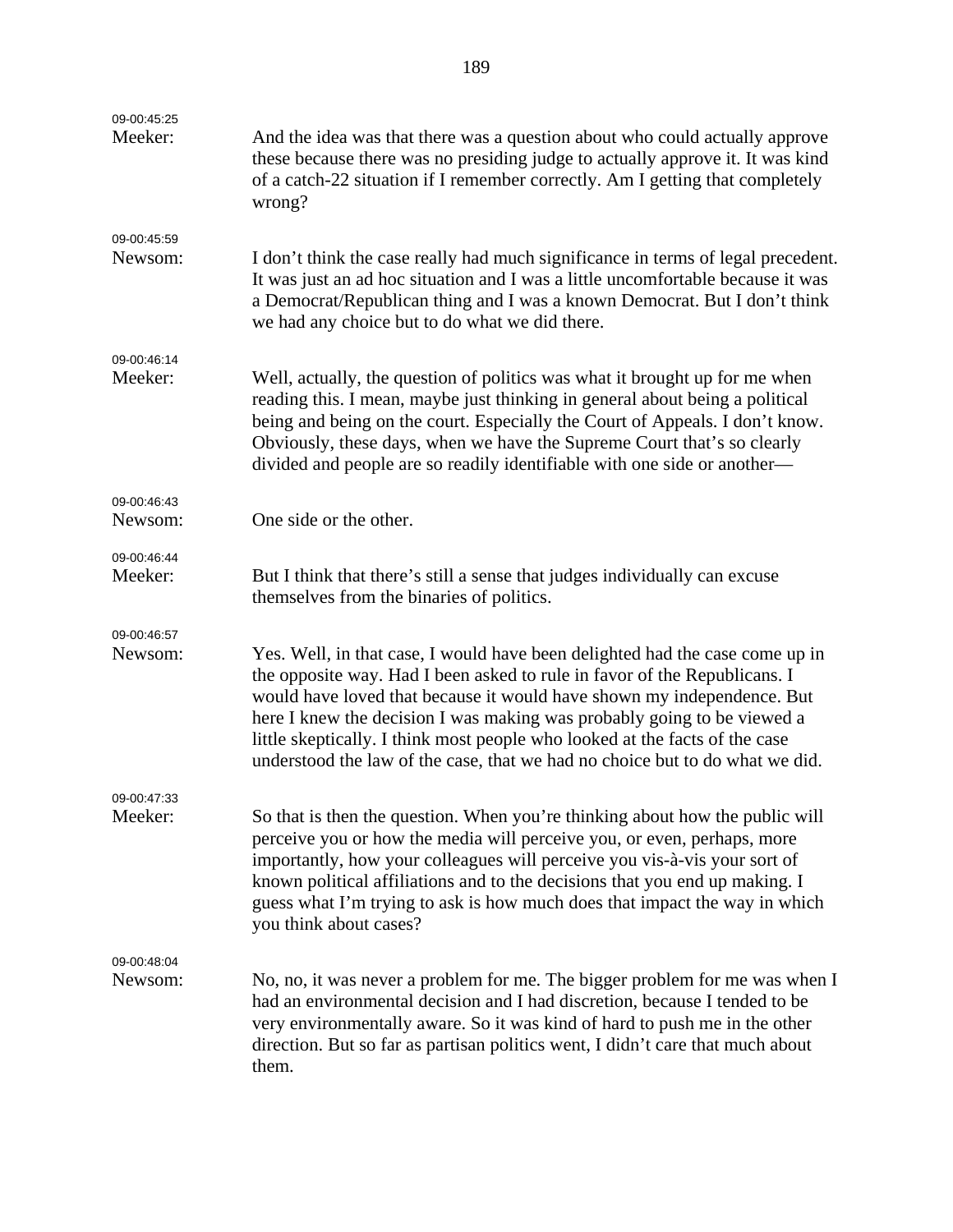| 09-00:48:35<br>Meeker: | Well, maybe we should talk about a couple of these environmental decisions.                                                                                                                                                                                                                                                                                                                                                                                                                                                                                                                                                                                                                                                                                                                                                                                                                                                                        |
|------------------------|----------------------------------------------------------------------------------------------------------------------------------------------------------------------------------------------------------------------------------------------------------------------------------------------------------------------------------------------------------------------------------------------------------------------------------------------------------------------------------------------------------------------------------------------------------------------------------------------------------------------------------------------------------------------------------------------------------------------------------------------------------------------------------------------------------------------------------------------------------------------------------------------------------------------------------------------------|
| 09-00:48:38<br>Newsom: | Sure.                                                                                                                                                                                                                                                                                                                                                                                                                                                                                                                                                                                                                                                                                                                                                                                                                                                                                                                                              |
| 09-00:48:39<br>Meeker: | And one of them that comes up is the <i>Sherman Lewis v. Hayward</i> [1986]. It's<br>about taxation for maintaining agricultural lands. And that seemed to be really<br>interesting and you wrote an opinion with Racanelli concurring and dissent by<br>Holmdahl.                                                                                                                                                                                                                                                                                                                                                                                                                                                                                                                                                                                                                                                                                 |
| 09-00:48:58<br>Newsom: | Yes.                                                                                                                                                                                                                                                                                                                                                                                                                                                                                                                                                                                                                                                                                                                                                                                                                                                                                                                                               |
| 09-00:49:01<br>Meeker: | So in essence you overturned a lower court decision, basically sort of saying<br>that this one-year exemption to the Williamson Act, which allowed a lower<br>property tax assessment if you were going to basically agree to a ten year<br>moratorium on development was unconstitutional. This one-year exception<br>was. And you write, for instance, "The court held that the impermissible effect<br>of the window provision was to redefine restrictions so as to allow termination<br>of Williamson Act contract merely because development was imminent and<br>without concern for the public's interest and the conservation policies<br>underlying." That's a real environmentalist position, an articulation of an<br>environmentalist position. So this then is the question of you were known as<br>someone who worked with environmental organizations. I think you were<br>even on the board of some of them at this point in time. |
| 09-00:50:03<br>Newsom: | Pardon me?                                                                                                                                                                                                                                                                                                                                                                                                                                                                                                                                                                                                                                                                                                                                                                                                                                                                                                                                         |
| 09-00:50:03<br>Meeker: | Were on the board of some of them?                                                                                                                                                                                                                                                                                                                                                                                                                                                                                                                                                                                                                                                                                                                                                                                                                                                                                                                 |
| 09-00:50:06<br>Newsom: | Yes. I was on the board of the Environmental Defense Fund. A national<br>organization. But the big thing was the EDF, as it was called in those days,<br>was concerned with federal laws for the most part. So I wrote to the ethics<br>powers that be and asked if I could serve on the board and they said yes.<br>There were few problems. Anytime I saw there was going to be a clear<br>conflict, I recused myself. But there were very few cases where that happened.<br>The case you just mentioned was state law, Williamson Act, and I think what<br>[I] was doing was promoting the act and making sure that it worked to the<br>benefit of the taxpayer, because I thought it was a good law and saved a lot of<br>open space from being prematurely exploited and developed, and was happy<br>to get Racanelli to agree.                                                                                                               |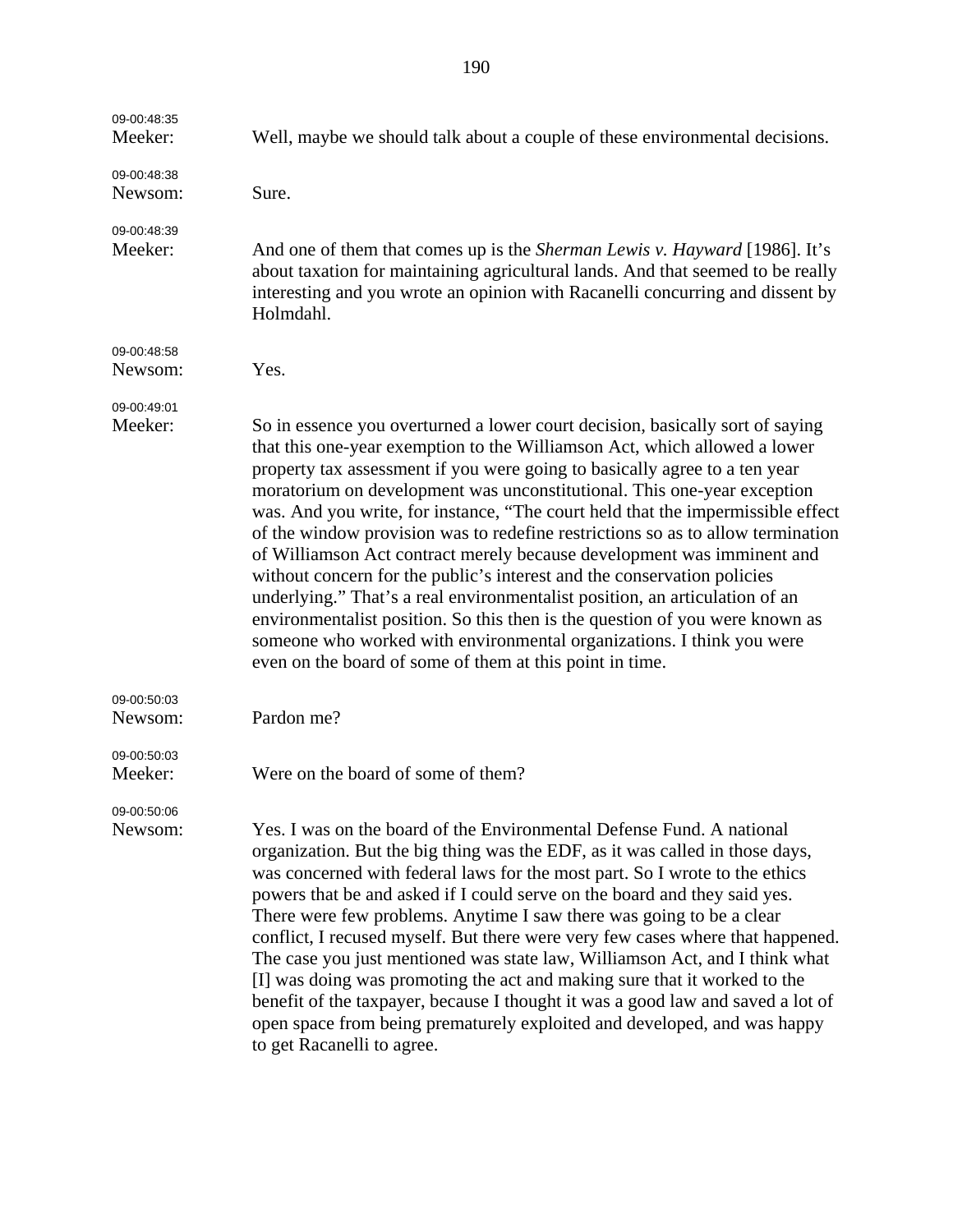| 09-00:51:24<br>Meeker: | Then there is a decision making process in which you are presented with this<br>case, right?                                                                                                                                                                                                                                                                                                                                                                                                                                                                                                                                                 |
|------------------------|----------------------------------------------------------------------------------------------------------------------------------------------------------------------------------------------------------------------------------------------------------------------------------------------------------------------------------------------------------------------------------------------------------------------------------------------------------------------------------------------------------------------------------------------------------------------------------------------------------------------------------------------|
| 09-00:51:30<br>Newsom: | Oh, yes.                                                                                                                                                                                                                                                                                                                                                                                                                                                                                                                                                                                                                                     |
| 09-00:51:32<br>Meeker: | And you have to determine whether there is a conflict of interest.                                                                                                                                                                                                                                                                                                                                                                                                                                                                                                                                                                           |
| 09-00:51:34<br>Newsom: | Yes.                                                                                                                                                                                                                                                                                                                                                                                                                                                                                                                                                                                                                                         |
| 09-00:51:35<br>Meeker: | I would kind of also think about it in the context of maybe someone who's<br>virulently anti-choice or anti-abortion.                                                                                                                                                                                                                                                                                                                                                                                                                                                                                                                        |
| 09-00:51:47<br>Newsom: | That's a tough one.                                                                                                                                                                                                                                                                                                                                                                                                                                                                                                                                                                                                                          |
| 09-00:51:49<br>Meeker: | Do they decide then to recuse themselves because their opinion is already<br>known on this from a case and they end up limiting access to abortion.                                                                                                                                                                                                                                                                                                                                                                                                                                                                                          |
| 09-00:51:58<br>Newsom: | That's a good question, because that's a lively current controversy and I'm<br>completely of the view that it's a woman's right to choose. But if I had strong<br>religious feelings otherwise. I would find it difficult to vote for a woman's<br>right to choose. I think a lot of judges have faced this. Nowadays the law's<br>been very clear that a woman has the right to choose, except probably recently<br>in the case of late-term abortion. I never was faced with that directly in court,<br>but I would not have had a problem.                                                                                                |
| 09-00:52:54<br>Meeker: | But in the environmental context, what was the thought process by which you<br>would go through to determine whether or not there was a substantial enough<br>conflict of interest that you would recuse yourself from the case?                                                                                                                                                                                                                                                                                                                                                                                                             |
| 09-00:53:08            |                                                                                                                                                                                                                                                                                                                                                                                                                                                                                                                                                                                                                                              |
| Newsom:                | Well, I can best answer that by saying I ruled in several cases, certainly voted<br>in many cases, for what I regarded as a terrible law. I used to say, "Bought<br>and paid for by special interests." But it was law and I'm stuck. And every<br>once in a while I would sigh when I did it, but my colleagues would remind<br>me, "Look, Bill, you have no choice." I think I told you in an earlier<br>conversation. We had a case involving redwood cutting up in Humboldt<br>County and I told the lawyers, "Don't worry about this. I know this law is<br>clear. I know who bought and paid for it. You have nothing to worry about." |
| 09-00:54:07<br>Meeker: | This was the Maxxam Corporation?                                                                                                                                                                                                                                                                                                                                                                                                                                                                                                                                                                                                             |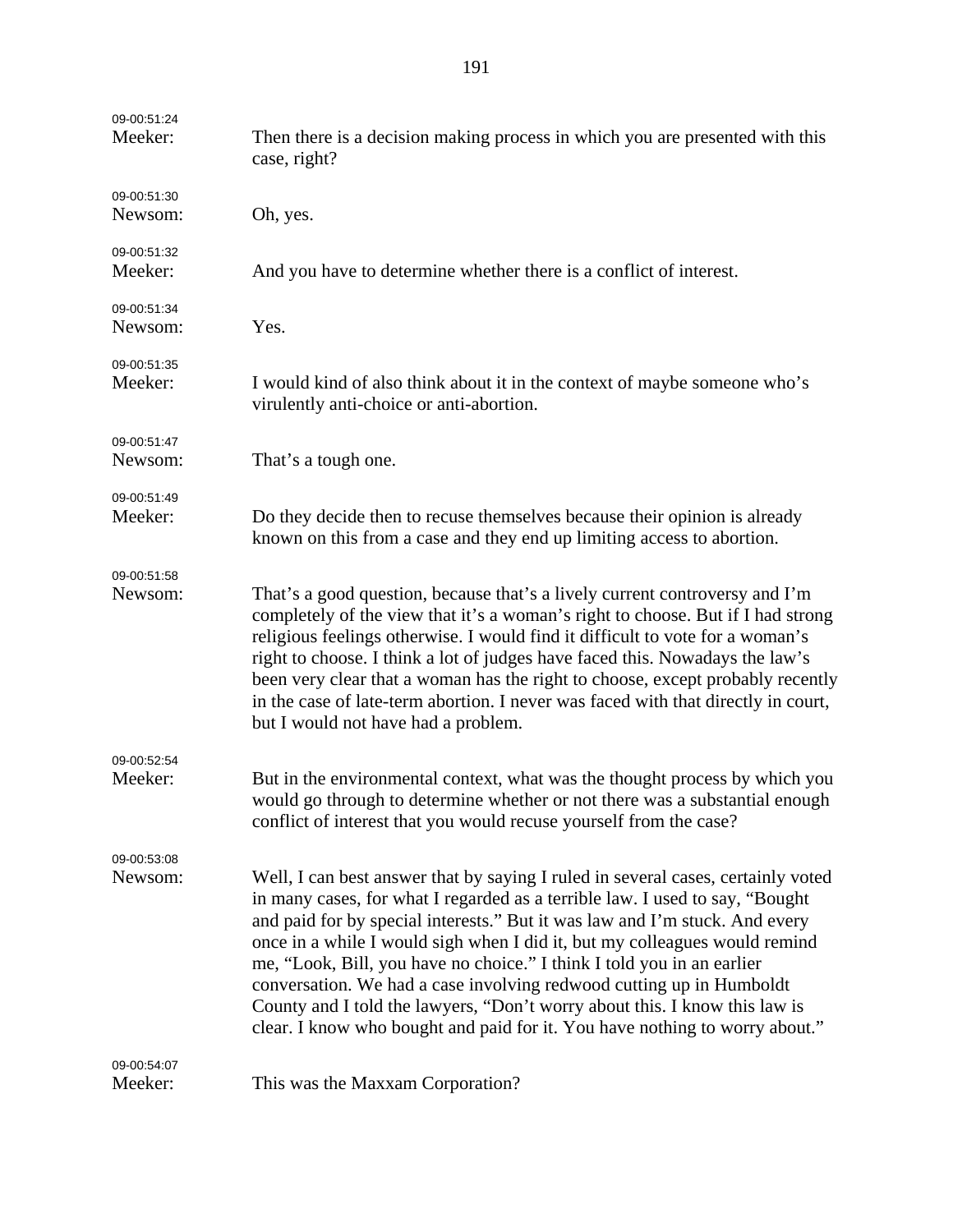| 09-00:54:10<br>Newsom: | Yes, I think so. Horowitz—I was delighted to see he recently got nailed. He<br>settled a case for four and a half million dollars. The case was brought by Pete<br>McCloskey. It had something to do with the illegal cutting of redwoods and<br>they forced Horwitz to cough up four and a half million dollars.                                                                           |
|------------------------|---------------------------------------------------------------------------------------------------------------------------------------------------------------------------------------------------------------------------------------------------------------------------------------------------------------------------------------------------------------------------------------------|
| 09-00:54:42<br>Meeker: | Yes. Well, it's not going to replace the trees, though, is it?                                                                                                                                                                                                                                                                                                                              |
| 09-00:54:44<br>Newsom: | No, no.                                                                                                                                                                                                                                                                                                                                                                                     |
| 09-00:54:46<br>Meeker: | So it's interesting. Just so I can get a correct sense of the way that you're<br>talking about this. So it sounds like it was a relatively easy decision to identify<br>those cases that you would have a real identifiable conflict of interest. So I<br>guess there was a mountain lion case that came before you, The Mountain<br>Lion Coalition v. the Fish and Game Commission [1989]? |
| 09-00:55:11<br>Newsom: | Yes. What was that case?                                                                                                                                                                                                                                                                                                                                                                    |
| 09-00:55:13<br>Meeker: | It's weird. It was included in this packet of decisions, but you were not one of<br>the judges ruling on it. It was Haning, Low and Channell or Channell.                                                                                                                                                                                                                                   |
| 09-00:55:24<br>Newsom: | Low?                                                                                                                                                                                                                                                                                                                                                                                        |
| 09-00:55:25<br>Meeker: | Yes. Haning, Low.                                                                                                                                                                                                                                                                                                                                                                           |
| 09-00:55:26<br>Newsom: | Haning, yes.                                                                                                                                                                                                                                                                                                                                                                                |
| 09-00:55:28<br>Meeker: | And Channell.                                                                                                                                                                                                                                                                                                                                                                               |
| 09-00:55:29<br>Newsom: | Yes.                                                                                                                                                                                                                                                                                                                                                                                        |
| 09-00:55:31<br>Meeker: | And I wondered why it was in the case, and it was just my presumption, and I<br>don't know if this is correct or not, that maybe it was a case that came to your<br>docket and you decided since your activism on behalf of the mountain lions—                                                                                                                                             |
| 09-00:55:45<br>Newsom: | It was another division of the court. If it hadn't been, I would have recused<br>myself, because I was one of the founders of the Mountain Lion Foundation.                                                                                                                                                                                                                                 |
| 09-00:55:54<br>Meeker: | So in that case it would have been easy?                                                                                                                                                                                                                                                                                                                                                    |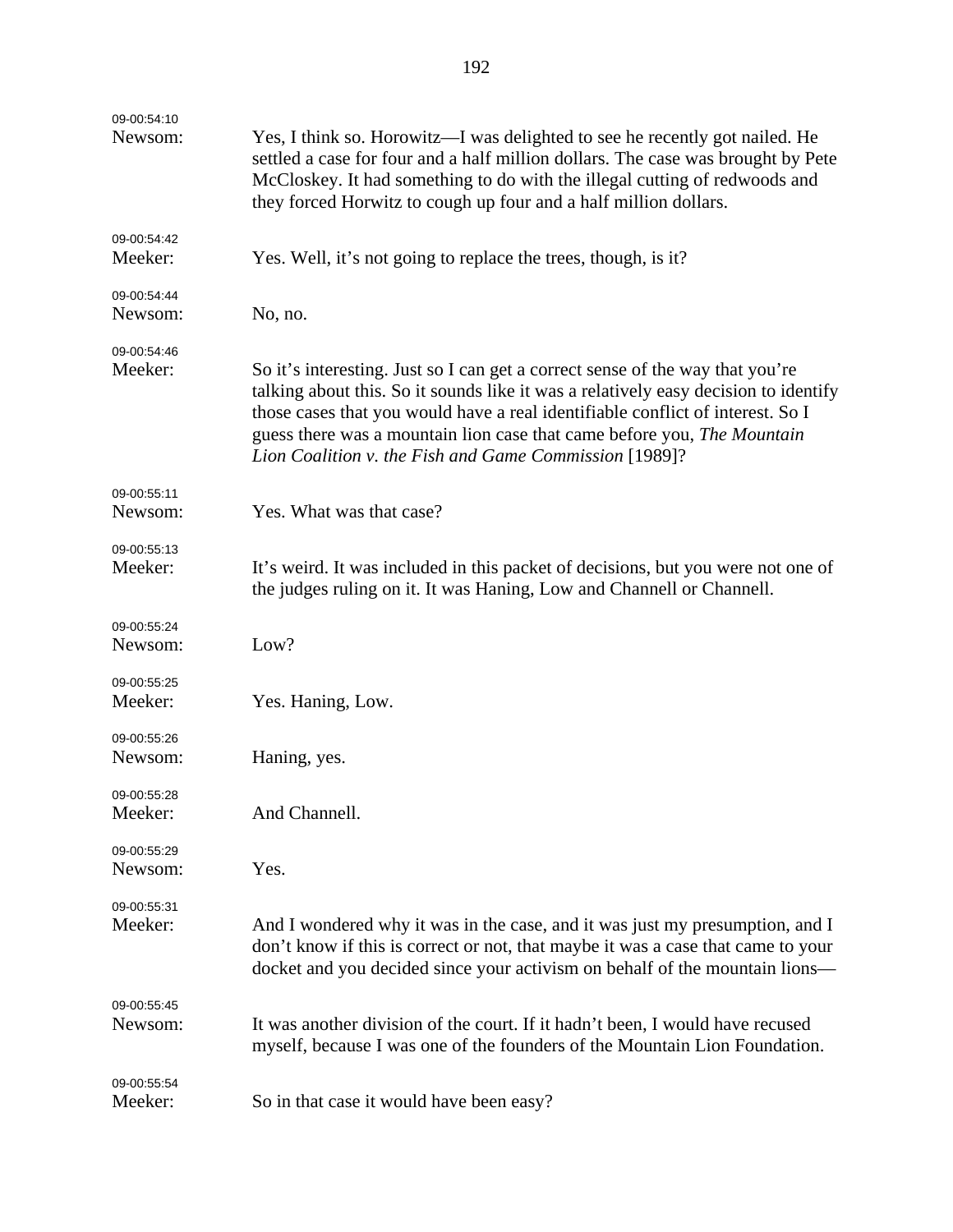| 09-00:55:57<br>Newsom: | Easy.                                                                                                                                                                                                                                                                                                                                                                                                                                                                                                                                                                                                                   |
|------------------------|-------------------------------------------------------------------------------------------------------------------------------------------------------------------------------------------------------------------------------------------------------------------------------------------------------------------------------------------------------------------------------------------------------------------------------------------------------------------------------------------------------------------------------------------------------------------------------------------------------------------------|
| 09-00:55:58<br>Meeker: | Easy to identify where the conflict of interest would—                                                                                                                                                                                                                                                                                                                                                                                                                                                                                                                                                                  |
| 09-00:55:59<br>Newsom: | Yes, I would have been run out of town if I voted in the case. I was sort of a<br>standing joke on the court. "For God's sake, don't get into a discussion with<br>Bill Newsom about mountain lions. He's the one who started the move to<br>abolish sports hunting." I did. And Warren Rider helped me.                                                                                                                                                                                                                                                                                                                |
| 09-00:56:23<br>Meeker: | Yes. But in the rest of the cases, then, if there wasn't a real glaring conflict of<br>interest, you would be able to sort of sit back and say, "Well, I'm here to in<br>essence make sure the law is upheld?"                                                                                                                                                                                                                                                                                                                                                                                                          |
| 09-00:56:37<br>Newsom: | It didn't bother me that I was doing something that would be viewed as being<br>pro-environment. I'm not being facetious when I say this. I think everybody,<br>other things being equal, should be environmentally inclined. More so now do<br>I think that than I ever did, because there are greater threats all the time to the<br>environment and people are starting to get the point and everybody's turning<br>green, or, as E.O. Wilson said on the radio this morning, at least a pastel shade<br>of green. So it was never a problem for me to do something that I perceived as<br>good for the environment. |
| 09-00:57:27<br>Meeker: | Well, let's think about the context of that other decision about the abused six<br>year old and the eight year sentence. And you obviously kind of held your<br>nose because of the stink of it, but you were limited to give this person eight<br>years. Were there any instances that the law around the protection of the<br>environment was wrong, but because the law existed as such, that you had to<br>rule on the case that you had to thus hold your nose?                                                                                                                                                    |
| 09-00:57:58<br>Newsom: | A good example was the Maxxam case.                                                                                                                                                                                                                                                                                                                                                                                                                                                                                                                                                                                     |
| 09-00:58:00<br>Meeker: | The Maxxam.                                                                                                                                                                                                                                                                                                                                                                                                                                                                                                                                                                                                             |
| 09-00:58:02<br>Newsom: | Yes, yes.                                                                                                                                                                                                                                                                                                                                                                                                                                                                                                                                                                                                               |
| 09-00:58:02<br>Meeker: | And what was the crux of the case?                                                                                                                                                                                                                                                                                                                                                                                                                                                                                                                                                                                      |
| 09-00:58:07<br>Newsom: | Well, I forget the facts of the case, but it simply permitted what I thought was<br>an outrageous over cutting of redwood trees in days when that was looked                                                                                                                                                                                                                                                                                                                                                                                                                                                            |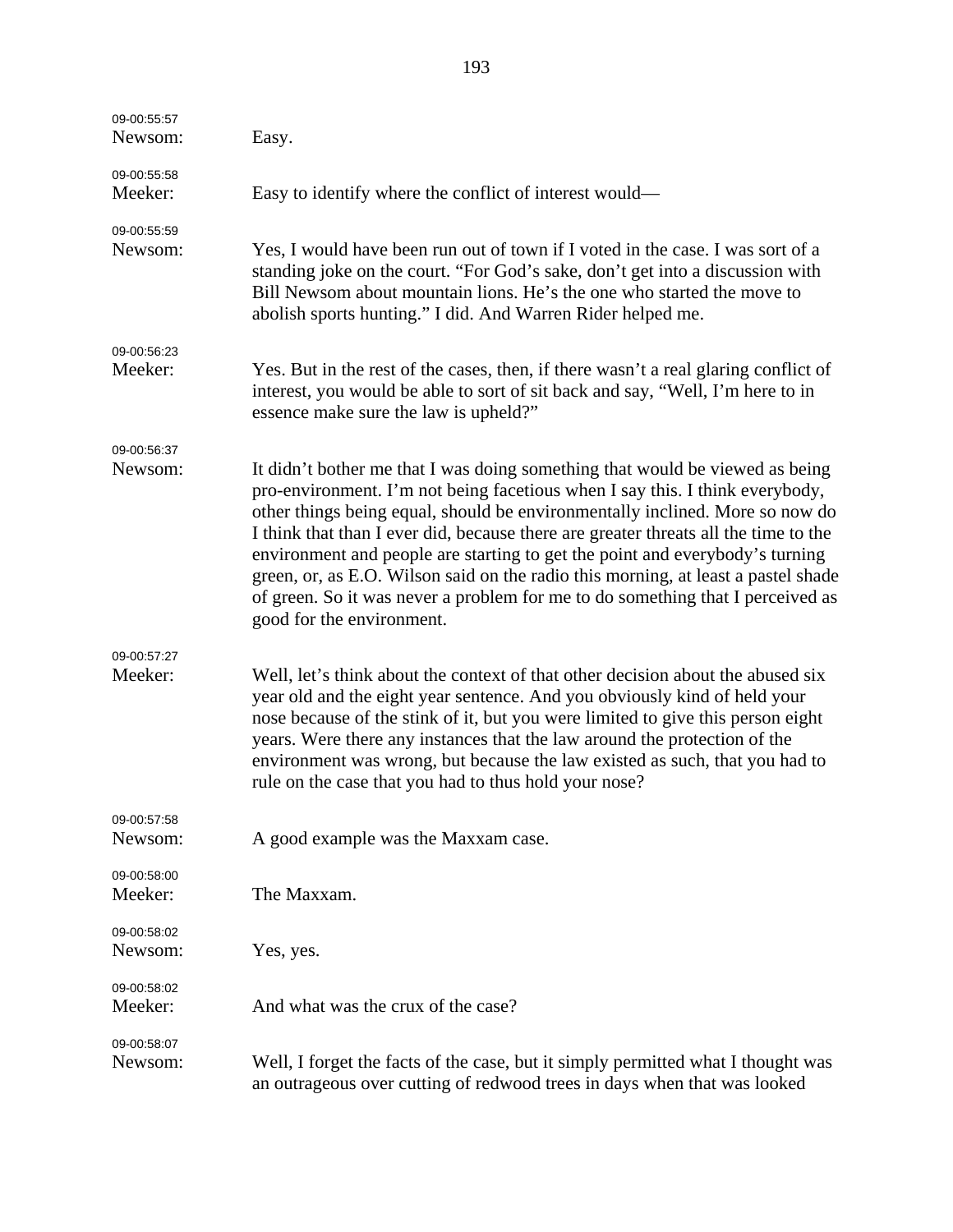|                        | upon as quite an ordinary thing to do. I suffered through it, and I followed the<br>law.                                                                                                                                                                                                                                                                                                      |
|------------------------|-----------------------------------------------------------------------------------------------------------------------------------------------------------------------------------------------------------------------------------------------------------------------------------------------------------------------------------------------------------------------------------------------|
| 09-00:58:30            |                                                                                                                                                                                                                                                                                                                                                                                               |
| Meeker:                | The conclusion was the appellants, which would have been the Environmental<br>Protection Info Center-                                                                                                                                                                                                                                                                                         |
| 09-00:58:40<br>Newsom: | EPIC.                                                                                                                                                                                                                                                                                                                                                                                         |
| 09-00:58:41<br>Meeker: | EPIC. Okay, that's good. In effect achieved their objective of protecting old<br>growth timber from logging under the timber harvest plans when Palco filed<br>the notices of completion. So in other words, I guess they did their logging,<br>they got away with it, and then they filed their notice of completion so there<br>was nothing anymore that could be done.                     |
| 09-00:59:04            |                                                                                                                                                                                                                                                                                                                                                                                               |
| Newsom:                | Yes. So I couldn't remake the trees. If I could have, I would.                                                                                                                                                                                                                                                                                                                                |
| 09-00:59:09            |                                                                                                                                                                                                                                                                                                                                                                                               |
| Meeker:                | But that was, in essence, the conclusion you reached?                                                                                                                                                                                                                                                                                                                                         |
| 09-00:59:11            |                                                                                                                                                                                                                                                                                                                                                                                               |
| Newsom:                | Exactly.                                                                                                                                                                                                                                                                                                                                                                                      |
| 09-00:59:17<br>Meeker: | Let's see. What else do we have?                                                                                                                                                                                                                                                                                                                                                              |
| 09-00:59:18            |                                                                                                                                                                                                                                                                                                                                                                                               |
| Newsom:                | There's a very interesting case going on right now, the Bohemian Club. I'm<br>not involved, but they're going to cut down a lot of redwood trees up there.<br>You know the Bohemian Club. And I can't believe it. They're going to do it, I<br>think. The cutoff was today for comment from the public and my bet is that<br>they'll have enough political influence to cause this to happen. |
| [End Audio File 9]     |                                                                                                                                                                                                                                                                                                                                                                                               |
|                        | Begin Audio File 10 05-11-2009.mp3                                                                                                                                                                                                                                                                                                                                                            |
| 10-00:00:00<br>Meeker: | Before we get to the question about the Bohemian Club, there was this one<br>case, Tinsley v. the Menlo Park Elementary School District [1983]-                                                                                                                                                                                                                                               |
| 10-00:00:24<br>Newsom: | East Palo Alto, right?                                                                                                                                                                                                                                                                                                                                                                        |
|                        |                                                                                                                                                                                                                                                                                                                                                                                               |
| 10-00:00:26<br>Meeker: | Well, yes. There was the Palo Alto and Menlo Park. It was paired together.<br>And this was kind of a complicated case. What do you remember about it?                                                                                                                                                                                                                                         |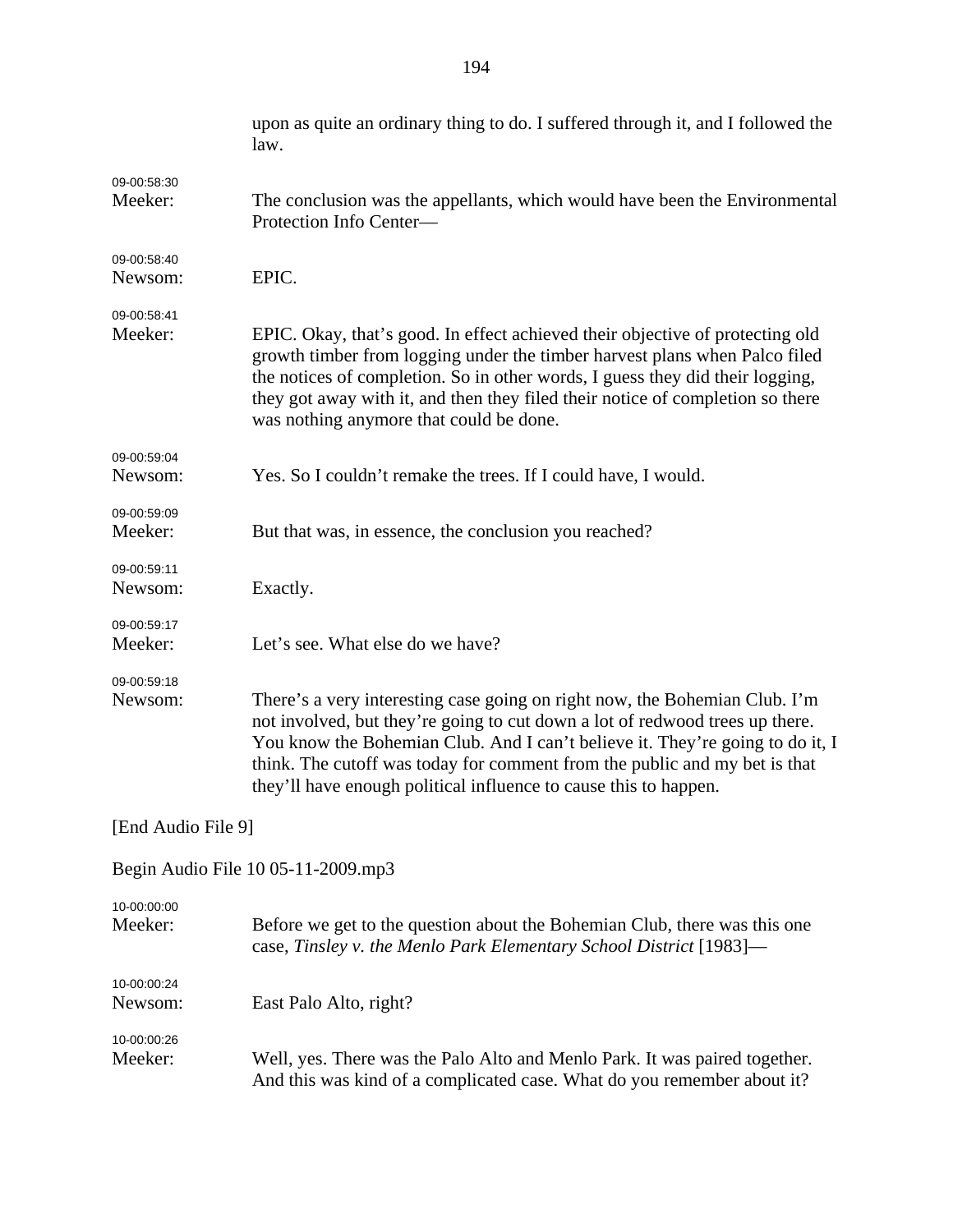| 10-00:00:39<br>Newsom: | Very little. It had to do with a poor school district and I guess entitlements or<br>something. I can't remember.                                                                                                                                                                                                                                                                                                                                                                                                                                               |
|------------------------|-----------------------------------------------------------------------------------------------------------------------------------------------------------------------------------------------------------------------------------------------------------------------------------------------------------------------------------------------------------------------------------------------------------------------------------------------------------------------------------------------------------------------------------------------------------------|
| 10-00:00:48<br>Meeker: | Well, it was about segregation and desegregation and the question was—how<br>should I put this? Okay, this is one of the things that it gets at, and that is if<br>there's no evidence of <i>de jure</i> segregation but there is evidence of de facto<br>segregation-                                                                                                                                                                                                                                                                                          |
| 10-00:01:32<br>Newsom: | De facto. Yes.                                                                                                                                                                                                                                                                                                                                                                                                                                                                                                                                                  |
| 10-00:01:34<br>Meeker: | -is de facto segregation always-                                                                                                                                                                                                                                                                                                                                                                                                                                                                                                                                |
| 10-00:01:41<br>Newsom: | Invidious?                                                                                                                                                                                                                                                                                                                                                                                                                                                                                                                                                      |
| 10-00:01:42<br>Meeker: | $\longrightarrow$ invidious $\longrightarrow$                                                                                                                                                                                                                                                                                                                                                                                                                                                                                                                   |
| 10-00:01:43<br>Newsom: | Yes.                                                                                                                                                                                                                                                                                                                                                                                                                                                                                                                                                            |
| 10-00:01:43<br>Meeker: | —or is it ever benign? And I don't know the degree to which this ruling<br>expressed that specifically. In the end, I think you ruled against the appellants,<br>but you ended up basically saying, "Well, there's still other means for school<br>districts or people to-"                                                                                                                                                                                                                                                                                     |
| 10-00:02:12<br>Newsom: | To avoid.                                                                                                                                                                                                                                                                                                                                                                                                                                                                                                                                                       |
| 10-00:02:12<br>Meeker: | Or lower court, for instance, to end de facto segregation, such as school<br>closures, creating magnet schools, this kind of stuff that didn't have to do with<br>bussing. But to me, the question that it really brings up that's interesting is,<br>especially in this day and age, did you ever have to sort of confront that kind<br>of notion?                                                                                                                                                                                                             |
| 10-00:02:43<br>Newsom: | Well, I didn't get many such cases because most of them occur on the federal<br>level. This is an exception. I don't remember much about the case except that<br>my sympathies were always, on the one hand, with minorities being oppressed<br>in some way and I was quick to respond to that if I could, if I had room<br>legally. And also, sort of the idea at the same time that I wouldn't want to leap<br>to conclusions if I could crawl to them and send it back to the court and have<br>them reconsider. And I thought activism was not a good idea. |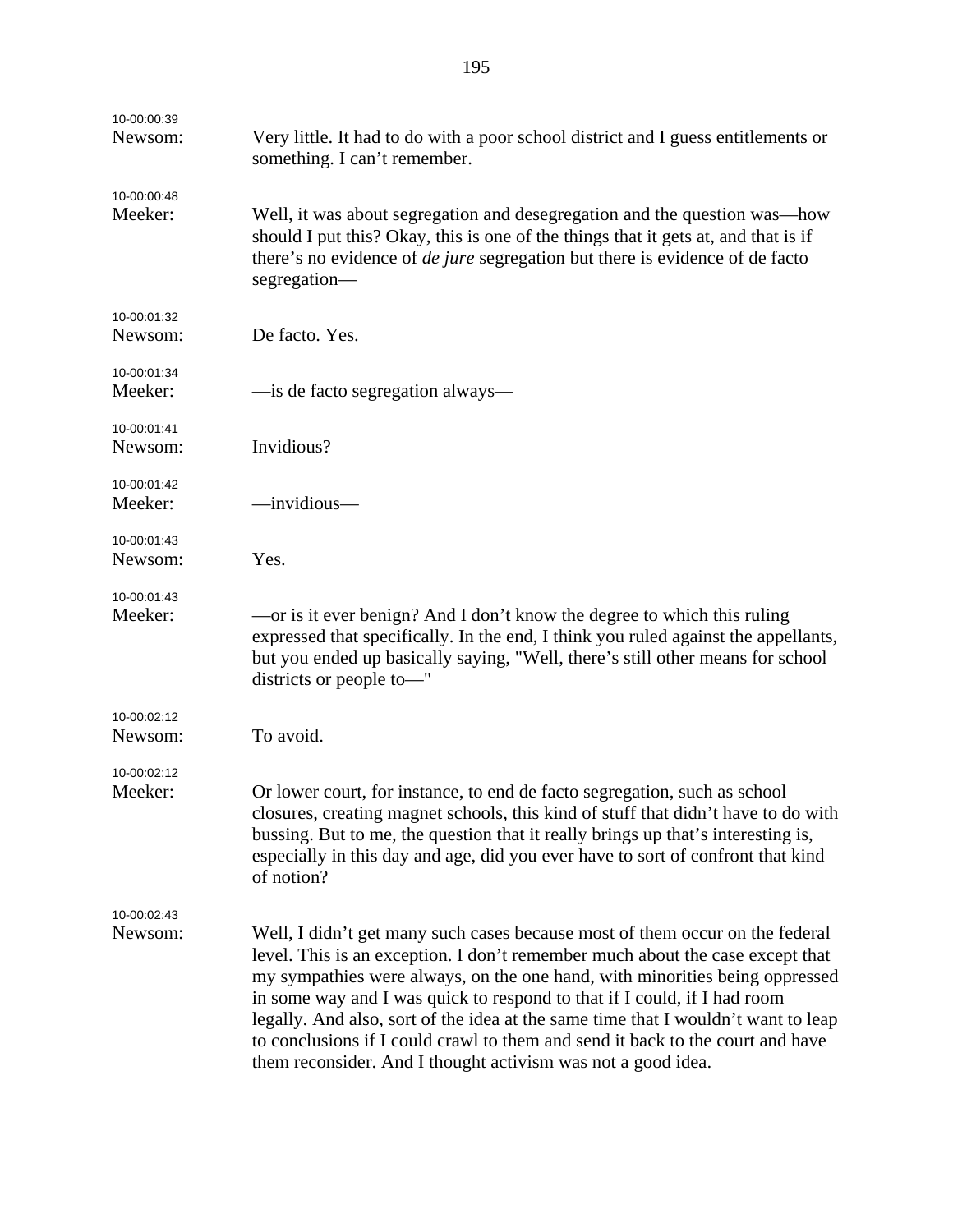| 10-00:03:36<br>Meeker: | Judicial activism.                                                                                                                                                                                                                                                                                                                                                                                                                                                                                                                                                                                                                                                                                                                                                                                                                                                                                                                                                                                                                                      |
|------------------------|---------------------------------------------------------------------------------------------------------------------------------------------------------------------------------------------------------------------------------------------------------------------------------------------------------------------------------------------------------------------------------------------------------------------------------------------------------------------------------------------------------------------------------------------------------------------------------------------------------------------------------------------------------------------------------------------------------------------------------------------------------------------------------------------------------------------------------------------------------------------------------------------------------------------------------------------------------------------------------------------------------------------------------------------------------|
| 10-00:03:37<br>Newsom: | Yes. Which I find abounds in the Republican courts now. Scalia being a great<br>example. A wild activist. And the perfect example, immortal example of<br>judicial activism is <i>Bush v. Gore</i> , when they blew aside the Florida Supreme<br>Court and said, "We'll tell you what happens here. Bush is the President."<br>Unparalleled in judicial history as an instance of activism. But I think in that<br>case I was saying, "Send it back to the lower courts and have them look at it<br>again and hope that it will go away." I can't precisely remember what<br>happened.                                                                                                                                                                                                                                                                                                                                                                                                                                                                  |
| 10-00:04:24<br>Meeker: | Yes, I don't know the ultimate outcome.                                                                                                                                                                                                                                                                                                                                                                                                                                                                                                                                                                                                                                                                                                                                                                                                                                                                                                                                                                                                                 |
| 10-00:04:26<br>Newsom: | I can't remember.                                                                                                                                                                                                                                                                                                                                                                                                                                                                                                                                                                                                                                                                                                                                                                                                                                                                                                                                                                                                                                       |
| 10-00:04:27<br>Meeker: | You did send it back to the lower court. In essence, you basically said that the<br>appellants were without cause.                                                                                                                                                                                                                                                                                                                                                                                                                                                                                                                                                                                                                                                                                                                                                                                                                                                                                                                                      |
| 10-00:04:38<br>Newsom: | Without standing?                                                                                                                                                                                                                                                                                                                                                                                                                                                                                                                                                                                                                                                                                                                                                                                                                                                                                                                                                                                                                                       |
| 10-00:04:42<br>Meeker: | It was about creating a dual court system. I'm sorry, my notes are not nearly<br>as clear as they should be to really kind of get in to a conversation about this.                                                                                                                                                                                                                                                                                                                                                                                                                                                                                                                                                                                                                                                                                                                                                                                                                                                                                      |
| 10-00:04:53<br>Newsom: | My memory's not up to it either. I don't remember the case that well.                                                                                                                                                                                                                                                                                                                                                                                                                                                                                                                                                                                                                                                                                                                                                                                                                                                                                                                                                                                   |
| 10-00:05:01<br>Meeker: | Okay. So basically it was about Prop 1 in California, and it says that prior to<br>the passage of this proposition, California did not require evidence of de jure<br>segregation in order to institute desegregation programs. So you could have<br>just de facto segregation, contextual segregation, to institute bussing. After<br>Prop 1 passed, it sounds like what happened was you needed evidence of de<br>jure segregation. So officially-mandated segregation, which didn't exist in<br>California for many years. That was required in order to initiate bussing. And<br>the proposition also reduced the ability to forge interdistrict desegregation, so<br>across district lines. In essence, it sounds like this is one of those instances in<br>which you were required to sort of uphold Prop One, but you went back to the<br>appellants and said, "Listen, bussing is not the only way to overcome<br>segregation in schools," and you remanded the lower court to help them<br>develop some solutions to end de facto segregation. |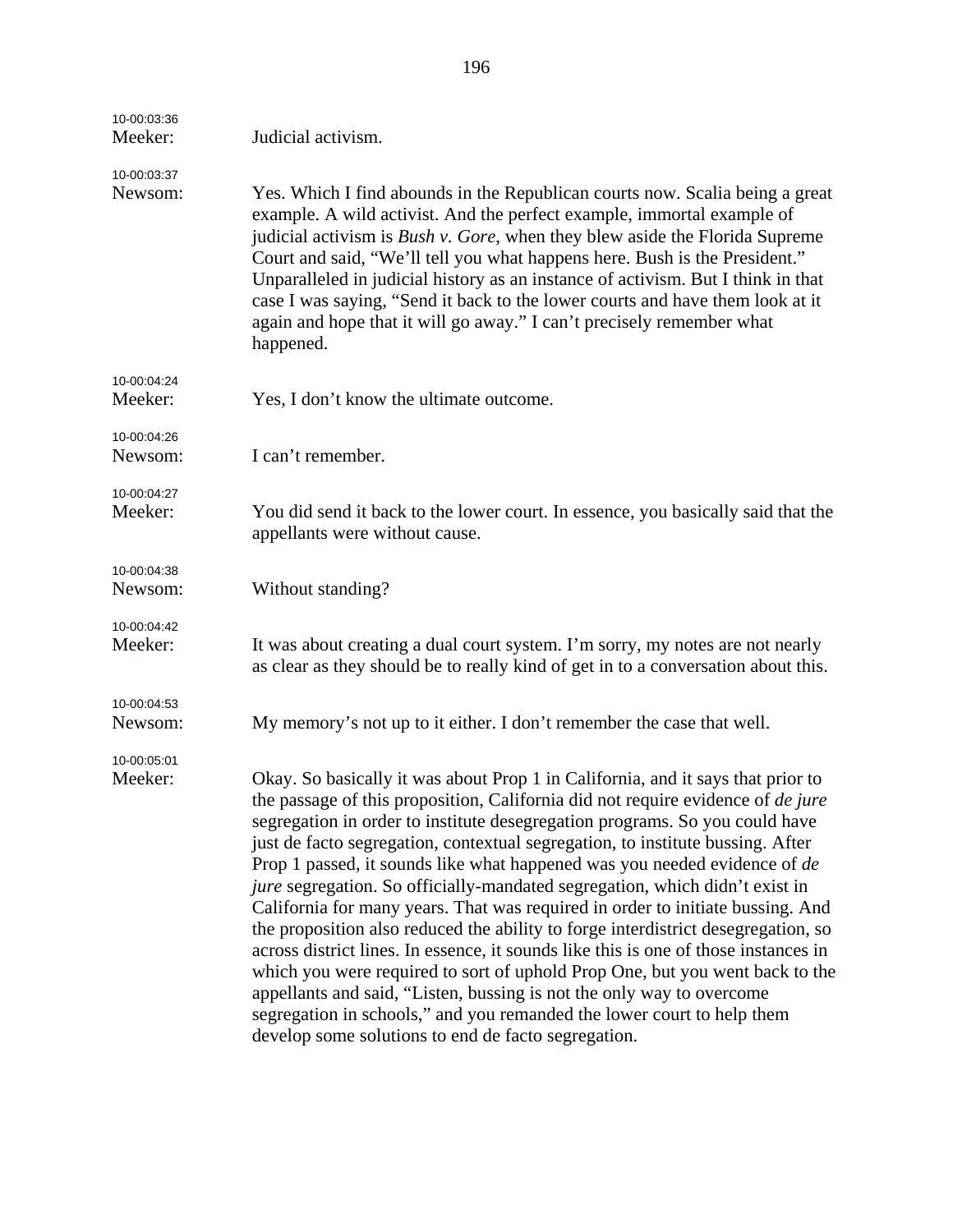| 10-00:06:14<br>Newsom: | I wish I could remember more about the case, but I can't. I think Pete<br>McClosky was the lawyer in that case.                                                                                                                                                                                                                                                                                                                                                                                                                                                                                                                                                                                                                                                                                                                                                                                                                                                                                                                                                                                                                  |
|------------------------|----------------------------------------------------------------------------------------------------------------------------------------------------------------------------------------------------------------------------------------------------------------------------------------------------------------------------------------------------------------------------------------------------------------------------------------------------------------------------------------------------------------------------------------------------------------------------------------------------------------------------------------------------------------------------------------------------------------------------------------------------------------------------------------------------------------------------------------------------------------------------------------------------------------------------------------------------------------------------------------------------------------------------------------------------------------------------------------------------------------------------------|
| 10-00:06:23<br>Meeker: | Again, it's just this sort of question of a benign or invidious segregation. It<br>sounds like you're coming down on this notion that really all contextual<br>segregation, all evidence of segregation shows some invidiousness at work?                                                                                                                                                                                                                                                                                                                                                                                                                                                                                                                                                                                                                                                                                                                                                                                                                                                                                        |
| 10-00:06:40<br>Newsom: | Yes, yes.                                                                                                                                                                                                                                                                                                                                                                                                                                                                                                                                                                                                                                                                                                                                                                                                                                                                                                                                                                                                                                                                                                                        |
| 10-00:06:44<br>Meeker: | So maybe that is a reasonable point to leap off into a conversation about the<br>Bohemian Club v. the Fair Employment Housing Commission, which was<br>1986.                                                                                                                                                                                                                                                                                                                                                                                                                                                                                                                                                                                                                                                                                                                                                                                                                                                                                                                                                                     |
| 10-00:06:55<br>Newsom: | Yes. That was a pretty straightforward case in which I decided the Bohemian<br>Club had an obligation to consider hiring women, given the fact that they held<br>licenses from the government, liquor licenses and other things, and that was<br>the predicate. I was up at the Grove for a weekend with a friend. Not as a<br>member, but as a guest. I think that case was 1982 or something.                                                                                                                                                                                                                                                                                                                                                                                                                                                                                                                                                                                                                                                                                                                                  |
| 10-00:07:31<br>Meeker: | I have eighty-six.                                                                                                                                                                                                                                                                                                                                                                                                                                                                                                                                                                                                                                                                                                                                                                                                                                                                                                                                                                                                                                                                                                               |
| 10-00:07:31<br>Newsom: | Yes, eighty-six. And Pat Brown—a member—came up to me and he said,<br>"Billy, what are you trying to do, put us out of business? I can't believe you<br>made this decision." I was embarrassed because he said it in front of a lot of<br>people. He didn't mean to be rude. He was sort of joshing me. So I remember<br>I responded to Brown. I said, "Governor, believe me, I would never have done<br>this except that your daughter Cynthia called me and asked me to do it." And<br>so he said, "Billy, I can't believe my daughter Cynthia called you." I said,<br>"She did." I was of course fibbing. A lot of women at the time were very<br>pleased with the decision and it was the right decision, and now, thanks to my<br>decision, they regularly employ ladies, attractive ladies. I hate to say this, but<br>in 1986, you could not get the job unless you were elderly, gay, and Filipino.<br>They had the worst looking bunch of employees you'd ever seen. And shortly<br>after that decision, I had several Bohemians say to me, "Bill, that's a good call<br>you made." The ladies are a great improvement. |
| 10-00:09:14<br>Meeker: | So this is interesting. I didn't realize you went up to the Grove shortly after.                                                                                                                                                                                                                                                                                                                                                                                                                                                                                                                                                                                                                                                                                                                                                                                                                                                                                                                                                                                                                                                 |
| 10-00:09:18<br>Newsom: | I did.                                                                                                                                                                                                                                                                                                                                                                                                                                                                                                                                                                                                                                                                                                                                                                                                                                                                                                                                                                                                                                                                                                                           |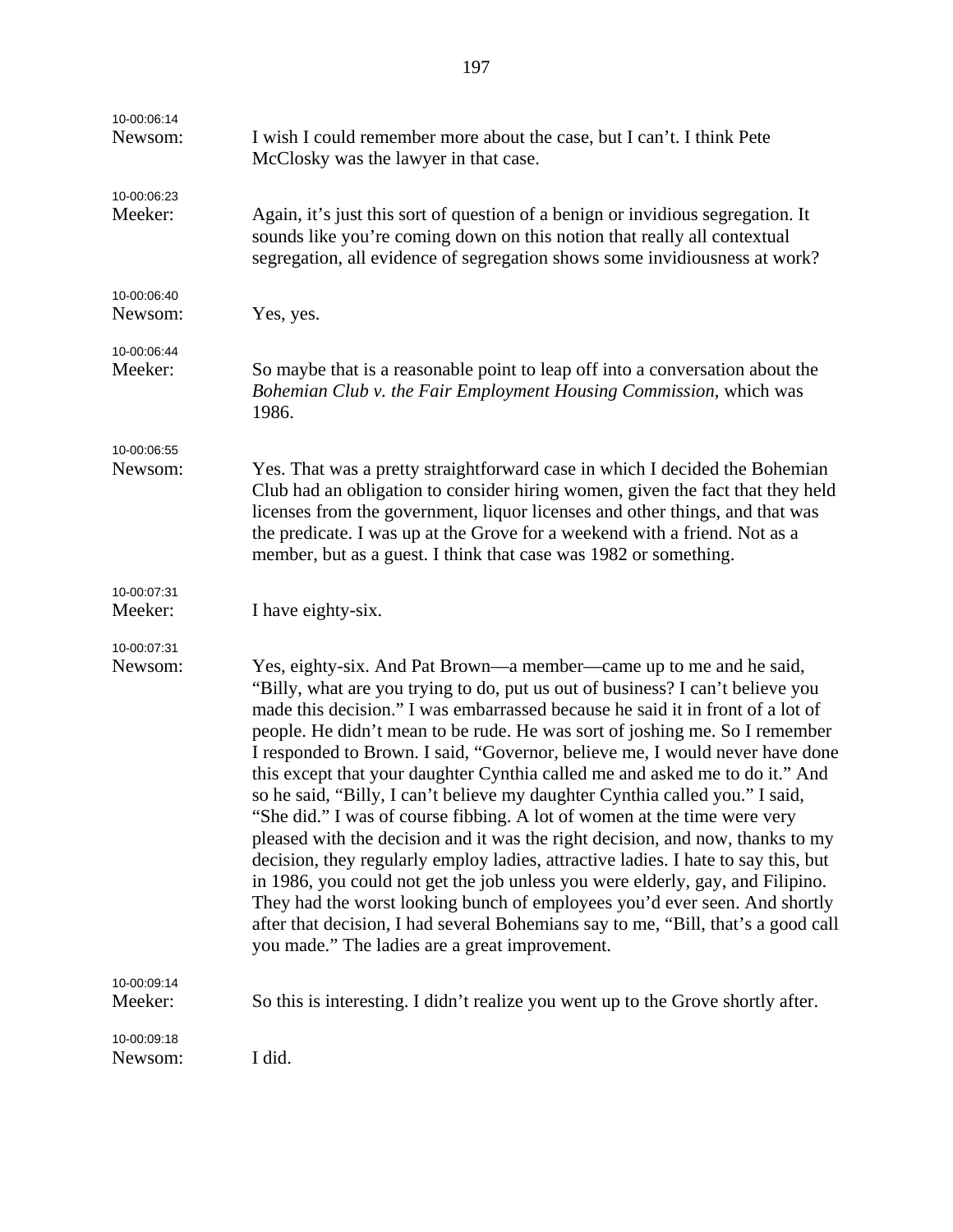| 10-00:09:20<br>Meeker: | I would have imagined that after making a decision like that, that's the last<br>place you would want to go.                                                                                                                                                                                                                                                                                                                                                                                                                  |
|------------------------|-------------------------------------------------------------------------------------------------------------------------------------------------------------------------------------------------------------------------------------------------------------------------------------------------------------------------------------------------------------------------------------------------------------------------------------------------------------------------------------------------------------------------------|
| 10-00:09:26<br>Newsom: | Well, I don't think eighty-five percent of the members ever knew such a<br>decision was made. Members go up there for two weeks a year and they have<br>a few cocktails, roll around and pee on redwoods. I said to a Bohemian friend<br>the other day, "Your relationship to redwoods is exactly that of a dog to a<br>hydrant." It's a current topic. I just got a copy of the letter from a professor of<br>forestry at UC Berkeley who says the current harvest plan is outrageously bad.                                 |
| 10-00:10:16<br>Meeker: | It seems peculiar that this group of people, even though they are just going up<br>there two weeks a year, their identity would be so wrapped up in this ancient                                                                                                                                                                                                                                                                                                                                                              |
| 10-00:10:31<br>Newsom: | grove that they frolic in, yet—<br>It's Druidical. There's something slightly loopy about it to me, seriously. I<br>think it's a strange organization.                                                                                                                                                                                                                                                                                                                                                                        |
| 10-00:10:42<br>Meeker: | Yet, at the same time, most of them are politically to the right from what I<br>understand.                                                                                                                                                                                                                                                                                                                                                                                                                                   |
| 10-00:10:47<br>Newsom: | Oh, yes. For the most part, you have to be wealthy to belong, but there are<br>exceptions for artistically gifted persons.                                                                                                                                                                                                                                                                                                                                                                                                    |
| 10-00:10:51<br>Meeker: | And that they're happy to chop some of these trees down.                                                                                                                                                                                                                                                                                                                                                                                                                                                                      |
| 10-00:10:53<br>Newsom: | They don't like people who like trees. And the ones who care about trees<br>rationalize, and conclude, falsely, as this professor just shows in the letter I<br>got, that it's fire protection. And the professor points out redwood groves are<br>the least likely to burn in the world. You can't set them on fire. So it's not fire<br>protection at all. It's just [that] the reigning right wingers who run the club<br>don't like people who like redwood trees. That's the whole thing. Believe me.                    |
| 10-00:11:42<br>Meeker: | I have lots of questions to ask about that, but I don't think you could answer<br>them. Let's see here. Maybe the last case I want to ask you about in particular<br>is—maybe the first thing to do is ask why this would have been included in<br>this collection. But this is the <i>McCarthy v. Contra Costa County</i> . It was the<br>one in 1987. Was a ruling against local Contra Costa County officials who<br>wanted to prevent Lawrence Singleton from going back to their county. He<br>was the convicted rapist. |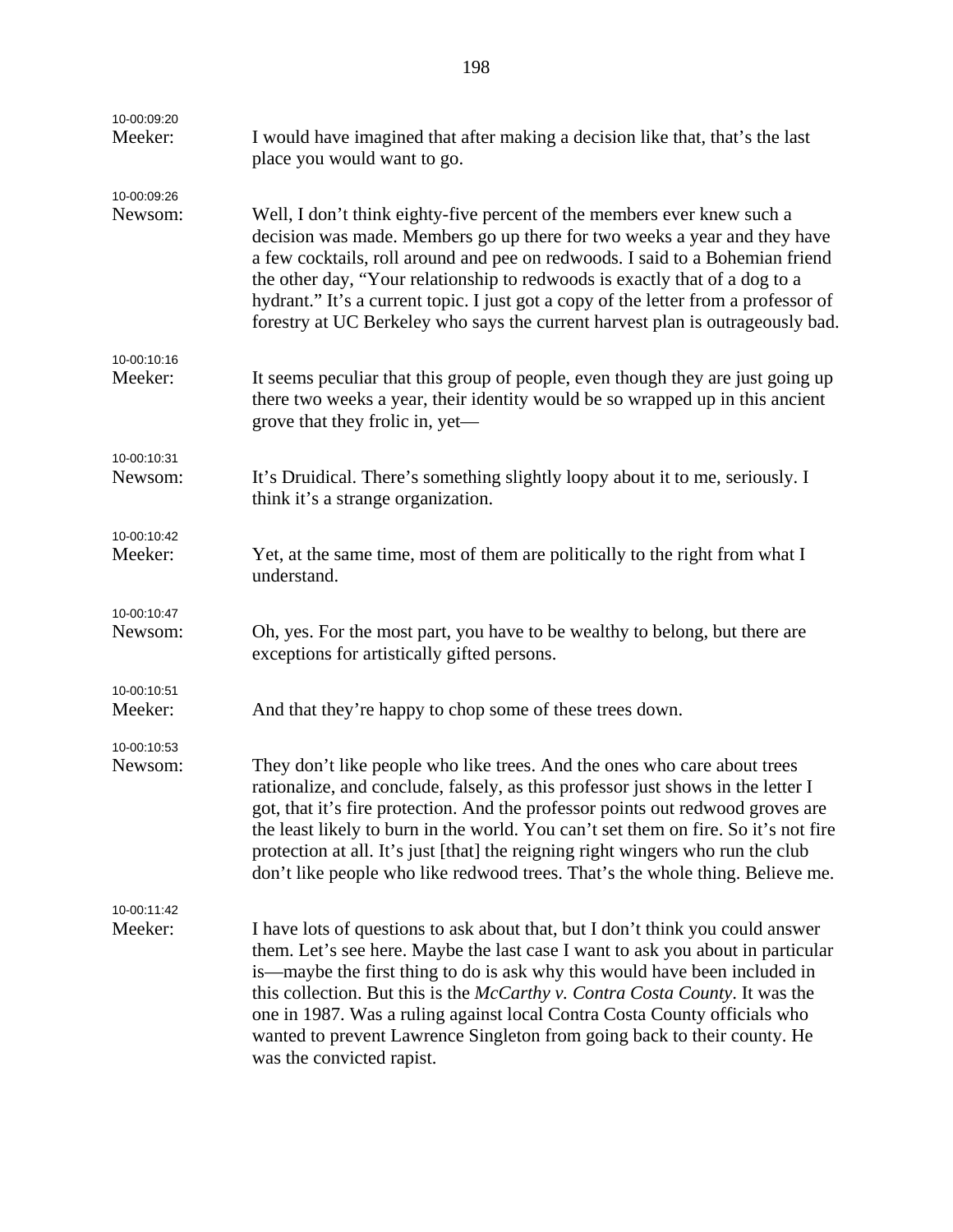| 10-00:12:47            |                                                                                                                                                                                                                                                                                                                                                                                                                                                                                                                                                                                                                                                 |
|------------------------|-------------------------------------------------------------------------------------------------------------------------------------------------------------------------------------------------------------------------------------------------------------------------------------------------------------------------------------------------------------------------------------------------------------------------------------------------------------------------------------------------------------------------------------------------------------------------------------------------------------------------------------------------|
| Newsom:                | Yes. He's the fellow, a charmer indeed, who cut off the victims' hands to<br>confuse the identification process. Not very brilliant, but he did it. The issue<br>was that nobody wanted Singleton released in their county. There was an<br>obligation on the state to release him in the county where the crime was<br>committed, as I recall. So I said, "That's this county. If you don't like it, lump<br>it. If you don't lump it, somebody else will have to lump it. Nobody wants to<br>live next to Singleton." "That Singleton?" But somebody's going to have to<br>do it. By the way, he shortly thereafter committed a major murder. |
| 10-00:13:49<br>Meeker: | Yes, in Florida.                                                                                                                                                                                                                                                                                                                                                                                                                                                                                                                                                                                                                                |
| 10-00:13:50<br>Newsom: | Florida. I think he's been executed.                                                                                                                                                                                                                                                                                                                                                                                                                                                                                                                                                                                                            |
| 10-00:13:53<br>Meeker: | I think he died in prison.                                                                                                                                                                                                                                                                                                                                                                                                                                                                                                                                                                                                                      |
| 10-00:13:55<br>Newsom: | Of what?                                                                                                                                                                                                                                                                                                                                                                                                                                                                                                                                                                                                                                        |
| 10-00:13:56<br>Meeker: | Of natural causes, I guess. Who knows.                                                                                                                                                                                                                                                                                                                                                                                                                                                                                                                                                                                                          |
| 10-00:13:58<br>Newsom: | Small loss to the world.                                                                                                                                                                                                                                                                                                                                                                                                                                                                                                                                                                                                                        |
| 10-00:14:00<br>Meeker: | Yes. It's an interesting question, because individuals commit crimes, yes. But<br>in the process of determining an individual's guilt and putting them in prison,<br>the state also creates criminals.                                                                                                                                                                                                                                                                                                                                                                                                                                          |
| 10-00:14:19<br>Newsom: | Oh, sure.                                                                                                                                                                                                                                                                                                                                                                                                                                                                                                                                                                                                                                       |
| 10-00:14:20<br>Meeker: | They contribute to their reputation and the public dread of these individuals.                                                                                                                                                                                                                                                                                                                                                                                                                                                                                                                                                                  |
| 10-00:14:27<br>Newsom: | As you know, expressly in the state of California, we've abandoned the notion<br>of rehabilitation. Instead of working with people and helping them to become<br>something better than they were when they went in, we say, "No, we don't<br>practice that. We guarantee the person will be worse when he gets out."                                                                                                                                                                                                                                                                                                                            |
| 10-00:14:49<br>Meeker: | Just punishment.                                                                                                                                                                                                                                                                                                                                                                                                                                                                                                                                                                                                                                |
| 10-00:14:50<br>Newsom: | Yes, it is stupid.                                                                                                                                                                                                                                                                                                                                                                                                                                                                                                                                                                                                                              |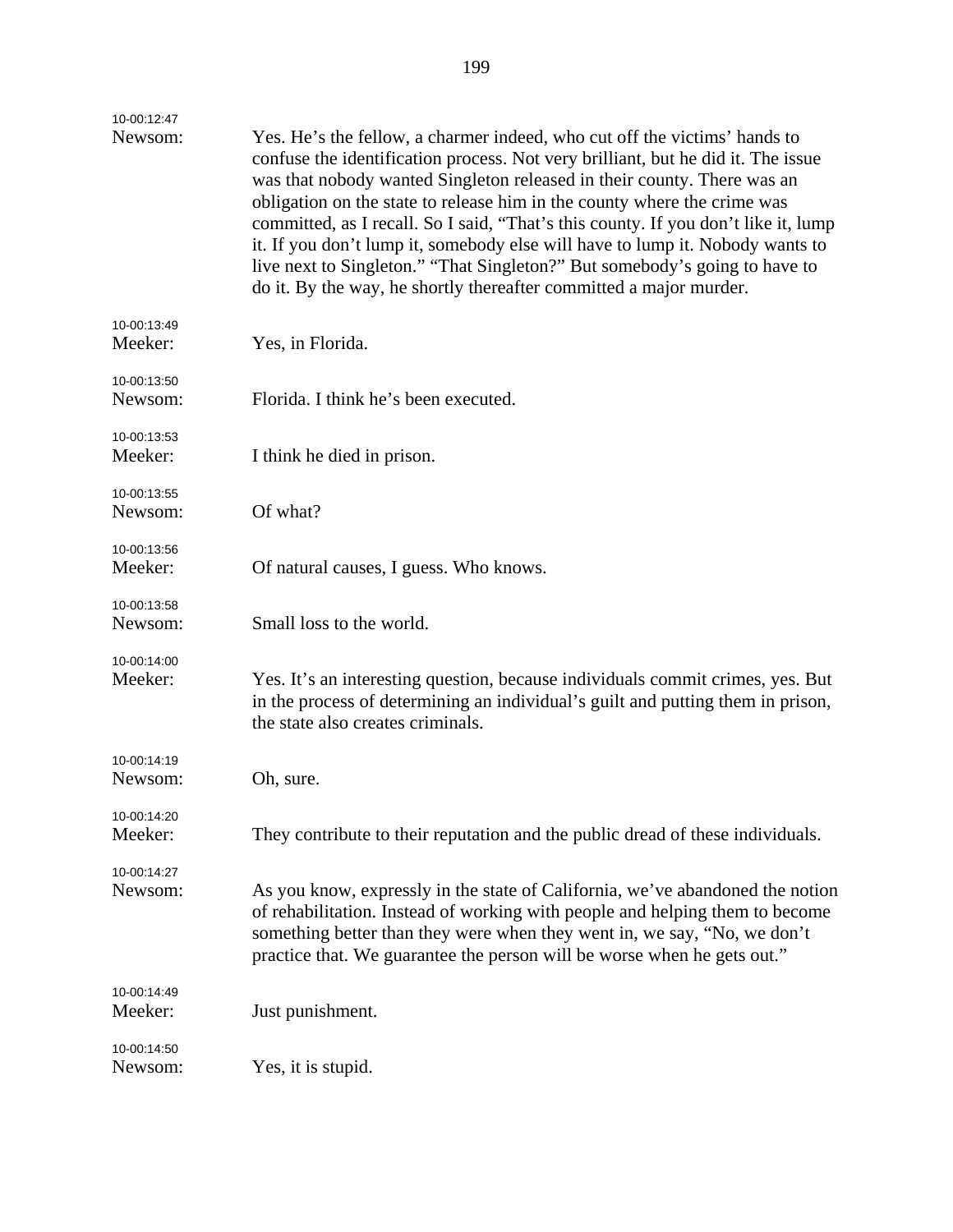| 10-00:14:51<br>Meeker: | Well, from a judicial perspective, how does a judge or a justice, at the same—                                                                                                                                                                                                                                                                                                                                                                                                                                                                                                                                                                                                                                                                                                                                                                                                                                                 |
|------------------------|--------------------------------------------------------------------------------------------------------------------------------------------------------------------------------------------------------------------------------------------------------------------------------------------------------------------------------------------------------------------------------------------------------------------------------------------------------------------------------------------------------------------------------------------------------------------------------------------------------------------------------------------------------------------------------------------------------------------------------------------------------------------------------------------------------------------------------------------------------------------------------------------------------------------------------|
| 10-00:15:13<br>Newsom: | He doesn't. He stays out of it.                                                                                                                                                                                                                                                                                                                                                                                                                                                                                                                                                                                                                                                                                                                                                                                                                                                                                                |
| 10-00:15:14<br>Meeker: | So you don't—                                                                                                                                                                                                                                                                                                                                                                                                                                                                                                                                                                                                                                                                                                                                                                                                                                                                                                                  |
| 10-00:15:14<br>Newsom: | He stays out of it completely because politically, if he's elected, he could be<br>thrown out if he is soft and if he's a federal judge—I don't know what the<br>federal judge say about this. I mentioned that several I've known have quit the<br>courts rather than engage in this sort of arbitrary behavior. But the average<br>federal judge doesn't care that much about it and the average state judge is a<br>little bit afraid to do it. And by nature, most judges are establishment people<br>and so they're not much given to reform. They got where they got by being<br>good warriors and carrying spears and supporting politicians and doing all the<br>things you have to do to become a judge. And very seldom is someone picked<br>strictly on the merits. It doesn't happen. You apply, you work politically to get<br>there, you contribute to campaigns, and you're rewarded. That's how it<br>happens. |
| 10-00:16:27<br>Meeker: | So how was it then that you decided it was time to retire from being a justice?                                                                                                                                                                                                                                                                                                                                                                                                                                                                                                                                                                                                                                                                                                                                                                                                                                                |
| 10-00:16:34<br>Newsom: | I'll tell you. Number one, I'd written hundreds and hundreds of opinions. I'd<br>seen every situation you could see, I thought. They began to seem iterations of<br>the same theme and I had the possibility of acquiring a pretty lucrative<br>position as a trustee for the Getty family. I couldn't stay on the bench without<br>actually taking a reduction in salary. I forget why, but I would have made less<br>money if I'd stayed on. I would have been contributing the full amount, eight<br>percent a year of my gross salary to the state and not receiving any credit for<br>that contribution. So I thought, "Well, I can make more money with my<br>pension, and a private job with the Getty family. New challenges. Being a<br>judge is a great, and, on the whole, easy job.                                                                                                                                |
| 10-00:18:02<br>Meeker: | Maybe you can offer a little more about how it was a great job but an easy job.<br>Is that what you just said?                                                                                                                                                                                                                                                                                                                                                                                                                                                                                                                                                                                                                                                                                                                                                                                                                 |
| 10-00:18:11<br>Newsom: | Well, I had excellent law clerks, like Michael Murphy and like Warren Rider,<br>all the way through. Extremely able people who saw things more or less the<br>way I did, so I didn't have much trouble working with them.                                                                                                                                                                                                                                                                                                                                                                                                                                                                                                                                                                                                                                                                                                      |
| 10-00:18:29<br>Meeker: | And they did a lot of the research, for instance?                                                                                                                                                                                                                                                                                                                                                                                                                                                                                                                                                                                                                                                                                                                                                                                                                                                                              |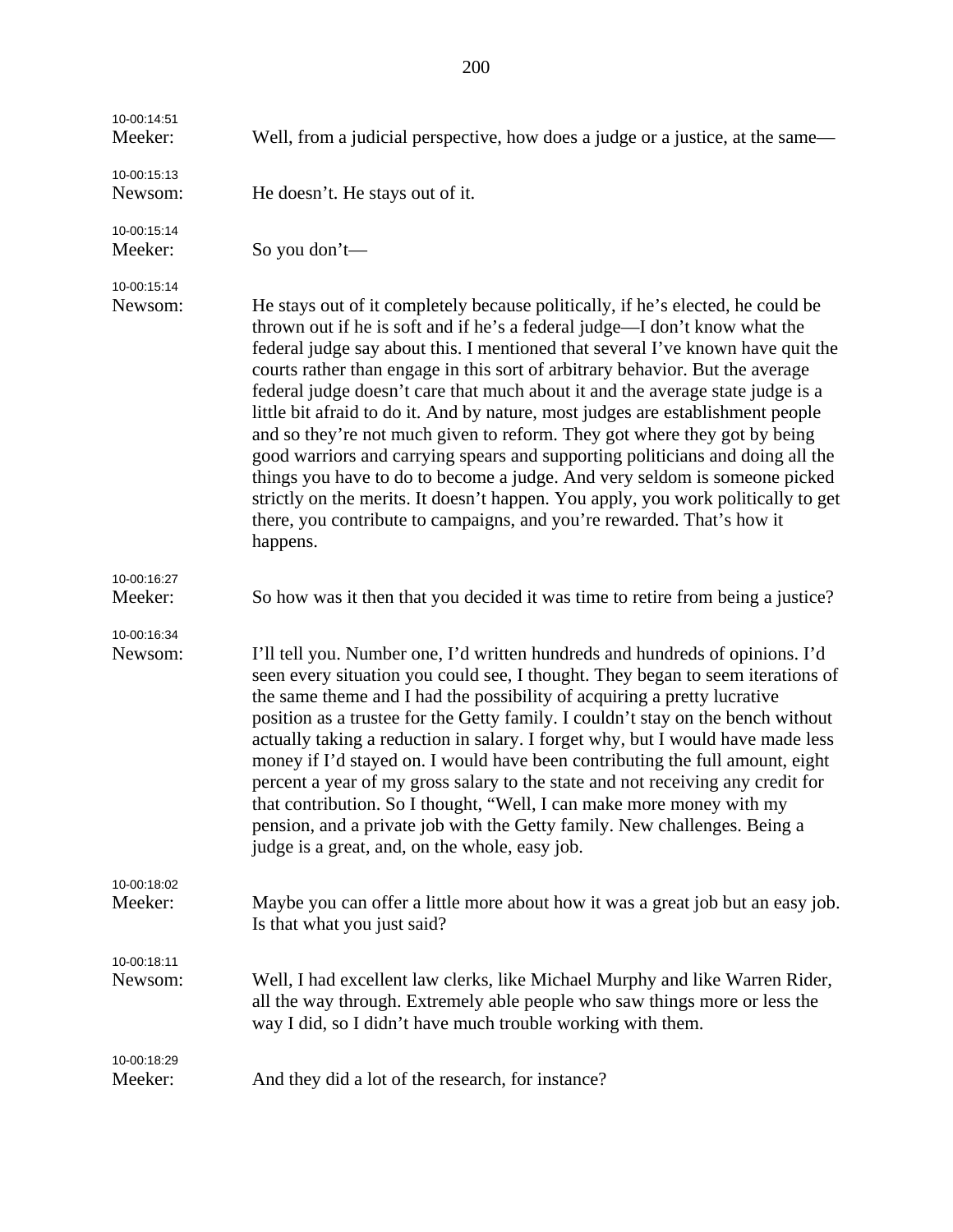| 10-00:18:31<br>Newsom: | A lot of the research. Almost all the research and a good deal of the writing. It<br>makes it a very easy job, believe me. No pressure.                                                                                                                                                                                                                                                                     |
|------------------------|-------------------------------------------------------------------------------------------------------------------------------------------------------------------------------------------------------------------------------------------------------------------------------------------------------------------------------------------------------------------------------------------------------------|
| 10-00:18:40<br>Meeker: | How many cases did you hear a year in general?                                                                                                                                                                                                                                                                                                                                                              |
| 10-00:18:44<br>Newsom: | Well, I had the obligation, whether by law or just our practice, to write eight<br>lead decisions each month. And I had two other judges, so that meant I had<br>my eight decisions plus participating in my colleagues' sixteen cases.                                                                                                                                                                     |
| 10-00:19:06<br>Meeker: | Sixteen more. Yes.                                                                                                                                                                                                                                                                                                                                                                                          |
| 10-00:19:09<br>Newsom: | About twenty-five a month, and I found that was about right for a workload. I<br>could take a lot of the work home. I continued to live in Dutch Flat. Did all<br>my reading there. Very comfortable job. No pressure.                                                                                                                                                                                      |
| 10-00:19:28<br>Meeker: | There are occasional instances in which judges get caught up in the cases that<br>they're adjudicating, particularly judges, for instance, who are presiding over<br>a Mafia trial and they're going to be pressured in some way.                                                                                                                                                                           |
| 10-00:19:48<br>Newsom: | Yes, and get stuck.                                                                                                                                                                                                                                                                                                                                                                                         |
| 10-00:19:49<br>Meeker: | Or killed.                                                                                                                                                                                                                                                                                                                                                                                                  |
| 10-00:19:51<br>Newsom: | Killed.                                                                                                                                                                                                                                                                                                                                                                                                     |
| 10-00:19:53<br>Meeker: | Did you ever find yourself in a position that you felt wrapped up in a way that<br>was difficult?                                                                                                                                                                                                                                                                                                           |
| 10-00:20:00<br>Newsom: | Yes, once. I had a murder case in Placer County.                                                                                                                                                                                                                                                                                                                                                            |
| 10-00:20:09<br>Meeker: | I remember you had mentioned a case about a woman who was trying to get<br>you embroiled in something, right?                                                                                                                                                                                                                                                                                               |
| 10-00:20:16<br>Newsom: | Yes, that was a different case. I had a murder case. I was going to make the<br>point that a superior court judge has murder jurisdiction and it goes straight to<br>the supreme court of the state. The intermediate appellate court, where I<br>served mainly for seventeen years, doesn't have murder cases. But I had a<br>murder case in Placer County. Must have been in seventy-five or seventy-six. |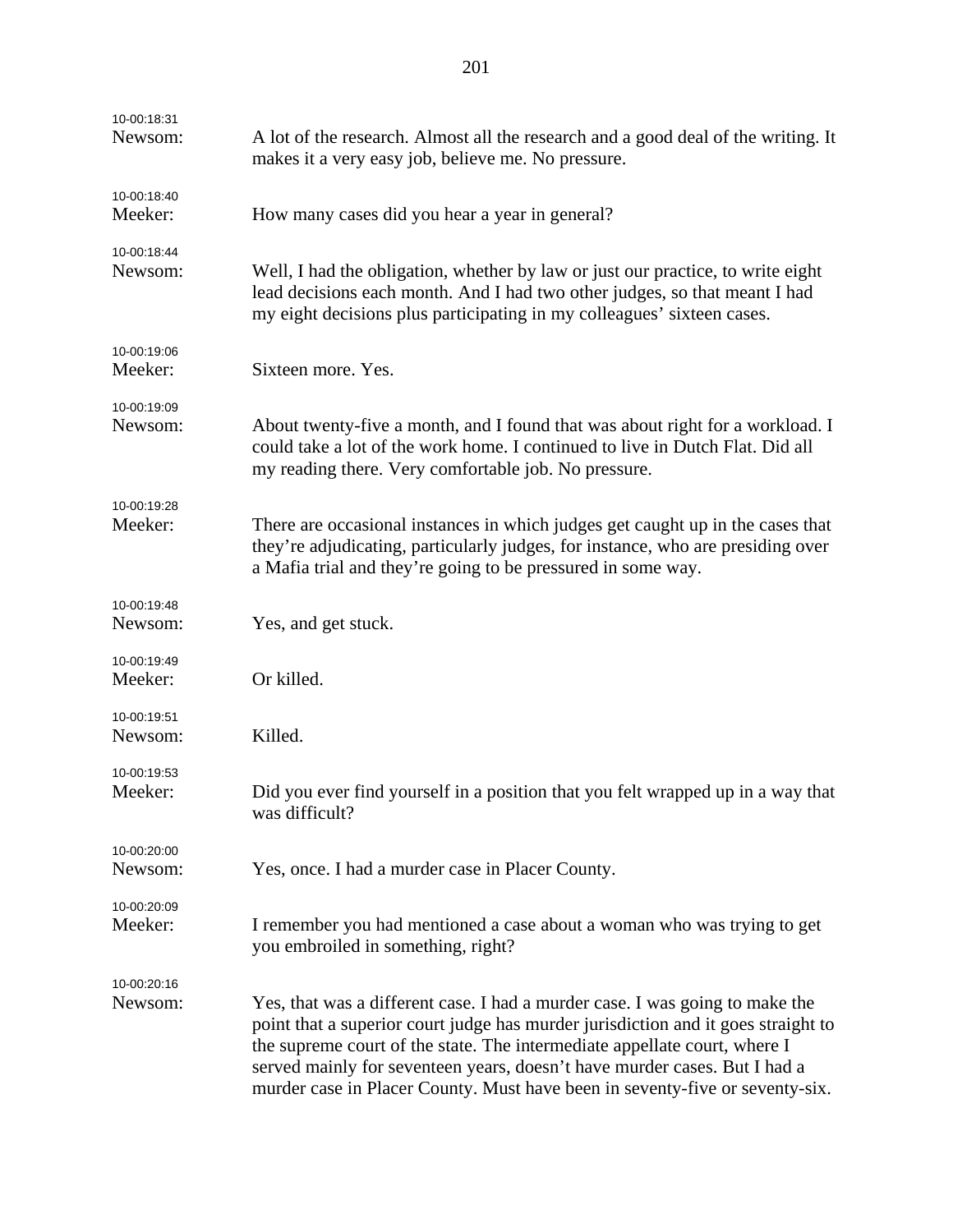|                        | And for some reason, a relative of the defendant, while his sentence was<br>pending, broke into my house at night. I went out the back window. I never<br>knew who it was. It was a friend or a relative. I heard him screaming about the<br>case. And he tried to break into the room. The cops caught a glimpse of him.<br>He had a bat in his hand. He broke through the back window. I lived alone and<br>I just got out the window in front of him and ran down the street and got<br>away. But that's the only time. I never understood why. He wasn't doing the<br>defendant any good by threatening me. So I never held it against the<br>defendant, either.                                                                                                                                                                                                                                                                                                                                                                                                                                                                                                                                                                                                                                                                                                                                         |
|------------------------|--------------------------------------------------------------------------------------------------------------------------------------------------------------------------------------------------------------------------------------------------------------------------------------------------------------------------------------------------------------------------------------------------------------------------------------------------------------------------------------------------------------------------------------------------------------------------------------------------------------------------------------------------------------------------------------------------------------------------------------------------------------------------------------------------------------------------------------------------------------------------------------------------------------------------------------------------------------------------------------------------------------------------------------------------------------------------------------------------------------------------------------------------------------------------------------------------------------------------------------------------------------------------------------------------------------------------------------------------------------------------------------------------------------|
| 10-00:22:04            |                                                                                                                                                                                                                                                                                                                                                                                                                                                                                                                                                                                                                                                                                                                                                                                                                                                                                                                                                                                                                                                                                                                                                                                                                                                                                                                                                                                                              |
| Meeker:                | How did that impact you? Not at all?                                                                                                                                                                                                                                                                                                                                                                                                                                                                                                                                                                                                                                                                                                                                                                                                                                                                                                                                                                                                                                                                                                                                                                                                                                                                                                                                                                         |
| 10-00:22:12<br>Newsom: | I got a burglar alarm and slept lightly for a few nights. That's the only instance<br>of any threat being made. I got a lot of crazy letters from people but that's all.<br>No pressure on the job in that sense.                                                                                                                                                                                                                                                                                                                                                                                                                                                                                                                                                                                                                                                                                                                                                                                                                                                                                                                                                                                                                                                                                                                                                                                            |
| 10-00:22:32<br>Meeker: | Did you get a sense that judges should have more protection?                                                                                                                                                                                                                                                                                                                                                                                                                                                                                                                                                                                                                                                                                                                                                                                                                                                                                                                                                                                                                                                                                                                                                                                                                                                                                                                                                 |
| 10-00:22:40<br>Newsom: | No. I don't see much—the narcotics trade has rotted out the country to such<br>an extent that everything's different when you introduce narcotics in the<br>equation. And I imagine that most of the murders of judges have been<br>committed by people who were in the narcotics trade, where huge money is<br>involved, killing a federal judge is nothing compared to the money involved.<br>So you could murder a judge and get away with it conceivably. And I think<br>that happens every once in a while. It's all connected with narcotics.<br>Everything's connected with narcotics. I've said to you several times, I will<br>say once more. The principal cause of crime, violent crime, all crime for that<br>matter, in the country, in the state, is the laws against narcotics. That's my<br>belief. I think something like eighty percent of all crimes. Murder, burglary,<br>fencing, receiving is connected with the quest for money to buy drugs. If you<br>open the doors to drugs, you would find out two things. You would find out<br>that you would have an enormous reduction in crime. You probably for a<br>while would wonder whether you had a country worth keeping because so<br>many people would turn to taking drugs. But that would tell you a lot, if at the<br>end of the period of study, you knew that the country was rotting out. You<br>could get another country. |
|                        | وموجبون واستفتادها والفارسة المواليات وسمردد وعالو                                                                                                                                                                                                                                                                                                                                                                                                                                                                                                                                                                                                                                                                                                                                                                                                                                                                                                                                                                                                                                                                                                                                                                                                                                                                                                                                                           |

[The following two paragraphs were added in the editing process]

Meeker: What do you mean by that?

Newsom: You could go someplace else, or you fight to change the laws. I think the current laws against narcotics are a way of preventing us from seeing ourselves clearly. Whether something is right or wrong doesn't depend on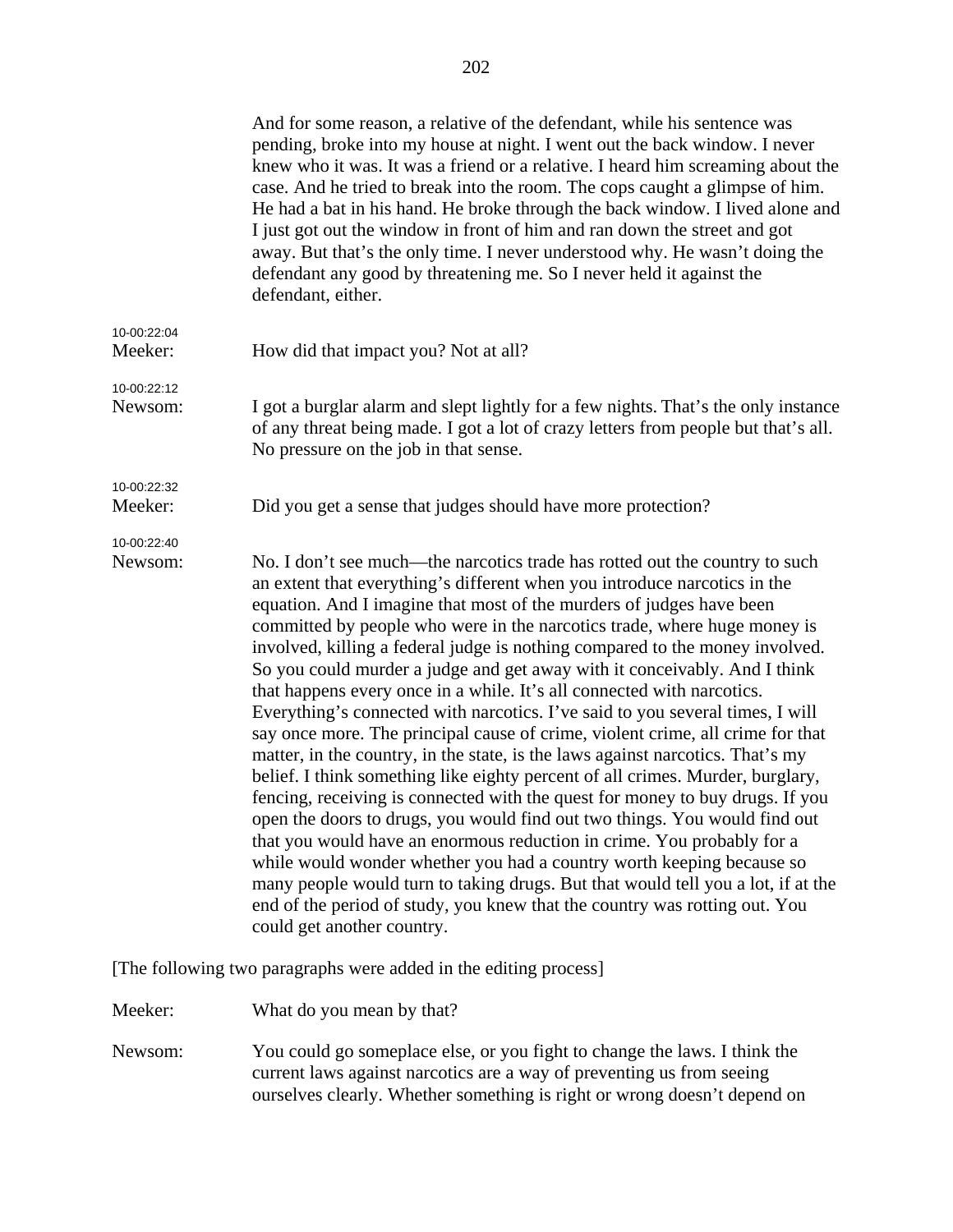|                        | whether there is a law against it. It is for most people—Sherlock Holmes<br>excepted—probably wrong and foolish to use cocaine. But what use to have<br>always against it? People who are addicts will not be deterred by laws against<br>heroin. They will break such laws and every other law in the process in order<br>to acquire the money to buy hard drugs. This is what fuels crime in the nation.<br>The quest for money with which to buy drugs is the principal cause of crime:<br>of robbery, murder, etc. And of course the drugs they buy are adulterated and<br>often lead to major injury in the addict, who is a sick person to begin with.<br>Finally, I think the current use of addiction as a factor in mitigation in the<br>criminal law is foolish. If a person knows that he will lose control when using<br>cocaine, that should be a factor in aggravation, not mitigation. |
|------------------------|-------------------------------------------------------------------------------------------------------------------------------------------------------------------------------------------------------------------------------------------------------------------------------------------------------------------------------------------------------------------------------------------------------------------------------------------------------------------------------------------------------------------------------------------------------------------------------------------------------------------------------------------------------------------------------------------------------------------------------------------------------------------------------------------------------------------------------------------------------------------------------------------------------|
| 10-00:26:27<br>Meeker: | Well, let me ask you to expand that out, then, beyond narcotics law. How<br>would you see this perhaps philosophy towards the law impacting other<br>sectors of the law?                                                                                                                                                                                                                                                                                                                                                                                                                                                                                                                                                                                                                                                                                                                              |
| 10-00:26:42<br>Newsom: | First of all, it would put a lot of police out of business. The police are very<br>much opposed to what I'm suggesting because they make a fortune on<br>overtime. In Humboldt County, camping on people, beating up people,<br>burning houses down with impunity because theoretically they're bad guys<br>who are being attacked. Besides the police, the drug dealers would revolt.<br>They would burn your house down if you proposed this law. You'd put them<br>out of business. They are the largest part of the economy in the northern part<br>of the state. This whole thing is one massive failure at every level. It destroys<br>families, it destroys people, it creates corruption. It subverts law enforcement.<br>It's a rotten system. It has to be changed.                                                                                                                         |
| 10-00:27:51<br>Meeker: | What do you think the chances of Schwarzenegger's consideration going<br>anywhere?                                                                                                                                                                                                                                                                                                                                                                                                                                                                                                                                                                                                                                                                                                                                                                                                                    |
| 10-00:27:55<br>Newsom: | Well, I tip my hat to him for suggesting it. I've written about that, but nobody<br>paid attention. I've written that it's absurd to have a law against heroin, that<br>heroin is a very good drug, especially if you're dying. By the way, you can't<br>buy heroin if you're dying. You cannot get it in the United States. You have to<br>go to London or Rome to get it. There you can get it easily. They'll give it to<br>you for nothing in the hospital if you're dying. But here you can't get it for<br>love or money. That's a crazy law, too. I give Schwarzenegger high credit for<br>broaching the subject. I don't think it's going anywhere, do you?                                                                                                                                                                                                                                   |
| 10-00:28:43<br>Meeker: | It seemed to come out of the blue, so I have no idea.                                                                                                                                                                                                                                                                                                                                                                                                                                                                                                                                                                                                                                                                                                                                                                                                                                                 |
| 10-00:28:47<br>Newsom: | It is time for a restoration of sanity in the country.                                                                                                                                                                                                                                                                                                                                                                                                                                                                                                                                                                                                                                                                                                                                                                                                                                                |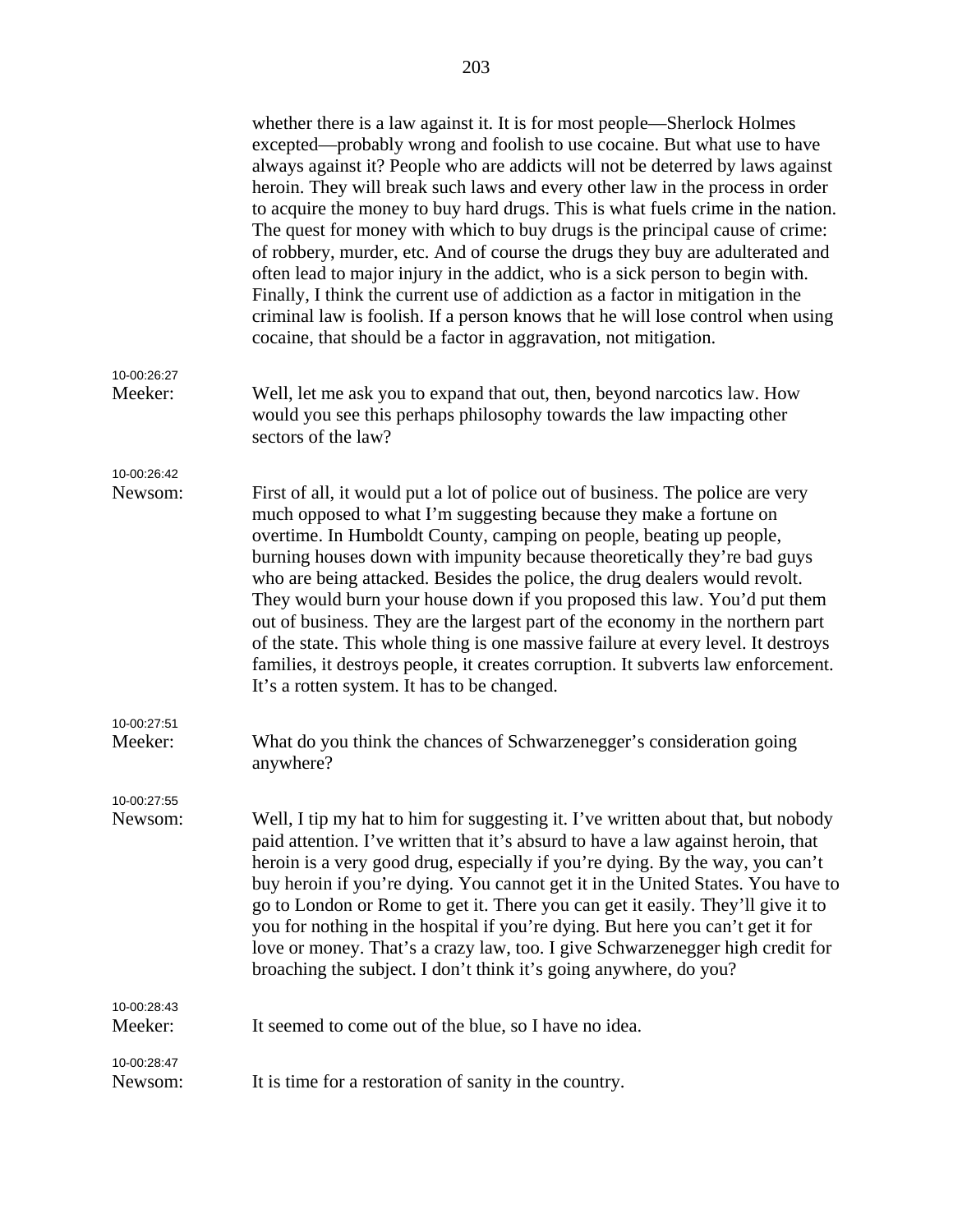| 10-00:29:00<br>Meeker: | Well, with medicinal marijuana law, it's sort of quasi-legal in a lot of places in<br>California already, in San Francisco and Oakland, for instance.                                                                                                                                                                                                                                                                                                                                                                            |
|------------------------|----------------------------------------------------------------------------------------------------------------------------------------------------------------------------------------------------------------------------------------------------------------------------------------------------------------------------------------------------------------------------------------------------------------------------------------------------------------------------------------------------------------------------------|
| 10-00:29:10<br>Newsom: | Yes. Can you imagine breaking down somebody's walls and going in and<br>dragging them out in the middle of the night and putting them on trial at the<br>public expense and at public expense sentencing them to prison for smoking<br>marijuana? I don't smoke it, but if you want to smoke it, be my guest. I've<br>never seen anybody do anything bad as a result of smoking marijuana.                                                                                                                                       |
| 10-00:29:37<br>Meeker: | Drive too slowly.                                                                                                                                                                                                                                                                                                                                                                                                                                                                                                                |
| 10-00:29:38<br>Newsom: | Drive too slowly? You may have a point!                                                                                                                                                                                                                                                                                                                                                                                                                                                                                          |
| 10-00:29:42<br>Meeker: | All right. We've got about a half an hour left, so let's start on to the<br>environmental work. I know that we touched on it a little bit in the legal<br>context, but maybe we can just sort of go back. I don't know that we've ever<br>sort of really touched on how you first became interested in conservation<br>issues.                                                                                                                                                                                                   |
| 10-00:30:09<br>Newsom: | I think it was as a child. I was an inveterate reader of Thornton Burgess bird<br>books, an English writer. I was an avid birdwatcher even as a child. I still love<br>birds. And Thornton Burgess had a lot of wonderful characters,<br>anthropomorphic characters. Buddy Brown thrasher and other animals acting<br>out human roles and I loved it and I loved Ernest Thompson Seton, all his<br>outdoor books. And I just got interested. Some people don't and some do.<br>Some respond. I was a very big birder as a child. |
| 10-00:31:10<br>Meeker: | Were you involved in scouting or anything like that?                                                                                                                                                                                                                                                                                                                                                                                                                                                                             |
| 10-00:31:12<br>Newsom: | No.                                                                                                                                                                                                                                                                                                                                                                                                                                                                                                                              |
| 10-00:31:13<br>Meeker: | No? Seton was involved in Scouts' foundation.                                                                                                                                                                                                                                                                                                                                                                                                                                                                                    |
| 10-00:31:18<br>Newsom: | Yes, in the scouting movement. And I was at his house not long ago in New<br>Mexico. I have some good books he wrote. I have a couple of manuscripts.<br>For a little while I collected his stuff. I had a house in New Mexico not two<br>miles from his house.                                                                                                                                                                                                                                                                  |
| 10-00:31:35<br>Meeker: | Did your family go on outdoorsy excursions or anything like that?                                                                                                                                                                                                                                                                                                                                                                                                                                                                |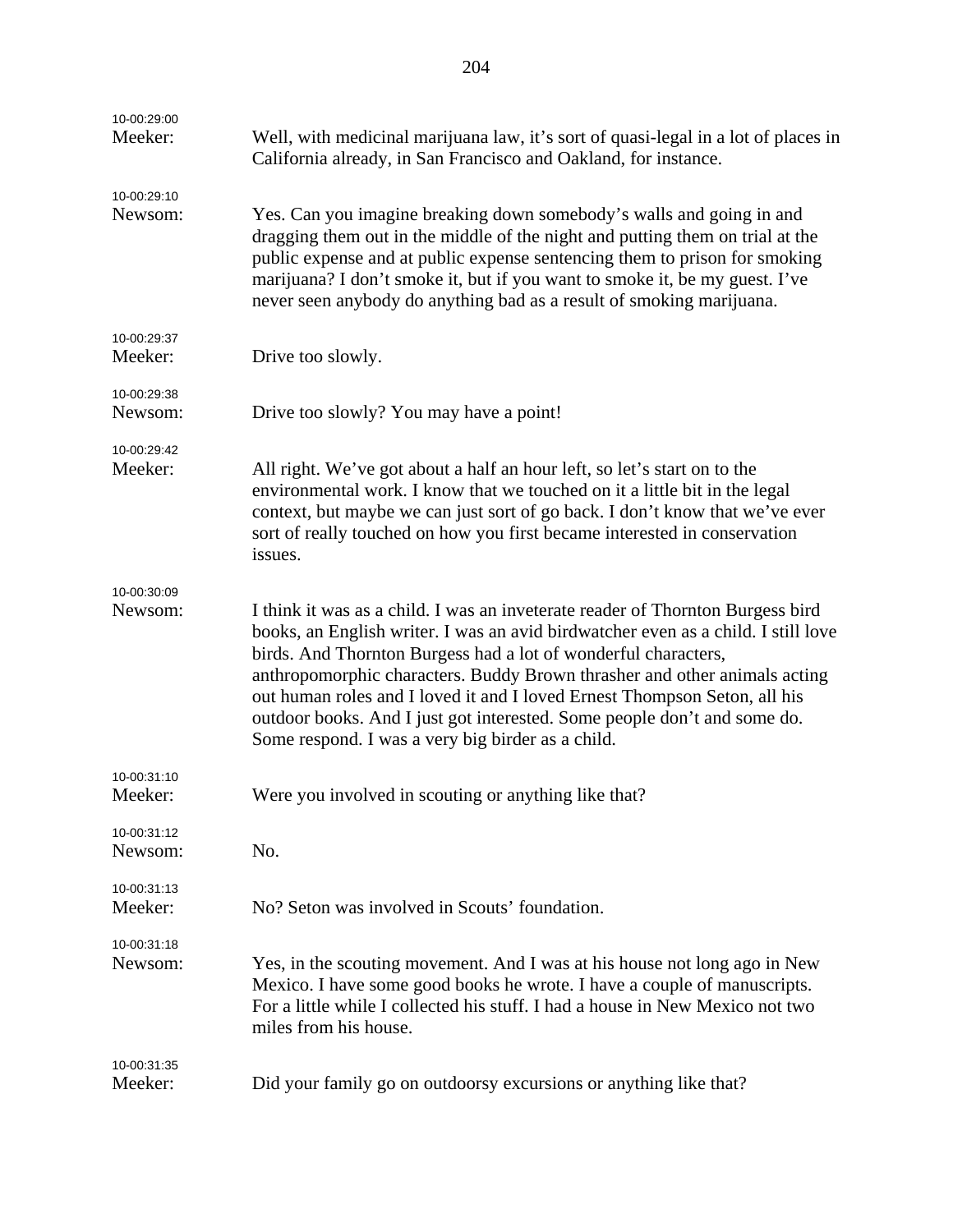| 10-00:31:41<br>Newsom: | My father was an urbanite. He took me to Yosemite with Pat Brown and Jerry<br>Brown when I was a kid and I loved Yosemite. I still do. So early on, I was in<br>the outdoors a lot. We had a summer home at the Russian River, and my<br>father would take the whole family, six kids and my mother, and deposit us<br>there for the whole summer. I loved it. I loved to collect turtles and watch<br>birds and swim around. Had an outdoors life up there in the summers. |
|------------------------|-----------------------------------------------------------------------------------------------------------------------------------------------------------------------------------------------------------------------------------------------------------------------------------------------------------------------------------------------------------------------------------------------------------------------------------------------------------------------------|
| 10-00:32:23<br>Meeker: | Do you recall what the first organization you joined or participated in? In like<br>an environmental organization?                                                                                                                                                                                                                                                                                                                                                          |
| 10-00:32:32<br>Newsom: | Let me think. It must have been the Sierra Club. Yes, early on. And after that,<br>the Sierra Legal Defense Fund. And after that, the Environmental Defense<br>Fund, and after that Earth Justice and the Mountain Lion Foundation and Save<br>the Redwoods League and any other environmental organization that would<br>have me as a member I would join, and still would.                                                                                                |
| 10-00:33:05<br>Meeker: | What did being a member of these organizations mean to you? Was it simply<br>a matter of writing a check each and getting a newsletter?                                                                                                                                                                                                                                                                                                                                     |
| 10-00:33:13<br>Newsom: | For me, it is a religion.                                                                                                                                                                                                                                                                                                                                                                                                                                                   |
| 10-00:33:14<br>Meeker: | What?                                                                                                                                                                                                                                                                                                                                                                                                                                                                       |
| 10-00:33:15<br>Newsom: | It's my religion. I haven't got a formal religion. I root for Notre Dame over<br>Alabama but insofar as I believe in any higher purpose or higher being, it's as<br>a reflection of the beauty of the world. Nature. And [the Gerard Manley]<br>Hopkins poems say it all. "The world is charged with the grandeur of god. It<br>will flame out like shining from shook foil." That's my philosophy in two<br>lines.                                                         |
| 10-00:33:57<br>Meeker: | Did you read a lot of John Muir when you were growing up, as well?                                                                                                                                                                                                                                                                                                                                                                                                          |
| 10-00:34:02<br>Newsom: | Yes. I have pictures in my house in Dutch Flat of Muir and Teddy Roosevelt,<br>that famous picture on the top of—                                                                                                                                                                                                                                                                                                                                                           |
| 10-00:34:13<br>Meeker: | <b>Glacier Point?</b>                                                                                                                                                                                                                                                                                                                                                                                                                                                       |
| 10-00:34:14<br>Newsom: | Exactly. What a photograph!                                                                                                                                                                                                                                                                                                                                                                                                                                                 |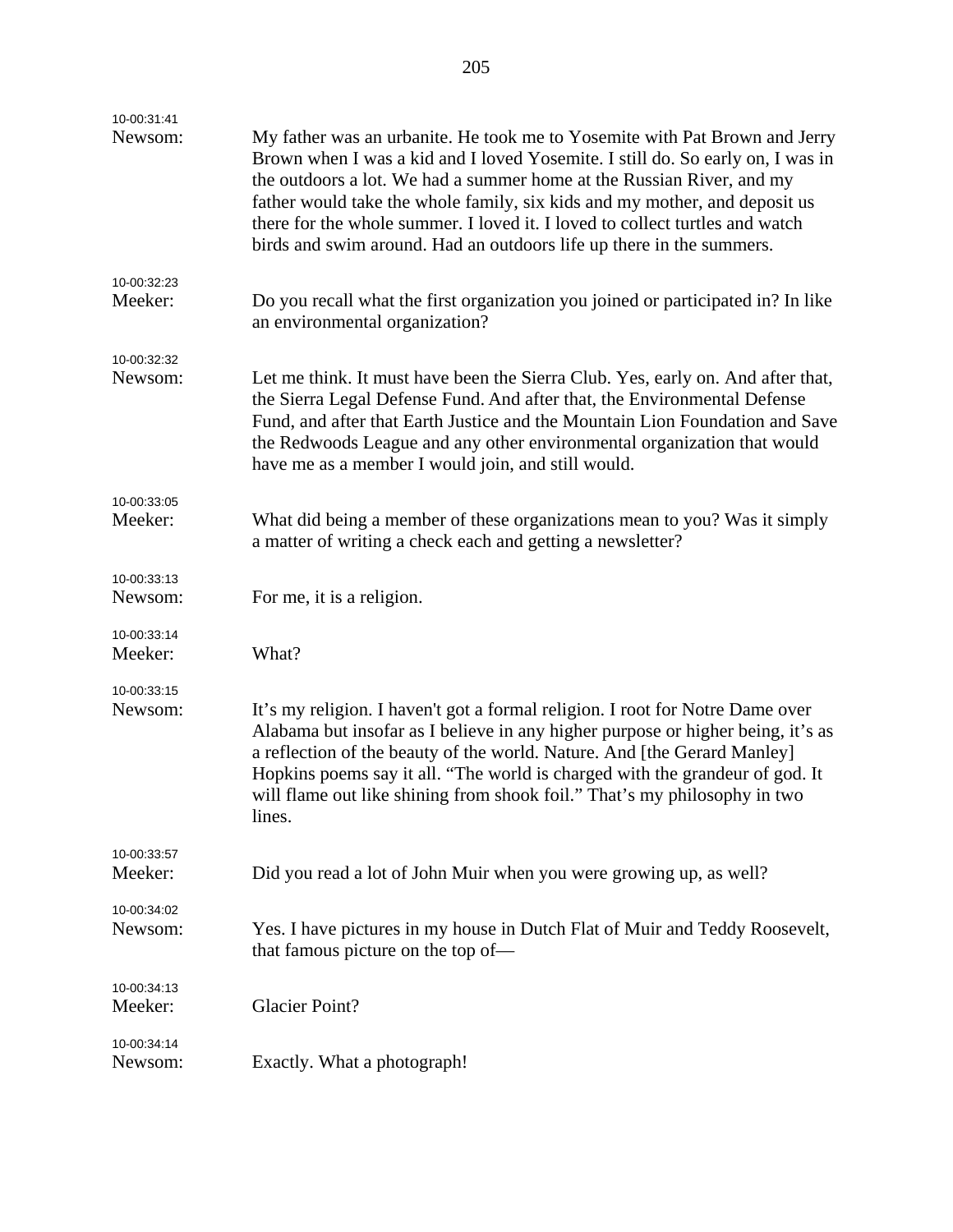| 10-00:34:16            |                                                                                                                                                                                                                                                                                                                                                                                                                                                                                                                                                                                                                                                                                       |
|------------------------|---------------------------------------------------------------------------------------------------------------------------------------------------------------------------------------------------------------------------------------------------------------------------------------------------------------------------------------------------------------------------------------------------------------------------------------------------------------------------------------------------------------------------------------------------------------------------------------------------------------------------------------------------------------------------------------|
| Meeker:                | Yes. I love that picture, too. The history of environmentalism over the<br>twentieth century is a gradual growth, but people point to various key<br>moments, the creation of the Sierra Club being one, and then also in the early<br>sixties, the publication of a lot of these books like Silent Springs and Aldo<br>Leopold's book, I can't remember the name.                                                                                                                                                                                                                                                                                                                    |
| 10-00:34:45<br>Newsom: | Sand County Almanac.                                                                                                                                                                                                                                                                                                                                                                                                                                                                                                                                                                                                                                                                  |
| 10-00:34:46<br>Meeker: | Sand County Almanac. Yes.                                                                                                                                                                                                                                                                                                                                                                                                                                                                                                                                                                                                                                                             |
| 10-00:34:47<br>Newsom: | Great book.                                                                                                                                                                                                                                                                                                                                                                                                                                                                                                                                                                                                                                                                           |
| 10-00:34:49<br>Meeker: | Do you remember that period of time, like the early to mid sixties, as kind of<br>being an awakening to the political dimensions of it?                                                                                                                                                                                                                                                                                                                                                                                                                                                                                                                                               |
| 10-00:34:59<br>Newsom: | Yes. I was a big fan of Rachel Carson and the Muries [Margaret and Olaus<br>Muries] and I loved Montana and Wyoming. I loved going up there in the<br>Tetons. I was a friend of Wallace Stegner. I revere Stegner and I think he's<br>written the best books on the environment I've ever read, The Sound of<br>Mountain Waters being one. David Pesonen was working in some capacity for<br>the environment and he wrote a letter to Stegner which evoked Stegner's<br>immortal response—his "Wilderness Letter." It's in The Sound of Mountain<br>Waters, and it explains the importance of wilderness. It's my bible. Stegner<br>and I were friends for twenty-five, thirty years. |
| 10-00:36:09<br>Meeker: | Can you maybe put that in your own words? Your interpretation of<br>"Wilderness Letter"-                                                                                                                                                                                                                                                                                                                                                                                                                                                                                                                                                                                              |
| 10-00:36:18<br>Newsom: | Yes. He speaks about the imperative of silence and solitude and the condition<br>of wilderness being absolutely necessary for those qualities. And those<br>qualities are critical to the human spirit. It also has to do with his reverence for<br>the beauty of nature in general. You have to read the whole letter to<br>understand, but that was the point of "Wilderness Letter." He was asked,<br>"Why is it so important to you?" and he explains in a few pages that in a<br>world too noisy, too cracked, fragmented, there's one unified thing and that's<br>solitude, and that requires space and that's disappearing. He laments that.<br>Superb piece of writing.       |
| 10-00:37:45<br>Meeker: | It's interesting. The way that you talk about it, vis-à-vis Stegner, silence,                                                                                                                                                                                                                                                                                                                                                                                                                                                                                                                                                                                                         |
|                        | solitude, beauty reminds me a lot of the writings of people like poets like Gary                                                                                                                                                                                                                                                                                                                                                                                                                                                                                                                                                                                                      |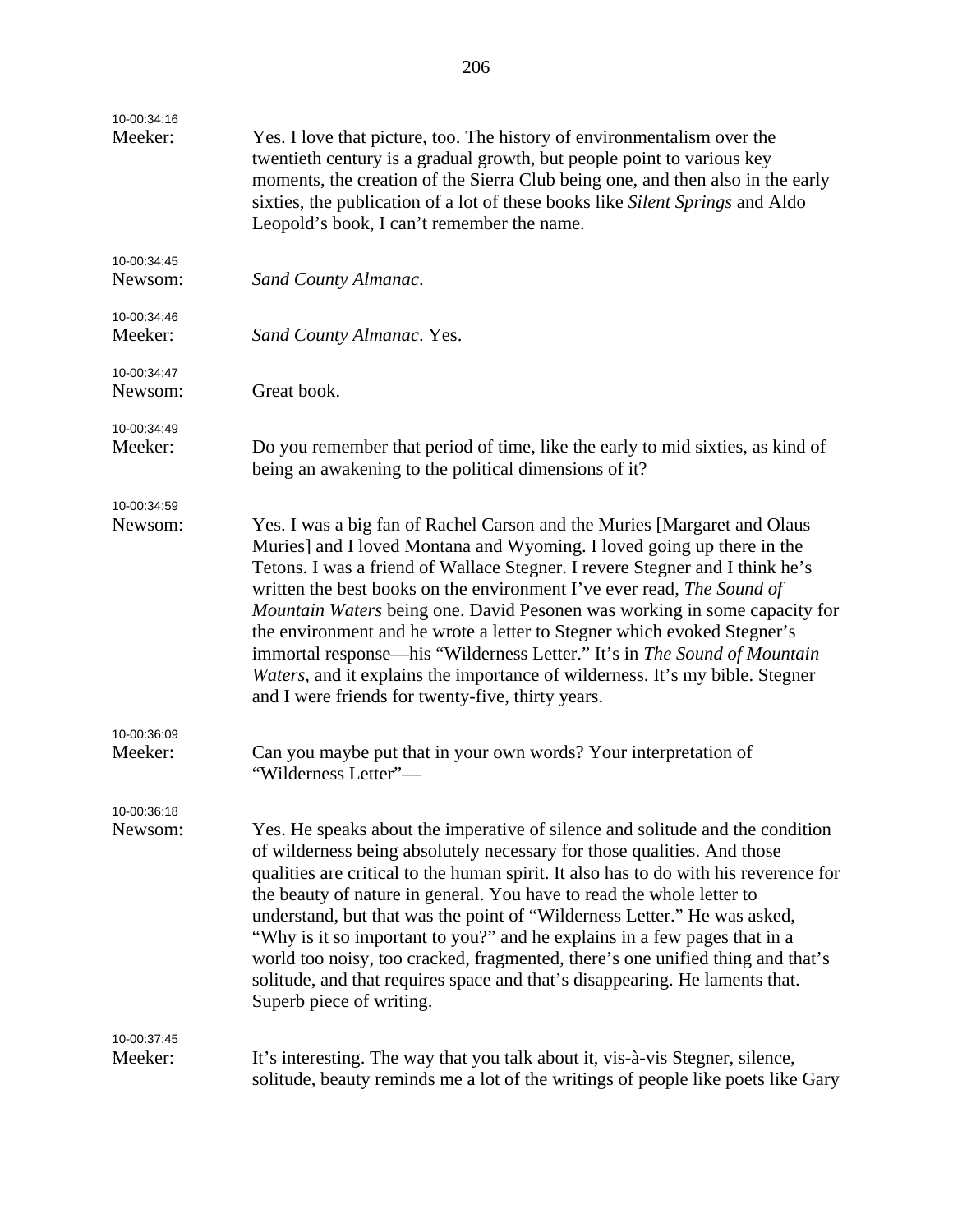|                        | Snyder or even Jack Kerouac's Dharma Bums or something. This kind of late<br>fifties, early sixties—                                                                                                                                                                                                                                                                                                                                                                                                                                                                                                                                                                                                                                                                                                                                                                   |
|------------------------|------------------------------------------------------------------------------------------------------------------------------------------------------------------------------------------------------------------------------------------------------------------------------------------------------------------------------------------------------------------------------------------------------------------------------------------------------------------------------------------------------------------------------------------------------------------------------------------------------------------------------------------------------------------------------------------------------------------------------------------------------------------------------------------------------------------------------------------------------------------------|
| 10-00:38:08<br>Newsom: | Snyder's a friend of mine.                                                                                                                                                                                                                                                                                                                                                                                                                                                                                                                                                                                                                                                                                                                                                                                                                                             |
| 10-00:38:11<br>Meeker: | Being influenced by like Zen Buddhism.                                                                                                                                                                                                                                                                                                                                                                                                                                                                                                                                                                                                                                                                                                                                                                                                                                 |
| 10-00:38:14<br>Newsom: | Yes.                                                                                                                                                                                                                                                                                                                                                                                                                                                                                                                                                                                                                                                                                                                                                                                                                                                                   |
| 10-00:38:16<br>Meeker: | Layering sort of I guess a different sort of spirituality on the wilderness<br>experience, did you ever get interested in other sort of spiritualities through<br>wilderness?                                                                                                                                                                                                                                                                                                                                                                                                                                                                                                                                                                                                                                                                                          |
| 10-00:38:30<br>Newsom: | Yes. Again, I say, as I've grown older, I've come to the point of view that "In<br>wilderness is the preservation of the world." So I believe. And I think floating<br>down the Colorado River has been the high point of my life. I've done it many<br>times. In a couple of months, I'll be back on the Taku River in Alaska and<br>British Columbia. I have done an enormous amount of river rafting. I<br>mentioned to you five years ago I was on the Tatsenshini River and got off<br>after fifteen days and had this aneurysm and stroke. I was seventy years old<br>and still doing a lot of rivers and I'm doing another one in a few weeks. And<br>the happiest I am in my life, except maybe when I'm with my grandchildren,<br>is when I'm on a beautiful river not seeing anybody else for a few days,<br>bobbing along and maybe seeing an otter or two. |
| 10-00:39:57<br>Meeker: | So you do these rafting trips by yourself?                                                                                                                                                                                                                                                                                                                                                                                                                                                                                                                                                                                                                                                                                                                                                                                                                             |
| 10-00:39:58<br>Newsom: | No. I go with friends. Lately I've been going with my nephew, Jeremy<br>Scherer a lot and he's my tent wallah, so to speak, these days. And I wish my<br>son could spend more time with it but he can't. I always loved the outdoors<br>and the great times I've had in my life have been on rivers and in mountains.                                                                                                                                                                                                                                                                                                                                                                                                                                                                                                                                                  |
| 10-00:40:33<br>Meeker: | Our office has done a series of interviews about the history of the Sierra Club<br>and so I was reading through some of those in preparation to talk to you about<br>this and it's interesting, this notion of the leadership of the Sierra Club going<br>off on these backcountry hikes and everything. Not Brower. I don't know that<br>he was interviewed, but several other people. And how this is just something<br>that's understood, that's done, and that people who do it, obviously, they<br>know how to do it well. You can be either a good or bad backpacker. I don't<br>know, maybe this is a dumb question. But is it possible for someone who is<br>kind of a city person, maybe like your father was, to be committed to                                                                                                                             |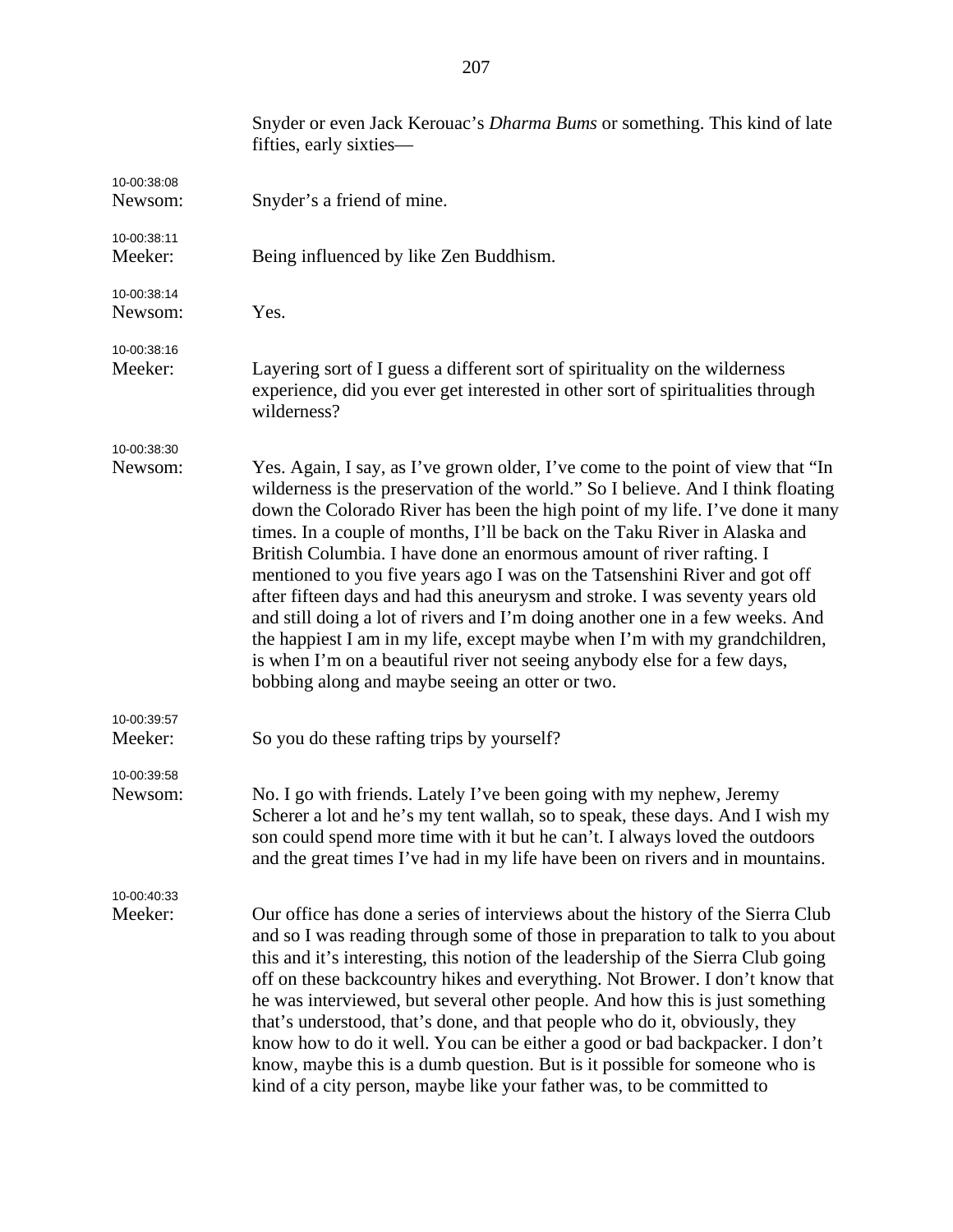|                        | environmentalism in the same way as someone who has a lot of experience<br>outdoors?                                                                                                                                                                                                                                                                                                                                                                                                                                                                                                                                                                                                                                                                                                                               |
|------------------------|--------------------------------------------------------------------------------------------------------------------------------------------------------------------------------------------------------------------------------------------------------------------------------------------------------------------------------------------------------------------------------------------------------------------------------------------------------------------------------------------------------------------------------------------------------------------------------------------------------------------------------------------------------------------------------------------------------------------------------------------------------------------------------------------------------------------|
| 10-00:41:37<br>Newsom: | I think it's very difficult. Very difficult. It's not innate in most people. I know<br>a lot of people, wonderful people, who just don't get the point of the outdoors.<br>They say, "What's the big deal?" My friend Jim Halligan, "Where are you<br>going? What river? Are you crazy? Why do you do this?" I tell him I got back<br>from the Tatsenshini River and we had a storm that tore my tent to shreds and<br>I was sitting out there in the sleet and snow in July. Halligan said, "Are you<br>crazy?" I was in heaven.                                                                                                                                                                                                                                                                                  |
| 10-00:42:26<br>Meeker: | What was heavenly about that experience?                                                                                                                                                                                                                                                                                                                                                                                                                                                                                                                                                                                                                                                                                                                                                                           |
| 10-00:42:29<br>Newsom: | Being face to face with the elements. Being warmly dressed, I had a fleece<br>coat and I was there watching this river roiling and winds ripping the tent and<br>howling and the elements all there, visible. And that's my idea of a great way<br>to close out an evening or a career or a life.                                                                                                                                                                                                                                                                                                                                                                                                                                                                                                                  |
| 10-00:42:59<br>Meeker: | That's well put. Thinking about all these different organizations you've been<br>involved with, such as Environmental Defense or the Sierra Club Legal<br>Defense, which became Earth Justice, and then other organizations like the<br>Sierra Club—you take any activist or any social movement organization,<br>whether it's civil rights or environmentalism, there's different strategies,<br>right? There's the legal strategy, the legal defense strategy and there's sort of<br>like a grassrootsy activist strategy and then there's probably also another third<br>one, which would be legislative and seeking to influence legislators. At least<br>three strategies. Given your history in law, do you have a preference for one?<br>Do you think that one is ultimately more effective than the other? |
| 10-00:43:59<br>Newsom: | Of these groups?                                                                                                                                                                                                                                                                                                                                                                                                                                                                                                                                                                                                                                                                                                                                                                                                   |
| 10-00:44:01<br>Meeker: | We can talk about the groups or we can talk about the different kinds of<br>strategies for creating change, for instance.                                                                                                                                                                                                                                                                                                                                                                                                                                                                                                                                                                                                                                                                                          |
| 10-00:44:08<br>Newsom: | First of all, I think that the critical thing, given the finitude of the globe, it's<br>critical to have preservation strategies. For example, the single biggest thing<br>currently in the world of conservation is Obama adopting and implementing<br>the Roadless Rule, which takes fifty-five million acres and puts it in<br>permanent open space. There's a cosmic struggle going on between the<br>environmentalists and everybody else on that subject.                                                                                                                                                                                                                                                                                                                                                    |
| 10-00:44:55<br>Meeker: | You said the Roadless?                                                                                                                                                                                                                                                                                                                                                                                                                                                                                                                                                                                                                                                                                                                                                                                             |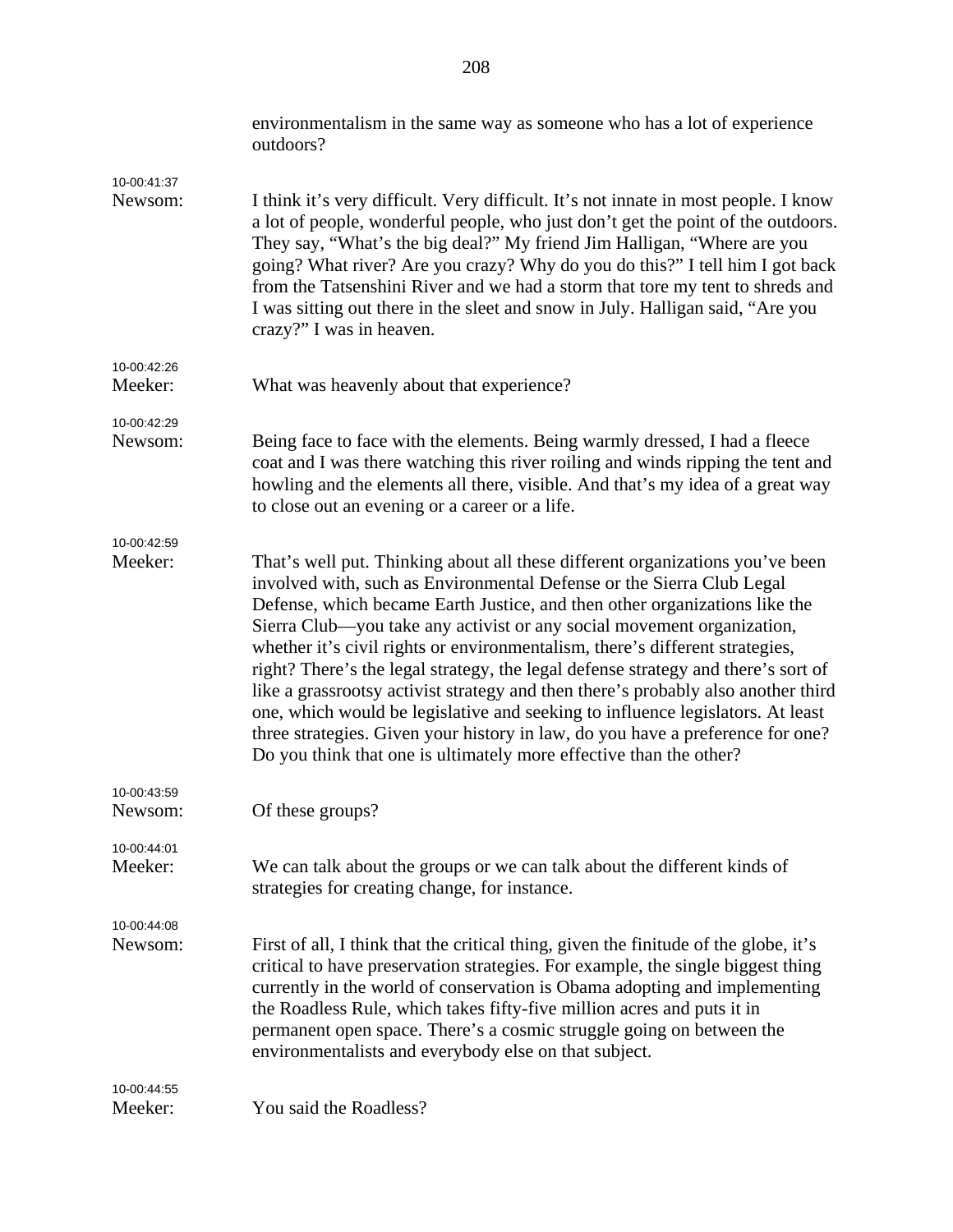| 10-00:44:57<br>Newsom: | Roadless.                                                                                                                                                                                                                                                                                                                                                                                                                                                                                                                                                                          |
|------------------------|------------------------------------------------------------------------------------------------------------------------------------------------------------------------------------------------------------------------------------------------------------------------------------------------------------------------------------------------------------------------------------------------------------------------------------------------------------------------------------------------------------------------------------------------------------------------------------|
| 10-00:44:58<br>Meeker: | Okay, like no roads.                                                                                                                                                                                                                                                                                                                                                                                                                                                                                                                                                               |
| 10-00:44:58<br>Newsom: | The Roadless Rule, yes. There's an eccentric judge in Wyoming, Clarence<br>Brimmer, who hates environmentalists and who keeps setting aside the rule.<br>He has broad jurisdiction. Fortunately, he's getting old, so soon we hope [he'll<br>be] taken from us. Clinton had the foresight to set these places aside. Bush<br>spent eight years trying to get rid of those protections and it's up in the air<br>now and it's up to Obama. He could save it all. That's the main part of the<br>strategy in the Roadless Rule. It would save most of the remaining great<br>places. |
| 10-00:45:55<br>Meeker: | So that's a particular policy point.                                                                                                                                                                                                                                                                                                                                                                                                                                                                                                                                               |
| 10-00:45:56<br>Newsom: | Oh, yes.                                                                                                                                                                                                                                                                                                                                                                                                                                                                                                                                                                           |
| 10-00:45:57<br>Meeker: | What is the best way to enact this policy point?                                                                                                                                                                                                                                                                                                                                                                                                                                                                                                                                   |
| 10-00:46:05<br>Newsom: | Well, maybe get rid of the Republican Party, for starters. Or radically change<br>it.                                                                                                                                                                                                                                                                                                                                                                                                                                                                                              |
| 10-00:46:11<br>Meeker: | Some progress is being made in that direction.                                                                                                                                                                                                                                                                                                                                                                                                                                                                                                                                     |
| 10-00:46:15<br>Newsom: | Not enough to suit me. I would have just [left] Rush Limbaugh to fulminate<br>and bombinate in the void on the right side, and everybody else on the left.<br>And Rush is formidable because he is a great puppet for the right wing and<br>they fund the hell out of him and he rants and raves and lies. But it's very<br>difficult to find a Republican environmentalist, don't you think?                                                                                                                                                                                      |
| 10-00:46:48<br>Meeker: | Yes.                                                                                                                                                                                                                                                                                                                                                                                                                                                                                                                                                                               |
| 10-00:48:48<br>Newsom: | It didn't used to be. It was a great party in the time of TR. It's not anymore.                                                                                                                                                                                                                                                                                                                                                                                                                                                                                                    |
| 10-00:46:52<br>Meeker: | Well, that's a hundred years ago.                                                                                                                                                                                                                                                                                                                                                                                                                                                                                                                                                  |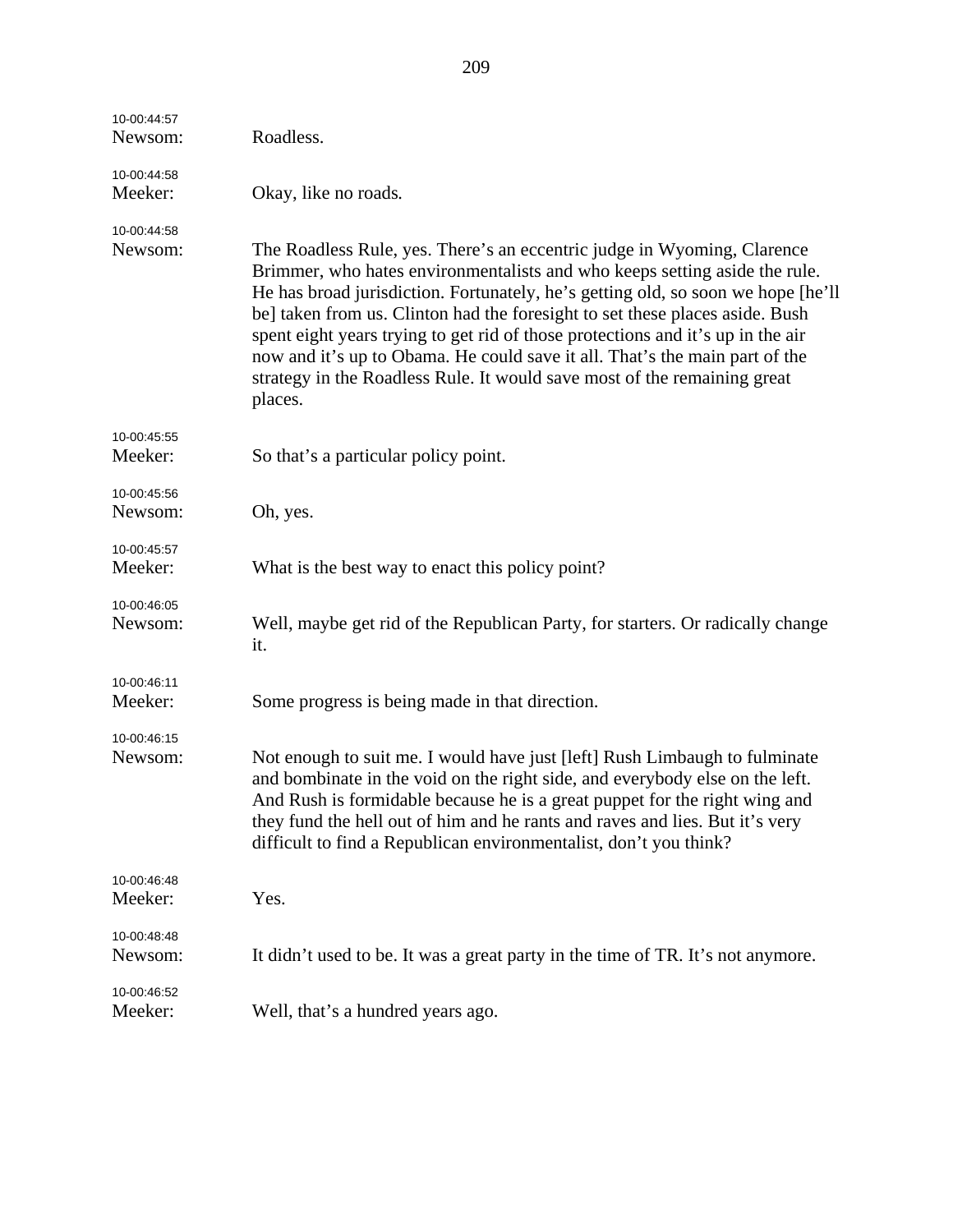| 10-00:46:56<br>Newsom: | Yes. And all the good guys are being thrown out of the party. So they're left<br>with Kyl in Arizona or what's his name, Cornyn in Texas. Rick Perry, the<br>governor of Texas. These are bad people.                                                                                                                                                                                                                     |
|------------------------|---------------------------------------------------------------------------------------------------------------------------------------------------------------------------------------------------------------------------------------------------------------------------------------------------------------------------------------------------------------------------------------------------------------------------|
| 10-00:47:14<br>Meeker: | Well, they're even talking about how they're dissatisfied with Charlie Crist in<br>Florida because he's not an ideologue enough, I guess.                                                                                                                                                                                                                                                                                 |
| 10-00:47:21<br>Newsom: | He what?                                                                                                                                                                                                                                                                                                                                                                                                                  |
| 10-00:47:21<br>Meeker: | He's not enough of an ideologue.                                                                                                                                                                                                                                                                                                                                                                                          |
| 10-00:47:23<br>Newsom: | They outed him now.                                                                                                                                                                                                                                                                                                                                                                                                       |
| 10-00:47:24<br>Meeker: | He supported the stimulus package.                                                                                                                                                                                                                                                                                                                                                                                        |
| 10-00:47:25<br>Newsom: | You've seen they outed him.                                                                                                                                                                                                                                                                                                                                                                                               |
| 10-00:47:26<br>Meeker: | Who did? The Republicans?                                                                                                                                                                                                                                                                                                                                                                                                 |
| 10-00:47:28<br>Newsom: | Crist's enemies are suggesting he's gay.                                                                                                                                                                                                                                                                                                                                                                                  |
| 10-00:47:38<br>Meeker: | But he just got married.                                                                                                                                                                                                                                                                                                                                                                                                  |
| 10-00:47:40<br>Newsom: | Yes. I don't see any contradiction there. Maybe he was anticipating being<br>outed. Anyhow, decent guy, obviously. A good environmentalist, too. The<br>Everglades are very important. An incredibly important ecosystem.                                                                                                                                                                                                 |
|                        | But getting back to your question, I would say save as much land as you can,<br>because the globe is finite and every time you take something away and open<br>it up, it's gone forever. So save and protect as much as you can. And in that<br>context, work to keep it wilderness to the extent possible, because if you don't<br>have that, especially, the oncoming global warming is going to be really<br>horrible. |
| 10-00:48:40<br>Meeker: | Well, let's take this Roadless Rule as an example. Let's say of all the<br>organizations you participated in, you could choose one organization that you<br>think would be able to have the greatest impact in—                                                                                                                                                                                                           |
| 10-00:49:00<br>Newsom: | Earth Justice.                                                                                                                                                                                                                                                                                                                                                                                                            |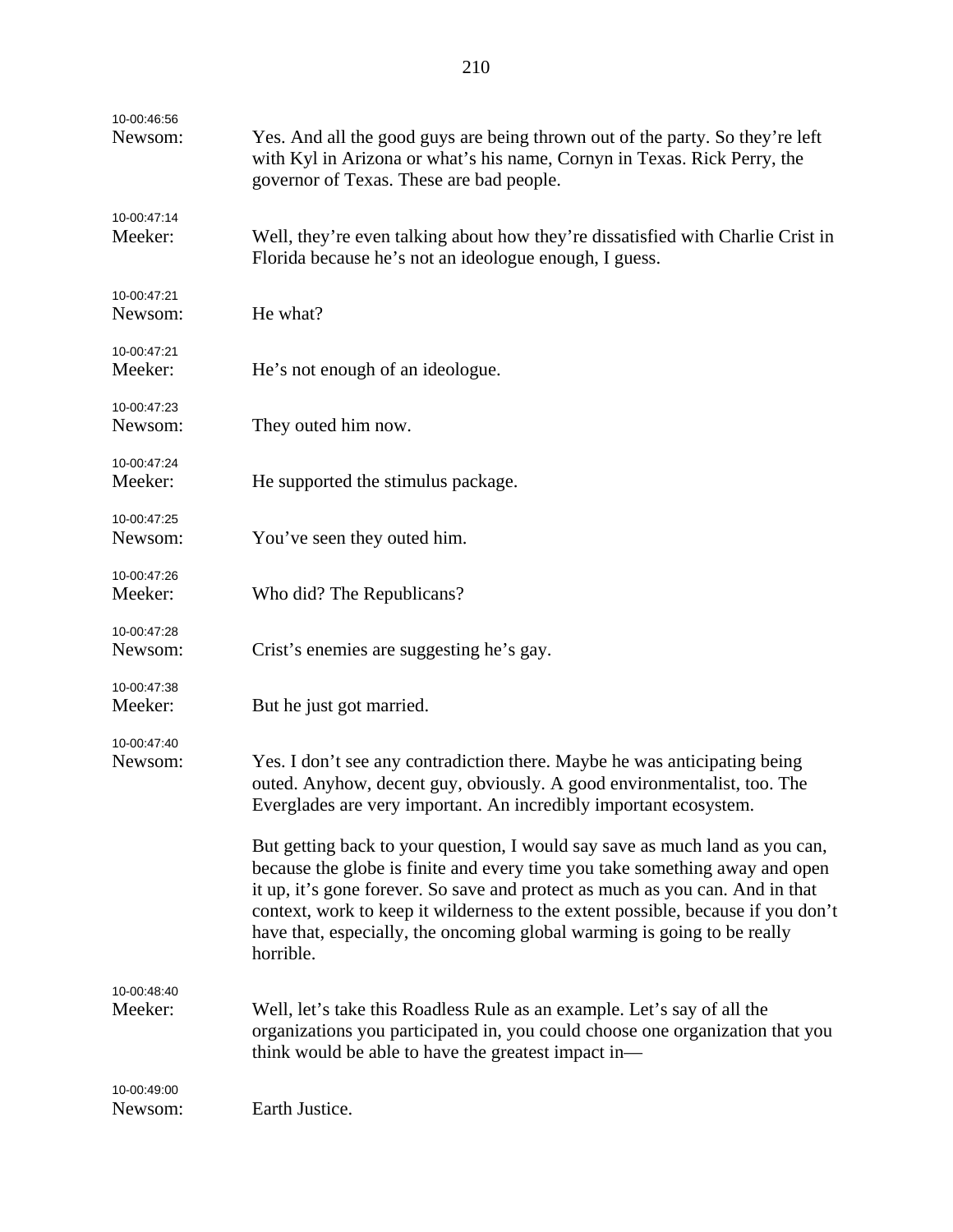| 10-00:49:03<br>Meeker: | Earth Justice.                                                                                                                                                                                                                                                                                                                                                                                                                                                                                                                                                                                                                                                                                                                                                                                            |
|------------------------|-----------------------------------------------------------------------------------------------------------------------------------------------------------------------------------------------------------------------------------------------------------------------------------------------------------------------------------------------------------------------------------------------------------------------------------------------------------------------------------------------------------------------------------------------------------------------------------------------------------------------------------------------------------------------------------------------------------------------------------------------------------------------------------------------------------|
| 10-00:49:04<br>Newsom: | They've filed suits in every circuit in the United States and the federal courts<br>stopping the Bush Administration from obstructing the Roadless Rule. And<br>this organization, of which I'm a member and of which I'm a director, is the<br>critical factor now in holding back the tide. Buck Parker just left as<br>president—the new president is excellent. We have a great board of directors.<br>People like Louise Gund in Oakland and a lot of excellent people.<br>Kongsgaard, Martha Kongsgaard, whose father was a judge and a friend of<br>mine in Napa County. Her family has been very instrumental in Earth Justice.<br>It's a great organization with a budget of about thirty million dollars a year<br>and it gets more bang for the buck than any group I know in the environment. |
| 10-00:50:09<br>Meeker: | Well, maybe sort of taking Earth Justice as the standard of what you maybe<br>see as the most effective of environmental organizations, maybe you could<br>sort of evaluate other organizations that you've been involved with and maybe<br>even some that you haven't been involved with. So like maybe take the Sierra<br>Club as an organization that no longer has this—Earth Justice got spun off—<br>so no longer has this main legal defense strategy as part of what it does, from<br>what I understand.                                                                                                                                                                                                                                                                                          |
| 10-00:50:43<br>Newsom: | They hire the Earth Justice people to represent them in court. And the Sierra<br>Club is very important because it's the largest national group, except for the<br>National Wildlife Federation. The Sierra Club is vast and has a very smart<br>man in charge, Carl Pope, and it does great work. The only thing I don't like<br>about it is they have a lot of splinter chapters which are zany, far left zanies.<br>But the Sierra Club is very important.<br>The Nature Conservancy is an important group, too, because they buy critical<br>pieces of land, as you know, and keep them and they make them accessible to                                                                                                                                                                              |
| 10-00:52:16<br>Meeker: | people. Very important group. I think Defenders of Wildlife is important, too.<br>Well, when you talk about the sort of zany left. I know that this group doesn't<br>exist as far as I can tell anymore, but something like Earth First, right?                                                                                                                                                                                                                                                                                                                                                                                                                                                                                                                                                           |
| 10-00:52:24<br>Newsom: | Yes.                                                                                                                                                                                                                                                                                                                                                                                                                                                                                                                                                                                                                                                                                                                                                                                                      |
| 10-00:52:24<br>Meeker: | Which was quite well known in the nineties. Do you think that they contribute<br>to the movements in any fashion?                                                                                                                                                                                                                                                                                                                                                                                                                                                                                                                                                                                                                                                                                         |
| 10-00:52:34<br>Newsom: | I think they detract from it.                                                                                                                                                                                                                                                                                                                                                                                                                                                                                                                                                                                                                                                                                                                                                                             |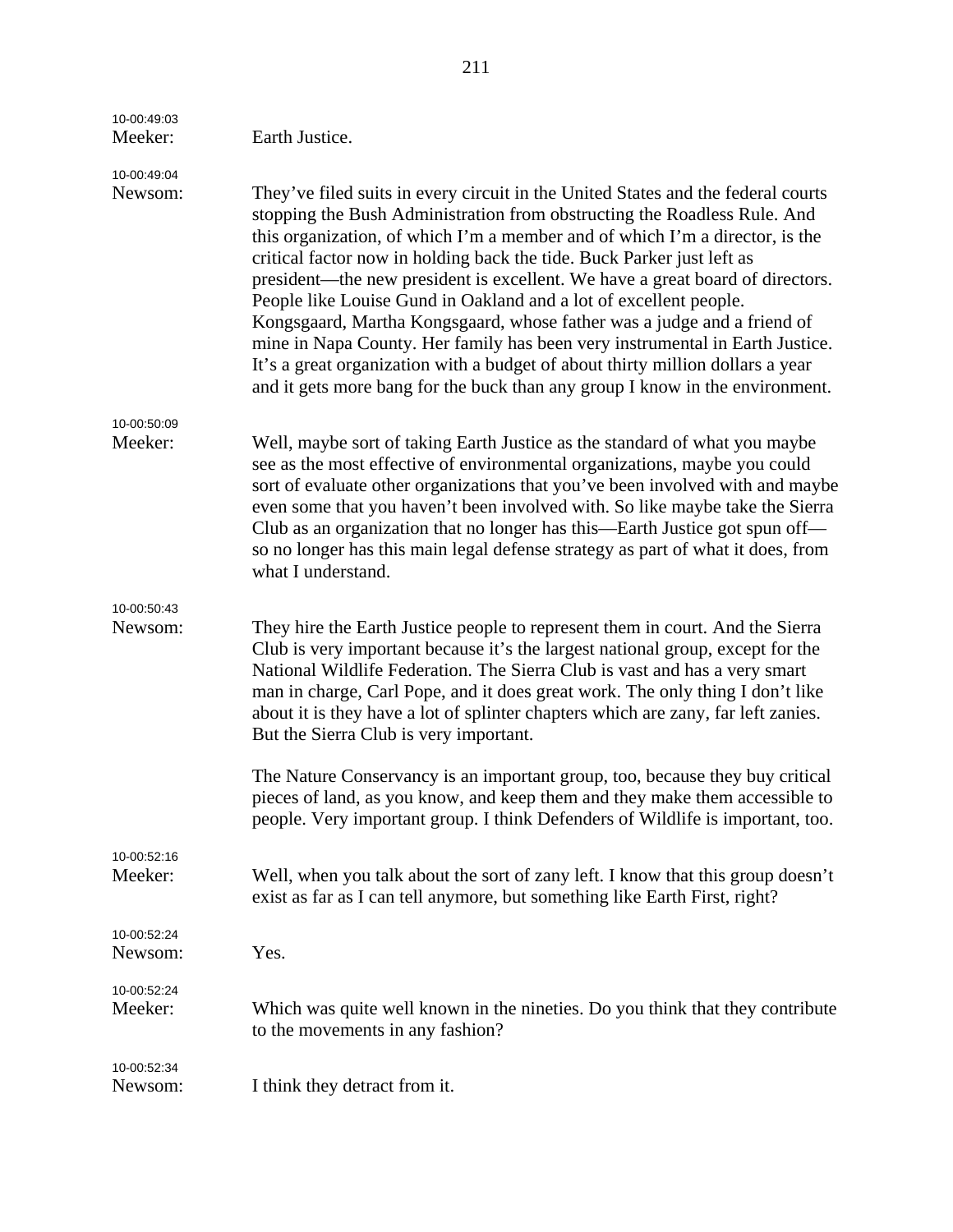| 10-00:52:35<br>Meeker: | They detract from it?                                                                                                                                                                                                                                                                                                                                                                                                                                                                                                                                      |
|------------------------|------------------------------------------------------------------------------------------------------------------------------------------------------------------------------------------------------------------------------------------------------------------------------------------------------------------------------------------------------------------------------------------------------------------------------------------------------------------------------------------------------------------------------------------------------------|
| 10-00:51:36<br>Newsom: | I'm not going to say that about Earth First. But any group that advocates<br>violence I think is counterproductive. I don't like that. And you're hurting the<br>cause. You make it easier for centrists to criticize. But Earth Justice is very<br>responsible, [and] the Sierra Club is responsible. And I think local groups like<br>the League to Save Lake Tahoe are important, too. It's kind of sad to see Lake<br>Tahoe besieged. It should have been set aside many years ago in some form of<br>protection, not overdeveloped the way it's been. |
| 10-00:53:20<br>Meeker: | What's the way to protect Lake Tahoe?                                                                                                                                                                                                                                                                                                                                                                                                                                                                                                                      |
| 10-00:53:23<br>Newsom: | It's too late now.                                                                                                                                                                                                                                                                                                                                                                                                                                                                                                                                         |
| 10-00:53:24<br>Meeker: | It's too late?                                                                                                                                                                                                                                                                                                                                                                                                                                                                                                                                             |
| 10-00:53:26<br>Newsom: | I think so. A great Republican environmentalist, William Penn Mott, was head<br>of the Parks Department of the state. He had a strategy fifty years ago for the<br>protection of Tahoe. It just consisted essentially of reducing density, but it<br>hasn't happened, as you know. The clubs, the casinos, others had too much<br>money. Not that Tahoe's not still beautiful, but I'd rather be there in October<br>than July.                                                                                                                            |
| 10-00:54:03<br>Meeker: | Well, that involves traffic and particulate matter and all that sort of stuff.                                                                                                                                                                                                                                                                                                                                                                                                                                                                             |
| 10-00:54:09<br>Newsom: | Oh, my God. Still, I'm amazed that the lake is relatively pristine, even in this<br>day. And Yosemite is overcrowded but pristine, parts of it.                                                                                                                                                                                                                                                                                                                                                                                                            |
| 10-00:54:24<br>Meeker: | Well, a lot of this does have to do with limiting access. There's a debate<br>within the environmental movement-                                                                                                                                                                                                                                                                                                                                                                                                                                           |
| 10-00:54:32<br>Newsom: | Always.                                                                                                                                                                                                                                                                                                                                                                                                                                                                                                                                                    |
| 10-00:54:33<br>Meeker: | —what you want to do is get people there to see things so they can have the<br>emotional experience of the reality of the situation and bring that home with<br>them versus-                                                                                                                                                                                                                                                                                                                                                                               |
| 10-00:54:47<br>Newsom: | A fine line. A fine line.                                                                                                                                                                                                                                                                                                                                                                                                                                                                                                                                  |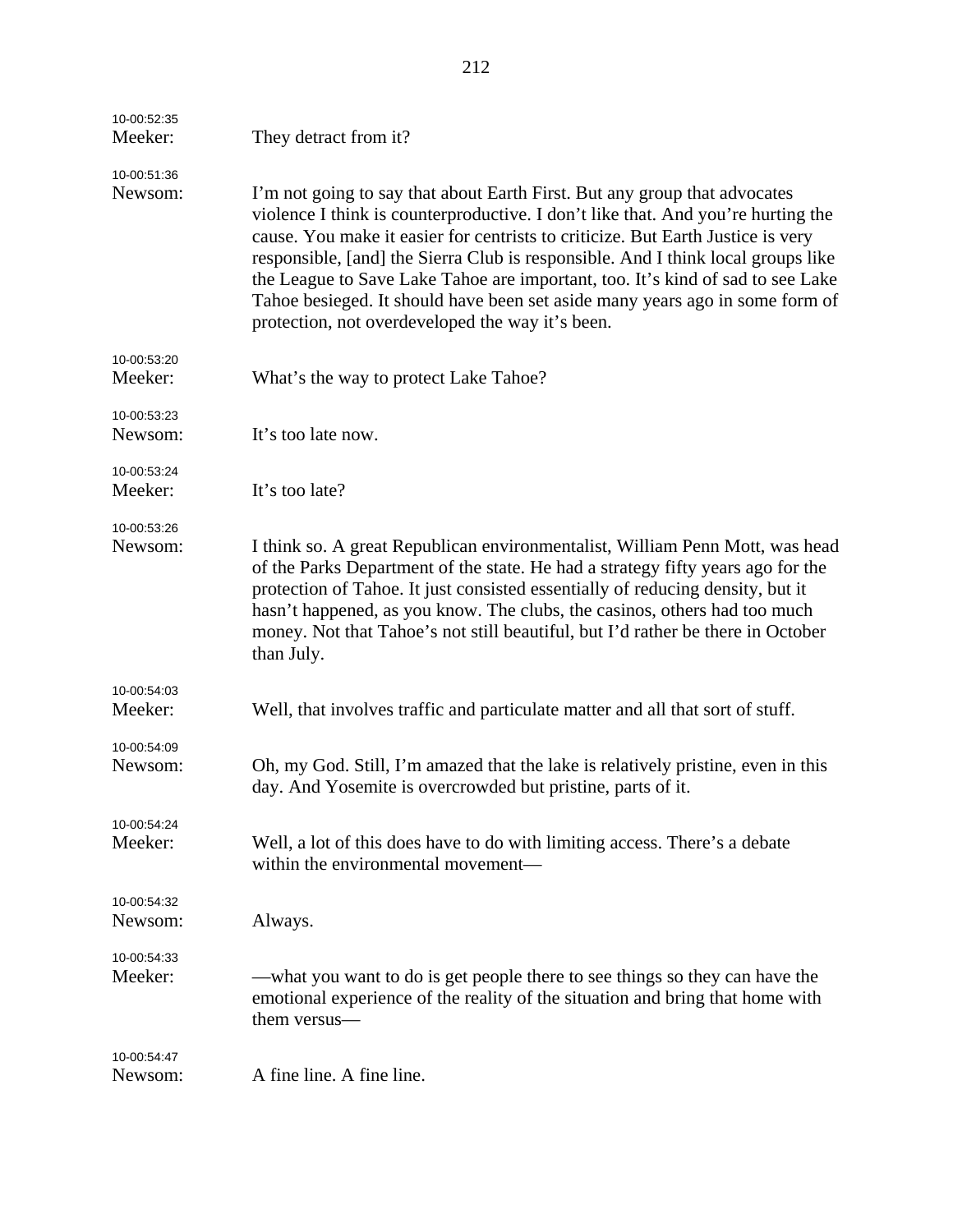| 10-00:54:49<br>Meeker: | Well, it's maybe the fine line also between conservationism and<br>preservationism. Do you believe in that division? Scholars or historians talk<br>about those two different philosophies.                                                                                                                                                                                                                                                                                                                                                                                                                                                                                                                                                                                                                                                              |
|------------------------|----------------------------------------------------------------------------------------------------------------------------------------------------------------------------------------------------------------------------------------------------------------------------------------------------------------------------------------------------------------------------------------------------------------------------------------------------------------------------------------------------------------------------------------------------------------------------------------------------------------------------------------------------------------------------------------------------------------------------------------------------------------------------------------------------------------------------------------------------------|
| 10-00:55:01<br>Newsom: | Well, the United States is going to have in twenty years the same population<br>India had in 1950, which could lead me to despair. Because working from a<br>base with religion, the Catholic Church, the Mormon Church and others,<br>working full-time to have people produce as many babies as they can as a<br>mandate from God, is a terrible, terrible idea. But they have huge amounts of<br>money and they have the support of the poor around the world. And so my<br>guess is in the long run, population is going to strangle us and put an end to all<br>experiments in preservation. That's my guess. I hate to say it.                                                                                                                                                                                                                     |
| 10-00:55:57<br>Meeker: | Well, maybe then the most important environmental organization would be<br>something like Planned Parenthood.                                                                                                                                                                                                                                                                                                                                                                                                                                                                                                                                                                                                                                                                                                                                            |
| 10-00:56:01<br>Newsom: | Yes.                                                                                                                                                                                                                                                                                                                                                                                                                                                                                                                                                                                                                                                                                                                                                                                                                                                     |
| 10-00:56:03<br>Meeker: | Have you done any work with them?                                                                                                                                                                                                                                                                                                                                                                                                                                                                                                                                                                                                                                                                                                                                                                                                                        |
| 10-00:56:04<br>Newsom: | Yes, I have.                                                                                                                                                                                                                                                                                                                                                                                                                                                                                                                                                                                                                                                                                                                                                                                                                                             |
| 10-00:56:06<br>Meeker: | You have? In what context?                                                                                                                                                                                                                                                                                                                                                                                                                                                                                                                                                                                                                                                                                                                                                                                                                               |
| 10-00:56:07<br>Newsom: | I despair. I've given money to them. If I had a lot of money, I'd write a large<br>check today. You remind me. It's a great group. And I think it's a very<br>important group, because look what overpopulation is doing to the natural<br>world. Thanks in part to the Pope and his friends and thanks to the people in<br>the Synod in Salt Lake City, we're wrecking the whole earth with greenhouse<br>gases. And I think it's a race now between being strangled by carbon dioxide<br>on the one hand or being blown up by bombs on the other. By Pakistan or<br>India blowing up the world, Israel right in the mix and saying they own all of<br>it, and the Promised Land, and Netanyahu saying today he wants to build a<br>hundred million dollars of national parks outside Jerusalem. There are plenty<br>of factors arguing for extinction. |
| 10-00:57:31<br>Meeker: | Well, that's not an especially optimistic vision of the future.                                                                                                                                                                                                                                                                                                                                                                                                                                                                                                                                                                                                                                                                                                                                                                                          |
| 10-00:57:34<br>Newsom: | It's not. It's the real one. I hate to say it, but I think it is the real one. The<br>tiger's finished and that's a tragedy.                                                                                                                                                                                                                                                                                                                                                                                                                                                                                                                                                                                                                                                                                                                             |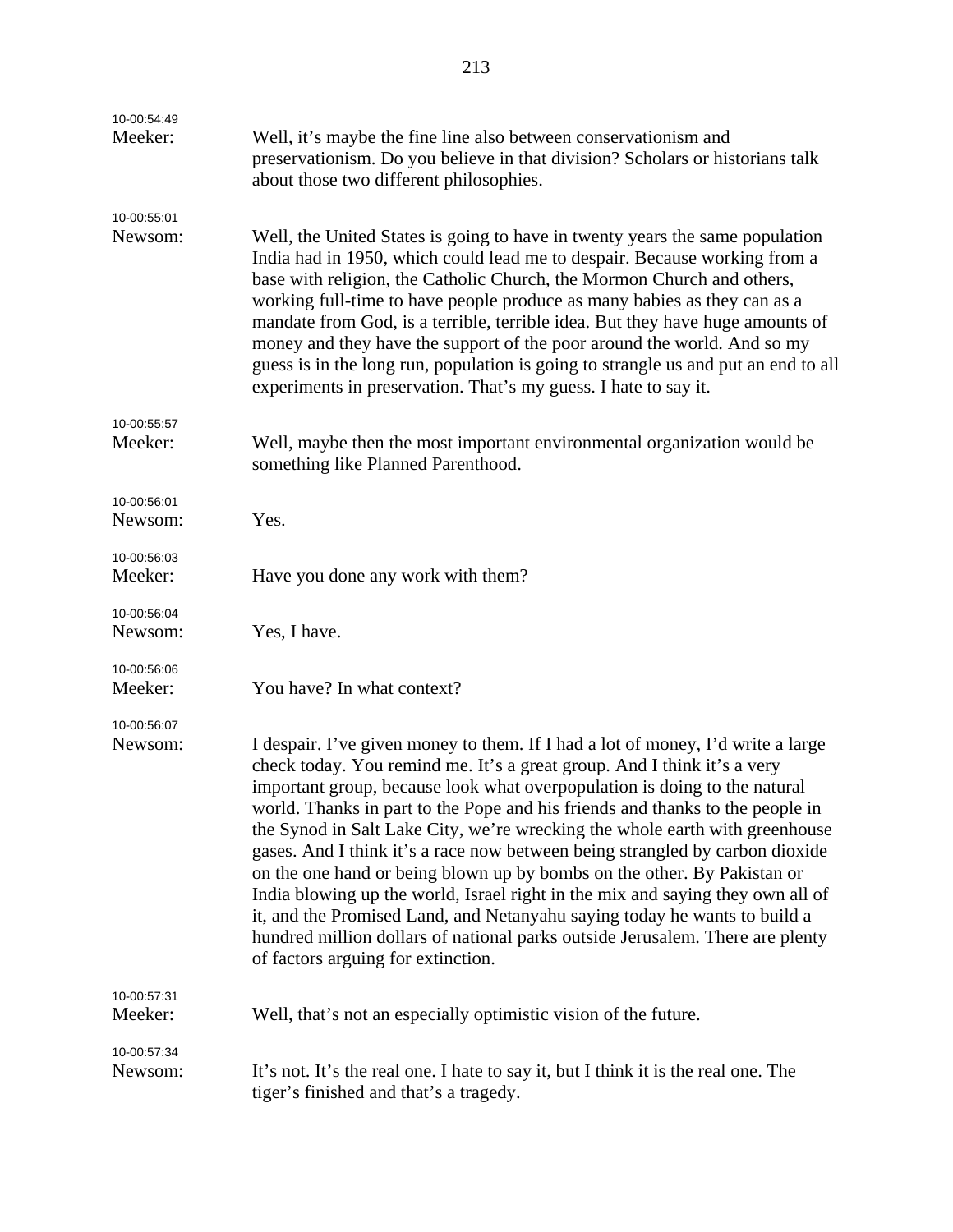| 10-00:57:46<br>Meeker: | The what?                                                                                                                                                                                                                                                                                                                            |
|------------------------|--------------------------------------------------------------------------------------------------------------------------------------------------------------------------------------------------------------------------------------------------------------------------------------------------------------------------------------|
| 10-00:57:48<br>Newsom: | The tiger. Oh, the tiger. Yes, Blake's "tiger, tiger, burning bright in the forest<br>of the night. What immortal hand or eye framed thy fearful symmetry." In the<br>future, it will be rooster, rooster, clucking loud. Foster Farms or Colonel<br>Sanders. That should be the national bird.                                      |
| 10-00:58:16            |                                                                                                                                                                                                                                                                                                                                      |
| Meeker:                | Well, the polar bears are almost gone, as well.                                                                                                                                                                                                                                                                                      |
| 10-00:58:19            |                                                                                                                                                                                                                                                                                                                                      |
| Newsom:                | That's heartbreaking. And I see Obama just declined to use the ESA to protect<br>it. He said, what good does it do? You see films of polar bears falling through<br>the ice now. Heartbreaking. In the meantime, China's going from a billion and<br>a half or whatever it is, two billion to five in the next fifty or sixty years. |
| 10-00:58:49            |                                                                                                                                                                                                                                                                                                                                      |
| Meeker:                | And China's also the savior of the American automobile industry, yes?                                                                                                                                                                                                                                                                |
| 10-00:58:54            |                                                                                                                                                                                                                                                                                                                                      |
| Newsom:                | Yes. Oh, my god.                                                                                                                                                                                                                                                                                                                     |
| 10-00:58:57            |                                                                                                                                                                                                                                                                                                                                      |
| Meeker:                | All right. Well, we've hit the two hour mark and I think we should probably<br>stop before it gets any worse.                                                                                                                                                                                                                        |
|                        |                                                                                                                                                                                                                                                                                                                                      |

[End of Interview]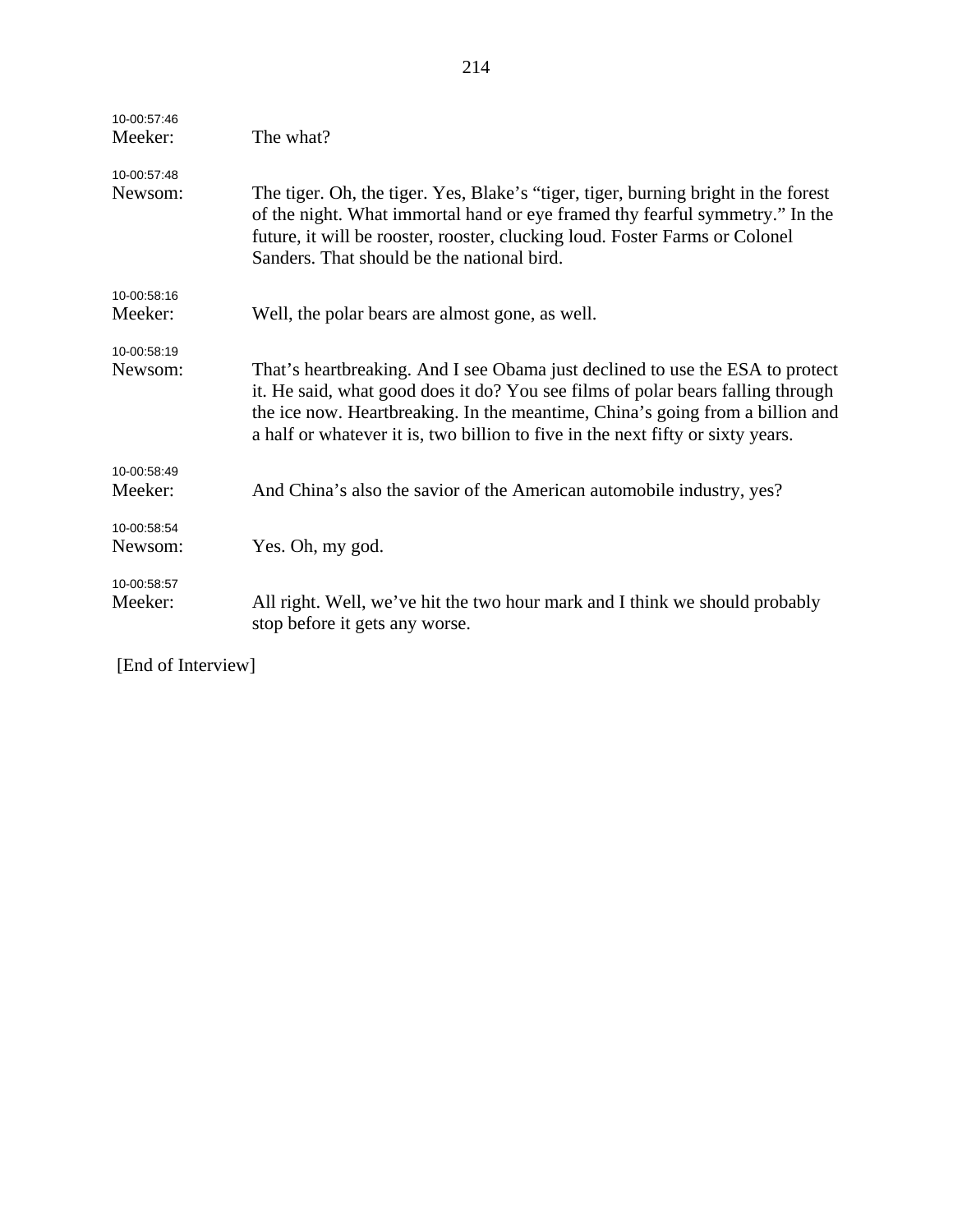Interview #6: June 16, 2009 Begin Audio File 1 newsom\_bill\_11\_06-16-09.wav

| 11-00:00:00            |                                                                                                                                                                                                                                                                                                                                                                                                                                                                                                                                                                                                                                                                                                                                                                          |
|------------------------|--------------------------------------------------------------------------------------------------------------------------------------------------------------------------------------------------------------------------------------------------------------------------------------------------------------------------------------------------------------------------------------------------------------------------------------------------------------------------------------------------------------------------------------------------------------------------------------------------------------------------------------------------------------------------------------------------------------------------------------------------------------------------|
| Meeker:                | Today is June 16, 2009. This is Meeker interviewing Judge Newsom and I<br>believe this is tape number eleven now, and we're going to start out today by<br>following up on the work that you've done for the environment and following<br>up on a few issues about that. When I spoke with Warren Rider about this in<br>helping me prepare some questions, I asked him what he would like to ask<br>you, what he thought would be the most important issue to ask you about. One<br>of his questions had to do with, in essence, dealing with conflict of interest.<br>Not I think in a specific case sense, but in a general sense.                                                                                                                                    |
| 11-00:01:05<br>Newsom: | How can you be environmentalist and rule fairly on environmental issues<br>before you?                                                                                                                                                                                                                                                                                                                                                                                                                                                                                                                                                                                                                                                                                   |
| 11-00:01:10<br>Meeker: | Precisely. I mean did you have a general approach to it?                                                                                                                                                                                                                                                                                                                                                                                                                                                                                                                                                                                                                                                                                                                 |
| 11-00:01:18<br>Newsom: | I had an approach to it and it was simply this, that being aware that I could at<br>any moment have to plead nolo contendere to the charge of being an<br>environmentalist. I was always very sensitive in rulings on that subject. In<br>other words, I wasn't rushing headlong to embrace a conclusion. I told you<br>that as we had three judges on the panel at any given moment and also law<br>clerks to get through, you had to run the gauntlets, so to speak, to get to the<br>point where your prejudice could be aired. So I think it was hard to be<br>dishonest; very difficult to be. That's the answer to Warren's concern, even<br>though Warren aided and abetted my environmentalism, which is one of the<br>reasons I liked him so much and still do. |
| 11-00:02:33<br>Meeker: | How was it that he aided and abetted your environmentalism?                                                                                                                                                                                                                                                                                                                                                                                                                                                                                                                                                                                                                                                                                                              |
| 11-00:02:36<br>Newsom: | We used to go backpacking together and I remember being on a backpack trip<br>with Warren one day. He had a little dog who refused to hike any further. It<br>just sat down and Warren had to carry him out. Anyhow, we did a lot of<br>backpacking together and fishing and looking around the mountains and so a<br>kindred spirit and somebody I liked a lot. I didn't know that when I hired him,<br>but we became very close friends as a result of that.                                                                                                                                                                                                                                                                                                           |
| 11-00:03:14<br>Meeker: | You know another issue that he brought up, which maybe is somewhat related<br>to this, he said that considering your role in the environmental movement, he<br>said that you've never endeavored to be at the forefront of organizations, such<br>as being like a public figure, right?                                                                                                                                                                                                                                                                                                                                                                                                                                                                                  |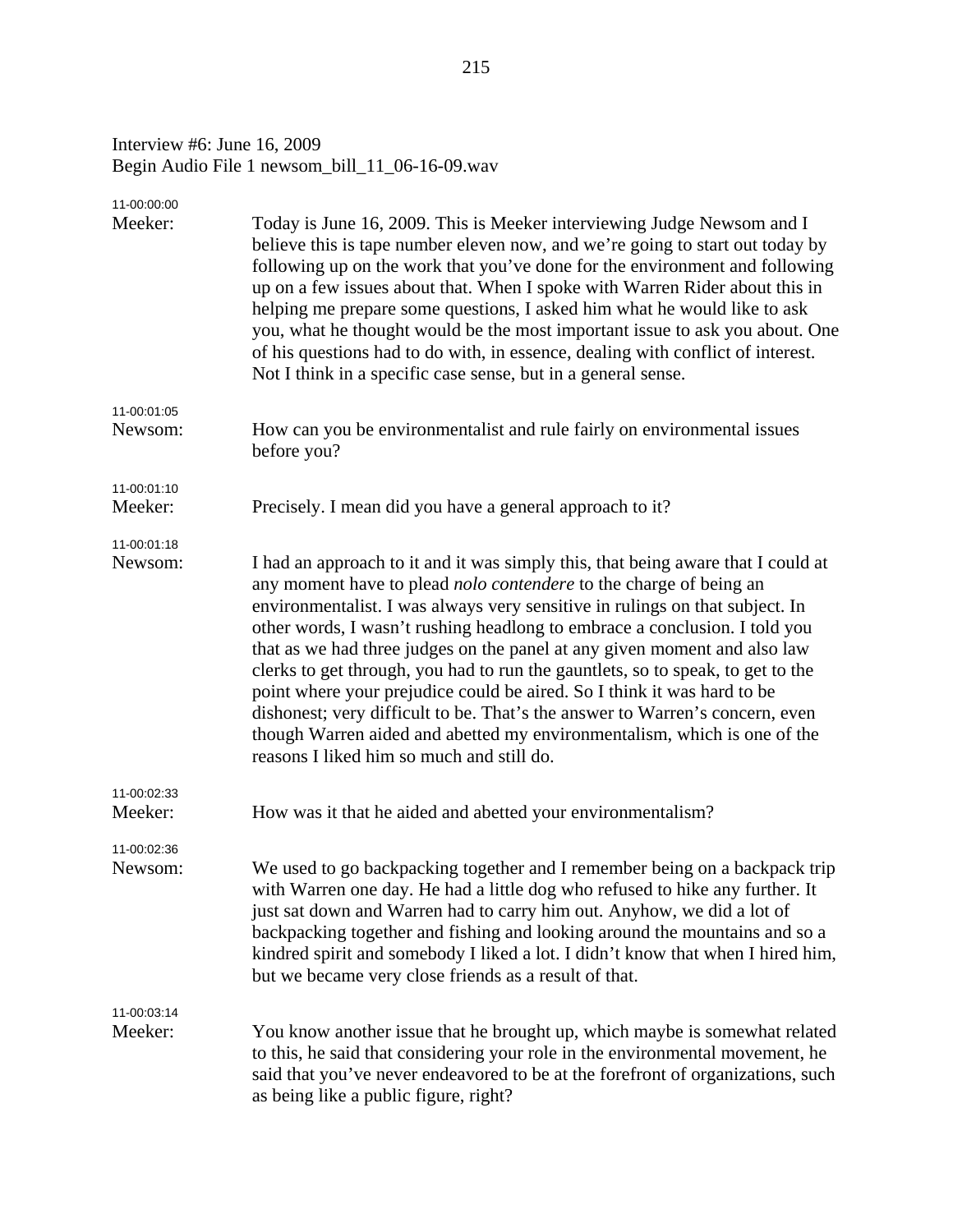| 11-00:03:39            |                                                                                                                                                                                                                                                                                                                                                                                                                                                                                                                                                                                                                                                                                                                                                                                                                                                                                                                                                                                                |
|------------------------|------------------------------------------------------------------------------------------------------------------------------------------------------------------------------------------------------------------------------------------------------------------------------------------------------------------------------------------------------------------------------------------------------------------------------------------------------------------------------------------------------------------------------------------------------------------------------------------------------------------------------------------------------------------------------------------------------------------------------------------------------------------------------------------------------------------------------------------------------------------------------------------------------------------------------------------------------------------------------------------------|
| Newsom:                | That was a conscious decision to be reticent about it because getting out in<br>front is a provocation to a lot of people. So I played a minor, secondary,<br>passive role in groups I belong to because I was very sensitive to the<br>possibility of criticism on that score.                                                                                                                                                                                                                                                                                                                                                                                                                                                                                                                                                                                                                                                                                                                |
| 11-00:04:06<br>Meeker: | He claims that the role you played had mostly to do with networking and<br>connecting key individuals to key issues.                                                                                                                                                                                                                                                                                                                                                                                                                                                                                                                                                                                                                                                                                                                                                                                                                                                                           |
| 11-00:04:15            |                                                                                                                                                                                                                                                                                                                                                                                                                                                                                                                                                                                                                                                                                                                                                                                                                                                                                                                                                                                                |
| Newsom:                | Well it's strange, now that I consider this. I think the fact that I was a<br>known—it's like saying a known communist—a known environmentalist was<br>a little--not menacing. That's the wrong word--I had my credentials, so to<br>speak, in front of me, and my colleagues knew that. So if they were doing<br>something that could be seen as grossly anti-environmental they were a little<br>sensitive on the subject in my presence. That's the sense in which I think<br>maybe my being environmentalist was understood. I didn't have to make it<br>explicit. My colleagues knew it and they respected me for it I think. I think it<br>made them a little more sensitive to subjects in general. A lot of people just<br>don't care about the environment. That's because they're not thinking about it.<br>If they did they'd care, but a lot of people just go on through life without<br>being concerned about that subject, but that's a big thing not to be concerned<br>about. |
| 11-00:05:39<br>Meeker: | Well this gets to the point of what he said your contribution was: it had to do<br>with taking an issue perhaps that 'so and so' fund or 'x politician' might not<br>have a natural interest and might not connect with intuitively, or perhaps<br>politically, and then playing a role in getting them to understand and care<br>about and perhaps advocate for a particular issue in a way that they wouldn't<br>have done without this connection.                                                                                                                                                                                                                                                                                                                                                                                                                                                                                                                                          |
| 11-00:06:10<br>Newsom: | Is he talking about my influence on my colleagues?                                                                                                                                                                                                                                                                                                                                                                                                                                                                                                                                                                                                                                                                                                                                                                                                                                                                                                                                             |
| 11-00:06:13<br>Meeker: | Yes, and I wonder if you can think of any examples where you feel like<br>perhaps you would have approached a John Burton or maybe a philanthropist,<br>who maybe didn't have an initial interest in this and that, you could have<br>come along and at least introduce them to it.                                                                                                                                                                                                                                                                                                                                                                                                                                                                                                                                                                                                                                                                                                            |
| 11-00:06:37<br>Newsom: | Yesterday I was in my house in Dutch Flat and I pointed out to somebody on<br>the wall in my bathroom at Dutch Flat a letter from John Burton. I had sent a<br>copy of a poster I had made, a famous statement. I can't remember right now<br>who made it—Henry Beston?—but it was a memorable statement on the<br>importance of animals and wildlife and it started out with the phrase "we need<br>a wiser and perhaps a more mystical concept of animals: remote from                                                                                                                                                                                                                                                                                                                                                                                                                                                                                                                       |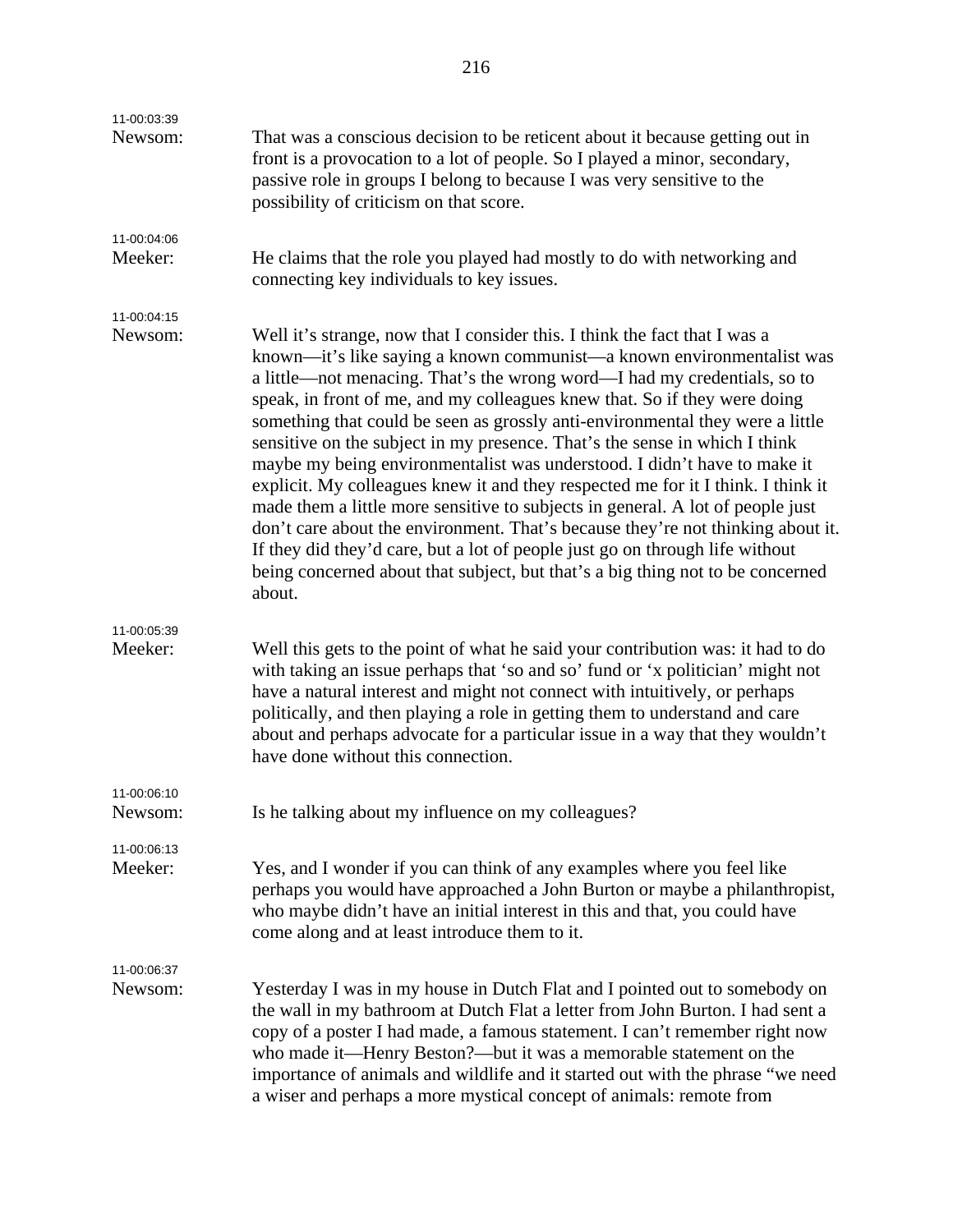|                        | universal nature, given extensions of senses we've never had," et cetera, et<br>cetera. I sent this very beautiful poster to John Burton and he sent me a note<br>back saying, "Dear Bill, I got your mystical animals poster. Are you some<br>kind of god-damn nut?" And below that note from Burton is another one I<br>attached from then Senator Quentin Kopp. I had sent a copy of this to Quentin<br>too and he said, "Beautiful poster, but F your mountain lions. Signed, Q." So<br>is that influence? I don't know. I think it was always my hope that I would<br>reprint Wallace Stegner's magnificent wilderness letter and send it to every<br>member of Congress in a format that they couldn't ignore, a really beautiful<br>format, but I got to thinking. Most of them can't read. Those that can won't<br>read it. There would be a few who will read it and care about it, but they were<br>converts already, so to speak. So I never got around to doing that, but I did toy<br>with the idea for a while, making a really beautiful poster from the Stegner<br>letter. Not a poster, but a pamphlet from the Stegner wilderness letter. I talked<br>about this earlier—it was a letter to David Pesonen, who was involved in<br>some environmental work in the East Bay Park system and who asked Stegner<br>why he thought wilderness was so important to people. Stegner's response<br>was immortal. |
|------------------------|----------------------------------------------------------------------------------------------------------------------------------------------------------------------------------------------------------------------------------------------------------------------------------------------------------------------------------------------------------------------------------------------------------------------------------------------------------------------------------------------------------------------------------------------------------------------------------------------------------------------------------------------------------------------------------------------------------------------------------------------------------------------------------------------------------------------------------------------------------------------------------------------------------------------------------------------------------------------------------------------------------------------------------------------------------------------------------------------------------------------------------------------------------------------------------------------------------------------------------------------------------------------------------------------------------------------------------------------------------------------------------------------------------------------------|
| 11-00:09:28<br>Meeker: | Well you know by sending this poster to Burton and to Kopp, obviously there<br>was at least a part of the inspiration of that was to influence them and to<br>maybe get them to think about it.                                                                                                                                                                                                                                                                                                                                                                                                                                                                                                                                                                                                                                                                                                                                                                                                                                                                                                                                                                                                                                                                                                                                                                                                                            |
| 11-00:09:40<br>Newsom: | Oh yes, that was the whole purpose. It worked. It worked very well.<br>Underneath the jibes I could see that they had read it and they cared about it<br>and they were reacting to it and if they thought it was stupid or foolish they<br>would never have said anything. Odd responses, but old friends from different<br>camps. Burton and Kopp are not from the same ideological camp.                                                                                                                                                                                                                                                                                                                                                                                                                                                                                                                                                                                                                                                                                                                                                                                                                                                                                                                                                                                                                                 |
| 11-00:10:16<br>Meeker: | Sure. How do you get people to care about something like the environment—                                                                                                                                                                                                                                                                                                                                                                                                                                                                                                                                                                                                                                                                                                                                                                                                                                                                                                                                                                                                                                                                                                                                                                                                                                                                                                                                                  |
| 11-00:10:20<br>Newsom: | That they maybe don't care about.                                                                                                                                                                                                                                                                                                                                                                                                                                                                                                                                                                                                                                                                                                                                                                                                                                                                                                                                                                                                                                                                                                                                                                                                                                                                                                                                                                                          |
| 11-00:10:22<br>Meeker: | That they don't care about or that maybe they don't know they care about it.                                                                                                                                                                                                                                                                                                                                                                                                                                                                                                                                                                                                                                                                                                                                                                                                                                                                                                                                                                                                                                                                                                                                                                                                                                                                                                                                               |
| 11-00:10:25<br>Newsom: | You just keep trying and there's a point at which people are embarrassed to<br>say they don't care about things like wilderness. I guess it's a generalization,<br>but it's worth making the point. I think that the difference between people on<br>the subject of the environment is simply this. It's the degree of caring. A lot of<br>people care desperately about it. Some people don't care very much. A lot of<br>people simply don't get it. A lot of people say look, I'm here for 70 years and<br>I'm going to heaven. That's my main objective in life and what difference                                                                                                                                                                                                                                                                                                                                                                                                                                                                                                                                                                                                                                                                                                                                                                                                                                    |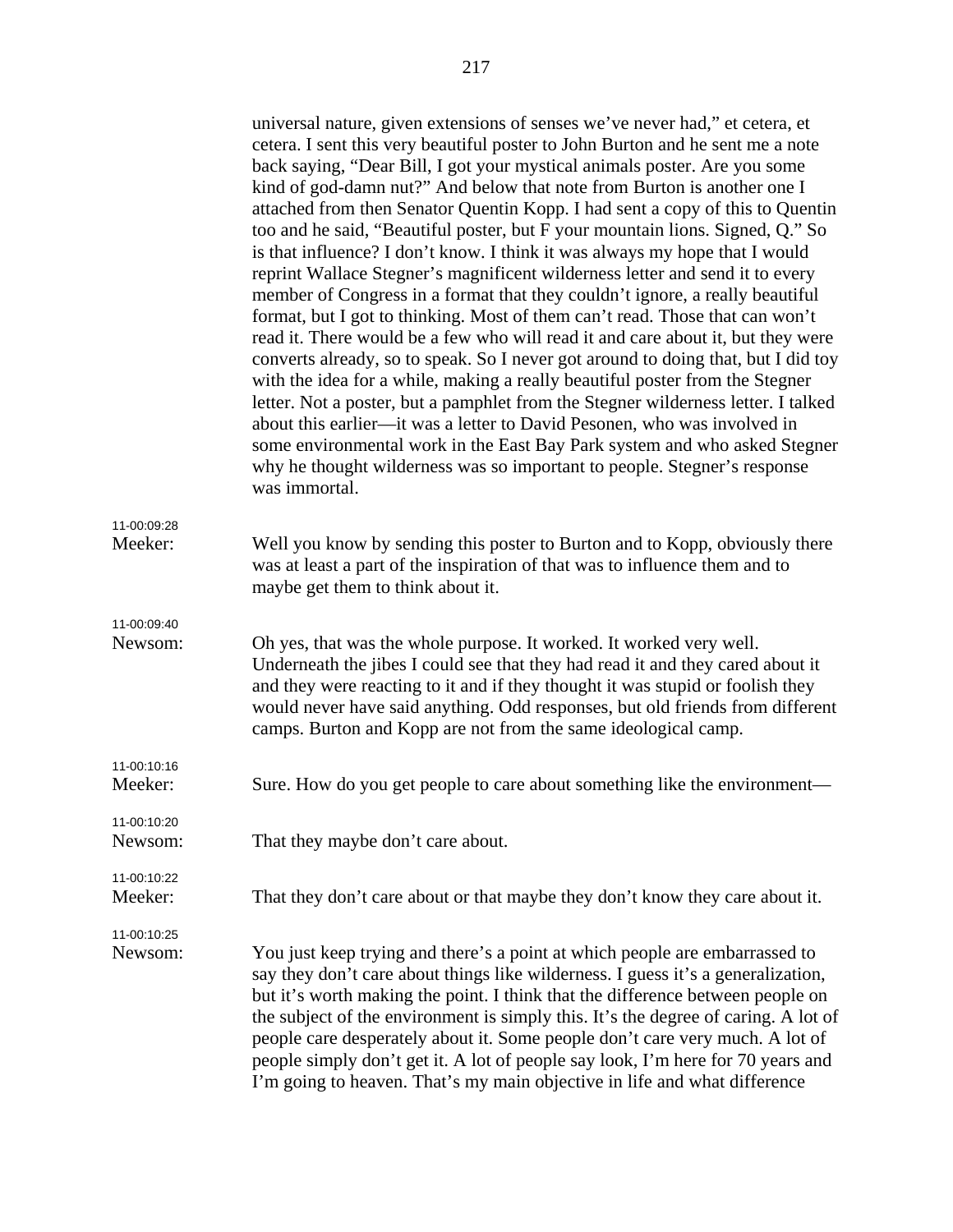|                        | does the rest of it make? There are thinking people and unthinking people and<br>degrees of both.                                                                                                                                                                                                                                                                                                                                                                                                                                                                                                                                                 |
|------------------------|---------------------------------------------------------------------------------------------------------------------------------------------------------------------------------------------------------------------------------------------------------------------------------------------------------------------------------------------------------------------------------------------------------------------------------------------------------------------------------------------------------------------------------------------------------------------------------------------------------------------------------------------------|
| 11-00:11:28<br>Meeker: | Did you ever make an effort to perhaps take someone out camping or<br>hiking-                                                                                                                                                                                                                                                                                                                                                                                                                                                                                                                                                                     |
| 11-00:11:34<br>Newsom: | Oh yeah.                                                                                                                                                                                                                                                                                                                                                                                                                                                                                                                                                                                                                                          |
| 11-00:11:35<br>Meeker: | —who didn't really get it and wasn't necessarily against environmentalism or<br>didn't see it?                                                                                                                                                                                                                                                                                                                                                                                                                                                                                                                                                    |
| 11-00:11:44<br>Newsom: | Quentin Kopp, great example. I used to go up to the city owned facility at<br>Hetch Hetchy with Quentin and friends and we had a great time up there.<br>Quentin was a New York intellectual who grew up in Upstate New York and<br>he didn't know anything about nature, but by getting him up there I thought I<br>was opening his eyes. I think I did until the whole subject—he went to Alaska<br>with me on a raft trip and I couldn't believe it. He was almost eighty years old<br>and braved the wilds of Alaska on a pretty rough trip and made his tent every<br>day. So I think I've finally conquered Quentin and brought him around. |
| 11-00:12:43<br>Meeker: | Do you know if it had any impact on his voting record?                                                                                                                                                                                                                                                                                                                                                                                                                                                                                                                                                                                            |
| 11-00:12:47<br>Newsom: | It was too late. He is retired now. He is a superior court judge. He was okay<br>on the environment, but not avid. Burton was naturally good on it. 100 percent<br>voting record in anything that had to do with it—the irony is neither Burton<br>brother in politics, Philip nor John, had the slightest interest in going any<br>place or seeing anything. They just voted right on these things, which is to<br>say, voted left.                                                                                                                                                                                                              |
| 11-00:13:24<br>Meeker: | It's interesting and I think it was in the Phillip Burton biography the author<br>talks about Phillip Burton's conversion, I guess, on this issue, or at least the<br>birth of his awareness about environmentalism, had a lot to do with linking to<br>working-class politics and seeing public spaces, parks and so forth, as being<br>one of the few refugees available for working-class people.                                                                                                                                                                                                                                              |
| 11-00:14:00<br>Newsom: | Yeah, Camp Mather, for example. A great place for working people, city<br>employees, and they could afford it. It was a great experience of outdoors, and<br>Phil Burton had got the point of that very well.                                                                                                                                                                                                                                                                                                                                                                                                                                     |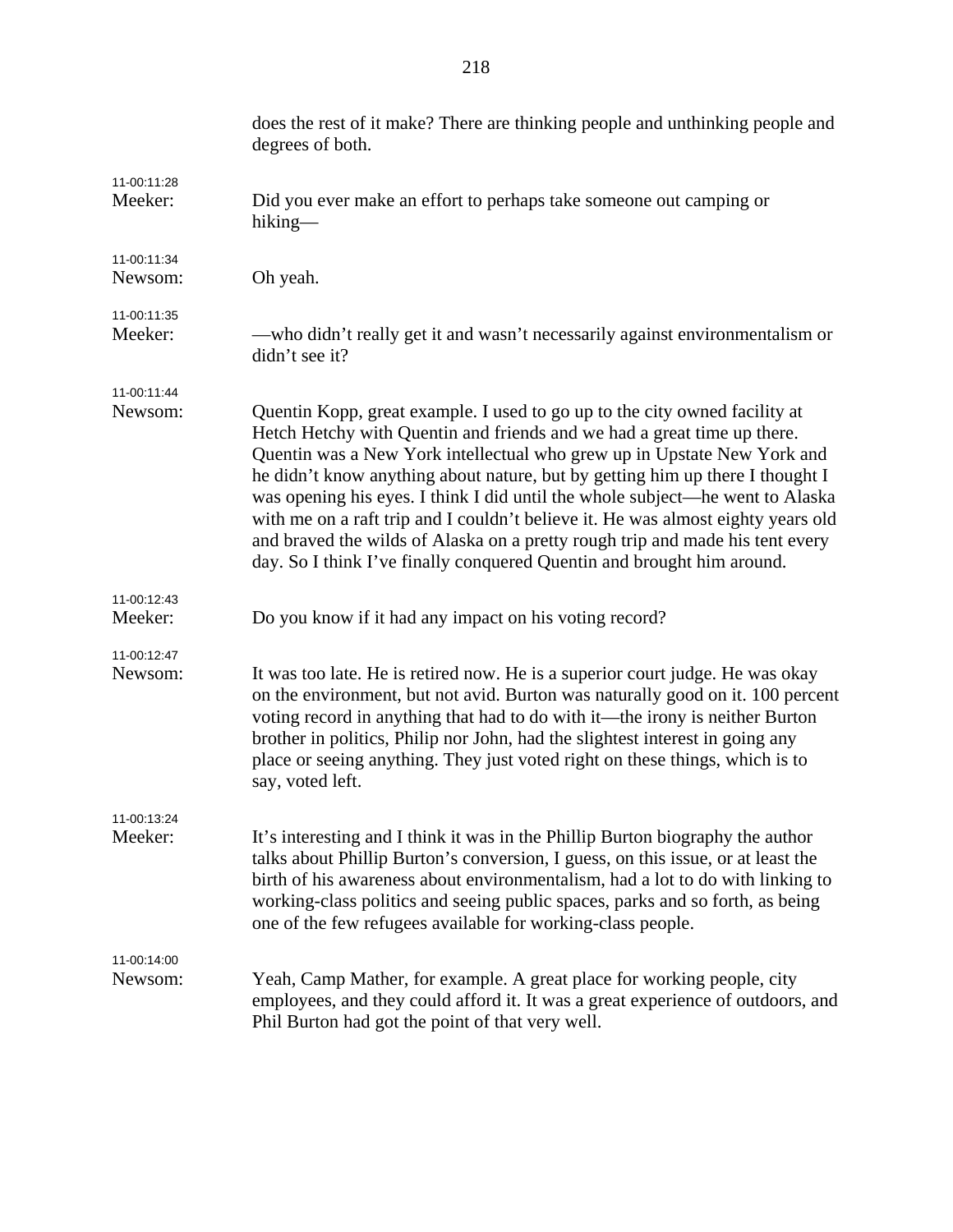| 11-00:14:22<br>Meeker: | One of the interesting things that I think you were positioned institutionally to<br>observe was the splitting off of the Sierra Club Legal Defense organization to<br>Earth Justice.                                                                                                                                                                                                                                                                                                                                                                                                                                          |
|------------------------|--------------------------------------------------------------------------------------------------------------------------------------------------------------------------------------------------------------------------------------------------------------------------------------------------------------------------------------------------------------------------------------------------------------------------------------------------------------------------------------------------------------------------------------------------------------------------------------------------------------------------------|
| 11-00:14:37<br>Newsom: | That was seamless.                                                                                                                                                                                                                                                                                                                                                                                                                                                                                                                                                                                                             |
| 11-00:14:40<br>Meeker: | Oh it was seamless? I have read it was controversial.                                                                                                                                                                                                                                                                                                                                                                                                                                                                                                                                                                          |
| 11-00:14:42<br>Newsom: | There was a little controversy at the beginning, but essentially the big worry<br>was whether when we lost the Sierra Club name we would lose the enormous<br>backing they had with a new name, Earth Justice. It's always a difficult thing,<br>but it worked out very well over the seven or eight years, or ten years it's<br>been—I forget now. It's worked out well and Earth Justice doing very well.                                                                                                                                                                                                                    |
| 11-00:15:13<br>Meeker: | I ask this not only because you were positioned within this organization, but at<br>ROHO, where I come from, we have a series of interviews.                                                                                                                                                                                                                                                                                                                                                                                                                                                                                   |
| 11-00:15:23<br>Newsom: | Where's that?                                                                                                                                                                                                                                                                                                                                                                                                                                                                                                                                                                                                                  |
| 11-00:15:24<br>Meeker: | The Regional Oral History Office at UC Berkley has a series of interviews<br>documenting the history of the Sierra Club and if memory serves, at least the<br>interviews I've looked at have mostly been from the Sierra Club perspective<br>and some of the concerns that the leadership of that organization had about<br>losing a key function and also perhaps a fundraising vehicle for their<br>organization, which was the legal defense fund, and worrying about it being<br>spun off.                                                                                                                                 |
| 11-00:16:00<br>Newsom: | That was a big worry, but it turned out not to be a big issue. A big issue was<br>David Brower and his alleged fanatical devotion to the environment and his<br>having been too pure an environmentalist and kicking around people who had<br>less passion on the subject. Brower, whom I knew pretty well—I used to see<br>him in Enrico's for lunch often. He is a very passionate man and a hell of a<br>guy, obviously—but he could rub a lot of moderate people the wrong way. So<br>he finally got tossed out as president, as you know. That was probably a good<br>idea. He founded, what was the group? Earth Island? |
| 11-00:16:56<br>Meeker: | Earth Island Institute.                                                                                                                                                                                                                                                                                                                                                                                                                                                                                                                                                                                                        |
| 11-00:16:58<br>Newsom: | I think he founded that, but he went off and there was another organization he<br>founded [Friends of the Earth]. I can't think of the name of it. Anyhow I'm                                                                                                                                                                                                                                                                                                                                                                                                                                                                  |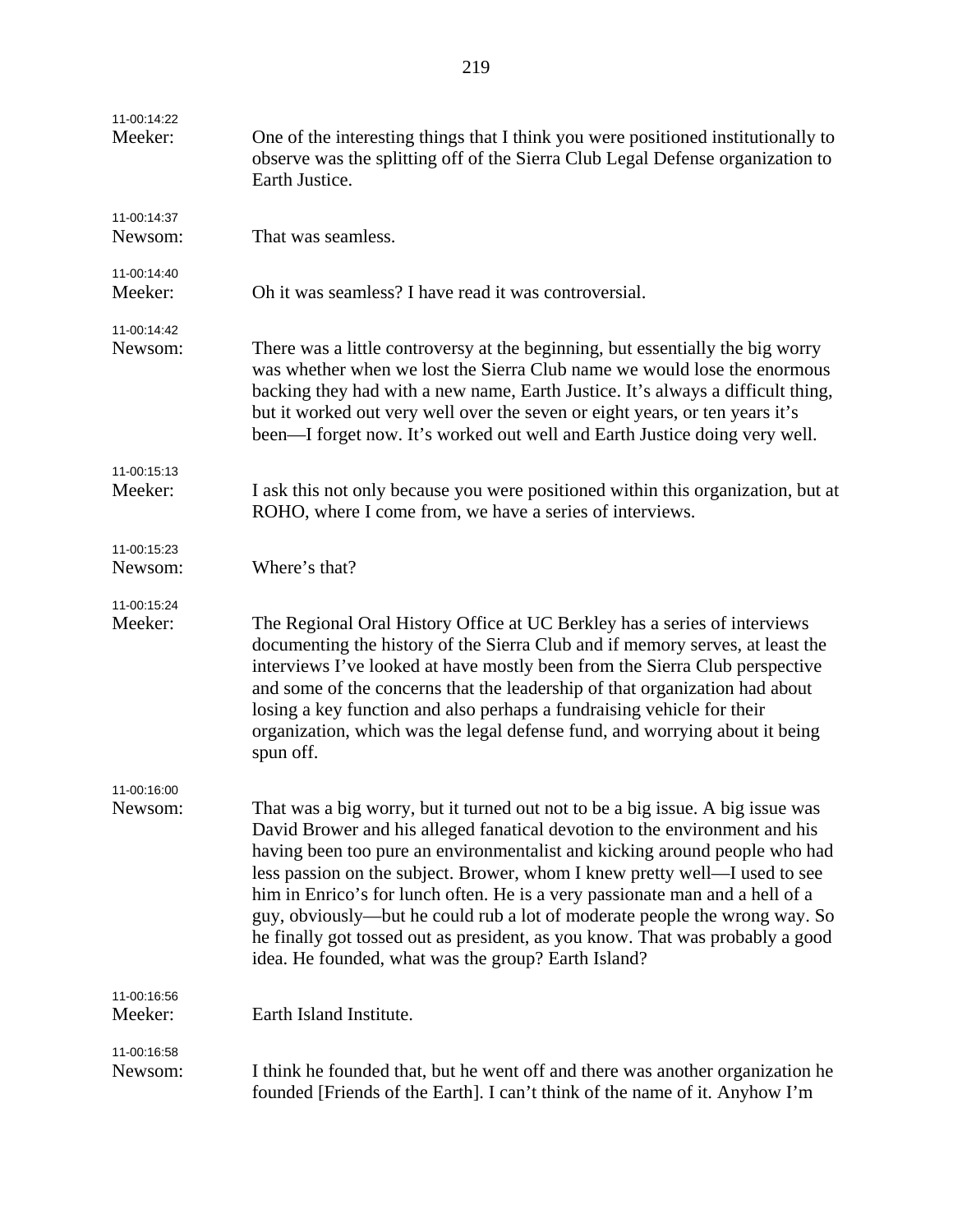|                        | not sure it's Earth Island, but in fact Brower defected from the environmental<br>movement and founded a more embedded, passionate branch of it. It never<br>really took off.                                                                                                                                                                                                                                                                                                                                                                                                                                                                                                                                                                                                                                                                                                                   |
|------------------------|-------------------------------------------------------------------------------------------------------------------------------------------------------------------------------------------------------------------------------------------------------------------------------------------------------------------------------------------------------------------------------------------------------------------------------------------------------------------------------------------------------------------------------------------------------------------------------------------------------------------------------------------------------------------------------------------------------------------------------------------------------------------------------------------------------------------------------------------------------------------------------------------------|
| 11-00:17:32<br>Meeker: | That brings up a larger question about the environmental movement, which<br>this could be true of most movements for social justice or any activist oriented<br>movements, and that is the proliferation of organizations.                                                                                                                                                                                                                                                                                                                                                                                                                                                                                                                                                                                                                                                                      |
| 11-00:17:50<br>Newsom: | It's vexing to me.                                                                                                                                                                                                                                                                                                                                                                                                                                                                                                                                                                                                                                                                                                                                                                                                                                                                              |
| 11-00:17:51<br>Meeker: | I mean the degree to which you look at just the organizations you've been<br>involved with, Environmental Defense Fund, Earth Justice, Mountain Lion<br>Foundation, Defenders of Wildlife, Friends of the River, and Nature<br>Conservancy.                                                                                                                                                                                                                                                                                                                                                                                                                                                                                                                                                                                                                                                     |
| 11-00:18:03<br>Newsom: | Why can't they make them one common purposed entity? Good question, but<br>you can't. For example, the Mountain Lion Foundation: it mainly attracted<br>people passionately interested in mountain lions. If you were interested in<br>mountain lions, you could care a lot about that. If you were interested in<br>bobcat, you might not care that much. A lot of people have a common interest<br>in wild animals, but a lot are species-specific and the mountain lion is a very<br>good symbol. We got Dugald Stermer, who's a very fine artist, to draw this<br>wonderful picture of a mountain lion dandling its cub on its breast and we<br>used that as an advertisement to raise money. It worked very, very well. I<br>think I told you we set out to show people how to kill mountain lions in a<br>satirical way and it really roused passions and got a lot of money in the till. |
| 11-00:19:25<br>Meeker: | I don't know that you told that story.                                                                                                                                                                                                                                                                                                                                                                                                                                                                                                                                                                                                                                                                                                                                                                                                                                                          |
| 11-00:19:27<br>Newsom: | It was how we raised the money to do the initiative statewide to ban mountain<br>lion hunting, which is still banned as a result of that initiative passing-Prop<br>17. Anyhow, I was one of the architects of the fundraising strategy we<br>followed and we got Stermer to draw this full-page ad for The Chronicle and<br>The Examiner, which was then a paper, not just a throwaway, in the days<br>when there were newspapers, and I think I'm right in remembering that it cost<br>us about \$15,000 to create the ad and I think it raised about \$65-70,000. We<br>immediately were off and running with the initiative and it passed easily<br>statewide. It's still a law. It's been attacked several times, every time there's a<br>mountain lion kills a poodle, poodle owners go berserk.                                                                                          |
| 11-00:20:45<br>Meeker: | It's interesting. Maybe this segue is a stretch, but I'm going to make it anyway<br>and that is the relationship—I remember the mountain lion, the anti-mountain                                                                                                                                                                                                                                                                                                                                                                                                                                                                                                                                                                                                                                                                                                                                |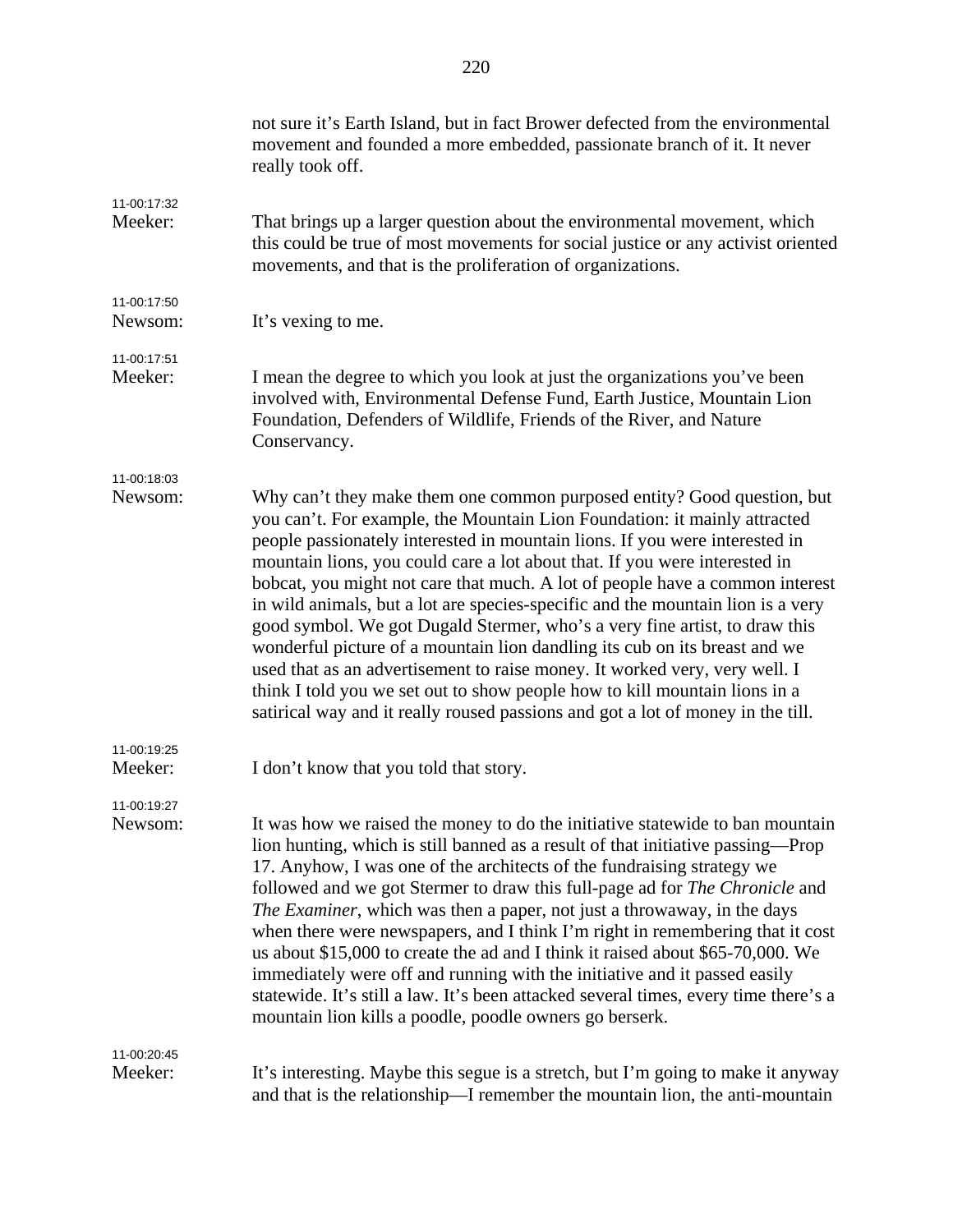|                        | lion movement if you will, not only had to do with death of poodles, but I<br>think a few small children may have been taken out of someone's backyard or<br>something like that and actually it was—I'm somewhat ashamed to admit<br>this—but it was a family friend who was the state assemblyman who was out<br>in Sacramento doing this and he was a very "pro-family values." He was<br>riding the family-values ticket, okay, and he managed to talk about mountain<br>lions as predators not unlike child molesters and he kind of linked them<br>together. But anyway, so what's going on here is a social dimension to<br>environmentalism, and, on the one hand, there's this sort of conservative<br>social dimension that played against mountain lions. On the other hand,<br>particularly in the last fifteen years, there's been a real attempt to bring a<br>social justice perspective into the mainstream environmental movement.                                                                                                                                                                                                                                                                                                                                                                                                                                                                          |
|------------------------|------------------------------------------------------------------------------------------------------------------------------------------------------------------------------------------------------------------------------------------------------------------------------------------------------------------------------------------------------------------------------------------------------------------------------------------------------------------------------------------------------------------------------------------------------------------------------------------------------------------------------------------------------------------------------------------------------------------------------------------------------------------------------------------------------------------------------------------------------------------------------------------------------------------------------------------------------------------------------------------------------------------------------------------------------------------------------------------------------------------------------------------------------------------------------------------------------------------------------------------------------------------------------------------------------------------------------------------------------------------------------------------------------------------------------|
| 11-00:22:04<br>Newsom: | Oh yes, very much so.                                                                                                                                                                                                                                                                                                                                                                                                                                                                                                                                                                                                                                                                                                                                                                                                                                                                                                                                                                                                                                                                                                                                                                                                                                                                                                                                                                                                        |
| 11-00:22:06<br>Meeker: | And I'm wondering what you think about this social justice turn.                                                                                                                                                                                                                                                                                                                                                                                                                                                                                                                                                                                                                                                                                                                                                                                                                                                                                                                                                                                                                                                                                                                                                                                                                                                                                                                                                             |
| 11-00:22:10<br>Newsom: | So much has changed in my lifetime. For example, the population of<br>California has certainly tripled in my lifetime. What's it now? Thirty-five,<br>thirty-eight million, something like that? It's more than tripled and the last<br>time I looked the state was still finite and still the same size in spite of efforts<br>to cut it in two, which are coming to nothing.                                                                                                                                                                                                                                                                                                                                                                                                                                                                                                                                                                                                                                                                                                                                                                                                                                                                                                                                                                                                                                               |
| 11-00:22:39<br>Meeker: | Or three.                                                                                                                                                                                                                                                                                                                                                                                                                                                                                                                                                                                                                                                                                                                                                                                                                                                                                                                                                                                                                                                                                                                                                                                                                                                                                                                                                                                                                    |
| 11-00:22:40<br>Newsom: | Or three. The water is up here and it trickles down. Anyhow, the population<br>has tripled or quadrupled and there have to be fewer mountain lions now<br>because there's less space for them to inhabit, less wild country. So I'm sorry<br>to say they're doomed. They will not exist in one hundred years in California<br>except in zoos, if there are zoos. That's rather sad to think about. On the other<br>hand, part of the concept of social justice is shouldn't people who, by reason<br>of race or other considerations, unfairly are deprived of the opportunity of<br>seeing these great things, great animals. Shouldn't they be guaranteed that as a<br>part of their humanity? I feel strongly they should, and so I'm a strong<br>advocate of social justice. I like to see people have fewer children, but I like to<br>see every child introduced to the wilderness, what's left of it, and I think one<br>of the great environmental schemes I ever heard of was a priest whom my<br>father used to help in Oakland, whose name was Father Phillip. He used to<br>take poor kids out into the countryside who had never conceived of seeing<br>anything like this, let alone seen it. He'd take them out camping for a couple<br>days and he used to tell my father how this changed kids' lives. They've never<br>seen this before and they love it, naturally. It just flows, and if you don't do it |

with kids, later on it is very difficult to initiate this process. I think it's still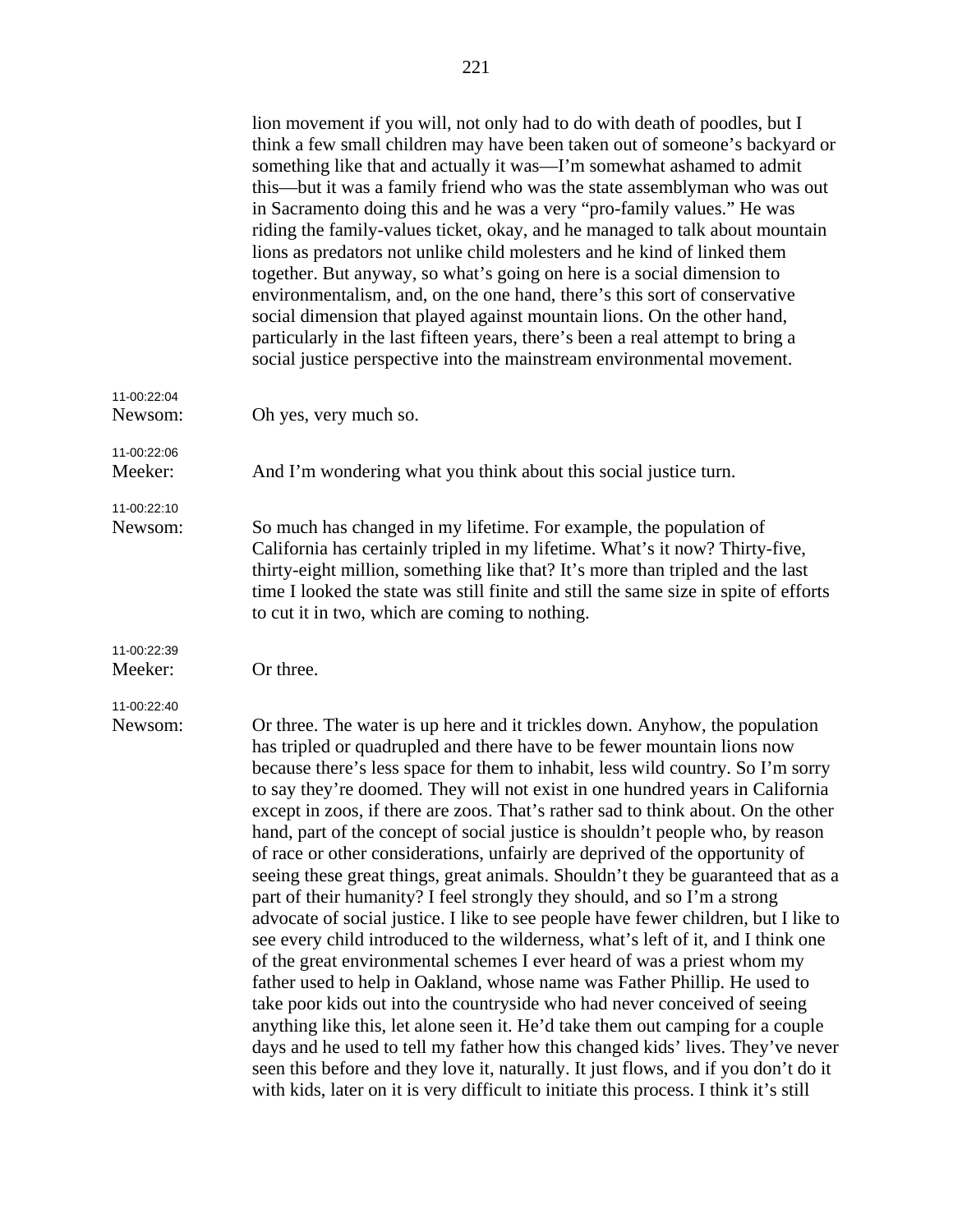|                        | done on some scale in California, but there are organizations that promote that<br>sort of thing. It's a good idea.                                                                                                                                                                                                                                                                                                                                                                                                                                                                                                                                                                                                                                                                                                                                                                                                                                                                                                                                                 |
|------------------------|---------------------------------------------------------------------------------------------------------------------------------------------------------------------------------------------------------------------------------------------------------------------------------------------------------------------------------------------------------------------------------------------------------------------------------------------------------------------------------------------------------------------------------------------------------------------------------------------------------------------------------------------------------------------------------------------------------------------------------------------------------------------------------------------------------------------------------------------------------------------------------------------------------------------------------------------------------------------------------------------------------------------------------------------------------------------|
| 11-00:25:01<br>Meeker: | The way that you talk about environmental justice is interesting. It's<br>somewhat different than the way I've conventionally heard about it. You talk<br>about it as a right to access all the beauty and sustenance that nature has to<br>offer. Often times it's talked about in terms of environmental racism. So the<br>environmental movement should—and I may be creating a straw man—but<br>there are activists that seem to say the environmental movement should focus<br>less on, say, preservation of natural lands or endangered species and should<br>focus more—and organizations only have so much money, right? So the<br>Sierra Club should focus less on those things and instead focus more on<br>pollution in inner cities where African Americans tend to congregate or<br>schools that are located next to freeways. The organizations, according to this<br>strand, should spend their money focusing on ameliorating those ills instead of<br>spending all of their money focusing on the preservation of wildlife and the<br>environment. |
| 11-00:26:05<br>Newsom: | I know it's unrealistic, but I'd like to see both done and I do think that there's<br>a long way to go to catch up with the ghetto, to get kids out of the ghetto and<br>get them into the countryside is a great idea, and I would like to see<br>environmental groups that do that well funded. It's very important.                                                                                                                                                                                                                                                                                                                                                                                                                                                                                                                                                                                                                                                                                                                                              |
| 11-00:26:38<br>Meeker: | Let's see here. You know one thing that I came across and I don't know if this<br>is something that is particularly of interest to you or not, but of course the<br>movement to drain Hetch Hetchy and return it to its natural state. It sounds<br>like you've come out in support of this.                                                                                                                                                                                                                                                                                                                                                                                                                                                                                                                                                                                                                                                                                                                                                                        |
| 11-00:27:00<br>Newsom: | I have not.                                                                                                                                                                                                                                                                                                                                                                                                                                                                                                                                                                                                                                                                                                                                                                                                                                                                                                                                                                                                                                                         |
| 11-00:27:01<br>Meeker: | You haven't? Okay.                                                                                                                                                                                                                                                                                                                                                                                                                                                                                                                                                                                                                                                                                                                                                                                                                                                                                                                                                                                                                                                  |
| 11-00:27:02<br>Newsom: | I don't support it.                                                                                                                                                                                                                                                                                                                                                                                                                                                                                                                                                                                                                                                                                                                                                                                                                                                                                                                                                                                                                                                 |
| 11-00:27:03<br>Meeker: | You're not in support of it?                                                                                                                                                                                                                                                                                                                                                                                                                                                                                                                                                                                                                                                                                                                                                                                                                                                                                                                                                                                                                                        |
| 11-00:27:04<br>Newsom: | I've thought about it a lot and in a perfect world I would say let's do it. It<br>might take twenty or thirty years, even fifty years to accomplish it, but at<br>enormous cost. I think it's unrealistic. The cost is going to be too great, and<br>the reward rather meager relative to other achievements you might consider.<br>Not cost effective at all. It's a little thing. It was a great valley. Muir lost, and<br>ironically it was T.R., Teddy Roosevelt, who beat him, a great                                                                                                                                                                                                                                                                                                                                                                                                                                                                                                                                                                         |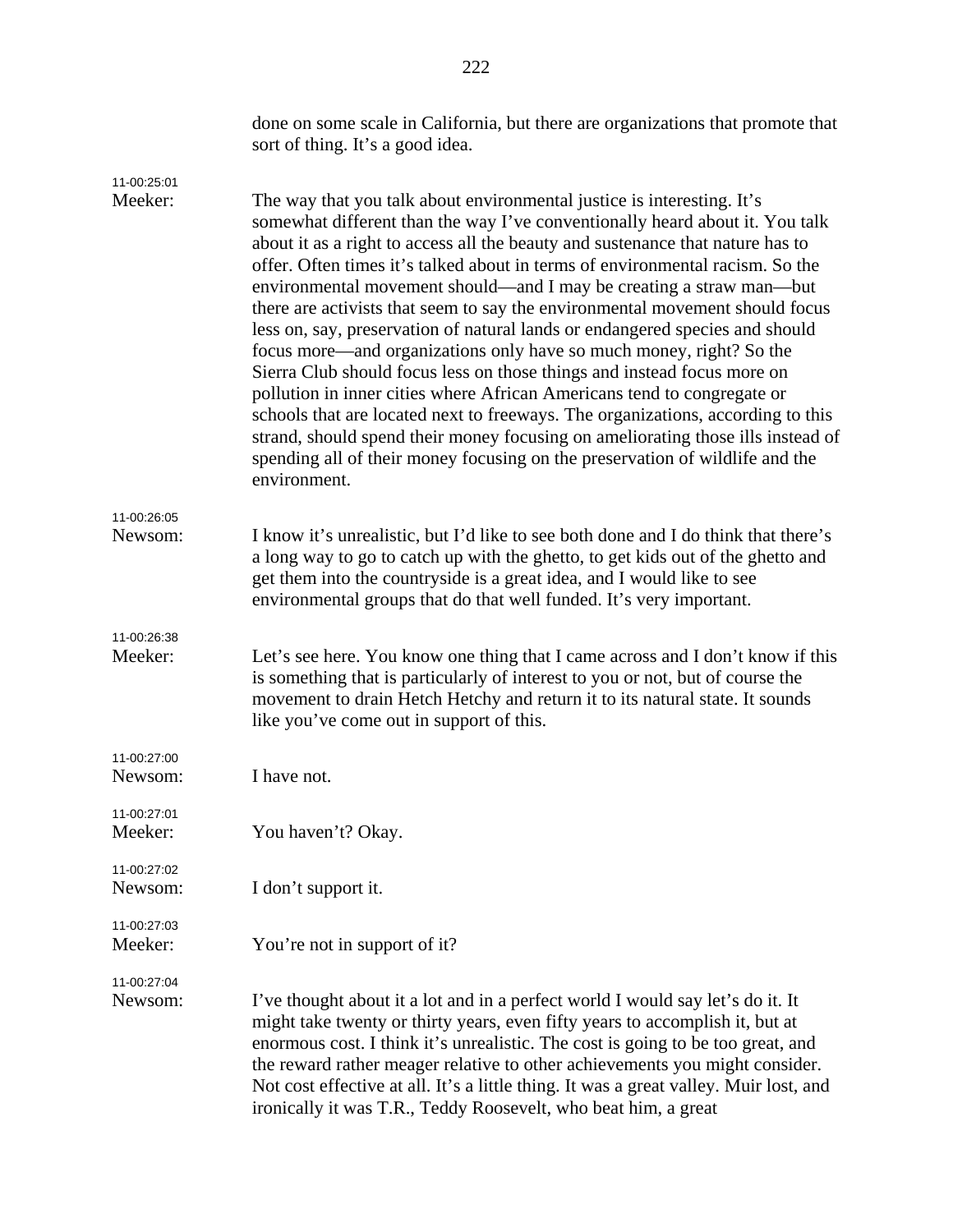|                        | environmentalist president, but a sad thing to see Muir crushed at the end of<br>his career with a loss of the other great canyon in Yosemite. But I now<br>think—maybe my son has brainwashed me on this because Gavin said to me,<br>"You know, Dad, don't even think about what it would mean to San Francisco<br>in terms of a loss of income in a city that's already hurting financially," even<br>though Chris Daly and others don't understand that. So in a perfect world I'd<br>love to see it happen. It's not going to happen.                                                                                                                                                                                                                                                                                                                                                                                                                                                                                                                                                                                                                                                                                           |
|------------------------|--------------------------------------------------------------------------------------------------------------------------------------------------------------------------------------------------------------------------------------------------------------------------------------------------------------------------------------------------------------------------------------------------------------------------------------------------------------------------------------------------------------------------------------------------------------------------------------------------------------------------------------------------------------------------------------------------------------------------------------------------------------------------------------------------------------------------------------------------------------------------------------------------------------------------------------------------------------------------------------------------------------------------------------------------------------------------------------------------------------------------------------------------------------------------------------------------------------------------------------|
| 11-00:28:26<br>Meeker: | You know considering your involvement in all of these different<br>organizations, it maybe would be wrong to ask you to prioritize, but do you<br>have like a particular priority? Do you have a vision of what maybe two or<br>three issues?                                                                                                                                                                                                                                                                                                                                                                                                                                                                                                                                                                                                                                                                                                                                                                                                                                                                                                                                                                                        |
| 11-00:28:43<br>Newsom: | Population.                                                                                                                                                                                                                                                                                                                                                                                                                                                                                                                                                                                                                                                                                                                                                                                                                                                                                                                                                                                                                                                                                                                                                                                                                          |
| 11-00:28:44<br>Meeker: | Population, okay.                                                                                                                                                                                                                                                                                                                                                                                                                                                                                                                                                                                                                                                                                                                                                                                                                                                                                                                                                                                                                                                                                                                                                                                                                    |
| 11-00:28:45<br>Newsom: | It's everything you know, and I was just listening to Paul Ehrlich yesterday on<br>the radio. He gets vilified for some reason rather freely and he's been a real<br>prophet on the subject of population. He hasn't been far off in his predictions.<br>He is dire in his warnings, but he had every reason to be dire. We've got eight<br>or nine billion now and if it went a little skewed now it could be very<br>dangerous for the future of the world. It's pretty precarious even now. So I<br>would say every other environmental value depends crucially on the keeping<br>of numbers down to where they are more or less now, not greater. If it goes to<br>fifteen or twenty billion, everything falls apart, all the systems and probably<br>the agriculture systems fail. Water is a crucial problem. That's my second<br>category. The most important thing in the world now is keeping population<br>down and feeding people and I would say providing clean water is a critical<br>issue. Those are the things I think are the most important things in the world<br>now. When I was a kid, we barely were aware of those as major issues. Now<br>they are everything and it's—what's the word I'm trying to think? |
| 11-00:30:47<br>Meeker: | It reaches a critical mass or something.                                                                                                                                                                                                                                                                                                                                                                                                                                                                                                                                                                                                                                                                                                                                                                                                                                                                                                                                                                                                                                                                                                                                                                                             |
| 11-00:30:49<br>Newsom: | Exactly, that we're there.                                                                                                                                                                                                                                                                                                                                                                                                                                                                                                                                                                                                                                                                                                                                                                                                                                                                                                                                                                                                                                                                                                                                                                                                           |
| 11-00:30:51<br>Meeker: | Do you see any organizations that are doing the necessary work on the major<br>issue of population?                                                                                                                                                                                                                                                                                                                                                                                                                                                                                                                                                                                                                                                                                                                                                                                                                                                                                                                                                                                                                                                                                                                                  |
| 11-00:30:58<br>Newsom: | Organizations which are subverting the moral order of the organizations like<br>the Mormon Church, the Catholic Church. It's absurd—the Pope the other day                                                                                                                                                                                                                                                                                                                                                                                                                                                                                                                                                                                                                                                                                                                                                                                                                                                                                                                                                                                                                                                                           |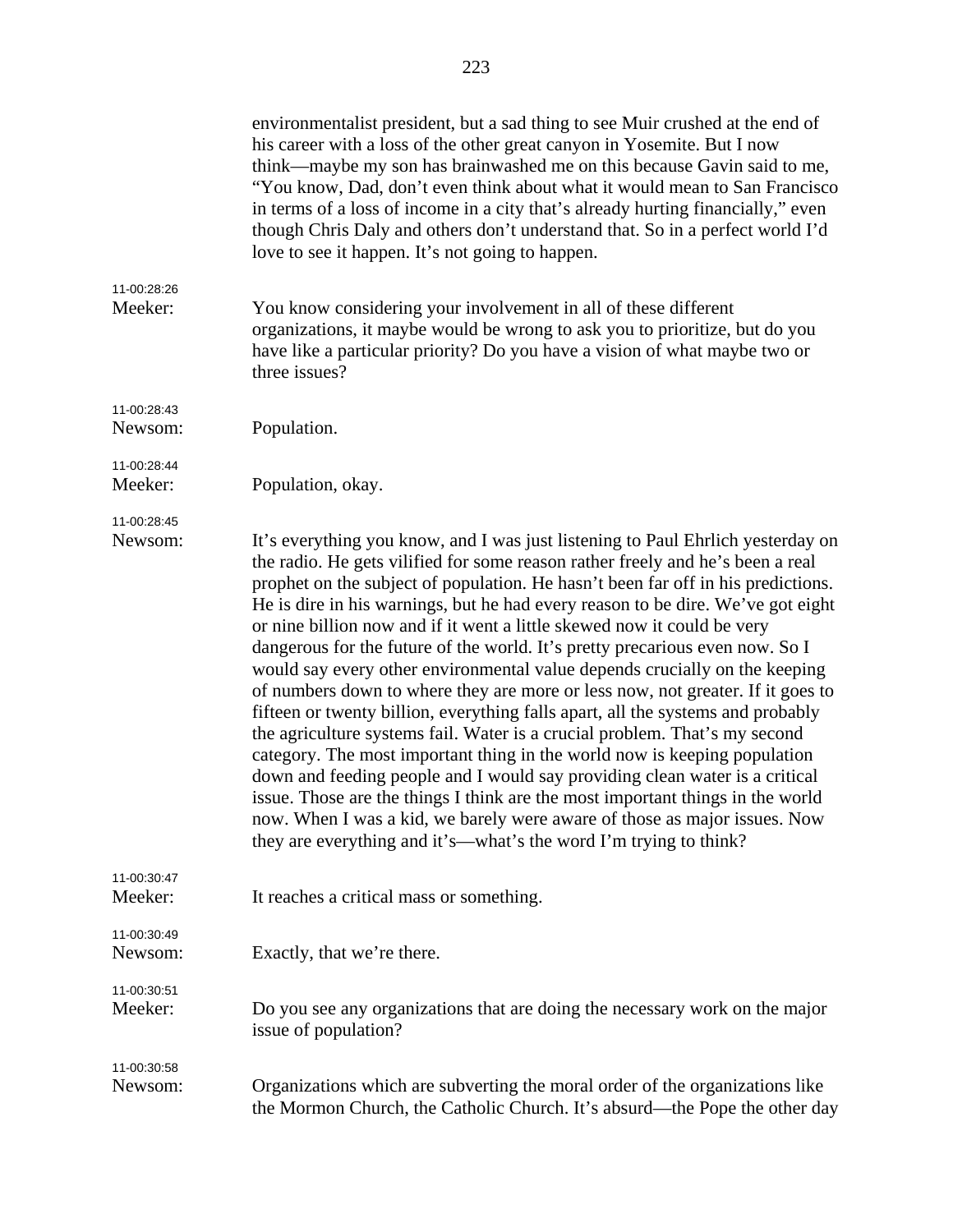|                        | made a preposterous statement to the effect that the use of condoms was<br>promoting AIDS in Africa. At first I thought it was a joke. I thought how<br>unseemly for this person to joke about a subject like that. He wasn't joking.<br>He was serious, and the Mormons who believe that Joseph Smith, encountered<br>Moroni-that's crazy stuff, too. That's one of the big problem in the world,<br>religion. Islam is another challenge.                                                                                                                                                                                                                                                                                                                                                                                                                      |
|------------------------|------------------------------------------------------------------------------------------------------------------------------------------------------------------------------------------------------------------------------------------------------------------------------------------------------------------------------------------------------------------------------------------------------------------------------------------------------------------------------------------------------------------------------------------------------------------------------------------------------------------------------------------------------------------------------------------------------------------------------------------------------------------------------------------------------------------------------------------------------------------|
|                        | Don't get me involved in a fatwa for saying this, but I think if all organized<br>religion was shut up, in the morning it would be a better world. I wonder<br>whether I'll have the courage to say that to Father Mulcahey on my deathbed.<br>We'll see. I think so. I faced it five years ago. An Irish priest came in to see<br>my in the hospital and he said, "You know, you might not survive this<br>operation. Is there anything you would like to do before you take the slide?"<br>And I said, "No. I don't think so. If you've got a drink in that duffle bag, I'll<br>have it." He was a nice priest. I said, "I'm Catholic. I root for Notre Dame<br>over Alabama, but I'm not a fan of the Pope and I'm not afraid to die saying<br>so." So I sort of faced that five years ago. I would like to think I could do it<br>again when the time comes. |
| 11-00:32:55<br>Meeker: | Well there was that saying, "Jesus, save me from your followers!" There's a<br>difference. I think it's fairly reasonable to be able to separate the personage<br>and the message of Jesus from the institutions that were built up around it.                                                                                                                                                                                                                                                                                                                                                                                                                                                                                                                                                                                                                   |
| 11-00:33:13<br>Newsom: | I've recently become somewhat skeptical concerning the historical existence<br>of Jesus. It's a big subject, but I've been reading a lot about it, and I've come<br>to the conclusion that in all probability there was nothing divine about Jesus<br>Christ. I'm not completely convinced as a historical matter he ever existed as<br>we know him in the gospels anymore than Moroni existed for the Book of<br>Mormon. Are you sure Moroni lived? I'm not sure at all. I'm rather skeptical<br>about it and I have a lot of reservations around the historical Jesus.                                                                                                                                                                                                                                                                                         |
| 11-00:34:02<br>Meeker: | I wonder how your retirement from the bench has influenced your<br>environmental work, or has it?                                                                                                                                                                                                                                                                                                                                                                                                                                                                                                                                                                                                                                                                                                                                                                |
| 11-00:34:10<br>Newsom: | It's freed me up to speak out more vocally and loudly on the subject and I<br>have no restraints any longer, and if anything, in the intervening fifteen years<br>I've grown to appreciate more than ever the importance of the environment<br>and the importance to my children, to my children's children to experience the<br>beauty of creation.                                                                                                                                                                                                                                                                                                                                                                                                                                                                                                             |
|                        | I would like to see people have the chance to experience the grandeur of God.<br>You cannot do that if you're a child in Cairo, Egypt now. You would be<br>preoccupied with merely keeping yourself—and your fifteen siblings—alive.<br>It is very sad to see how badly the cards are dealt.                                                                                                                                                                                                                                                                                                                                                                                                                                                                                                                                                                     |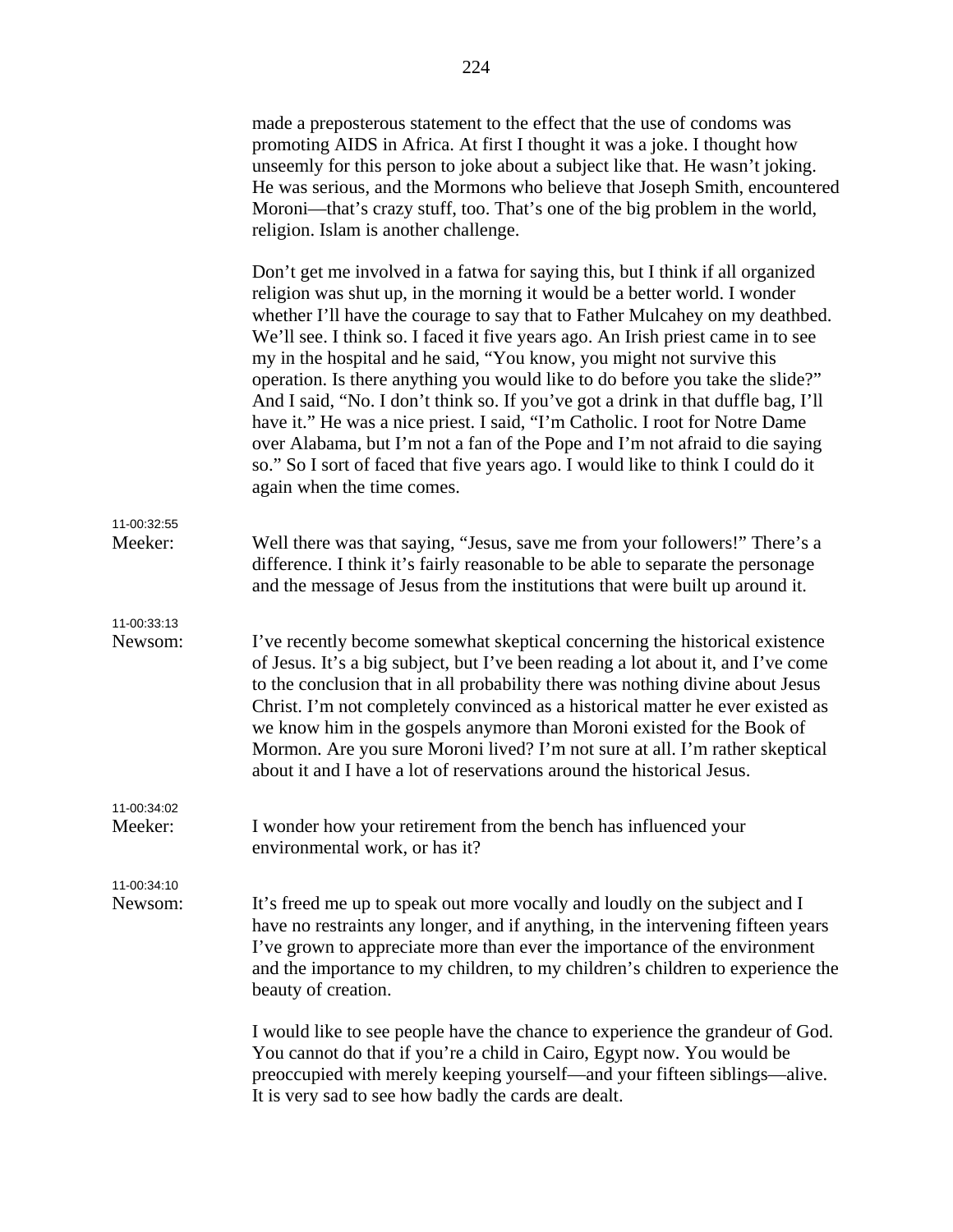|                        | I think back often to a story my father told me about a little boy, Willy<br>Meehan, who had a cleft palate, or hare lip, as it was then called, and who at<br>age 5 was asked by a nun at Thanksgiving to say what God had done for him,<br>and Willy said, "Sister, he Goddamn near ruined me." That, I think, is the<br>reason I became a liberal in early childhood. If you believe that God created<br>the world and conceived of it as a game with a fair shuffle of the deck—well,<br>it is an awful mess, is it not? Anybody could do a better job.                                                                                                                                                                                                                                                                                                                                                                                                                                                                                   |
|------------------------|-----------------------------------------------------------------------------------------------------------------------------------------------------------------------------------------------------------------------------------------------------------------------------------------------------------------------------------------------------------------------------------------------------------------------------------------------------------------------------------------------------------------------------------------------------------------------------------------------------------------------------------------------------------------------------------------------------------------------------------------------------------------------------------------------------------------------------------------------------------------------------------------------------------------------------------------------------------------------------------------------------------------------------------------------|
| 11-00:36:54<br>Meeker: | It's a peculiar definition of fairness.                                                                                                                                                                                                                                                                                                                                                                                                                                                                                                                                                                                                                                                                                                                                                                                                                                                                                                                                                                                                       |
| 11-00:36:56<br>Newsom: | Yeah. They have to come up with all kinds of explanations to convince<br>anybody that it resembles justice, and finally, ultimately, you have to I think<br>lie to people and say we will all be the same in the end. Everybody will be<br>exalted who was oppressed. I don't believe that.                                                                                                                                                                                                                                                                                                                                                                                                                                                                                                                                                                                                                                                                                                                                                   |
| 11-00:37:18<br>Meeker: | Well that notion of trying to explain inequality in the world is, theologically<br>speaking, what supposedly differentiates most of the Protestant churches,<br>right? Whether it's acts, or whether it's divine provenance—isn't it the<br>Calvinists who believe that simply by being successful in business and<br>wealthy is evidence that God has chosen you to go to heaven?                                                                                                                                                                                                                                                                                                                                                                                                                                                                                                                                                                                                                                                            |
| 11-00:37:51<br>Newsom: | It's quite pitiful, you know, to think that, let alone believe it. You can't<br>prevent yourself from having thoughts like that flit through your mind, but<br>never believe it for more than 10 seconds without being in error.                                                                                                                                                                                                                                                                                                                                                                                                                                                                                                                                                                                                                                                                                                                                                                                                              |
| 11-00:38:08<br>Meeker: | Well the Catholic Church's doctrine of original sin I think is somewhat along<br>those lines as well. It's sort of like we're all born flawed and unless you seek<br>your own salvation then you will end up-your sin will manifest itself into<br>poverty or illness or something along those lines.                                                                                                                                                                                                                                                                                                                                                                                                                                                                                                                                                                                                                                                                                                                                         |
| 11-00:38:32<br>Newsom: | What do you think of a system that condemns you if you die unbaptized,<br>which a lot of people, through no fault of their own, have done. Little tyke a<br>week old dies of diphtheria and goes to limbo. Limbo; not a dance. Not<br>purgatory either. Limbo is a third state. There are four states: heaven, hell,<br>purgatory and limbo. Limbo is a place where you're not punished. You can't<br>be rewarded because God doesn't want to reward somebody who is not<br>baptized. This is God? That's a joke, and the Church, until recently, preached<br>this. If I were talking now forty years ago, fifty years ago, I would have my<br>tongue taken out for saying this. They believed [that] millions and millions,<br>tens of millions of souls floating around in the ether and couldn't go to<br>heaven, couldn't go to hell, couldn't go to purgatory, had to stay in limbo<br>bouncing against the ceiling, so to speak. That makes no sense at all, but I was<br>taught that. I was. You smile, but I was taught that, Martin. |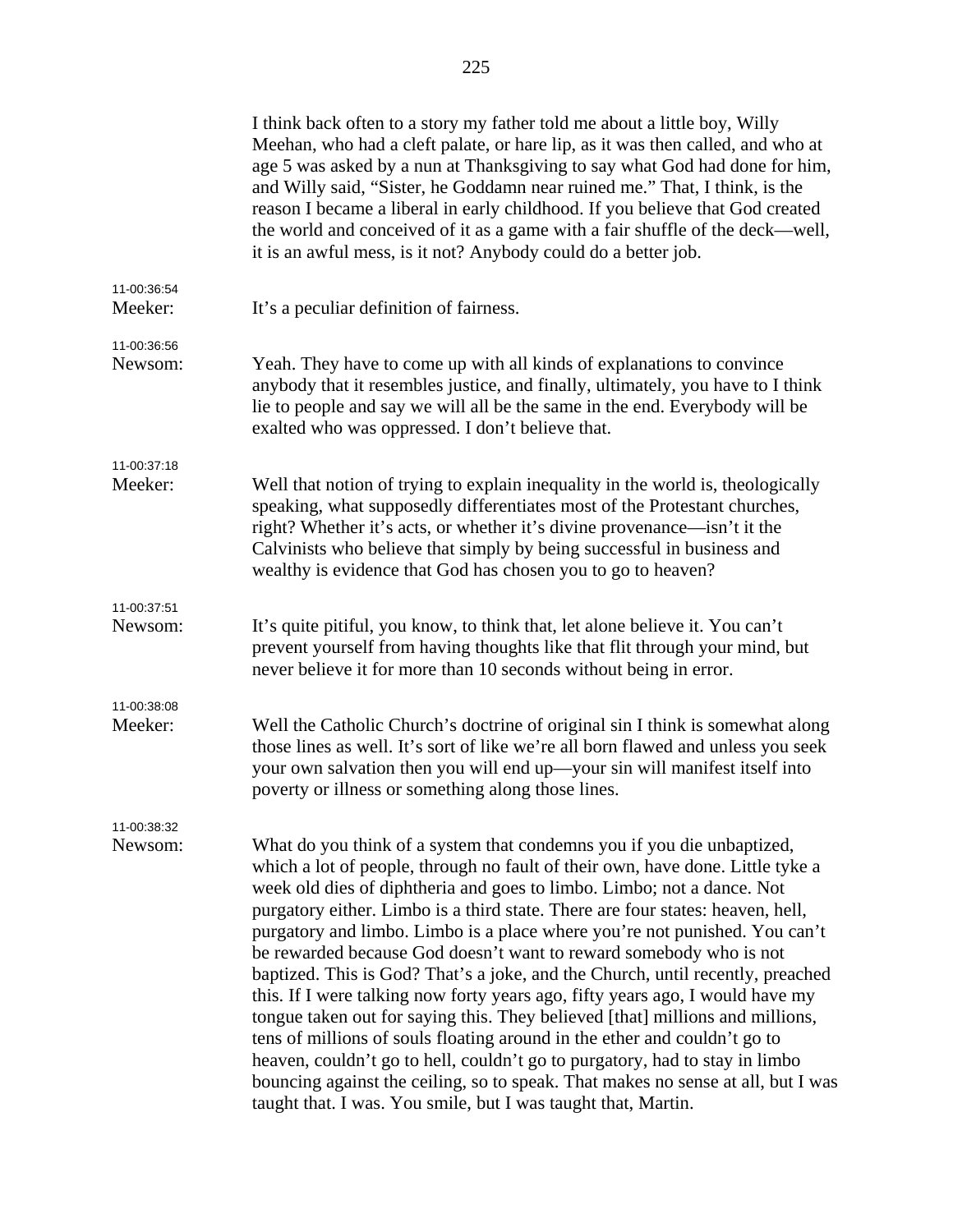| 11-00:40:05<br>Meeker: | I was taught that as well.                                                                                                                                                                                                                                                                                                                                                                                                                                                                                                                                                                            |
|------------------------|-------------------------------------------------------------------------------------------------------------------------------------------------------------------------------------------------------------------------------------------------------------------------------------------------------------------------------------------------------------------------------------------------------------------------------------------------------------------------------------------------------------------------------------------------------------------------------------------------------|
| 11-00:40:06<br>Newsom: | You were? Limbo. Your memory is rusty.                                                                                                                                                                                                                                                                                                                                                                                                                                                                                                                                                                |
| 11-00:40:12<br>Meeker: | I remember at least being taught about purgatory. I had a neighbor friend<br>across the street who had—                                                                                                                                                                                                                                                                                                                                                                                                                                                                                               |
| 11-00:40:18<br>Newsom: | You burn for a couple hundred years. Nothing serious.                                                                                                                                                                                                                                                                                                                                                                                                                                                                                                                                                 |
| 11-00:40:22<br>Meeker: | Oh yeah, exactly. You can burn off your sins.                                                                                                                                                                                                                                                                                                                                                                                                                                                                                                                                                         |
| 11-00:40:27<br>Newsom: | Who knows how long it takes.                                                                                                                                                                                                                                                                                                                                                                                                                                                                                                                                                                          |
| 11-00:40:31<br>Meeker: | There's a formula isn't there?                                                                                                                                                                                                                                                                                                                                                                                                                                                                                                                                                                        |
| 11-00:40:33<br>Newsom: | [Laughs] Father Sarducci had a formula. He said, "The lowest on the scale of<br>sins was self abuse for a little boy," and somebody laughed in the background<br>and he said, "Yeah, you laugh, but it's 25 [cents] per sin and it adds up. It<br>adds up," Sarducci said.                                                                                                                                                                                                                                                                                                                            |
| 11-00:40:57<br>Meeker: | Let's move on to the next chapter in this.                                                                                                                                                                                                                                                                                                                                                                                                                                                                                                                                                            |
| 11-00:41:00<br>Newsom: | Obviously religion is not my strong suit, right?                                                                                                                                                                                                                                                                                                                                                                                                                                                                                                                                                      |
| 11-00:41:04<br>Meeker: | But it's worth discussing, regardless. Let's move on to talk about your<br>relationship with the Getty Family and then the various Getty Trusts.                                                                                                                                                                                                                                                                                                                                                                                                                                                      |
| 11-00:41:23<br>Newsom: | It's very convoluted, but essentially I've worked for fifty years plus for the<br>Getty Family on their trusts and the children's trusts and somebody once put it<br>this way—I think it was Reginald Turner, a great friend of Oscar Wilde, who<br>said, "I was born with a silver spoon in my mouth. Alas, it had somebody<br>else's crest on it." You could say that of me. I went to school with Paul Getty<br>and Gordon Getty, and as a result of my lifelong friendship with them, when<br>they came into great wealth I was around. Their crest was on the silverware,<br>but I was using it. |
| 11-00:42:15<br>Meeker: | I think that regarding your relationship with them, we, I think, basically ended<br>up maybe going through high school and maybe a bit of college about your                                                                                                                                                                                                                                                                                                                                                                                                                                          |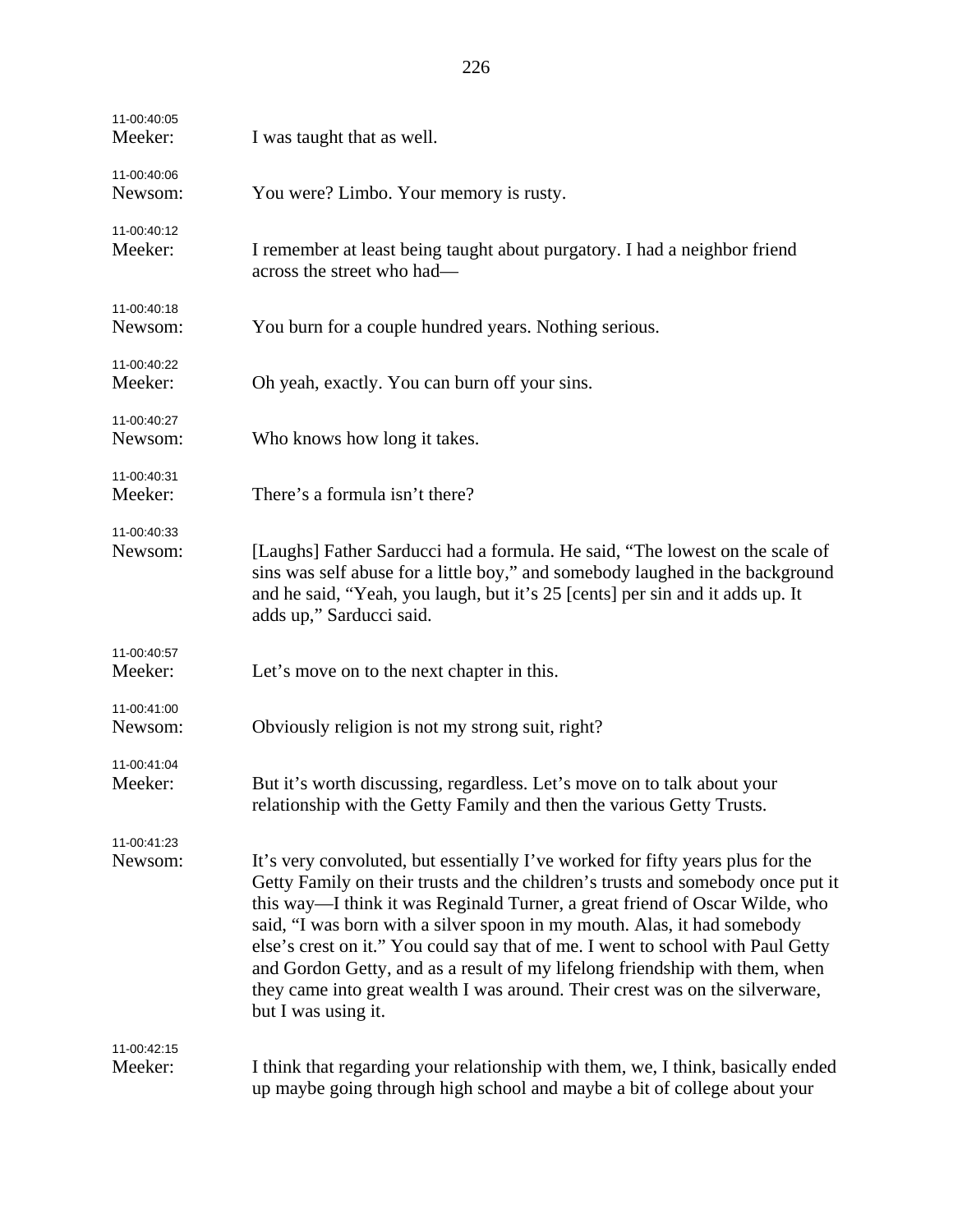|                        | friendship to Gordon and J. Paul the second. Is that how he goes? I understand<br>his name has sort of changed over the years.                                                                                                                                                                                                                                                                                                                                                                                                                                                                                                                                                                                               |
|------------------------|------------------------------------------------------------------------------------------------------------------------------------------------------------------------------------------------------------------------------------------------------------------------------------------------------------------------------------------------------------------------------------------------------------------------------------------------------------------------------------------------------------------------------------------------------------------------------------------------------------------------------------------------------------------------------------------------------------------------------|
| 11-00:42:39<br>Newsom: | J. Paul was baptized, so he couldn't have gone to limbo, as we were saying,<br>but he was baptized at sea in Genoa, Italy as Eugene Paul Getty, and his father<br>was Jean Paul Getty, who died about twenty years ago. Paul was Eugene and I<br>was a great friend of Eugene Paul Getty and his son, who is still alive and in<br>fact is my godson. This is Paul Getty the third I think.                                                                                                                                                                                                                                                                                                                                  |
| 11-00:43:36<br>Meeker: | I know because the names are somewhat peculiar. So I guess one of the ways<br>that you talked about this relationship was that Gordon and Eugene spent a lot<br>of time with your family.                                                                                                                                                                                                                                                                                                                                                                                                                                                                                                                                    |
| 11-00:43:56<br>Newsom: | Yes, on Jefferson Street.                                                                                                                                                                                                                                                                                                                                                                                                                                                                                                                                                                                                                                                                                                    |
| 11-00:43:57<br>Meeker: | Because they were raised by a mother who wasn't always available.                                                                                                                                                                                                                                                                                                                                                                                                                                                                                                                                                                                                                                                            |
| 11-00:44:02<br>Newsom: | J. Paul Getty was living in Europe and he seldom visited over here. He didn't<br>like to travel by air and he was an intense businessman who didn't like long<br>boat trips. He remained in London and they were living in L.A. and then San<br>Francisco. When they lived in San Francisco on Clay Street, Gordon and Paul<br>would often be at my house on Jefferson Street, which was nearby, and<br>Gordon and my father formed a very close relationship. For that matter, Paul<br>Getty, who just died a couple years ago, had in his bedroom in his estate in<br>Oxford, a picture of my father that he kept around all those years. I saw it after<br>his death. My father was a very strong influence on both boys. |
| 11-00:45:31<br>Meeker: | One of the ways you described them was with the story of Gordon presenting<br>you with the issue of <i>Time</i> magazine with his father on the cover that<br>described him as the richest man in the world--and how this was a shock to<br>him. He didn't know this. Clearly that would have been at least a<br>psychological change. I'm wondering if you could describe the process by<br>which Gordon and Paul/Eugene—I don't know what name we should use—<br>got back in touch with their father—                                                                                                                                                                                                                      |
| 11-00:46:08<br>Newsom: | They had very little contact at all.                                                                                                                                                                                                                                                                                                                                                                                                                                                                                                                                                                                                                                                                                         |
| 11-00:46:10<br>Meeker: | Okay, but they eventually claimed some portion of his estate, right?                                                                                                                                                                                                                                                                                                                                                                                                                                                                                                                                                                                                                                                         |
| 11-00:46:15<br>Newsom: | Oh yes.                                                                                                                                                                                                                                                                                                                                                                                                                                                                                                                                                                                                                                                                                                                      |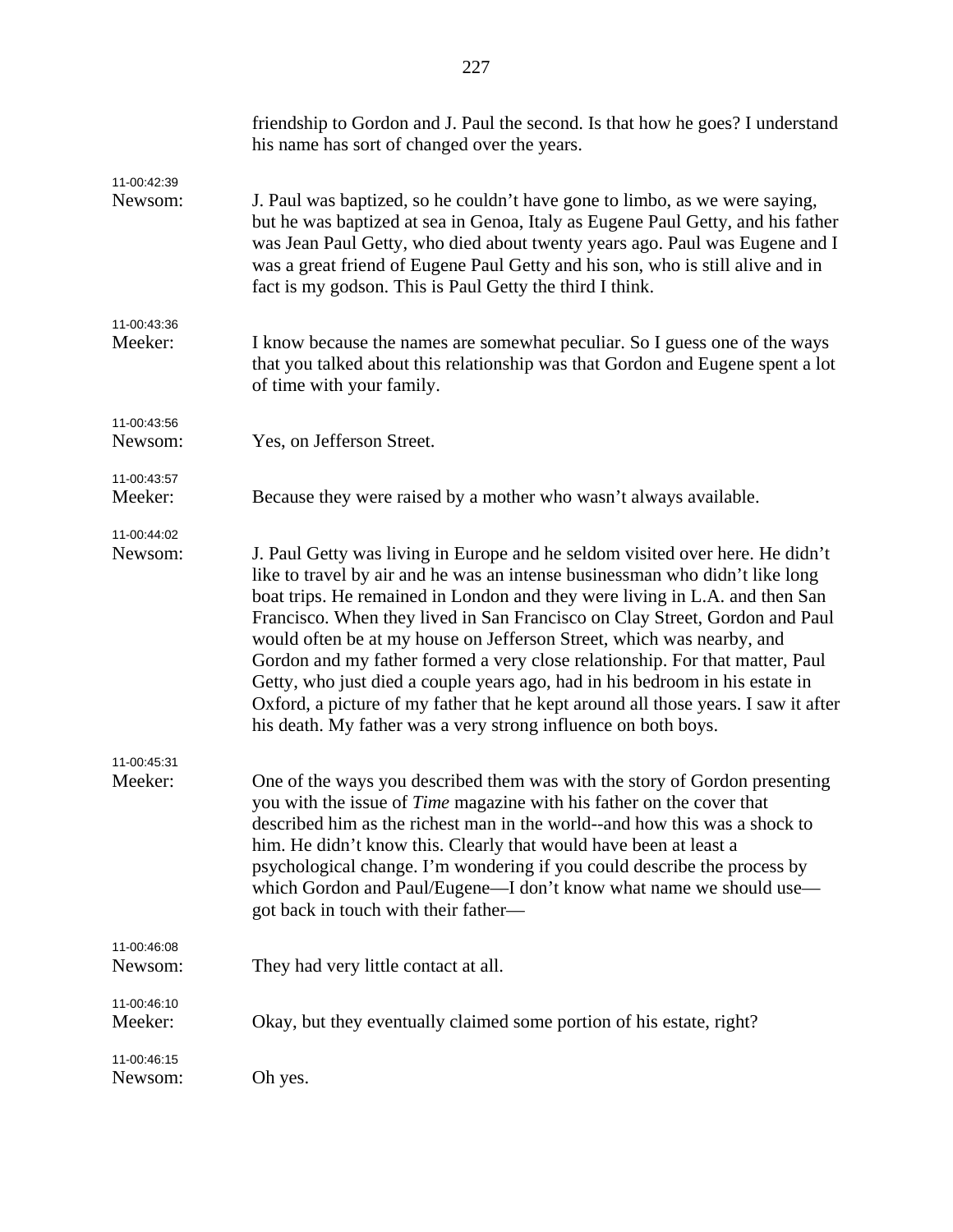| 11-00:46:16<br>Meeker: | Or support from him.                                                                                                                                                                                                                                                                                                                                                                                                                                                                                                                                                                                                                                                                                                                                                                                                                                                                                                                                                                                                                                                                                                                                                                                             |
|------------------------|------------------------------------------------------------------------------------------------------------------------------------------------------------------------------------------------------------------------------------------------------------------------------------------------------------------------------------------------------------------------------------------------------------------------------------------------------------------------------------------------------------------------------------------------------------------------------------------------------------------------------------------------------------------------------------------------------------------------------------------------------------------------------------------------------------------------------------------------------------------------------------------------------------------------------------------------------------------------------------------------------------------------------------------------------------------------------------------------------------------------------------------------------------------------------------------------------------------|
| 11-00:46:18<br>Newsom: | We sued J. Paul. I sued on behalf of Gordon Getty and it was a very<br>convoluted legal story, but suffice it to say that they settled out of court and J.<br>Paul agreed to pay Gordon and his siblings a large sum of money.                                                                                                                                                                                                                                                                                                                                                                                                                                                                                                                                                                                                                                                                                                                                                                                                                                                                                                                                                                                   |
| 11-00:46:39<br>Meeker: | What was the argument that was being used?                                                                                                                                                                                                                                                                                                                                                                                                                                                                                                                                                                                                                                                                                                                                                                                                                                                                                                                                                                                                                                                                                                                                                                       |
| 11-00:46:41<br>Newsom: | Well, it was so esoteric, it's hard to explain. It had to do with the trust and the<br>terms of the trust and the California Principal and Income Act and accretions<br>to the trust, the corpus of which consisted entirely of Tidewater stock. J. Paul<br>kept all the assets of the trust, of which he was the trustee, in common stock<br>and the question was: were stock dividends paid over the years that were kept<br>in the trust and not paid out as income or principal. The court ruled that they<br>were principal and hence not taxable. "Did you think I was going to open up<br>that trust to tax to the IRS? If you were right, hundreds of millions of dollars<br>would be owed in taxes," which is true. I didn't care, for I was representing<br>Gordon in the case, but Charlie Peary said otherwise and that was the<br>disposition of the case. Anyhow that was the legal issue and so time went by.<br>Mr. Getty died, and Gordon became the sole trustee of the trust by convoluted<br>means, but he did and in those days the trustee's fee was enormous and<br>Gordon was the only guy in charge of the whole thing, which is a far cry from<br>what his father intended originally. |
| 11-00:48:56<br>Meeker: | What did his father intend, do you suppose?                                                                                                                                                                                                                                                                                                                                                                                                                                                                                                                                                                                                                                                                                                                                                                                                                                                                                                                                                                                                                                                                                                                                                                      |
| 11-00:49:00<br>Newsom: | He intended to have it run by bankers. Gordon would be one trustee but he<br>would not be the majority trustee. He would be a trustee, but one of several<br>trustees, and over the years things turned out differently. Gordon became the<br>sole trustee.                                                                                                                                                                                                                                                                                                                                                                                                                                                                                                                                                                                                                                                                                                                                                                                                                                                                                                                                                      |
| 11-00:49:26<br>Meeker: | How did that transpire?                                                                                                                                                                                                                                                                                                                                                                                                                                                                                                                                                                                                                                                                                                                                                                                                                                                                                                                                                                                                                                                                                                                                                                                          |
| 11-00:49:19<br>Newsom: | Well, Lansing Hayes, who was a co-trustee, died. A bank that had been<br>nominated as trustee turned it down, leaving Gordon alone, of the qualified<br>trustees in his father's will, and so he was the only one left.                                                                                                                                                                                                                                                                                                                                                                                                                                                                                                                                                                                                                                                                                                                                                                                                                                                                                                                                                                                          |
| 11-00:49:49<br>Meeker: | You know it's interesting. You describe Gordon's and Eugene's upbringing as<br>fairly middle class at least, certainly not excess—they certainly didn't have<br>access to the money of his father, and then I suppose after 1966, when this<br>lawsuit was settled out of court and then after J. Paul's death in '76, his                                                                                                                                                                                                                                                                                                                                                                                                                                                                                                                                                                                                                                                                                                                                                                                                                                                                                       |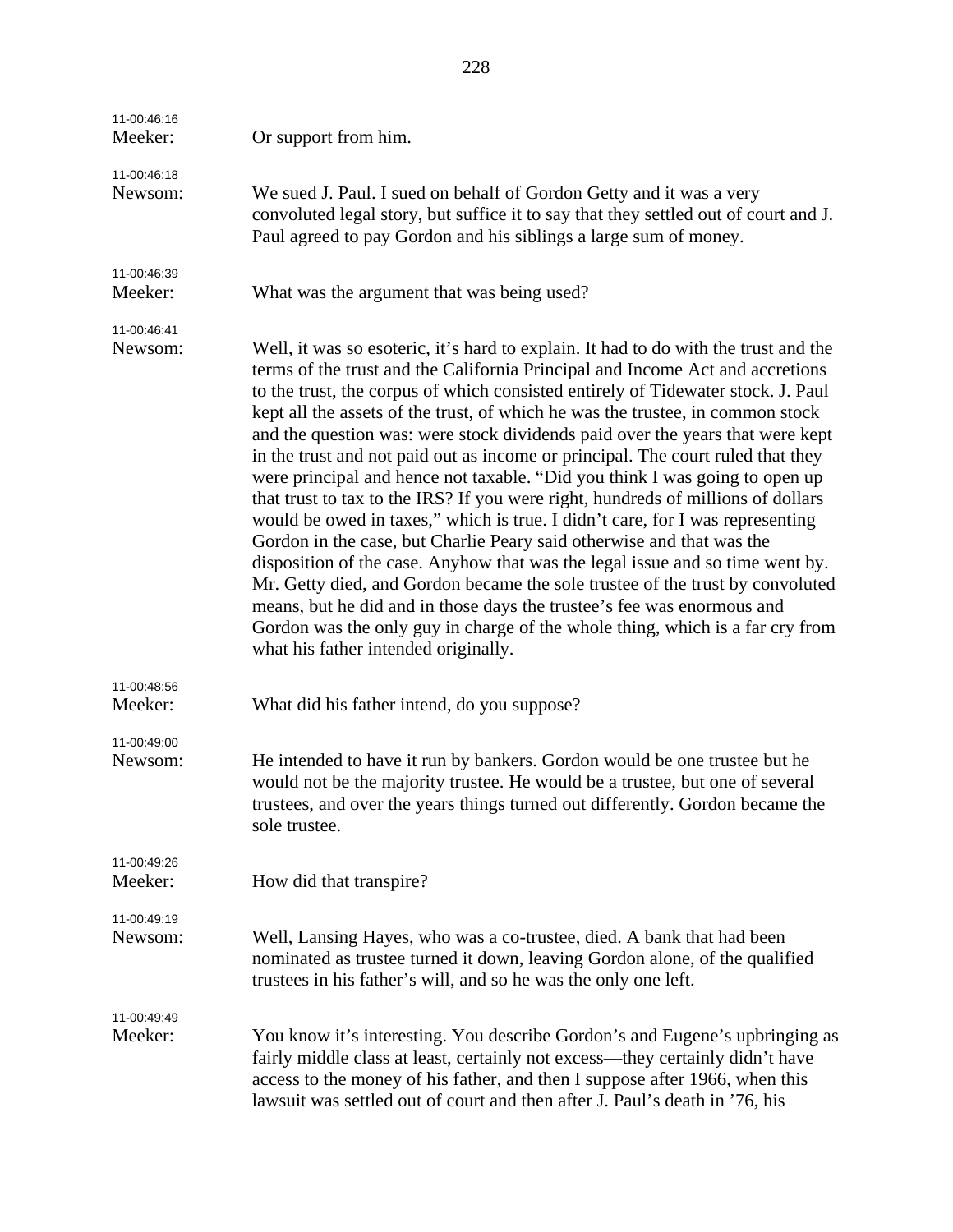|                        | [Gordon's] life fortunes changed quite dramatically. From the perspective of<br>someone who was close friends, can you describe how someone's life<br>changes?                                                                                                                                                                                                                                                                                                                                                                                                                                                                                                                                                                                                                                                                                                                                                                                                                                                                                       |
|------------------------|------------------------------------------------------------------------------------------------------------------------------------------------------------------------------------------------------------------------------------------------------------------------------------------------------------------------------------------------------------------------------------------------------------------------------------------------------------------------------------------------------------------------------------------------------------------------------------------------------------------------------------------------------------------------------------------------------------------------------------------------------------------------------------------------------------------------------------------------------------------------------------------------------------------------------------------------------------------------------------------------------------------------------------------------------|
| 11-00:50:27<br>Newsom: | Yes, he got married. I would take a guess that Gordon and Ann Getty,<br>principally as a result of the income distributions and trustee fees Gordon<br>received, I would say they probably had more discretionary income than<br>anybody in the United States at that time. They had enormous amounts of<br>money. The trust size, before taxes, was \$4 billion and Gordon, as sole<br>income beneficiary, received 100% of the income from \$4 billion as well as a<br>trustee fee. He didn't really want it, but there was nobody else to take it,<br>legally.                                                                                                                                                                                                                                                                                                                                                                                                                                                                                    |
| 11-00:51:42<br>Meeker: | Was the idea that he was then supposed to distribute that to other family<br>members?                                                                                                                                                                                                                                                                                                                                                                                                                                                                                                                                                                                                                                                                                                                                                                                                                                                                                                                                                                |
| 11-00:51:45<br>Newsom: | No.                                                                                                                                                                                                                                                                                                                                                                                                                                                                                                                                                                                                                                                                                                                                                                                                                                                                                                                                                                                                                                                  |
| 11-00:51:46<br>Meeker: | Or that was just the fee of a trustee?                                                                                                                                                                                                                                                                                                                                                                                                                                                                                                                                                                                                                                                                                                                                                                                                                                                                                                                                                                                                               |
| 11-00:51:47<br>Newsom: | It wound up in court. They challenged Gordon's right to be the sole trustee<br>and that lawsuit went on until 1988 and I was very much involved in settling<br>it. I got a law passed that settled the case.                                                                                                                                                                                                                                                                                                                                                                                                                                                                                                                                                                                                                                                                                                                                                                                                                                         |
| 11-00:52:07<br>Meeker: | And what was that?                                                                                                                                                                                                                                                                                                                                                                                                                                                                                                                                                                                                                                                                                                                                                                                                                                                                                                                                                                                                                                   |
| 11-00:52:09<br>Newsom: | It was interesting how it was done. I went to see John Burton and John Burton<br>said, "Talk to Bill Lockyer," who was state senator, was in charge of probate<br>matters. It's a long story, but basically what I did was I convinced Lockyer to<br>push a bill forward enabling people to settle this kind of trust litigation. There<br>were some legal blocks in effect then and Lockyer did this and it was put into<br>law as emergency legislation by Governor Deukmejian. I didn't have any<br>contact with Deukmejian, but I knew my sister was a friend of the person who<br>had charge of the Deukmejian legislative calendar. Carole talked to the<br>legislative secretary, Bob Williams, and Williams called me and asked,<br>"What's the net result of our doing this, signing this bill?" I said, "The net<br>result is putting about twenty lawyers out of business and settling a case that<br>cries out for settlement and distributing the money to all the family right<br>now." He said, "Sounds good to me," and they did it. |
| 11-00:53:47<br>Meeker: | What was the issue that it resolved?                                                                                                                                                                                                                                                                                                                                                                                                                                                                                                                                                                                                                                                                                                                                                                                                                                                                                                                                                                                                                 |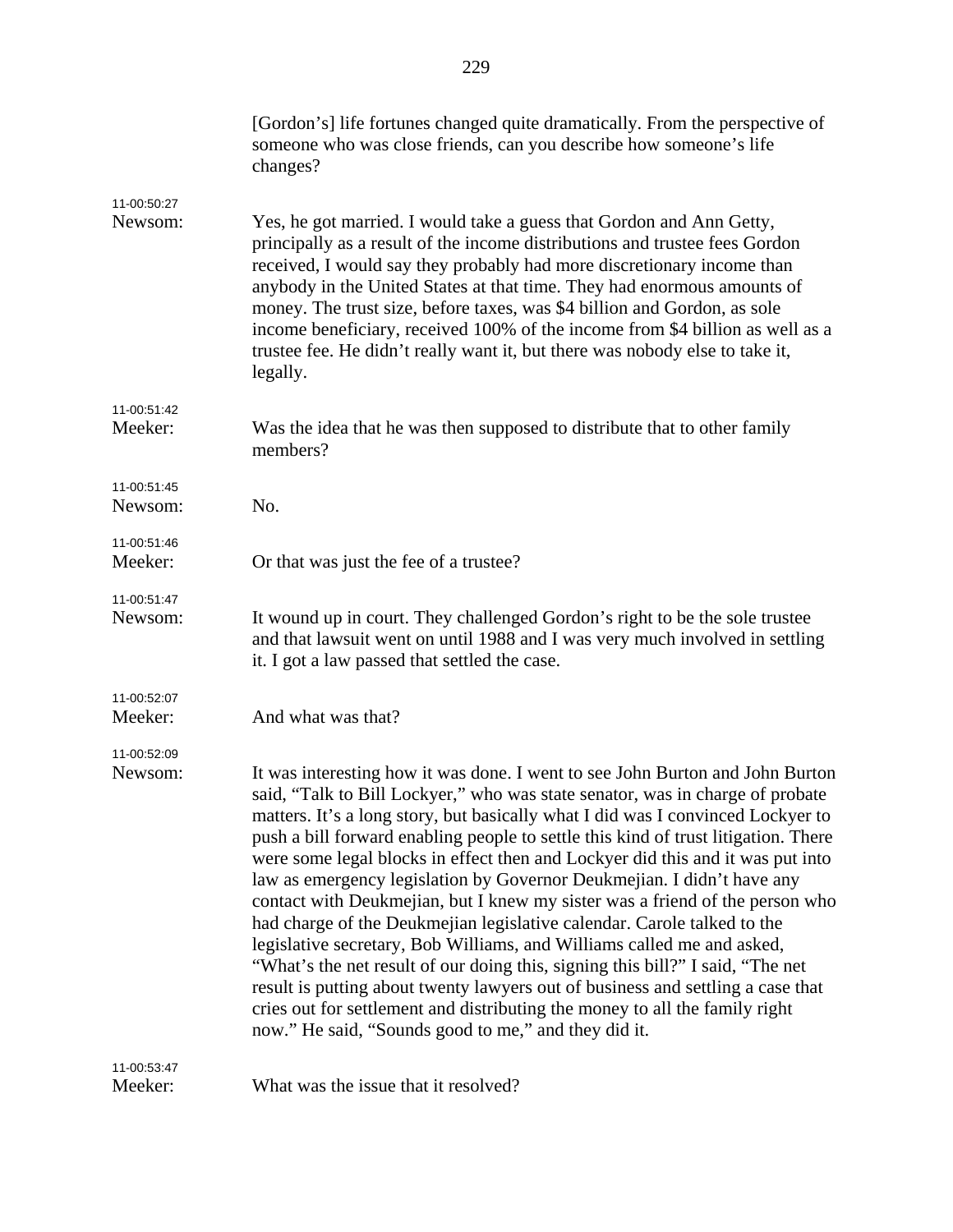| 11-00:53:53         |                                                                                                                                                                                                                                                                                                                                                                                                                                                                                                                                                                                                                                                                                                                                                                                                                                                                                                                                                                                                                                                                                                                                                                                                                                                                                                    |
|---------------------|----------------------------------------------------------------------------------------------------------------------------------------------------------------------------------------------------------------------------------------------------------------------------------------------------------------------------------------------------------------------------------------------------------------------------------------------------------------------------------------------------------------------------------------------------------------------------------------------------------------------------------------------------------------------------------------------------------------------------------------------------------------------------------------------------------------------------------------------------------------------------------------------------------------------------------------------------------------------------------------------------------------------------------------------------------------------------------------------------------------------------------------------------------------------------------------------------------------------------------------------------------------------------------------------------|
| Newsom:             | I'm having a little trouble, Martin, remembering right now because it was<br>something like this. There was some esoteric reason that you could not settle<br>the case without a minor change in the law. I have a Wall Street Journal<br>article that explains the whole thing.                                                                                                                                                                                                                                                                                                                                                                                                                                                                                                                                                                                                                                                                                                                                                                                                                                                                                                                                                                                                                   |
| 11-00:54:26         |                                                                                                                                                                                                                                                                                                                                                                                                                                                                                                                                                                                                                                                                                                                                                                                                                                                                                                                                                                                                                                                                                                                                                                                                                                                                                                    |
| Meeker:             | I guess we don't need to go into great detail in it. I think that for the purpose<br>of doing an interview about this, what's usually helpful is understanding that<br>there's a written record and then there's what you might be able to provide<br>about what happened and how things went forward that wouldn't be obvious<br>in a written record. So we don't necessarily need to go in and think about the<br>minutia of the legislation or the settlement.                                                                                                                                                                                                                                                                                                                                                                                                                                                                                                                                                                                                                                                                                                                                                                                                                                  |
| 11-00:54:58         |                                                                                                                                                                                                                                                                                                                                                                                                                                                                                                                                                                                                                                                                                                                                                                                                                                                                                                                                                                                                                                                                                                                                                                                                                                                                                                    |
| Newsom:             | There are two things that explained what happened. One was a letter I wrote<br>to the IRS as a friend of the family and the second was the article in the legal<br>newspaper-not the Wall Street Journal. It was San Francisco Recorder-<br>explaining what happened and my role in it and saying that I had called<br>Burton. Burton had brought Lockyer in and they designed a bill to authorize<br>the settlement. That was what happened, and in order to do that, as explained<br>to the IRS, I had to have a record that showed that never did I do a favor for<br>Burton. Never did I do a favor for Lockyer and so I paid for my own lunch,<br>sort of speak. I couldn't take either one out to lunch and I told Burton that. He<br>said, "Okay. I'll do it," and he did it. He never received any benefit, whatever,<br>from anybody for doing it, but he did it. That's the only reason the lawsuit<br>settled because one of the lawyers, Seth Hostetler, from a large firm in L.A.,<br>was a lone holdout among the lawyers. He said, "I will never agree to this<br>unless it's authorized by the legislature. If it's not signed and sealed by then,<br>it's not a deal." So I got the bill through and that broke and unclogged the dam<br>so to speak, and it settled immediately. |
| [End Audio File 11] |                                                                                                                                                                                                                                                                                                                                                                                                                                                                                                                                                                                                                                                                                                                                                                                                                                                                                                                                                                                                                                                                                                                                                                                                                                                                                                    |
|                     | Begin Audio File 12 newsom_bill_12_06-16-09.wav                                                                                                                                                                                                                                                                                                                                                                                                                                                                                                                                                                                                                                                                                                                                                                                                                                                                                                                                                                                                                                                                                                                                                                                                                                                    |
| 12-00:00:00         |                                                                                                                                                                                                                                                                                                                                                                                                                                                                                                                                                                                                                                                                                                                                                                                                                                                                                                                                                                                                                                                                                                                                                                                                                                                                                                    |
| Meeker:             | So I'm hoping, and in fairly broad terms without getting too caught up on<br>consideration if it's noggible to evalgin how things shaped. So how the tweet west                                                                                                                                                                                                                                                                                                                                                                                                                                                                                                                                                                                                                                                                                                                                                                                                                                                                                                                                                                                                                                                                                                                                    |

specifics, if it's possible to explain how things changed. So how the trust was arranged prior to the lawsuits, and then the legislation, and then how it looked afterwards—and the degree to which, from your vantage point, the interested parties were satisfied with the new arrangement.

[The following paragraph was expanded in the editing process]

12-00:00:41

Newsom: What happened is this: Gordon had never wanted to be the sole trustee. He was not a bit offended when the court took over the trust and appointed a surrogate trustee, whose name I think was Olson, who was then running the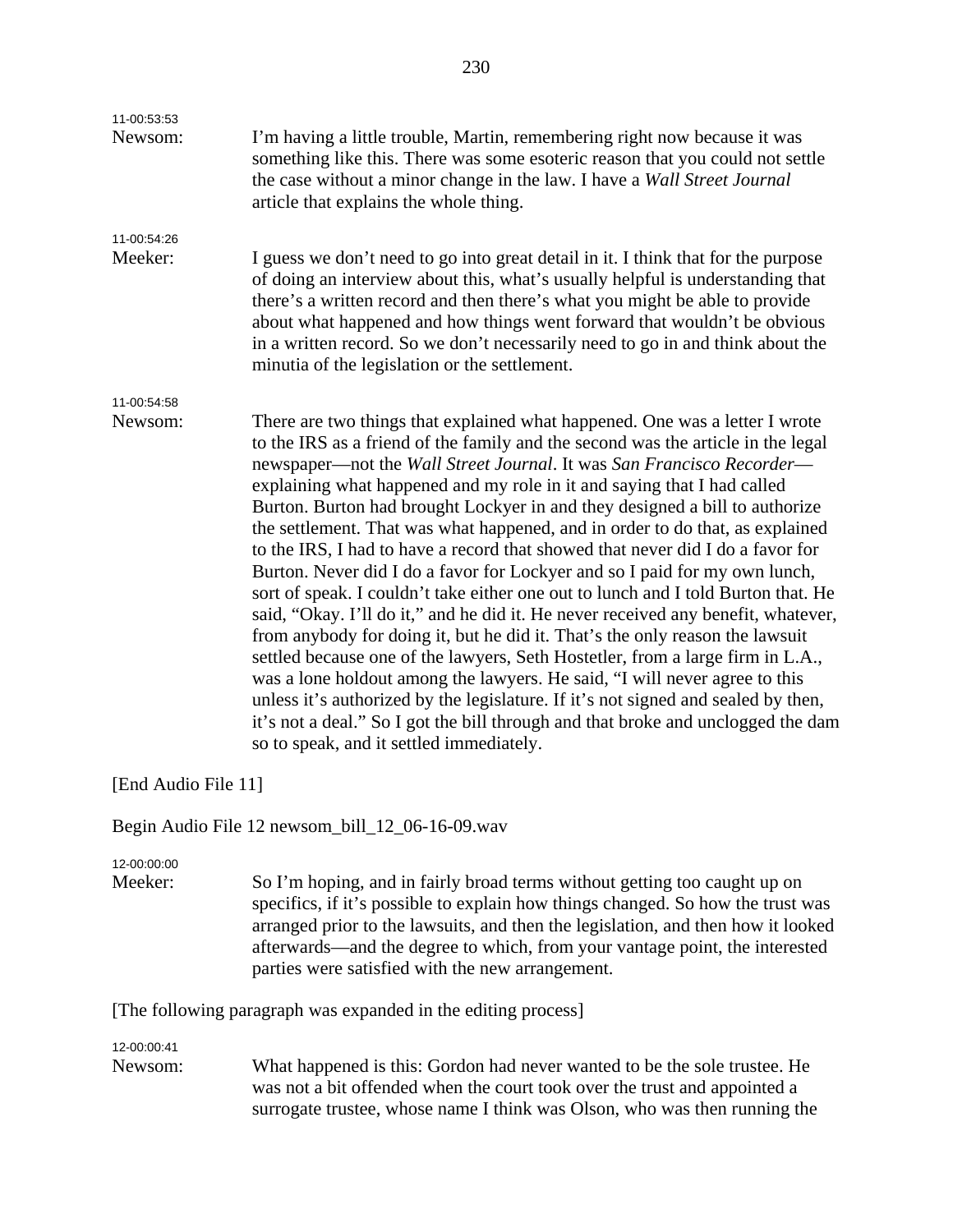|                        | trust. Then when the legislation came through, everybody agreed and the four<br>billion was divided into four equal shares, after reserving one billion for taxes.<br>Thus: after one billion was put aside for taxes, 750 million went in trust to the<br>Gordon Getty family, 750 million went in trust to the Paul Getty family, 750<br>million went in trust to the George Getty family, and 750 million went in trust<br>to the Ronald Getty family, but since Ronald himself was excluded as an<br>income beneficiary, the income on this 750 million was payable to the other<br>brothers and Ronald's children's enjoyment of the principal had to be deferred<br>until the death of the last "measuring" life—that is, until the last to die of the<br>three measuring lives, Gordon, Ronald, and Paul—George having died before<br>his own father, J. Paul Getty. |
|------------------------|-----------------------------------------------------------------------------------------------------------------------------------------------------------------------------------------------------------------------------------------------------------------------------------------------------------------------------------------------------------------------------------------------------------------------------------------------------------------------------------------------------------------------------------------------------------------------------------------------------------------------------------------------------------------------------------------------------------------------------------------------------------------------------------------------------------------------------------------------------------------------------|
|                        | So the Ronald 750 million share was divided into three shares of 250 million<br>each with income payable to Gordon, Paul, and George's daughters,<br>respectively until such time as principal would be distributed to Ronald's<br>children.                                                                                                                                                                                                                                                                                                                                                                                                                                                                                                                                                                                                                                |
|                        | Gordon also decided to step aside and appointed me to manage the 250<br>million that was to pay income to Gordon. So I became the managing trustee<br>for that 250-million-dollar trust, and still occupy that position.                                                                                                                                                                                                                                                                                                                                                                                                                                                                                                                                                                                                                                                    |
| 12-00:03:56<br>Meeker: | So basically the four children got more or less an equal split?                                                                                                                                                                                                                                                                                                                                                                                                                                                                                                                                                                                                                                                                                                                                                                                                             |
| 12-00:04:00<br>Newsom: | Exactly, except that Ronald's share was deferred.                                                                                                                                                                                                                                                                                                                                                                                                                                                                                                                                                                                                                                                                                                                                                                                                                           |
| 12-00:04:01<br>Meeker: | And then for those whose, like George, the bank held it in trust for the<br>children?                                                                                                                                                                                                                                                                                                                                                                                                                                                                                                                                                                                                                                                                                                                                                                                       |
| 12-00:04:06<br>Newsom: | Exactly.                                                                                                                                                                                                                                                                                                                                                                                                                                                                                                                                                                                                                                                                                                                                                                                                                                                                    |
| 12-00:04:09<br>Meeker: | So that basically I guess ended it.                                                                                                                                                                                                                                                                                                                                                                                                                                                                                                                                                                                                                                                                                                                                                                                                                                         |
| 12-00:04:12<br>Newsom: | Everybody was satisfied.                                                                                                                                                                                                                                                                                                                                                                                                                                                                                                                                                                                                                                                                                                                                                                                                                                                    |
| 12-00:04:15<br>Meeker: | You know this question about the trusts goes fairly well beyond my area of<br>knowledge. Can you describe for me what some of the responsibilities of a<br>trustee for a trust are?                                                                                                                                                                                                                                                                                                                                                                                                                                                                                                                                                                                                                                                                                         |
| 12-00:04:32<br>Newsom: | The trustee is a legal owner of the fund. I'm a trustee for the Ronald Trust<br>now, which has current assets of about \$400-500 million, and so together with<br>my co-trustees I hold the legal title to that money, but we hold it in trust for<br>the beneficiaries. It's a very strict standard.                                                                                                                                                                                                                                                                                                                                                                                                                                                                                                                                                                       |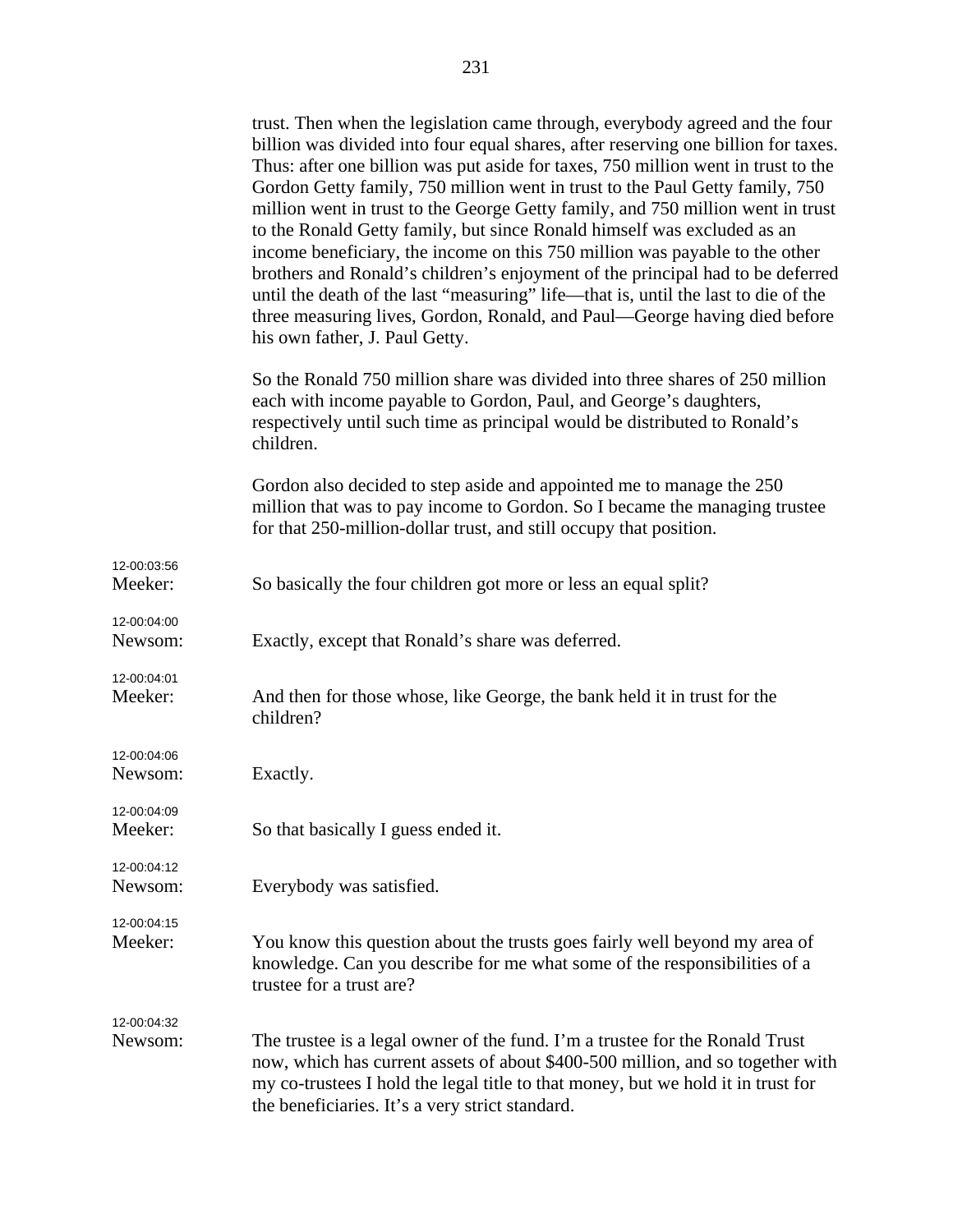| 12-00:04:58<br>Meeker: | Why can't the beneficiaries be owners of the trust?                                                                                                                                                                                                                                                                                                                                                                              |
|------------------------|----------------------------------------------------------------------------------------------------------------------------------------------------------------------------------------------------------------------------------------------------------------------------------------------------------------------------------------------------------------------------------------------------------------------------------|
| 12-00:05:04<br>Newsom: | They can't be because they're the remainder beneficiaries. They have a<br>contingent right to the corpus of the trust but not the right to income.                                                                                                                                                                                                                                                                               |
| 12-00:05:33<br>Meeker: | So as, in essence, trustee, legal owner of a part—                                                                                                                                                                                                                                                                                                                                                                               |
| 12-00:05:41<br>Newsom: | You manage the money for their benefit and for the benefit of the income<br>beneficiary. In the case of the trust I manage, Gordon Getty is the income<br>beneficiary. So if the trust has \$500 million and makes 5 percent a year, that's<br>the income. You're supposed to balance your investment to favor neither the<br>income nor the principal, but both equally. It's impossible to do, but you do<br>the best you can. |
| 12-00:06:21<br>Meeker: | So you've been a trustee for more than one of these?                                                                                                                                                                                                                                                                                                                                                                             |
| 12-00:06:28<br>Newsom: | Since 1988.                                                                                                                                                                                                                                                                                                                                                                                                                      |
| 12-00:06:29<br>Meeker: | '88.                                                                                                                                                                                                                                                                                                                                                                                                                             |
| 12-00:06:30<br>Newsom: | Twenty years.                                                                                                                                                                                                                                                                                                                                                                                                                    |
| 12-00:06:31<br>Meeker: | Okay, but I mean you've been solely a trustee for the Ronald Trust, is that<br>correct?                                                                                                                                                                                                                                                                                                                                          |
| 12-00:06:37<br>Newsom: | Exactly.                                                                                                                                                                                                                                                                                                                                                                                                                         |
| 12-00:06:38<br>Meeker: | Okay, and from the way you've described it, Gordon Getty is the sole trustee<br>for the Gordon Trust, is that correct?                                                                                                                                                                                                                                                                                                           |
| 12-00:06:48<br>Newsom: | Yes. At first he was sole trustee and later his children became minority co-<br>trustees.                                                                                                                                                                                                                                                                                                                                        |
| 12-00:06:49<br>Meeker: | Okay. I know this is rather complex and I'm probably not asking the right<br>questions about it. What else might be worthwhile explaining about this in<br>thinking about this as a legacy for the Getty Family and understanding about<br>how their trust works?                                                                                                                                                                |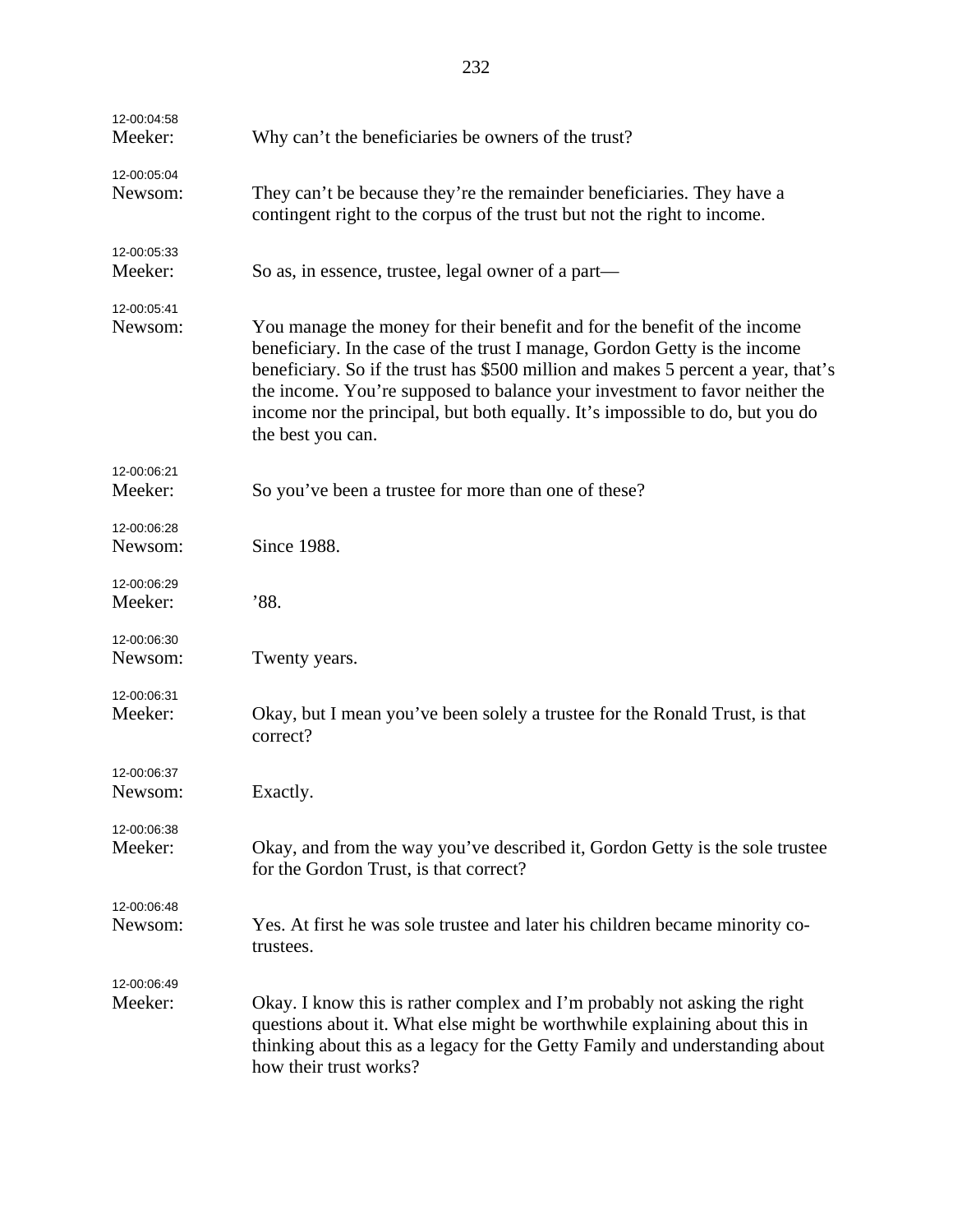| 12-00:07:15            |                                                                                                                                                                                                                                                                                                                                                                                                                                                                                                                                                                                                                                                                                                                                                                                                                                                                             |
|------------------------|-----------------------------------------------------------------------------------------------------------------------------------------------------------------------------------------------------------------------------------------------------------------------------------------------------------------------------------------------------------------------------------------------------------------------------------------------------------------------------------------------------------------------------------------------------------------------------------------------------------------------------------------------------------------------------------------------------------------------------------------------------------------------------------------------------------------------------------------------------------------------------|
| Newsom:                | You know J. Paul Getty set up a charitable trust, which is the Getty<br>Foundation. It's much larger than these trusts and the family has nothing to do<br>with managing it and that's really the legacy of J. Paul Getty. He locked up<br>this enormous amount of money for charitable purposes and kept it from being<br>taxed. There's plenty of money for individuals, more than they need. In the<br>case of Gordon's boys and his girls, seven children, they will take each one<br>seventh when Gordon dies. It will be a couple hundred million apiece after<br>taxes. That should get them by I think, easily, and Gordon feels the same way.                                                                                                                                                                                                                      |
| 12-00:08:17<br>Meeker: | How was it that you were brought in to be a trustee for the Ronald Trust?                                                                                                                                                                                                                                                                                                                                                                                                                                                                                                                                                                                                                                                                                                                                                                                                   |
|                        |                                                                                                                                                                                                                                                                                                                                                                                                                                                                                                                                                                                                                                                                                                                                                                                                                                                                             |
| 12-00:08:23<br>Newsom: | Well, I think two things. I think Gordon understood that I was one of the<br>architects of the settlement. He knew I was leaving the bench fairly soon and I<br>think he wanted to do a favor for me and I think he had confidence in my<br>judgment and he had seen the way I'd worked for years behind the scenes to<br>settle the differences among the kids. I had a gift for that. I think I had good<br>relations with all of the people involved, with Paul Getty and his children,<br>whom I knew well. I mentioned that his older son, Paul, was my godson. So I<br>was sort of involved in all the families by friendship and they had confidence<br>in me, I think, and knew I was honest. They'd rather deal with me than with a<br>bank, which is a good thing too because banks tend to be odd, and as we now<br>know, especially recently. They go bankrupt. |
| 12-00:09:40<br>Meeker: | How have you, as trustee, navigated periods of economic difficulty?                                                                                                                                                                                                                                                                                                                                                                                                                                                                                                                                                                                                                                                                                                                                                                                                         |
| 12-00:09:48            |                                                                                                                                                                                                                                                                                                                                                                                                                                                                                                                                                                                                                                                                                                                                                                                                                                                                             |
| Newsom:                | I weathered the storm about as well as the other trusts. We have taken our<br>lumps lately. We each started with \$250 million in '88 and that's, I said,<br>maybe \$500, \$450-500 million now, but it's been as high as \$800 million in<br>recent past. Everybody's dropped about 30-40 percent over the last few years.<br>The markets have dropped that much. Whether it will come back I can't say,<br>but I doubt that it will quite come back to where it was. We'll see, but we<br>weathered the storm pretty well. In other words, having paid out a lot of<br>income to Gordon Getty over the years, after that we still have grown the<br>principal from \$250 to \$450 or \$500 right now. That's not bad.                                                                                                                                                     |
| 12-00:10:45<br>Meeker: | I just think about being lifetime friends with someone and being lifetime<br>friends is almost like siblings. Sometimes your lifetime relationship is<br>probably assured, but there's still a possibility for strains to be placed on that<br>relationship and I would imagine that in essence being the money manager for<br>one of your best friends during a period of economic difficulty could be quite<br>difficult and potentially put strains on relationships.                                                                                                                                                                                                                                                                                                                                                                                                    |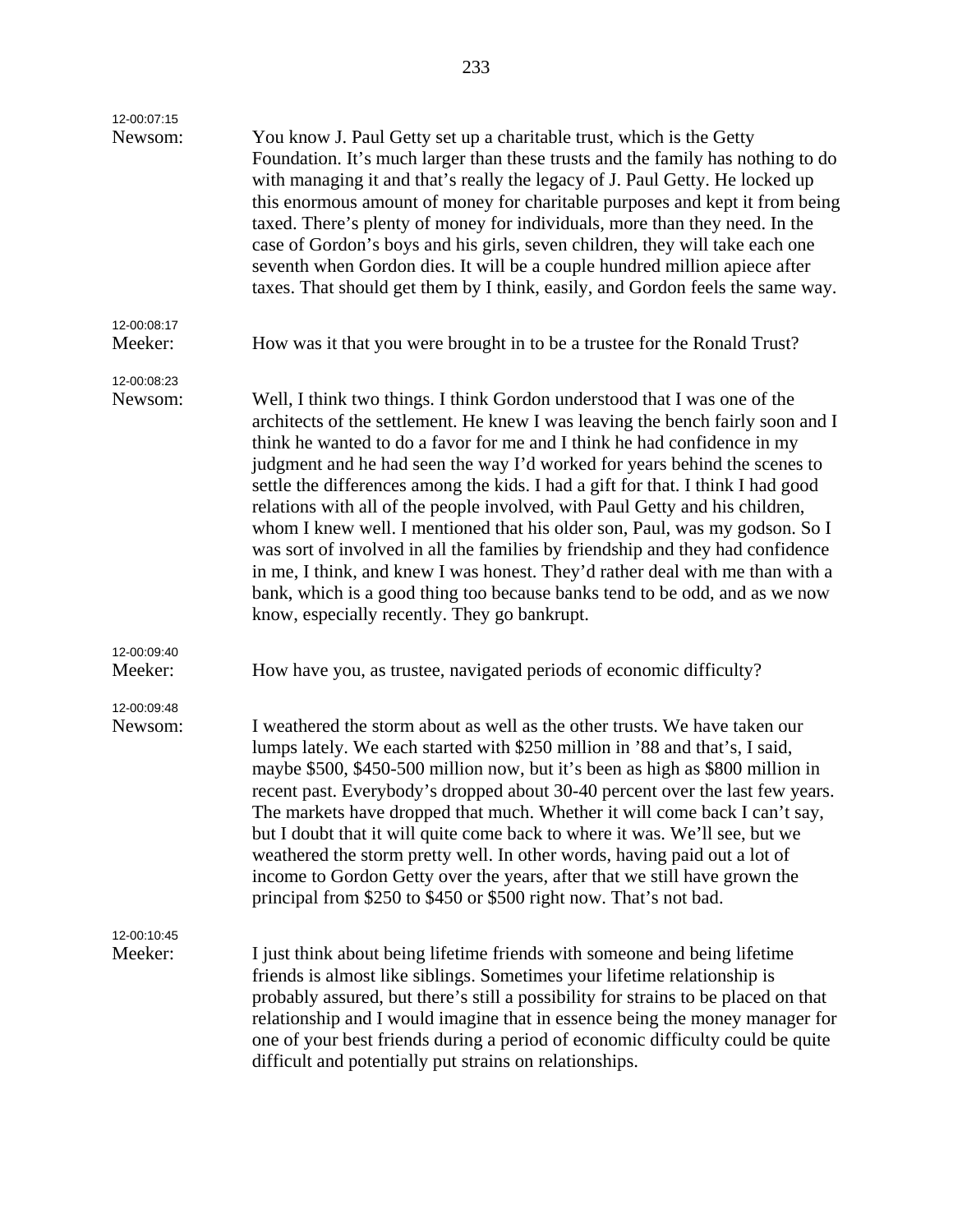| 12-00:11:21            |                                                                                                                                                                                                                                                                                                                                                                                                                                                                                                                                                                                                                                                                                                                                                                                                                                                                                                                                                                                                                                                                                                                                                     |
|------------------------|-----------------------------------------------------------------------------------------------------------------------------------------------------------------------------------------------------------------------------------------------------------------------------------------------------------------------------------------------------------------------------------------------------------------------------------------------------------------------------------------------------------------------------------------------------------------------------------------------------------------------------------------------------------------------------------------------------------------------------------------------------------------------------------------------------------------------------------------------------------------------------------------------------------------------------------------------------------------------------------------------------------------------------------------------------------------------------------------------------------------------------------------------------|
| Newsom:                | Not so, because remember that Gordon Getty receives the income from this<br>trust, but he has a lot of other income, a lot. So there's no pressure on him at<br>all. If we were talking about \$1 million and the income from \$1 million, I<br>would tell you now I think if you were a prudent investor you'd be lucky to<br>get \$30,000 a year on \$1 million. That would not please the person receiving<br>it. He would be saying, "I have \$1 million in trust and you only created \$20-<br>30,000 of income a year before inflation? So in Gordon's case he's always<br>said to me, "Bill, don't worry about my income. Invest for total return. If you<br>see a great deal with growth in it, then pass up the income possibilities and go<br>for the growth. Make the best deal for everybody." That's an ideal situation<br>for trustee to be in. Usually you have either the one side—the income<br>beneficiaries—or the other—the owners of the trust corpus—at your throat<br>saying, "Why don't you produce more? Why don't you grow this more?" No<br>tension for me at all. I think Gordon's been a very easy person to work for. |
| 12-00:13:21<br>Meeker: | Do you approach it with a particular philosophy toward investing?                                                                                                                                                                                                                                                                                                                                                                                                                                                                                                                                                                                                                                                                                                                                                                                                                                                                                                                                                                                                                                                                                   |
| 12-00:13:26<br>Newsom: | No.                                                                                                                                                                                                                                                                                                                                                                                                                                                                                                                                                                                                                                                                                                                                                                                                                                                                                                                                                                                                                                                                                                                                                 |
| 12-00:13:27<br>Meeker: | Do you work with professional investors?                                                                                                                                                                                                                                                                                                                                                                                                                                                                                                                                                                                                                                                                                                                                                                                                                                                                                                                                                                                                                                                                                                            |
| 12-00:13:29<br>Newsom: | Experts. I go to the best people I can find. You will learn there are a lot of<br>good people and a lot of mediocre people and good people who become<br>mediocre with time and you just go by the book and you invest<br>conservatively. Don't take a lot of chances, you think, and you still lose<br>money in these markets now. It's pretty hard to keep it.                                                                                                                                                                                                                                                                                                                                                                                                                                                                                                                                                                                                                                                                                                                                                                                    |
| 12-00:14:01<br>Meeker: | I mean, blue chips are conservative investments, but blue chips have been<br>some of the most underperforming. Look at GM.                                                                                                                                                                                                                                                                                                                                                                                                                                                                                                                                                                                                                                                                                                                                                                                                                                                                                                                                                                                                                          |
| 12-00:14:07<br>Newsom: | Look at GM. Look at GE. Look at banks. Look at stocks that were good<br>companies plunging from \$100 to \$10 in a year, a year and a half. It's been a<br>tough road.                                                                                                                                                                                                                                                                                                                                                                                                                                                                                                                                                                                                                                                                                                                                                                                                                                                                                                                                                                              |
| 12-00:14:27<br>Meeker: | I assume that when you maybe take on a new investor, somebody who will<br>invest your money, you meet with them personally and probably look through<br>their portfolio. There's of course the past performance, right, of how well their<br>investments have done.                                                                                                                                                                                                                                                                                                                                                                                                                                                                                                                                                                                                                                                                                                                                                                                                                                                                                 |
| 12-00:14:42<br>Newsom: | It has to be good. Why get somebody with no track record?                                                                                                                                                                                                                                                                                                                                                                                                                                                                                                                                                                                                                                                                                                                                                                                                                                                                                                                                                                                                                                                                                           |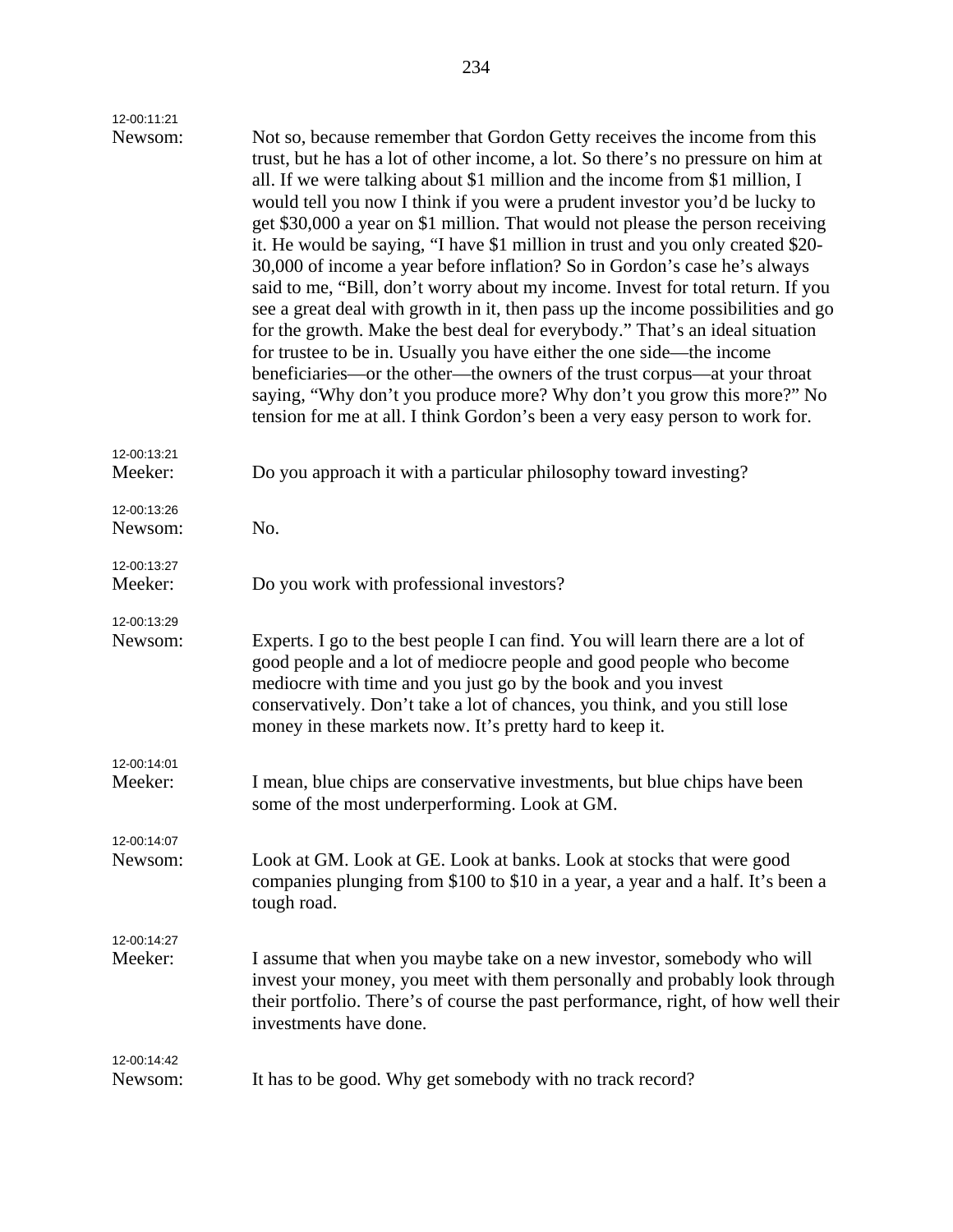| 12-00:14:46<br>Meeker: | I kind of wonder also what else about somebody would make you go to them?                                                                                                                                                                                                                                                                                                                                                                                                                                                                                                                 |
|------------------------|-------------------------------------------------------------------------------------------------------------------------------------------------------------------------------------------------------------------------------------------------------------------------------------------------------------------------------------------------------------------------------------------------------------------------------------------------------------------------------------------------------------------------------------------------------------------------------------------|
| 12-00:14:52<br>Newsom: | Well nowadays, Martin, I don't really deal with them directly. I have people<br>who advise me. We talk to three or four people and they say, "This fellow is<br>better because of this." So I get out of harm's way.                                                                                                                                                                                                                                                                                                                                                                      |
| 12-00:15:11<br>Meeker: | So this person might be an expert in genetics or something like that?                                                                                                                                                                                                                                                                                                                                                                                                                                                                                                                     |
| 12-00:15:17<br>Newsom: | I'll give you a great example. We have a gentleman who's worked for the<br>trust for twenty years. His name is Frank Reps and he deals with precious<br>metals, gold, silver, platinum, and with oil. That's what he does. He's brilliant<br>at it. He's made a lot of money for us, but I've kept him for twenty years and<br>there are people with better records. I like the fellow. He always explains<br>himself clearly. He's very conservative. He acts with your money as if it was<br>his own money. I can't say anything better about a money manager than that.                |
| 12-00:16:01<br>Meeker: | As a trustee, have you ever had to deal with conflict of interest, meaning not a<br>legal conflict of interest, but more of an ideological or moral conflict of<br>interest?                                                                                                                                                                                                                                                                                                                                                                                                              |
| 12-00:16:14<br>Newsom: | No.                                                                                                                                                                                                                                                                                                                                                                                                                                                                                                                                                                                       |
| 12-00:16:15<br>Meeker: | Such as investing in oil companies while at the time you have, you know<br>you're advocating for maybe lawsuits against those companies?                                                                                                                                                                                                                                                                                                                                                                                                                                                  |
| 12-00:16:25<br>Newsom: | No. I made a clean separation in my mind between these two things. I might<br>not want to deal with a lumber company because I don't like their practices,<br>but if they make money, as a trustee, I'm interested. I'm pragmatic because<br>it's not my money. It's somebody else's. If it were mine I'd have a different<br>standard.                                                                                                                                                                                                                                                   |
| 12-00:16:51<br>Meeker: | Do you invest your own funds I assume, based on your income?                                                                                                                                                                                                                                                                                                                                                                                                                                                                                                                              |
| 12-00:16:57<br>Newsom: | I have a 401K plan as a retired judge. I don't make a lot of money doing this<br>for the family. I make about \$200,000 a year before taxes. Some years more,<br>some less. When I left the bench, I had no savings, except my judicial<br>pension. That's a good pension, but it's taxable. So I've been able to put away<br>about close to \$1 million in savings in my 401K over twenty years. It's a little<br>less than that. It's been going down. I don't invest side by side with the trust. I<br>keep my money in just a few things, gold, silver. I don't want to worry about a |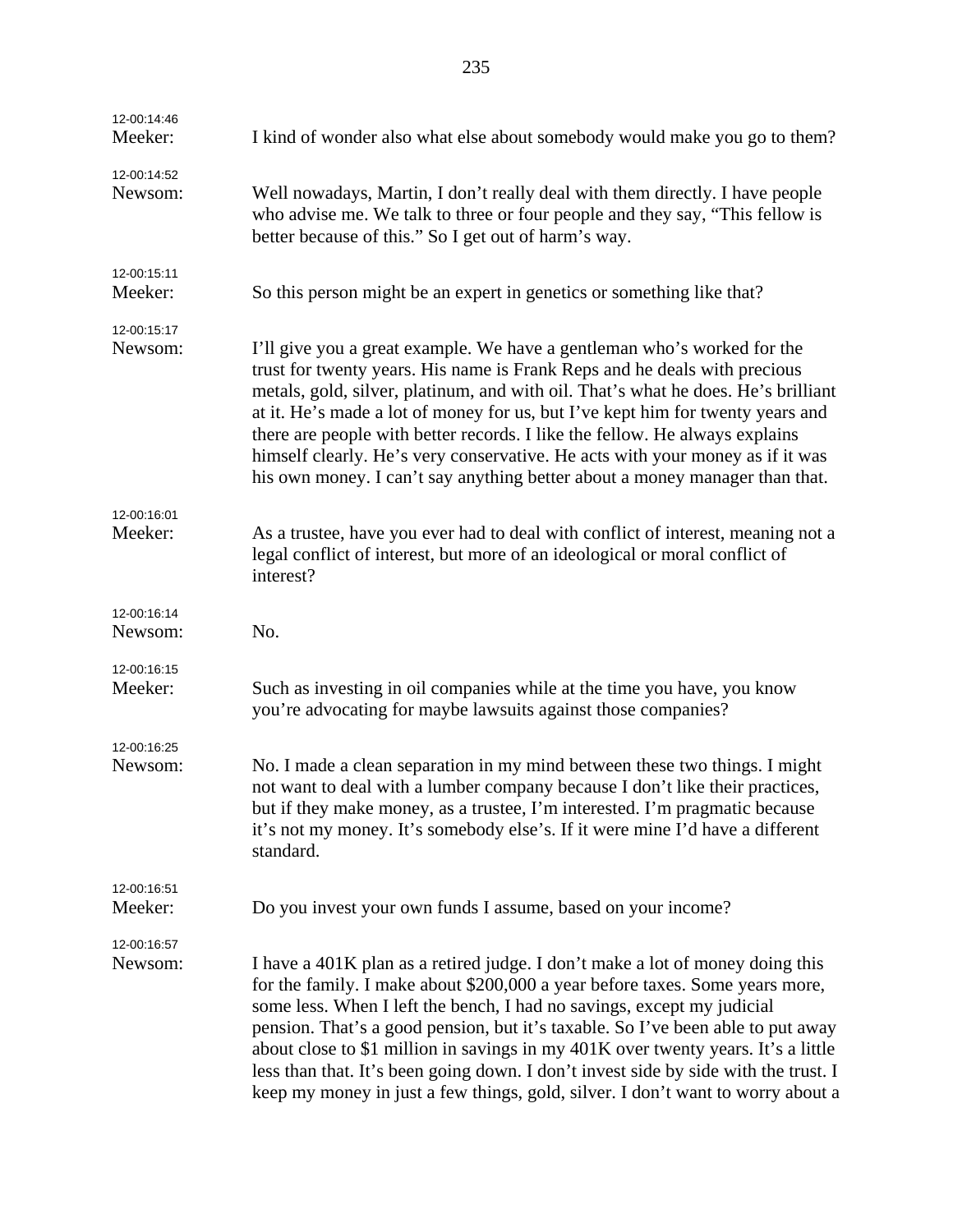|                        | tiny amount of money competing with the larger amount of money. So I'll let<br>somebody else worry about it.                                                                                                                                                                                                                                                                                                                                                                                                                                                                                                                                                                                                                                                                                                                                                                                                                                                                                                                                                                                                                     |
|------------------------|----------------------------------------------------------------------------------------------------------------------------------------------------------------------------------------------------------------------------------------------------------------------------------------------------------------------------------------------------------------------------------------------------------------------------------------------------------------------------------------------------------------------------------------------------------------------------------------------------------------------------------------------------------------------------------------------------------------------------------------------------------------------------------------------------------------------------------------------------------------------------------------------------------------------------------------------------------------------------------------------------------------------------------------------------------------------------------------------------------------------------------|
| 12-00:18:03<br>Meeker: | So you don't have such a portfolio that you really have to consider the<br>ideological consequences for your own investing?                                                                                                                                                                                                                                                                                                                                                                                                                                                                                                                                                                                                                                                                                                                                                                                                                                                                                                                                                                                                      |
| 12-00:18:08<br>Newsom: | I do, but I don't. Most of the Getty boys are sensitive environmentally as I am,<br>pretty much so, and I take some credit for that because when they were kids I<br>used to take them out all the time on river trips and places like Yosemite and I<br>spent a lot of time making sure they were aware of the responsibilities and<br>also aware of the advantages they were given. They were pretty good kids I<br>think and have done well.                                                                                                                                                                                                                                                                                                                                                                                                                                                                                                                                                                                                                                                                                  |
| 12-00:18:55<br>Meeker: | You know, one thing I don't know that we actually discussed was the 1973<br>incident with J. Paul III in Italy. Do you feel like that's been recounted enough<br>elsewhere?                                                                                                                                                                                                                                                                                                                                                                                                                                                                                                                                                                                                                                                                                                                                                                                                                                                                                                                                                      |
| 12-00:19:10<br>Newsom: | The kidnapping?                                                                                                                                                                                                                                                                                                                                                                                                                                                                                                                                                                                                                                                                                                                                                                                                                                                                                                                                                                                                                                                                                                                  |
| 12-00:19:12<br>Meeker: | Yes. There are books written about it.                                                                                                                                                                                                                                                                                                                                                                                                                                                                                                                                                                                                                                                                                                                                                                                                                                                                                                                                                                                                                                                                                           |
| 12-00:19:13<br>Newsom: | You know there are people who believe that young Paul was complicit in it.<br>Those people included his father. I never did, but I could be wrong. I never<br>knew for sure, but it wouldn't serve any purpose now if I concluded that he<br>had been because he was sixteen years old and had no idea what he was doing<br>in general. He was a hippy and sort of a street kid in those days, but it's very<br>sad what's happened with Paul. He's a great, great fellow; a very fine person,<br>good mind and pretty badly impaired now. Blind, paralyzed. His mother, Gail,<br>is a fabulous person who takes great care of him. He's got a good mind. He<br>lives the life of the mind. He's a good poet. He loves music. It is<br>heartbreaking to see him in this condition, but he makes the best of it and he's<br>come out of the pit, so to speak. He was estranged from his father for years<br>and years and from his grandfather, but he wound up being close to his father<br>at the end. His ex-wife is still close to the family. She's a wonderful person.<br>Gisela. So it's not as sad as it could have been. |
| 12-00:21:08<br>Meeker: | You know it's interesting. The way that you talk about your relationship with<br>the Getty Family is interesting and I've told you before, I come from a fairly<br>big Catholic family. There's at least one other family that has sort of had a<br>parallel existence and when I was young I couldn't really tell who were my<br>blood uncles and who weren't. I guess I don't really know how to ask this as a<br>question, but what is the degree to which you differentiate? I guess do you see                                                                                                                                                                                                                                                                                                                                                                                                                                                                                                                                                                                                                              |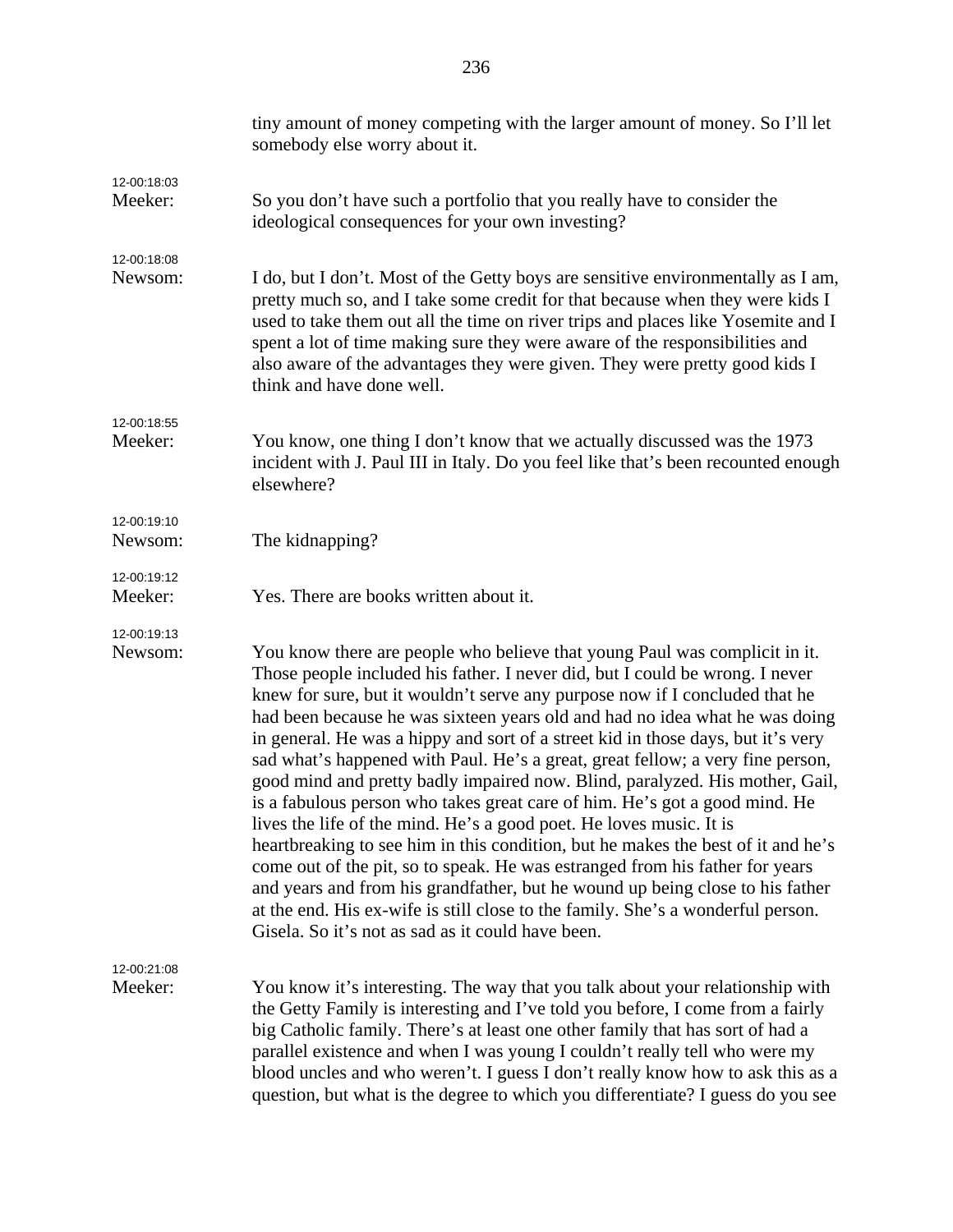|                        | the Getty Family as family, and if so, how does that conception of family<br>differ from your blood siblings?                                                                                                                                                                                                                                                                                                                            |
|------------------------|------------------------------------------------------------------------------------------------------------------------------------------------------------------------------------------------------------------------------------------------------------------------------------------------------------------------------------------------------------------------------------------------------------------------------------------|
| 12-00:21:57<br>Newsom: | I do see the family as almost an extension of my own. It's difficult to talk on                                                                                                                                                                                                                                                                                                                                                          |
|                        | the subject without dipping into the realm of cliché. It's true that great wealth,<br>by itself, never made anybody happy. The only people I've ever seen who are<br>satisfied with life are people who achieve something beyond mere wealth.                                                                                                                                                                                            |
|                        | Paul's children are doing well, but it wasn't money that made them do well. It<br>was something else that they had inside them. Aileen has become a very<br>passionate worker in the AIDS field. Tara, the youngest, is in Africa now<br>running a business. Mark Getty has done remarkably well with Getty Images.<br>But I have learned that simply giving a person a lot of money and saying here,<br>have a good time, is a mistake. |
| 12-00:24:30<br>Meeker: | That might be a decent segue to talk about your own family and your two<br>children and about the life paths that they've chosen, certainly both of whom<br>are doing something.                                                                                                                                                                                                                                                         |
| 12-00:24:47<br>Newsom: | Yes. Hard workers.                                                                                                                                                                                                                                                                                                                                                                                                                       |
| 12-00:24:51<br>Meeker: | Most of the time in which they were growing up you were living up in Placer<br>County and then commuting down here when you were on the bench, right?                                                                                                                                                                                                                                                                                    |
| 12-00:25:05<br>Newsom: | Yes.                                                                                                                                                                                                                                                                                                                                                                                                                                     |
| 12-00:25:06<br>Meeker: | I guess this is probably an impossible question. I'll just talk about it<br>personally. So like for instance when I grew up, my father really wanted me to<br>go into business school, so much so that he marked my college applications,<br>along those lines.                                                                                                                                                                          |
| 12-00:25:31<br>Newsom: | He wanted you to?                                                                                                                                                                                                                                                                                                                                                                                                                        |
| 12-00:25:32            |                                                                                                                                                                                                                                                                                                                                                                                                                                          |
| Meeker:                | Go to business school and I was a decent, but not stellar, student in high<br>school and didn't really know what I wanted to do and I was open for that<br>influence at the time. I'm wondering what is the degree to which your kids<br>would come to you for advice about life-course issues? What sort of advice<br>did you give?                                                                                                     |
| 12-00:26:03<br>Newsom: | First and foremost, I was divorced from Tessa, their mother. Second, I never<br>remarried and neither did she. Thirdly, we remained great friends. I'm not                                                                                                                                                                                                                                                                               |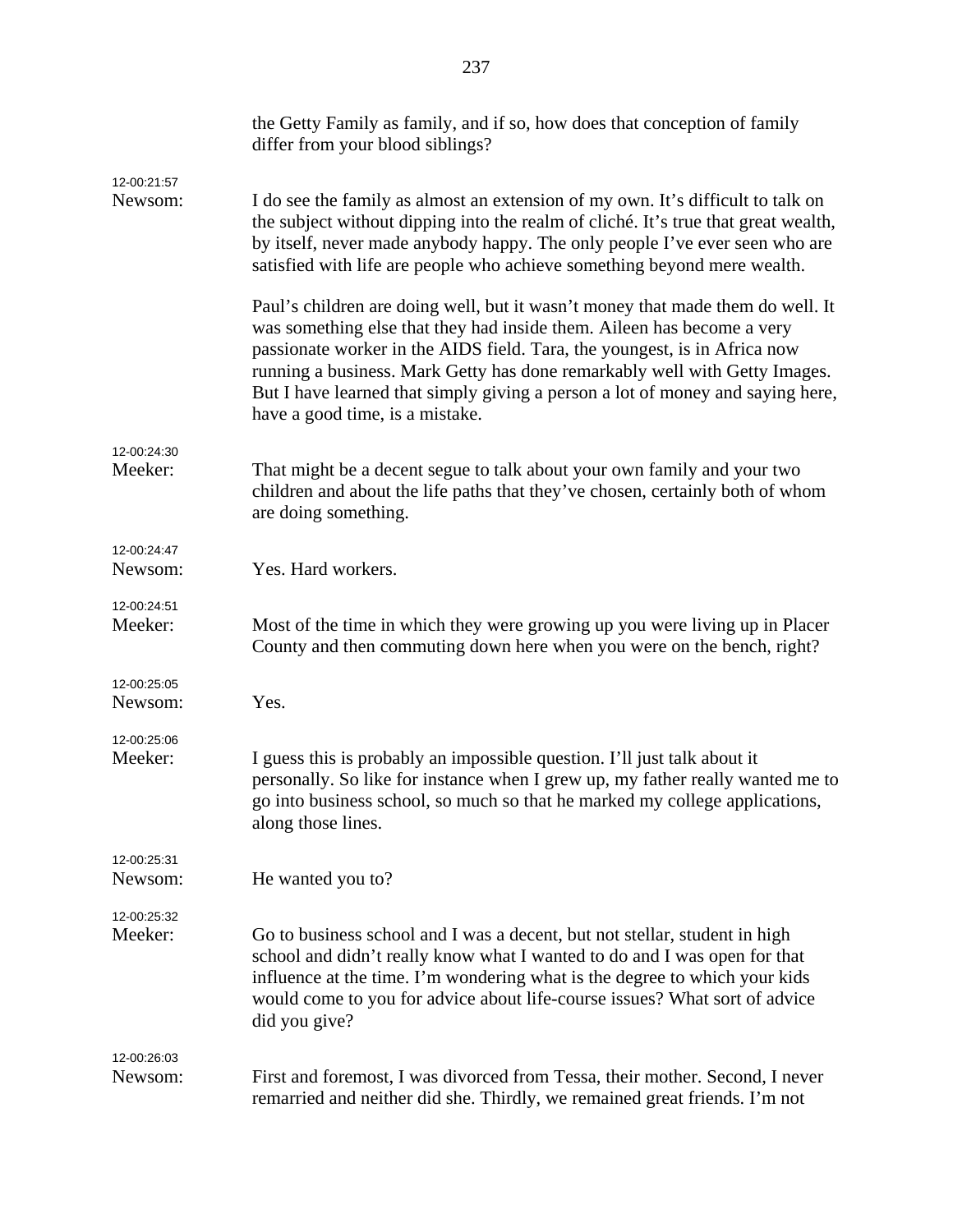exaggerating or gilding the lily here. We we're pretty close friends and she was a terrific person. So I had no trouble communicating with the children with no barriers. Another spouse would have been a barrier. I had no such obstacle and I had direct contact with both my children all the time. I called them, I'm not saying every day, but three times a week, four times a week, saying, "How are you doing? How are your grades? Did you really get an A in math? Great." I was behind them all the way, and I think that's reflected in my relationship with them now. If you talk to them both I think you would hear more praise than condemnation about the way I was, as a divorced father, contributed to raising them. I never wanted to allow anybody to get in between myself and my children. That was the most important thing to me, even more important than meeting somebody—say, even Marilyn Monroe (which I did one day down at the Palace of Fine Arts when she was married to DiMaggio. I used to see her there all the time and I pretended that I didn't know who she was at the pond at the Palace of Fine Arts).

12-00:27:58

Meeker: What do you mean when you saw her there? Was there flirtation in there or something?

12-00:28:00

Newsom: No. No, I merely used to see her down there. I was a duck fancier and I would walk around and feed the ducks and I would see she would be walking along there quite pale with dark glasses and a bandana and she would ask me about the ducks, and I would tell her, "That's a wood duck." She was interested. I would a week later be down there and I would see her again, but that's neither here nor there.

> My point was that I was guilt-laden by my failure as a husband. So I wanted to make sure it didn't fall too heavily on the children. I went out of my way to try to be, so to speak, the divorced father of the year and I think I succeeded. I think the test is how the kids turned out. First of all, their mother was an enormous influence on them and she was wonderful. I picked up the slack in my own case, my own slack, and I tried to be close to both children. I've stayed very close to them without, I hope, being cloying. I know I talk to my daughter every day of my life and her children too and my son calls me twice, three times a week even though he's pretty busy running for governor. He's married now and has a baby on the way. I think his life's taken a very good turn. So I'm delighted.

## 12-00:29:47

Meeker: You know it's interesting, when we talked about the couple times you ran for public office in San Francisco; I couldn't help but notice the way which you talked about it. It seemed hard for you to separate the running for office with the decline of your marriage. You seemed to link the two. I don't know if I'm being overly psychoanalytic here.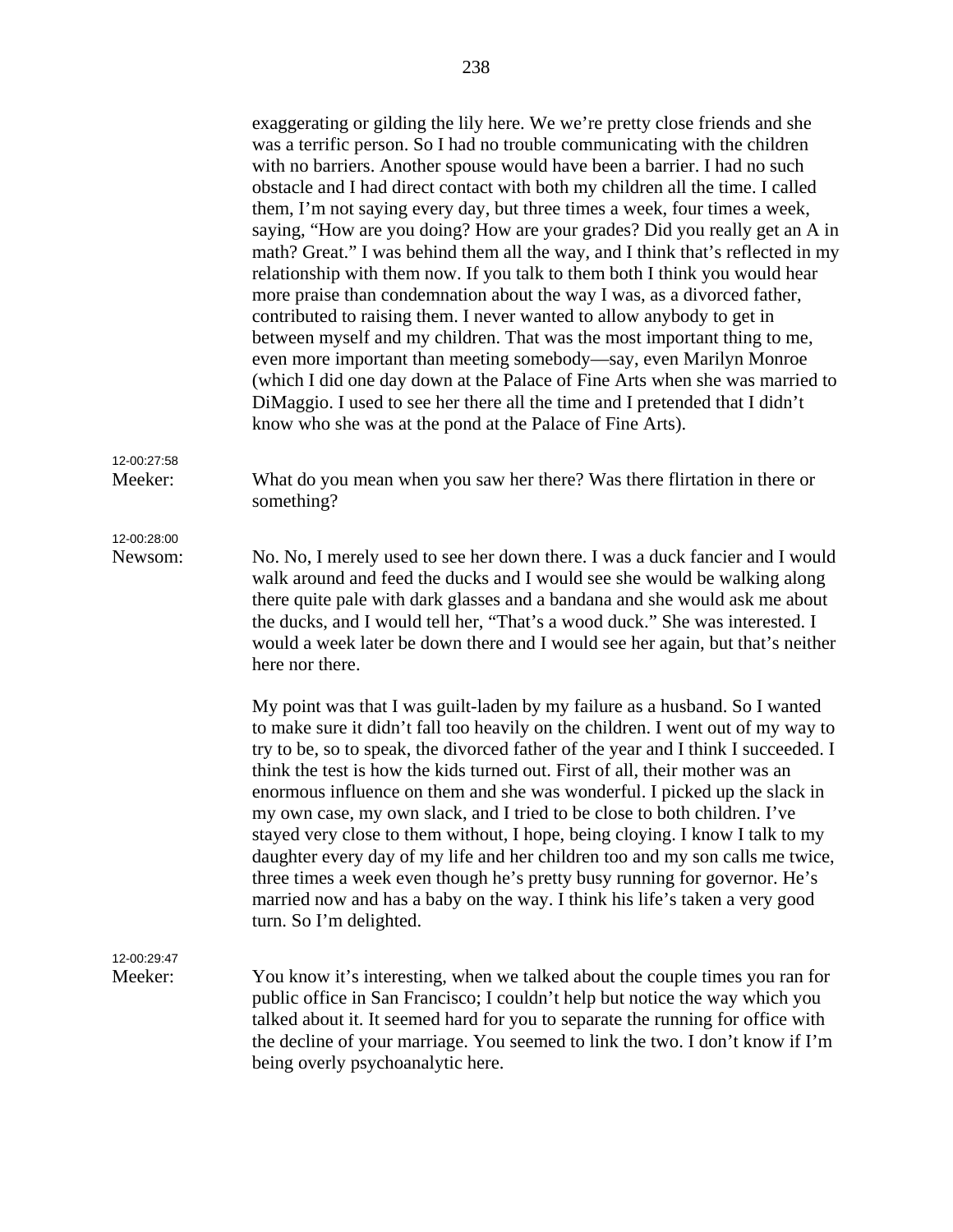| 12-00:30:16<br>Newsom: | I link the two? I think so. I was being foolish running for office then.                                                                                                                                                                                                                                                                                                                                                                                                                                                                                                                                                                                                                                                                                                                                                |
|------------------------|-------------------------------------------------------------------------------------------------------------------------------------------------------------------------------------------------------------------------------------------------------------------------------------------------------------------------------------------------------------------------------------------------------------------------------------------------------------------------------------------------------------------------------------------------------------------------------------------------------------------------------------------------------------------------------------------------------------------------------------------------------------------------------------------------------------------------|
| 12-00:30:22<br>Meeker: | So I wonder in looking at your son's political career—and I don't know the<br>degree to which you advocated it or played a role in getting him started.                                                                                                                                                                                                                                                                                                                                                                                                                                                                                                                                                                                                                                                                 |
| 12-00:30:33<br>Newsom: | I did play a role in getting him started.                                                                                                                                                                                                                                                                                                                                                                                                                                                                                                                                                                                                                                                                                                                                                                               |
| 12-00:30:36<br>Meeker: | Well then, maybe tell me about the role that you played.                                                                                                                                                                                                                                                                                                                                                                                                                                                                                                                                                                                                                                                                                                                                                                |
| 12-00:30:40<br>Newsom: | Well, I introduced him to Willie Brown and John Burton. He was around<br>politics anyhow, all the time, through his grandfather and me. He knew we<br>were rabid Democrats and the talk was always of politics and early on he<br>showed a real penchant for it, and I pushed him. I said, "I'll help you. I'll call<br>so and so," and I helped him to get on a commission in the city and I<br>encouraged him to run for mayor and I worked hard on the campaigns, raised<br>money and I'm still working on the campaigns.                                                                                                                                                                                                                                                                                            |
| 12-00:31:24<br>Meeker: | I guess the question is then, considering your own history with running for<br>office and that it's your own attempt at a political career is somewhat tainted,<br>right, in your memory, did you ever have any concern about that?                                                                                                                                                                                                                                                                                                                                                                                                                                                                                                                                                                                     |
| 12-00:31:38<br>Newsom: | Perhaps there's this difference—Gavin made money before he ran for office.<br>He had \$1 million in the bank. I was broke when I started running; a big<br>mistake. I should have made a pile first and then run. I got all mixed up and<br>ran myself into the ground financially and Tessa with me in the process. So<br>Gavin didn't have that danger. He, right now, I would guess is by my terms<br>fairly wealthy. He has a couple million dollar net worth or so at 40. Not bad.<br>That's better than I ever did financially. So he's comfortable. If he loses the<br>governor's race, he'll go back into business with Gordon Getty running the<br>winery, which is one of the best and most profitable wineries, PlumpJack, and<br>Gordon says, "Bring him on. I can't wait to have Gavin back as a partner." |
| 12-00:32:46<br>Meeker: | So you really attribute the problems with your attempt at a political career—                                                                                                                                                                                                                                                                                                                                                                                                                                                                                                                                                                                                                                                                                                                                           |
| 12-00:32:51<br>Newsom: | To money. Gavin doesn't face that. He doesn't.                                                                                                                                                                                                                                                                                                                                                                                                                                                                                                                                                                                                                                                                                                                                                                          |
| 12-00:32:58<br>Meeker: | But I mean I don't want to get too personal, but there was a divorce involved<br>in his life and obviously—                                                                                                                                                                                                                                                                                                                                                                                                                                                                                                                                                                                                                                                                                                             |
| 12-00:33:10<br>Newsom: | It was a bad match but happily there were no children involved.                                                                                                                                                                                                                                                                                                                                                                                                                                                                                                                                                                                                                                                                                                                                                         |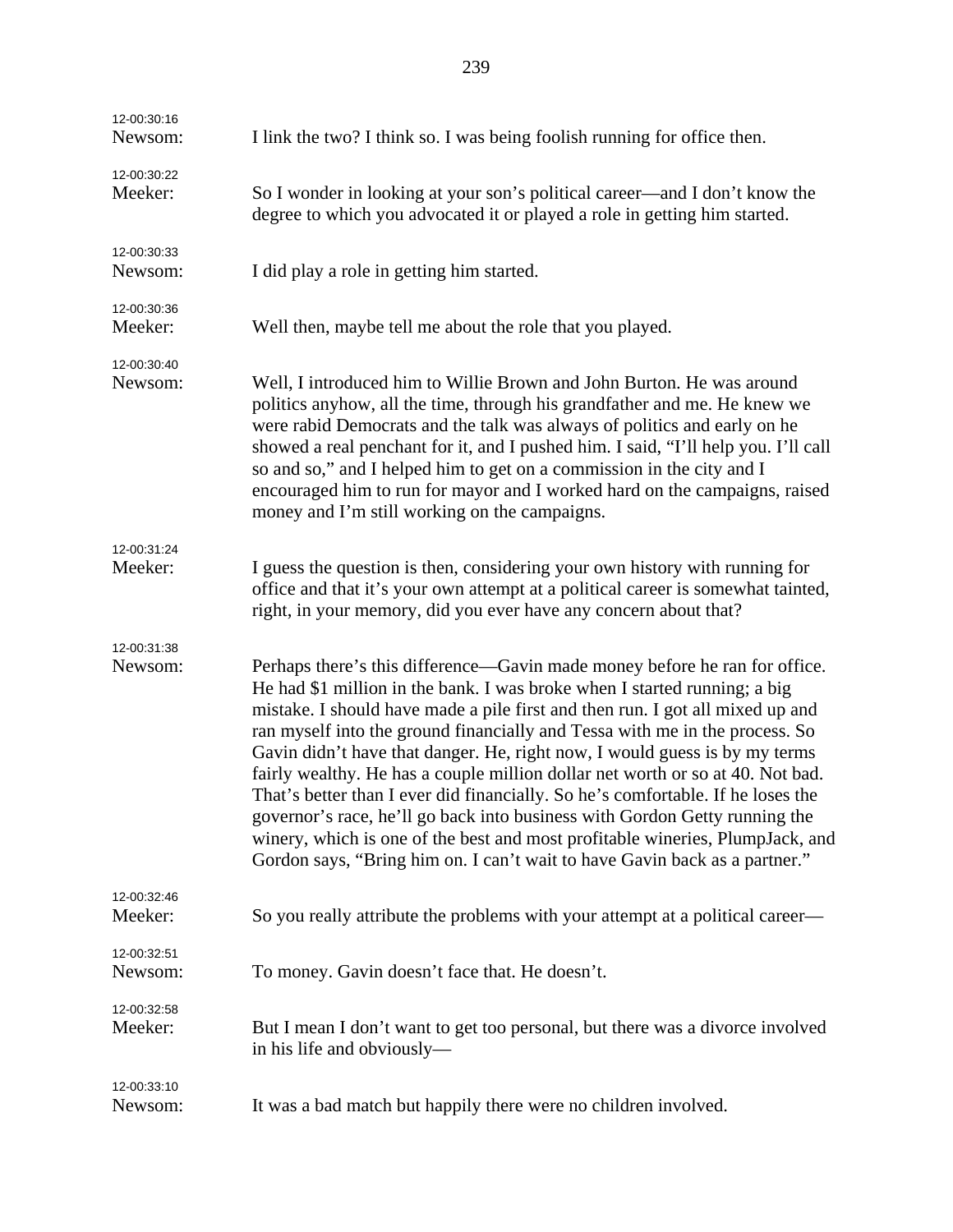| 12-00:33:11<br>Meeker: | Of course it's not only politicians that get divorced, but being in public life<br>puts some pressure on children and I guess the point I'm getting at is being a<br>father-and parents always have some element of protectiveness towards their<br>children and seeing children go into public life can —     |
|------------------------|----------------------------------------------------------------------------------------------------------------------------------------------------------------------------------------------------------------------------------------------------------------------------------------------------------------|
| 12-00:33:42<br>Newsom: | Should it have frightened me?                                                                                                                                                                                                                                                                                  |
| 12-00:33:44            | Frighten you and especially considering that you had a not fully positive                                                                                                                                                                                                                                      |
| Meeker:                | experience doing it-                                                                                                                                                                                                                                                                                           |
| 12-00:33:53            | He was better at it than I was. He won both races. I lost both. He was much                                                                                                                                                                                                                                    |
| Newsom:                | more gifted than I was in politics.                                                                                                                                                                                                                                                                            |
| 12-00:34:02<br>Meeker: | Was there any particular advice you gave him before his first race?                                                                                                                                                                                                                                            |
| 12-00:34:08<br>Newsom: | No. I could tell that Gavin had the gift. He was a very good speaker, still is an<br>excellent speaker, and he makes sense, he's articulate and a nice looking<br>fellow. So I thought he will do well and whatever happens now, he has done<br>well. Being the mayor of this great city is a big thing to me. |
| 12-00:34:38<br>Meeker: | For two terms.                                                                                                                                                                                                                                                                                                 |
| 12-00:34:40            | Incidentally, I'd hate to be the next mayor because these supervisors are                                                                                                                                                                                                                                      |
| Newsom:                | wrecking the city.                                                                                                                                                                                                                                                                                             |
| 12-00:34:49            | Well at this point I can't imagine anyone in their right mind who would                                                                                                                                                                                                                                        |
| Meeker:                | actually want to be governor.                                                                                                                                                                                                                                                                                  |
| 12-00:34:56<br>Newsom: | Exactly. I'm confused by that, but he loves challenges and he'd rather be a<br>hardworking governor in a failed state than a multi-millionaire. He's not<br>interested in money.                                                                                                                               |
| 12-00:35:15            | During the course of his political career thus far, has he come to you for                                                                                                                                                                                                                                     |
| Meeker:                | advice on any particular issues?                                                                                                                                                                                                                                                                               |
| 12-00:35:21            | No and to a marked degree. I volunteer a lot of advice; sometimes he takes it                                                                                                                                                                                                                                  |
| Newsom:                | and sometimes he doesn't. He's a very strong person.                                                                                                                                                                                                                                                           |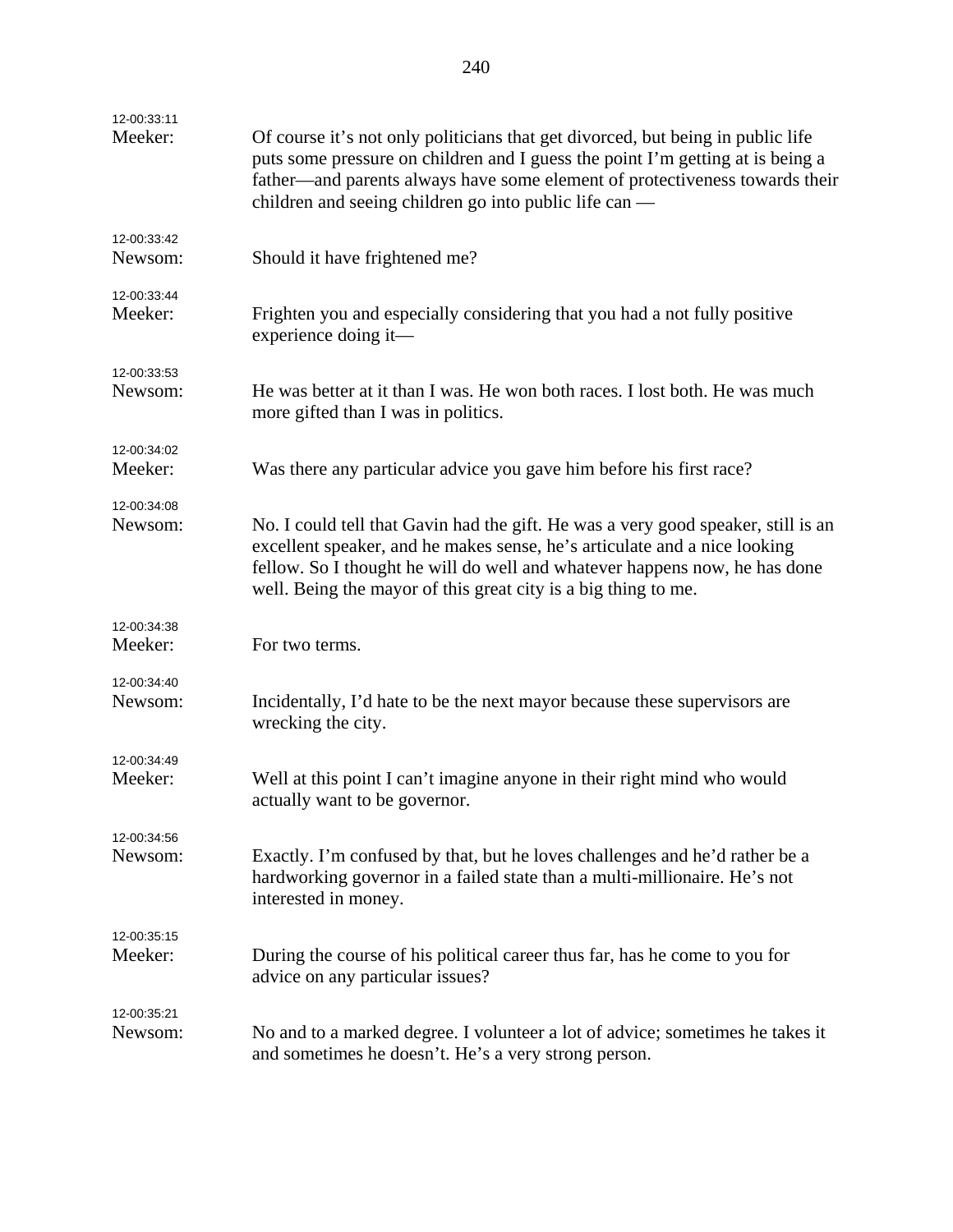| 12-00:35:43<br>Meeker: | Have there been any particular issues that you knew would confront him that<br>you gave him your unsolicited advice?                                                                                                                                                                                                                                                                                                                                                                                                                                                                                                                                                                                                                                                                                                                                                                                                            |
|------------------------|---------------------------------------------------------------------------------------------------------------------------------------------------------------------------------------------------------------------------------------------------------------------------------------------------------------------------------------------------------------------------------------------------------------------------------------------------------------------------------------------------------------------------------------------------------------------------------------------------------------------------------------------------------------------------------------------------------------------------------------------------------------------------------------------------------------------------------------------------------------------------------------------------------------------------------|
| 12-00:35:53<br>Newsom: | No. Gay marriage would be the closest. I sort of frowned a little when he<br>talked about it, but he had strong feelings and so I respected them and backed<br>off.                                                                                                                                                                                                                                                                                                                                                                                                                                                                                                                                                                                                                                                                                                                                                             |
| 12-00:36:07<br>Meeker: | Well there was a recent notice about that in <i>The Chronicle</i> , right?                                                                                                                                                                                                                                                                                                                                                                                                                                                                                                                                                                                                                                                                                                                                                                                                                                                      |
| 12-00:36:10<br>Newsom: | It's absurd because the guy said I was a "devout Catholic." I told him as a<br>joke I root for Notre Dame over Alabama, and he missed the point, I guess.<br>The rest of the article was true. I started out on the other side of the issue and I<br>didn't have strong feelings, but when I got thinking about it, I came to the<br>conclusion that the problem with marriage was that religion had co-opted the<br>subject. There should be complete separation. The state should marry anybody<br>who is qualified and wants to get married. I don't see what man or woman has<br>to do with it. You could do that in religion. You could say, "I'm Catholic. I<br>can't marry a man. I'm a man myself." So that's religion, but the state is<br>another matter. I see it that way now. I think the state has an obligation to<br>permit people who want to take on the obligation of marriage, God help them<br>if they do. |
| 12-00:37:28<br>Meeker: | So when he made the decision to start marrying same-sex couples in 2004, did<br>you know about this before he had made the decision to do so?                                                                                                                                                                                                                                                                                                                                                                                                                                                                                                                                                                                                                                                                                                                                                                                   |
| 12-00:37:40<br>Newsom: | He didn't ask me. He just did it. He went to hear Bush's State of the Union<br>message and came back and said, "This man is so far off base, I should do<br>something right now to make the path clearer," and he did. He said, "For a<br>person who's the United States President to say that the major problem<br>confronting the United States is the sanctity of marriage," he said, "God<br>almighty. How about poverty, illiteracy, anything else but the sanctity of<br>marriage? Give me a break. What b.s., you know?" I said, "You're right on<br>the mark there."                                                                                                                                                                                                                                                                                                                                                    |
| 12-00:38:28<br>Meeker: | But there probably also would have been some trepidation about venturing<br>into such an issue.                                                                                                                                                                                                                                                                                                                                                                                                                                                                                                                                                                                                                                                                                                                                                                                                                                 |
| 12-00:38:37<br>Newsom: | I thought it was pretty courageous. I thought it might do him in. It might still<br>do him in, but I don't think so. The demographics are catching up with the<br>issue and I see the Gallup poll the other day: 56 percent of the people under<br>the age of forty in the United States say, "What's wrong with gay marriage?"                                                                                                                                                                                                                                                                                                                                                                                                                                                                                                                                                                                                 |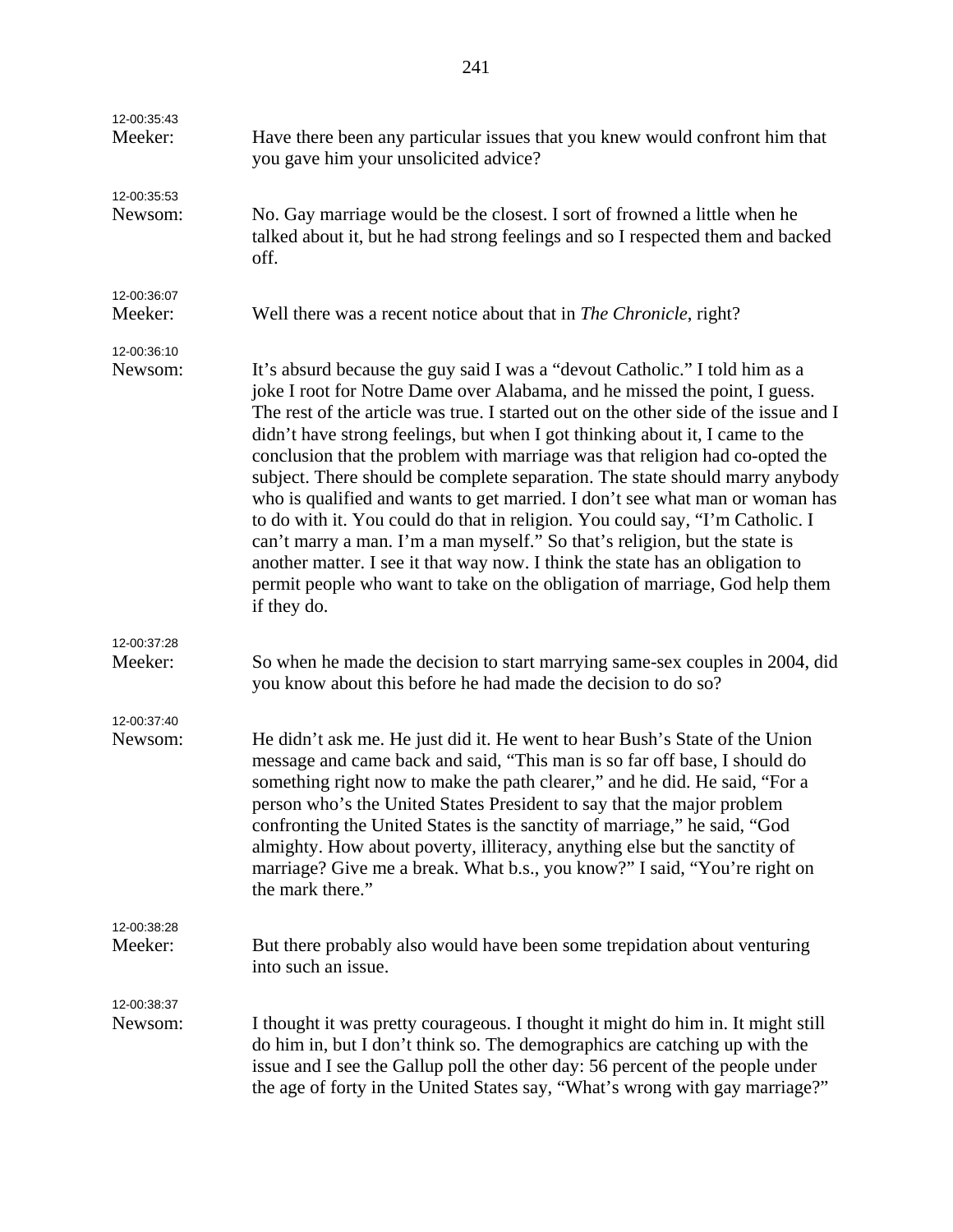|                        | Don't bother me about it. Go try to make some money or make someone<br>happy. But don't bother me about gay marriage. Who cares?"                                                                                                                                                                                                                                                                                                                                                                                                                                                                                                                                                                                                                                                                                                                                              |
|------------------------|--------------------------------------------------------------------------------------------------------------------------------------------------------------------------------------------------------------------------------------------------------------------------------------------------------------------------------------------------------------------------------------------------------------------------------------------------------------------------------------------------------------------------------------------------------------------------------------------------------------------------------------------------------------------------------------------------------------------------------------------------------------------------------------------------------------------------------------------------------------------------------|
| 12-00:39:10<br>Meeker: | Sometimes I'm hearing some of the most vociferous critiques of it now are<br>coming from gay radicals who don't like the concept of marriage to begin<br>with.                                                                                                                                                                                                                                                                                                                                                                                                                                                                                                                                                                                                                                                                                                                 |
| 12-00:39:20<br>Newsom: | Exactly. Bernard Shaw called marriage the trade unionism of the damned. It's<br>sort of a silly institution in my opinion.                                                                                                                                                                                                                                                                                                                                                                                                                                                                                                                                                                                                                                                                                                                                                     |
| 12-00:39:45<br>Meeker: | I wonder, looking forward to the gubernatorial race in 2010, what sort of<br>advice would you—if he came to you for advice and said, "Listen, the state of<br>California is in a mess. One of our old family friends will likely by my biggest<br>opponent and I could have a billionaire business woman as a Republican<br>nominee, how might I go about winning the race, but also not compromising<br>myself?"                                                                                                                                                                                                                                                                                                                                                                                                                                                              |
| 12-00:40:24<br>Newsom: | Gavin? You know I think Gavin has less problem with compromise than any<br>politician I've ever seen, seriously. He just does what he thinks is right, like<br>gay marriage, and doesn't look back on every subject. He has good instincts.<br>He's fair. He's modest I think, and he tends to be conservative, financially. I<br>just think he will have fewer problems than anybody else when it comes to<br>principles. I've seen Brown compromise himself on a lot of issues and I don't<br>know Meg Whitman, but she shows me little. For her opening act she said,<br>"Fire all state employees." A great idea.                                                                                                                                                                                                                                                          |
| 12-00:41:30<br>Meeker: | Really?                                                                                                                                                                                                                                                                                                                                                                                                                                                                                                                                                                                                                                                                                                                                                                                                                                                                        |
| 12-00:41:31<br>Newsom: | All the families might then go on the street on welfare. She has no idea what's<br>going on in the real world. Gavin's run a city, a very complicated, difficult<br>city, and he's done a pretty damn good job. That's a good testing ground and I<br>don't think—I think Jerry Brown is another matter. Jerry Brown has an<br>interesting, good track record as governor. He had a lot of experience, but not<br>as much life experience as he could have. He's been in the public ever since<br>he started. He got out of law school and became secretary of state and this and<br>that, and mayor of Oakland, and now governor again. He's had a good track<br>record, but I'm not sure he's the most practical guy around. I think if he and<br>Gavin run against one another, there will be a very interesting dialogue. I<br>think it will be a very high-minded debate. |
| 12-00:42:44<br>Meeker: | What do you see some of the main issues being in 2010?                                                                                                                                                                                                                                                                                                                                                                                                                                                                                                                                                                                                                                                                                                                                                                                                                         |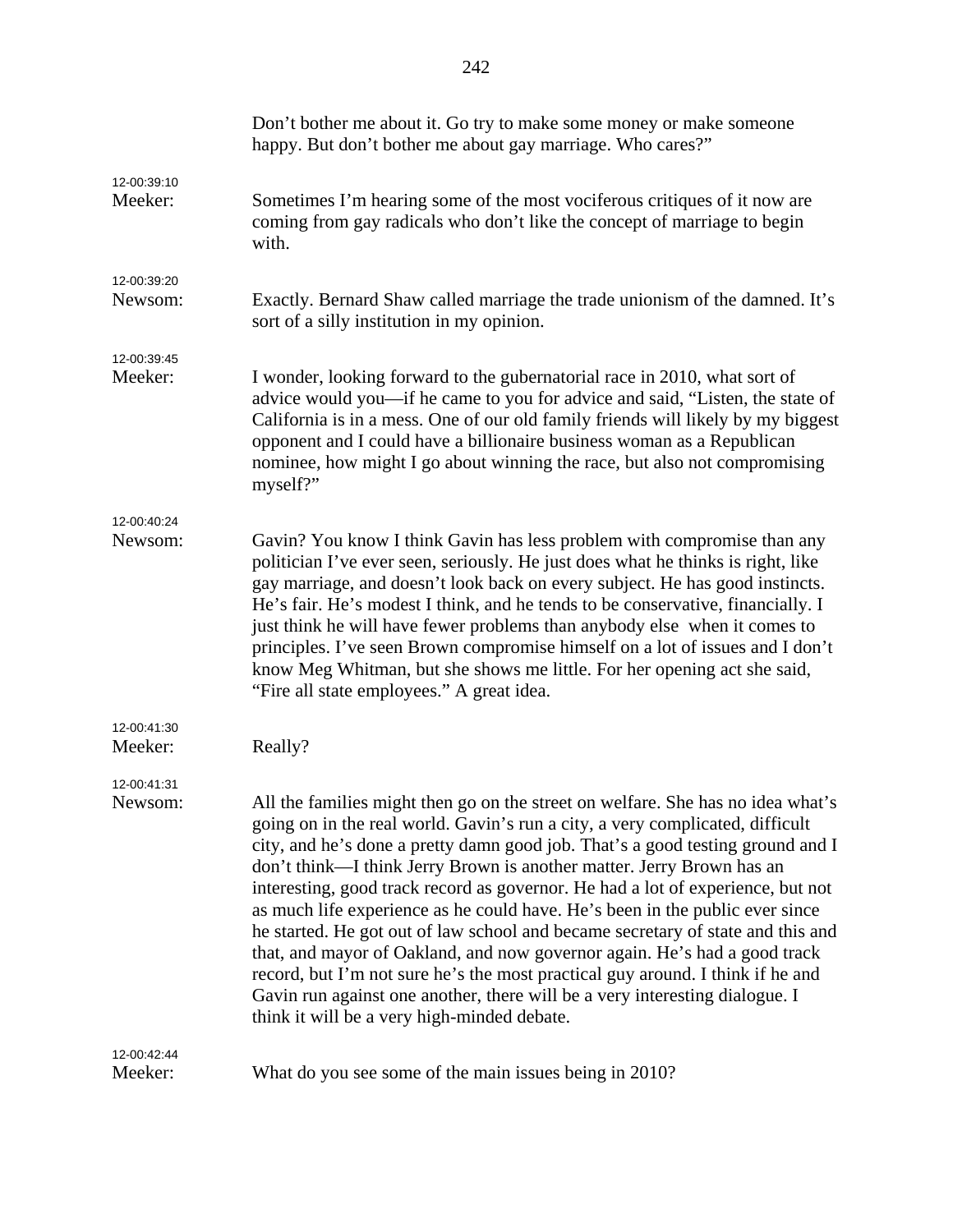| 12-00:42:50            |                                                                                                                                                                                                                                                                                                                                                                                                           |
|------------------------|-----------------------------------------------------------------------------------------------------------------------------------------------------------------------------------------------------------------------------------------------------------------------------------------------------------------------------------------------------------------------------------------------------------|
| Newsom:                | I see a pretty much identity of issues for Brown and Gavin. The difference<br>would be age, energy. Should a guy who's going to be seventy-two or<br>seventy-three when he runs again be looking for another four years in office<br>or would you rather have a younger man with the same sort of approach and a<br>lot more energy and vigor? That's the difference to me.                               |
| 12-00:43:22<br>Meeker: | When it comes to politics, how important do you think the endorsement game<br>is?                                                                                                                                                                                                                                                                                                                         |
| 12-00:43:32<br>Newsom: | Important.                                                                                                                                                                                                                                                                                                                                                                                                |
| 12-00:43:36<br>Meeker: | Obviously the two senators, Boxer and Feinstein would be key endorsements<br>for either one to get. I don't know if they've thrown their hat in any particular<br>ring yet.                                                                                                                                                                                                                               |
| 12-00:43:49<br>Newsom: | I'm not sure either one would want to get involved in the Brown-Newsom mix<br>and the primary would be a much easier to stay out. I don't think either will<br>back either one of the candidates. It's easier to stay out of the primary. On the<br>other hand, financially, it's going to be a tough slog. Raising the money is<br>going to be tough for Gavin. Brown has a much bigger list to draw on. |
| 12-00:44:28<br>Meeker: | Why will it be difficult? Just fewer names, smaller geographic area?                                                                                                                                                                                                                                                                                                                                      |
| 12-00:44:33<br>Newsom: | You're talking about \$30 million. Gavin doesn't have a lot of large<br>contributors. He has ten or twelve, fifteen who give \$10,000, \$20,000, but<br>that's a drop in the bucket. You have to get-Obama did it by nickels and<br>dimes. Amazing. I think it's no coincidence that Obama's people are involved<br>in running Gavin's campaign.                                                          |
| 12-00:45:12<br>Meeker: | They are?                                                                                                                                                                                                                                                                                                                                                                                                 |
| 12-00:45:13<br>Newsom: | Yes. His campaign advisors are I think Gavin's campaign managers. They're<br>running the same kind of campaign too. Tweet, Twitter and all that stuff and<br>small contributions.                                                                                                                                                                                                                         |
| 12-00:45:29<br>Meeker: | Do you see Brown as his main opponent or Villaraigosa?                                                                                                                                                                                                                                                                                                                                                    |
| 12-00:45:33<br>Newsom: | Brown. My bet would be Antonio does not run. He's trailing Gavin now and<br>the last poll I saw was a very interesting poll that showed Brown fading                                                                                                                                                                                                                                                      |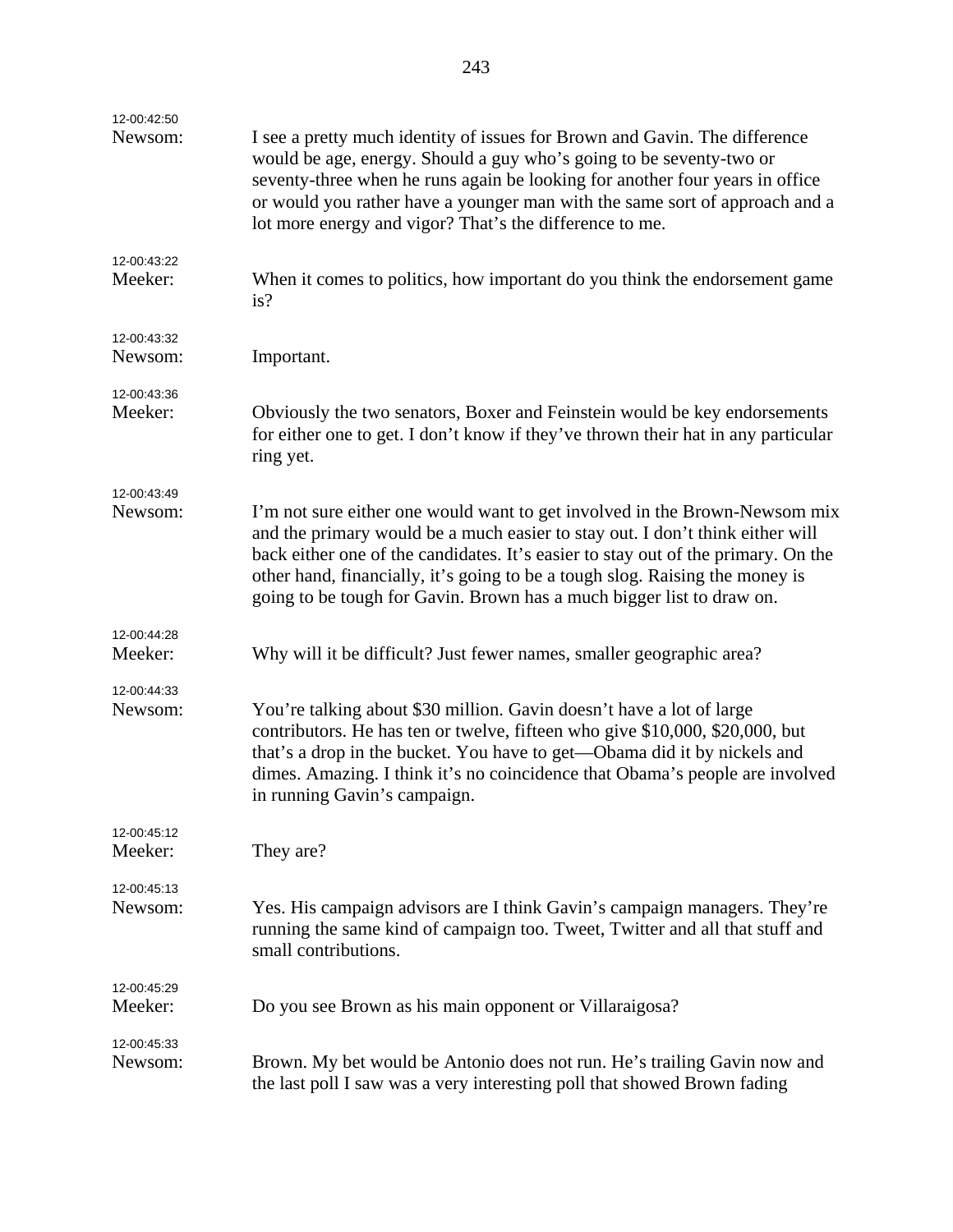|                        | somewhat to 21-22 percent and Gavin had seventeen and Antonio had twelve.<br>I think if Antonio goes out, Gavin has a shot at his vote. I don't know.                                                                                                                                                                                                                                                                                                                                                                                                                                                                                                                                                                                                           |
|------------------------|-----------------------------------------------------------------------------------------------------------------------------------------------------------------------------------------------------------------------------------------------------------------------------------------------------------------------------------------------------------------------------------------------------------------------------------------------------------------------------------------------------------------------------------------------------------------------------------------------------------------------------------------------------------------------------------------------------------------------------------------------------------------|
| 12-00:46:07<br>Meeker: | So it's the big cities splitting that other vote. So we've only got about ten<br>minutes left and we could go on forever talking, but I think what I'd like to do<br>is give you an opportunity now to maybe let me know what I've failed to<br>cover or perhaps provide some concluding thoughts. After we transcribe this<br>and I send it to you, if you and I determine there are still some major gaps I<br>would certainly be happy to come back.                                                                                                                                                                                                                                                                                                         |
| 12-00:46:44<br>Newsom: | There's one closing thought—not closing thought—but it has to do with the<br>Getty Trust. I'm, for some reason, a little confused about the various trusts<br>and the values and I'd like to have another look at that and crack at that.                                                                                                                                                                                                                                                                                                                                                                                                                                                                                                                       |
| 12-00:47:02<br>Meeker: | That's fine. You will certainly have the ability to mark that on paper and we<br>can put it in the final transcript so you'll be able to correct problems.                                                                                                                                                                                                                                                                                                                                                                                                                                                                                                                                                                                                      |
| 12-00:47:12<br>Newsom: | Great. So in the way of concluding thoughts, I've really nothing to add. It's<br>sort of like what I said to the priest at Stanford. I don't want to make a<br>confession, father, because I don't believe in it anymore. I've lived my life on<br>reasonably decent terms and I'm prepared to rest my case. That's the way I<br>feel about this. We've talked about my values and my family and the things I<br>care about. We've covered the bases, and I don't think I come out of it in any<br>way that's different from what I am. That's satisfactory to me. It has to be at<br>this point. I wish I had been smarter and I wish I had been more successful,<br>but I think that on balance I've done probably more good than harm. So I rest<br>my case. |
| 12-00:48:30<br>Meeker: | Well I hope this didn't feel too much like a confession.                                                                                                                                                                                                                                                                                                                                                                                                                                                                                                                                                                                                                                                                                                        |
| 12-00:48:33<br>Newsom: | No, no. It was fun talking to you.                                                                                                                                                                                                                                                                                                                                                                                                                                                                                                                                                                                                                                                                                                                              |
| 12-00:48:38<br>Meeker: | Although Michel Foucault, the French theorist, talks about the pleasure of the<br>confession. So in some ways maybe it's enjoyable?                                                                                                                                                                                                                                                                                                                                                                                                                                                                                                                                                                                                                             |
| 12-00:48:50<br>Newsom: | It's been a long time, Martin, since I went to confession. Let's try thirty-five<br>forty years, and the more I think about it, the stranger it seems to me to get<br>into a confessional and pour out one's sins. I can't believe I talked about them<br>as sins. It's so simple-minded. A psychiatrist is of course a little different.                                                                                                                                                                                                                                                                                                                                                                                                                       |
| 12-00:49:22<br>Meeker: | But more expensive.                                                                                                                                                                                                                                                                                                                                                                                                                                                                                                                                                                                                                                                                                                                                             |